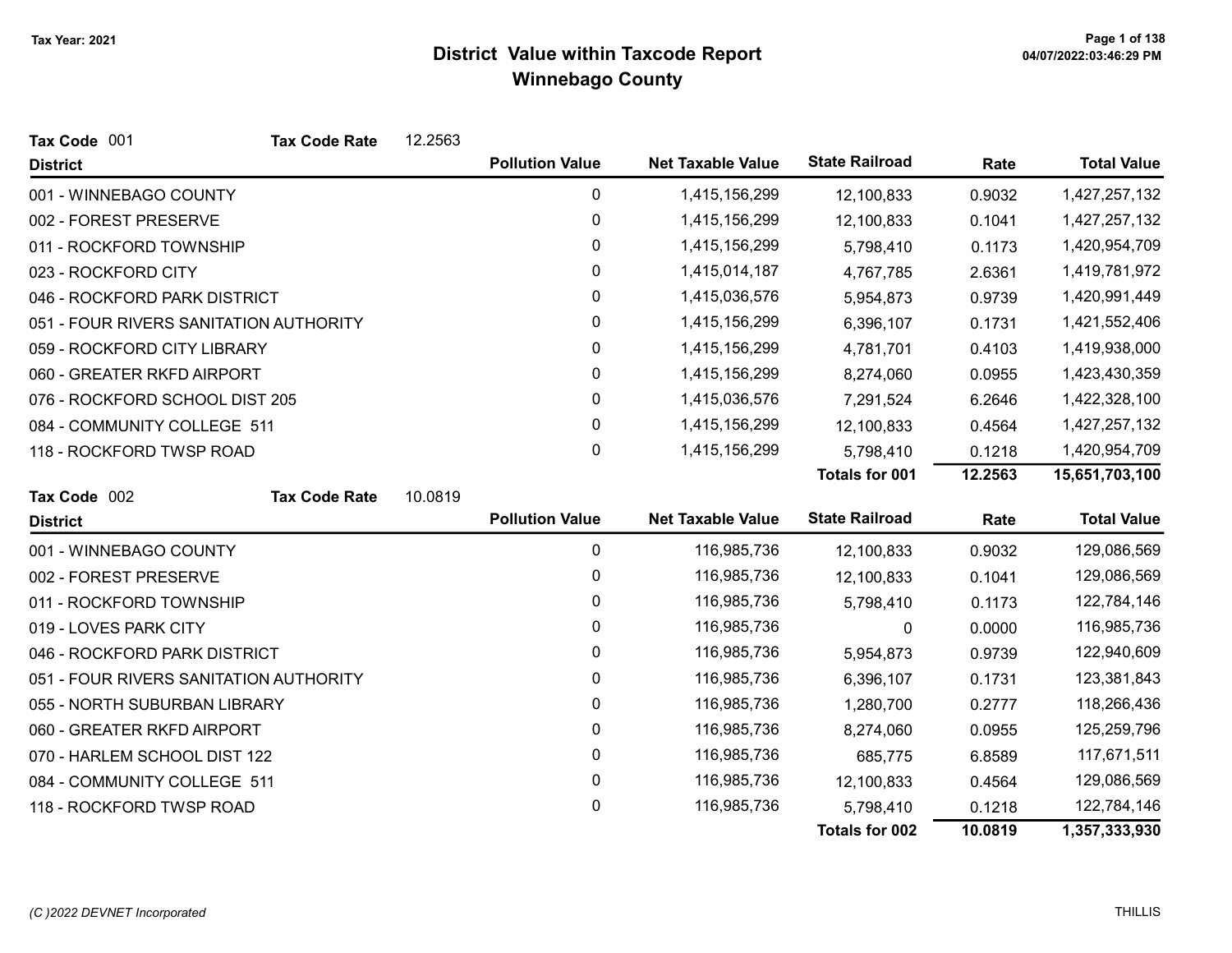| Tax Code 003                   | <b>Tax Code Rate</b> | 10.3748 |                        |                          |                       |         |                    |
|--------------------------------|----------------------|---------|------------------------|--------------------------|-----------------------|---------|--------------------|
| <b>District</b>                |                      |         | <b>Pollution Value</b> | <b>Net Taxable Value</b> | <b>State Railroad</b> | Rate    | <b>Total Value</b> |
| 001 - WINNEBAGO COUNTY         |                      |         | 0                      | 30,393,220               | 12,100,833            | 0.9032  | 42,494,053         |
| 002 - FOREST PRESERVE          |                      |         | 0                      | 30,393,220               | 12,100,833            | 0.1041  | 42,494,053         |
| 011 - ROCKFORD TOWNSHIP        |                      |         | 0                      | 30,393,220               | 5,798,410             | 0.1173  | 36,191,630         |
| 031 - CHERRY VALLEY FIRE       |                      |         | 0                      | 30,393,220               | 899,012               | 0.9885  | 31,292,232         |
| 046 - ROCKFORD PARK DISTRICT   |                      |         | 0                      | 30,393,220               | 5,954,873             | 0.9739  | 36,348,093         |
| 054 - CHERRY VALLEY LIBRARY    |                      |         | 0                      | 30,393,220               | 1,137,475             | 0.3495  | 31,530,695         |
| 060 - GREATER RKFD AIRPORT     |                      |         | 0                      | 30,393,220               | 8,274,060             | 0.0955  | 38,667,280         |
| 076 - ROCKFORD SCHOOL DIST 205 |                      |         | 0                      | 30,393,220               | 7,291,524             | 6.2646  | 37,684,744         |
| 084 - COMMUNITY COLLEGE 511    |                      |         | 0                      | 30,393,220               | 12,100,833            | 0.4564  | 42,494,053         |
| 118 - ROCKFORD TWSP ROAD       |                      |         | 0                      | 30,393,220               | 5,798,410             | 0.1218  | 36,191,630         |
|                                |                      |         |                        |                          | Totals for 003        | 10.3748 | 375,388,463        |
| Tax Code 005                   | <b>Tax Code Rate</b> | 10.0253 |                        |                          |                       |         |                    |
| <b>District</b>                |                      |         | <b>Pollution Value</b> | <b>Net Taxable Value</b> | <b>State Railroad</b> | Rate    | <b>Total Value</b> |
| 001 - WINNEBAGO COUNTY         |                      |         | $\pmb{0}$              | 12,259,711               | 12,100,833            | 0.9032  | 24,360,544         |
| 002 - FOREST PRESERVE          |                      |         | 0                      | 12,259,711               | 12,100,833            | 0.1041  | 24,360,544         |
| 011 - ROCKFORD TOWNSHIP        |                      |         | 0                      | 12,259,711               | 5,798,410             | 0.1173  | 18,058,121         |
| 031 - CHERRY VALLEY FIRE       |                      |         | 0                      | 12,259,711               | 899,012               | 0.9885  | 13, 158, 723       |
| 046 - ROCKFORD PARK DISTRICT   |                      |         | 0                      | 12,259,711               | 5,954,873             | 0.9739  | 18,214,584         |
| 060 - GREATER RKFD AIRPORT     |                      |         | 0                      | 12,259,711               | 8,274,060             | 0.0955  | 20,533,771         |
| 076 - ROCKFORD SCHOOL DIST 205 |                      |         | 0                      | 12,259,711               | 7,291,524             | 6.2646  | 19,551,235         |
| 084 - COMMUNITY COLLEGE 511    |                      |         | 0                      | 12,259,711               | 12,100,833            | 0.4564  | 24,360,544         |
| 118 - ROCKFORD TWSP ROAD       |                      |         | 0                      | 12,259,711               | 5,798,410             | 0.1218  | 18,058,121         |
|                                |                      |         |                        |                          | Totals for 005        | 10.0253 | 180,656,187        |
| Tax Code 006                   | <b>Tax Code Rate</b> | 9.9893  |                        |                          |                       |         |                    |
| <b>District</b>                |                      |         | <b>Pollution Value</b> | <b>Net Taxable Value</b> | <b>State Railroad</b> | Rate    | <b>Total Value</b> |
| 001 - WINNEBAGO COUNTY         |                      |         | $\pmb{0}$              | 148,597,669              | 12,100,833            | 0.9032  | 160,698,502        |
| 002 - FOREST PRESERVE          |                      |         | 0                      | 148,597,669              | 12,100,833            | 0.1041  | 160,698,502        |
| 006 - HARLEM TOWNSHIP          |                      |         | 0                      | 148,597,669              | 0                     | 0.1025  | 148,597,669        |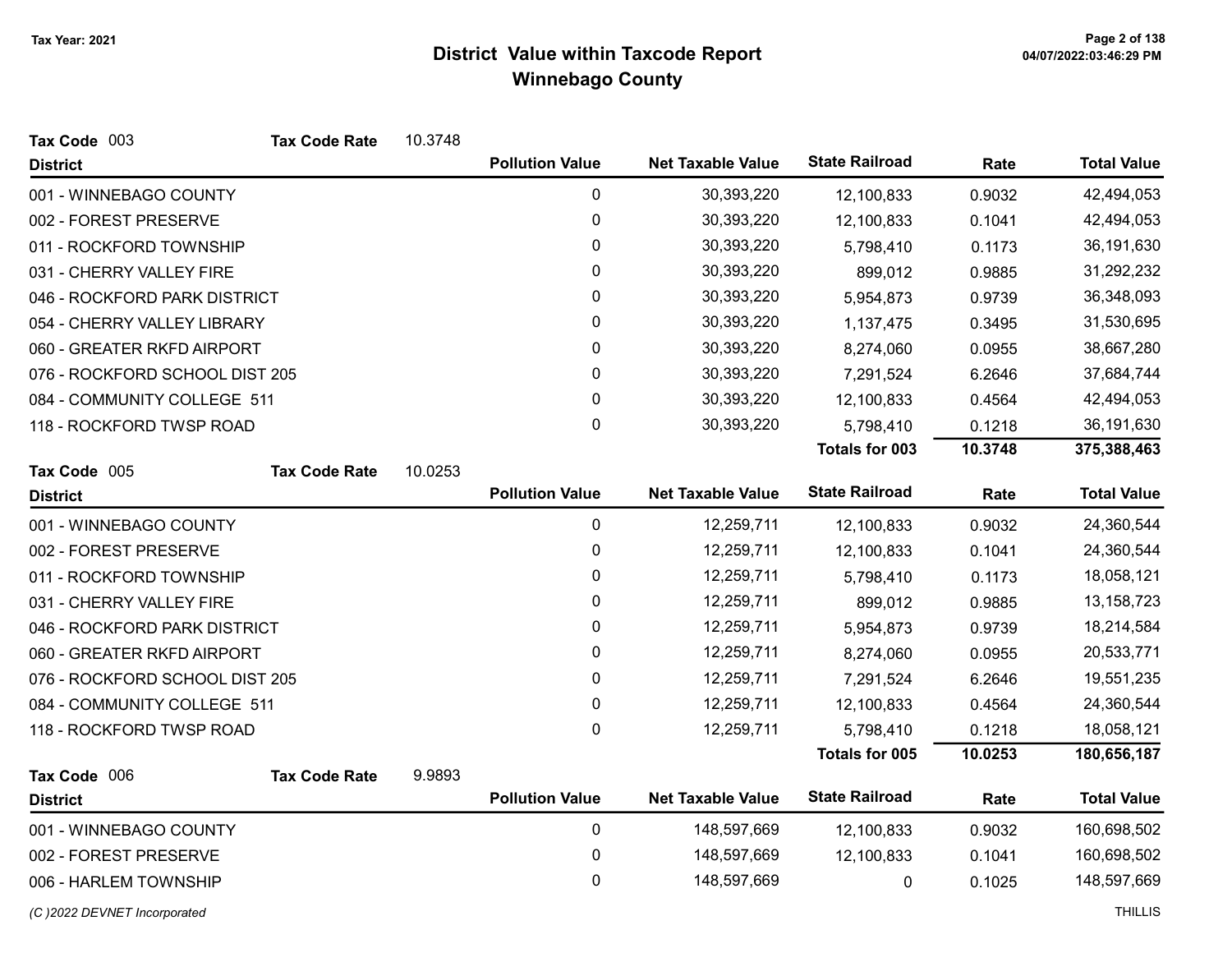| Tax Code 006                           | <b>Tax Code Rate</b> | 9.9893 |                        |                          |                       |        |                    |
|----------------------------------------|----------------------|--------|------------------------|--------------------------|-----------------------|--------|--------------------|
| <b>District</b>                        |                      |        | <b>Pollution Value</b> | <b>Net Taxable Value</b> | <b>State Railroad</b> | Rate   | <b>Total Value</b> |
| 019 - LOVES PARK CITY                  |                      |        | $\pmb{0}$              | 148,597,669              | 0                     | 0.0000 | 148,597,669        |
| 046 - ROCKFORD PARK DISTRICT           |                      |        | $\pmb{0}$              | 148,597,669              | 5,954,873             | 0.9739 | 154,552,542        |
| 051 - FOUR RIVERS SANITATION AUTHORITY |                      |        | 0                      | 148,597,669              | 6,396,107             | 0.1731 | 154,993,776        |
| 055 - NORTH SUBURBAN LIBRARY           |                      |        | 0                      | 148,597,669              | 1,280,700             | 0.2777 | 149,878,369        |
| 060 - GREATER RKFD AIRPORT             |                      |        | 0                      | 148,597,669              | 8,274,060             | 0.0955 | 156,871,729        |
| 070 - HARLEM SCHOOL DIST 122           |                      |        | 0                      | 148,597,669              | 685,775               | 6.8589 | 149,283,444        |
| 084 - COMMUNITY COLLEGE 511            |                      |        | $\mathbf 0$            | 148,597,669              | 12,100,833            | 0.4564 | 160,698,502        |
| 113 - HARLEM TWSP ROAD                 |                      |        | 0                      | 148,597,669              | U                     | 0.0440 | 148,597,669        |
|                                        |                      |        |                        |                          | <b>Totals for 006</b> | 9.9893 | 1,693,468,373      |
| Tax Code 007                           | <b>Tax Code Rate</b> | 9.8162 |                        |                          |                       |        |                    |
| <b>District</b>                        |                      |        | <b>Pollution Value</b> | <b>Net Taxable Value</b> | <b>State Railroad</b> | Rate   | <b>Total Value</b> |
| 001 - WINNEBAGO COUNTY                 |                      |        | 0                      | 5,854,176                | 12,100,833            | 0.9032 | 17,955,009         |
| 002 - FOREST PRESERVE                  |                      |        | 0                      | 5,854,176                | 12,100,833            | 0.1041 | 17,955,009         |
| 006 - HARLEM TOWNSHIP                  |                      |        | 0                      | 5,854,176                | 0                     | 0.1025 | 5,854,176          |
| 019 - LOVES PARK CITY                  |                      |        | 0                      | 5,854,176                | 0                     | 0.0000 | 5,854,176          |
| 046 - ROCKFORD PARK DISTRICT           |                      |        | 0                      | 5,854,176                | 5,954,873             | 0.9739 | 11,809,049         |
| 055 - NORTH SUBURBAN LIBRARY           |                      |        | 0                      | 5,854,176                | 1,280,700             | 0.2777 | 7,134,876          |
| 060 - GREATER RKFD AIRPORT             |                      |        | 0                      | 5,854,176                | 8,274,060             | 0.0955 | 14,128,236         |
| 070 - HARLEM SCHOOL DIST 122           |                      |        | 0                      | 5,854,176                | 685,775               | 6.8589 | 6,539,951          |
| 084 - COMMUNITY COLLEGE 511            |                      |        | 0                      | 5,854,176                | 12,100,833            | 0.4564 | 17,955,009         |
| 113 - HARLEM TWSP ROAD                 |                      |        | 0                      | 5,854,176                | 0                     | 0.0440 | 5,854,176          |
|                                        |                      |        |                        |                          | <b>Totals for 007</b> | 9.8162 | 111,039,667        |
| Tax Code 008                           | <b>Tax Code Rate</b> | 9.4876 |                        |                          |                       |        |                    |
| <b>District</b>                        |                      |        | <b>Pollution Value</b> | <b>Net Taxable Value</b> | <b>State Railroad</b> | Rate   | <b>Total Value</b> |
| 001 - WINNEBAGO COUNTY                 |                      |        | 0                      | 61,925,180               | 12,100,833            | 0.9032 | 74,026,013         |
| 002 - FOREST PRESERVE                  |                      |        | 0                      | 61,925,180               | 12,100,833            | 0.1041 | 74,026,013         |
| 011 - ROCKFORD TOWNSHIP                |                      |        | $\pmb{0}$              | 61,925,180               | 5,798,410             | 0.1173 | 67,723,590         |
| 019 - LOVES PARK CITY                  |                      |        | 0                      | 61,925,180               | 0                     | 0.0000 | 61,925,180         |
|                                        |                      |        |                        |                          |                       |        |                    |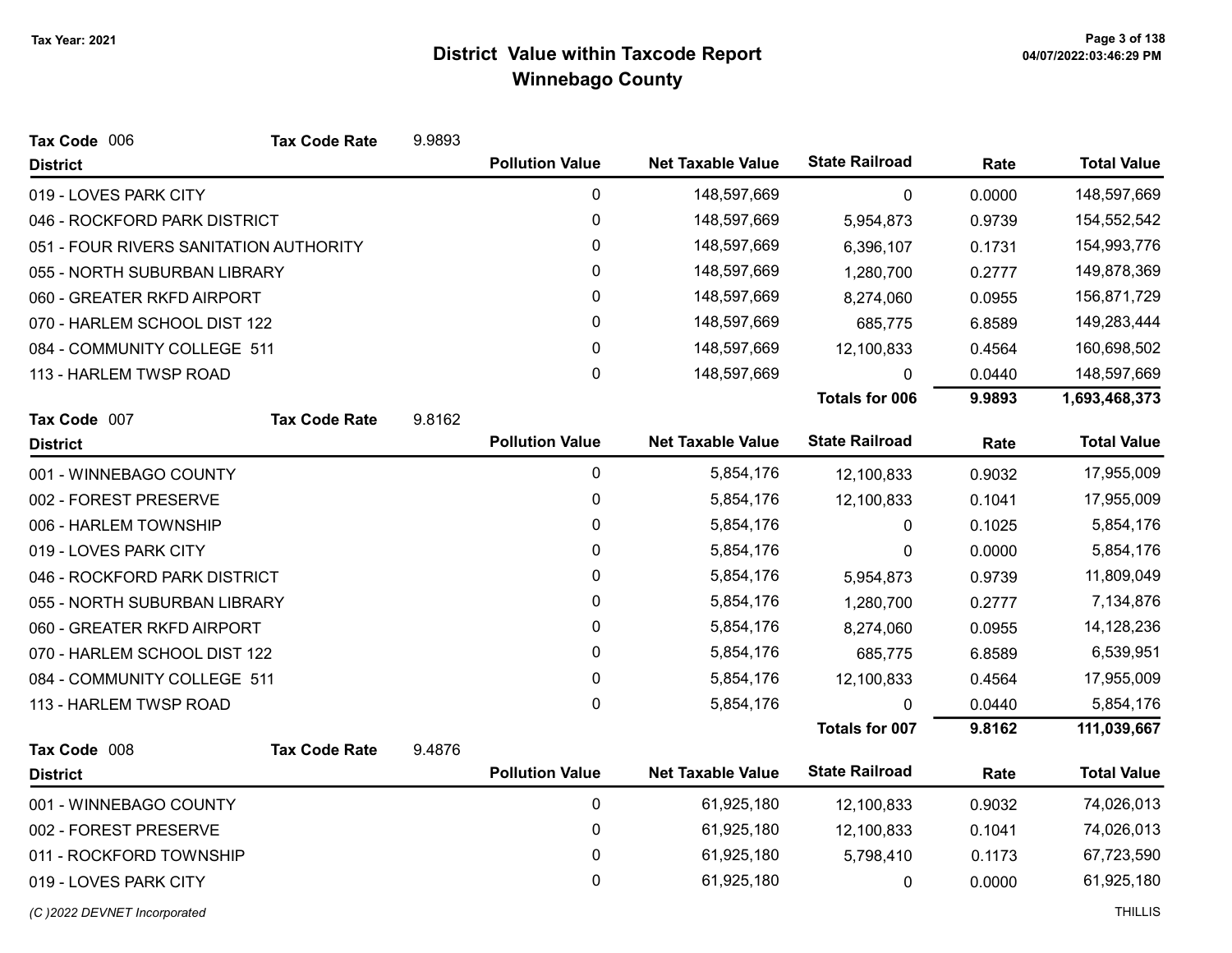| Tax Code 008                           | <b>Tax Code Rate</b> | 9.4876  |                        |                          |                       |         |                    |
|----------------------------------------|----------------------|---------|------------------------|--------------------------|-----------------------|---------|--------------------|
| <b>District</b>                        |                      |         | <b>Pollution Value</b> | <b>Net Taxable Value</b> | <b>State Railroad</b> | Rate    | <b>Total Value</b> |
| 046 - ROCKFORD PARK DISTRICT           |                      |         | 0                      | 61,925,180               | 5,954,873             | 0.9739  | 67,880,053         |
| 051 - FOUR RIVERS SANITATION AUTHORITY |                      |         | 0                      | 61,925,180               | 6,396,107             | 0.1731  | 68,321,287         |
| 055 - NORTH SUBURBAN LIBRARY           |                      |         | $\pmb{0}$              | 61,925,180               | 1,280,700             | 0.2777  | 63,205,880         |
| 060 - GREATER RKFD AIRPORT             |                      |         | $\mathbf{0}$           | 61,925,180               | 8,274,060             | 0.0955  | 70,199,240         |
| 076 - ROCKFORD SCHOOL DIST 205         |                      |         | $\pmb{0}$              | 61,925,180               | 7,291,524             | 6.2646  | 69,216,704         |
| 084 - COMMUNITY COLLEGE 511            |                      |         | 0                      | 61,925,180               | 12,100,833            | 0.4564  | 74,026,013         |
| 118 - ROCKFORD TWSP ROAD               |                      |         | $\pmb{0}$              | 61,925,180               | 5,798,410             | 0.1218  | 67,723,590         |
|                                        |                      |         |                        |                          | <b>Totals for 008</b> | 9.4876  | 758,273,563        |
| Tax Code 010                           | <b>Tax Code Rate</b> | 10.5004 |                        |                          |                       |         |                    |
| <b>District</b>                        |                      |         | <b>Pollution Value</b> | <b>Net Taxable Value</b> | <b>State Railroad</b> | Rate    | <b>Total Value</b> |
| 001 - WINNEBAGO COUNTY                 |                      |         | $\mathbf 0$            | 3,414,800                | 12,100,833            | 0.9032  | 15,515,633         |
| 002 - FOREST PRESERVE                  |                      |         | 0                      | 3,414,800                | 12,100,833            | 0.1041  | 15,515,633         |
| 011 - ROCKFORD TOWNSHIP                |                      |         | $\mathbf 0$            | 3,414,800                | 5,798,410             | 0.1173  | 9,213,210          |
| 037 - NORTH PARK FIRE                  |                      |         | 0                      | 3,414,800                | 586,227               | 0.4185  | 4,001,027          |
| 046 - ROCKFORD PARK DISTRICT           |                      |         | 0                      | 3,414,800                | 5,954,873             | 0.9739  | 9,369,673          |
| 051 - FOUR RIVERS SANITATION AUTHORITY |                      |         | 0                      | 3,414,800                | 6,396,107             | 0.1731  | 9,810,907          |
| 055 - NORTH SUBURBAN LIBRARY           |                      |         | 0                      | 3,414,800                | 1,280,700             | 0.2777  | 4,695,500          |
| 060 - GREATER RKFD AIRPORT             |                      |         | 0                      | 3,414,800                | 8,274,060             | 0.0955  | 11,688,860         |
| 070 - HARLEM SCHOOL DIST 122           |                      |         | 0                      | 3,414,800                | 685,775               | 6.8589  | 4,100,575          |
| 084 - COMMUNITY COLLEGE 511            |                      |         | 0                      | 3,414,800                | 12,100,833            | 0.4564  | 15,515,633         |
| 118 - ROCKFORD TWSP ROAD               |                      |         | $\mathbf{0}$           | 3,414,800                | 5,798,410             | 0.1218  | 9,213,210          |
|                                        |                      |         |                        |                          | Totals for 010        | 10.5004 | 108,639,861        |
| Tax Code 012                           | <b>Tax Code Rate</b> | 8.2480  |                        |                          |                       |         |                    |
| <b>District</b>                        |                      |         | <b>Pollution Value</b> | <b>Net Taxable Value</b> | <b>State Railroad</b> | Rate    | <b>Total Value</b> |
| 001 - WINNEBAGO COUNTY                 |                      |         | 0                      | 201,386                  | 12,100,833            | 0.9032  | 12,302,219         |
| 002 - FOREST PRESERVE                  |                      |         | $\pmb{0}$              | 201,386                  | 12,100,833            | 0.1041  | 12,302,219         |
| 006 - HARLEM TOWNSHIP                  |                      |         | 0                      | 201,386                  | 0                     | 0.1025  | 201,386            |
| 019 - LOVES PARK CITY                  |                      |         | $\mathbf 0$            | 201,386                  | 0                     | 0.0000  | 201,386            |
|                                        |                      |         |                        |                          |                       |         |                    |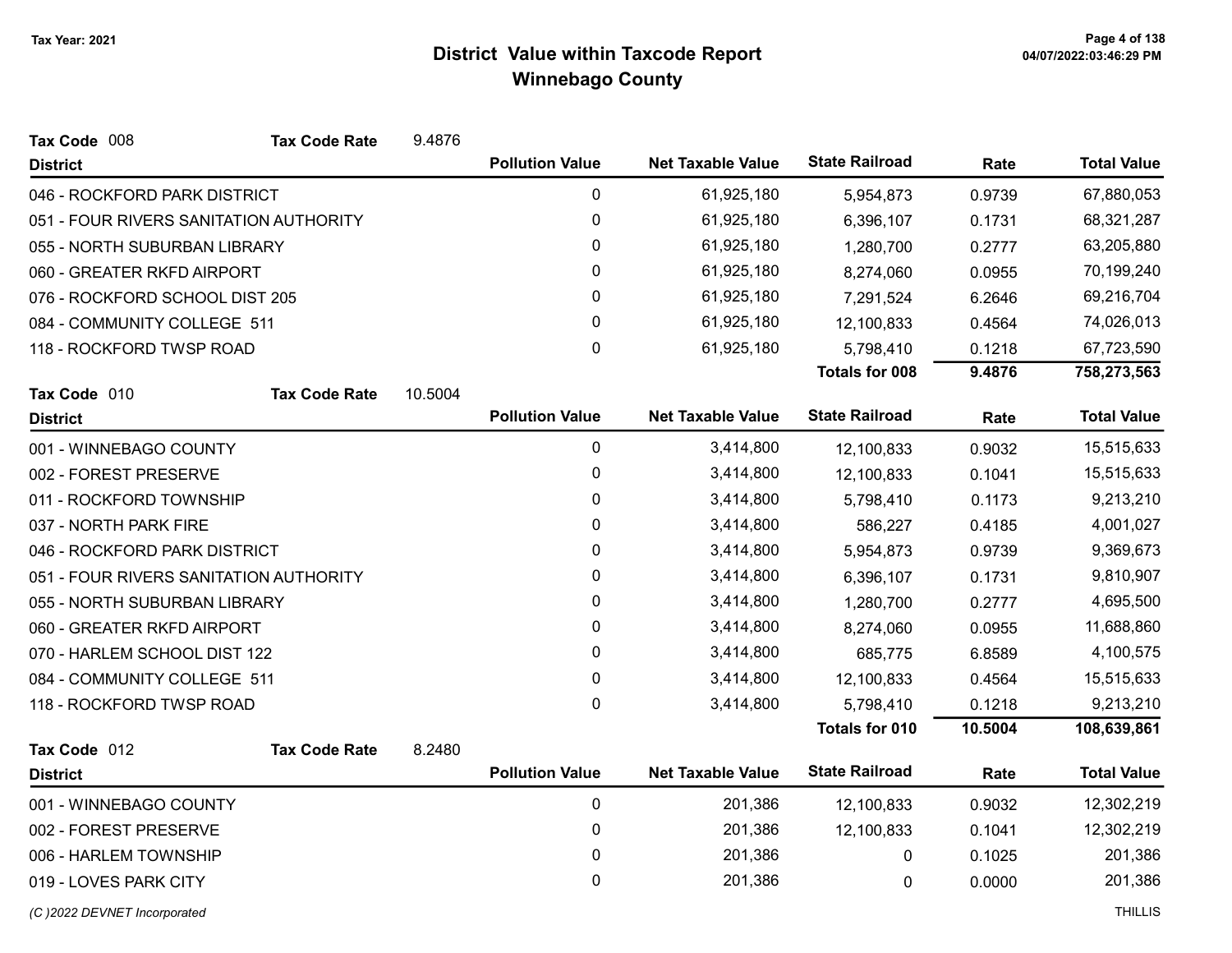| Tax Code 012                           | <b>Tax Code Rate</b>       | 8.2480  |                        |                          |                       |        |                    |
|----------------------------------------|----------------------------|---------|------------------------|--------------------------|-----------------------|--------|--------------------|
| <b>District</b>                        |                            |         | <b>Pollution Value</b> | <b>Net Taxable Value</b> | <b>State Railroad</b> | Rate   | <b>Total Value</b> |
| 055 - NORTH SUBURBAN LIBRARY           |                            |         | 0                      | 201,386                  | 1,280,700             | 0.2777 | 1,482,086          |
|                                        | 060 - GREATER RKFD AIRPORT |         | 0                      | 201,386                  | 8,274,060             | 0.0955 | 8,475,446          |
| 076 - ROCKFORD SCHOOL DIST 205         |                            |         | 0                      | 201,386                  | 7,291,524             | 6.2646 | 7,492,910          |
| 084 - COMMUNITY COLLEGE 511            |                            |         | 0                      | 201,386                  | 12,100,833            | 0.4564 | 12,302,219         |
| 113 - HARLEM TWSP ROAD                 |                            |         | $\mathbf 0$            | 201,386                  | 0                     | 0.0440 | 201,386            |
|                                        |                            |         |                        |                          | <b>Totals for 012</b> | 8.2480 | 54,961,257         |
| Tax Code 013                           | <b>Tax Code Rate</b>       | 9.6284  |                        |                          |                       |        |                    |
| <b>District</b>                        |                            |         | <b>Pollution Value</b> | <b>Net Taxable Value</b> | <b>State Railroad</b> | Rate   | <b>Total Value</b> |
| 001 - WINNEBAGO COUNTY                 |                            |         | $\mathbf 0$            | 25,089,699               | 12,100,833            | 0.9032 | 37,190,532         |
| 002 - FOREST PRESERVE                  |                            |         | 0                      | 25,089,699               | 12,100,833            | 0.1041 | 37,190,532         |
| 011 - ROCKFORD TOWNSHIP                |                            |         | $\mathbf 0$            | 25,089,699               | 5,798,410             | 0.1173 | 30,888,109         |
| 037 - NORTH PARK FIRE                  |                            |         | 0                      | 25,089,699               | 586,227               | 0.4185 | 25,675,926         |
| 046 - ROCKFORD PARK DISTRICT           |                            |         | 0                      | 25,089,699               | 5,954,873             | 0.9739 | 31,044,572         |
| 051 - FOUR RIVERS SANITATION AUTHORITY |                            |         | 0                      | 25,089,699               | 6,396,107             | 0.1731 | 31,485,806         |
| 060 - GREATER RKFD AIRPORT             |                            |         | 0                      | 25,089,699               | 8,274,060             | 0.0955 | 33,363,759         |
| 076 - ROCKFORD SCHOOL DIST 205         |                            |         | 0                      | 25,089,699               | 7,291,524             | 6.2646 | 32,381,223         |
| 084 - COMMUNITY COLLEGE 511            |                            |         | 0                      | 25,089,699               | 12,100,833            | 0.4564 | 37,190,532         |
| 118 - ROCKFORD TWSP ROAD               |                            |         | 0                      | 25,089,699               | 5,798,410             | 0.1218 | 30,888,109         |
|                                        |                            |         |                        |                          | <b>Totals for 013</b> | 9.6284 | 327,299,100        |
| Tax Code 014                           | <b>Tax Code Rate</b>       | 12.2563 |                        |                          |                       |        |                    |
| <b>District</b>                        |                            |         | <b>Pollution Value</b> | <b>Net Taxable Value</b> | <b>State Railroad</b> | Rate   | <b>Total Value</b> |
| 001 - WINNEBAGO COUNTY                 |                            |         | $\mathbf 0$            | 876,211                  | 12,100,833            | 0.9032 | 12,977,044         |
| 002 - FOREST PRESERVE                  |                            |         | 0                      | 876,211                  | 12,100,833            | 0.1041 | 12,977,044         |
| 011 - ROCKFORD TOWNSHIP                |                            |         | 0                      | 876,211                  | 5,798,410             | 0.1173 | 6,674,621          |
| 023 - ROCKFORD CITY                    |                            |         | $\mathbf{0}$           | 876,211                  | 4,767,785             | 2.6361 | 5,643,996          |
| 046 - ROCKFORD PARK DISTRICT           |                            |         | 0                      | 876,211                  | 5,954,873             | 0.9739 | 6,831,084          |
| 051 - FOUR RIVERS SANITATION AUTHORITY |                            |         | 0                      | 876,211                  | 6,396,107             | 0.1731 | 7,272,318          |
| 059 - ROCKFORD CITY LIBRARY            |                            |         | 0                      | 876,211                  | 4,781,701             | 0.4103 | 5,657,912          |
|                                        |                            |         |                        |                          |                       |        |                    |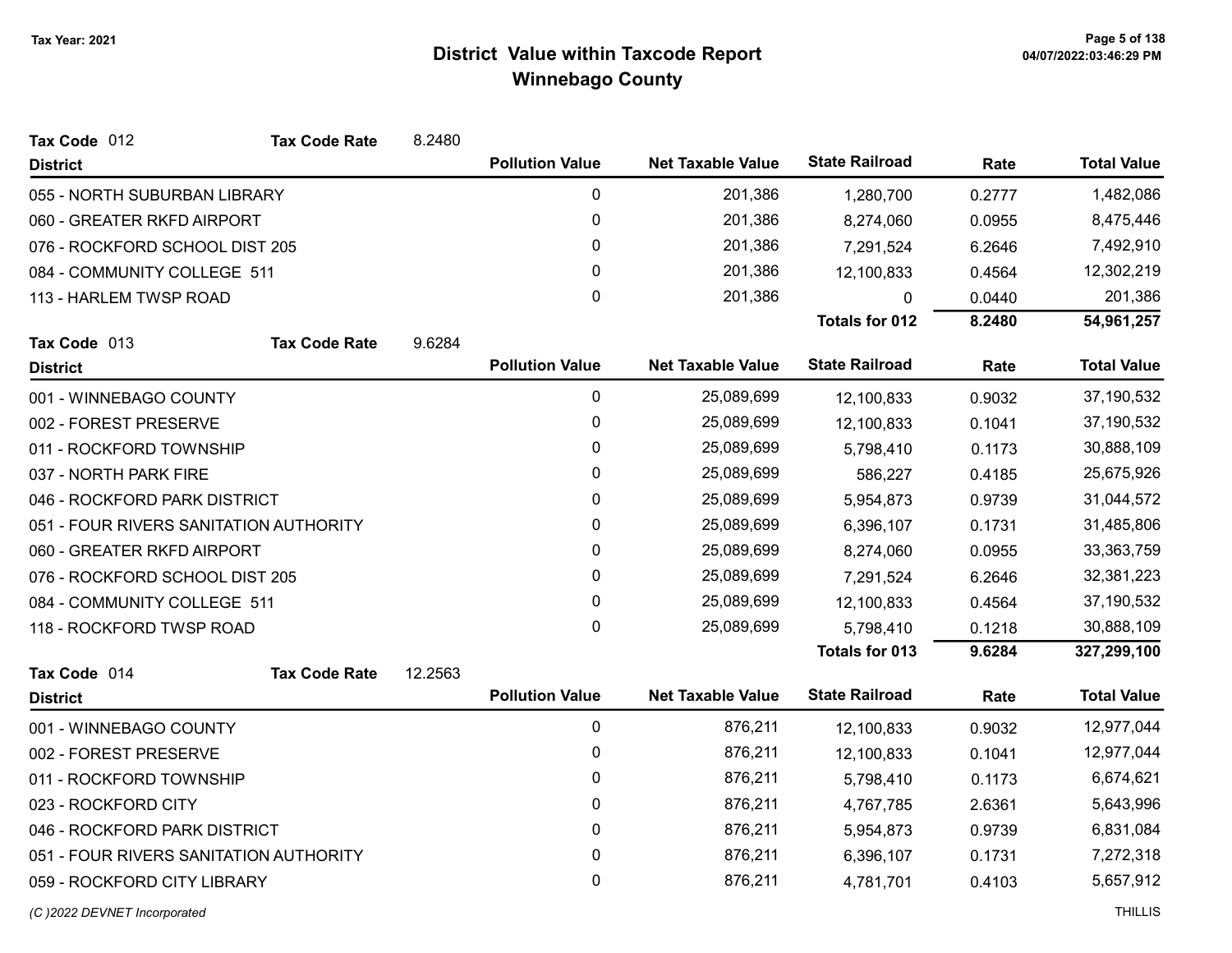| Tax Code 014                           | <b>Tax Code Rate</b> | 12.2563 |                        |                          |                       |         |                    |
|----------------------------------------|----------------------|---------|------------------------|--------------------------|-----------------------|---------|--------------------|
| <b>District</b>                        |                      |         | <b>Pollution Value</b> | <b>Net Taxable Value</b> | <b>State Railroad</b> | Rate    | <b>Total Value</b> |
| 060 - GREATER RKFD AIRPORT             |                      |         | 0                      | 876,211                  | 8,274,060             | 0.0955  | 9,150,271          |
| 076 - ROCKFORD SCHOOL DIST 205         |                      |         | 0                      | 876,211                  | 7,291,524             | 6.2646  | 8,167,735          |
| 084 - COMMUNITY COLLEGE 511            |                      |         | $\pmb{0}$              | 876,211                  | 12,100,833            | 0.4564  | 12,977,044         |
| 104 - SOUTH ROCKFORD TIF               |                      |         | 0                      | 1,157,125                | 0                     | 0.0000  | 1,157,125          |
| 118 - ROCKFORD TWSP ROAD               |                      |         | $\pmb{0}$              | 876,211                  | 5,798,410             | 0.1218  | 6,674,621          |
|                                        |                      |         |                        |                          | <b>Totals for 014</b> | 12.2563 | 96,160,815         |
| Tax Code 016                           | <b>Tax Code Rate</b> | 9.2099  |                        |                          |                       |         |                    |
| <b>District</b>                        |                      |         | <b>Pollution Value</b> | <b>Net Taxable Value</b> | <b>State Railroad</b> | Rate    | <b>Total Value</b> |
| 001 - WINNEBAGO COUNTY                 |                      |         | 0                      | 0                        | 12,100,833            | 0.9032  | 12,100,833         |
| 002 - FOREST PRESERVE                  |                      |         | 0                      | 0                        | 12,100,833            | 0.1041  | 12,100,833         |
| 011 - ROCKFORD TOWNSHIP                |                      |         | 0                      | 0                        | 5,798,410             | 0.1173  | 5,798,410          |
| 046 - ROCKFORD PARK DISTRICT           |                      |         | 0                      | 0                        | 5,954,873             | 0.9739  | 5,954,873          |
| 051 - FOUR RIVERS SANITATION AUTHORITY |                      |         | 0                      | 0                        | 6,396,107             | 0.1731  | 6,396,107          |
| 060 - GREATER RKFD AIRPORT             |                      |         | 0                      | 0                        | 8,274,060             | 0.0955  | 8,274,060          |
| 076 - ROCKFORD SCHOOL DIST 205         |                      |         | 0                      | 0                        | 7,291,524             | 6.2646  | 7,291,524          |
| 084 - COMMUNITY COLLEGE 511            |                      |         | 0                      | 0                        | 12,100,833            | 0.4564  | 12,100,833         |
| 118 - ROCKFORD TWSP ROAD               |                      |         | $\mathbf 0$            | 0                        | 5,798,410             | 0.1218  | 5,798,410          |
|                                        |                      |         |                        |                          | <b>Totals for 016</b> | 9.2099  | 75,815,883         |
| Tax Code 017                           | <b>Tax Code Rate</b> | 10.5479 |                        |                          |                       |         |                    |
| <b>District</b>                        |                      |         | <b>Pollution Value</b> | <b>Net Taxable Value</b> | <b>State Railroad</b> | Rate    | <b>Total Value</b> |
| 001 - WINNEBAGO COUNTY                 |                      |         | $\pmb{0}$              | 26,356,781               | 12,100,833            | 0.9032  | 38,457,614         |
| 002 - FOREST PRESERVE                  |                      |         | $\pmb{0}$              | 26,356,781               | 12,100,833            | 0.1041  | 38,457,614         |
| 011 - ROCKFORD TOWNSHIP                |                      |         | $\pmb{0}$              | 26,356,781               | 5,798,410             | 0.1173  | 32, 155, 191       |
| 031 - CHERRY VALLEY FIRE               |                      |         | 0                      | 26,356,781               | 899,012               | 0.9885  | 27,255,793         |
| 046 - ROCKFORD PARK DISTRICT           |                      |         | 0                      | 26,356,781               | 5,954,873             | 0.9739  | 32,311,654         |
| 051 - FOUR RIVERS SANITATION AUTHORITY |                      |         | $\pmb{0}$              | 26,356,781               | 6,396,107             | 0.1731  | 32,752,888         |
| 054 - CHERRY VALLEY LIBRARY            |                      |         | 0                      | 26,356,781               | 1,137,475             | 0.3495  | 27,494,256         |
| 060 - GREATER RKFD AIRPORT             |                      |         | $\mathbf 0$            | 26,356,781               | 8,274,060             | 0.0955  | 34,630,841         |
|                                        |                      |         |                        |                          |                       |         |                    |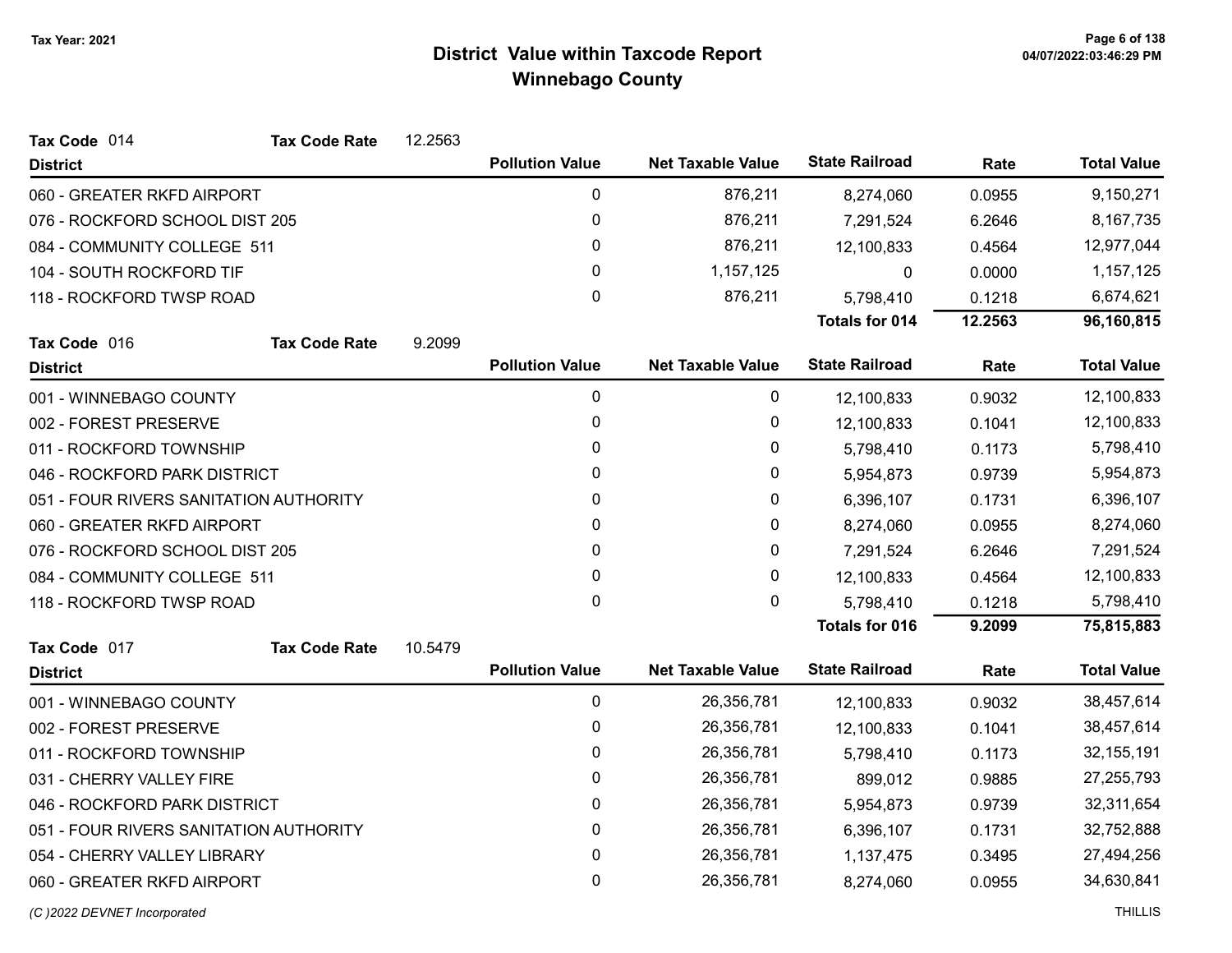| Tax Code 017                           | <b>Tax Code Rate</b> | 10.5479 |                        |                          |                       |         |                    |
|----------------------------------------|----------------------|---------|------------------------|--------------------------|-----------------------|---------|--------------------|
| <b>District</b>                        |                      |         | <b>Pollution Value</b> | <b>Net Taxable Value</b> | <b>State Railroad</b> | Rate    | <b>Total Value</b> |
| 076 - ROCKFORD SCHOOL DIST 205         |                      |         | 0                      | 26,356,781               | 7,291,524             | 6.2646  | 33,648,305         |
| 084 - COMMUNITY COLLEGE 511            |                      |         | 0                      | 26,356,781               | 12,100,833            | 0.4564  | 38,457,614         |
| 118 - ROCKFORD TWSP ROAD               |                      |         | 0                      | 26,356,781               | 5,798,410             | 0.1218  | 32, 155, 191       |
|                                        |                      |         |                        |                          | <b>Totals for 017</b> | 10.5479 | 367,776,961        |
| Tax Code 018                           | <b>Tax Code Rate</b> | 10.1984 |                        |                          |                       |         |                    |
| <b>District</b>                        |                      |         | <b>Pollution Value</b> | <b>Net Taxable Value</b> | <b>State Railroad</b> | Rate    | <b>Total Value</b> |
| 001 - WINNEBAGO COUNTY                 |                      |         | 0                      | 58,107,796               | 12,100,833            | 0.9032  | 70,208,629         |
| 002 - FOREST PRESERVE                  |                      |         | 0                      | 58,107,796               | 12,100,833            | 0.1041  | 70,208,629         |
| 011 - ROCKFORD TOWNSHIP                |                      |         | 0                      | 58,107,796               | 5,798,410             | 0.1173  | 63,906,206         |
| 031 - CHERRY VALLEY FIRE               |                      |         | 0                      | 58,107,796               | 899,012               | 0.9885  | 59,006,808         |
| 046 - ROCKFORD PARK DISTRICT           |                      |         | 0                      | 58,107,796               | 5,954,873             | 0.9739  | 64,062,669         |
| 051 - FOUR RIVERS SANITATION AUTHORITY |                      |         | 0                      | 58,107,796               | 6,396,107             | 0.1731  | 64,503,903         |
| 060 - GREATER RKFD AIRPORT             |                      |         | 0                      | 58,107,796               | 8,274,060             | 0.0955  | 66,381,856         |
| 076 - ROCKFORD SCHOOL DIST 205         |                      |         | 0                      | 58,107,796               | 7,291,524             | 6.2646  | 65,399,320         |
| 084 - COMMUNITY COLLEGE 511            |                      |         | 0                      | 58,107,796               | 12,100,833            | 0.4564  | 70,208,629         |
| 118 - ROCKFORD TWSP ROAD               |                      |         | 0                      | 58,107,796               | 5,798,410             | 0.1218  | 63,906,206         |
|                                        |                      |         |                        |                          | <b>Totals for 018</b> | 10.1984 | 657,792,855        |
| Tax Code 019                           | <b>Tax Code Rate</b> | 9.5385  |                        |                          |                       |         |                    |
| <b>District</b>                        |                      |         | <b>Pollution Value</b> | <b>Net Taxable Value</b> | <b>State Railroad</b> | Rate    | <b>Total Value</b> |
| 001 - WINNEBAGO COUNTY                 |                      |         | 0                      | 0                        | 12,100,833            | 0.9032  | 12,100,833         |
| 002 - FOREST PRESERVE                  |                      |         | 0                      | 0                        | 12,100,833            | 0.1041  | 12,100,833         |
| 006 - HARLEM TOWNSHIP                  |                      |         | $\mathbf{0}$           | 0                        | 0                     | 0.1025  | $\Omega$           |
| 019 - LOVES PARK CITY                  |                      |         | $\mathbf{0}$           | 0                        | 0                     | 0.0000  | $\Omega$           |
| 046 - ROCKFORD PARK DISTRICT           |                      |         | 0                      | 0                        | 5,954,873             | 0.9739  | 5,954,873          |
| 060 - GREATER RKFD AIRPORT             |                      |         | 0                      | 0                        | 8,274,060             | 0.0955  | 8,274,060          |
| 070 - HARLEM SCHOOL DIST 122           |                      |         | 0                      | 0                        | 685,775               | 6.8589  | 685,775            |
| 084 - COMMUNITY COLLEGE 511            |                      |         | 0                      | 0                        | 12,100,833            | 0.4564  | 12,100,833         |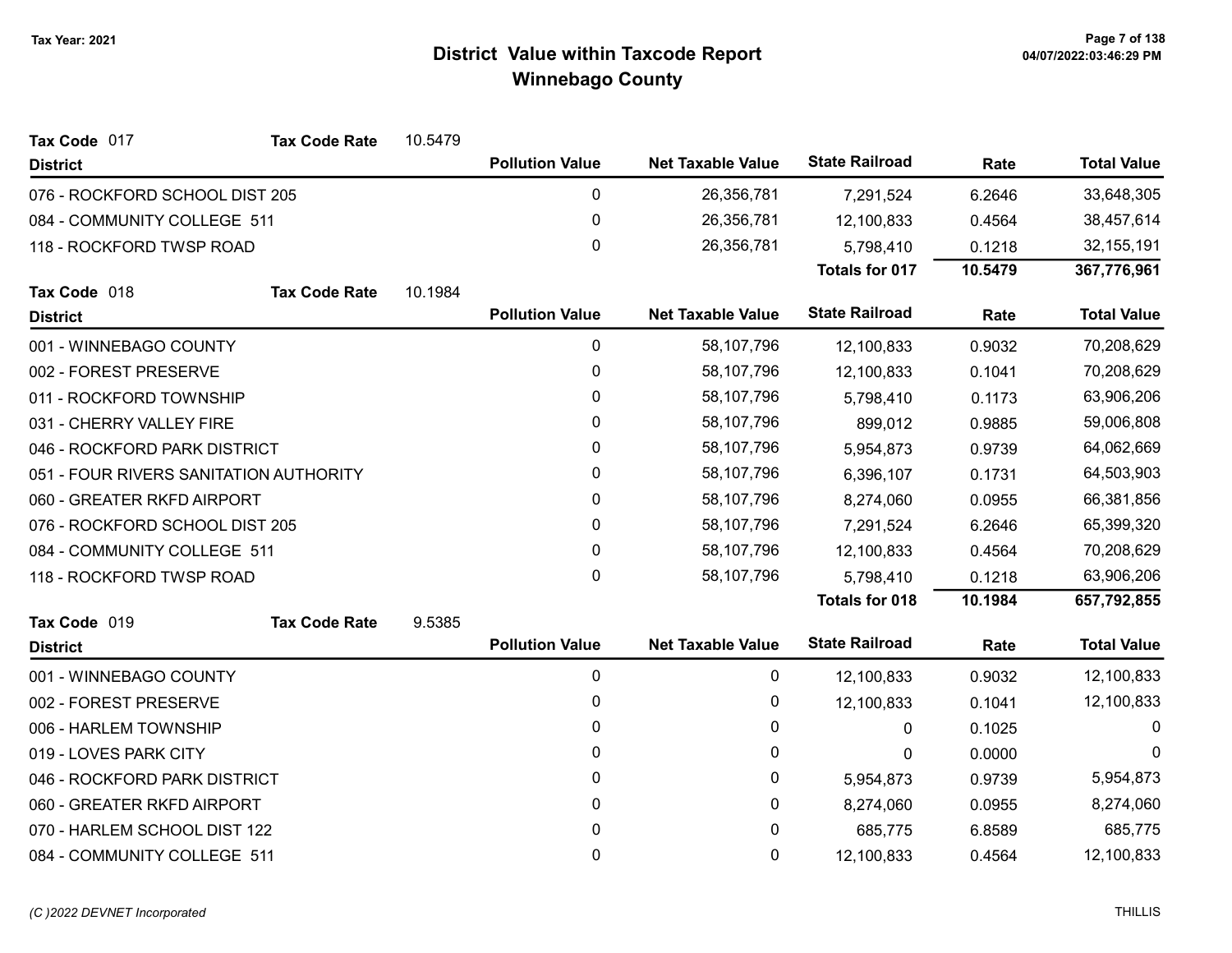| Tax Code 019                           | <b>Tax Code Rate</b> | 9.5385  |                        |                          |                       |        |                    |
|----------------------------------------|----------------------|---------|------------------------|--------------------------|-----------------------|--------|--------------------|
| <b>District</b>                        |                      |         | <b>Pollution Value</b> | <b>Net Taxable Value</b> | <b>State Railroad</b> | Rate   | <b>Total Value</b> |
| 113 - HARLEM TWSP ROAD                 |                      |         | 0                      | 0                        | 0                     | 0.0440 | 0                  |
|                                        |                      |         |                        |                          | <b>Totals for 019</b> | 9.5385 | 51,217,207         |
| Tax Code 020                           | <b>Tax Code Rate</b> | 9.2219  |                        |                          |                       |        |                    |
| <b>District</b>                        |                      |         | <b>Pollution Value</b> | <b>Net Taxable Value</b> | <b>State Railroad</b> | Rate   | <b>Total Value</b> |
| 001 - WINNEBAGO COUNTY                 |                      |         | 0                      | 26,325                   | 12,100,833            | 0.9032 | 12, 127, 158       |
| 002 - FOREST PRESERVE                  |                      |         | 0                      | 26,325                   | 12,100,833            | 0.1041 | 12, 127, 158       |
| 006 - HARLEM TOWNSHIP                  |                      |         | 0                      | 26,325                   | 0                     | 0.1025 | 26,325             |
| 019 - LOVES PARK CITY                  |                      |         | 0                      | 26,325                   | 0                     | 0.0000 | 26,325             |
| 046 - ROCKFORD PARK DISTRICT           |                      |         | 0                      | 26,325                   | 5,954,873             | 0.9739 | 5,981,198          |
| 055 - NORTH SUBURBAN LIBRARY           |                      |         | 0                      | 26,325                   | 1,280,700             | 0.2777 | 1,307,025          |
| 060 - GREATER RKFD AIRPORT             |                      |         | 0                      | 26,325                   | 8,274,060             | 0.0955 | 8,300,385          |
| 076 - ROCKFORD SCHOOL DIST 205         |                      |         | 0                      | 26,325                   | 7,291,524             | 6.2646 | 7,317,849          |
| 084 - COMMUNITY COLLEGE 511            |                      |         | 0                      | 26,325                   | 12,100,833            | 0.4564 | 12, 127, 158       |
| 113 - HARLEM TWSP ROAD                 |                      |         | 0                      | 26,325                   | 0                     | 0.0440 | 26,325             |
|                                        |                      |         |                        |                          | <b>Totals for 020</b> | 9.2219 | 59,366,906         |
| Tax Code 021                           | <b>Tax Code Rate</b> | 12.8506 |                        |                          |                       |        |                    |
| <b>District</b>                        |                      |         | <b>Pollution Value</b> | <b>Net Taxable Value</b> | <b>State Railroad</b> | Rate   | <b>Total Value</b> |
| 001 - WINNEBAGO COUNTY                 |                      |         | 0                      | 19,491,167               | 12,100,833            | 0.9032 | 31,592,000         |
| 002 - FOREST PRESERVE                  |                      |         | 0                      | 19,491,167               | 12,100,833            | 0.1041 | 31,592,000         |
| 011 - ROCKFORD TOWNSHIP                |                      |         | 0                      | 19,491,167               | 5,798,410             | 0.1173 | 25,289,577         |
| 023 - ROCKFORD CITY                    |                      |         | 0                      | 19,491,167               | 4,767,785             | 2.6361 | 24,258,952         |
| 046 - ROCKFORD PARK DISTRICT           |                      |         | 0                      | 19,491,167               | 5,954,873             | 0.9739 | 25,446,040         |
| 051 - FOUR RIVERS SANITATION AUTHORITY |                      |         | 0                      | 19,491,167               | 6,396,107             | 0.1731 | 25,887,274         |
| 059 - ROCKFORD CITY LIBRARY            |                      |         | 0                      | 19,491,167               | 4,781,701             | 0.4103 | 24,272,868         |
| 060 - GREATER RKFD AIRPORT             |                      |         | 0                      | 19,491,167               | 8,274,060             | 0.0955 | 27,765,227         |
| 070 - HARLEM SCHOOL DIST 122           |                      |         | 0                      | 19,491,167               | 685,775               | 6.8589 | 20,176,942         |
| 084 - COMMUNITY COLLEGE 511            |                      |         | 0                      | 19,491,167               | 12,100,833            | 0.4564 | 31,592,000         |

#### (C)2022 DEVNET Incorporated THILLIS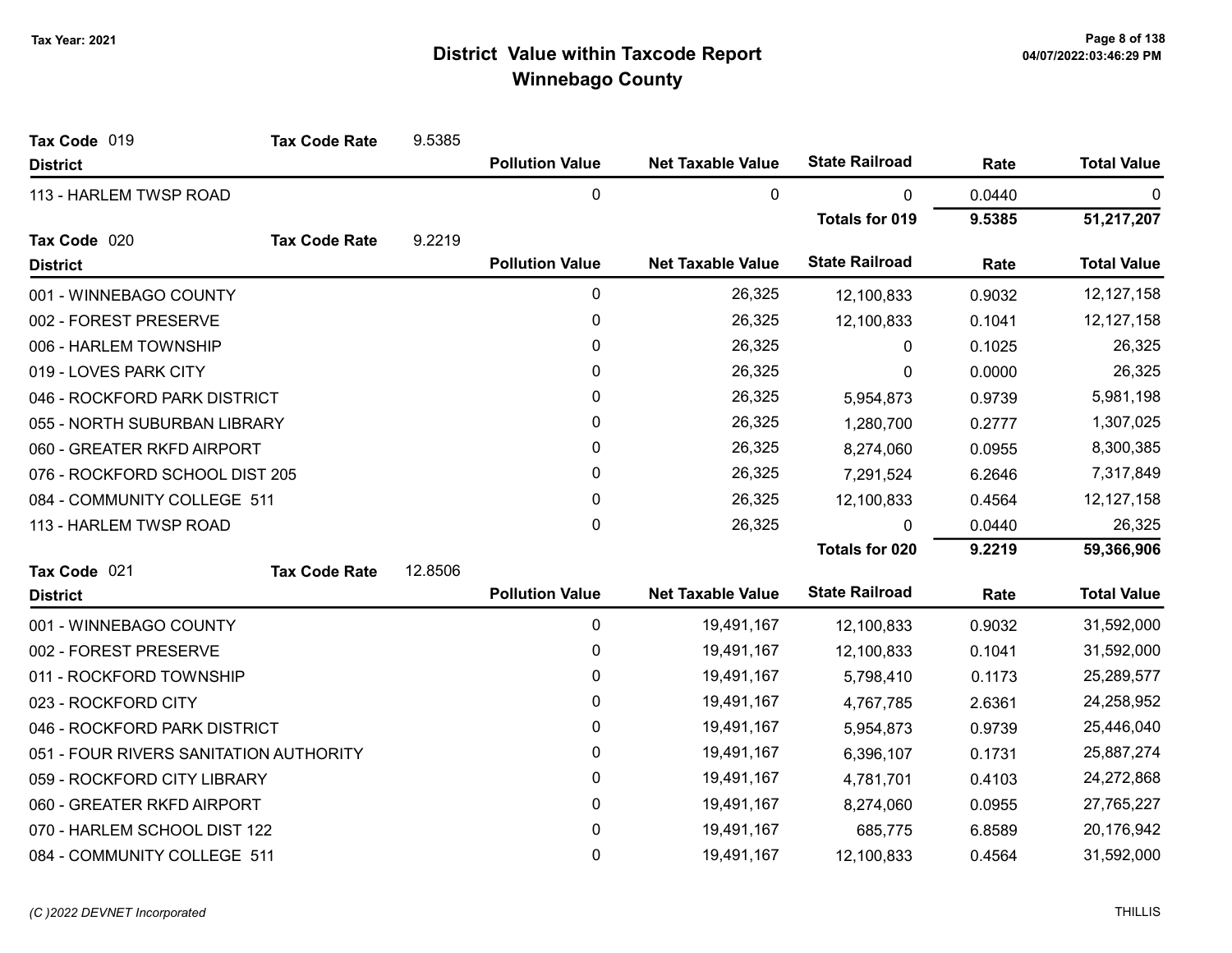| Tax Code 021                           | <b>Tax Code Rate</b> | 12.8506 |                        |                          |                       |         |                    |
|----------------------------------------|----------------------|---------|------------------------|--------------------------|-----------------------|---------|--------------------|
| <b>District</b>                        |                      |         | <b>Pollution Value</b> | <b>Net Taxable Value</b> | <b>State Railroad</b> | Rate    | <b>Total Value</b> |
| 118 - ROCKFORD TWSP ROAD               |                      |         | $\mathbf 0$            | 19,491,167               | 5,798,410             | 0.1218  | 25,289,577         |
|                                        |                      |         |                        |                          | <b>Totals for 021</b> | 12.8506 | 293, 162, 457      |
| Tax Code 026                           | <b>Tax Code Rate</b> | 9.3950  |                        |                          |                       |         |                    |
| <b>District</b>                        |                      |         | <b>Pollution Value</b> | <b>Net Taxable Value</b> | <b>State Railroad</b> | Rate    | <b>Total Value</b> |
| 001 - WINNEBAGO COUNTY                 |                      |         | $\pmb{0}$              | 36,305,876               | 12,100,833            | 0.9032  | 48,406,709         |
| 002 - FOREST PRESERVE                  |                      |         | 0                      | 36,305,876               | 12,100,833            | 0.1041  | 48,406,709         |
| 006 - HARLEM TOWNSHIP                  |                      |         | $\pmb{0}$              | 36,305,876               | 0                     | 0.1025  | 36,305,876         |
| 019 - LOVES PARK CITY                  |                      |         | $\mathbf{0}$           | 36,305,876               | 0                     | 0.0000  | 36,305,876         |
| 046 - ROCKFORD PARK DISTRICT           |                      |         | 0                      | 36,305,876               | 5,954,873             | 0.9739  | 42,260,749         |
| 051 - FOUR RIVERS SANITATION AUTHORITY |                      |         | 0                      | 36,305,876               | 6,396,107             | 0.1731  | 42,701,983         |
| 055 - NORTH SUBURBAN LIBRARY           |                      |         | 0                      | 36,305,876               | 1,280,700             | 0.2777  | 37,586,576         |
| 060 - GREATER RKFD AIRPORT             |                      |         | $\pmb{0}$              | 36,305,876               | 8,274,060             | 0.0955  | 44,579,936         |
| 076 - ROCKFORD SCHOOL DIST 205         |                      |         | 0                      | 36,305,876               | 7,291,524             | 6.2646  | 43,597,400         |
| 084 - COMMUNITY COLLEGE 511            |                      |         | 0                      | 36,305,876               | 12,100,833            | 0.4564  | 48,406,709         |
| 113 - HARLEM TWSP ROAD                 |                      |         | $\mathbf 0$            | 36,305,876               | 0                     | 0.0440  | 36,305,876         |
|                                        |                      |         |                        |                          | <b>Totals for 026</b> | 9.3950  | 464,864,399        |
| Tax Code 030                           | <b>Tax Code Rate</b> | 9.2099  |                        |                          |                       |         |                    |
| <b>District</b>                        |                      |         | <b>Pollution Value</b> | <b>Net Taxable Value</b> | <b>State Railroad</b> | Rate    | <b>Total Value</b> |
| 001 - WINNEBAGO COUNTY                 |                      |         | $\pmb{0}$              | 414,534                  | 12,100,833            | 0.9032  | 12,515,367         |
| 002 - FOREST PRESERVE                  |                      |         | 0                      | 414,534                  | 12,100,833            | 0.1041  | 12,515,367         |
| 011 - ROCKFORD TOWNSHIP                |                      |         | 0                      | 414,534                  | 5,798,410             | 0.1173  | 6,212,944          |
| 019 - LOVES PARK CITY                  |                      |         | $\mathbf{0}$           | 414,534                  | 0                     | 0.0000  | 414,534            |
| 046 - ROCKFORD PARK DISTRICT           |                      |         | $\mathbf{0}$           | 414,534                  | 5,954,873             | 0.9739  | 6,369,407          |
| 051 - FOUR RIVERS SANITATION AUTHORITY |                      |         | $\pmb{0}$              | 414,534                  | 6,396,107             | 0.1731  | 6,810,641          |
| 060 - GREATER RKFD AIRPORT             |                      |         | 0                      | 414,534                  | 8,274,060             | 0.0955  | 8,688,594          |
| 076 - ROCKFORD SCHOOL DIST 205         |                      |         | 0                      | 414,534                  | 7,291,524             | 6.2646  | 7,706,058          |
| 084 - COMMUNITY COLLEGE 511            |                      |         | 0                      | 414,534                  | 12,100,833            | 0.4564  | 12,515,367         |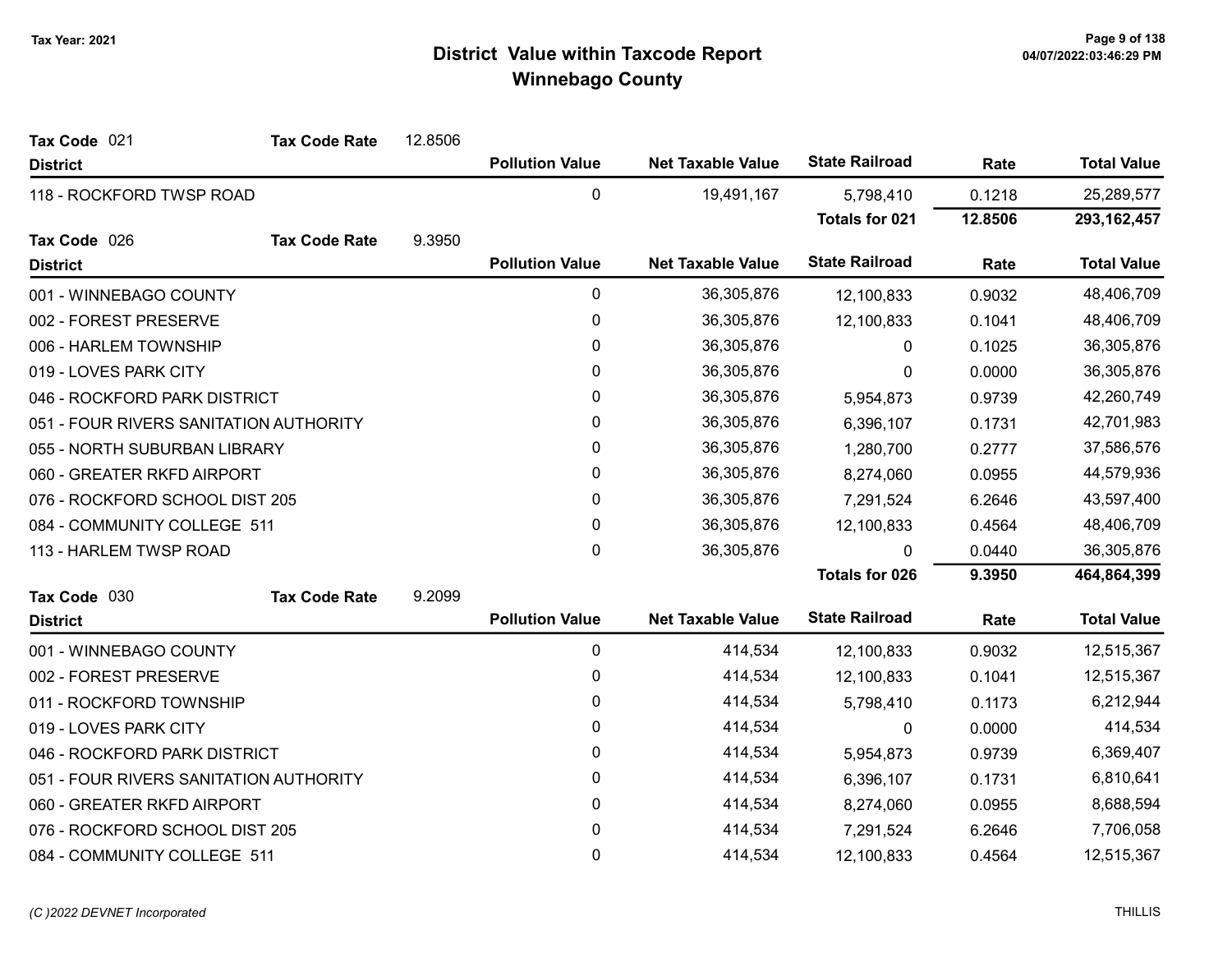| Tax Code 030                   | <b>Tax Code Rate</b> | 9.2099 |                        |                          |                       |        |                    |
|--------------------------------|----------------------|--------|------------------------|--------------------------|-----------------------|--------|--------------------|
| <b>District</b>                |                      |        | <b>Pollution Value</b> | <b>Net Taxable Value</b> | <b>State Railroad</b> | Rate   | <b>Total Value</b> |
| 118 - ROCKFORD TWSP ROAD       |                      |        | 0                      | 414,534                  | 5,798,410             | 0.1218 | 6,212,944          |
|                                |                      |        |                        |                          | <b>Totals for 030</b> | 9.2099 | 79,961,223         |
| Tax Code 031                   | <b>Tax Code Rate</b> | 9.4553 |                        |                          |                       |        |                    |
| <b>District</b>                |                      |        | <b>Pollution Value</b> | <b>Net Taxable Value</b> | <b>State Railroad</b> | Rate   | <b>Total Value</b> |
| 001 - WINNEBAGO COUNTY         |                      |        | $\pmb{0}$              | 5,224,067                | 12,100,833            | 0.9032 | 17,324,900         |
| 002 - FOREST PRESERVE          |                      |        | 0                      | 5,224,067                | 12,100,833            | 0.1041 | 17,324,900         |
| 011 - ROCKFORD TOWNSHIP        |                      |        | 0                      | 5,224,067                | 5,798,410             | 0.1173 | 11,022,477         |
| 037 - NORTH PARK FIRE          |                      |        | $\mathbf{0}$           | 5,224,067                | 586,227               | 0.4185 | 5,810,294          |
| 046 - ROCKFORD PARK DISTRICT   |                      |        | 0                      | 5,224,067                | 5,954,873             | 0.9739 | 11,178,940         |
| 060 - GREATER RKFD AIRPORT     |                      |        | 0                      | 5,224,067                | 8,274,060             | 0.0955 | 13,498,127         |
| 076 - ROCKFORD SCHOOL DIST 205 |                      |        | 0                      | 5,224,067                | 7,291,524             | 6.2646 | 12,515,591         |
| 084 - COMMUNITY COLLEGE 511    |                      |        | $\pmb{0}$              | 5,224,067                | 12,100,833            | 0.4564 | 17,324,900         |
| 118 - ROCKFORD TWSP ROAD       |                      |        | $\mathbf{0}$           | 5,224,067                | 5,798,410             | 0.1218 | 11,022,477         |
|                                |                      |        |                        |                          | <b>Totals for 031</b> | 9.4553 | 117,022,606        |
| Tax Code 035                   | <b>Tax Code Rate</b> | 9.9088 |                        |                          |                       |        |                    |
| <b>District</b>                |                      |        | <b>Pollution Value</b> | <b>Net Taxable Value</b> | <b>State Railroad</b> | Rate   | <b>Total Value</b> |
| 001 - WINNEBAGO COUNTY         |                      |        | $\pmb{0}$              | 837,690                  | 12,100,833            | 0.9032 | 12,938,523         |
| 002 - FOREST PRESERVE          |                      |        | 0                      | 837,690                  | 12,100,833            | 0.1041 | 12,938,523         |
| 011 - ROCKFORD TOWNSHIP        |                      |        | 0                      | 837,690                  | 5,798,410             | 0.1173 | 6,636,100          |
| 019 - LOVES PARK CITY          |                      |        | $\mathbf{0}$           | 837,690                  | 0                     | 0.0000 | 837,690            |
| 046 - ROCKFORD PARK DISTRICT   |                      |        | 0                      | 837,690                  | 5,954,873             | 0.9739 | 6,792,563          |
| 055 - NORTH SUBURBAN LIBRARY   |                      |        | 0                      | 837,690                  | 1,280,700             | 0.2777 | 2,118,390          |
| 060 - GREATER RKFD AIRPORT     |                      |        | 0                      | 837,690                  | 8,274,060             | 0.0955 | 9,111,750          |
| 070 - HARLEM SCHOOL DIST 122   |                      |        | 0                      | 837,690                  | 685,775               | 6.8589 | 1,523,465          |
| 084 - COMMUNITY COLLEGE 511    |                      |        | 0                      | 837,690                  | 12,100,833            | 0.4564 | 12,938,523         |
| 118 - ROCKFORD TWSP ROAD       |                      |        | 0                      | 837,690                  | 5,798,410             | 0.1218 | 6,636,100          |
|                                |                      |        |                        |                          | <b>Totals for 035</b> | 9.9088 | 72,471,627         |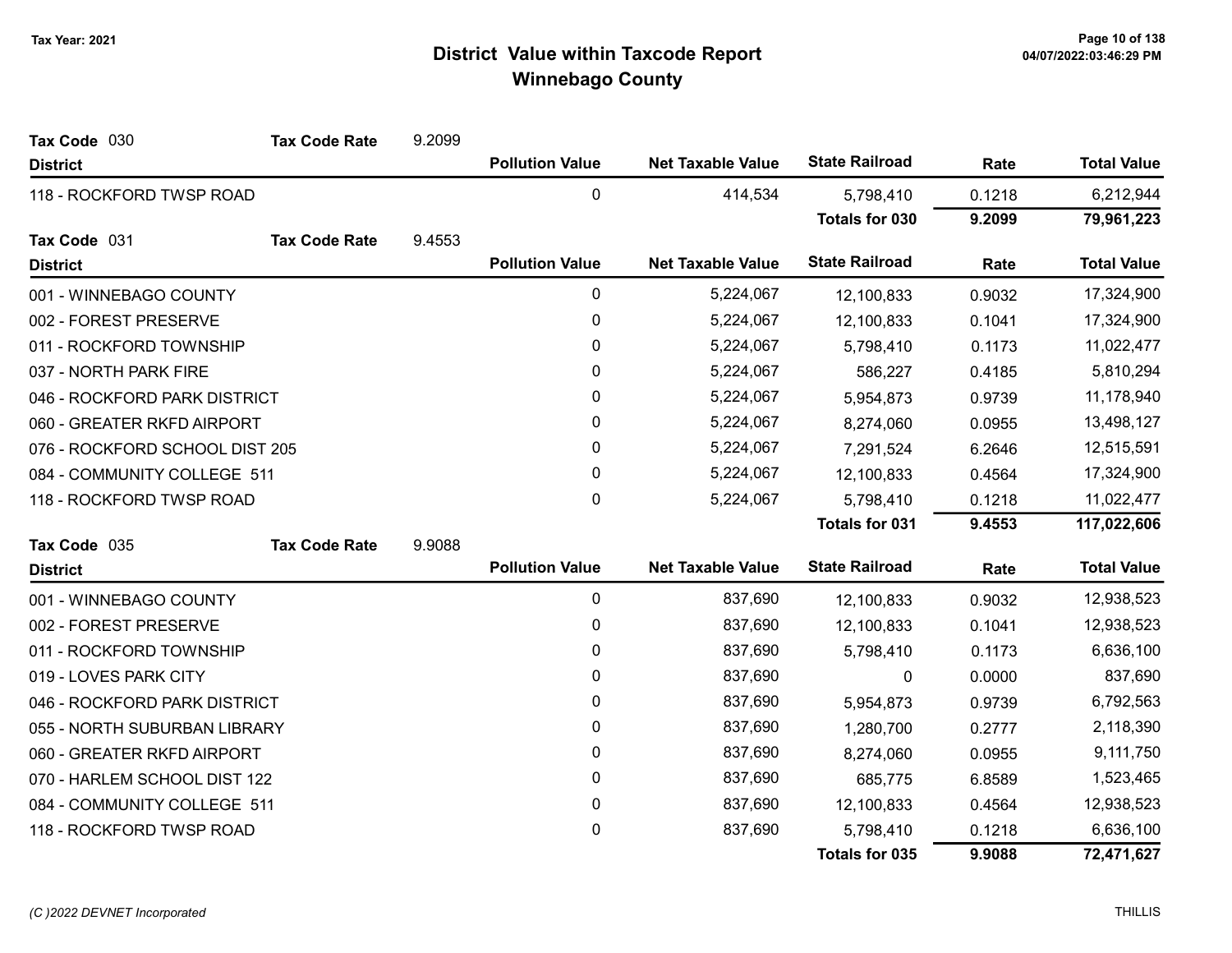| Tax Code 036                   | <b>Tax Code Rate</b> | 12.0832 |                        |                          |                       |         |                    |
|--------------------------------|----------------------|---------|------------------------|--------------------------|-----------------------|---------|--------------------|
| <b>District</b>                |                      |         | <b>Pollution Value</b> | <b>Net Taxable Value</b> | <b>State Railroad</b> | Rate    | <b>Total Value</b> |
| 001 - WINNEBAGO COUNTY         |                      |         | 0                      | 14,533,462               | 12,100,833            | 0.9032  | 26,634,295         |
| 002 - FOREST PRESERVE          |                      |         | 0                      | 14,533,462               | 12,100,833            | 0.1041  | 26,634,295         |
| 011 - ROCKFORD TOWNSHIP        |                      |         | $\pmb{0}$              | 14,533,462               | 5,798,410             | 0.1173  | 20,331,872         |
| 023 - ROCKFORD CITY            |                      |         | 0                      | 14,533,462               | 4,767,785             | 2.6361  | 19,301,247         |
| 046 - ROCKFORD PARK DISTRICT   |                      |         | $\pmb{0}$              | 14,533,462               | 5,954,873             | 0.9739  | 20,488,335         |
| 059 - ROCKFORD CITY LIBRARY    |                      |         | 0                      | 14,533,462               | 4,781,701             | 0.4103  | 19,315,163         |
| 060 - GREATER RKFD AIRPORT     |                      |         | $\pmb{0}$              | 14,533,462               | 8,274,060             | 0.0955  | 22,807,522         |
| 076 - ROCKFORD SCHOOL DIST 205 |                      |         | 0                      | 14,533,462               | 7,291,524             | 6.2646  | 21,824,986         |
| 084 - COMMUNITY COLLEGE 511    |                      |         | $\mathbf 0$            | 14,533,462               | 12,100,833            | 0.4564  | 26,634,295         |
| 118 - ROCKFORD TWSP ROAD       |                      |         | $\mathbf{0}$           | 14,533,462               | 5,798,410             | 0.1218  | 20,331,872         |
|                                |                      |         |                        |                          | <b>Totals for 036</b> | 12.0832 | 224,303,882        |
| Tax Code 040                   | <b>Tax Code Rate</b> | 9.7330  |                        |                          |                       |         |                    |
| <b>District</b>                |                      |         | <b>Pollution Value</b> | <b>Net Taxable Value</b> | <b>State Railroad</b> | Rate    | <b>Total Value</b> |
| 001 - WINNEBAGO COUNTY         |                      |         | 0                      | 64,980                   | 12,100,833            | 0.9032  | 12,165,813         |
| 002 - FOREST PRESERVE          |                      |         | 0                      | 64,980                   | 12,100,833            | 0.1041  | 12,165,813         |
| 011 - ROCKFORD TOWNSHIP        |                      |         | $\pmb{0}$              | 64,980                   | 5,798,410             | 0.1173  | 5,863,390          |
| 037 - NORTH PARK FIRE          |                      |         | 0                      | 64,980                   | 586,227               | 0.4185  | 651,207            |
| 046 - ROCKFORD PARK DISTRICT   |                      |         | $\pmb{0}$              | 64,980                   | 5,954,873             | 0.9739  | 6,019,853          |
| 055 - NORTH SUBURBAN LIBRARY   |                      |         | $\mathbf{0}$           | 64,980                   | 1,280,700             | 0.2777  | 1,345,680          |
| 060 - GREATER RKFD AIRPORT     |                      |         | 0                      | 64,980                   | 8,274,060             | 0.0955  | 8,339,040          |
| 076 - ROCKFORD SCHOOL DIST 205 |                      |         | $\mathbf{0}$           | 64,980                   | 7,291,524             | 6.2646  | 7,356,504          |
| 084 - COMMUNITY COLLEGE 511    |                      |         | $\mathbf 0$            | 64,980                   | 12,100,833            | 0.4564  | 12,165,813         |
| 118 - ROCKFORD TWSP ROAD       |                      |         | $\mathbf 0$            | 64,980                   | 5,798,410             | 0.1218  | 5,863,390          |
|                                |                      |         |                        |                          | Totals for 040        | 9.7330  | 71,936,503         |
| Tax Code 042                   | <b>Tax Code Rate</b> | 9.8135  |                        |                          |                       |         |                    |
| <b>District</b>                |                      |         | <b>Pollution Value</b> | <b>Net Taxable Value</b> | <b>State Railroad</b> | Rate    | <b>Total Value</b> |
| 001 - WINNEBAGO COUNTY         |                      |         | 0                      | 3,695,131                | 12,100,833            | 0.9032  | 15,795,964         |
| 002 - FOREST PRESERVE          |                      |         | $\mathbf 0$            | 3,695,131                | 12,100,833            | 0.1041  | 15,795,964         |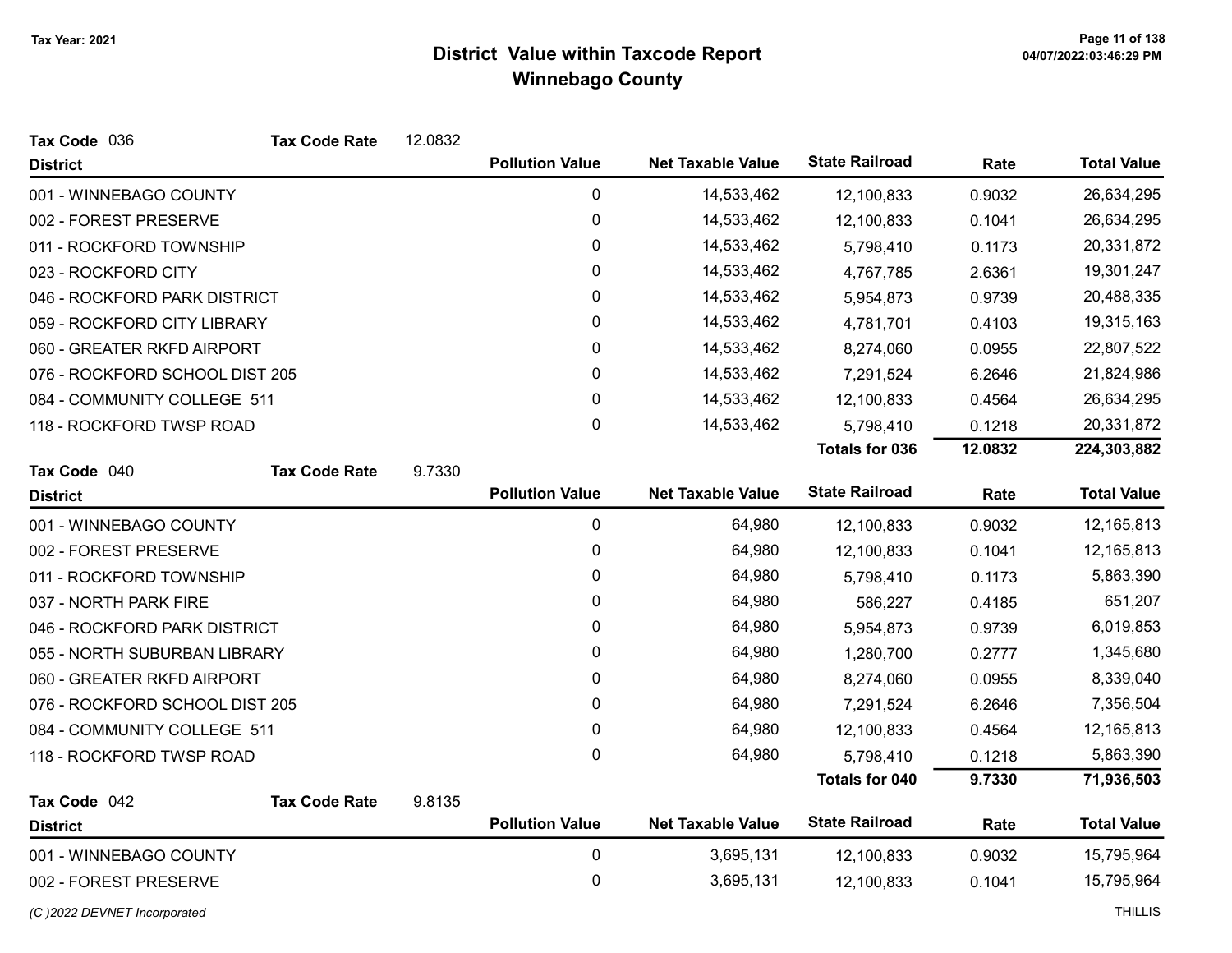| Tax Code 042                           | <b>Tax Code Rate</b> | 9.8135 |                        |                          |                       |        |                    |
|----------------------------------------|----------------------|--------|------------------------|--------------------------|-----------------------|--------|--------------------|
| <b>District</b>                        |                      |        | <b>Pollution Value</b> | <b>Net Taxable Value</b> | <b>State Railroad</b> | Rate   | <b>Total Value</b> |
| 006 - HARLEM TOWNSHIP                  |                      |        | $\mathbf{0}$           | 3,695,131                | 0                     | 0.1025 | 3,695,131          |
| 037 - NORTH PARK FIRE                  |                      |        | 0                      | 3,695,131                | 586,227               | 0.4185 | 4,281,358          |
| 046 - ROCKFORD PARK DISTRICT           |                      |        | 0                      | 3,695,131                | 5,954,873             | 0.9739 | 9,650,004          |
| 051 - FOUR RIVERS SANITATION AUTHORITY |                      |        | 0                      | 3,695,131                | 6,396,107             | 0.1731 | 10,091,238         |
| 055 - NORTH SUBURBAN LIBRARY           |                      |        | 0                      | 3,695,131                | 1,280,700             | 0.2777 | 4,975,831          |
| 060 - GREATER RKFD AIRPORT             |                      |        | 0                      | 3,695,131                | 8,274,060             | 0.0955 | 11,969,191         |
| 076 - ROCKFORD SCHOOL DIST 205         |                      |        | 0                      | 3,695,131                | 7,291,524             | 6.2646 | 10,986,655         |
| 084 - COMMUNITY COLLEGE 511            |                      |        | 0                      | 3,695,131                | 12,100,833            | 0.4564 | 15,795,964         |
| 113 - HARLEM TWSP ROAD                 |                      |        | 0                      | 3,695,131                | 0                     | 0.0440 | 3,695,131          |
|                                        |                      |        |                        |                          | <b>Totals for 042</b> | 9.8135 | 106,732,431        |
| Tax Code 044                           | <b>Tax Code Rate</b> | 9.3145 |                        |                          |                       |        |                    |
| <b>District</b>                        |                      |        | <b>Pollution Value</b> | <b>Net Taxable Value</b> | <b>State Railroad</b> | Rate   | <b>Total Value</b> |
| 001 - WINNEBAGO COUNTY                 |                      |        | $\pmb{0}$              | 53,925                   | 12,100,833            | 0.9032 | 12, 154, 758       |
| 002 - FOREST PRESERVE                  |                      |        | $\pmb{0}$              | 53,925                   | 12,100,833            | 0.1041 | 12, 154, 758       |
| 011 - ROCKFORD TOWNSHIP                |                      |        | 0                      | 53,925                   | 5,798,410             | 0.1173 | 5,852,335          |
| 019 - LOVES PARK CITY                  |                      |        | 0                      | 53,925                   | 0                     | 0.0000 | 53,925             |
| 046 - ROCKFORD PARK DISTRICT           |                      |        | 0                      | 53,925                   | 5,954,873             | 0.9739 | 6,008,798          |
| 055 - NORTH SUBURBAN LIBRARY           |                      |        | 0                      | 53,925                   | 1,280,700             | 0.2777 | 1,334,625          |
| 060 - GREATER RKFD AIRPORT             |                      |        | 0                      | 53,925                   | 8,274,060             | 0.0955 | 8,327,985          |
| 076 - ROCKFORD SCHOOL DIST 205         |                      |        | 0                      | 53,925                   | 7,291,524             | 6.2646 | 7,345,449          |
| 084 - COMMUNITY COLLEGE 511            |                      |        | 0                      | 53,925                   | 12,100,833            | 0.4564 | 12, 154, 758       |
| 118 - ROCKFORD TWSP ROAD               |                      |        | 0                      | 53,925                   | 5,798,410             | 0.1218 | 5,852,335          |
|                                        |                      |        |                        |                          | <b>Totals for 044</b> | 9.3145 | 71,239,726         |
| Tax Code 045                           | <b>Tax Code Rate</b> | 8.4211 |                        |                          |                       |        |                    |
| <b>District</b>                        |                      |        | <b>Pollution Value</b> | <b>Net Taxable Value</b> | <b>State Railroad</b> | Rate   | <b>Total Value</b> |
| 001 - WINNEBAGO COUNTY                 |                      |        | $\pmb{0}$              | 356,847                  | 12,100,833            | 0.9032 | 12,457,680         |
| 002 - FOREST PRESERVE                  |                      |        | 0                      | 356,847                  | 12,100,833            | 0.1041 | 12,457,680         |
| 006 - HARLEM TOWNSHIP                  |                      |        | 0                      | 356,847                  | 0                     | 0.1025 | 356,847            |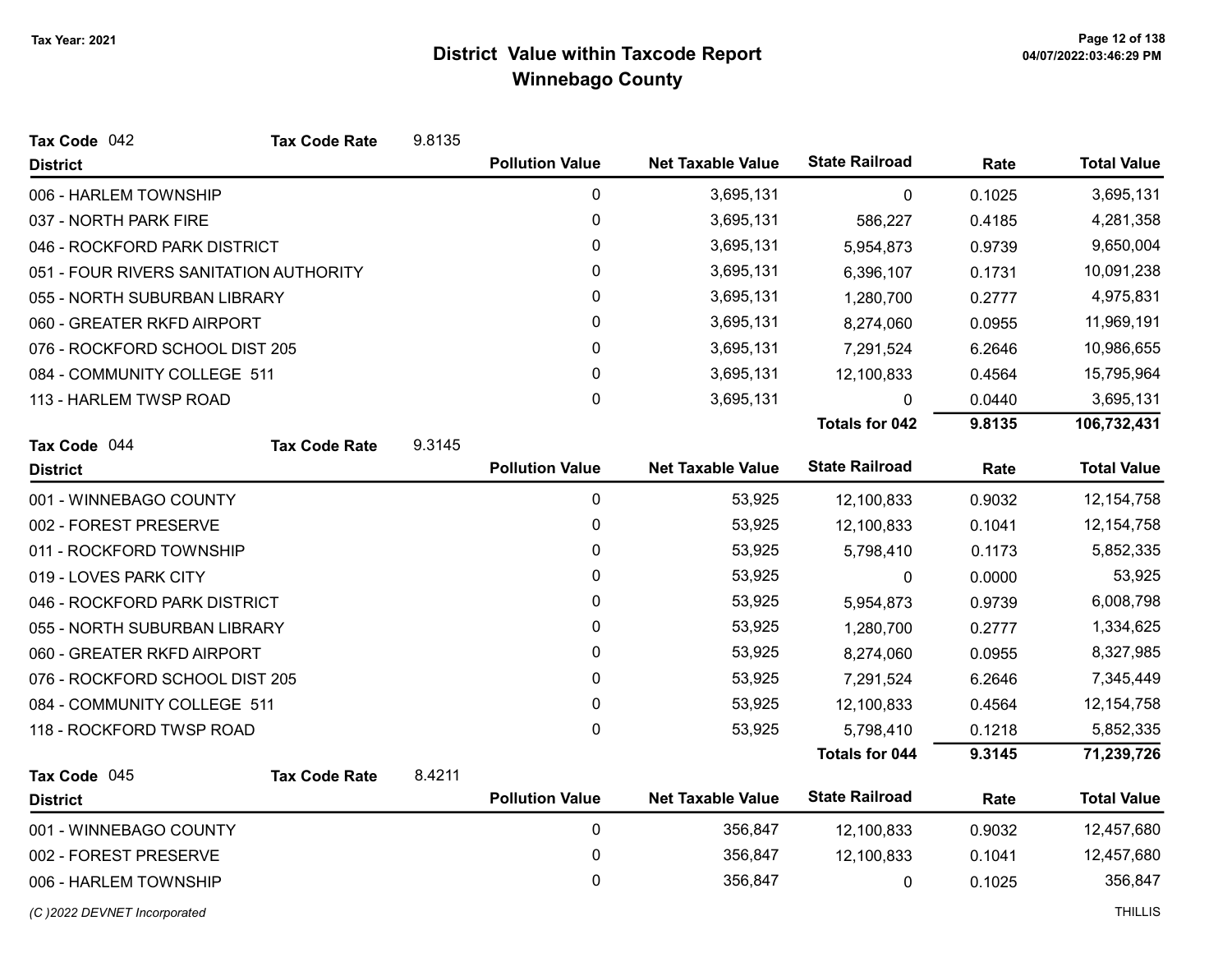| Tax Code 045<br><b>Tax Code Rate</b>   | 8.4211  |                        |                          |                       |         |                    |
|----------------------------------------|---------|------------------------|--------------------------|-----------------------|---------|--------------------|
| <b>District</b>                        |         | <b>Pollution Value</b> | <b>Net Taxable Value</b> | <b>State Railroad</b> | Rate    | <b>Total Value</b> |
| 019 - LOVES PARK CITY                  |         | 0                      | 356,847                  | 0                     | 0.0000  | 356,847            |
| 051 - FOUR RIVERS SANITATION AUTHORITY |         | 0                      | 356,847                  | 6,396,107             | 0.1731  | 6,752,954          |
| 055 - NORTH SUBURBAN LIBRARY           |         | 0                      | 356,847                  | 1,280,700             | 0.2777  | 1,637,547          |
| 060 - GREATER RKFD AIRPORT             |         | 0                      | 356,847                  | 8,274,060             | 0.0955  | 8,630,907          |
| 076 - ROCKFORD SCHOOL DIST 205         |         | 0                      | 356,847                  | 7,291,524             | 6.2646  | 7,648,371          |
| 084 - COMMUNITY COLLEGE 511            |         | 0                      | 356,847                  | 12,100,833            | 0.4564  | 12,457,680         |
| 113 - HARLEM TWSP ROAD                 |         | $\mathbf 0$            | 356,847                  | $\mathbf{0}$          | 0.0440  | 356,847            |
|                                        |         |                        |                          | <b>Totals for 045</b> | 8.4211  | 63,113,360         |
| Tax Code 046<br><b>Tax Code Rate</b>   | 12.0732 |                        |                          |                       |         |                    |
| <b>District</b>                        |         | <b>Pollution Value</b> | <b>Net Taxable Value</b> | <b>State Railroad</b> | Rate    | <b>Total Value</b> |
| 001 - WINNEBAGO COUNTY                 |         | 0                      | 36,405                   | 12,100,833            | 0.9032  | 12, 137, 238       |
| 002 - FOREST PRESERVE                  |         | 0                      | 36,405                   | 12,100,833            | 0.1041  | 12, 137, 238       |
| 009 - OWEN TOWNSHIP                    |         | 0                      | 36,405                   | 673,332               | 0.1349  | 709,737            |
| 023 - ROCKFORD CITY                    |         | 0                      | 36,405                   | 4,767,785             | 2.6361  | 4,804,190          |
| 046 - ROCKFORD PARK DISTRICT           |         | 0                      | 36,405                   | 5,954,873             | 0.9739  | 5,991,278          |
| 059 - ROCKFORD CITY LIBRARY            |         | 0                      | 36,405                   | 4,781,701             | 0.4103  | 4,818,106          |
| 076 - ROCKFORD SCHOOL DIST 205         |         | 0                      | 36,405                   | 7,291,524             | 6.2646  | 7,327,929          |
| 084 - COMMUNITY COLLEGE 511            |         | 0                      | 36,405                   | 12,100,833            | 0.4564  | 12, 137, 238       |
| 116 - OWEN TWSP ROAD                   |         | $\mathbf{0}$           | 36,405                   | 673,332               | 0.1897  | 709,737            |
|                                        |         |                        |                          | <b>Totals for 046</b> | 12.0732 | 60,772,691         |
| Tax Code 047<br><b>Tax Code Rate</b>   | 12.2563 |                        |                          |                       |         |                    |
| <b>District</b>                        |         | <b>Pollution Value</b> | <b>Net Taxable Value</b> | <b>State Railroad</b> | Rate    | <b>Total Value</b> |
| 001 - WINNEBAGO COUNTY                 |         | $\mathbf 0$            | 3,861                    | 12,100,833            | 0.9032  | 12,104,694         |
| 002 - FOREST PRESERVE                  |         | 0                      | 3,861                    | 12,100,833            | 0.1041  | 12,104,694         |
| 011 - ROCKFORD TOWNSHIP                |         | 0                      | 3,861                    | 5,798,410             | 0.1173  | 5,802,271          |
| 023 - ROCKFORD CITY                    |         | 0                      | 3,861                    | 4,767,785             | 2.6361  | 4,771,646          |
| 046 - ROCKFORD PARK DISTRICT           |         | 0                      | 3,861                    | 5,954,873             | 0.9739  | 5,958,734          |
| 051 - FOUR RIVERS SANITATION AUTHORITY |         | 0                      | 3,861                    | 6,396,107             | 0.1731  | 6,399,968          |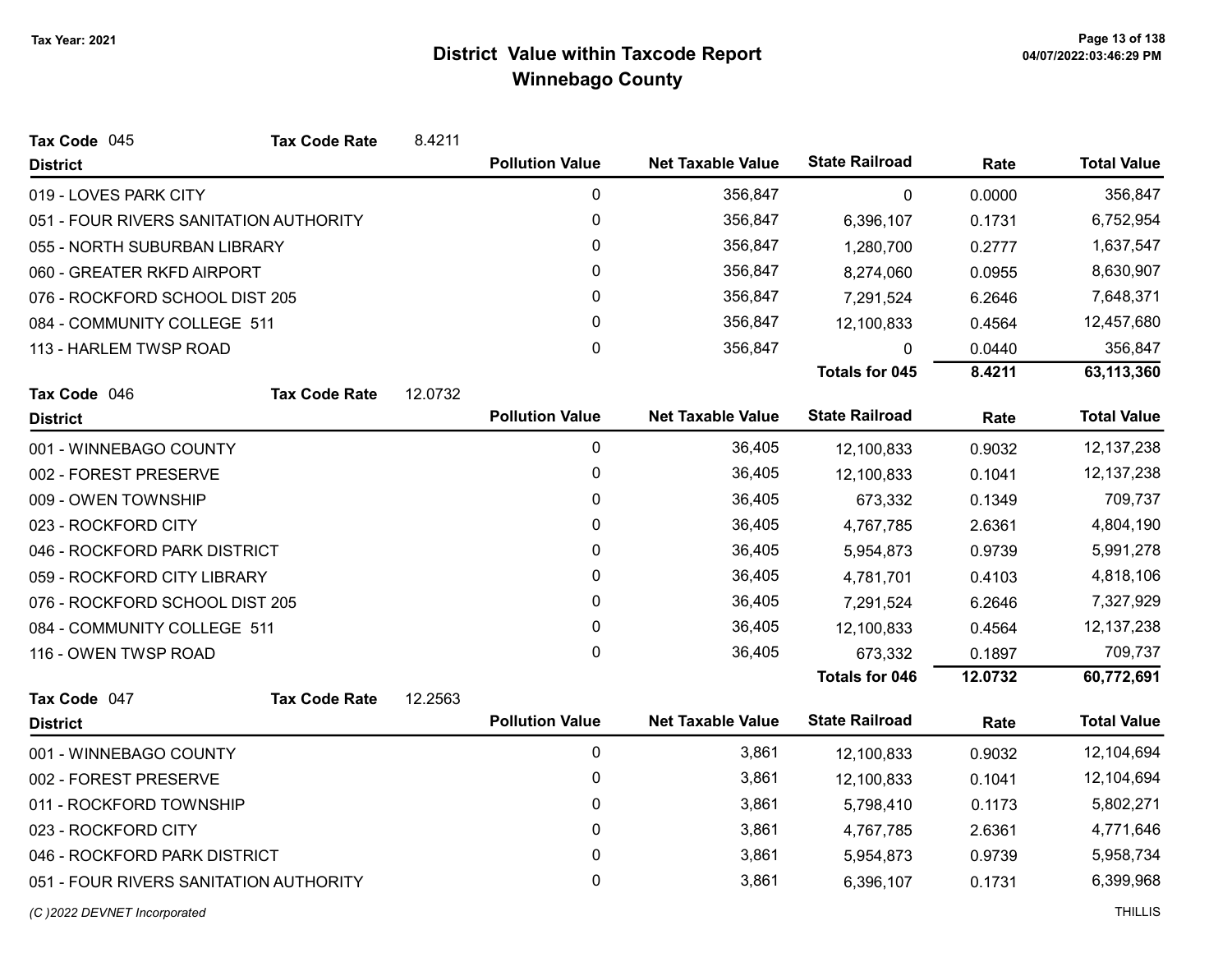| Tax Code 047                           | <b>Tax Code Rate</b> | 12.2563 |                        |                          |                       |         |                    |
|----------------------------------------|----------------------|---------|------------------------|--------------------------|-----------------------|---------|--------------------|
| <b>District</b>                        |                      |         | <b>Pollution Value</b> | <b>Net Taxable Value</b> | <b>State Railroad</b> | Rate    | <b>Total Value</b> |
| 059 - ROCKFORD CITY LIBRARY            |                      |         | $\pmb{0}$              | 3,861                    | 4,781,701             | 0.4103  | 4,785,562          |
| 060 - GREATER RKFD AIRPORT             |                      |         | 0                      | 3,861                    | 8,274,060             | 0.0955  | 8,277,921          |
| 076 - ROCKFORD SCHOOL DIST 205         |                      |         | 0                      | 3,861                    | 7,291,524             | 6.2646  | 7,295,385          |
| 084 - COMMUNITY COLLEGE 511            |                      |         | 0                      | 3,861                    | 12,100,833            | 0.4564  | 12,104,694         |
| 105 - LINCOLNWOOD TIF                  |                      |         | 0                      | 488,895                  | $\Omega$              | 0.0000  | 488,895            |
| 118 - ROCKFORD TWSP ROAD               |                      |         | 0                      | 3,861                    | 5,798,410             | 0.1218  | 5,802,271          |
|                                        |                      |         |                        |                          | <b>Totals for 047</b> | 12.2563 | 85,896,735         |
| Tax Code 048                           | <b>Tax Code Rate</b> | 12.2563 |                        |                          |                       |         |                    |
| <b>District</b>                        |                      |         | <b>Pollution Value</b> | <b>Net Taxable Value</b> | <b>State Railroad</b> | Rate    | <b>Total Value</b> |
| 001 - WINNEBAGO COUNTY                 |                      |         | $\pmb{0}$              | 65,420                   | 12,100,833            | 0.9032  | 12,166,253         |
| 002 - FOREST PRESERVE                  |                      |         | 0                      | 65,420                   | 12,100,833            | 0.1041  | 12,166,253         |
| 011 - ROCKFORD TOWNSHIP                |                      |         | 0                      | 65,420                   | 5,798,410             | 0.1173  | 5,863,830          |
| 023 - ROCKFORD CITY                    |                      |         | 0                      | 65,420                   | 4,767,785             | 2.6361  | 4,833,205          |
| 046 - ROCKFORD PARK DISTRICT           |                      |         | 0                      | 65,420                   | 5,954,873             | 0.9739  | 6,020,293          |
| 051 - FOUR RIVERS SANITATION AUTHORITY |                      |         | $\mathbf{0}$           | 65,420                   | 6,396,107             | 0.1731  | 6,461,527          |
| 059 - ROCKFORD CITY LIBRARY            |                      |         | 0                      | 65,420                   | 4,781,701             | 0.4103  | 4,847,121          |
| 060 - GREATER RKFD AIRPORT             |                      |         | 0                      | 65,420                   | 8,274,060             | 0.0955  | 8,339,480          |
| 076 - ROCKFORD SCHOOL DIST 205         |                      |         | 0                      | 65,420                   | 7,291,524             | 6.2646  | 7,356,944          |
| 084 - COMMUNITY COLLEGE 511            |                      |         | 0                      | 65,420                   | 12,100,833            | 0.4564  | 12,166,253         |
| 107 - SPRINGFIELD CORNERS TIF          |                      |         | 0                      | 1,867,700                | 0                     | 0.0000  | 1,867,700          |
| 118 - ROCKFORD TWSP ROAD               |                      |         | 0                      | 65,420                   | 5,798,410             | 0.1218  | 5,863,830          |
|                                        |                      |         |                        |                          | <b>Totals for 048</b> | 12.2563 | 87,952,689         |
| Tax Code 049                           | <b>Tax Code Rate</b> | 10.3394 |                        |                          |                       |         |                    |
| <b>District</b>                        |                      |         | <b>Pollution Value</b> | <b>Net Taxable Value</b> | <b>State Railroad</b> | Rate    | <b>Total Value</b> |
| 001 - WINNEBAGO COUNTY                 |                      |         | 0                      | 24,781,177               | 12,100,833            | 0.9032  | 36,882,010         |
| 002 - FOREST PRESERVE                  |                      |         | 0                      | 24,781,177               | 12,100,833            | 0.1041  | 36,882,010         |
| 006 - HARLEM TOWNSHIP                  |                      |         | 0                      | 24,781,177               | 0                     | 0.1025  | 24,781,177         |

0 25 - ROSCOE VILLAGE 24,781,177 0 24,781,177 0 25 - ROSCOE VILLAGE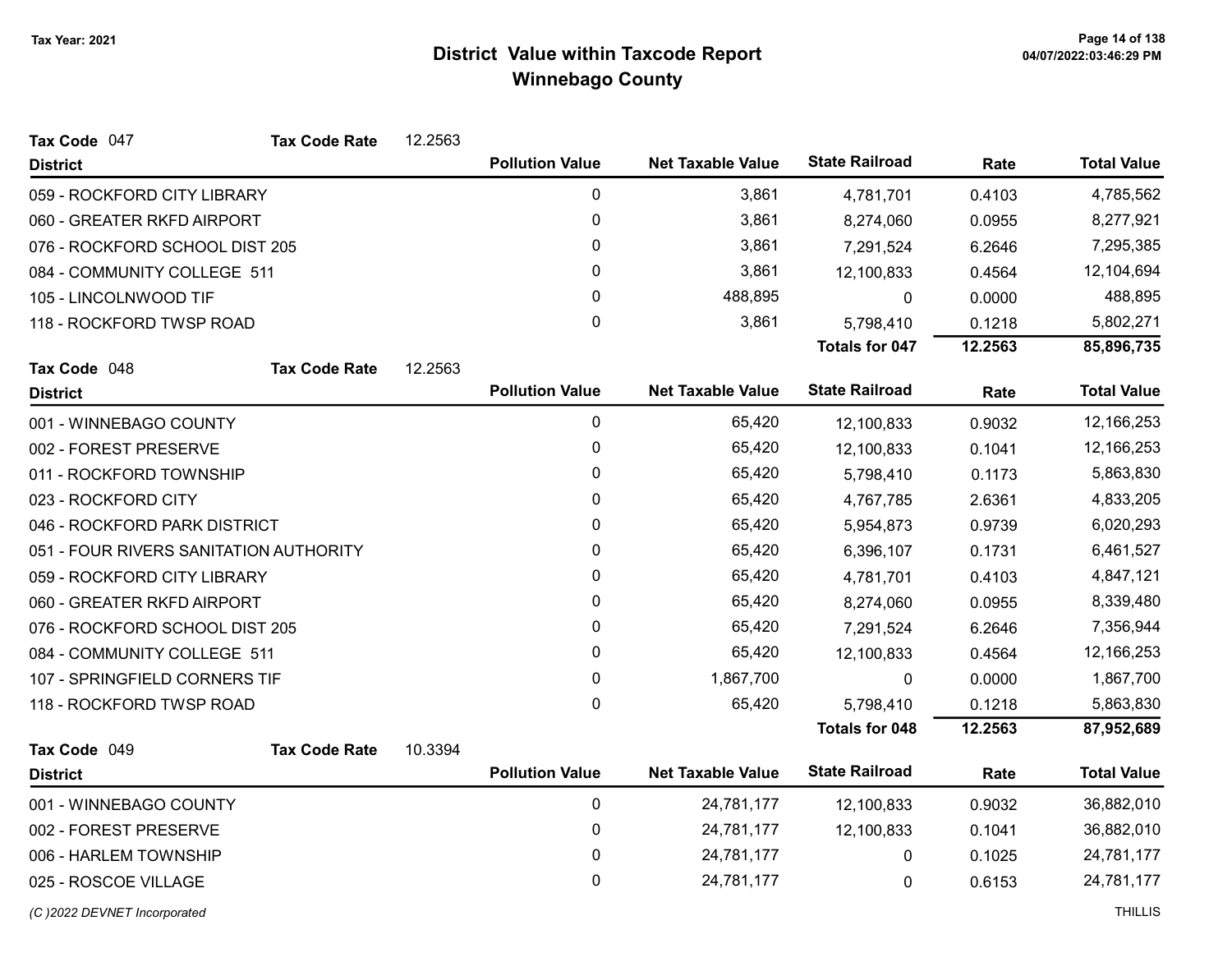| Tax Code 049                           | <b>Tax Code Rate</b> | 10.3394 |                        |                          |                       |         |                    |
|----------------------------------------|----------------------|---------|------------------------|--------------------------|-----------------------|---------|--------------------|
| <b>District</b>                        |                      |         | <b>Pollution Value</b> | <b>Net Taxable Value</b> | <b>State Railroad</b> | Rate    | <b>Total Value</b> |
| 035 - HARLEM-ROSCOE FIRE               |                      |         | $\pmb{0}$              | 24,781,177               | 516,062               | 0.7087  | 25,297,239         |
| 051 - FOUR RIVERS SANITATION AUTHORITY |                      |         | $\pmb{0}$              | 24,781,177               | 6,396,107             | 0.1731  | 31,177,284         |
| 055 - NORTH SUBURBAN LIBRARY           |                      |         | 0                      | 24,781,177               | 1,280,700             | 0.2777  | 26,061,877         |
| 060 - GREATER RKFD AIRPORT             |                      |         | 0                      | 24,781,177               | 8,274,060             | 0.0955  | 33,055,237         |
| 070 - HARLEM SCHOOL DIST 122           |                      |         | 0                      | 24,781,177               | 685,775               | 6.8589  | 25,466,952         |
| 084 - COMMUNITY COLLEGE 511            |                      |         | 0                      | 24,781,177               | 12,100,833            | 0.4564  | 36,882,010         |
| 113 - HARLEM TWSP ROAD                 |                      |         | $\mathbf 0$            | 24,781,177               | <sup>0</sup>          | 0.0440  | 24,781,177         |
|                                        |                      |         |                        |                          | <b>Totals for 049</b> | 10.3394 | 326,048,150        |
| Tax Code 050                           | <b>Tax Code Rate</b> | 9.7268  |                        |                          |                       |         |                    |
| <b>District</b>                        |                      |         | <b>Pollution Value</b> | <b>Net Taxable Value</b> | <b>State Railroad</b> | Rate    | <b>Total Value</b> |
| 001 - WINNEBAGO COUNTY                 |                      |         | $\pmb{0}$              | 6,928,985                | 12,100,833            | 0.9032  | 19,029,818         |
| 002 - FOREST PRESERVE                  |                      |         | 0                      | 6,928,985                | 12,100,833            | 0.1041  | 19,029,818         |
| 011 - ROCKFORD TOWNSHIP                |                      |         | $\pmb{0}$              | 6,928,985                | 5,798,410             | 0.1173  | 12,727,395         |
| 038 - NORTHWEST FIRE                   |                      |         | 0                      | 6,928,985                | 522,943               | 0.5169  | 7,451,928          |
| 046 - ROCKFORD PARK DISTRICT           |                      |         | 0                      | 6,928,985                | 5,954,873             | 0.9739  | 12,883,858         |
| 051 - FOUR RIVERS SANITATION AUTHORITY |                      |         | $\pmb{0}$              | 6,928,985                | 6,396,107             | 0.1731  | 13,325,092         |
| 060 - GREATER RKFD AIRPORT             |                      |         | $\pmb{0}$              | 6,928,985                | 8,274,060             | 0.0955  | 15,203,045         |
| 076 - ROCKFORD SCHOOL DIST 205         |                      |         | $\pmb{0}$              | 6,928,985                | 7,291,524             | 6.2646  | 14,220,509         |
| 084 - COMMUNITY COLLEGE 511            |                      |         | $\pmb{0}$              | 6,928,985                | 12,100,833            | 0.4564  | 19,029,818         |
| 118 - ROCKFORD TWSP ROAD               |                      |         | $\mathbf 0$            | 6,928,985                | 5,798,410             | 0.1218  | 12,727,395         |
|                                        |                      |         |                        |                          | Totals for 050        | 9.7268  | 145,628,676        |
| Tax Code 051                           | <b>Tax Code Rate</b> | 9.5537  |                        |                          |                       |         |                    |
| <b>District</b>                        |                      |         | <b>Pollution Value</b> | <b>Net Taxable Value</b> | <b>State Railroad</b> | Rate    | <b>Total Value</b> |
| 001 - WINNEBAGO COUNTY                 |                      |         | $\pmb{0}$              | 10,451,178               | 12,100,833            | 0.9032  | 22,552,011         |
| 002 - FOREST PRESERVE                  |                      |         | 0                      | 10,451,178               | 12,100,833            | 0.1041  | 22,552,011         |
| 011 - ROCKFORD TOWNSHIP                |                      |         | $\pmb{0}$              | 10,451,178               | 5,798,410             | 0.1173  | 16,249,588         |
| 038 - NORTHWEST FIRE                   |                      |         | 0                      | 10,451,178               | 522,943               | 0.5169  | 10,974,121         |
| 046 - ROCKFORD PARK DISTRICT           |                      |         | $\mathbf 0$            | 10,451,178               | 5,954,873             | 0.9739  | 16,406,051         |
|                                        |                      |         |                        |                          |                       |         |                    |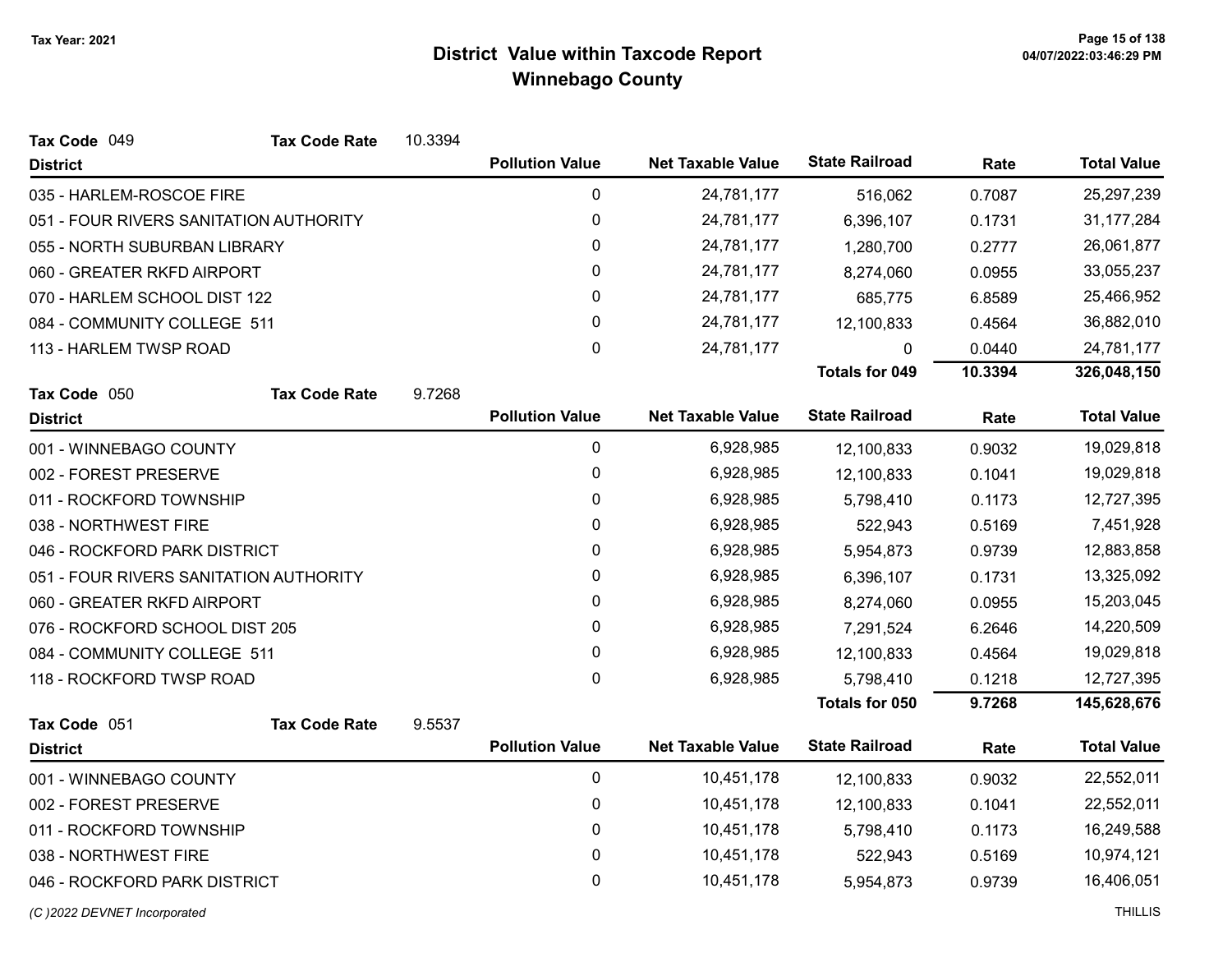| Tax Code 051                           | <b>Tax Code Rate</b> | 9.5537  |                        |                          |                       |        |                    |
|----------------------------------------|----------------------|---------|------------------------|--------------------------|-----------------------|--------|--------------------|
| <b>District</b>                        |                      |         | <b>Pollution Value</b> | <b>Net Taxable Value</b> | <b>State Railroad</b> | Rate   | <b>Total Value</b> |
| 060 - GREATER RKFD AIRPORT             |                      |         | 0                      | 10,451,178               | 8,274,060             | 0.0955 | 18,725,238         |
| 076 - ROCKFORD SCHOOL DIST 205         |                      |         | 0                      | 10,451,178               | 7,291,524             | 6.2646 | 17,742,702         |
| 084 - COMMUNITY COLLEGE 511            |                      |         | 0                      | 10,451,178               | 12,100,833            | 0.4564 | 22,552,011         |
| 118 - ROCKFORD TWSP ROAD               |                      |         | 0                      | 10,451,178               | 5,798,410             | 0.1218 | 16,249,588         |
|                                        |                      |         |                        |                          | Totals for 051        | 9.5537 | 164,003,321        |
| Tax Code 052                           | <b>Tax Code Rate</b> | 9.8456  |                        |                          |                       |        |                    |
| <b>District</b>                        |                      |         | <b>Pollution Value</b> | <b>Net Taxable Value</b> | <b>State Railroad</b> | Rate   | <b>Total Value</b> |
| 001 - WINNEBAGO COUNTY                 |                      |         | 0                      | 449,945                  | 12,100,833            | 0.9032 | 12,550,778         |
| 002 - FOREST PRESERVE                  |                      |         | 0                      | 449,945                  | 12,100,833            | 0.1041 | 12,550,778         |
| 011 - ROCKFORD TOWNSHIP                |                      |         | 0                      | 449,945                  | 5,798,410             | 0.1173 | 6,248,355          |
| 038 - NORTHWEST FIRE                   |                      |         | 0                      | 449,945                  | 522,943               | 0.5169 | 972,888            |
| 046 - ROCKFORD PARK DISTRICT           |                      |         | 0                      | 449,945                  | 5,954,873             | 0.9739 | 6,404,818          |
| 058 - WINNEBAGO LIBRARY                |                      |         | 0                      | 449,945                  | 0                     | 0.1950 | 449,945            |
| 060 - GREATER RKFD AIRPORT             |                      |         | $\mathbf{0}$           | 449,945                  | 8,274,060             | 0.0955 | 8,724,005          |
| 082 - WINNEBAGO UNIT SD #323           |                      |         | 0                      | 449,945                  | 1,577,360             | 6.3615 | 2,027,305          |
| 084 - COMMUNITY COLLEGE 511            |                      |         | 0                      | 449,945                  | 12,100,833            | 0.4564 | 12,550,778         |
| 118 - ROCKFORD TWSP ROAD               |                      |         | 0                      | 449,945                  | 5,798,410             | 0.1218 | 6,248,355          |
|                                        |                      |         |                        |                          | Totals for 052        | 9.8456 | 68,728,005         |
| Tax Code 053                           | <b>Tax Code Rate</b> | 10.1303 |                        |                          |                       |        |                    |
| <b>District</b>                        |                      |         | <b>Pollution Value</b> | <b>Net Taxable Value</b> | <b>State Railroad</b> | Rate   | <b>Total Value</b> |
| 001 - WINNEBAGO COUNTY                 |                      |         | 0                      | 2,010,368                | 12,100,833            | 0.9032 | 14, 111, 201       |
| 002 - FOREST PRESERVE                  |                      |         | 0                      | 2,010,368                | 12,100,833            | 0.1041 | 14, 111, 201       |
| 011 - ROCKFORD TOWNSHIP                |                      |         | 0                      | 2,010,368                | 5,798,410             | 0.1173 | 7,808,778          |
| 036 - NEW MILFORD FIRE                 |                      |         | 0                      | 2,010,368                | 194,764               | 0.9204 | 2,205,132          |
| 046 - ROCKFORD PARK DISTRICT           |                      |         | 0                      | 2,010,368                | 5,954,873             | 0.9739 | 7,965,241          |
| 051 - FOUR RIVERS SANITATION AUTHORITY |                      |         | 0                      | 2,010,368                | 6,396,107             | 0.1731 | 8,406,475          |
| 060 - GREATER RKFD AIRPORT             |                      |         | 0                      | 2,010,368                | 8,274,060             | 0.0955 | 10,284,428         |
| 076 - ROCKFORD SCHOOL DIST 205         |                      |         | 0                      | 2,010,368                | 7,291,524             | 6.2646 | 9,301,892          |
| (C) 2022 DEVNET Incorporated           |                      |         |                        |                          |                       |        | <b>THILLIS</b>     |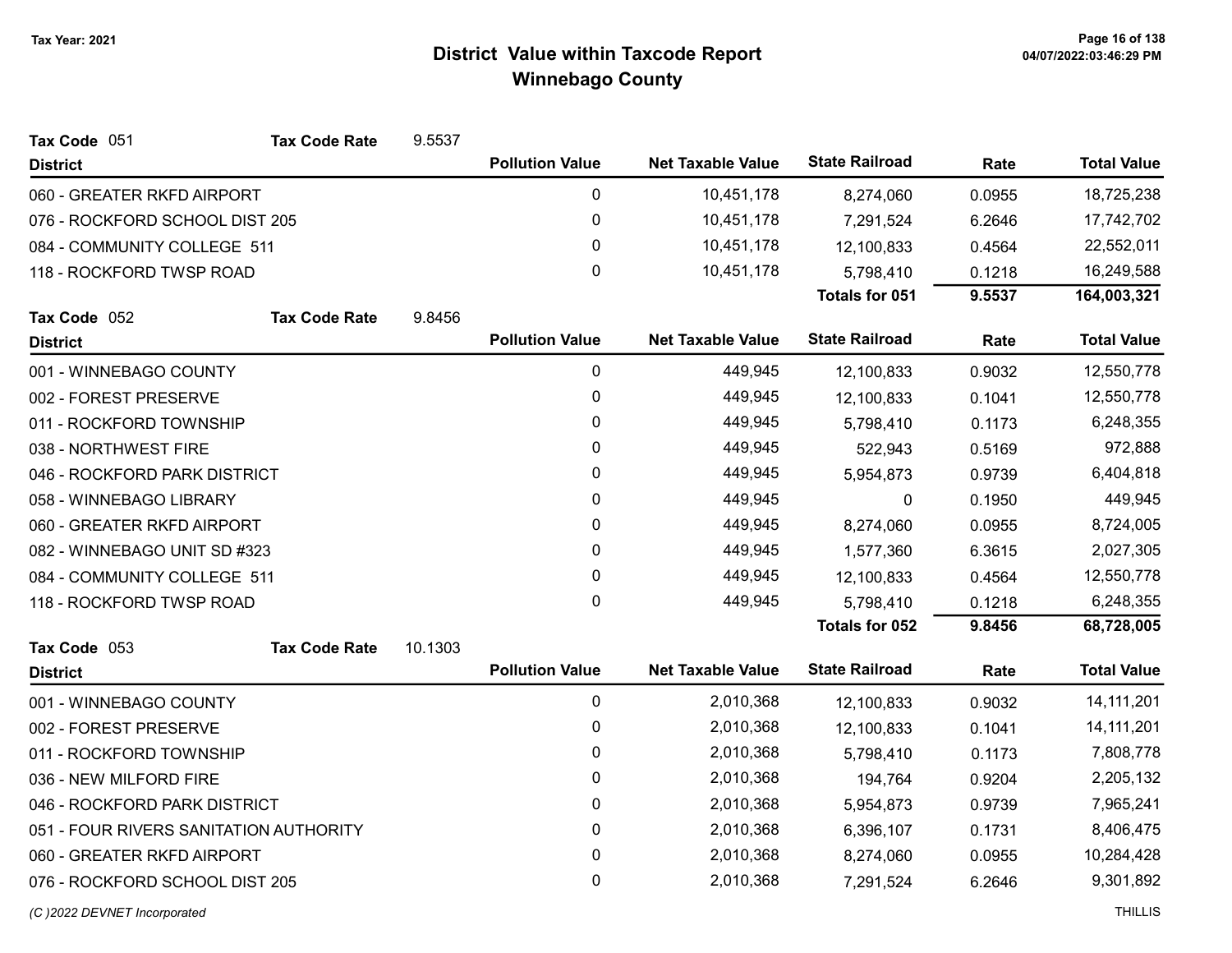| Tax Code 053                           | <b>Tax Code Rate</b> | 10.1303 |                        |                          |                       |         |                    |
|----------------------------------------|----------------------|---------|------------------------|--------------------------|-----------------------|---------|--------------------|
| <b>District</b>                        |                      |         | <b>Pollution Value</b> | <b>Net Taxable Value</b> | <b>State Railroad</b> | Rate    | <b>Total Value</b> |
| 084 - COMMUNITY COLLEGE 511            |                      |         | 0                      | 2,010,368                | 12,100,833            | 0.4564  | 14, 111, 201       |
| 118 - ROCKFORD TWSP ROAD               |                      |         | $\mathbf 0$            | 2,010,368                | 5,798,410             | 0.1218  | 7,808,778          |
|                                        |                      |         |                        |                          | Totals for 053        | 10.1303 | 96, 114, 327       |
| Tax Code 057                           | <b>Tax Code Rate</b> | 9.7157  |                        |                          |                       |         |                    |
| <b>District</b>                        |                      |         | <b>Pollution Value</b> | <b>Net Taxable Value</b> | <b>State Railroad</b> | Rate    | <b>Total Value</b> |
| 001 - WINNEBAGO COUNTY                 |                      |         | $\pmb{0}$              | 10,752,010               | 12,100,833            | 0.9032  | 22,852,843         |
| 002 - FOREST PRESERVE                  |                      |         | 0                      | 10,752,010               | 12,100,833            | 0.1041  | 22,852,843         |
| 011 - ROCKFORD TOWNSHIP                |                      |         | 0                      | 10,752,010               | 5,798,410             | 0.1173  | 16,550,420         |
| 043 - WEST SUBURBAN FIRE               |                      |         | $\pmb{0}$              | 10,752,010               | 32,604                | 0.5058  | 10,784,614         |
| 046 - ROCKFORD PARK DISTRICT           |                      |         | 0                      | 10,752,010               | 5,954,873             | 0.9739  | 16,706,883         |
| 051 - FOUR RIVERS SANITATION AUTHORITY |                      |         | 0                      | 10,752,010               | 6,396,107             | 0.1731  | 17, 148, 117       |
| 060 - GREATER RKFD AIRPORT             |                      |         | $\pmb{0}$              | 10,752,010               | 8,274,060             | 0.0955  | 19,026,070         |
| 076 - ROCKFORD SCHOOL DIST 205         |                      |         | 0                      | 10,752,010               | 7,291,524             | 6.2646  | 18,043,534         |
| 084 - COMMUNITY COLLEGE 511            |                      |         | 0                      | 10,752,010               | 12,100,833            | 0.4564  | 22,852,843         |
| 118 - ROCKFORD TWSP ROAD               |                      |         | $\mathbf{0}$           | 10,752,010               | 5,798,410             | 0.1218  | 16,550,420         |
|                                        |                      |         |                        |                          | <b>Totals for 057</b> | 9.7157  | 183,368,587        |
| Tax Code 058                           | <b>Tax Code Rate</b> | 9.5426  |                        |                          |                       |         |                    |
| <b>District</b>                        |                      |         | <b>Pollution Value</b> | <b>Net Taxable Value</b> | <b>State Railroad</b> | Rate    | <b>Total Value</b> |
| 001 - WINNEBAGO COUNTY                 |                      |         | 0                      | 1,801,748                | 12,100,833            | 0.9032  | 13,902,581         |
| 002 - FOREST PRESERVE                  |                      |         | $\pmb{0}$              | 1,801,748                | 12,100,833            | 0.1041  | 13,902,581         |
| 011 - ROCKFORD TOWNSHIP                |                      |         | 0                      | 1,801,748                | 5,798,410             | 0.1173  | 7,600,158          |
| 043 - WEST SUBURBAN FIRE               |                      |         | 0                      | 1,801,748                | 32,604                | 0.5058  | 1,834,352          |
| 046 - ROCKFORD PARK DISTRICT           |                      |         | 0                      | 1,801,748                | 5,954,873             | 0.9739  | 7,756,621          |
| 060 - GREATER RKFD AIRPORT             |                      |         | $\pmb{0}$              | 1,801,748                | 8,274,060             | 0.0955  | 10,075,808         |
| 076 - ROCKFORD SCHOOL DIST 205         |                      |         | 0                      | 1,801,748                | 7,291,524             | 6.2646  | 9,093,272          |
| 084 - COMMUNITY COLLEGE 511            |                      |         | $\pmb{0}$              | 1,801,748                | 12,100,833            | 0.4564  | 13,902,581         |
| 118 - ROCKFORD TWSP ROAD               |                      |         | $\mathbf 0$            | 1,801,748                | 5,798,410             | 0.1218  | 7,600,158          |
|                                        |                      |         |                        |                          | <b>Totals for 058</b> | 9.5426  | 85,668,112         |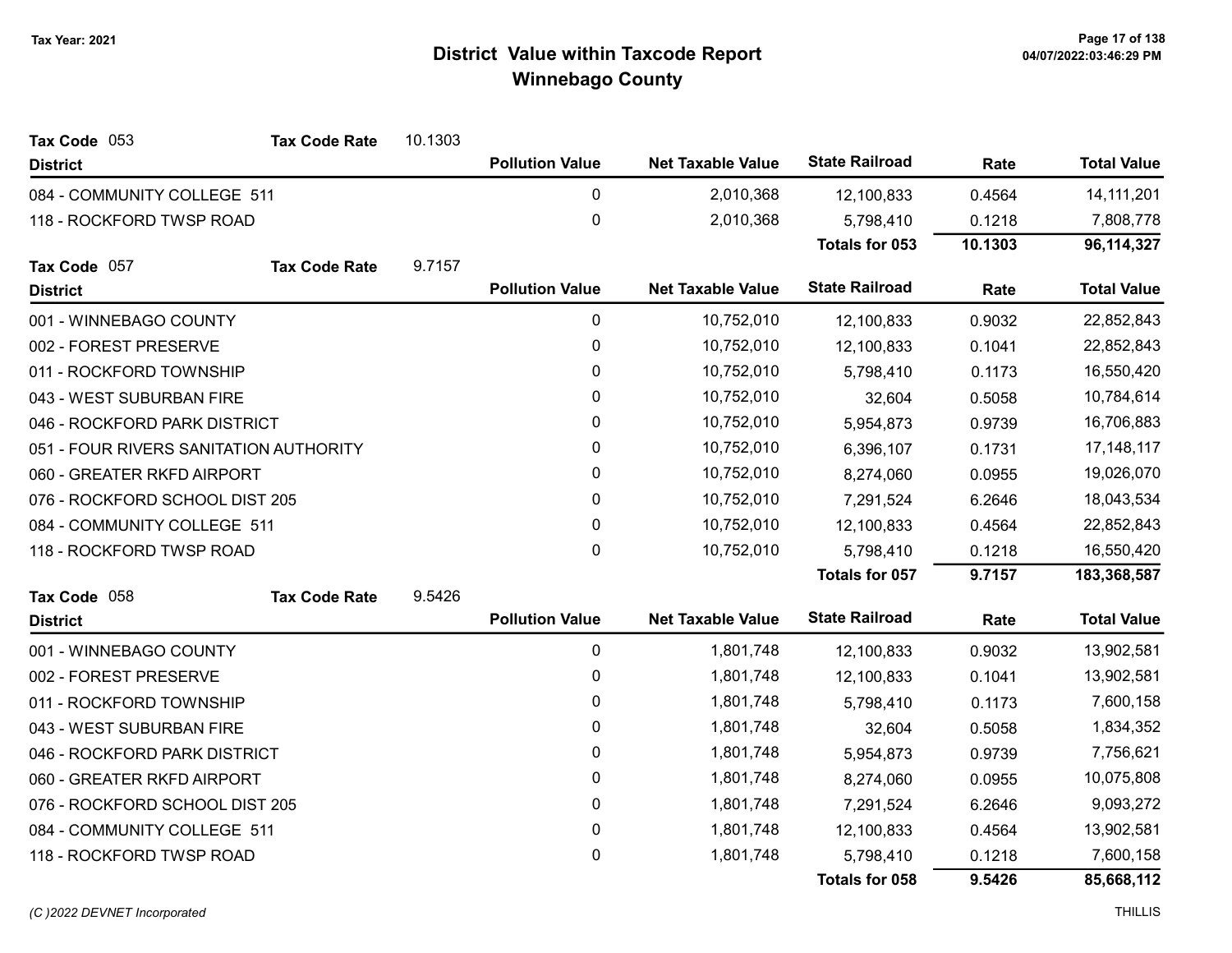| Tax Code 059                           | <b>Tax Code Rate</b> | 9.7283 |                        |                          |                       |        |                    |
|----------------------------------------|----------------------|--------|------------------------|--------------------------|-----------------------|--------|--------------------|
| <b>District</b>                        |                      |        | <b>Pollution Value</b> | <b>Net Taxable Value</b> | <b>State Railroad</b> | Rate   | <b>Total Value</b> |
| 001 - WINNEBAGO COUNTY                 |                      |        | $\pmb{0}$              | 1,660,979                | 12,100,833            | 0.9032 | 13,761,812         |
| 002 - FOREST PRESERVE                  |                      |        | 0                      | 1,660,979                | 12,100,833            | 0.1041 | 13,761,812         |
| 011 - ROCKFORD TOWNSHIP                |                      |        | 0                      | 1,660,979                | 5,798,410             | 0.1173 | 7,459,389          |
| 043 - WEST SUBURBAN FIRE               |                      |        | 0                      | 1,660,979                | 32,604                | 0.5058 | 1,693,583          |
| 046 - ROCKFORD PARK DISTRICT           |                      |        | 0                      | 1,660,979                | 5,954,873             | 0.9739 | 7,615,852          |
| 051 - FOUR RIVERS SANITATION AUTHORITY |                      |        | 0                      | 1,660,979                | 6,396,107             | 0.1731 | 8,057,086          |
| 060 - GREATER RKFD AIRPORT             |                      |        | 0                      | 1,660,979                | 8,274,060             | 0.0955 | 9,935,039          |
| 065 - WASHINGTON PARK STREET LIGHT     |                      |        | 0                      | 1,660,979                | 0                     | 0.0126 | 1,660,979          |
| 076 - ROCKFORD SCHOOL DIST 205         |                      |        | 0                      | 1,660,979                | 7,291,524             | 6.2646 | 8,952,503          |
| 084 - COMMUNITY COLLEGE 511            |                      |        | 0                      | 1,660,979                | 12,100,833            | 0.4564 | 13,761,812         |
| 118 - ROCKFORD TWSP ROAD               |                      |        | 0                      | 1,660,979                | 5,798,410             | 0.1218 | 7,459,389          |
|                                        |                      |        |                        |                          | Totals for 059        | 9.7283 | 94,119,256         |
| Tax Code 060                           | <b>Tax Code Rate</b> | 9.5797 |                        |                          |                       |        |                    |
| <b>District</b>                        |                      |        | <b>Pollution Value</b> | <b>Net Taxable Value</b> | <b>State Railroad</b> | Rate   | <b>Total Value</b> |
| 001 - WINNEBAGO COUNTY                 |                      |        | $\mathbf 0$            | 1,808,731                | 12,100,833            | 0.9032 | 13,909,564         |
| 002 - FOREST PRESERVE                  |                      |        | 0                      | 1,808,731                | 12,100,833            | 0.1041 | 13,909,564         |
| 011 - ROCKFORD TOWNSHIP                |                      |        | 0                      | 1,808,731                | 5,798,410             | 0.1173 | 7,607,141          |
| 043 - WEST SUBURBAN FIRE               |                      |        | 0                      | 1,808,731                | 32,604                | 0.5058 | 1,841,335          |
| 046 - ROCKFORD PARK DISTRICT           |                      |        | 0                      | 1,808,731                | 5,954,873             | 0.9739 | 7,763,604          |
| 060 - GREATER RKFD AIRPORT             |                      |        | 0                      | 1,808,731                | 8,274,060             | 0.0955 | 10,082,791         |
| 062 - RKFD - WINN DRAINAGE             |                      |        | 0                      | 1,808,731                | 0                     | 0.0371 | 1,808,731          |
| 076 - ROCKFORD SCHOOL DIST 205         |                      |        | $\mathbf 0$            | 1,808,731                | 7,291,524             | 6.2646 | 9,100,255          |
| 084 - COMMUNITY COLLEGE 511            |                      |        | 0                      | 1,808,731                | 12,100,833            | 0.4564 | 13,909,564         |
| 118 - ROCKFORD TWSP ROAD               |                      |        | 0                      | 1,808,731                | 5,798,410             | 0.1218 | 7,607,141          |
|                                        |                      |        |                        |                          | Totals for 060        | 9.5797 | 87,539,690         |
| Tax Code 061                           | <b>Tax Code Rate</b> | 9.9061 |                        |                          | <b>State Railroad</b> |        |                    |
| <b>District</b>                        |                      |        | <b>Pollution Value</b> | <b>Net Taxable Value</b> |                       | Rate   | <b>Total Value</b> |
| 001 - WINNEBAGO COUNTY                 |                      |        | $\mathbf 0$            | 3,264,894                | 12,100,833            | 0.9032 | 15,365,727         |

#### (C)2022 DEVNET Incorporated THILLIS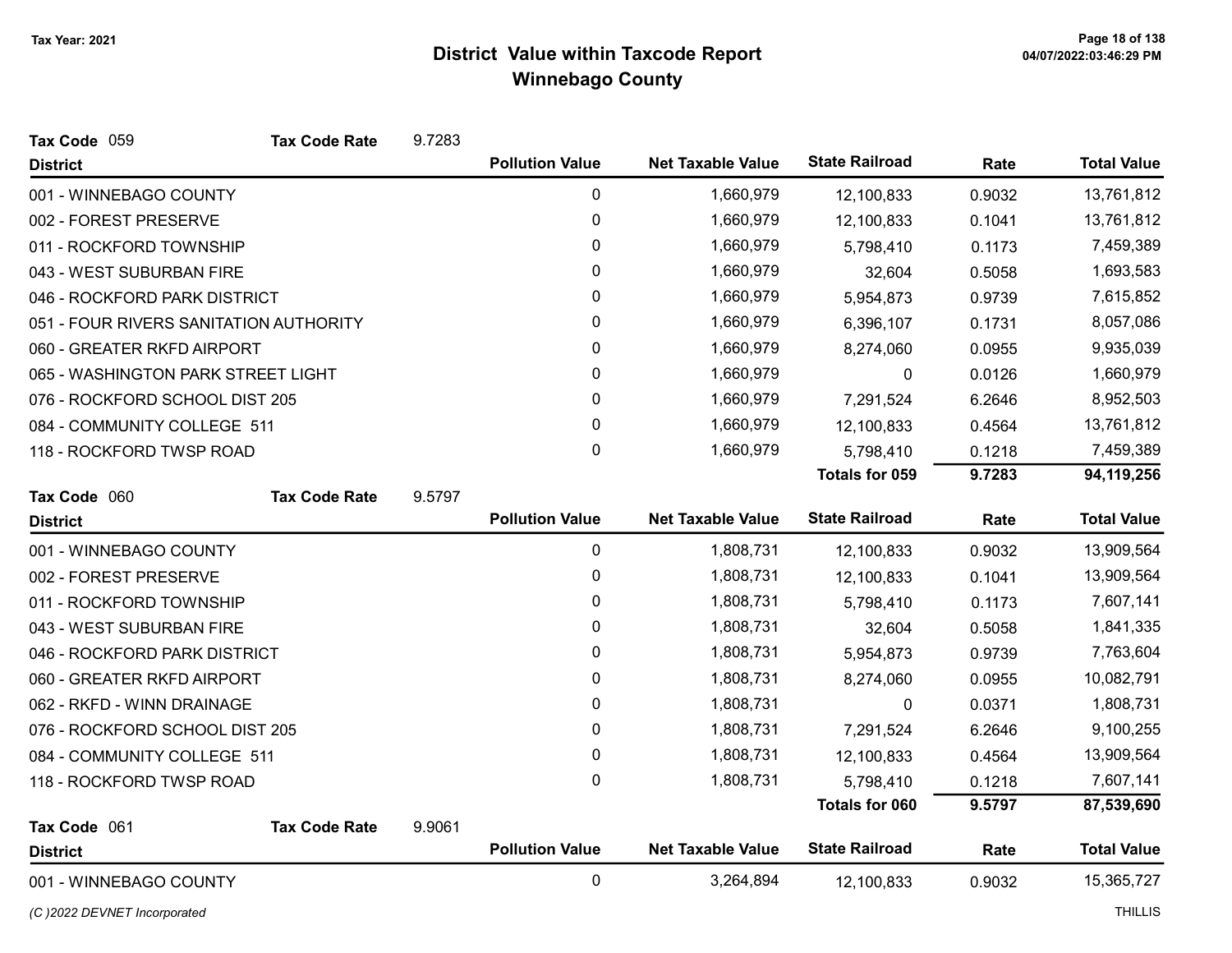| Tax Code 061                           | <b>Tax Code Rate</b> | 9.9061 |                        |                          |                       |        |                    |
|----------------------------------------|----------------------|--------|------------------------|--------------------------|-----------------------|--------|--------------------|
| <b>District</b>                        |                      |        | <b>Pollution Value</b> | <b>Net Taxable Value</b> | <b>State Railroad</b> | Rate   | <b>Total Value</b> |
| 002 - FOREST PRESERVE                  |                      |        | $\mathbf 0$            | 3,264,894                | 12,100,833            | 0.1041 | 15,365,727         |
| 011 - ROCKFORD TOWNSHIP                |                      |        | 0                      | 3,264,894                | 5,798,410             | 0.1173 | 9,063,304          |
| 037 - NORTH PARK FIRE                  |                      |        | $\pmb{0}$              | 3,264,894                | 586,227               | 0.4185 | 3,851,121          |
| 046 - ROCKFORD PARK DISTRICT           |                      |        | 0                      | 3,264,894                | 5,954,873             | 0.9739 | 9,219,767          |
| 051 - FOUR RIVERS SANITATION AUTHORITY |                      |        | 0                      | 3,264,894                | 6,396,107             | 0.1731 | 9,661,001          |
| 055 - NORTH SUBURBAN LIBRARY           |                      |        | 0                      | 3,264,894                | 1,280,700             | 0.2777 | 4,545,594          |
| 060 - GREATER RKFD AIRPORT             |                      |        | $\mathbf{0}$           | 3,264,894                | 8,274,060             | 0.0955 | 11,538,954         |
| 076 - ROCKFORD SCHOOL DIST 205         |                      |        | $\mathbf 0$            | 3,264,894                | 7,291,524             | 6.2646 | 10,556,418         |
| 084 - COMMUNITY COLLEGE 511            |                      |        | 0                      | 3,264,894                | 12,100,833            | 0.4564 | 15,365,727         |
| 118 - ROCKFORD TWSP ROAD               |                      |        | $\mathbf 0$            | 3,264,894                | 5,798,410             | 0.1218 | 9,063,304          |
|                                        |                      |        |                        |                          | <b>Totals for 061</b> | 9.9061 | 113,596,644        |
| Tax Code 062                           | <b>Tax Code Rate</b> | 9.7528 |                        |                          |                       |        |                    |
| <b>District</b>                        |                      |        | <b>Pollution Value</b> | <b>Net Taxable Value</b> | <b>State Railroad</b> | Rate   | <b>Total Value</b> |
| 001 - WINNEBAGO COUNTY                 |                      |        | $\mathbf 0$            | 7,917,934                | 12,100,833            | 0.9032 | 20,018,767         |
| 002 - FOREST PRESERVE                  |                      |        | 0                      | 7,917,934                | 12,100,833            | 0.1041 | 20,018,767         |
| 011 - ROCKFORD TOWNSHIP                |                      |        | 0                      | 7,917,934                | 5,798,410             | 0.1173 | 13,716,344         |
| 043 - WEST SUBURBAN FIRE               |                      |        | 0                      | 7,917,934                | 32,604                | 0.5058 | 7,950,538          |
| 046 - ROCKFORD PARK DISTRICT           |                      |        | 0                      | 7,917,934                | 5,954,873             | 0.9739 | 13,872,807         |
| 051 - FOUR RIVERS SANITATION AUTHORITY |                      |        | 0                      | 7,917,934                | 6,396,107             | 0.1731 | 14,314,041         |
| 060 - GREATER RKFD AIRPORT             |                      |        | $\pmb{0}$              | 7,917,934                | 8,274,060             | 0.0955 | 16,191,994         |
| 062 - RKFD - WINN DRAINAGE             |                      |        | 0                      | 7,917,934                | $\mathbf{0}$          | 0.0371 | 7,917,934          |
| 076 - ROCKFORD SCHOOL DIST 205         |                      |        | 0                      | 7,917,934                | 7,291,524             | 6.2646 | 15,209,458         |
| 084 - COMMUNITY COLLEGE 511            |                      |        | 0                      | 7,917,934                | 12,100,833            | 0.4564 | 20,018,767         |
| 118 - ROCKFORD TWSP ROAD               |                      |        | 0                      | 7,917,934                | 5,798,410             | 0.1218 | 13,716,344         |
|                                        |                      |        |                        |                          | <b>Totals for 062</b> | 9.7528 | 162,945,761        |
| Tax Code 063                           | <b>Tax Code Rate</b> | 9.8345 |                        |                          |                       |        |                    |
| <b>District</b>                        |                      |        | <b>Pollution Value</b> | <b>Net Taxable Value</b> | <b>State Railroad</b> | Rate   | <b>Total Value</b> |
| 001 - WINNEBAGO COUNTY                 |                      |        | $\mathbf 0$            | 2,234,242                | 12,100,833            | 0.9032 | 14,335,075         |
| (C) 2022 DEVNET Incorporated           |                      |        |                        |                          |                       |        | <b>THILLIS</b>     |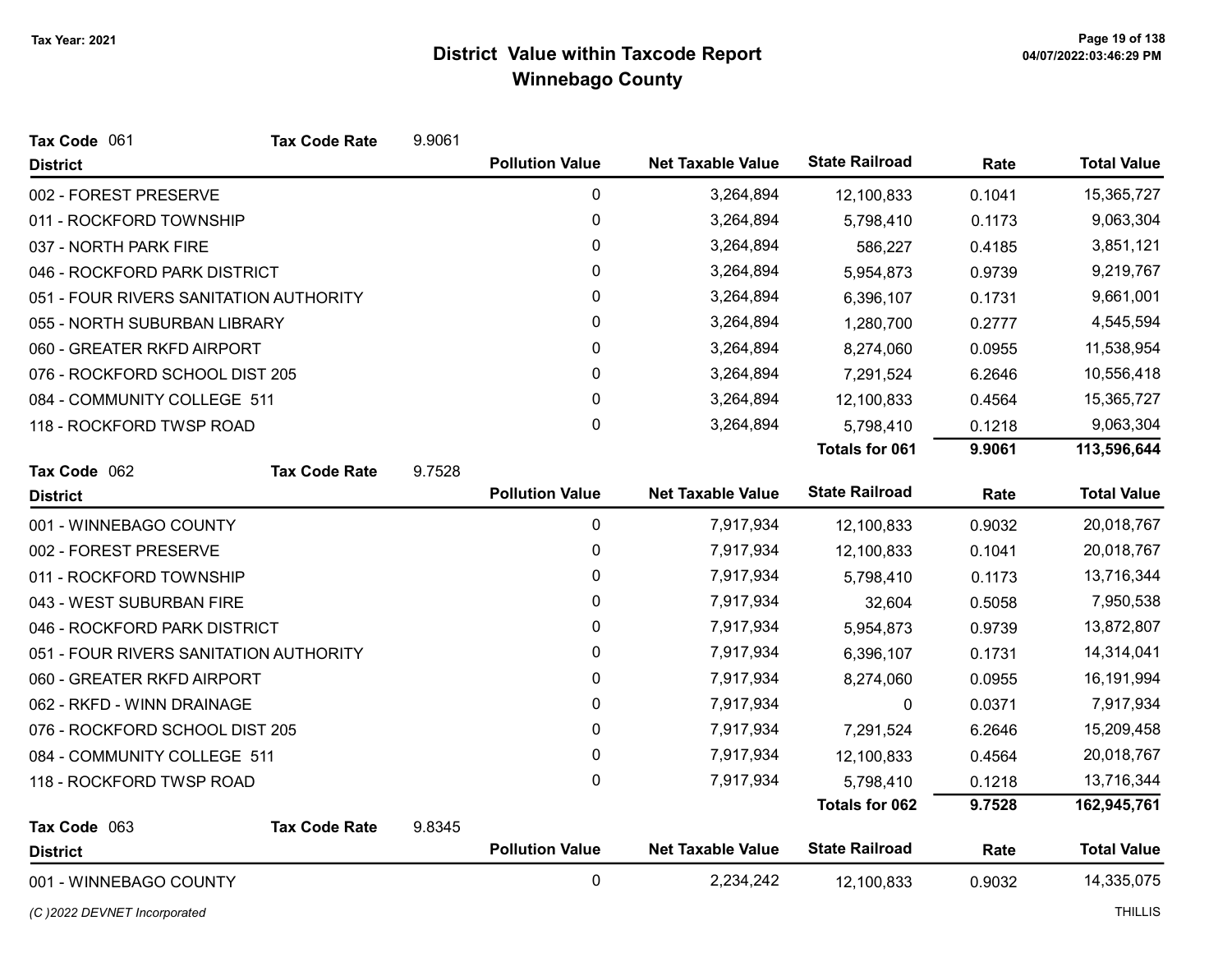| Tax Code 063                   | <b>Tax Code Rate</b> | 9.8345  |                        |                          |                       |        |                    |
|--------------------------------|----------------------|---------|------------------------|--------------------------|-----------------------|--------|--------------------|
| <b>District</b>                |                      |         | <b>Pollution Value</b> | <b>Net Taxable Value</b> | <b>State Railroad</b> | Rate   | <b>Total Value</b> |
| 002 - FOREST PRESERVE          |                      |         | 0                      | 2,234,242                | 12,100,833            | 0.1041 | 14,335,075         |
| 011 - ROCKFORD TOWNSHIP        |                      |         | 0                      | 2,234,242                | 5,798,410             | 0.1173 | 8,032,652          |
| 043 - WEST SUBURBAN FIRE       |                      |         | $\pmb{0}$              | 2,234,242                | 32,604                | 0.5058 | 2,266,846          |
| 046 - ROCKFORD PARK DISTRICT   |                      |         | 0                      | 2,234,242                | 5,954,873             | 0.9739 | 8,189,115          |
| 058 - WINNEBAGO LIBRARY        |                      |         | 0                      | 2,234,242                | 0                     | 0.1950 | 2,234,242          |
| 060 - GREATER RKFD AIRPORT     |                      |         | 0                      | 2,234,242                | 8,274,060             | 0.0955 | 10,508,302         |
| 082 - WINNEBAGO UNIT SD #323   |                      |         | 0                      | 2,234,242                | 1,577,360             | 6.3615 | 3,811,602          |
| 084 - COMMUNITY COLLEGE 511    |                      |         | $\pmb{0}$              | 2,234,242                | 12,100,833            | 0.4564 | 14,335,075         |
| 118 - ROCKFORD TWSP ROAD       |                      |         | $\mathbf 0$            | 2,234,242                | 5,798,410             | 0.1218 | 8,032,652          |
|                                |                      |         |                        |                          | <b>Totals for 063</b> | 9.8345 | 86,080,636         |
| Tax Code 064                   | <b>Tax Code Rate</b> | 9.8867  |                        |                          |                       |        |                    |
| <b>District</b>                |                      |         | <b>Pollution Value</b> | <b>Net Taxable Value</b> | <b>State Railroad</b> | Rate   | <b>Total Value</b> |
| 001 - WINNEBAGO COUNTY         |                      |         | 0                      | 15,498,124               | 12,100,833            | 0.9032 | 27,598,957         |
| 002 - FOREST PRESERVE          |                      |         | 0                      | 15,498,124               | 12,100,833            | 0.1041 | 27,598,957         |
| 011 - ROCKFORD TOWNSHIP        |                      |         | 0                      | 15,498,124               | 5,798,410             | 0.1173 | 21,296,534         |
| 030 - BLACKHAWK FIRE           |                      |         | 0                      | 15,498,124               | 255,736               | 0.8499 | 15,753,860         |
| 046 - ROCKFORD PARK DISTRICT   |                      |         | 0                      | 15,498,124               | 5,954,873             | 0.9739 | 21,452,997         |
| 060 - GREATER RKFD AIRPORT     |                      |         | 0                      | 15,498,124               | 8,274,060             | 0.0955 | 23,772,184         |
| 076 - ROCKFORD SCHOOL DIST 205 |                      |         | 0                      | 15,498,124               | 7,291,524             | 6.2646 | 22,789,648         |
| 084 - COMMUNITY COLLEGE 511    |                      |         | $\mathbf 0$            | 15,498,124               | 12,100,833            | 0.4564 | 27,598,957         |
| 118 - ROCKFORD TWSP ROAD       |                      |         | $\mathbf{0}$           | 15,498,124               | 5,798,410             | 0.1218 | 21,296,534         |
|                                |                      |         |                        |                          | <b>Totals for 064</b> | 9.8867 | 209,158,628        |
| Tax Code 066                   | <b>Tax Code Rate</b> | 10.0598 |                        |                          |                       |        |                    |
| <b>District</b>                |                      |         | <b>Pollution Value</b> | <b>Net Taxable Value</b> | <b>State Railroad</b> | Rate   | <b>Total Value</b> |
| 001 - WINNEBAGO COUNTY         |                      |         | $\mathbf 0$            | 13,794,975               | 12,100,833            | 0.9032 | 25,895,808         |
| 002 - FOREST PRESERVE          |                      |         | 0                      | 13,794,975               | 12,100,833            | 0.1041 | 25,895,808         |
| 011 - ROCKFORD TOWNSHIP        |                      |         | 0                      | 13,794,975               | 5,798,410             | 0.1173 | 19,593,385         |
| 030 - BLACKHAWK FIRE           |                      |         | 0                      | 13,794,975               | 255,736               | 0.8499 | 14,050,711         |
| (C) 2022 DEVNET Incorporated   |                      |         |                        |                          |                       |        | <b>THILLIS</b>     |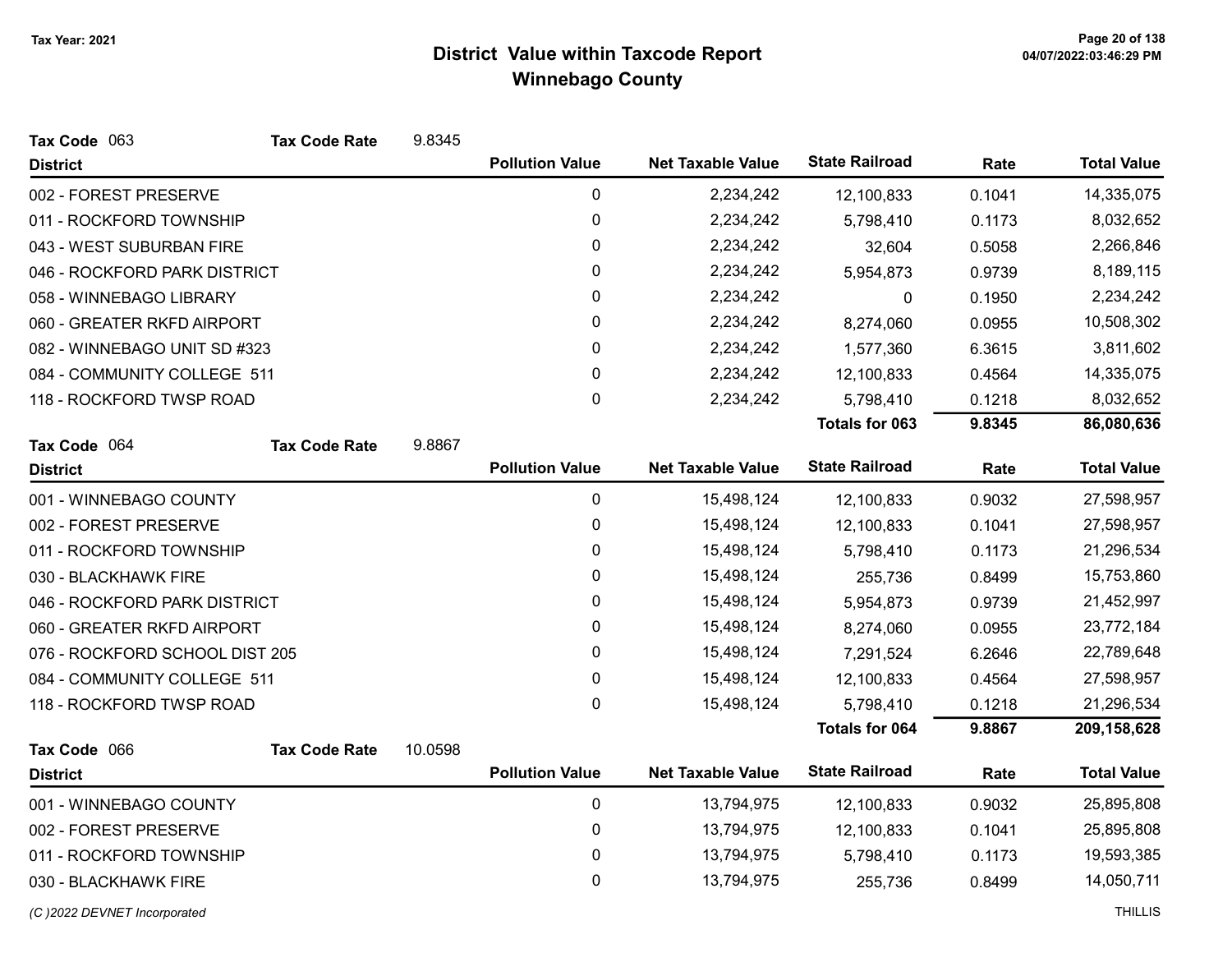| Tax Code 066                           | <b>Tax Code Rate</b> | 10.0598 |                        |                          |                       |         |                    |
|----------------------------------------|----------------------|---------|------------------------|--------------------------|-----------------------|---------|--------------------|
| <b>District</b>                        |                      |         | <b>Pollution Value</b> | <b>Net Taxable Value</b> | <b>State Railroad</b> | Rate    | <b>Total Value</b> |
| 046 - ROCKFORD PARK DISTRICT           |                      |         | 0                      | 13,794,975               | 5,954,873             | 0.9739  | 19,749,848         |
| 051 - FOUR RIVERS SANITATION AUTHORITY |                      |         | 0                      | 13,794,975               | 6,396,107             | 0.1731  | 20,191,082         |
| 060 - GREATER RKFD AIRPORT             |                      |         | 0                      | 13,794,975               | 8,274,060             | 0.0955  | 22,069,035         |
| 076 - ROCKFORD SCHOOL DIST 205         |                      |         | $\pmb{0}$              | 13,794,975               | 7,291,524             | 6.2646  | 21,086,499         |
| 084 - COMMUNITY COLLEGE 511            |                      |         | 0                      | 13,794,975               | 12,100,833            | 0.4564  | 25,895,808         |
| 118 - ROCKFORD TWSP ROAD               |                      |         | 0                      | 13,794,975               | 5,798,410             | 0.1218  | 19,593,385         |
|                                        |                      |         |                        |                          | <b>Totals for 066</b> | 10.0598 | 214,021,369        |
| Tax Code 068                           | <b>Tax Code Rate</b> | 10.0009 |                        |                          |                       |         |                    |
| <b>District</b>                        |                      |         | <b>Pollution Value</b> | <b>Net Taxable Value</b> | <b>State Railroad</b> | Rate    | <b>Total Value</b> |
| 001 - WINNEBAGO COUNTY                 |                      |         | $\pmb{0}$              | 3,383,176                | 12,100,833            | 0.9032  | 15,484,009         |
| 002 - FOREST PRESERVE                  |                      |         | $\pmb{0}$              | 3,383,176                | 12,100,833            | 0.1041  | 15,484,009         |
| 013 - ROSCOE TOWNSHIP                  |                      |         | $\pmb{0}$              | 3,383,176                | 926,834               | 0.1371  | 4,310,010          |
| 025 - ROSCOE VILLAGE                   |                      |         | 0                      | 3,383,176                | 0                     | 0.6153  | 3,383,176          |
| 035 - HARLEM-ROSCOE FIRE               |                      |         | 0                      | 3,383,176                | 516,062               | 0.7087  | 3,899,238          |
| 051 - FOUR RIVERS SANITATION AUTHORITY |                      |         | 0                      | 3,383,176                | 6,396,107             | 0.1731  | 9,779,283          |
| 055 - NORTH SUBURBAN LIBRARY           |                      |         | $\pmb{0}$              | 3,383,176                | 1,280,700             | 0.2777  | 4,663,876          |
| 072 - PRAIRIE HILL SCHOOL DIST 133     |                      |         | $\mathbf{0}$           | 3,383,176                | 0                     | 3.9287  | 3,383,176          |
| 077 - HONONEGAH HIGH SD #207           |                      |         | 0                      | 3,383,176                | 861,603               | 2.5404  | 4,244,779          |
| 084 - COMMUNITY COLLEGE 511            |                      |         | 0                      | 3,383,176                | 12,100,833            | 0.4564  | 15,484,009         |
| 120 - ROSCOE TWSP ROAD                 |                      |         | $\boldsymbol{0}$       | 3,383,176                | 926,834               | 0.1562  | 4,310,010          |
|                                        |                      |         |                        |                          | <b>Totals for 068</b> | 10.0009 | 84,425,575         |
| Tax Code 069                           | <b>Tax Code Rate</b> | 10.3517 |                        |                          |                       |         |                    |
| <b>District</b>                        |                      |         | <b>Pollution Value</b> | <b>Net Taxable Value</b> | <b>State Railroad</b> | Rate    | <b>Total Value</b> |
| 001 - WINNEBAGO COUNTY                 |                      |         | 0                      | 7,359,509                | 12,100,833            | 0.9032  | 19,460,342         |
| 002 - FOREST PRESERVE                  |                      |         | 0                      | 7,359,509                | 12,100,833            | 0.1041  | 19,460,342         |
| 011 - ROCKFORD TOWNSHIP                |                      |         | 0                      | 7,359,509                | 5,798,410             | 0.1173  | 13,157,919         |
| 030 - BLACKHAWK FIRE                   |                      |         | 0                      | 7,359,509                | 255,736               | 0.8499  | 7,615,245          |
| 046 - ROCKFORD PARK DISTRICT           |                      |         | 0                      | 7,359,509                | 5,954,873             | 0.9739  | 13,314,382         |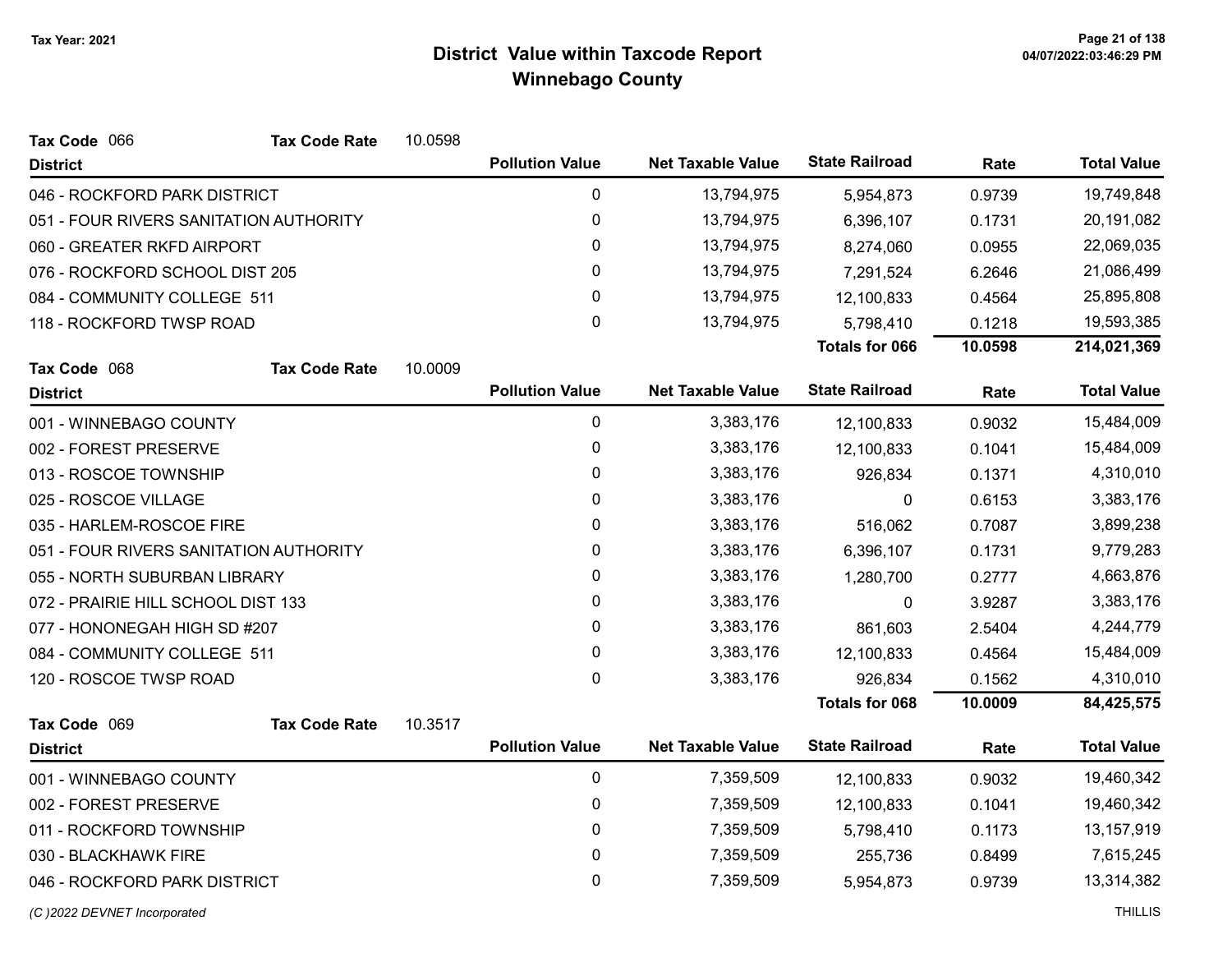| Tax Code 069                           | <b>Tax Code Rate</b> | 10.3517 |                        |                          |                       |         |                    |
|----------------------------------------|----------------------|---------|------------------------|--------------------------|-----------------------|---------|--------------------|
| <b>District</b>                        |                      |         | <b>Pollution Value</b> | <b>Net Taxable Value</b> | <b>State Railroad</b> | Rate    | <b>Total Value</b> |
| 051 - FOUR RIVERS SANITATION AUTHORITY |                      |         | $\mathbf 0$            | 7,359,509                | 6,396,107             | 0.1731  | 13,755,616         |
| 058 - WINNEBAGO LIBRARY                |                      |         | 0                      | 7,359,509                | 0                     | 0.1950  | 7,359,509          |
| 060 - GREATER RKFD AIRPORT             |                      |         | $\pmb{0}$              | 7,359,509                | 8,274,060             | 0.0955  | 15,633,569         |
| 082 - WINNEBAGO UNIT SD #323           |                      |         | 0                      | 7,359,509                | 1,577,360             | 6.3615  | 8,936,869          |
| 084 - COMMUNITY COLLEGE 511            |                      |         | 0                      | 7,359,509                | 12,100,833            | 0.4564  | 19,460,342         |
| 118 - ROCKFORD TWSP ROAD               |                      |         | $\mathbf 0$            | 7,359,509                | 5,798,410             | 0.1218  | 13,157,919         |
|                                        |                      |         |                        |                          | Totals for 069        | 10.3517 | 151,312,054        |
| Tax Code 070                           | <b>Tax Code Rate</b> | 9.4876  |                        |                          |                       |         |                    |
| <b>District</b>                        |                      |         | <b>Pollution Value</b> | <b>Net Taxable Value</b> | <b>State Railroad</b> | Rate    | <b>Total Value</b> |
| 001 - WINNEBAGO COUNTY                 |                      |         | $\pmb{0}$              | 2,094,872                | 12,100,833            | 0.9032  | 14,195,705         |
| 002 - FOREST PRESERVE                  |                      |         | 0                      | 2,094,872                | 12,100,833            | 0.1041  | 14,195,705         |
| 011 - ROCKFORD TOWNSHIP                |                      |         | 0                      | 2,094,872                | 5,798,410             | 0.1173  | 7,893,282          |
| 019 - LOVES PARK CITY                  |                      |         | 0                      | 2,094,872                | 0                     | 0.0000  | 2,094,872          |
| 046 - ROCKFORD PARK DISTRICT           |                      |         | 0                      | 2,094,872                | 5,954,873             | 0.9739  | 8,049,745          |
| 051 - FOUR RIVERS SANITATION AUTHORITY |                      |         | $\pmb{0}$              | 2,094,872                | 6,396,107             | 0.1731  | 8,490,979          |
| 055 - NORTH SUBURBAN LIBRARY           |                      |         | 0                      | 2,094,872                | 1,280,700             | 0.2777  | 3,375,572          |
| 060 - GREATER RKFD AIRPORT             |                      |         | 0                      | 2,094,872                | 8,274,060             | 0.0955  | 10,368,932         |
| 076 - ROCKFORD SCHOOL DIST 205         |                      |         | 0                      | 2,094,872                | 7,291,524             | 6.2646  | 9,386,396          |
| 084 - COMMUNITY COLLEGE 511            |                      |         | 0                      | 2,094,872                | 12,100,833            | 0.4564  | 14,195,705         |
| 118 - ROCKFORD TWSP ROAD               |                      |         | $\pmb{0}$              | 2,094,872                | 5,798,410             | 0.1218  | 7,893,282          |
| 136 - HARVEST HILLS SSA                |                      |         | 0                      | 2,094,872                | $\Omega$              | 0.0000  | 2,094,872          |
|                                        |                      |         |                        |                          | <b>Totals for 070</b> | 9.4876  | 102,235,047        |
| Tax Code 071                           | <b>Tax Code Rate</b> | 10.1786 |                        |                          |                       |         |                    |
| <b>District</b>                        |                      |         | <b>Pollution Value</b> | <b>Net Taxable Value</b> | <b>State Railroad</b> | Rate    | <b>Total Value</b> |
| 001 - WINNEBAGO COUNTY                 |                      |         | 0                      | 11,931,734               | 12,100,833            | 0.9032  | 24,032,567         |
| 002 - FOREST PRESERVE                  |                      |         | 0                      | 11,931,734               | 12,100,833            | 0.1041  | 24,032,567         |
| 011 - ROCKFORD TOWNSHIP                |                      |         | 0                      | 11,931,734               | 5,798,410             | 0.1173  | 17,730,144         |

030 - BLACKHAWK FIRE 255,736 0.8499 12,187,470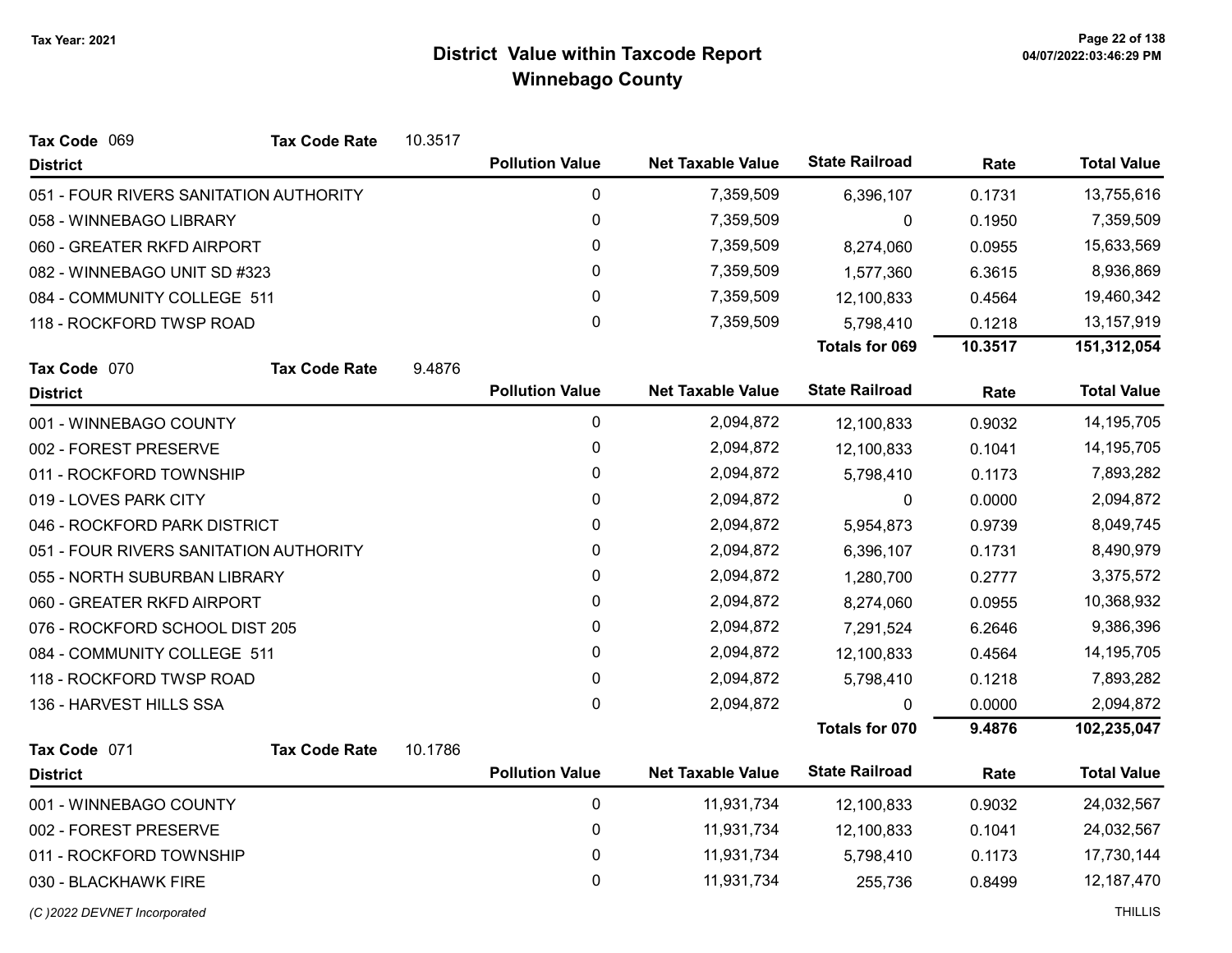| Tax Code 071                   | <b>Tax Code Rate</b> | 10.1786 |                        |                          |                       |         |                    |
|--------------------------------|----------------------|---------|------------------------|--------------------------|-----------------------|---------|--------------------|
| <b>District</b>                |                      |         | <b>Pollution Value</b> | <b>Net Taxable Value</b> | <b>State Railroad</b> | Rate    | <b>Total Value</b> |
| 046 - ROCKFORD PARK DISTRICT   |                      |         | 0                      | 11,931,734               | 5,954,873             | 0.9739  | 17,886,607         |
| 058 - WINNEBAGO LIBRARY        |                      |         | 0                      | 11,931,734               | 0                     | 0.1950  | 11,931,734         |
| 060 - GREATER RKFD AIRPORT     |                      |         | 0                      | 11,931,734               | 8,274,060             | 0.0955  | 20,205,794         |
| 082 - WINNEBAGO UNIT SD #323   |                      |         | 0                      | 11,931,734               | 1,577,360             | 6.3615  | 13,509,094         |
| 084 - COMMUNITY COLLEGE 511    |                      |         | 0                      | 11,931,734               | 12,100,833            | 0.4564  | 24,032,567         |
| 118 - ROCKFORD TWSP ROAD       |                      |         | 0                      | 11,931,734               | 5,798,410             | 0.1218  | 17,730,144         |
|                                |                      |         |                        |                          | Totals for 071        | 10.1786 | 183,278,688        |
| Tax Code 072                   | <b>Tax Code Rate</b> | 9.4009  |                        |                          |                       |         |                    |
| <b>District</b>                |                      |         | <b>Pollution Value</b> | <b>Net Taxable Value</b> | <b>State Railroad</b> | Rate    | <b>Total Value</b> |
| 001 - WINNEBAGO COUNTY         |                      |         | $\mathbf 0$            | 51,753                   | 12,100,833            | 0.9032  | 12,152,586         |
| 002 - FOREST PRESERVE          |                      |         | 0                      | 51,753                   | 12,100,833            | 0.1041  | 12,152,586         |
| 011 - ROCKFORD TOWNSHIP        |                      |         | 0                      | 51,753                   | 5,798,410             | 0.1173  | 5,850,163          |
| 017 - CHERRY VALLEY VILLAGE    |                      |         | 0                      | 51,753                   | 222,482               | 0.0000  | 274,235            |
| 031 - CHERRY VALLEY FIRE       |                      |         | 0                      | 51,753                   | 899,012               | 0.9885  | 950,765            |
| 054 - CHERRY VALLEY LIBRARY    |                      |         | 0                      | 51,753                   | 1,137,475             | 0.3495  | 1,189,228          |
| 060 - GREATER RKFD AIRPORT     |                      |         | 0                      | 51,753                   | 8,274,060             | 0.0955  | 8,325,813          |
| 076 - ROCKFORD SCHOOL DIST 205 |                      |         | 0                      | 51,753                   | 7,291,524             | 6.2646  | 7,343,277          |
| 084 - COMMUNITY COLLEGE 511    |                      |         | 0                      | 51,753                   | 12,100,833            | 0.4564  | 12,152,586         |
| 118 - ROCKFORD TWSP ROAD       |                      |         | 0                      | 51,753                   | 5,798,410             | 0.1218  | 5,850,163          |
|                                |                      |         |                        |                          | <b>Totals for 072</b> | 9.4009  | 66,241,402         |
| Tax Code 073                   | <b>Tax Code Rate</b> | 9.8716  |                        |                          |                       |         |                    |
| <b>District</b>                |                      |         | <b>Pollution Value</b> | <b>Net Taxable Value</b> | <b>State Railroad</b> | Rate    | <b>Total Value</b> |
| 001 - WINNEBAGO COUNTY         |                      |         | 0                      | 46,444                   | 12,100,833            | 0.9032  | 12, 147, 277       |
| 002 - FOREST PRESERVE          |                      |         | 0                      | 46,444                   | 12,100,833            | 0.1041  | 12, 147, 277       |
| 011 - ROCKFORD TOWNSHIP        |                      |         | 0                      | 46,444                   | 5,798,410             | 0.1173  | 5,844,854          |
| 043 - WEST SUBURBAN FIRE       |                      |         | 0                      | 46,444                   | 32,604                | 0.5058  | 79,048             |
| 046 - ROCKFORD PARK DISTRICT   |                      |         | 0                      | 46,444                   | 5,954,873             | 0.9739  | 6,001,317          |
| 058 - WINNEBAGO LIBRARY        |                      |         | 0                      | 46,444                   | 0                     | 0.1950  | 46,444             |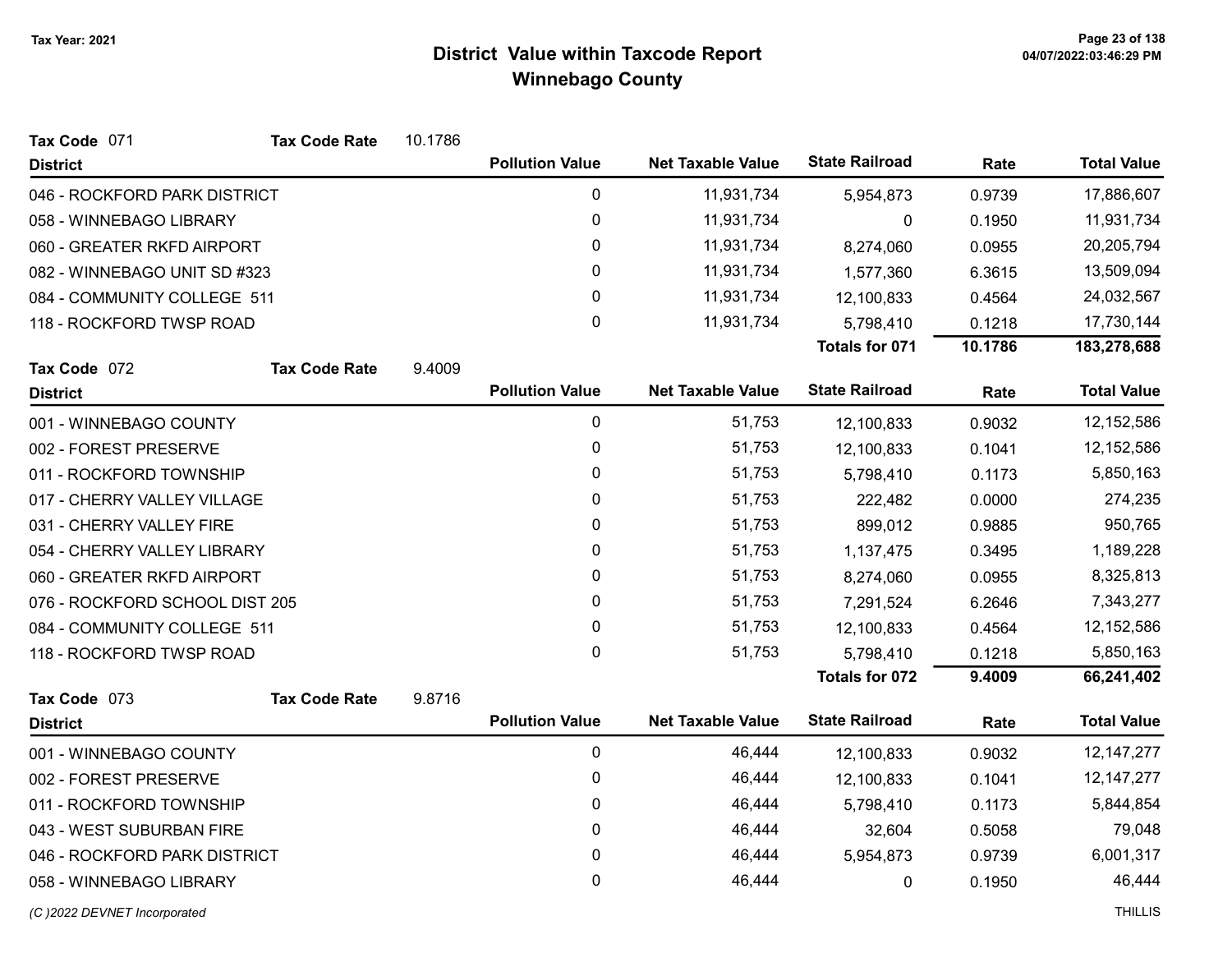| Tax Code 073                           | <b>Tax Code Rate</b> | 9.8716 |                        |                          |                       |        |                    |
|----------------------------------------|----------------------|--------|------------------------|--------------------------|-----------------------|--------|--------------------|
| <b>District</b>                        |                      |        | <b>Pollution Value</b> | <b>Net Taxable Value</b> | <b>State Railroad</b> | Rate   | <b>Total Value</b> |
| 060 - GREATER RKFD AIRPORT             |                      |        | 0                      | 46,444                   | 8,274,060             | 0.0955 | 8,320,504          |
| 062 - RKFD - WINN DRAINAGE             |                      |        | 0                      | 46,444                   | 0                     | 0.0371 | 46,444             |
| 082 - WINNEBAGO UNIT SD #323           |                      |        | $\mathbf 0$            | 46,444                   | 1,577,360             | 6.3615 | 1,623,804          |
| 084 - COMMUNITY COLLEGE 511            |                      |        | 0                      | 46,444                   | 12,100,833            | 0.4564 | 12, 147, 277       |
| 118 - ROCKFORD TWSP ROAD               |                      |        | $\pmb{0}$              | 46,444                   | 5,798,410             | 0.1218 | 5,844,854          |
|                                        |                      |        |                        |                          | <b>Totals for 073</b> | 9.8716 | 64,249,100         |
| Tax Code 076                           | <b>Tax Code Rate</b> | 9.3145 |                        |                          |                       |        |                    |
| <b>District</b>                        |                      |        | <b>Pollution Value</b> | <b>Net Taxable Value</b> | <b>State Railroad</b> | Rate   | <b>Total Value</b> |
| 001 - WINNEBAGO COUNTY                 |                      |        | 0                      | 1,001,877                | 12,100,833            | 0.9032 | 13,102,710         |
| 002 - FOREST PRESERVE                  |                      |        | 0                      | 1,001,877                | 12,100,833            | 0.1041 | 13,102,710         |
| 011 - ROCKFORD TOWNSHIP                |                      |        | 0                      | 1,001,877                | 5,798,410             | 0.1173 | 6,800,287          |
| 019 - LOVES PARK CITY                  |                      |        | 0                      | 1,001,877                | 0                     | 0.0000 | 1,001,877          |
| 046 - ROCKFORD PARK DISTRICT           |                      |        | 0                      | 1,001,877                | 5,954,873             | 0.9739 | 6,956,750          |
| 055 - NORTH SUBURBAN LIBRARY           |                      |        | 0                      | 1,001,877                | 1,280,700             | 0.2777 | 2,282,577          |
| 060 - GREATER RKFD AIRPORT             |                      |        | 0                      | 1,001,877                | 8,274,060             | 0.0955 | 9,275,937          |
| 076 - ROCKFORD SCHOOL DIST 205         |                      |        | 0                      | 1,001,877                | 7,291,524             | 6.2646 | 8,293,401          |
| 084 - COMMUNITY COLLEGE 511            |                      |        | 0                      | 1,001,877                | 12,100,833            | 0.4564 | 13,102,710         |
| 118 - ROCKFORD TWSP ROAD               |                      |        | $\pmb{0}$              | 1,001,877                | 5,798,410             | 0.1218 | 6,800,287          |
| 136 - HARVEST HILLS SSA                |                      |        | $\mathbf 0$            | 1,001,877                | $\Omega$              | 0.0000 | 1,001,877          |
|                                        |                      |        |                        |                          | <b>Totals for 076</b> | 9.3145 | 81,721,123         |
| Tax Code 077                           | <b>Tax Code Rate</b> | 9.2099 |                        |                          |                       |        |                    |
| <b>District</b>                        |                      |        | <b>Pollution Value</b> | <b>Net Taxable Value</b> | <b>State Railroad</b> | Rate   | <b>Total Value</b> |
| 001 - WINNEBAGO COUNTY                 |                      |        | $\mathbf 0$            | 159,622                  | 12,100,833            | 0.9032 | 12,260,455         |
| 002 - FOREST PRESERVE                  |                      |        | 0                      | 159,622                  | 12,100,833            | 0.1041 | 12,260,455         |
| 011 - ROCKFORD TOWNSHIP                |                      |        | 0                      | 159,622                  | 5,798,410             | 0.1173 | 5,958,032          |
| 019 - LOVES PARK CITY                  |                      |        | 0                      | 159,622                  | 0                     | 0.0000 | 159,622            |
| 046 - ROCKFORD PARK DISTRICT           |                      |        | 0                      | 159,622                  | 5,954,873             | 0.9739 | 6,114,495          |
| 051 - FOUR RIVERS SANITATION AUTHORITY |                      |        | 0                      | 159,622                  | 6,396,107             | 0.1731 | 6,555,729          |
|                                        |                      |        |                        |                          |                       |        |                    |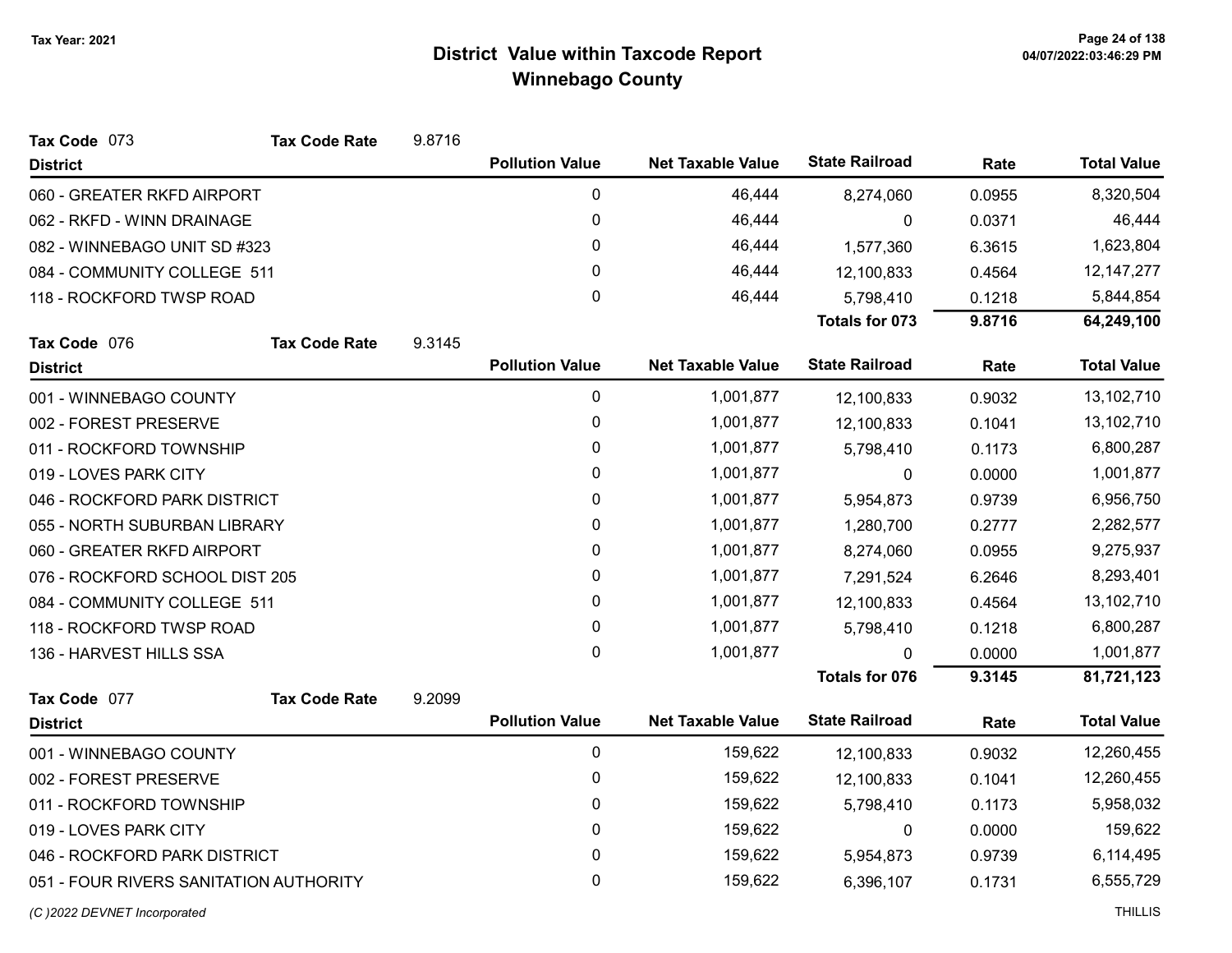| Tax Code 077                           | <b>Tax Code Rate</b> | 9.2099 |                        |                          |                       |        |                    |
|----------------------------------------|----------------------|--------|------------------------|--------------------------|-----------------------|--------|--------------------|
| <b>District</b>                        |                      |        | <b>Pollution Value</b> | <b>Net Taxable Value</b> | <b>State Railroad</b> | Rate   | <b>Total Value</b> |
| 060 - GREATER RKFD AIRPORT             |                      |        | 0                      | 159,622                  | 8,274,060             | 0.0955 | 8,433,682          |
| 076 - ROCKFORD SCHOOL DIST 205         |                      |        | 0                      | 159,622                  | 7,291,524             | 6.2646 | 7,451,146          |
| 084 - COMMUNITY COLLEGE 511            |                      |        | 0                      | 159,622                  | 12,100,833            | 0.4564 | 12,260,455         |
| 118 - ROCKFORD TWSP ROAD               |                      |        | $\mathbf{0}$           | 159,622                  | 5,798,410             | 0.1218 | 5,958,032          |
| 136 - HARVEST HILLS SSA                |                      |        | $\mathbf 0$            | 159,622                  | $\Omega$              | 0.0000 | 159,622            |
|                                        |                      |        |                        |                          | <b>Totals for 077</b> | 9.2099 | 77,571,725         |
| Tax Code 078                           | <b>Tax Code Rate</b> | 9.1173 |                        |                          |                       |        |                    |
| <b>District</b>                        |                      |        | <b>Pollution Value</b> | <b>Net Taxable Value</b> | <b>State Railroad</b> | Rate   | <b>Total Value</b> |
| 001 - WINNEBAGO COUNTY                 |                      |        | $\mathbf 0$            | 328,714                  | 12,100,833            | 0.9032 | 12,429,547         |
| 002 - FOREST PRESERVE                  |                      |        | 0                      | 328,714                  | 12,100,833            | 0.1041 | 12,429,547         |
| 006 - HARLEM TOWNSHIP                  |                      |        | 0                      | 328,714                  | 0                     | 0.1025 | 328,714            |
| 019 - LOVES PARK CITY                  |                      |        | $\mathbf{0}$           | 328,714                  | 0                     | 0.0000 | 328,714            |
| 046 - ROCKFORD PARK DISTRICT           |                      |        | $\mathbf 0$            | 328,714                  | 5,954,873             | 0.9739 | 6,283,587          |
| 051 - FOUR RIVERS SANITATION AUTHORITY |                      |        | 0                      | 328,714                  | 6,396,107             | 0.1731 | 6,724,821          |
| 060 - GREATER RKFD AIRPORT             |                      |        | $\mathbf{0}$           | 328,714                  | 8,274,060             | 0.0955 | 8,602,774          |
| 076 - ROCKFORD SCHOOL DIST 205         |                      |        | 0                      | 328,714                  | 7,291,524             | 6.2646 | 7,620,238          |
| 084 - COMMUNITY COLLEGE 511            |                      |        | 0                      | 328,714                  | 12,100,833            | 0.4564 | 12,429,547         |
| 113 - HARLEM TWSP ROAD                 |                      |        | 0                      | 328,714                  | $\Omega$              | 0.0440 | 328,714            |
|                                        |                      |        |                        |                          | <b>Totals for 078</b> | 9.1173 | 67,506,203         |
| Tax Code 083                           | <b>Tax Code Rate</b> | 9.7157 |                        |                          |                       |        |                    |
| <b>District</b>                        |                      |        | <b>Pollution Value</b> | <b>Net Taxable Value</b> | <b>State Railroad</b> | Rate   | <b>Total Value</b> |
| 001 - WINNEBAGO COUNTY                 |                      |        | $\pmb{0}$              | 673,733                  | 12,100,833            | 0.9032 | 12,774,566         |
| 002 - FOREST PRESERVE                  |                      |        | 0                      | 673,733                  | 12,100,833            | 0.1041 | 12,774,566         |
| 011 - ROCKFORD TOWNSHIP                |                      |        | 0                      | 673,733                  | 5,798,410             | 0.1173 | 6,472,143          |
| 043 - WEST SUBURBAN FIRE               |                      |        | $\mathbf{0}$           | 673,733                  | 32,604                | 0.5058 | 706,337            |
| 046 - ROCKFORD PARK DISTRICT           |                      |        | 0                      | 673,733                  | 5,954,873             | 0.9739 | 6,628,606          |
| 051 - FOUR RIVERS SANITATION AUTHORITY |                      |        | 0                      | 673,733                  | 6,396,107             | 0.1731 | 7,069,840          |
| 060 - GREATER RKFD AIRPORT             |                      |        | 0                      | 673,733                  | 8,274,060             | 0.0955 | 8,947,793          |
|                                        |                      |        |                        |                          |                       |        |                    |

(C)2022 DEVNET Incorporated THILLIS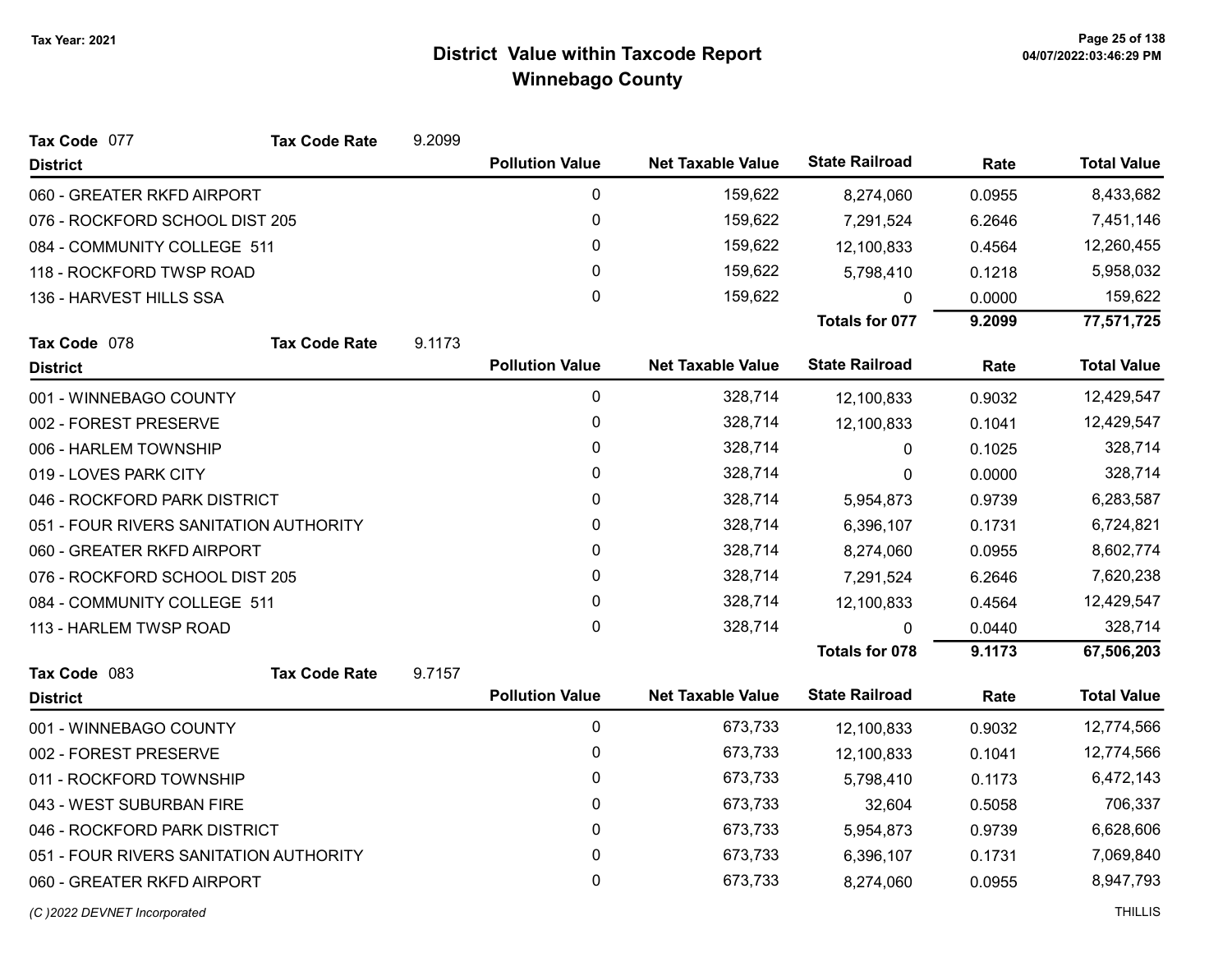| <b>Tax Code Rate</b><br>Tax Code 083   | 9.7157  |                        |                          |                       |           |                    |
|----------------------------------------|---------|------------------------|--------------------------|-----------------------|-----------|--------------------|
| <b>District</b>                        |         | <b>Pollution Value</b> | <b>Net Taxable Value</b> | <b>State Railroad</b> | Rate      | <b>Total Value</b> |
| 064 - LINCOLN-ACRES STREET LIGHT       |         | $\pmb{0}$              | 673,733                  | 0                     | 0.0000    | 673,733            |
| 076 - ROCKFORD SCHOOL DIST 205         |         | $\pmb{0}$              | 673,733                  | 7,291,524             | 6.2646    | 7,965,257          |
| 084 - COMMUNITY COLLEGE 511            |         | 0                      | 673,733                  | 12,100,833            | 0.4564    | 12,774,566         |
| 118 - ROCKFORD TWSP ROAD               |         | $\mathbf 0$            | 673,733                  | 5,798,410             | 0.1218    | 6,472,143          |
|                                        |         |                        |                          | <b>Totals for 083</b> | 9.7157    | 83,259,550         |
| Tax Code 084<br><b>Tax Code Rate</b>   | 9.1005  |                        |                          |                       |           |                    |
| <b>District</b>                        |         | <b>Pollution Value</b> | <b>Net Taxable Value</b> | <b>State Railroad</b> | Rate      | <b>Total Value</b> |
| 001 - WINNEBAGO COUNTY                 |         | $\pmb{0}$              | 593,720                  | 12,100,833            | 0.9032    | 12,694,553         |
| 002 - FOREST PRESERVE                  |         | $\pmb{0}$              | 593,720                  | 12,100,833            | 0.1041    | 12,694,553         |
| 011 - ROCKFORD TOWNSHIP                |         | 0                      | 593,720                  | 5,798,410             | 0.1173    | 6,392,130          |
| 040 - ROCK RIVER FIRE                  |         | $\pmb{0}$              | 593,720                  | 945,218               | 0.0637    | 1,538,938          |
| 046 - ROCKFORD PARK DISTRICT           | 0       | 593,720                | 5,954,873                | 0.9739                | 6,548,593 |                    |
| 060 - GREATER RKFD AIRPORT             |         | $\pmb{0}$              | 593,720                  | 8,274,060             | 0.0955    | 8,867,780          |
| 076 - ROCKFORD SCHOOL DIST 205         |         |                        | 593,720                  | 7,291,524             | 6.2646    | 7,885,244          |
| 084 - COMMUNITY COLLEGE 511            |         | $\pmb{0}$              | 593,720                  | 12,100,833            | 0.4564    | 12,694,553         |
| 118 - ROCKFORD TWSP ROAD               |         | 0                      | 593,720                  | 5,798,410             | 0.1218    | 6,392,130          |
|                                        |         |                        |                          | <b>Totals for 084</b> | 9.1005    | 75,708,474         |
| Tax Code 085<br><b>Tax Code Rate</b>   | 12.2563 |                        |                          |                       |           |                    |
| <b>District</b>                        |         | <b>Pollution Value</b> | <b>Net Taxable Value</b> | <b>State Railroad</b> | Rate      | <b>Total Value</b> |
| 001 - WINNEBAGO COUNTY                 |         | 0                      | 9,412,827                | 12,100,833            | 0.9032    | 21,513,660         |
| 002 - FOREST PRESERVE                  |         | 0                      | 9,412,827                | 12,100,833            | 0.1041    | 21,513,660         |
| 011 - ROCKFORD TOWNSHIP                |         | $\pmb{0}$              | 9,412,827                | 5,798,410             | 0.1173    | 15,211,237         |
| 023 - ROCKFORD CITY                    |         | 0                      | 9,412,827                | 4,767,785             | 2.6361    | 14,180,612         |
| 046 - ROCKFORD PARK DISTRICT           |         | $\mathbf 0$            | 9,412,827                | 5,954,873             | 0.9739    | 15,367,700         |
| 051 - FOUR RIVERS SANITATION AUTHORITY |         | 0                      | 9,412,827                | 6,396,107             | 0.1731    | 15,808,934         |
| 059 - ROCKFORD CITY LIBRARY            |         | $\pmb{0}$              | 9,412,827                | 4,781,701             | 0.4103    | 14,194,528         |
| 060 - GREATER RKFD AIRPORT             |         | $\pmb{0}$              | 9,412,827                | 8,274,060             | 0.0955    | 17,686,887         |
| 067 - WEST STATE & CENTRAL TIF         |         | $\mathbf 0$            | 921,105                  | 0                     | 0.0000    | 921,105            |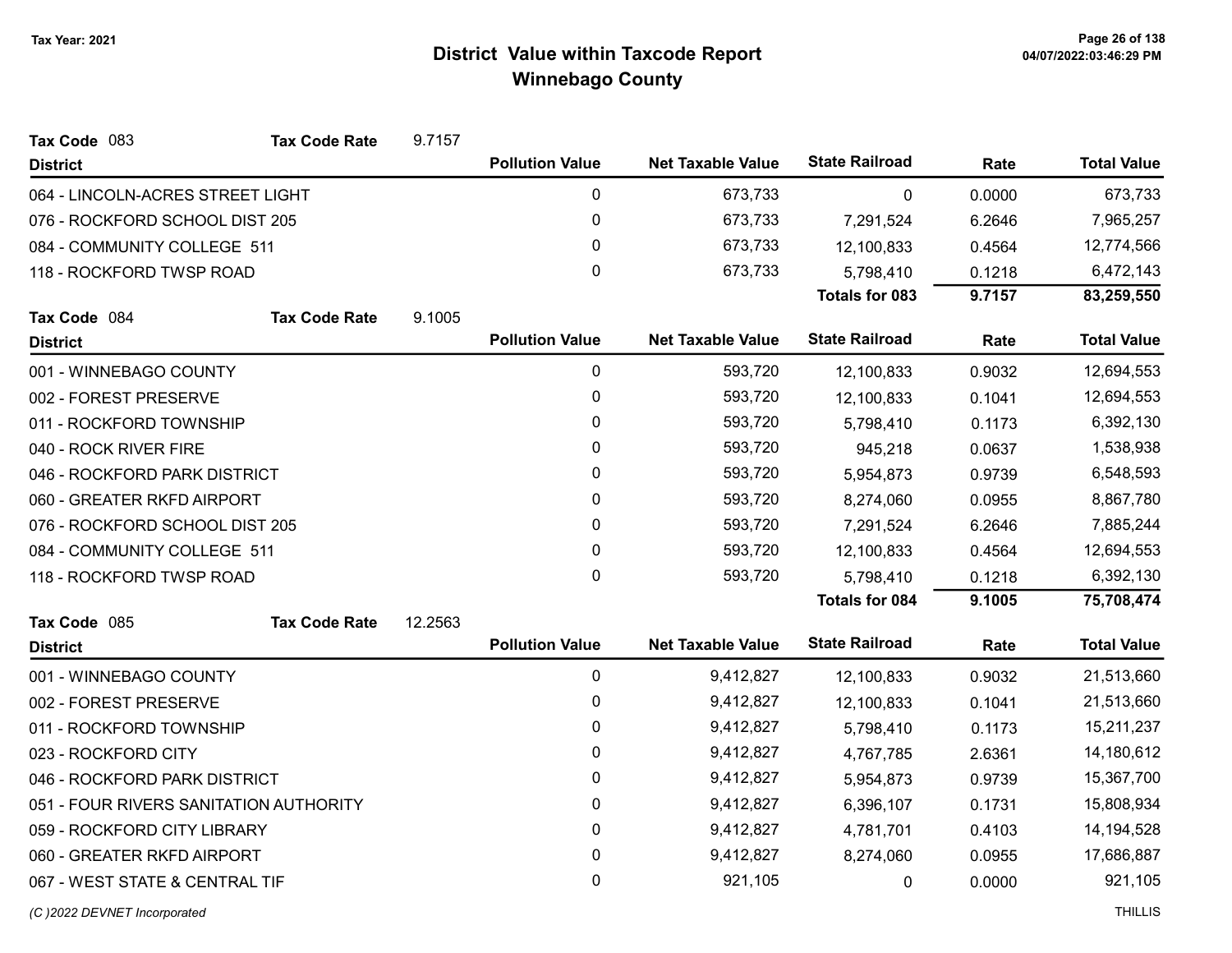| Tax Code 085                           | <b>Tax Code Rate</b> | 12.2563 |                        |                          |                       |         |                    |
|----------------------------------------|----------------------|---------|------------------------|--------------------------|-----------------------|---------|--------------------|
| <b>District</b>                        |                      |         | <b>Pollution Value</b> | <b>Net Taxable Value</b> | <b>State Railroad</b> | Rate    | <b>Total Value</b> |
| 076 - ROCKFORD SCHOOL DIST 205         |                      |         | 0                      | 9,412,827                | 7,291,524             | 6.2646  | 16,704,351         |
| 084 - COMMUNITY COLLEGE 511            |                      |         | 0                      | 9,412,827                | 12,100,833            | 0.4564  | 21,513,660         |
| 118 - ROCKFORD TWSP ROAD               |                      |         | 0                      | 9,412,827                | 5,798,410             | 0.1218  | 15,211,237         |
|                                        |                      |         |                        |                          | <b>Totals for 085</b> | 12.2563 | 189,827,571        |
| Tax Code 086                           | <b>Tax Code Rate</b> | 12.1608 |                        |                          |                       |         |                    |
| <b>District</b>                        |                      |         | <b>Pollution Value</b> | <b>Net Taxable Value</b> | <b>State Railroad</b> | Rate    | <b>Total Value</b> |
| 001 - WINNEBAGO COUNTY                 |                      |         | 0                      | 1,270,696                | 12,100,833            | 0.9032  | 13,371,529         |
| 002 - FOREST PRESERVE                  |                      |         | 0                      | 1,270,696                | 12,100,833            | 0.1041  | 13,371,529         |
| 011 - ROCKFORD TOWNSHIP                |                      |         | 0                      | 1,270,696                | 5,798,410             | 0.1173  | 7,069,106          |
| 023 - ROCKFORD CITY                    |                      |         | $\mathbf{0}$           | 1,270,696                | 4,767,785             | 2.6361  | 6,038,481          |
| 046 - ROCKFORD PARK DISTRICT           |                      |         | 0                      | 1,270,696                | 5,954,873             | 0.9739  | 7,225,569          |
| 051 - FOUR RIVERS SANITATION AUTHORITY |                      |         | 0                      | 1,270,696                | 6,396,107             | 0.1731  | 7,666,803          |
| 059 - ROCKFORD CITY LIBRARY            |                      |         | 0                      | 1,270,696                | 4,781,701             | 0.4103  | 6,052,397          |
| 076 - ROCKFORD SCHOOL DIST 205         |                      |         | 0                      | 1,270,696                | 7,291,524             | 6.2646  | 8,562,220          |
| 084 - COMMUNITY COLLEGE 511            |                      |         | $\mathbf{0}$           | 1,270,696                | 12,100,833            | 0.4564  | 13,371,529         |
| 088 - NORTH MAIN & AUBURN TIF          |                      |         | 0                      | 272,340                  | $\Omega$              | 0.0000  | 272,340            |
| 118 - ROCKFORD TWSP ROAD               |                      |         | 0                      | 1,270,696                | 5,798,410             | 0.1218  | 7,069,106          |
|                                        |                      |         |                        |                          | <b>Totals for 086</b> | 12.1608 | 90,070,609         |
| Tax Code 090                           | <b>Tax Code Rate</b> | 8.9920  |                        |                          |                       |         |                    |
| <b>District</b>                        |                      |         | <b>Pollution Value</b> | <b>Net Taxable Value</b> | <b>State Railroad</b> | Rate    | <b>Total Value</b> |
| 001 - WINNEBAGO COUNTY                 |                      |         | 0                      | 7,739                    | 12,100,833            | 0.9032  | 12,108,572         |
| 002 - FOREST PRESERVE                  |                      |         | 0                      | 7,739                    | 12,100,833            | 0.1041  | 12,108,572         |
| 011 - ROCKFORD TOWNSHIP                |                      |         | 0                      | 7,739                    | 5,798,410             | 0.1173  | 5,806,149          |
| 042 - STILLMAN FIRE                    |                      |         | 0                      | 7,739                    | $\pmb{0}$             | 0.9291  | 7,739              |
| 060 - GREATER RKFD AIRPORT             |                      |         | 0                      | 7,739                    | 8,274,060             | 0.0955  | 8,281,799          |
| 076 - ROCKFORD SCHOOL DIST 205         |                      |         | 0                      | 7,739                    | 7,291,524             | 6.2646  | 7,299,263          |
| 084 - COMMUNITY COLLEGE 511            |                      |         | 0                      | 7,739                    | 12,100,833            | 0.4564  | 12,108,572         |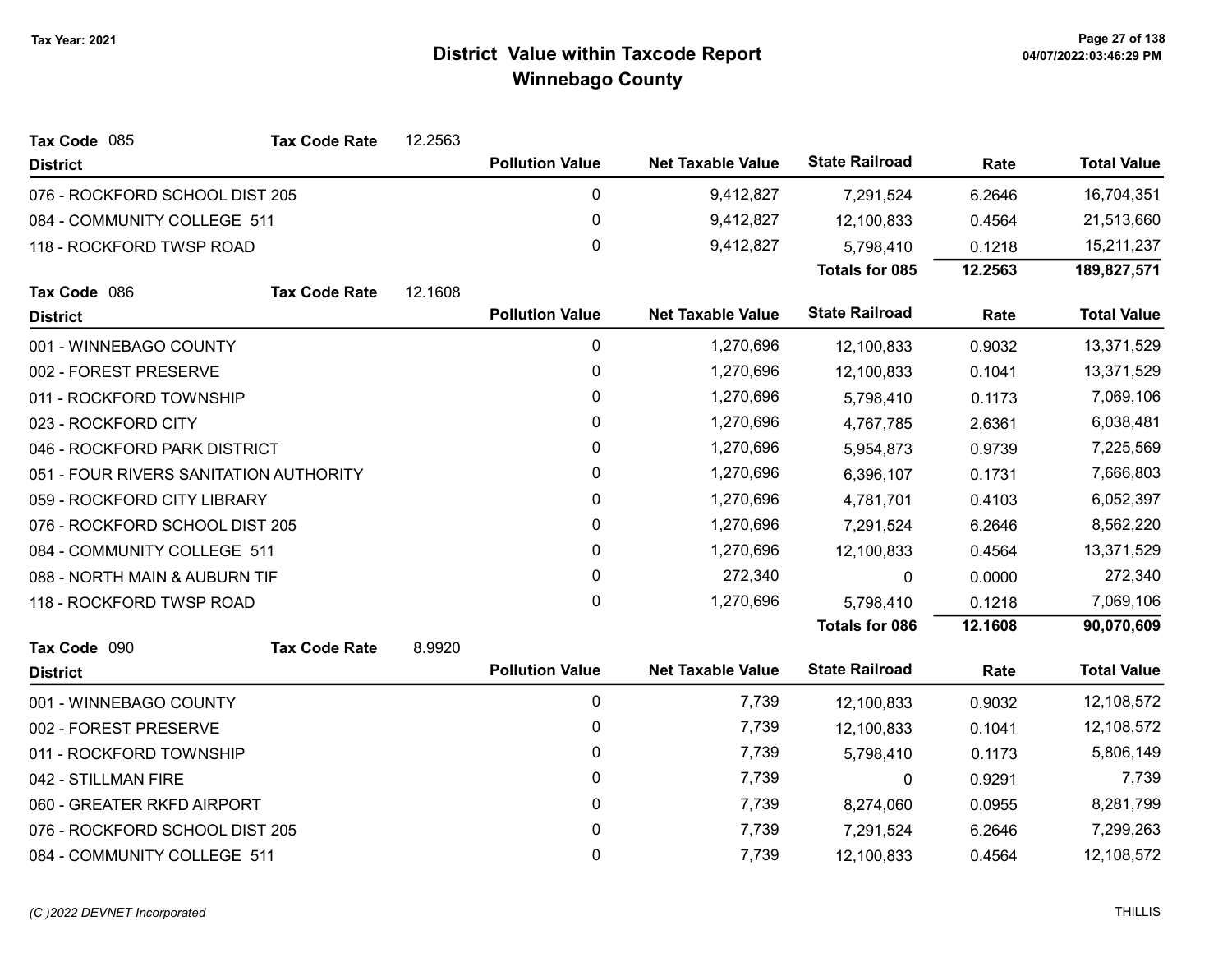| Tax Code 090                   | <b>Tax Code Rate</b> | 8.9920 |                        |                          |                       |        |                    |
|--------------------------------|----------------------|--------|------------------------|--------------------------|-----------------------|--------|--------------------|
| <b>District</b>                |                      |        | <b>Pollution Value</b> | <b>Net Taxable Value</b> | <b>State Railroad</b> | Rate   | <b>Total Value</b> |
| 118 - ROCKFORD TWSP ROAD       |                      |        | $\pmb{0}$              | 7,739                    | 5,798,410             | 0.1218 | 5,806,149          |
|                                |                      |        |                        |                          | <b>Totals for 090</b> | 8.9920 | 63,526,815         |
| Tax Code 091                   | <b>Tax Code Rate</b> | 8.4698 |                        |                          |                       |        |                    |
| <b>District</b>                |                      |        | <b>Pollution Value</b> | <b>Net Taxable Value</b> | <b>State Railroad</b> | Rate   | <b>Total Value</b> |
| 001 - WINNEBAGO COUNTY         |                      |        | 0                      | 10,514,285               | 12,100,833            | 0.9032 | 22,615,118         |
| 002 - FOREST PRESERVE          |                      |        | $\pmb{0}$              | 10,514,285               | 12,100,833            | 0.1041 | 22,615,118         |
| 011 - ROCKFORD TOWNSHIP        |                      |        | $\pmb{0}$              | 10,514,285               | 5,798,410             | 0.1173 | 16,312,695         |
| 042 - STILLMAN FIRE            |                      |        | 0                      | 10,514,285               | 0                     | 0.9291 | 10,514,285         |
| 060 - GREATER RKFD AIRPORT     |                      |        | 0                      | 10,514,285               | 8,274,060             | 0.0955 | 18,788,345         |
| 078 - MERIDIAN SCHOOL DIST 223 |                      |        | $\pmb{0}$              | 10,514,285               | 52,676                | 5.7424 | 10,566,961         |
| 084 - COMMUNITY COLLEGE 511    |                      |        | $\pmb{0}$              | 10,514,285               | 12,100,833            | 0.4564 | 22,615,118         |
| 118 - ROCKFORD TWSP ROAD       |                      |        | 0                      | 10,514,285               | 5,798,410             | 0.1218 | 16,312,695         |
|                                |                      |        |                        |                          | <b>Totals for 091</b> | 8.4698 | 140,340,335        |
| Tax Code 092                   | <b>Tax Code Rate</b> | 8.9833 |                        |                          |                       |        |                    |
| <b>District</b>                |                      |        | <b>Pollution Value</b> | <b>Net Taxable Value</b> | <b>State Railroad</b> | Rate   | <b>Total Value</b> |
| 001 - WINNEBAGO COUNTY         |                      |        | $\pmb{0}$              | 5,087,036                | 12,100,833            | 0.9032 | 17,187,869         |
| 002 - FOREST PRESERVE          |                      |        | $\pmb{0}$              | 5,087,036                | 12,100,833            | 0.1041 | 17,187,869         |
| 011 - ROCKFORD TOWNSHIP        |                      |        | 0                      | 5,087,036                | 5,798,410             | 0.1173 | 10,885,446         |
| 036 - NEW MILFORD FIRE         |                      |        | $\pmb{0}$              | 5,087,036                | 194,764               | 0.9204 | 5,281,800          |
| 060 - GREATER RKFD AIRPORT     |                      |        | 0                      | 5,087,036                | 8,274,060             | 0.0955 | 13,361,096         |
| 076 - ROCKFORD SCHOOL DIST 205 |                      |        | $\pmb{0}$              | 5,087,036                | 7,291,524             | 6.2646 | 12,378,560         |
| 084 - COMMUNITY COLLEGE 511    |                      |        | 0                      | 5,087,036                | 12,100,833            | 0.4564 | 17,187,869         |
| 118 - ROCKFORD TWSP ROAD       |                      |        | $\pmb{0}$              | 5,087,036                | 5,798,410             | 0.1218 | 10,885,446         |
|                                |                      |        |                        |                          | <b>Totals for 092</b> | 8.9833 | 104,355,955        |
| Tax Code 093                   | <b>Tax Code Rate</b> | 8.4611 |                        |                          |                       |        |                    |
| <b>District</b>                |                      |        | <b>Pollution Value</b> | <b>Net Taxable Value</b> | <b>State Railroad</b> | Rate   | <b>Total Value</b> |
| 001 - WINNEBAGO COUNTY         |                      |        | 0                      | 1,479,699                | 12,100,833            | 0.9032 | 13,580,532         |
| 002 - FOREST PRESERVE          |                      |        | $\pmb{0}$              | 1,479,699                | 12,100,833            | 0.1041 | 13,580,532         |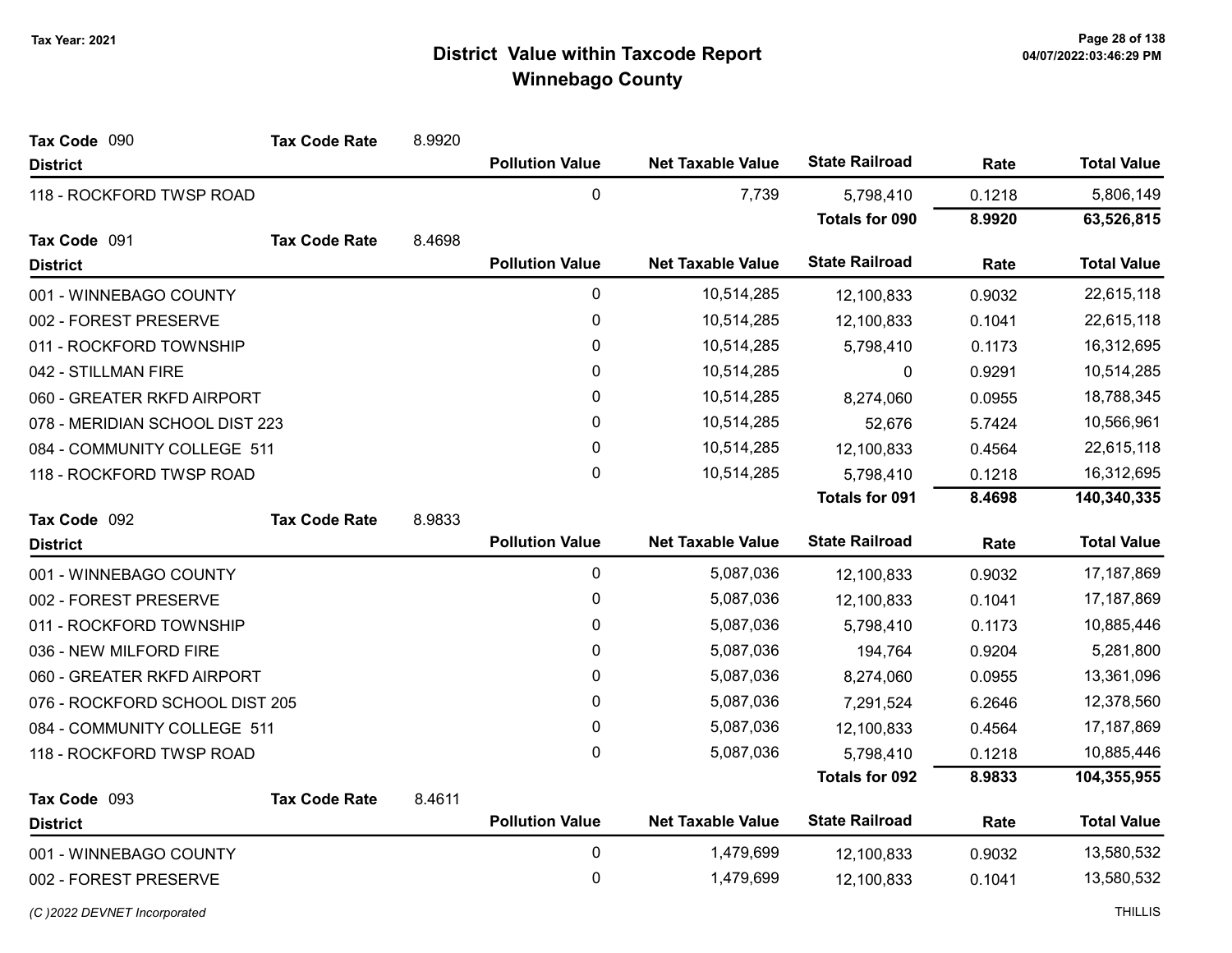| Tax Code 093                   | <b>Tax Code Rate</b> | 8.4611  |                        |                          |                       |        |                    |
|--------------------------------|----------------------|---------|------------------------|--------------------------|-----------------------|--------|--------------------|
| <b>District</b>                |                      |         | <b>Pollution Value</b> | <b>Net Taxable Value</b> | <b>State Railroad</b> | Rate   | <b>Total Value</b> |
| 011 - ROCKFORD TOWNSHIP        |                      |         | $\pmb{0}$              | 1,479,699                | 5,798,410             | 0.1173 | 7,278,109          |
| 036 - NEW MILFORD FIRE         |                      |         | 0                      | 1,479,699                | 194,764               | 0.9204 | 1,674,463          |
| 060 - GREATER RKFD AIRPORT     |                      |         | 0                      | 1,479,699                | 8,274,060             | 0.0955 | 9,753,759          |
| 078 - MERIDIAN SCHOOL DIST 223 |                      |         | 0                      | 1,479,699                | 52,676                | 5.7424 | 1,532,375          |
| 084 - COMMUNITY COLLEGE 511    |                      |         | 0                      | 1,479,699                | 12,100,833            | 0.4564 | 13,580,532         |
| 118 - ROCKFORD TWSP ROAD       |                      |         | 0                      | 1,479,699                | 5,798,410             | 0.1218 | 7,278,109          |
|                                |                      |         |                        |                          | <b>Totals for 093</b> | 8.4611 | 68,258,411         |
| Tax Code 095                   | <b>Tax Code Rate</b> | 9.3328  |                        |                          |                       |        |                    |
| <b>District</b>                |                      |         | <b>Pollution Value</b> | <b>Net Taxable Value</b> | <b>State Railroad</b> | Rate   | <b>Total Value</b> |
| 001 - WINNEBAGO COUNTY         |                      |         | 0                      | 4,996,143                | 12,100,833            | 0.9032 | 17,096,976         |
| 002 - FOREST PRESERVE          |                      |         | 0                      | 4,996,143                | 12,100,833            | 0.1041 | 17,096,976         |
| 011 - ROCKFORD TOWNSHIP        |                      |         | 0                      | 4,996,143                | 5,798,410             | 0.1173 | 10,794,553         |
| 036 - NEW MILFORD FIRE         |                      |         | 0                      | 4,996,143                | 194,764               | 0.9204 | 5,190,907          |
| 054 - CHERRY VALLEY LIBRARY    |                      |         | 0                      | 4,996,143                | 1,137,475             | 0.3495 | 6,133,618          |
| 060 - GREATER RKFD AIRPORT     |                      |         | 0                      | 4,996,143                | 8,274,060             | 0.0955 | 13,270,203         |
| 076 - ROCKFORD SCHOOL DIST 205 |                      |         | 0                      | 4,996,143                | 7,291,524             | 6.2646 | 12,287,667         |
| 084 - COMMUNITY COLLEGE 511    |                      |         | 0                      | 4,996,143                | 12,100,833            | 0.4564 | 17,096,976         |
| 118 - ROCKFORD TWSP ROAD       |                      |         | $\mathbf 0$            | 4,996,143                | 5,798,410             | 0.1218 | 10,794,553         |
|                                |                      |         |                        |                          | Totals for 095        | 9.3328 | 109,762,429        |
| Tax Code 096                   | <b>Tax Code Rate</b> | 10.3067 |                        |                          |                       |        |                    |
| <b>District</b>                |                      |         | <b>Pollution Value</b> | <b>Net Taxable Value</b> | <b>State Railroad</b> | Rate   | <b>Total Value</b> |
| 001 - WINNEBAGO COUNTY         |                      |         | $\pmb{0}$              | 8,960,972                | 12,100,833            | 0.9032 | 21,061,805         |
| 002 - FOREST PRESERVE          |                      |         | 0                      | 8,960,972                | 12,100,833            | 0.1041 | 21,061,805         |
| 011 - ROCKFORD TOWNSHIP        |                      |         | 0                      | 8,960,972                | 5,798,410             | 0.1173 | 14,759,382         |
| 036 - NEW MILFORD FIRE         |                      |         | 0                      | 8,960,972                | 194,764               | 0.9204 | 9,155,736          |
| 046 - ROCKFORD PARK DISTRICT   |                      |         | 0                      | 8,960,972                | 5,954,873             | 0.9739 | 14,915,845         |
| 054 - CHERRY VALLEY LIBRARY    |                      |         | 0                      | 8,960,972                | 1,137,475             | 0.3495 | 10,098,447         |
| 060 - GREATER RKFD AIRPORT     |                      |         | 0                      | 8,960,972                | 8,274,060             | 0.0955 | 17,235,032         |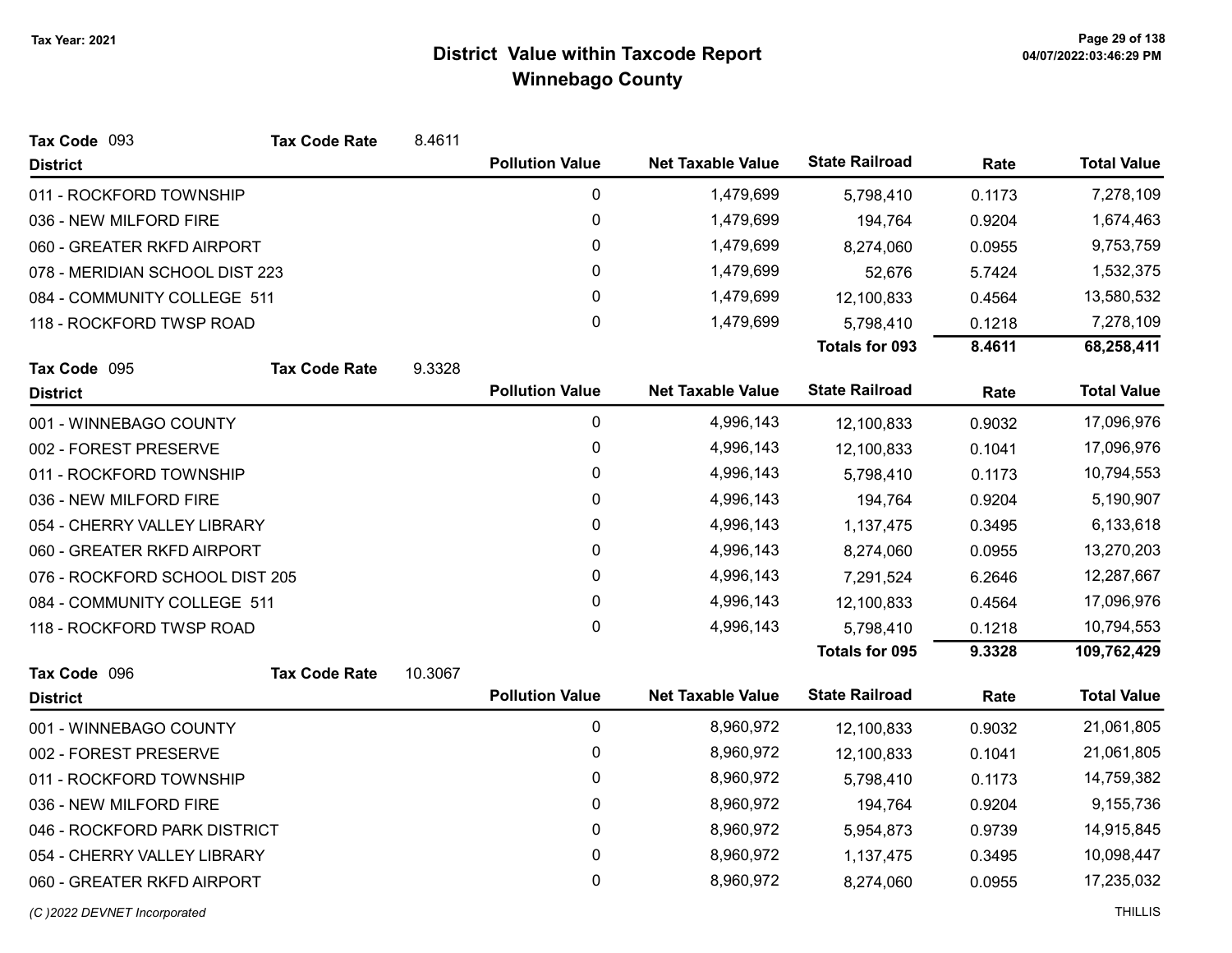| Tax Code 096                           | <b>Tax Code Rate</b> | 10.3067 |                        |                          |                       |         |                    |
|----------------------------------------|----------------------|---------|------------------------|--------------------------|-----------------------|---------|--------------------|
| <b>District</b>                        |                      |         | <b>Pollution Value</b> | <b>Net Taxable Value</b> | <b>State Railroad</b> | Rate    | <b>Total Value</b> |
| 076 - ROCKFORD SCHOOL DIST 205         |                      |         | 0                      | 8,960,972                | 7,291,524             | 6.2646  | 16,252,496         |
| 084 - COMMUNITY COLLEGE 511            |                      |         | $\pmb{0}$              | 8,960,972                | 12,100,833            | 0.4564  | 21,061,805         |
| 118 - ROCKFORD TWSP ROAD               |                      |         | $\mathbf 0$            | 8,960,972                | 5,798,410             | 0.1218  | 14,759,382         |
|                                        |                      |         |                        |                          | <b>Totals for 096</b> | 10.3067 | 160,361,735        |
| Tax Code 099                           | <b>Tax Code Rate</b> | 9.9572  |                        |                          |                       |         |                    |
| <b>District</b>                        |                      |         | <b>Pollution Value</b> | <b>Net Taxable Value</b> | <b>State Railroad</b> | Rate    | <b>Total Value</b> |
| 001 - WINNEBAGO COUNTY                 |                      |         | $\pmb{0}$              | 5,834,011                | 12,100,833            | 0.9032  | 17,934,844         |
| 002 - FOREST PRESERVE                  |                      |         | 0                      | 5,834,011                | 12,100,833            | 0.1041  | 17,934,844         |
| 011 - ROCKFORD TOWNSHIP                |                      |         | $\pmb{0}$              | 5,834,011                | 5,798,410             | 0.1173  | 11,632,421         |
| 036 - NEW MILFORD FIRE                 |                      |         | 0                      | 5,834,011                | 194,764               | 0.9204  | 6,028,775          |
| 046 - ROCKFORD PARK DISTRICT           |                      |         | 0                      | 5,834,011                | 5,954,873             | 0.9739  | 11,788,884         |
| 060 - GREATER RKFD AIRPORT             |                      |         | 0                      | 5,834,011                | 8,274,060             | 0.0955  | 14,108,071         |
| 076 - ROCKFORD SCHOOL DIST 205         |                      |         | 0                      | 5,834,011                | 7,291,524             | 6.2646  | 13,125,535         |
| 084 - COMMUNITY COLLEGE 511            |                      |         | $\pmb{0}$              | 5,834,011                | 12,100,833            | 0.4564  | 17,934,844         |
| 118 - ROCKFORD TWSP ROAD               |                      |         | $\mathbf{0}$           | 5,834,011                | 5,798,410             | 0.1218  | 11,632,421         |
|                                        |                      |         |                        |                          | <b>Totals for 099</b> | 9.9572  | 122,120,639        |
| Tax Code 104                           | <b>Tax Code Rate</b> | 9.2736  |                        |                          |                       |         |                    |
| <b>District</b>                        |                      |         | <b>Pollution Value</b> | <b>Net Taxable Value</b> | <b>State Railroad</b> | Rate    | <b>Total Value</b> |
| 001 - WINNEBAGO COUNTY                 |                      |         | 0                      | 2,389,933                | 12,100,833            | 0.9032  | 14,490,766         |
| 002 - FOREST PRESERVE                  |                      |         | 0                      | 2,389,933                | 12,100,833            | 0.1041  | 14,490,766         |
| 011 - ROCKFORD TOWNSHIP                |                      |         | 0                      | 2,389,933                | 5,798,410             | 0.1173  | 8,188,343          |
| 040 - ROCK RIVER FIRE                  |                      |         | 0                      | 2,389,933                | 945,218               | 0.0637  | 3,335,151          |
| 046 - ROCKFORD PARK DISTRICT           |                      |         | 0                      | 2,389,933                | 5,954,873             | 0.9739  | 8,344,806          |
| 051 - FOUR RIVERS SANITATION AUTHORITY |                      |         | $\pmb{0}$              | 2,389,933                | 6,396,107             | 0.1731  | 8,786,040          |
| 060 - GREATER RKFD AIRPORT             |                      |         | 0                      | 2,389,933                | 8,274,060             | 0.0955  | 10,663,993         |
| 076 - ROCKFORD SCHOOL DIST 205         |                      |         | 0                      | 2,389,933                | 7,291,524             | 6.2646  | 9,681,457          |
| 084 - COMMUNITY COLLEGE 511            |                      |         | $\mathbf 0$            | 2,389,933                | 12,100,833            | 0.4564  | 14,490,766         |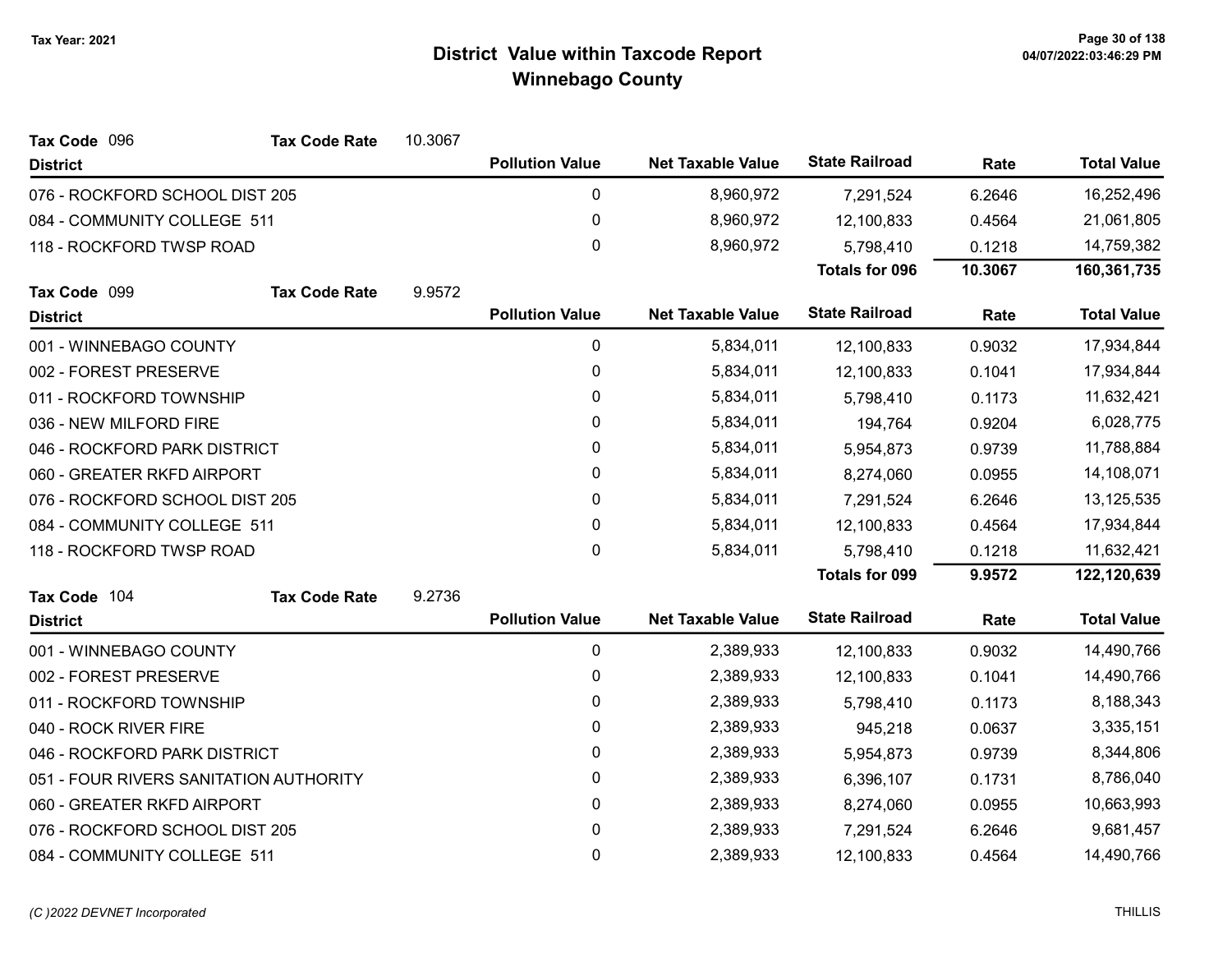| Tax Code 104                           | <b>Tax Code Rate</b> | 9.2736 |                        |                          |                       |        |                    |
|----------------------------------------|----------------------|--------|------------------------|--------------------------|-----------------------|--------|--------------------|
| <b>District</b>                        |                      |        | <b>Pollution Value</b> | <b>Net Taxable Value</b> | <b>State Railroad</b> | Rate   | <b>Total Value</b> |
| 118 - ROCKFORD TWSP ROAD               |                      |        | 0                      | 2,389,933                | 5,798,410             | 0.1218 | 8,188,343          |
|                                        |                      |        |                        |                          | Totals for 104        | 9.2736 | 100,660,431        |
| Tax Code 108                           | <b>Tax Code Rate</b> | 8.9567 |                        |                          |                       |        |                    |
| <b>District</b>                        |                      |        | <b>Pollution Value</b> | <b>Net Taxable Value</b> | <b>State Railroad</b> | Rate   | <b>Total Value</b> |
| 001 - WINNEBAGO COUNTY                 |                      |        | 0                      | 54,982                   | 12,100,833            | 0.9032 | 12, 155, 815       |
| 002 - FOREST PRESERVE                  |                      |        | 0                      | 54,982                   | 12,100,833            | 0.1041 | 12, 155, 815       |
| 006 - HARLEM TOWNSHIP                  |                      |        | 0                      | 54,982                   | 0                     | 0.1025 | 54,982             |
| 020 - MACHESNEY PARK VILLAGE           |                      |        | 0                      | 54,982                   | 0                     | 0.0000 | 54,982             |
| 035 - HARLEM-ROSCOE FIRE               |                      |        | 0                      | 54,982                   | 516,062               | 0.7087 | 571,044            |
| 055 - NORTH SUBURBAN LIBRARY           |                      |        | 0                      | 54,982                   | 1,280,700             | 0.2777 | 1,335,682          |
| 060 - GREATER RKFD AIRPORT             |                      |        | 0                      | 54,982                   | 8,274,060             | 0.0955 | 8,329,042          |
| 076 - ROCKFORD SCHOOL DIST 205         |                      |        | 0                      | 54,982                   | 7,291,524             | 6.2646 | 7,346,506          |
| 084 - COMMUNITY COLLEGE 511            |                      |        | $\mathbf{0}$           | 54,982                   | 12,100,833            | 0.4564 | 12, 155, 815       |
| 113 - HARLEM TWSP ROAD                 |                      |        | 0                      | 54,982                   | $\Omega$              | 0.0440 | 54,982             |
|                                        |                      |        |                        |                          | <b>Totals for 108</b> | 8.9567 | 54,214,665         |
| Tax Code 109                           | <b>Tax Code Rate</b> | 9.1298 |                        |                          |                       |        |                    |
| <b>District</b>                        |                      |        | <b>Pollution Value</b> | <b>Net Taxable Value</b> | <b>State Railroad</b> | Rate   | <b>Total Value</b> |
| 001 - WINNEBAGO COUNTY                 |                      |        | 0                      | 36,369,674               | 12,100,833            | 0.9032 | 48,470,507         |
| 002 - FOREST PRESERVE                  |                      |        | $\boldsymbol{0}$       | 36,369,674               | 12,100,833            | 0.1041 | 48,470,507         |
| 006 - HARLEM TOWNSHIP                  |                      |        | 0                      | 36,369,674               | $\mathbf{0}$          | 0.1025 | 36,369,674         |
| 020 - MACHESNEY PARK VILLAGE           |                      |        | 0                      | 36,369,674               | 0                     | 0.0000 | 36,369,674         |
| 035 - HARLEM-ROSCOE FIRE               |                      |        | 0                      | 36,369,674               | 516,062               | 0.7087 | 36,885,736         |
| 051 - FOUR RIVERS SANITATION AUTHORITY |                      |        | 0                      | 36,369,674               | 6,396,107             | 0.1731 | 42,765,781         |
| 055 - NORTH SUBURBAN LIBRARY           |                      |        | 0                      | 36,369,674               | 1,280,700             | 0.2777 | 37,650,374         |
| 060 - GREATER RKFD AIRPORT             |                      |        | 0                      | 36,369,674               | 8,274,060             | 0.0955 | 44,643,734         |
| 076 - ROCKFORD SCHOOL DIST 205         |                      |        | 0                      | 36,369,674               | 7,291,524             | 6.2646 | 43,661,198         |
| 084 - COMMUNITY COLLEGE 511            |                      |        | 0                      | 36,369,674               | 12,100,833            | 0.4564 | 48,470,507         |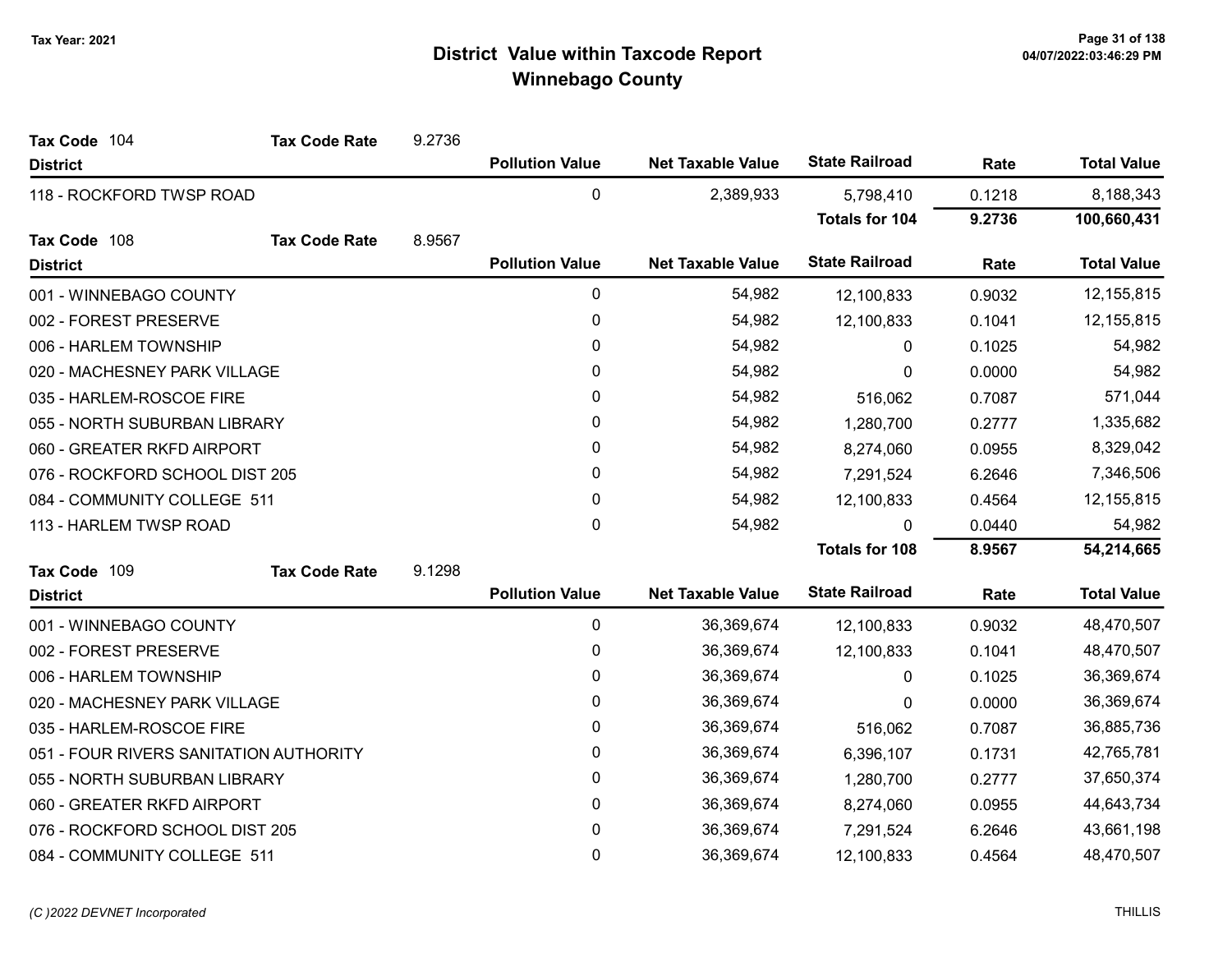| Tax Code 109                           | <b>Tax Code Rate</b>          | 9.1298 |                        |                          |                       |        |                    |
|----------------------------------------|-------------------------------|--------|------------------------|--------------------------|-----------------------|--------|--------------------|
| <b>District</b>                        |                               |        | <b>Pollution Value</b> | <b>Net Taxable Value</b> | <b>State Railroad</b> | Rate   | <b>Total Value</b> |
| 113 - HARLEM TWSP ROAD                 |                               |        | 0                      | 36,369,674               | 0                     | 0.0440 | 36,369,674         |
|                                        |                               |        |                        |                          | <b>Totals for 109</b> | 9.1298 | 460,127,366        |
| Tax Code 110                           | <b>Tax Code Rate</b>          | 9.7036 |                        |                          |                       |        |                    |
| <b>District</b>                        |                               |        | <b>Pollution Value</b> | <b>Net Taxable Value</b> | <b>State Railroad</b> | Rate   | <b>Total Value</b> |
| 001 - WINNEBAGO COUNTY                 |                               |        | 0                      | 27,062,965               | 12,100,833            | 0.9032 | 39, 163, 798       |
| 002 - FOREST PRESERVE                  |                               |        | 0                      | 27,062,965               | 12,100,833            | 0.1041 | 39,163,798         |
| 004 - CHERRY VALLEY TOWNSHIP           |                               |        | 0                      | 27,062,965               | 1,802,318             | 0.1248 | 28,865,283         |
| 031 - CHERRY VALLEY FIRE               |                               |        | 0                      | 27,062,965               | 899,012               | 0.9885 | 27,961,977         |
| 051 - FOUR RIVERS SANITATION AUTHORITY |                               |        | 0                      | 27,062,965               | 6,396,107             | 0.1731 | 33,459,072         |
| 054 - CHERRY VALLEY LIBRARY            |                               |        | 0                      | 27,062,965               | 1,137,475             | 0.3495 | 28,200,440         |
| 060 - GREATER RKFD AIRPORT             |                               |        | 0                      | 27,062,965               | 8,274,060             | 0.0955 | 35,337,025         |
| 076 - ROCKFORD SCHOOL DIST 205         |                               |        | 0                      | 27,062,965               | 7,291,524             | 6.2646 | 34,354,489         |
| 084 - COMMUNITY COLLEGE 511            |                               |        | 0                      | 27,062,965               | 12,100,833            | 0.4564 | 39, 163, 798       |
|                                        | 111 - CHERRY VALLEY TWSP ROAD |        | $\pmb{0}$              | 27,062,965               | 1,802,318             | 0.2439 | 28,865,283         |
|                                        |                               |        |                        |                          | <b>Totals for 110</b> | 9.7036 | 334,534,963        |
| Tax Code 111                           | <b>Tax Code Rate</b>          | 9.3541 |                        |                          |                       |        |                    |
| <b>District</b>                        |                               |        | <b>Pollution Value</b> | <b>Net Taxable Value</b> | <b>State Railroad</b> | Rate   | <b>Total Value</b> |
| 001 - WINNEBAGO COUNTY                 |                               |        | 0                      | 6,537,334                | 12,100,833            | 0.9032 | 18,638,167         |
| 002 - FOREST PRESERVE                  |                               |        | 0                      | 6,537,334                | 12,100,833            | 0.1041 | 18,638,167         |
| 004 - CHERRY VALLEY TOWNSHIP           |                               |        | 0                      | 6,537,334                | 1,802,318             | 0.1248 | 8,339,652          |
| 031 - CHERRY VALLEY FIRE               |                               |        | 0                      | 6,537,334                | 899,012               | 0.9885 | 7,436,346          |
| 051 - FOUR RIVERS SANITATION AUTHORITY |                               |        | 0                      | 6,537,334                | 6,396,107             | 0.1731 | 12,933,441         |
| 060 - GREATER RKFD AIRPORT             |                               |        | 0                      | 6,537,334                | 8,274,060             | 0.0955 | 14,811,394         |
| 076 - ROCKFORD SCHOOL DIST 205         |                               |        | 0                      | 6,537,334                | 7,291,524             | 6.2646 | 13,828,858         |
| 084 - COMMUNITY COLLEGE 511            |                               |        | 0                      | 6,537,334                | 12,100,833            | 0.4564 | 18,638,167         |
| 111 - CHERRY VALLEY TWSP ROAD          |                               |        | 0                      | 6,537,334                | 1,802,318             | 0.2439 | 8,339,652          |
|                                        |                               |        |                        |                          | <b>Totals for 111</b> | 9.3541 | 121,603,844        |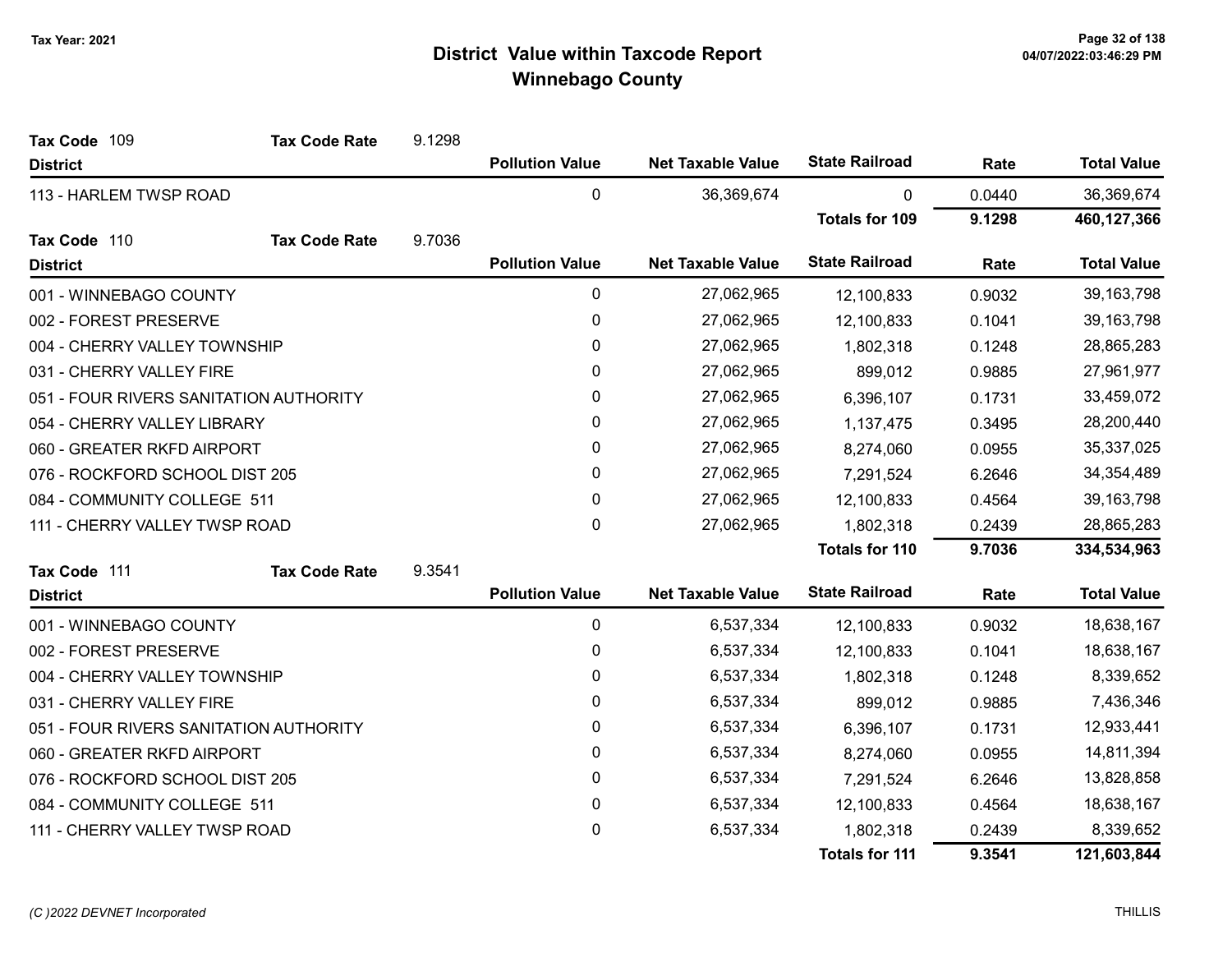| Tax Code 112                           | <b>Tax Code Rate</b> | 11.4120 |                        |                          |                       |         |                    |
|----------------------------------------|----------------------|---------|------------------------|--------------------------|-----------------------|---------|--------------------|
| <b>District</b>                        |                      |         | <b>Pollution Value</b> | <b>Net Taxable Value</b> | <b>State Railroad</b> | Rate    | <b>Total Value</b> |
| 001 - WINNEBAGO COUNTY                 |                      |         | 0                      | 2,776,319                | 12,100,833            | 0.9032  | 14,877,152         |
| 002 - FOREST PRESERVE                  |                      |         | 0                      | 2,776,319                | 12,100,833            | 0.1041  | 14,877,152         |
| 004 - CHERRY VALLEY TOWNSHIP           |                      |         | 0                      | 2,776,319                | 1,802,318             | 0.1248  | 4,578,637          |
| 023 - ROCKFORD CITY                    |                      |         | 0                      | 2,776,319                | 4,767,785             | 2.6361  | 7,544,104          |
| 051 - FOUR RIVERS SANITATION AUTHORITY |                      |         | 0                      | 2,776,319                | 6,396,107             | 0.1731  | 9,172,426          |
| 059 - ROCKFORD CITY LIBRARY            |                      |         | 0                      | 2,776,319                | 4,781,701             | 0.4103  | 7,558,020          |
| 060 - GREATER RKFD AIRPORT             |                      |         | 0                      | 2,776,319                | 8,274,060             | 0.0955  | 11,050,379         |
| 076 - ROCKFORD SCHOOL DIST 205         |                      |         | 0                      | 2,776,319                | 7,291,524             | 6.2646  | 10,067,843         |
| 084 - COMMUNITY COLLEGE 511            |                      |         | $\pmb{0}$              | 2,776,319                | 12,100,833            | 0.4564  | 14,877,152         |
| 111 - CHERRY VALLEY TWSP ROAD          |                      |         | $\mathbf 0$            | 2,776,319                | 1,802,318             | 0.2439  | 4,578,637          |
|                                        |                      |         |                        |                          | <b>Totals for 112</b> | 11.4120 | 99,181,502         |
| Tax Code 113                           | <b>Tax Code Rate</b> | 10.6775 |                        |                          |                       |         |                    |
| <b>District</b>                        |                      |         | <b>Pollution Value</b> | <b>Net Taxable Value</b> | <b>State Railroad</b> | Rate    | <b>Total Value</b> |
| 001 - WINNEBAGO COUNTY                 |                      |         | 0                      | 11,138,819               | 12,100,833            | 0.9032  | 23,239,652         |
| 002 - FOREST PRESERVE                  |                      |         | 0                      | 11,138,819               | 12,100,833            | 0.1041  | 23,239,652         |
| 004 - CHERRY VALLEY TOWNSHIP           |                      |         | 0                      | 11,138,819               | 1,802,318             | 0.1248  | 12,941,137         |
| 031 - CHERRY VALLEY FIRE               |                      |         | 0                      | 11,138,819               | 899,012               | 0.9885  | 12,037,831         |
| 046 - ROCKFORD PARK DISTRICT           |                      |         | $\pmb{0}$              | 11,138,819               | 5,954,873             | 0.9739  | 17,093,692         |
| 051 - FOUR RIVERS SANITATION AUTHORITY |                      |         | 0                      | 11,138,819               | 6,396,107             | 0.1731  | 17,534,926         |
| 054 - CHERRY VALLEY LIBRARY            |                      |         | $\mathbf 0$            | 11,138,819               | 1,137,475             | 0.3495  | 12,276,294         |
| 060 - GREATER RKFD AIRPORT             |                      |         | 0                      | 11,138,819               | 8,274,060             | 0.0955  | 19,412,879         |
| 076 - ROCKFORD SCHOOL DIST 205         |                      |         | 0                      | 11,138,819               | 7,291,524             | 6.2646  | 18,430,343         |
| 084 - COMMUNITY COLLEGE 511            |                      |         | 0                      | 11,138,819               | 12,100,833            | 0.4564  | 23,239,652         |
| 111 - CHERRY VALLEY TWSP ROAD          |                      |         | $\mathbf 0$            | 11,138,819               | 1,802,318             | 0.2439  | 12,941,137         |
|                                        |                      |         |                        |                          | <b>Totals for 113</b> | 10.6775 | 192,387,195        |
| Tax Code 114                           | <b>Tax Code Rate</b> | 9.5305  |                        |                          |                       |         |                    |
| <b>District</b>                        |                      |         | <b>Pollution Value</b> | <b>Net Taxable Value</b> | <b>State Railroad</b> | Rate    | <b>Total Value</b> |
| 001 - WINNEBAGO COUNTY                 |                      |         | $\mathbf 0$            | 81,658,352               | 12,100,833            | 0.9032  | 93,759,185         |

(C)2022 DEVNET Incorporated THILLIS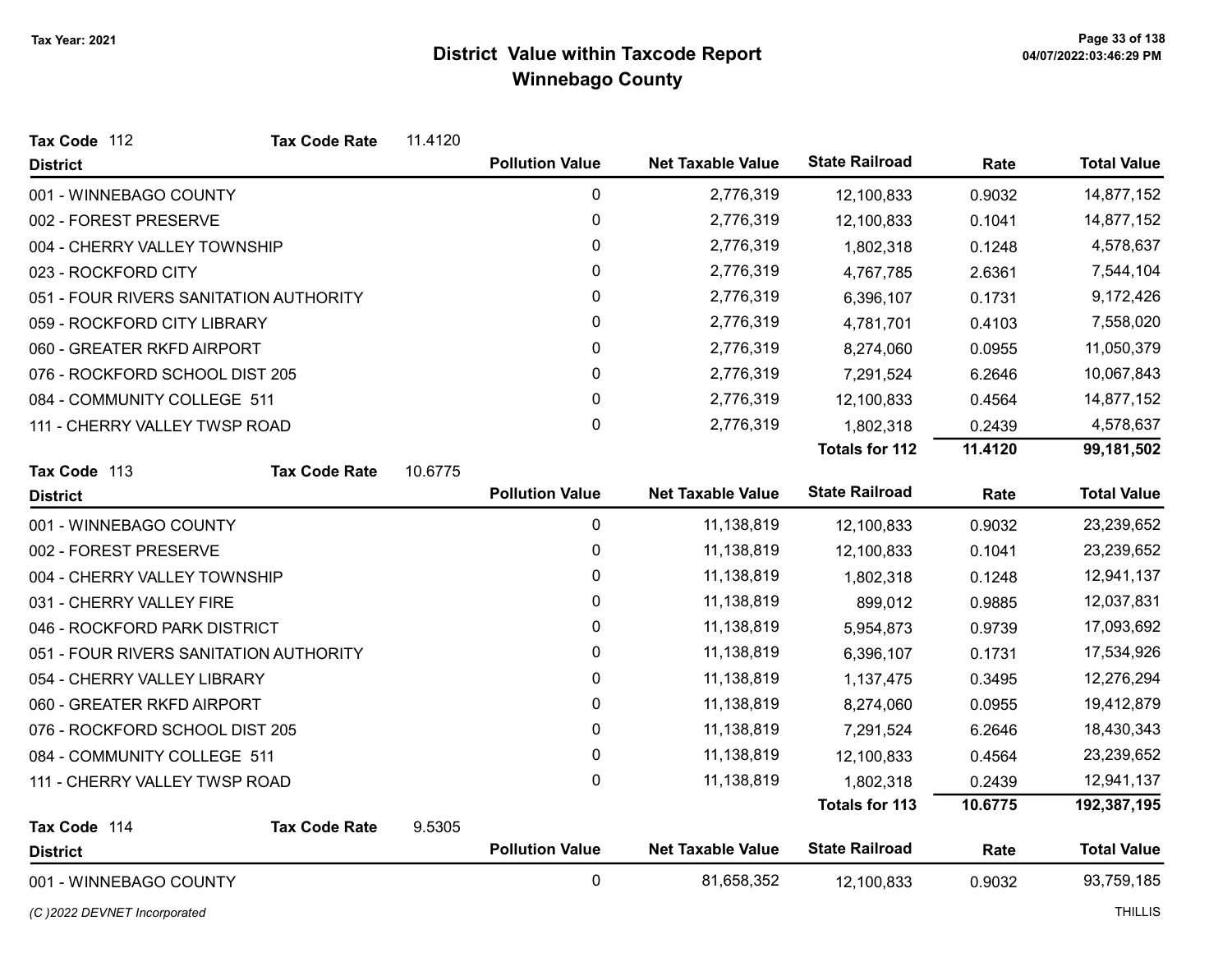| Tax Code 114                   | <b>Tax Code Rate</b>       | 9.5305  |                        |                          |                       |        |                    |
|--------------------------------|----------------------------|---------|------------------------|--------------------------|-----------------------|--------|--------------------|
| <b>District</b>                |                            |         | <b>Pollution Value</b> | <b>Net Taxable Value</b> | <b>State Railroad</b> | Rate   | <b>Total Value</b> |
| 002 - FOREST PRESERVE          |                            |         | 0                      | 81,658,352               | 12,100,833            | 0.1041 | 93,759,185         |
| 004 - CHERRY VALLEY TOWNSHIP   |                            |         | 0                      | 81,658,352               | 1,802,318             | 0.1248 | 83,460,670         |
| 031 - CHERRY VALLEY FIRE       |                            |         | $\pmb{0}$              | 81,658,352               | 899,012               | 0.9885 | 82,557,364         |
| 054 - CHERRY VALLEY LIBRARY    |                            |         | 0                      | 81,658,352               | 1,137,475             | 0.3495 | 82,795,827         |
|                                | 060 - GREATER RKFD AIRPORT |         | $\pmb{0}$              | 81,658,352               | 8,274,060             | 0.0955 | 89,932,412         |
| 076 - ROCKFORD SCHOOL DIST 205 |                            |         | 0                      | 81,658,352               | 7,291,524             | 6.2646 | 88,949,876         |
| 084 - COMMUNITY COLLEGE 511    |                            |         | 0                      | 81,658,352               | 12,100,833            | 0.4564 | 93,759,185         |
| 111 - CHERRY VALLEY TWSP ROAD  |                            |         | 0                      | 81,658,352               | 1,802,318             | 0.2439 | 83,460,670         |
|                                |                            |         |                        |                          | <b>Totals for 114</b> | 9.5305 | 792,434,374        |
| Tax Code 115                   | <b>Tax Code Rate</b>       | 9.1810  |                        |                          |                       |        |                    |
| <b>District</b>                |                            |         | <b>Pollution Value</b> | <b>Net Taxable Value</b> | <b>State Railroad</b> | Rate   | <b>Total Value</b> |
| 001 - WINNEBAGO COUNTY         |                            |         | 0                      | 6,038,785                | 12,100,833            | 0.9032 | 18,139,618         |
| 002 - FOREST PRESERVE          |                            |         | 0                      | 6,038,785                | 12,100,833            | 0.1041 | 18,139,618         |
| 004 - CHERRY VALLEY TOWNSHIP   |                            |         | 0                      | 6,038,785                | 1,802,318             | 0.1248 | 7,841,103          |
| 031 - CHERRY VALLEY FIRE       |                            |         | 0                      | 6,038,785                | 899,012               | 0.9885 | 6,937,797          |
| 060 - GREATER RKFD AIRPORT     |                            |         | 0                      | 6,038,785                | 8,274,060             | 0.0955 | 14,312,845         |
| 076 - ROCKFORD SCHOOL DIST 205 |                            |         | 0                      | 6,038,785                | 7,291,524             | 6.2646 | 13,330,309         |
| 084 - COMMUNITY COLLEGE 511    |                            |         | $\pmb{0}$              | 6,038,785                | 12,100,833            | 0.4564 | 18,139,618         |
| 111 - CHERRY VALLEY TWSP ROAD  |                            |         | $\mathbf 0$            | 6,038,785                | 1,802,318             | 0.2439 | 7,841,103          |
|                                |                            |         |                        |                          | <b>Totals for 115</b> | 9.1810 | 104,682,011        |
| Tax Code 116                   | <b>Tax Code Rate</b>       | 11.2389 |                        |                          |                       |        |                    |
| <b>District</b>                |                            |         | <b>Pollution Value</b> | <b>Net Taxable Value</b> | <b>State Railroad</b> | Rate   | <b>Total Value</b> |
| 001 - WINNEBAGO COUNTY         |                            |         | $\mathbf 0$            | 27,216                   | 12,100,833            | 0.9032 | 12,128,049         |
| 002 - FOREST PRESERVE          |                            |         | 0                      | 27,216                   | 12,100,833            | 0.1041 | 12,128,049         |
| 004 - CHERRY VALLEY TOWNSHIP   |                            |         | 0                      | 27,216                   | 1,802,318             | 0.1248 | 1,829,534          |
| 023 - ROCKFORD CITY            |                            |         | 0                      | 27,216                   | 4,767,785             | 2.6361 | 4,795,001          |
| 059 - ROCKFORD CITY LIBRARY    |                            |         | 0                      | 27,216                   | 4,781,701             | 0.4103 | 4,808,917          |
| 060 - GREATER RKFD AIRPORT     |                            |         | $\mathbf 0$            | 27,216                   | 8,274,060             | 0.0955 | 8,301,276          |
|                                |                            |         |                        |                          |                       |        |                    |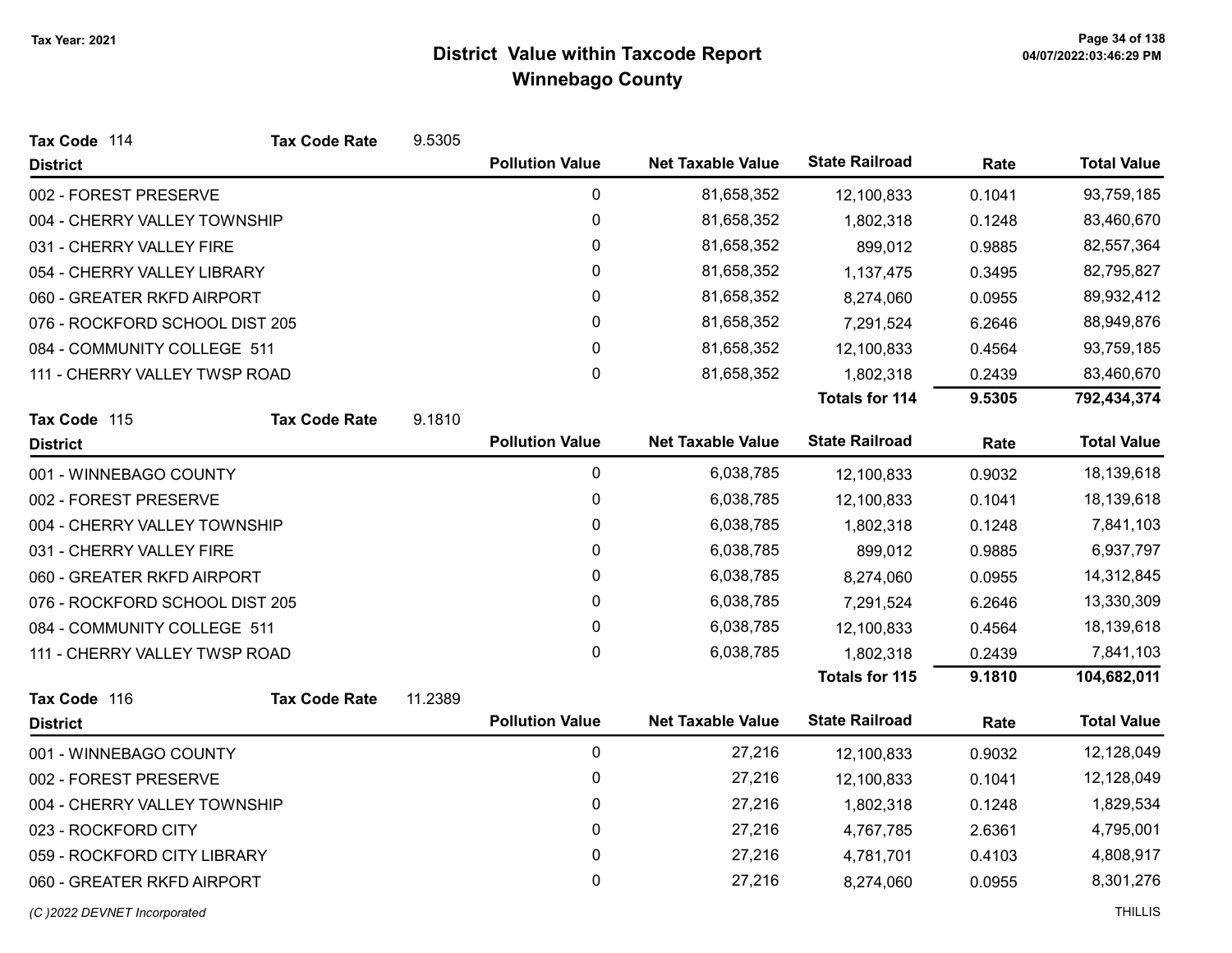| Tax Code 116                           | <b>Tax Code Rate</b> | 11.2389 |                        |                          |                       |         |                    |
|----------------------------------------|----------------------|---------|------------------------|--------------------------|-----------------------|---------|--------------------|
| <b>District</b>                        |                      |         | <b>Pollution Value</b> | <b>Net Taxable Value</b> | <b>State Railroad</b> | Rate    | <b>Total Value</b> |
| 076 - ROCKFORD SCHOOL DIST 205         |                      |         | $\pmb{0}$              | 27,216                   | 7,291,524             | 6.2646  | 7,318,740          |
| 084 - COMMUNITY COLLEGE 511            |                      |         | $\pmb{0}$              | 27,216                   | 12,100,833            | 0.4564  | 12,128,049         |
| 111 - CHERRY VALLEY TWSP ROAD          |                      |         | $\mathbf 0$            | 27,216                   | 1,802,318             | 0.2439  | 1,829,534          |
|                                        |                      |         |                        |                          | <b>Totals for 116</b> | 11.2389 | 65,267,149         |
| Tax Code 117                           | <b>Tax Code Rate</b> | 12.2563 |                        |                          |                       |         |                    |
| <b>District</b>                        |                      |         | <b>Pollution Value</b> | <b>Net Taxable Value</b> | <b>State Railroad</b> | Rate    | <b>Total Value</b> |
| 001 - WINNEBAGO COUNTY                 |                      |         | $\pmb{0}$              | 11,628,297               | 12,100,833            | 0.9032  | 23,729,130         |
| 002 - FOREST PRESERVE                  |                      |         | $\pmb{0}$              | 11,628,297               | 12,100,833            | 0.1041  | 23,729,130         |
| 011 - ROCKFORD TOWNSHIP                |                      |         | $\pmb{0}$              | 11,628,297               | 5,798,410             | 0.1173  | 17,426,707         |
| 023 - ROCKFORD CITY                    |                      |         | 0                      | 11,628,297               | 4,767,785             | 2.6361  | 16,396,082         |
| 046 - ROCKFORD PARK DISTRICT           |                      |         | $\pmb{0}$              | 11,628,297               | 5,954,873             | 0.9739  | 17,583,170         |
| 051 - FOUR RIVERS SANITATION AUTHORITY |                      |         | 0                      | 11,628,297               | 6,396,107             | 0.1731  | 18,024,404         |
| 059 - ROCKFORD CITY LIBRARY            |                      |         | $\pmb{0}$              | 11,628,297               | 4,781,701             | 0.4103  | 16,409,998         |
| 060 - GREATER RKFD AIRPORT             |                      |         | $\pmb{0}$              | 11,628,297               | 8,274,060             | 0.0955  | 19,902,357         |
| 066 - EAST STATE & ALPINE TIF          |                      |         | 0                      | 1,174,293                | 0                     | 0.0000  | 1,174,293          |
| 076 - ROCKFORD SCHOOL DIST 205         |                      |         | 0                      | 11,628,297               | 7,291,524             | 6.2646  | 18,919,821         |
| 084 - COMMUNITY COLLEGE 511            |                      |         | $\mathbf 0$            | 11,628,297               | 12,100,833            | 0.4564  | 23,729,130         |
| 118 - ROCKFORD TWSP ROAD               |                      |         | $\mathbf 0$            | 11,628,297               | 5,798,410             | 0.1218  | 17,426,707         |
|                                        |                      |         |                        |                          | <b>Totals for 117</b> | 12.2563 | 214,450,929        |
| Tax Code 118                           | <b>Tax Code Rate</b> | 9.7241  |                        |                          |                       |         |                    |
| <b>District</b>                        |                      |         | <b>Pollution Value</b> | <b>Net Taxable Value</b> | <b>State Railroad</b> | Rate    | <b>Total Value</b> |
| 001 - WINNEBAGO COUNTY                 |                      |         | $\pmb{0}$              | 366,998                  | 12,100,833            | 0.9032  | 12,467,831         |
| 002 - FOREST PRESERVE                  |                      |         | 0                      | 366,998                  | 12,100,833            | 0.1041  | 12,467,831         |
| 006 - HARLEM TOWNSHIP                  |                      |         | $\pmb{0}$              | 366,998                  | 0                     | 0.1025  | 366,998            |
| 020 - MACHESNEY PARK VILLAGE           |                      |         | 0                      | 366,998                  | 0                     | 0.0000  | 366,998            |
| 035 - HARLEM-ROSCOE FIRE               |                      |         | $\pmb{0}$              | 366,998                  | 516,062               | 0.7087  | 883,060            |
| 051 - FOUR RIVERS SANITATION AUTHORITY |                      |         | $\pmb{0}$              | 366,998                  | 6,396,107             | 0.1731  | 6,763,105          |
| 055 - NORTH SUBURBAN LIBRARY           |                      |         | $\mathbf 0$            | 366,998                  | 1,280,700             | 0.2777  | 1,647,698          |
|                                        |                      |         |                        |                          |                       |         |                    |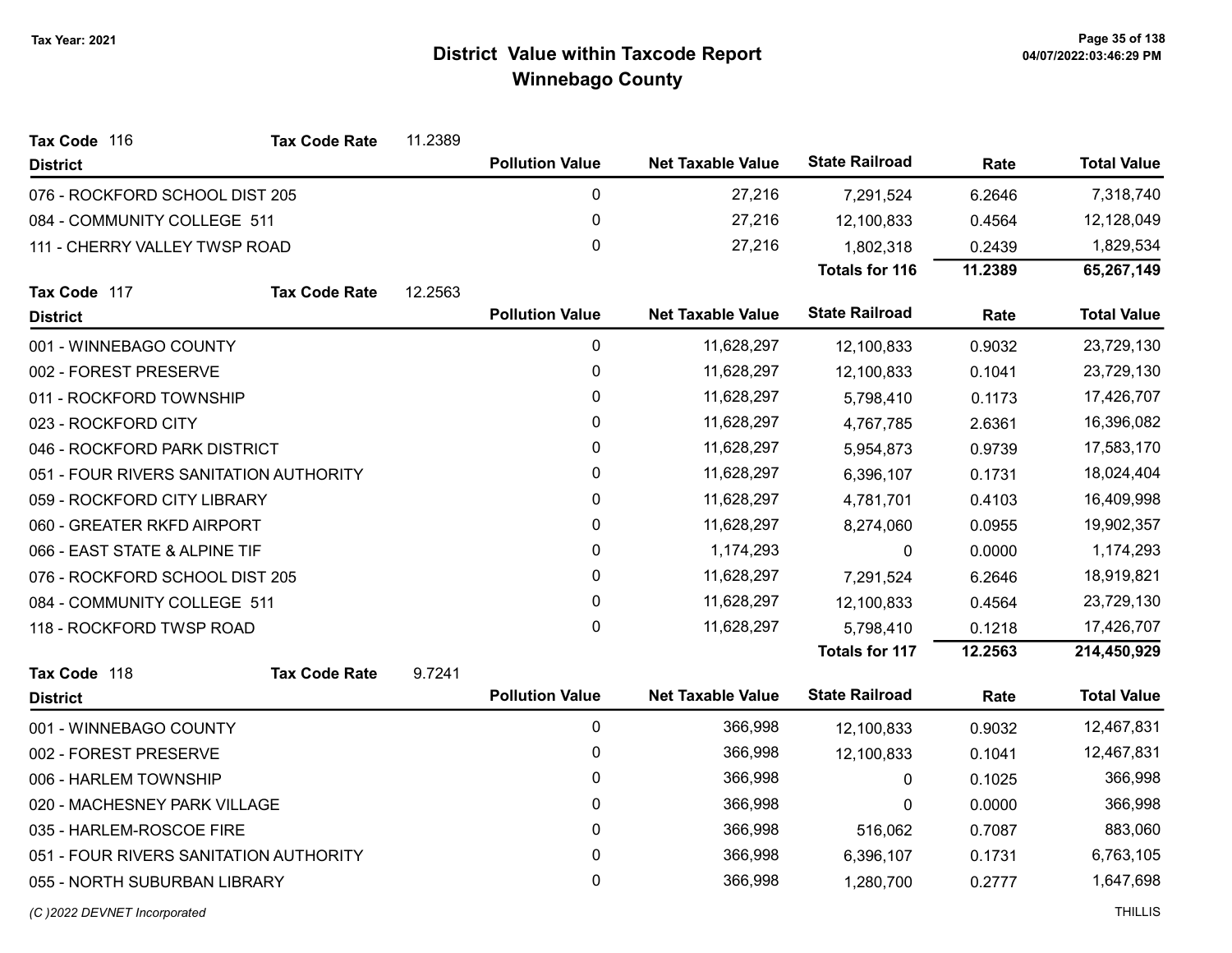| Tax Code 118                           | <b>Tax Code Rate</b> | 9.7241 |                        |                          |                       |        |                    |
|----------------------------------------|----------------------|--------|------------------------|--------------------------|-----------------------|--------|--------------------|
| <b>District</b>                        |                      |        | <b>Pollution Value</b> | <b>Net Taxable Value</b> | <b>State Railroad</b> | Rate   | <b>Total Value</b> |
| 060 - GREATER RKFD AIRPORT             |                      |        | 0                      | 366,998                  | 8,274,060             | 0.0955 | 8,641,058          |
| 070 - HARLEM SCHOOL DIST 122           |                      |        | 0                      | 366,998                  | 685,775               | 6.8589 | 1,052,773          |
| 084 - COMMUNITY COLLEGE 511            |                      |        | 0                      | 366,998                  | 12,100,833            | 0.4564 | 12,467,831         |
| 098 - MACHESNEY PARK TIF               |                      |        | $\mathbf{0}$           | 8,408,044                | 0                     | 0.0000 | 8,408,044          |
| 113 - HARLEM TWSP ROAD                 |                      |        | 0                      | 366,998                  | 0                     | 0.0440 | 366,998            |
|                                        |                      |        |                        |                          | <b>Totals for 118</b> | 9.7241 | 65,900,225         |
| Tax Code 119                           | <b>Tax Code Rate</b> | 9.7036 |                        |                          |                       |        |                    |
| <b>District</b>                        |                      |        | <b>Pollution Value</b> | <b>Net Taxable Value</b> | <b>State Railroad</b> | Rate   | <b>Total Value</b> |
| 001 - WINNEBAGO COUNTY                 |                      |        | 0                      | 14,551,904               | 12,100,833            | 0.9032 | 26,652,737         |
| 002 - FOREST PRESERVE                  |                      |        | 0                      | 14,551,904               | 12,100,833            | 0.1041 | 26,652,737         |
| 004 - CHERRY VALLEY TOWNSHIP           |                      |        | $\mathbf{0}$           | 14,551,904               | 1,802,318             | 0.1248 | 16,354,222         |
| 017 - CHERRY VALLEY VILLAGE            |                      |        | 0                      | 14,551,904               | 222,482               | 0.0000 | 14,774,386         |
| 031 - CHERRY VALLEY FIRE               |                      |        | 0                      | 14,551,904               | 899,012               | 0.9885 | 15,450,916         |
| 051 - FOUR RIVERS SANITATION AUTHORITY |                      |        | 0                      | 14,551,904               | 6,396,107             | 0.1731 | 20,948,011         |
| 054 - CHERRY VALLEY LIBRARY            |                      |        | 0                      | 14,551,904               | 1,137,475             | 0.3495 | 15,689,379         |
| 060 - GREATER RKFD AIRPORT             |                      |        | 0                      | 14,551,904               | 8,274,060             | 0.0955 | 22,825,964         |
| 076 - ROCKFORD SCHOOL DIST 205         |                      |        | 0                      | 14,551,904               | 7,291,524             | 6.2646 | 21,843,428         |
| 084 - COMMUNITY COLLEGE 511            |                      |        | 0                      | 14,551,904               | 12,100,833            | 0.4564 | 26,652,737         |
| 111 - CHERRY VALLEY TWSP ROAD          |                      |        | $\mathbf{0}$           | 14,551,904               | 1,802,318             | 0.2439 | 16,354,222         |
|                                        |                      |        |                        |                          | <b>Totals for 119</b> | 9.7036 | 224, 198, 739      |
| Tax Code 120                           | <b>Tax Code Rate</b> | 9.5305 |                        |                          |                       |        |                    |
| <b>District</b>                        |                      |        | <b>Pollution Value</b> | <b>Net Taxable Value</b> | <b>State Railroad</b> | Rate   | <b>Total Value</b> |
| 001 - WINNEBAGO COUNTY                 |                      |        | 0                      | 4,014,236                | 12,100,833            | 0.9032 | 16,115,069         |
| 002 - FOREST PRESERVE                  |                      |        | 0                      | 4,014,236                | 12,100,833            | 0.1041 | 16,115,069         |
| 004 - CHERRY VALLEY TOWNSHIP           |                      |        | 0                      | 4,014,236                | 1,802,318             | 0.1248 | 5,816,554          |
| 017 - CHERRY VALLEY VILLAGE            |                      |        | $\Omega$               | 4,014,236                | 222,482               | 0.0000 | 4,236,718          |
| 031 - CHERRY VALLEY FIRE               |                      |        | 0                      | 4,014,236                | 899,012               | 0.9885 | 4,913,248          |
| 054 - CHERRY VALLEY LIBRARY            |                      |        | 0                      | 4,014,236                | 1,137,475             | 0.3495 | 5,151,711          |
|                                        |                      |        |                        |                          |                       |        |                    |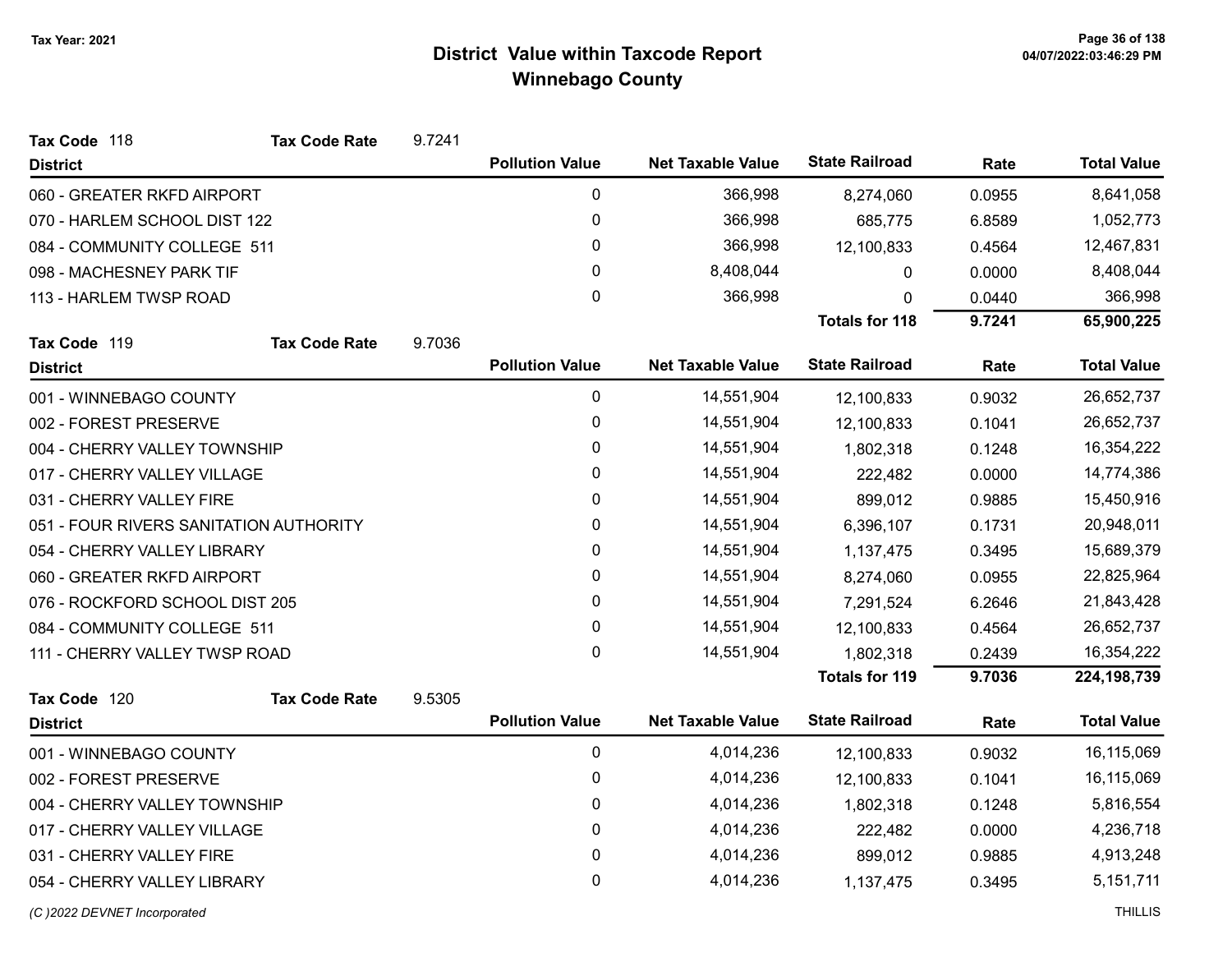| Tax Code 120                           | <b>Tax Code Rate</b> | 9.5305  |                        |                          |                       |        |                    |
|----------------------------------------|----------------------|---------|------------------------|--------------------------|-----------------------|--------|--------------------|
| <b>District</b>                        |                      |         | <b>Pollution Value</b> | <b>Net Taxable Value</b> | <b>State Railroad</b> | Rate   | <b>Total Value</b> |
| 060 - GREATER RKFD AIRPORT             |                      |         | 0                      | 4,014,236                | 8,274,060             | 0.0955 | 12,288,296         |
| 076 - ROCKFORD SCHOOL DIST 205         |                      |         | $\pmb{0}$              | 4,014,236                | 7,291,524             | 6.2646 | 11,305,760         |
| 084 - COMMUNITY COLLEGE 511            |                      |         | $\pmb{0}$              | 4,014,236                | 12,100,833            | 0.4564 | 16,115,069         |
| 111 - CHERRY VALLEY TWSP ROAD          |                      |         | $\mathbf 0$            | 4,014,236                | 1,802,318             | 0.2439 | 5,816,554          |
|                                        |                      |         |                        |                          | <b>Totals for 120</b> | 9.5305 | 97,874,048         |
| Tax Code 122                           | <b>Tax Code Rate</b> | 9.5122  |                        |                          |                       |        |                    |
| <b>District</b>                        |                      |         | <b>Pollution Value</b> | <b>Net Taxable Value</b> | <b>State Railroad</b> | Rate   | <b>Total Value</b> |
| 001 - WINNEBAGO COUNTY                 |                      |         | $\pmb{0}$              | 577,193                  | 12,100,833            | 0.9032 | 12,678,026         |
| 002 - FOREST PRESERVE                  |                      |         | $\pmb{0}$              | 577,193                  | 12,100,833            | 0.1041 | 12,678,026         |
| 004 - CHERRY VALLEY TOWNSHIP           |                      |         | 0                      | 577,193                  | 1,802,318             | 0.1248 | 2,379,511          |
| 031 - CHERRY VALLEY FIRE               |                      |         | $\mathbf 0$            | 577,193                  | 899,012               | 0.9885 | 1,476,205          |
| 054 - CHERRY VALLEY LIBRARY            |                      |         | $\mathbf 0$            | 577,193                  | 1,137,475             | 0.3495 | 1,714,668          |
| 060 - GREATER RKFD AIRPORT             |                      |         | $\pmb{0}$              | 577,193                  | 8,274,060             | 0.0955 | 8,851,253          |
| 083 - HIAWATHA SCHOOL DIST 426         |                      |         | 0                      | 577,193                  | 0                     | 6.0616 | 577,193            |
| 085 - COMMUNITY COLLEGE 523            |                      |         | $\pmb{0}$              | 577,193                  | 0                     | 0.6411 | 577,193            |
| 111 - CHERRY VALLEY TWSP ROAD          |                      |         | 0                      | 577,193                  | 1,802,318             | 0.2439 | 2,379,511          |
|                                        |                      |         |                        |                          | <b>Totals for 122</b> | 9.5122 | 43,311,586         |
| Tax Code 123                           | <b>Tax Code Rate</b> | 11.2824 |                        |                          |                       |        |                    |
| <b>District</b>                        |                      |         | <b>Pollution Value</b> | <b>Net Taxable Value</b> | <b>State Railroad</b> | Rate   | <b>Total Value</b> |
| 001 - WINNEBAGO COUNTY                 |                      |         | $\pmb{0}$              | 747,364                  | 12,100,833            | 0.9032 | 12,848,197         |
| 002 - FOREST PRESERVE                  |                      |         | 0                      | 747,364                  | 12,100,833            | 0.1041 | 12,848,197         |
| 011 - ROCKFORD TOWNSHIP                |                      |         | $\pmb{0}$              | 747,364                  | 5,798,410             | 0.1173 | 6,545,774          |
| 023 - ROCKFORD CITY                    |                      |         | $\mathbf{0}$           | 747,364                  | 4,767,785             | 2.6361 | 5,515,149          |
| 051 - FOUR RIVERS SANITATION AUTHORITY |                      |         | $\pmb{0}$              | 747,364                  | 6,396,107             | 0.1731 | 7,143,471          |
| 059 - ROCKFORD CITY LIBRARY            |                      |         | 0                      | 747,364                  | 4,781,701             | 0.4103 | 5,529,065          |
| 060 - GREATER RKFD AIRPORT             |                      |         | $\pmb{0}$              | 747,364                  | 8,274,060             | 0.0955 | 9,021,424          |
| 076 - ROCKFORD SCHOOL DIST 205         |                      |         | 0                      | 747,364                  | 7,291,524             | 6.2646 | 8,038,888          |
| 084 - COMMUNITY COLLEGE 511            |                      |         | $\mathbf 0$            | 747,364                  | 12,100,833            | 0.4564 | 12,848,197         |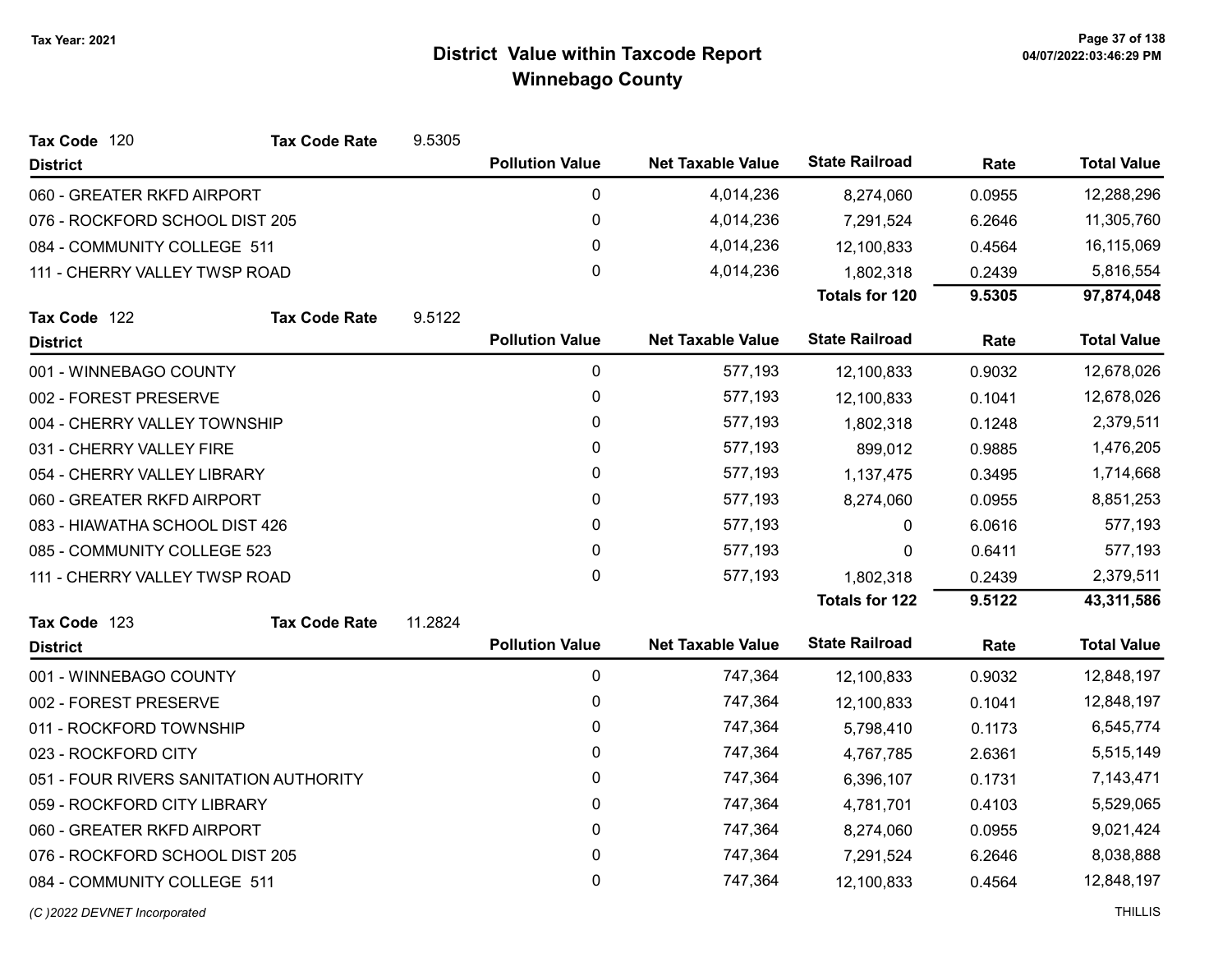| Tax Code 123                           | <b>Tax Code Rate</b> | 11.2824 |                        |                          |                       |         |                    |
|----------------------------------------|----------------------|---------|------------------------|--------------------------|-----------------------|---------|--------------------|
| <b>District</b>                        |                      |         | <b>Pollution Value</b> | <b>Net Taxable Value</b> | <b>State Railroad</b> | Rate    | <b>Total Value</b> |
| 118 - ROCKFORD TWSP ROAD               |                      |         | $\pmb{0}$              | 747,364                  | 5,798,410             | 0.1218  | 6,545,774          |
|                                        |                      |         |                        |                          | <b>Totals for 123</b> | 11.2824 | 86,884,136         |
| Tax Code 124                           | <b>Tax Code Rate</b> | 10.6775 |                        |                          |                       |         |                    |
| <b>District</b>                        |                      |         | <b>Pollution Value</b> | <b>Net Taxable Value</b> | <b>State Railroad</b> | Rate    | <b>Total Value</b> |
| 001 - WINNEBAGO COUNTY                 |                      |         | $\pmb{0}$              | 7,709,121                | 12,100,833            | 0.9032  | 19,809,954         |
| 002 - FOREST PRESERVE                  |                      |         | $\pmb{0}$              | 7,709,121                | 12,100,833            | 0.1041  | 19,809,954         |
| 004 - CHERRY VALLEY TOWNSHIP           |                      |         | $\mathbf 0$            | 7,709,121                | 1,802,318             | 0.1248  | 9,511,439          |
| 017 - CHERRY VALLEY VILLAGE            |                      |         | $\mathbf{0}$           | 7,709,121                | 222,482               | 0.0000  | 7,931,603          |
| 031 - CHERRY VALLEY FIRE               |                      |         | $\pmb{0}$              | 7,709,121                | 899,012               | 0.9885  | 8,608,133          |
| 046 - ROCKFORD PARK DISTRICT           |                      |         | 0                      | 7,709,121                | 5,954,873             | 0.9739  | 13,663,994         |
| 051 - FOUR RIVERS SANITATION AUTHORITY |                      |         | $\pmb{0}$              | 7,709,121                | 6,396,107             | 0.1731  | 14,105,228         |
| 054 - CHERRY VALLEY LIBRARY            |                      |         | 0                      | 7,709,121                | 1,137,475             | 0.3495  | 8,846,596          |
| 060 - GREATER RKFD AIRPORT             |                      |         | $\pmb{0}$              | 7,709,121                | 8,274,060             | 0.0955  | 15,983,181         |
| 076 - ROCKFORD SCHOOL DIST 205         |                      |         | $\pmb{0}$              | 7,709,121                | 7,291,524             | 6.2646  | 15,000,645         |
| 084 - COMMUNITY COLLEGE 511            |                      |         | $\mathbf 0$            | 7,709,121                | 12,100,833            | 0.4564  | 19,809,954         |
| 111 - CHERRY VALLEY TWSP ROAD          |                      |         | $\mathbf 0$            | 7,709,121                | 1,802,318             | 0.2439  | 9,511,439          |
|                                        |                      |         |                        |                          | Totals for 124        | 10.6775 | 162,592,120        |
| Tax Code 125                           | <b>Tax Code Rate</b> | 10.5044 |                        |                          |                       |         |                    |
| <b>District</b>                        |                      |         | <b>Pollution Value</b> | <b>Net Taxable Value</b> | <b>State Railroad</b> | Rate    | <b>Total Value</b> |
| 001 - WINNEBAGO COUNTY                 |                      |         | $\pmb{0}$              | 136,252                  | 12,100,833            | 0.9032  | 12,237,085         |
| 002 - FOREST PRESERVE                  |                      |         | 0                      | 136,252                  | 12,100,833            | 0.1041  | 12,237,085         |
| 004 - CHERRY VALLEY TOWNSHIP           |                      |         | $\pmb{0}$              | 136,252                  | 1,802,318             | 0.1248  | 1,938,570          |
| 017 - CHERRY VALLEY VILLAGE            |                      |         | 0                      | 136,252                  | 222,482               | 0.0000  | 358,734            |
| 031 - CHERRY VALLEY FIRE               |                      |         | 0                      | 136,252                  | 899,012               | 0.9885  | 1,035,264          |
| 046 - ROCKFORD PARK DISTRICT           |                      |         | 0                      | 136,252                  | 5,954,873             | 0.9739  | 6,091,125          |
| 054 - CHERRY VALLEY LIBRARY            |                      |         | $\mathbf 0$            | 136,252                  | 1,137,475             | 0.3495  | 1,273,727          |
| 060 - GREATER RKFD AIRPORT             |                      |         | 0                      | 136,252                  | 8,274,060             | 0.0955  | 8,410,312          |
| 076 - ROCKFORD SCHOOL DIST 205         |                      |         | 0                      | 136,252                  | 7,291,524             | 6.2646  | 7,427,776          |
|                                        |                      |         |                        |                          |                       |         |                    |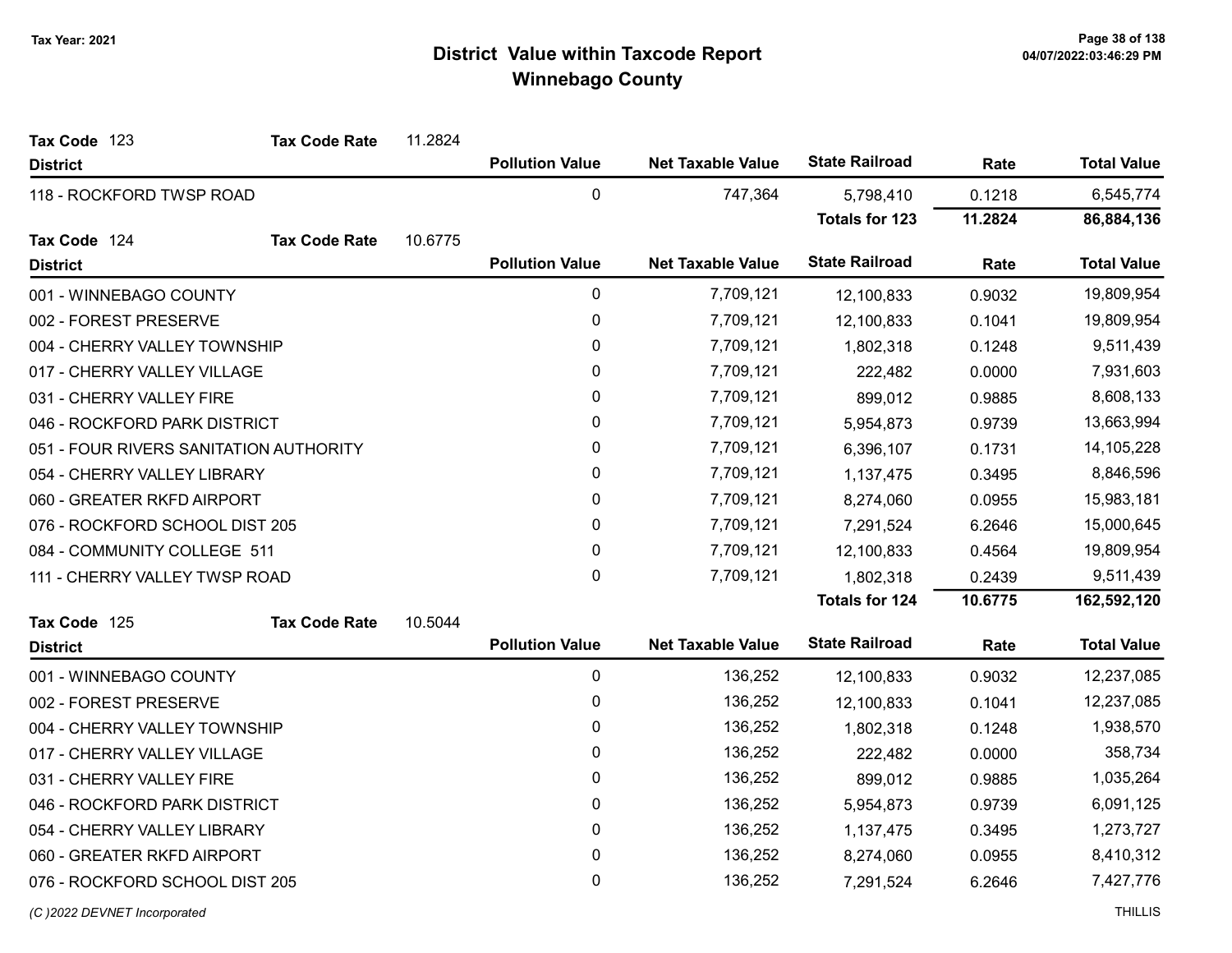| Tax Code 125                           | <b>Tax Code Rate</b> | 10.5044 |                        |                          |                       |         |                    |
|----------------------------------------|----------------------|---------|------------------------|--------------------------|-----------------------|---------|--------------------|
| <b>District</b>                        |                      |         | <b>Pollution Value</b> | <b>Net Taxable Value</b> | <b>State Railroad</b> | Rate    | <b>Total Value</b> |
| 084 - COMMUNITY COLLEGE 511            |                      |         | 0                      | 136,252                  | 12,100,833            | 0.4564  | 12,237,085         |
| 111 - CHERRY VALLEY TWSP ROAD          |                      |         | $\mathbf 0$            | 136,252                  | 1,802,318             | 0.2439  | 1,938,570          |
|                                        |                      |         |                        |                          | Totals for 125        | 10.5044 | 65, 185, 333       |
| Tax Code 126                           | <b>Tax Code Rate</b> | 12.2563 |                        |                          |                       |         |                    |
| <b>District</b>                        |                      |         | <b>Pollution Value</b> | <b>Net Taxable Value</b> | <b>State Railroad</b> | Rate    | <b>Total Value</b> |
| 001 - WINNEBAGO COUNTY                 |                      |         | 0                      | 1,895,242                | 12,100,833            | 0.9032  | 13,996,075         |
| 002 - FOREST PRESERVE                  |                      |         | $\pmb{0}$              | 1,895,242                | 12,100,833            | 0.1041  | 13,996,075         |
| 011 - ROCKFORD TOWNSHIP                |                      |         | 0                      | 1,895,242                | 5,798,410             | 0.1173  | 7,693,652          |
| 023 - ROCKFORD CITY                    |                      |         | $\mathbf 0$            | 1,895,242                | 4,767,785             | 2.6361  | 6,663,027          |
| 046 - ROCKFORD PARK DISTRICT           |                      |         | 0                      | 1,895,242                | 5,954,873             | 0.9739  | 7,850,115          |
| 051 - FOUR RIVERS SANITATION AUTHORITY |                      |         | 0                      | 1,895,242                | 6,396,107             | 0.1731  | 8,291,349          |
| 052 - PRESTON & CENTRAL TIF            |                      |         | 0                      | 821,887                  | 0                     | 0.0000  | 821,887            |
| 059 - ROCKFORD CITY LIBRARY            |                      |         | $\mathbf 0$            | 1,895,242                | 4,781,701             | 0.4103  | 6,676,943          |
| 060 - GREATER RKFD AIRPORT             |                      |         | 0                      | 1,895,242                | 8,274,060             | 0.0955  | 10,169,302         |
| 076 - ROCKFORD SCHOOL DIST 205         |                      |         | $\mathbf{0}$           | 1,895,242                | 7,291,524             | 6.2646  | 9,186,766          |
| 084 - COMMUNITY COLLEGE 511            |                      |         | 0                      | 1,895,242                | 12,100,833            | 0.4564  | 13,996,075         |
| 118 - ROCKFORD TWSP ROAD               |                      |         | $\mathbf 0$            | 1,895,242                | 5,798,410             | 0.1218  | 7,693,652          |
|                                        |                      |         |                        |                          | <b>Totals for 126</b> | 12.2563 | 107,034,918        |
| Tax Code 127                           | <b>Tax Code Rate</b> | 12.3859 |                        |                          |                       |         |                    |
| <b>District</b>                        |                      |         | <b>Pollution Value</b> | <b>Net Taxable Value</b> | <b>State Railroad</b> | Rate    | <b>Total Value</b> |
| 001 - WINNEBAGO COUNTY                 |                      |         | 0                      | 137,690,825              | 12,100,833            | 0.9032  | 149,791,658        |
| 002 - FOREST PRESERVE                  |                      |         | $\pmb{0}$              | 137,690,825              | 12,100,833            | 0.1041  | 149,791,658        |
| 004 - CHERRY VALLEY TOWNSHIP           |                      |         | 0                      | 137,690,825              | 1,802,318             | 0.1248  | 139,493,143        |
| 023 - ROCKFORD CITY                    |                      |         | 0                      | 137,290,460              | 4,767,785             | 2.6361  | 142,058,245        |
| 046 - ROCKFORD PARK DISTRICT           |                      |         | 0                      | 137,690,825              | 5,954,873             | 0.9739  | 143,645,698        |
| 051 - FOUR RIVERS SANITATION AUTHORITY |                      |         | $\mathbf 0$            | 137,690,825              | 6,396,107             | 0.1731  | 144,086,932        |
| 059 - ROCKFORD CITY LIBRARY            |                      |         | 0                      | 137,690,825              | 4,781,701             | 0.4103  | 142,472,526        |
| 060 - GREATER RKFD AIRPORT             |                      |         | 0                      | 137,690,825              | 8,274,060             | 0.0955  | 145,964,885        |
|                                        |                      |         |                        |                          |                       |         |                    |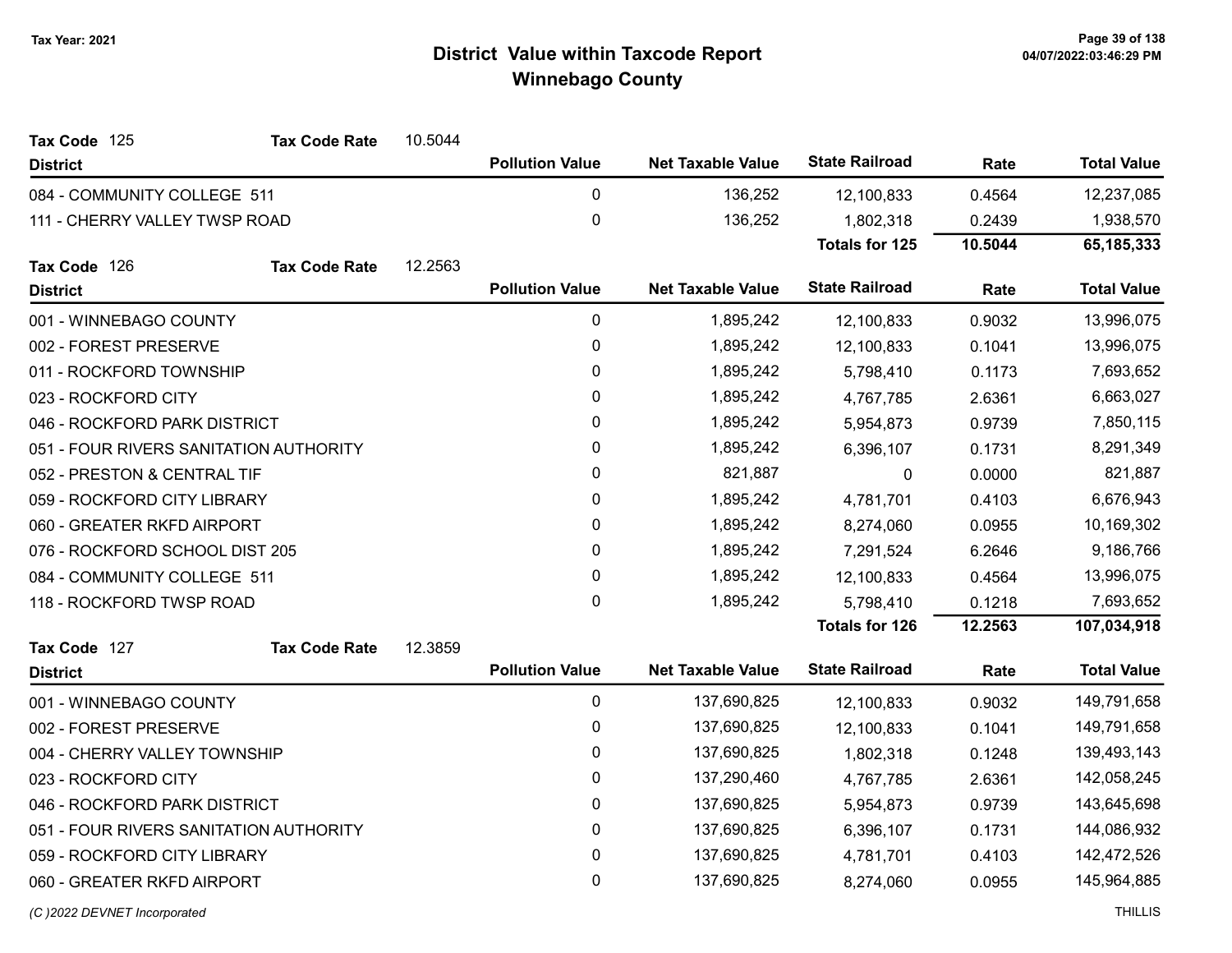| Tax Code 127                   | <b>Tax Code Rate</b> | 12.3859 |                        |                          |                       |         |                    |
|--------------------------------|----------------------|---------|------------------------|--------------------------|-----------------------|---------|--------------------|
| <b>District</b>                |                      |         | <b>Pollution Value</b> | <b>Net Taxable Value</b> | <b>State Railroad</b> | Rate    | <b>Total Value</b> |
| 076 - ROCKFORD SCHOOL DIST 205 |                      |         | 0                      | 137,690,825              | 7,291,524             | 6.2646  | 144,982,349        |
| 084 - COMMUNITY COLLEGE 511    |                      |         | $\mathbf 0$            | 137,690,825              | 12,100,833            | 0.4564  | 149,791,658        |
| 111 - CHERRY VALLEY TWSP ROAD  |                      |         | 0                      | 137,690,825              | 1,802,318             | 0.2439  | 139,493,143        |
|                                |                      |         |                        |                          | <b>Totals for 127</b> | 12.3859 | 1,591,571,895      |
| Tax Code 128                   | <b>Tax Code Rate</b> | 10.1549 |                        |                          |                       |         |                    |
| <b>District</b>                |                      |         | <b>Pollution Value</b> | <b>Net Taxable Value</b> | <b>State Railroad</b> | Rate    | <b>Total Value</b> |
| 001 - WINNEBAGO COUNTY         |                      |         | $\mathbf 0$            | 1,974,503                | 12,100,833            | 0.9032  | 14,075,336         |
| 002 - FOREST PRESERVE          |                      |         | 0                      | 1,974,503                | 12,100,833            | 0.1041  | 14,075,336         |
| 004 - CHERRY VALLEY TOWNSHIP   |                      |         | 0                      | 1,974,503                | 1,802,318             | 0.1248  | 3,776,821          |
| 031 - CHERRY VALLEY FIRE       |                      |         | 0                      | 1,974,503                | 899,012               | 0.9885  | 2,873,515          |
| 046 - ROCKFORD PARK DISTRICT   |                      |         | 0                      | 1,974,503                | 5,954,873             | 0.9739  | 7,929,376          |
| 060 - GREATER RKFD AIRPORT     |                      |         | 0                      | 1,974,503                | 8,274,060             | 0.0955  | 10,248,563         |
| 076 - ROCKFORD SCHOOL DIST 205 |                      |         | 0                      | 1,974,503                | 7,291,524             | 6.2646  | 9,266,027          |
| 084 - COMMUNITY COLLEGE 511    |                      |         | 0                      | 1,974,503                | 12,100,833            | 0.4564  | 14,075,336         |
| 111 - CHERRY VALLEY TWSP ROAD  |                      |         | 0                      | 1,974,503                | 1,802,318             | 0.2439  | 3,776,821          |
|                                |                      |         |                        |                          | <b>Totals for 128</b> | 10.1549 | 80,097,131         |
| Tax Code 129                   | <b>Tax Code Rate</b> | 10.5044 |                        |                          |                       |         |                    |
| <b>District</b>                |                      |         | <b>Pollution Value</b> | <b>Net Taxable Value</b> | <b>State Railroad</b> | Rate    | <b>Total Value</b> |
| 001 - WINNEBAGO COUNTY         |                      |         | 0                      | 15,486,924               | 12,100,833            | 0.9032  | 27,587,757         |
| 002 - FOREST PRESERVE          |                      |         | $\mathbf 0$            | 15,486,924               | 12,100,833            | 0.1041  | 27,587,757         |
| 004 - CHERRY VALLEY TOWNSHIP   |                      |         | 0                      | 15,486,924               | 1,802,318             | 0.1248  | 17,289,242         |
| 031 - CHERRY VALLEY FIRE       |                      |         | 0                      | 15,486,924               | 899,012               | 0.9885  | 16,385,936         |
| 046 - ROCKFORD PARK DISTRICT   |                      |         | 0                      | 15,486,924               | 5,954,873             | 0.9739  | 21,441,797         |
| 054 - CHERRY VALLEY LIBRARY    |                      |         | 0                      | 15,486,924               | 1,137,475             | 0.3495  | 16,624,399         |
| 060 - GREATER RKFD AIRPORT     |                      |         | $\mathbf 0$            | 15,486,924               | 8,274,060             | 0.0955  | 23,760,984         |
| 076 - ROCKFORD SCHOOL DIST 205 |                      |         | 0                      | 15,486,924               | 7,291,524             | 6.2646  | 22,778,448         |
| 084 - COMMUNITY COLLEGE 511    |                      |         | $\mathbf 0$            | 15,486,924               | 12,100,833            | 0.4564  | 27,587,757         |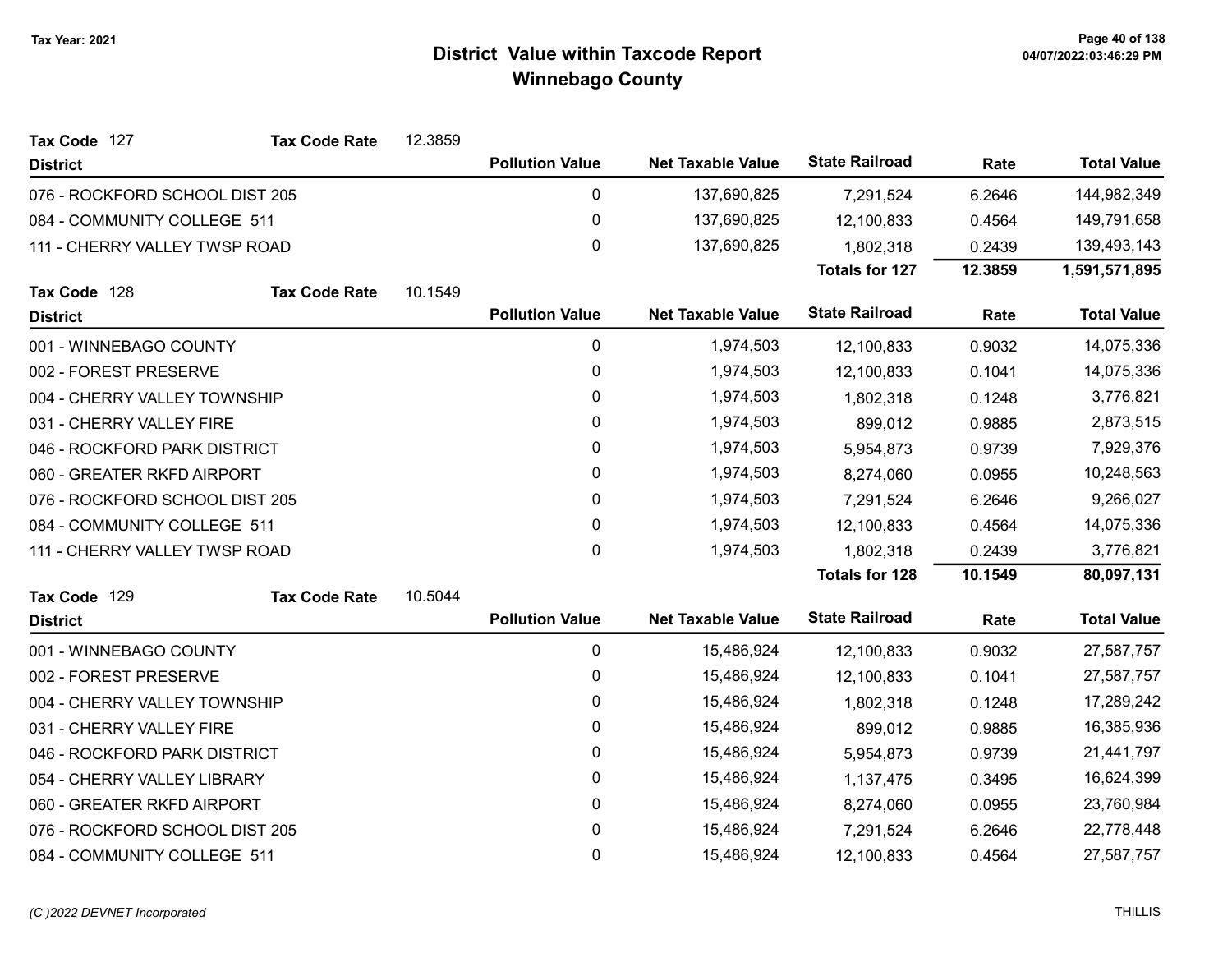| Tax Code 129                   | <b>Tax Code Rate</b> | 10.5044   |                        |                          |                       |            |                    |
|--------------------------------|----------------------|-----------|------------------------|--------------------------|-----------------------|------------|--------------------|
| <b>District</b>                |                      |           | <b>Pollution Value</b> | <b>Net Taxable Value</b> | <b>State Railroad</b> | Rate       | <b>Total Value</b> |
| 111 - CHERRY VALLEY TWSP ROAD  |                      |           | $\pmb{0}$              | 15,486,924               | 1,802,318             | 0.2439     | 17,289,242         |
|                                |                      |           |                        |                          | <b>Totals for 129</b> | 10.5044    | 218,333,319        |
| Tax Code 130                   | <b>Tax Code Rate</b> | 9.5720    |                        |                          |                       |            |                    |
| <b>District</b>                |                      |           | <b>Pollution Value</b> | <b>Net Taxable Value</b> | <b>State Railroad</b> | Rate       | <b>Total Value</b> |
| 001 - WINNEBAGO COUNTY         |                      |           | 0                      | 4,490,226                | 12,100,833            | 0.9032     | 16,591,059         |
| 002 - FOREST PRESERVE          |                      |           | 0                      | 4,490,226                | 12,100,833            | 0.1041     | 16,591,059         |
| 006 - HARLEM TOWNSHIP          |                      |           | $\pmb{0}$              | 4,490,226                | 0                     | 0.1025     | 4,490,226          |
| 025 - ROSCOE VILLAGE           |                      |           | 0                      | 4,490,226                | $\Omega$              | 0.6153     | 4,490,226          |
| 035 - HARLEM-ROSCOE FIRE       |                      |           | $\pmb{0}$              | 4,490,226                | 516,062               | 0.7087     | 5,006,288          |
| 055 - NORTH SUBURBAN LIBRARY   |                      | 0         | 4,490,226              | 1,280,700                | 0.2777                | 5,770,926  |                    |
| 060 - GREATER RKFD AIRPORT     |                      | 0         | 4,490,226              | 8,274,060                | 0.0955                | 12,764,286 |                    |
| 076 - ROCKFORD SCHOOL DIST 205 |                      | $\pmb{0}$ | 4,490,226              | 7,291,524                | 6.2646                | 11,781,750 |                    |
| 084 - COMMUNITY COLLEGE 511    |                      |           | 0                      | 4,490,226                | 12,100,833            | 0.4564     | 16,591,059         |
| 113 - HARLEM TWSP ROAD         |                      |           | 0                      | 4,490,226                | $\Omega$              | 0.0440     | 4,490,226          |
|                                |                      |           |                        |                          | <b>Totals for 130</b> | 9.5720     | 98,567,105         |
| Tax Code 131                   | <b>Tax Code Rate</b> | 11.1093   |                        |                          |                       |            |                    |
| <b>District</b>                |                      |           | <b>Pollution Value</b> | <b>Net Taxable Value</b> | <b>State Railroad</b> | Rate       | <b>Total Value</b> |
| 001 - WINNEBAGO COUNTY         |                      |           | 0                      | 4,261                    | 12,100,833            | 0.9032     | 12,105,094         |
| 002 - FOREST PRESERVE          |                      |           | $\pmb{0}$              | 4,261                    | 12,100,833            | 0.1041     | 12,105,094         |
| 011 - ROCKFORD TOWNSHIP        |                      |           | $\pmb{0}$              | 4,261                    | 5,798,410             | 0.1173     | 5,802,671          |
| 023 - ROCKFORD CITY            |                      |           | 0                      | 4,261                    | 4,767,785             | 2.6361     | 4,772,046          |
| 059 - ROCKFORD CITY LIBRARY    |                      |           | 0                      | 4,261                    | 4,781,701             | 0.4103     | 4,785,962          |
| 060 - GREATER RKFD AIRPORT     |                      |           | 0                      | 4,261                    | 8,274,060             | 0.0955     | 8,278,321          |
| 076 - ROCKFORD SCHOOL DIST 205 |                      |           | 0                      | 4,261                    | 7,291,524             | 6.2646     | 7,295,785          |
| 084 - COMMUNITY COLLEGE 511    |                      |           | 0                      | 4,261                    | 12,100,833            | 0.4564     | 12,105,094         |
| 118 - ROCKFORD TWSP ROAD       |                      |           | 0                      | 4,261                    | 5,798,410             | 0.1218     | 5,802,671          |
|                                |                      |           |                        |                          | <b>Totals for 131</b> | 11.1093    | 73,052,738         |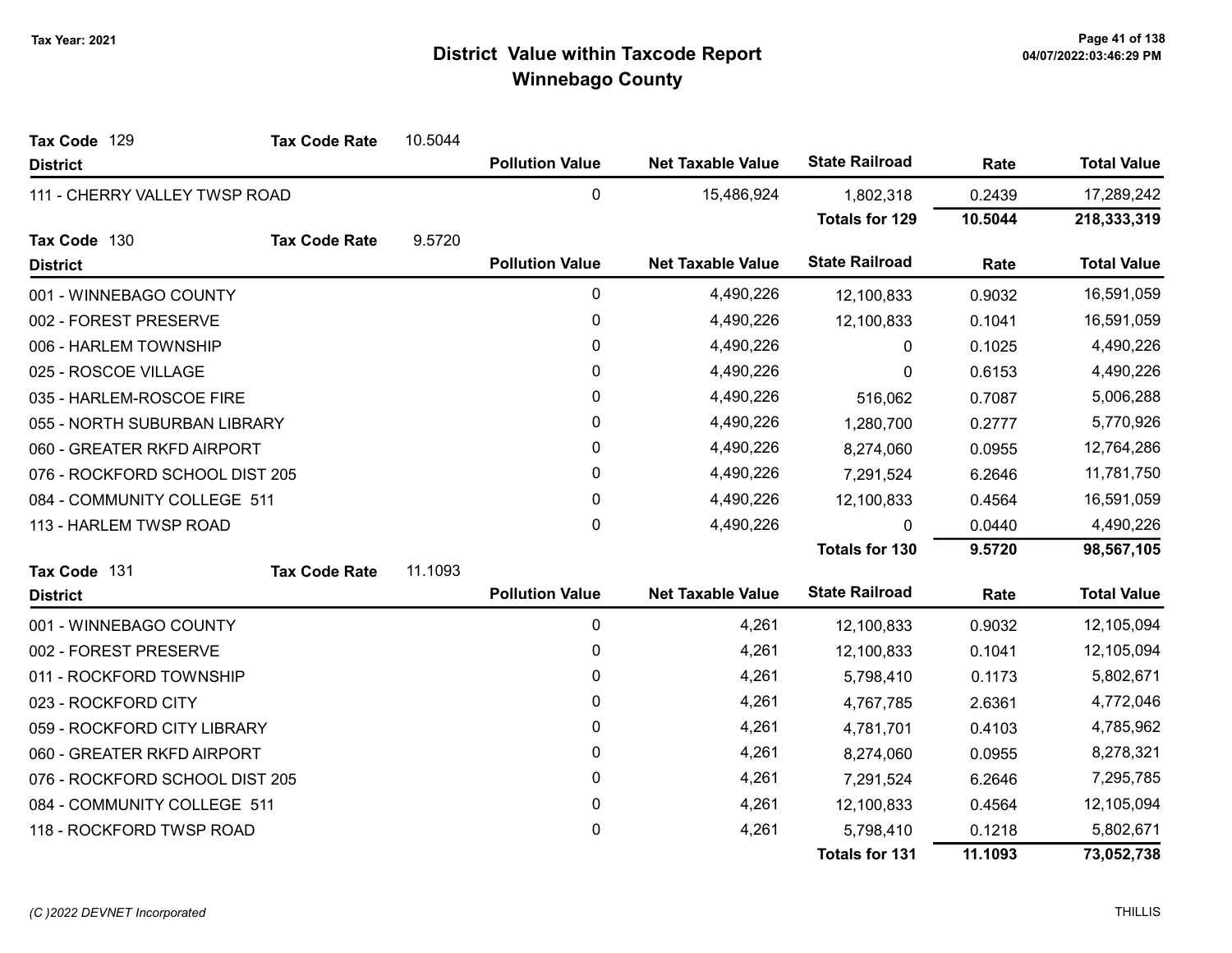| Tax Code 133                           | <b>Tax Code Rate</b> | 9.7241 |                        |                          |                       |        |                    |
|----------------------------------------|----------------------|--------|------------------------|--------------------------|-----------------------|--------|--------------------|
| <b>District</b>                        |                      |        | <b>Pollution Value</b> | <b>Net Taxable Value</b> | <b>State Railroad</b> | Rate   | <b>Total Value</b> |
| 001 - WINNEBAGO COUNTY                 |                      |        | 0                      | 118,356,697              | 12,100,833            | 0.9032 | 130,457,530        |
| 002 - FOREST PRESERVE                  |                      |        | $\mathbf 0$            | 118,356,697              | 12,100,833            | 0.1041 | 130,457,530        |
| 006 - HARLEM TOWNSHIP                  |                      |        | 0                      | 118,356,697              | $\mathbf{0}$          | 0.1025 | 118,356,697        |
| 020 - MACHESNEY PARK VILLAGE           |                      |        | 0                      | 118,356,697              | $\mathbf{0}$          | 0.0000 | 118,356,697        |
| 035 - HARLEM-ROSCOE FIRE               |                      |        | 0                      | 118,356,697              | 516,062               | 0.7087 | 118,872,759        |
| 051 - FOUR RIVERS SANITATION AUTHORITY |                      |        | 0                      | 118,356,697              | 6,396,107             | 0.1731 | 124,752,804        |
| 055 - NORTH SUBURBAN LIBRARY           |                      |        | 0                      | 118,356,697              | 1,280,700             | 0.2777 | 119,637,397        |
| 060 - GREATER RKFD AIRPORT             |                      |        | 0                      | 118,356,697              | 8,274,060             | 0.0955 | 126,630,757        |
| 070 - HARLEM SCHOOL DIST 122           |                      |        | 0                      | 118,356,697              | 685,775               | 6.8589 | 119,042,472        |
| 084 - COMMUNITY COLLEGE 511            |                      |        | 0                      | 118,356,697              | 12,100,833            | 0.4564 | 130,457,530        |
| 113 - HARLEM TWSP ROAD                 |                      |        | 0                      | 118,356,697              | $\mathbf{0}$          | 0.0440 | 118,356,697        |
|                                        |                      |        |                        |                          | <b>Totals for 133</b> | 9.7241 | 1,355,378,870      |
| Tax Code 134                           | <b>Tax Code Rate</b> | 8.8423 |                        |                          |                       |        |                    |
| <b>District</b>                        |                      |        | <b>Pollution Value</b> | <b>Net Taxable Value</b> | <b>State Railroad</b> | Rate   | <b>Total Value</b> |
| 001 - WINNEBAGO COUNTY                 |                      |        | $\mathbf 0$            | 13,078                   | 12,100,833            | 0.9032 | 12,113,911         |
| 002 - FOREST PRESERVE                  |                      |        | 0                      | 13,078                   | 12,100,833            | 0.1041 | 12,113,911         |
| 006 - HARLEM TOWNSHIP                  |                      |        | 0                      | 13,078                   | 0                     | 0.1025 | 13,078             |
| 019 - LOVES PARK CITY                  |                      |        | 0                      | 13,078                   | $\mathbf{0}$          | 0.0000 | 13,078             |
| 055 - NORTH SUBURBAN LIBRARY           |                      |        | $\mathbf{0}$           | 13,078                   | 1,280,700             | 0.2777 | 1,293,778          |
| 060 - GREATER RKFD AIRPORT             |                      |        | 0                      | 13,078                   | 8,274,060             | 0.0955 | 8,287,138          |
| 070 - HARLEM SCHOOL DIST 122           |                      |        | 0                      | 13,078                   | 685,775               | 6.8589 | 698,853            |
| 084 - COMMUNITY COLLEGE 511            |                      |        | 0                      | 13,078                   | 12,100,833            | 0.4564 | 12,113,911         |
| 113 - HARLEM TWSP ROAD                 |                      |        | $\mathbf{0}$           | 13,078                   | $\Omega$              | 0.0440 | 13,078             |
|                                        |                      |        |                        |                          | <b>Totals for 134</b> | 8.8423 | 46,660,736         |
| Tax Code 135                           | <b>Tax Code Rate</b> | 8.9567 |                        |                          | <b>State Railroad</b> |        |                    |
| <b>District</b>                        |                      |        | <b>Pollution Value</b> | <b>Net Taxable Value</b> |                       | Rate   | <b>Total Value</b> |
| 001 - WINNEBAGO COUNTY                 |                      |        | $\mathbf 0$            | 8,061,109                | 12,100,833            | 0.9032 | 20,161,942         |
| 002 - FOREST PRESERVE                  |                      |        | 0                      | 8,061,109                | 12,100,833            | 0.1041 | 20, 161, 942       |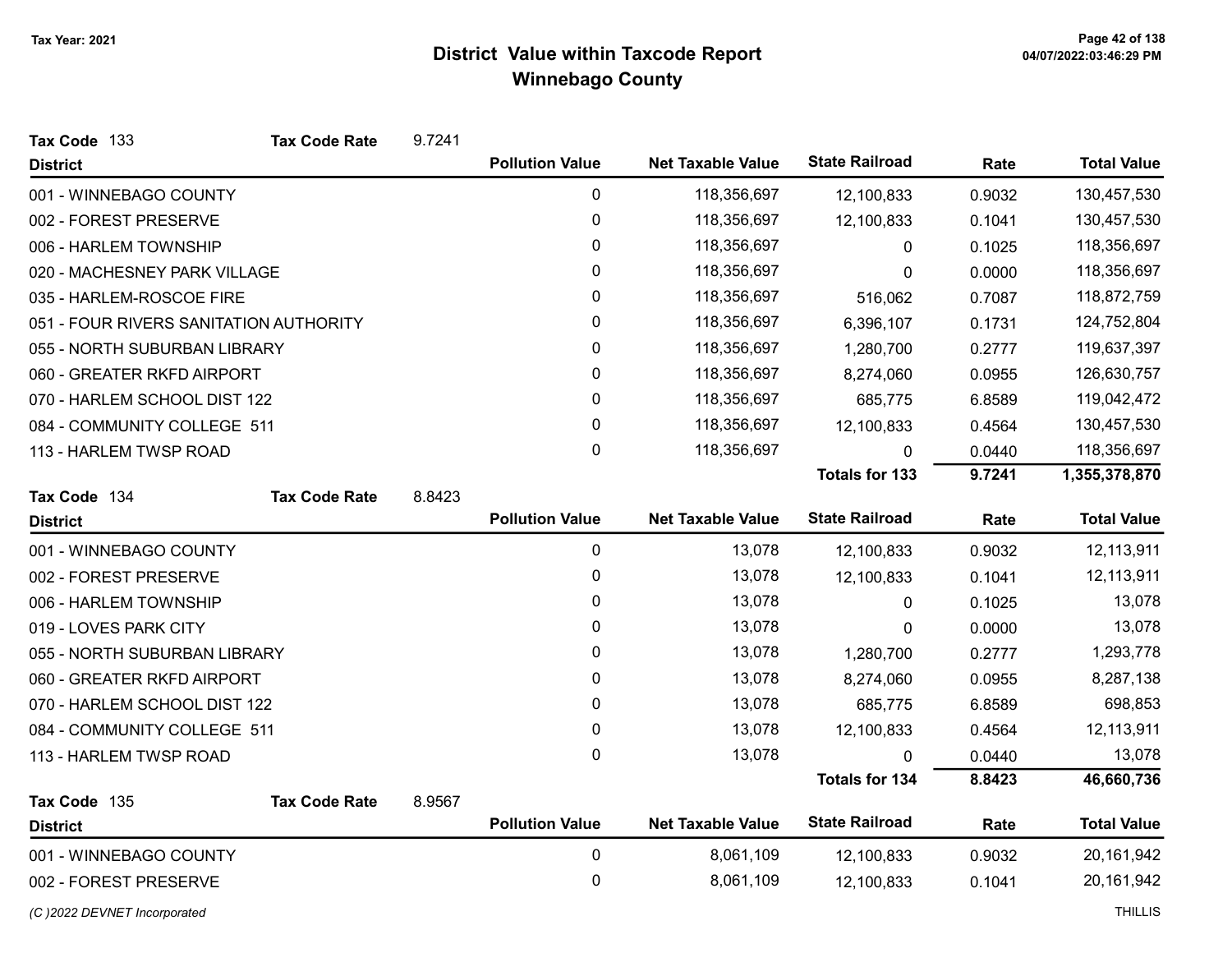| Tax Code 135                   | <b>Tax Code Rate</b> | 8.9567 |                        |                          |                       |        |                    |
|--------------------------------|----------------------|--------|------------------------|--------------------------|-----------------------|--------|--------------------|
| <b>District</b>                |                      |        | <b>Pollution Value</b> | <b>Net Taxable Value</b> | <b>State Railroad</b> | Rate   | <b>Total Value</b> |
| 006 - HARLEM TOWNSHIP          |                      |        | $\pmb{0}$              | 8,061,109                | 0                     | 0.1025 | 8,061,109          |
| 035 - HARLEM-ROSCOE FIRE       |                      |        | $\pmb{0}$              | 8,061,109                | 516,062               | 0.7087 | 8,577,171          |
| 055 - NORTH SUBURBAN LIBRARY   |                      |        | $\pmb{0}$              | 8,061,109                | 1,280,700             | 0.2777 | 9,341,809          |
| 060 - GREATER RKFD AIRPORT     |                      |        | $\pmb{0}$              | 8,061,109                | 8,274,060             | 0.0955 | 16,335,169         |
| 076 - ROCKFORD SCHOOL DIST 205 |                      |        | 0                      | 8,061,109                | 7,291,524             | 6.2646 | 15,352,633         |
| 084 - COMMUNITY COLLEGE 511    |                      |        | $\pmb{0}$              | 8,061,109                | 12,100,833            | 0.4564 | 20, 161, 942       |
| 113 - HARLEM TWSP ROAD         |                      |        | $\mathbf 0$            | 8,061,109                | U                     | 0.0440 | 8,061,109          |
|                                |                      |        |                        |                          | <b>Totals for 135</b> | 8.9567 | 126,214,826        |
| Tax Code 136                   | <b>Tax Code Rate</b> | 9.1658 |                        |                          |                       |        |                    |
| <b>District</b>                |                      |        | <b>Pollution Value</b> | <b>Net Taxable Value</b> | <b>State Railroad</b> | Rate   | <b>Total Value</b> |
| 001 - WINNEBAGO COUNTY         |                      |        | $\pmb{0}$              | 30, 162, 987             | 12,100,833            | 0.9032 | 42,263,820         |
| 002 - FOREST PRESERVE          |                      |        | $\pmb{0}$              | 30, 162, 987             | 12,100,833            | 0.1041 | 42,263,820         |
| 006 - HARLEM TOWNSHIP          |                      |        | $\pmb{0}$              | 30,162,987               | 0                     | 0.1025 | 30,162,987         |
| 035 - HARLEM-ROSCOE FIRE       |                      |        | 0                      | 30,162,987               | 516,062               | 0.7087 | 30,679,049         |
| 055 - NORTH SUBURBAN LIBRARY   |                      |        | $\pmb{0}$              | 30,162,987               | 1,280,700             | 0.2777 | 31,443,687         |
| 060 - GREATER RKFD AIRPORT     |                      |        | $\pmb{0}$              | 30,162,987               | 8,274,060             | 0.0955 | 38,437,047         |
| 071 - KINNIKINNICK SD #131     |                      |        | $\pmb{0}$              | 30,162,987               | 134,723               | 3.9333 | 30,297,710         |
| 077 - HONONEGAH HIGH SD #207   |                      |        | 0                      | 30,162,987               | 861,603               | 2.5404 | 31,024,590         |
| 084 - COMMUNITY COLLEGE 511    |                      |        | $\pmb{0}$              | 30,162,987               | 12,100,833            | 0.4564 | 42,263,820         |
| 113 - HARLEM TWSP ROAD         |                      |        | $\mathbf 0$            | 30,162,987               | 0                     | 0.0440 | 30,162,987         |
|                                |                      |        |                        |                          | <b>Totals for 136</b> | 9.1658 | 348,999,517        |
| Tax Code 137                   | <b>Tax Code Rate</b> | 9.5510 |                        |                          |                       |        |                    |
| <b>District</b>                |                      |        | <b>Pollution Value</b> | <b>Net Taxable Value</b> | <b>State Railroad</b> | Rate   | <b>Total Value</b> |
| 001 - WINNEBAGO COUNTY         |                      |        | $\pmb{0}$              | 55,881,059               | 12,100,833            | 0.9032 | 67,981,892         |
| 002 - FOREST PRESERVE          |                      |        | $\pmb{0}$              | 55,881,059               | 12,100,833            | 0.1041 | 67,981,892         |
| 006 - HARLEM TOWNSHIP          |                      |        | $\pmb{0}$              | 55,881,059               | 0                     | 0.1025 | 55,881,059         |
| 020 - MACHESNEY PARK VILLAGE   |                      |        | $\pmb{0}$              | 55,881,059               | 0                     | 0.0000 | 55,881,059         |
| 035 - HARLEM-ROSCOE FIRE       |                      |        | $\pmb{0}$              | 55,881,059               | 516,062               | 0.7087 | 56,397,121         |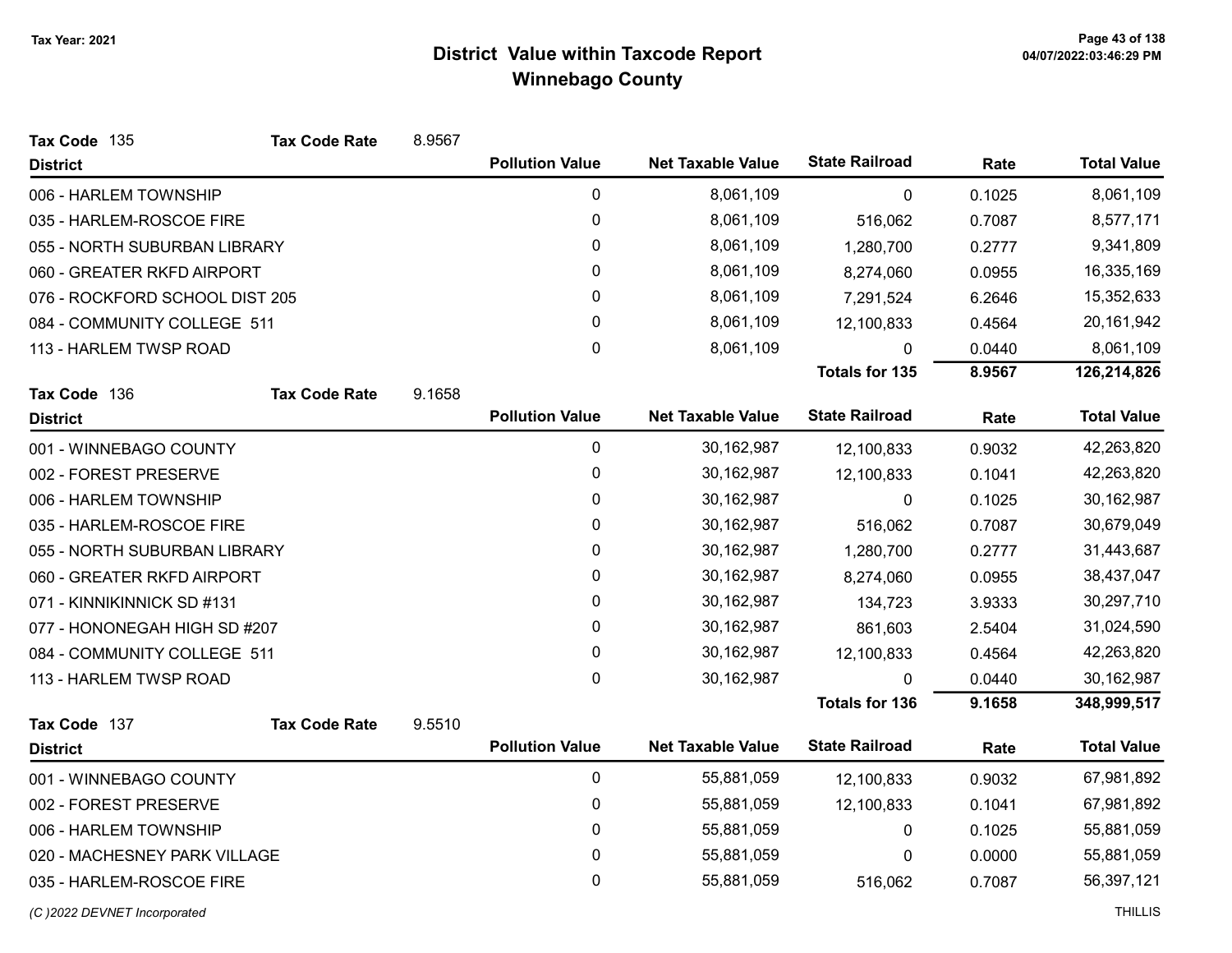| Tax Code 137                 | <b>Tax Code Rate</b> | 9.5510 |                        |                          |                       |        |                    |
|------------------------------|----------------------|--------|------------------------|--------------------------|-----------------------|--------|--------------------|
| <b>District</b>              |                      |        | <b>Pollution Value</b> | <b>Net Taxable Value</b> | <b>State Railroad</b> | Rate   | <b>Total Value</b> |
| 055 - NORTH SUBURBAN LIBRARY |                      |        | 0                      | 55,881,059               | 1,280,700             | 0.2777 | 57, 161, 759       |
| 060 - GREATER RKFD AIRPORT   |                      |        | 0                      | 55,881,059               | 8,274,060             | 0.0955 | 64, 155, 119       |
| 070 - HARLEM SCHOOL DIST 122 |                      |        | 0                      | 55,881,059               | 685,775               | 6.8589 | 56,566,834         |
| 084 - COMMUNITY COLLEGE 511  |                      |        | $\mathbf{0}$           | 55,881,059               | 12,100,833            | 0.4564 | 67,981,892         |
| 113 - HARLEM TWSP ROAD       |                      |        | 0                      | 55,881,059               | 0                     | 0.0440 | 55,881,059         |
|                              |                      |        |                        |                          | <b>Totals for 137</b> | 9.5510 | 605,869,686        |
| Tax Code 138                 | <b>Tax Code Rate</b> | 9.7811 |                        |                          |                       |        |                    |
| <b>District</b>              |                      |        | <b>Pollution Value</b> | <b>Net Taxable Value</b> | <b>State Railroad</b> | Rate   | <b>Total Value</b> |
| 001 - WINNEBAGO COUNTY       |                      |        | $\pmb{0}$              | 31,856                   | 12,100,833            | 0.9032 | 12,132,689         |
| 002 - FOREST PRESERVE        |                      |        | 0                      | 31,856                   | 12,100,833            | 0.1041 | 12,132,689         |
| 006 - HARLEM TOWNSHIP        |                      |        | 0                      | 31,856                   | 0                     | 0.1025 | 31,856             |
| 025 - ROSCOE VILLAGE         |                      |        | 0                      | 31,856                   | 0                     | 0.6153 | 31,856             |
| 035 - HARLEM-ROSCOE FIRE     |                      |        | 0                      | 31,856                   | 516,062               | 0.7087 | 547,918            |
| 055 - NORTH SUBURBAN LIBRARY |                      |        | 0                      | 31,856                   | 1,280,700             | 0.2777 | 1,312,556          |
| 060 - GREATER RKFD AIRPORT   |                      |        | 0                      | 31,856                   | 8,274,060             | 0.0955 | 8,305,916          |
| 071 - KINNIKINNICK SD #131   |                      |        | 0                      | 31,856                   | 134,723               | 3.9333 | 166,579            |
| 077 - HONONEGAH HIGH SD #207 |                      |        | 0                      | 31,856                   | 861,603               | 2.5404 | 893,459            |
| 084 - COMMUNITY COLLEGE 511  |                      |        | 0                      | 31,856                   | 12,100,833            | 0.4564 | 12,132,689         |
| 113 - HARLEM TWSP ROAD       |                      |        | 0                      | 31,856                   | $\mathbf{0}$          | 0.0440 | 31,856             |
|                              |                      |        |                        |                          | <b>Totals for 138</b> | 9.7811 | 47,720,063         |
| Tax Code 139                 | <b>Tax Code Rate</b> | 9.2608 |                        |                          |                       |        |                    |
| <b>District</b>              |                      |        | <b>Pollution Value</b> | <b>Net Taxable Value</b> | <b>State Railroad</b> | Rate   | <b>Total Value</b> |
| 001 - WINNEBAGO COUNTY       |                      |        | 0                      | 8,628,714                | 12,100,833            | 0.9032 | 20,729,547         |
| 002 - FOREST PRESERVE        |                      |        | 0                      | 8,628,714                | 12,100,833            | 0.1041 | 20,729,547         |
| 006 - HARLEM TOWNSHIP        |                      |        | 0                      | 8,628,714                | 0                     | 0.1025 | 8,628,714          |
| 020 - MACHESNEY PARK VILLAGE |                      |        | $\mathbf 0$            | 8,628,714                | 0                     | 0.0000 | 8,628,714          |
| 037 - NORTH PARK FIRE        |                      |        | 0                      | 8,628,714                | 586,227               | 0.4185 | 9,214,941          |
| 055 - NORTH SUBURBAN LIBRARY |                      |        | 0                      | 8,628,714                | 1,280,700             | 0.2777 | 9,909,414          |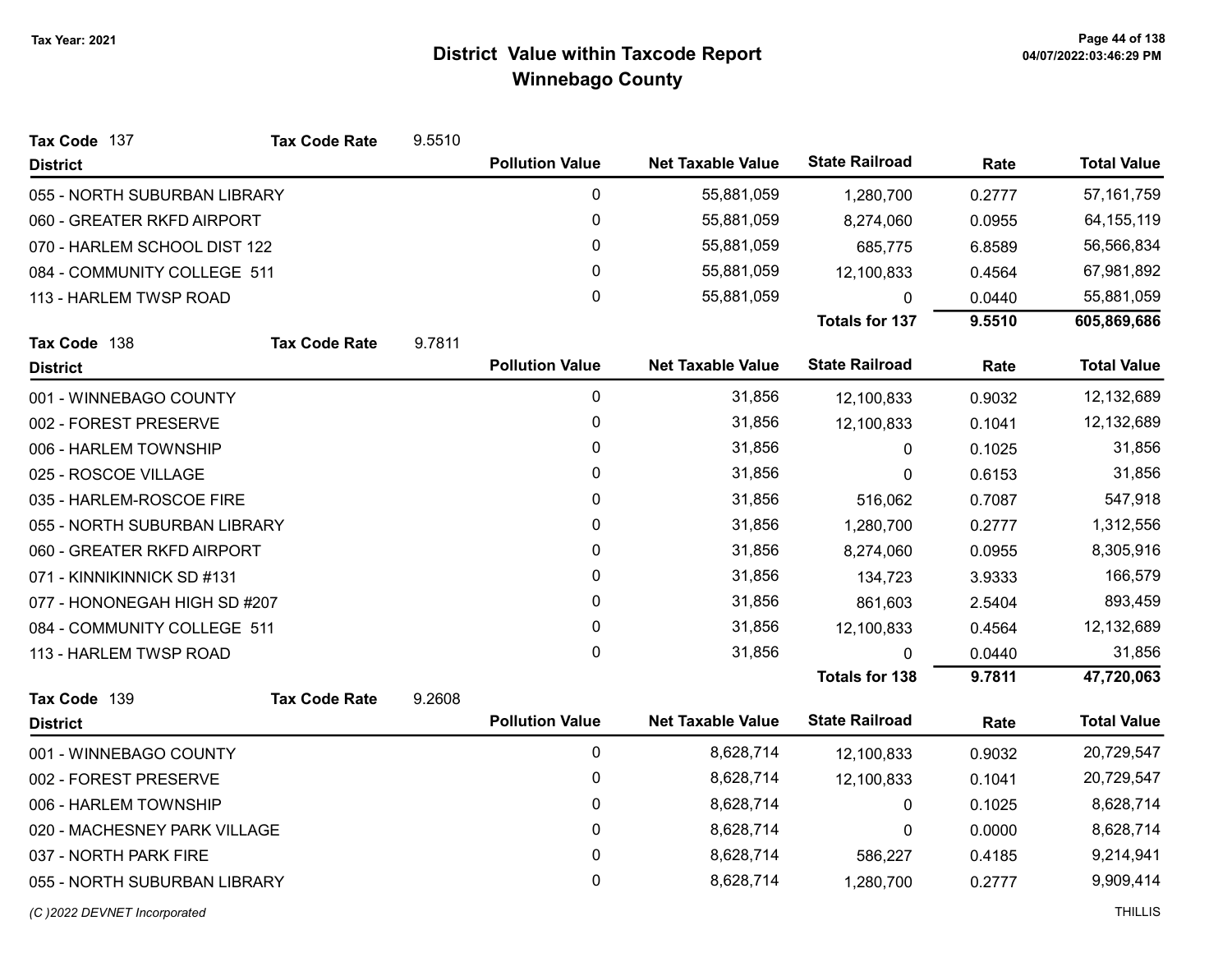| Tax Code 139                   | <b>Tax Code Rate</b> | 9.2608 |                        |                          |                       |            |                    |
|--------------------------------|----------------------|--------|------------------------|--------------------------|-----------------------|------------|--------------------|
| <b>District</b>                |                      |        | <b>Pollution Value</b> | <b>Net Taxable Value</b> | <b>State Railroad</b> | Rate       | <b>Total Value</b> |
| 060 - GREATER RKFD AIRPORT     |                      |        | $\pmb{0}$              | 8,628,714                | 8,274,060             | 0.0955     | 16,902,774         |
| 070 - HARLEM SCHOOL DIST 122   |                      |        | $\pmb{0}$              | 8,628,714                | 685,775               | 6.8589     | 9,314,489          |
| 084 - COMMUNITY COLLEGE 511    |                      | 0      | 8,628,714              | 12,100,833               | 0.4564                | 20,729,547 |                    |
| 113 - HARLEM TWSP ROAD         |                      |        | 0                      | 8,628,714                | 0                     | 0.0440     | 8,628,714          |
|                                |                      |        |                        |                          | <b>Totals for 139</b> | 9.2608     | 133,416,401        |
| Tax Code 140                   | <b>Tax Code Rate</b> | 8.3888 |                        |                          |                       |            |                    |
| <b>District</b>                |                      |        | <b>Pollution Value</b> | <b>Net Taxable Value</b> | <b>State Railroad</b> | Rate       | <b>Total Value</b> |
| 001 - WINNEBAGO COUNTY         |                      |        | 0                      | 59,035                   | 12,100,833            | 0.9032     | 12,159,868         |
| 002 - FOREST PRESERVE          |                      |        | $\mathbf 0$            | 59,035                   | 12,100,833            | 0.1041     | 12,159,868         |
| 006 - HARLEM TOWNSHIP          |                      |        | $\mathbf{0}$           | 59,035                   | $\mathbf{0}$          | 0.1025     | 59,035             |
| 037 - NORTH PARK FIRE          |                      |        | $\mathbf{0}$           | 59,035                   | 586,227               | 0.4185     | 645,262            |
| 060 - GREATER RKFD AIRPORT     |                      |        | $\mathbf{0}$           | 59,035                   | 8,274,060             | 0.0955     | 8,333,095          |
| 076 - ROCKFORD SCHOOL DIST 205 |                      |        | 0                      | 59,035                   | 7,291,524             | 6.2646     | 7,350,559          |
| 084 - COMMUNITY COLLEGE 511    |                      |        | $\mathbf{0}$           | 59,035                   | 12,100,833            | 0.4564     | 12,159,868         |
| 113 - HARLEM TWSP ROAD         |                      |        | $\mathbf{0}$           | 59,035                   | $\mathbf{0}$          | 0.0440     | 59,035             |
|                                |                      |        |                        |                          | <b>Totals for 140</b> | 8.3888     | 52,926,590         |
| Tax Code 141                   | <b>Tax Code Rate</b> | 9.5510 |                        |                          |                       |            |                    |
| <b>District</b>                |                      |        | <b>Pollution Value</b> | <b>Net Taxable Value</b> | <b>State Railroad</b> | Rate       | <b>Total Value</b> |
| 001 - WINNEBAGO COUNTY         |                      |        | 0                      | 223,002                  | 12,100,833            | 0.9032     | 12,323,835         |
| 002 - FOREST PRESERVE          |                      |        | $\mathbf 0$            | 223,002                  | 12,100,833            | 0.1041     | 12,323,835         |
| 006 - HARLEM TOWNSHIP          |                      |        | 0                      | 223,002                  | $\mathbf{0}$          | 0.1025     | 223,002            |
| 020 - MACHESNEY PARK VILLAGE   |                      |        | $\pmb{0}$              | 223,002                  | 0                     | 0.0000     | 223,002            |
| 035 - HARLEM-ROSCOE FIRE       |                      |        | 0                      | 223,002                  | 516,062               | 0.7087     | 739,064            |
| 055 - NORTH SUBURBAN LIBRARY   |                      |        | $\mathbf 0$            | 223,002                  | 1,280,700             | 0.2777     | 1,503,702          |
| 060 - GREATER RKFD AIRPORT     |                      |        | 0                      | 223,002                  | 8,274,060             | 0.0955     | 8,497,062          |
| 070 - HARLEM SCHOOL DIST 122   |                      |        | $\pmb{0}$              | 223,002                  | 685,775               | 6.8589     | 908,777            |
| 084 - COMMUNITY COLLEGE 511    |                      |        | 0                      | 223,002                  | 12,100,833            | 0.4564     | 12,323,835         |
| 098 - MACHESNEY PARK TIF       |                      |        | $\mathbf 0$            | 642,999                  | 0                     | 0.0000     | 642,999            |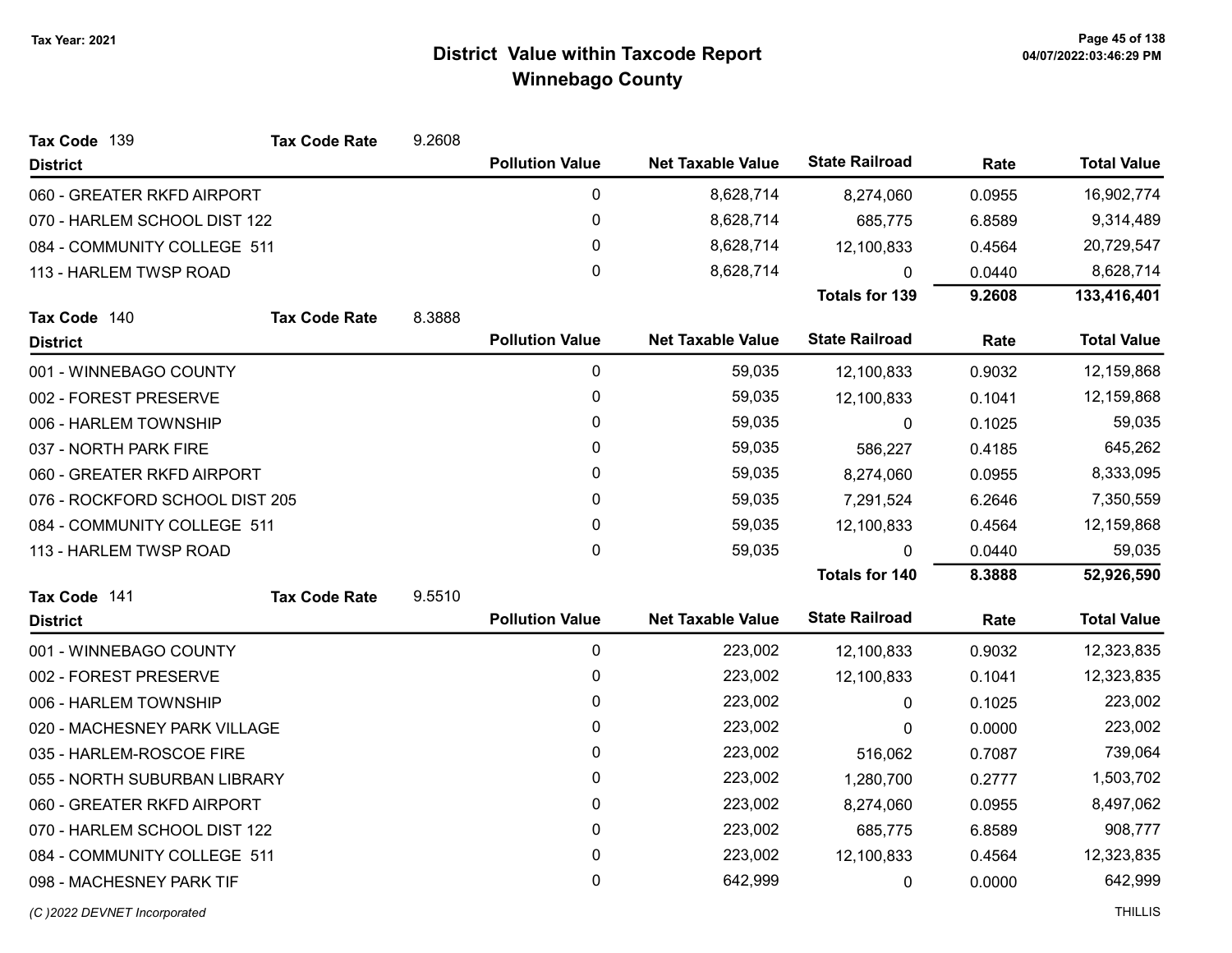| Tax Code 141                           | <b>Tax Code Rate</b> | 9.5510  |                        |                          |                       |         |                    |
|----------------------------------------|----------------------|---------|------------------------|--------------------------|-----------------------|---------|--------------------|
| <b>District</b>                        |                      |         | <b>Pollution Value</b> | <b>Net Taxable Value</b> | <b>State Railroad</b> | Rate    | <b>Total Value</b> |
| 113 - HARLEM TWSP ROAD                 |                      |         | 0                      | 223,002                  | $\mathbf{0}$          | 0.0440  | 223,002            |
|                                        |                      |         |                        |                          | <b>Totals for 141</b> | 9.5510  | 49,932,115         |
| Tax Code 142                           | <b>Tax Code Rate</b> | 10.2347 |                        |                          |                       |         |                    |
| <b>District</b>                        |                      |         | <b>Pollution Value</b> | <b>Net Taxable Value</b> | <b>State Railroad</b> | Rate    | <b>Total Value</b> |
| 001 - WINNEBAGO COUNTY                 |                      |         | 0                      | 4,504                    | 12,100,833            | 0.9032  | 12,105,337         |
| 002 - FOREST PRESERVE                  |                      |         | 0                      | 4,504                    | 12,100,833            | 0.1041  | 12,105,337         |
| 006 - HARLEM TOWNSHIP                  |                      |         | $\mathbf{0}$           | 4,504                    | $\Omega$              | 0.1025  | 4,504              |
| 037 - NORTH PARK FIRE                  |                      |         | 0                      | 4,504                    | 586,227               | 0.4185  | 590,731            |
| 046 - ROCKFORD PARK DISTRICT           |                      |         | 0                      | 4,504                    | 5,954,873             | 0.9739  | 5,959,377          |
| 055 - NORTH SUBURBAN LIBRARY           |                      |         | 0                      | 4,504                    | 1,280,700             | 0.2777  | 1,285,204          |
| 060 - GREATER RKFD AIRPORT             |                      |         | 0                      | 4,504                    | 8,274,060             | 0.0955  | 8,278,564          |
| 070 - HARLEM SCHOOL DIST 122           |                      | 0       | 4,504                  | 685,775                  | 6.8589                | 690,279 |                    |
| 084 - COMMUNITY COLLEGE 511            |                      |         | 0                      | 4,504                    | 12,100,833            | 0.4564  | 12,105,337         |
| 113 - HARLEM TWSP ROAD                 |                      |         | $\mathbf 0$            | 4,504                    | $\Omega$              | 0.0440  | 4,504              |
|                                        |                      |         |                        |                          | <b>Totals for 142</b> | 10.2347 | 53,129,174         |
| Tax Code 143                           | <b>Tax Code Rate</b> | 9.0154  |                        |                          |                       |         |                    |
| <b>District</b>                        |                      |         | <b>Pollution Value</b> | <b>Net Taxable Value</b> | <b>State Railroad</b> | Rate    | <b>Total Value</b> |
| 001 - WINNEBAGO COUNTY                 |                      |         | 0                      | 3,254,789                | 12,100,833            | 0.9032  | 15,355,622         |
| 002 - FOREST PRESERVE                  |                      |         | 0                      | 3,254,789                | 12,100,833            | 0.1041  | 15,355,622         |
| 006 - HARLEM TOWNSHIP                  |                      |         | $\pmb{0}$              | 3,254,789                | 0                     | 0.1025  | 3,254,789          |
| 019 - LOVES PARK CITY                  |                      |         | 0                      | 3,254,789                | 0                     | 0.0000  | 3,254,789          |
| 051 - FOUR RIVERS SANITATION AUTHORITY |                      |         | 0                      | 3,254,789                | 6,396,107             | 0.1731  | 9,650,896          |
| 055 - NORTH SUBURBAN LIBRARY           |                      |         | 0                      | 3,254,789                | 1,280,700             | 0.2777  | 4,535,489          |
| 060 - GREATER RKFD AIRPORT             |                      |         | $\pmb{0}$              | 3,254,789                | 8,274,060             | 0.0955  | 11,528,849         |
| 070 - HARLEM SCHOOL DIST 122           |                      |         | $\mathbf 0$            | 3,254,789                | 685,775               | 6.8589  | 3,940,564          |
| 084 - COMMUNITY COLLEGE 511            |                      |         | 0                      | 3,254,789                | 12,100,833            | 0.4564  | 15,355,622         |
| 113 - HARLEM TWSP ROAD                 |                      |         | $\mathbf 0$            | 3,254,789                | 0                     | 0.0440  | 3,254,789          |
|                                        |                      |         |                        |                          | <b>Totals for 143</b> | 9.0154  | 85,487,031         |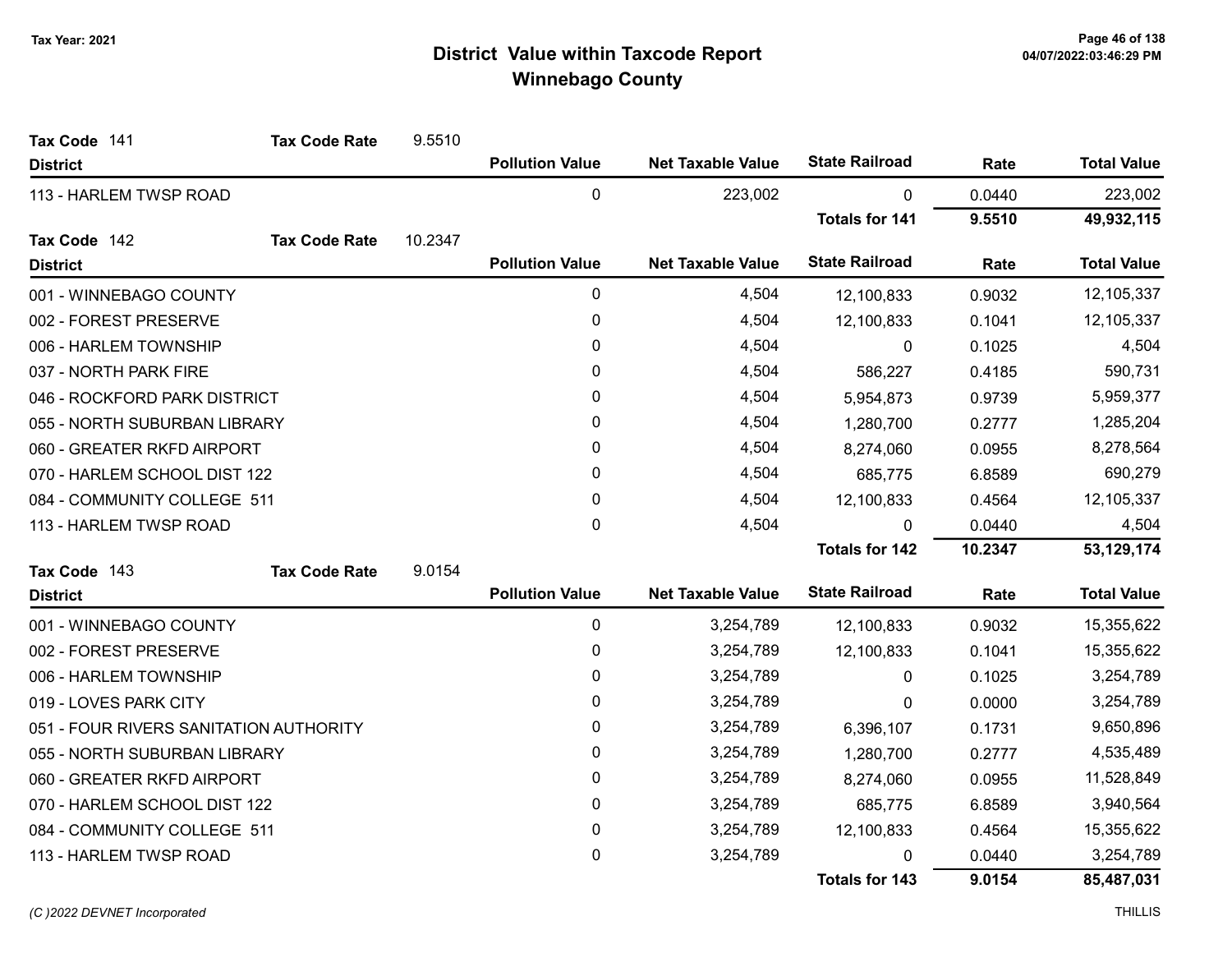| Tax Code 144                           | <b>Tax Code Rate</b> | 9.4339  |                        |                          |                       |        |                    |
|----------------------------------------|----------------------|---------|------------------------|--------------------------|-----------------------|--------|--------------------|
| <b>District</b>                        |                      |         | <b>Pollution Value</b> | <b>Net Taxable Value</b> | <b>State Railroad</b> | Rate   | <b>Total Value</b> |
| 001 - WINNEBAGO COUNTY                 |                      |         | 0                      | 122,029,670              | 12,100,833            | 0.9032 | 134,130,503        |
| 002 - FOREST PRESERVE                  |                      |         | 0                      | 122,029,670              | 12,100,833            | 0.1041 | 134,130,503        |
| 006 - HARLEM TOWNSHIP                  |                      |         | $\mathbf 0$            | 122,029,670              | 0                     | 0.1025 | 122,029,670        |
| 020 - MACHESNEY PARK VILLAGE           |                      |         | 0                      | 122,029,670              | 0                     | 0.0000 | 122,029,670        |
| 037 - NORTH PARK FIRE                  |                      |         | 0                      | 122,029,670              | 586,227               | 0.4185 | 122,615,897        |
| 051 - FOUR RIVERS SANITATION AUTHORITY |                      |         | 0                      | 122,029,670              | 6,396,107             | 0.1731 | 128,425,777        |
| 055 - NORTH SUBURBAN LIBRARY           |                      |         | 0                      | 122,029,670              | 1,280,700             | 0.2777 | 123,310,370        |
| 060 - GREATER RKFD AIRPORT             |                      |         | 0                      | 122,029,670              | 8,274,060             | 0.0955 | 130,303,730        |
| 070 - HARLEM SCHOOL DIST 122           |                      |         | 0                      | 122,029,670              | 685,775               | 6.8589 | 122,715,445        |
| 084 - COMMUNITY COLLEGE 511            |                      |         | $\pmb{0}$              | 122,029,670              | 12,100,833            | 0.4564 | 134,130,503        |
| 113 - HARLEM TWSP ROAD                 |                      |         | $\mathbf{0}$           | 122,029,670              | 0                     | 0.0440 | 122,029,670        |
|                                        |                      |         |                        |                          | <b>Totals for 144</b> | 9.4339 | 1,395,851,738      |
| Tax Code 145                           | <b>Tax Code Rate</b> | 8.6665  |                        |                          |                       |        |                    |
| <b>District</b>                        |                      |         | <b>Pollution Value</b> | <b>Net Taxable Value</b> | <b>State Railroad</b> | Rate   | <b>Total Value</b> |
| 001 - WINNEBAGO COUNTY                 |                      |         | $\mathbf 0$            | 5,047,840                | 12,100,833            | 0.9032 | 17,148,673         |
| 002 - FOREST PRESERVE                  |                      |         | 0                      | 5,047,840                | 12,100,833            | 0.1041 | 17,148,673         |
| 006 - HARLEM TOWNSHIP                  |                      |         | 0                      | 5,047,840                | 0                     | 0.1025 | 5,047,840          |
| 037 - NORTH PARK FIRE                  |                      |         | 0                      | 5,047,840                | 586,227               | 0.4185 | 5,634,067          |
| 055 - NORTH SUBURBAN LIBRARY           |                      |         | 0                      | 5,047,840                | 1,280,700             | 0.2777 | 6,328,540          |
| 060 - GREATER RKFD AIRPORT             |                      |         | $\pmb{0}$              | 5,047,840                | 8,274,060             | 0.0955 | 13,321,900         |
| 076 - ROCKFORD SCHOOL DIST 205         |                      |         | 0                      | 5,047,840                | 7,291,524             | 6.2646 | 12,339,364         |
| 084 - COMMUNITY COLLEGE 511            |                      |         | 0                      | 5,047,840                | 12,100,833            | 0.4564 | 17,148,673         |
| 113 - HARLEM TWSP ROAD                 |                      |         | 0                      | 5,047,840                |                       | 0.0440 | 5,047,840          |
|                                        |                      |         |                        |                          | <b>Totals for 145</b> | 8.6665 | 99,165,570         |
| Tax Code 146                           | <b>Tax Code Rate</b> | 12.3418 |                        |                          |                       |        |                    |
| <b>District</b>                        |                      |         | <b>Pollution Value</b> | <b>Net Taxable Value</b> | <b>State Railroad</b> | Rate   | <b>Total Value</b> |
| 001 - WINNEBAGO COUNTY                 |                      |         | $\mathbf 0$            | 18,997,285               | 12,100,833            | 0.9032 | 31,098,118         |
| 002 - FOREST PRESERVE                  |                      |         | 0                      | 18,997,285               | 12,100,833            | 0.1041 | 31,098,118         |
| (C) 2022 DEVNET Incorporated           |                      |         |                        |                          |                       |        | <b>THILLIS</b>     |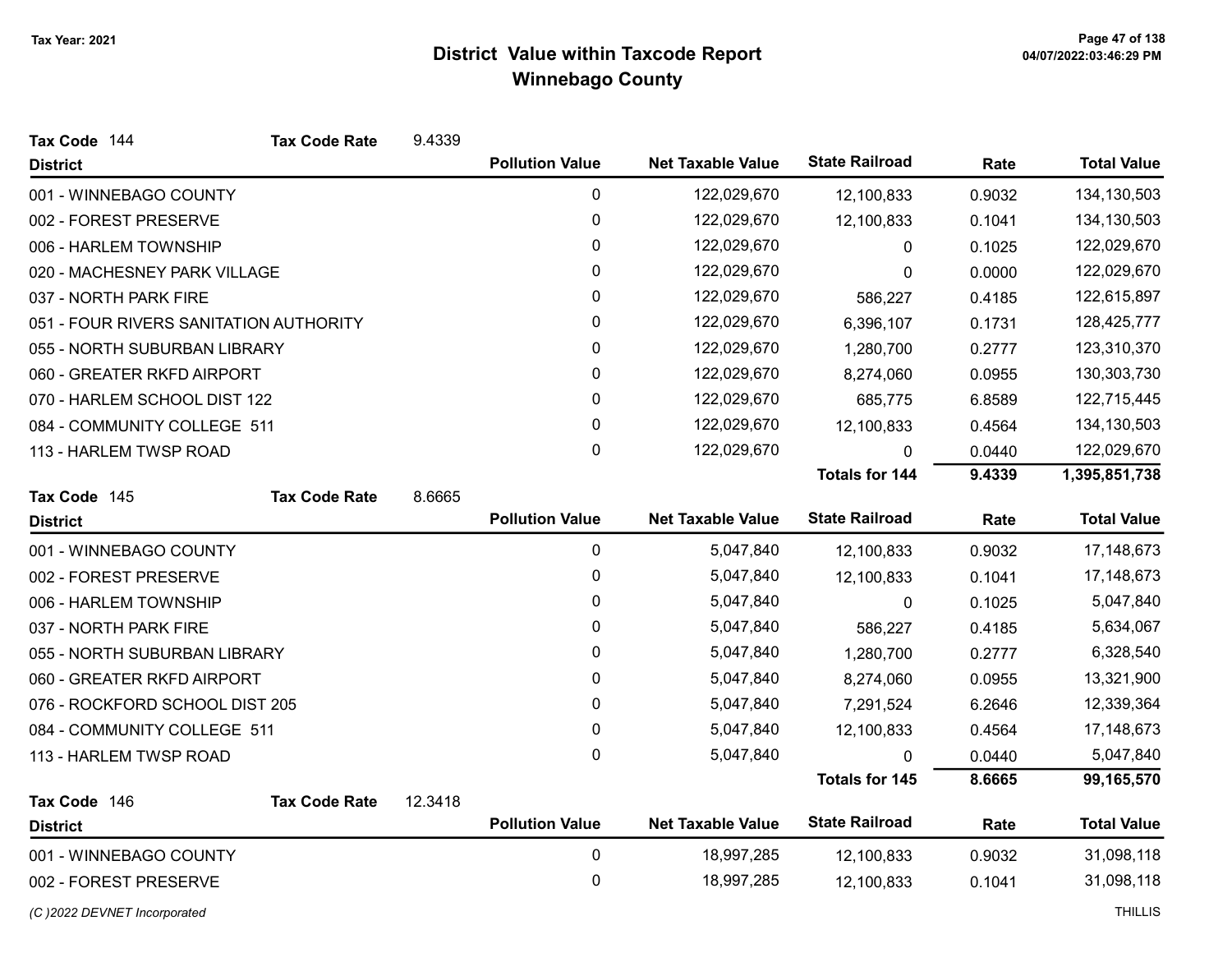| Tax Code 146                           | <b>Tax Code Rate</b> | 12.3418 |                        |                          |                       |         |                    |
|----------------------------------------|----------------------|---------|------------------------|--------------------------|-----------------------|---------|--------------------|
| <b>District</b>                        |                      |         | <b>Pollution Value</b> | <b>Net Taxable Value</b> | <b>State Railroad</b> | Rate    | <b>Total Value</b> |
| 009 - OWEN TOWNSHIP                    |                      |         | 0                      | 18,997,285               | 673,332               | 0.1349  | 19,670,617         |
| 023 - ROCKFORD CITY                    |                      |         | 0                      | 18,997,285               | 4,767,785             | 2.6361  | 23,765,070         |
| 046 - ROCKFORD PARK DISTRICT           |                      |         | 0                      | 18,997,285               | 5,954,873             | 0.9739  | 24,952,158         |
| 051 - FOUR RIVERS SANITATION AUTHORITY |                      |         | 0                      | 18,997,285               | 6,396,107             | 0.1731  | 25,393,392         |
| 059 - ROCKFORD CITY LIBRARY            |                      |         | $\pmb{0}$              | 18,997,285               | 4,781,701             | 0.4103  | 23,778,986         |
| 060 - GREATER RKFD AIRPORT             |                      |         | 0                      | 18,997,285               | 8,274,060             | 0.0955  | 27,271,345         |
| 076 - ROCKFORD SCHOOL DIST 205         |                      |         | 0                      | 18,997,285               | 7,291,524             | 6.2646  | 26,288,809         |
| 084 - COMMUNITY COLLEGE 511            |                      |         | 0                      | 18,997,285               | 12,100,833            | 0.4564  | 31,098,118         |
| 116 - OWEN TWSP ROAD                   |                      |         | 0                      | 18,997,285               | 673,332               | 0.1897  | 19,670,617         |
|                                        |                      |         |                        |                          | <b>Totals for 146</b> | 12.3418 | 284,085,348        |
| Tax Code 147                           | <b>Tax Code Rate</b> | 10.4078 |                        |                          |                       |         |                    |
| <b>District</b>                        |                      |         | <b>Pollution Value</b> | <b>Net Taxable Value</b> | <b>State Railroad</b> | Rate    | <b>Total Value</b> |
| 001 - WINNEBAGO COUNTY                 |                      |         | 0                      | 74,541                   | 12,100,833            | 0.9032  | 12,175,374         |
| 002 - FOREST PRESERVE                  |                      |         | 0                      | 74,541                   | 12,100,833            | 0.1041  | 12,175,374         |
| 006 - HARLEM TOWNSHIP                  |                      |         | $\pmb{0}$              | 74,541                   | 0                     | 0.1025  | 74,541             |
| 037 - NORTH PARK FIRE                  |                      |         | 0                      | 74,541                   | 586,227               | 0.4185  | 660,768            |
| 046 - ROCKFORD PARK DISTRICT           |                      |         | 0                      | 74,541                   | 5,954,873             | 0.9739  | 6,029,414          |
| 051 - FOUR RIVERS SANITATION AUTHORITY |                      |         | 0                      | 74,541                   | 6,396,107             | 0.1731  | 6,470,648          |
| 055 - NORTH SUBURBAN LIBRARY           |                      |         | 0                      | 74,541                   | 1,280,700             | 0.2777  | 1,355,241          |
| 060 - GREATER RKFD AIRPORT             |                      |         | 0                      | 74,541                   | 8,274,060             | 0.0955  | 8,348,601          |
| 070 - HARLEM SCHOOL DIST 122           |                      |         | 0                      | 74,541                   | 685,775               | 6.8589  | 760,316            |
| 084 - COMMUNITY COLLEGE 511            |                      |         | 0                      | 74,541                   | 12,100,833            | 0.4564  | 12,175,374         |
| 113 - HARLEM TWSP ROAD                 |                      |         | $\mathbf{0}$           | 74,541                   |                       | 0.0440  | 74,541             |
|                                        |                      |         |                        |                          | <b>Totals for 147</b> | 10.4078 | 60,300,192         |
| Tax Code 148                           | <b>Tax Code Rate</b> | 8.7429  |                        |                          |                       |         |                    |
| <b>District</b>                        |                      |         | <b>Pollution Value</b> | <b>Net Taxable Value</b> | <b>State Railroad</b> | Rate    | <b>Total Value</b> |
| 001 - WINNEBAGO COUNTY                 |                      |         | 0                      | 1,023                    | 12,100,833            | 0.9032  | 12,101,856         |
| 002 - FOREST PRESERVE                  |                      |         | 0                      | 1,023                    | 12,100,833            | 0.1041  | 12,101,856         |
| (C) 2022 DEVNET Incorporated           |                      |         |                        |                          |                       |         | <b>THILLIS</b>     |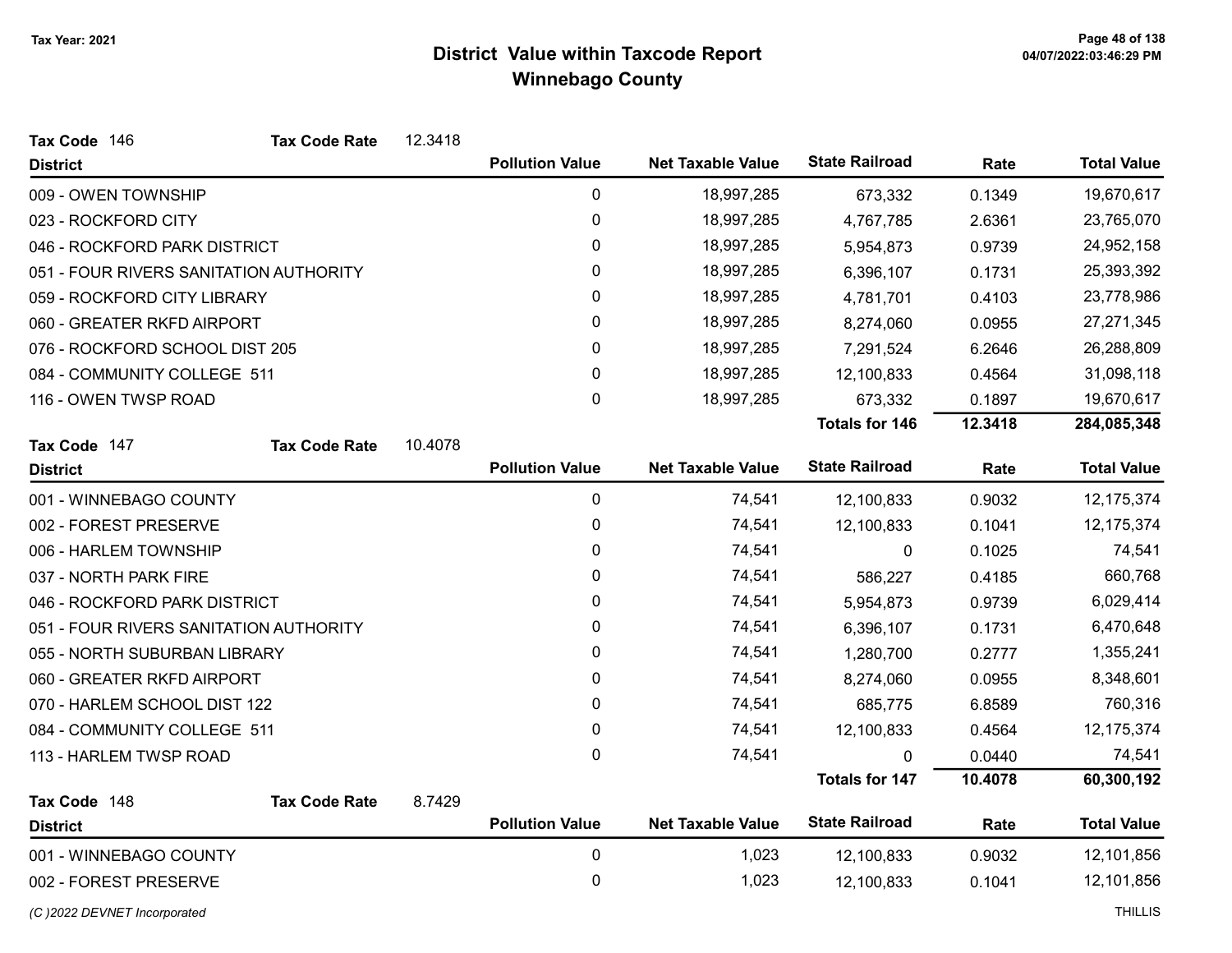| Tax Code 148                           | <b>Tax Code Rate</b> | 8.7429  |                        |                          |                       |         |                    |
|----------------------------------------|----------------------|---------|------------------------|--------------------------|-----------------------|---------|--------------------|
| <b>District</b>                        |                      |         | <b>Pollution Value</b> | <b>Net Taxable Value</b> | <b>State Railroad</b> | Rate    | <b>Total Value</b> |
| 009 - OWEN TOWNSHIP                    |                      |         | 0                      | 1,023                    | 673,332               | 0.1349  | 674,355            |
| 038 - NORTHWEST FIRE                   |                      |         | 0                      | 1,023                    | 522,943               | 0.5169  | 523,966            |
| 051 - FOUR RIVERS SANITATION AUTHORITY |                      |         | 0                      | 1,023                    | 6,396,107             | 0.1731  | 6,397,130          |
| 076 - ROCKFORD SCHOOL DIST 205         |                      |         | 0                      | 1,023                    | 7,291,524             | 6.2646  | 7,292,547          |
| 084 - COMMUNITY COLLEGE 511            |                      |         | 0                      | 1,023                    | 12,100,833            | 0.4564  | 12,101,856         |
| 116 - OWEN TWSP ROAD                   |                      |         | 0                      | 1,023                    | 673,332               | 0.1897  | 674,355            |
|                                        |                      |         |                        |                          | <b>Totals for 148</b> | 8.7429  | 51,867,921         |
| Tax Code 149                           | <b>Tax Code Rate</b> | 10.1663 |                        |                          |                       |         |                    |
| <b>District</b>                        |                      |         | <b>Pollution Value</b> | <b>Net Taxable Value</b> | <b>State Railroad</b> | Rate    | <b>Total Value</b> |
| 001 - WINNEBAGO COUNTY                 |                      |         | 0                      | 34,557,667               | 12,100,833            | 0.9032  | 46,658,500         |
| 002 - FOREST PRESERVE                  |                      |         | 0                      | 34,557,667               | 12,100,833            | 0.1041  | 46,658,500         |
| 006 - HARLEM TOWNSHIP                  |                      |         | 0                      | 34,557,667               | 0                     | 0.1025  | 34,557,667         |
| 025 - ROSCOE VILLAGE                   |                      |         | 0                      | 34,557,667               | 0                     | 0.6153  | 34,557,667         |
| 035 - HARLEM-ROSCOE FIRE               |                      |         | 0                      | 34,557,667               | 516,062               | 0.7087  | 35,073,729         |
| 055 - NORTH SUBURBAN LIBRARY           |                      |         | 0                      | 34,557,667               | 1,280,700             | 0.2777  | 35,838,367         |
| 060 - GREATER RKFD AIRPORT             |                      |         | 0                      | 34,557,667               | 8,274,060             | 0.0955  | 42,831,727         |
| 070 - HARLEM SCHOOL DIST 122           |                      |         | 0                      | 34,557,667               | 685,775               | 6.8589  | 35,243,442         |
| 084 - COMMUNITY COLLEGE 511            |                      |         | 0                      | 34,557,667               | 12,100,833            | 0.4564  | 46,658,500         |
| 113 - HARLEM TWSP ROAD                 |                      |         | 0                      | 34,557,667               | 0                     | 0.0440  | 34,557,667         |
|                                        |                      |         |                        |                          | <b>Totals for 149</b> | 10.1663 | 392,635,766        |
| Tax Code 150                           | <b>Tax Code Rate</b> | 9.6392  |                        |                          |                       |         |                    |
| <b>District</b>                        |                      |         | <b>Pollution Value</b> | <b>Net Taxable Value</b> | <b>State Railroad</b> | Rate    | <b>Total Value</b> |
| 001 - WINNEBAGO COUNTY                 |                      |         | 0                      | 116,906                  | 12,100,833            | 0.9032  | 12,217,739         |
| 002 - FOREST PRESERVE                  |                      |         | 0                      | 116,906                  | 12,100,833            | 0.1041  | 12,217,739         |
| 009 - OWEN TOWNSHIP                    |                      |         | 0                      | 116,906                  | 673,332               | 0.1349  | 790,238            |
| 038 - NORTHWEST FIRE                   |                      |         | 0                      | 116,906                  | 522,943               | 0.5169  | 639,849            |
| 046 - ROCKFORD PARK DISTRICT           |                      |         | 0                      | 116,906                  | 5,954,873             | 0.9739  | 6,071,779          |
| 060 - GREATER RKFD AIRPORT             |                      |         | 0                      | 116,906                  | 8,274,060             | 0.0955  | 8,390,966          |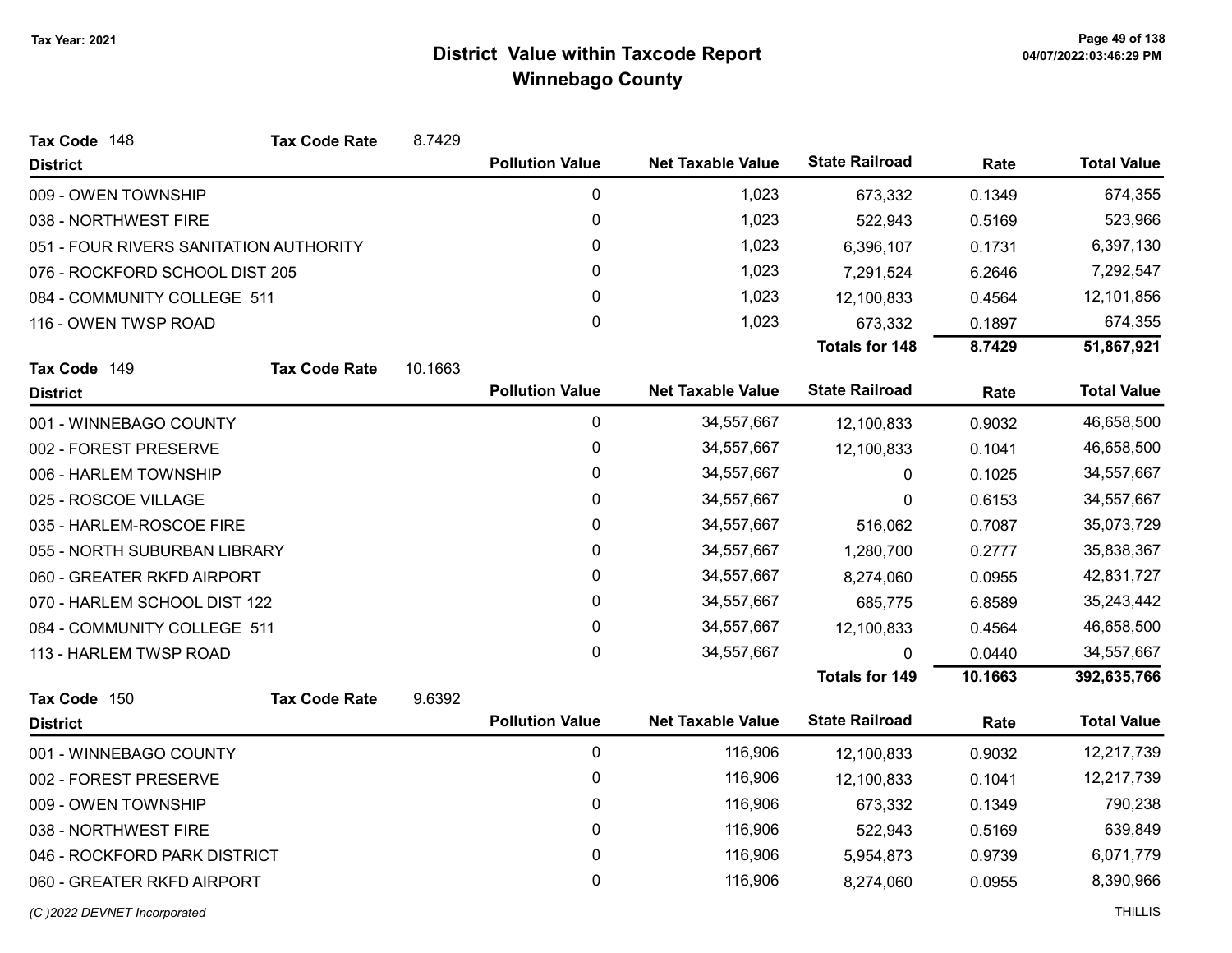| Tax Code 150                           | <b>Tax Code Rate</b> | 9.6392  |                        |                          |                       |         |                    |
|----------------------------------------|----------------------|---------|------------------------|--------------------------|-----------------------|---------|--------------------|
| <b>District</b>                        |                      |         | <b>Pollution Value</b> | <b>Net Taxable Value</b> | <b>State Railroad</b> | Rate    | <b>Total Value</b> |
| 076 - ROCKFORD SCHOOL DIST 205         |                      |         | $\pmb{0}$              | 116,906                  | 7,291,524             | 6.2646  | 7,408,430          |
| 084 - COMMUNITY COLLEGE 511            |                      |         | 0                      | 116,906                  | 12,100,833            | 0.4564  | 12,217,739         |
| 116 - OWEN TWSP ROAD                   |                      |         | $\mathbf 0$            | 116,906                  | 673,332               | 0.1897  | 790,238            |
|                                        |                      |         |                        |                          | <b>Totals for 150</b> | 9.6392  | 60,744,717         |
| Tax Code 151                           | <b>Tax Code Rate</b> | 10.6980 |                        |                          |                       |         |                    |
| <b>District</b>                        |                      |         | <b>Pollution Value</b> | <b>Net Taxable Value</b> | <b>State Railroad</b> | Rate    | <b>Total Value</b> |
| 001 - WINNEBAGO COUNTY                 |                      |         | 0                      | 888                      | 12,100,833            | 0.9032  | 12,101,721         |
| 002 - FOREST PRESERVE                  |                      |         | 0                      | 888                      | 12,100,833            | 0.1041  | 12,101,721         |
| 006 - HARLEM TOWNSHIP                  |                      |         | 0                      | 888                      | $\Omega$              | 0.1025  | 888                |
| 035 - HARLEM-ROSCOE FIRE               |                      |         | $\mathbf{0}$           | 888                      | 516,062               | 0.7087  | 516,950            |
| 046 - ROCKFORD PARK DISTRICT           |                      |         | 0                      | 888                      | 5,954,873             | 0.9739  | 5,955,761          |
| 051 - FOUR RIVERS SANITATION AUTHORITY |                      |         | 0                      | 888                      | 6,396,107             | 0.1731  | 6,396,995          |
| 055 - NORTH SUBURBAN LIBRARY           |                      |         | 0                      | 888                      | 1,280,700             | 0.2777  | 1,281,588          |
| 060 - GREATER RKFD AIRPORT             |                      |         | $\mathbf{0}$           | 888                      | 8,274,060             | 0.0955  | 8,274,948          |
| 070 - HARLEM SCHOOL DIST 122           |                      |         | $\mathbf{0}$           | 888                      | 685,775               | 6.8589  | 686,663            |
| 084 - COMMUNITY COLLEGE 511            |                      |         | 0                      | 888                      | 12,100,833            | 0.4564  | 12,101,721         |
| 113 - HARLEM TWSP ROAD                 |                      |         | $\mathbf{0}$           | 888                      | $\Omega$              | 0.0440  | 888                |
|                                        |                      |         |                        |                          | <b>Totals for 151</b> | 10.6980 | 59,419,844         |
| Tax Code 152                           | <b>Tax Code Rate</b> | 10.6980 |                        |                          |                       |         |                    |
| <b>District</b>                        |                      |         | <b>Pollution Value</b> | <b>Net Taxable Value</b> | <b>State Railroad</b> | Rate    | <b>Total Value</b> |
| 001 - WINNEBAGO COUNTY                 |                      |         | 0                      | 4,906,042                | 12,100,833            | 0.9032  | 17,006,875         |
| 002 - FOREST PRESERVE                  |                      |         | 0                      | 4,906,042                | 12,100,833            | 0.1041  | 17,006,875         |
| 006 - HARLEM TOWNSHIP                  |                      |         | 0                      | 4,906,042                | $\mathbf{0}$          | 0.1025  | 4,906,042          |
| 020 - MACHESNEY PARK VILLAGE           |                      |         | 0                      | 4,906,042                | 0                     | 0.0000  | 4,906,042          |
| 035 - HARLEM-ROSCOE FIRE               |                      |         | $\pmb{0}$              | 4,906,042                | 516,062               | 0.7087  | 5,422,104          |
| 046 - ROCKFORD PARK DISTRICT           |                      |         | $\mathbf{0}$           | 4,906,042                | 5,954,873             | 0.9739  | 10,860,915         |
| 051 - FOUR RIVERS SANITATION AUTHORITY |                      |         | 0                      | 4,906,042                | 6,396,107             | 0.1731  | 11,302,149         |
| 055 - NORTH SUBURBAN LIBRARY           |                      |         | 0                      | 4,906,042                | 1,280,700             | 0.2777  | 6,186,742          |
| (C) 2022 DEVNET Incorporated           |                      |         |                        |                          |                       |         | <b>THILLIS</b>     |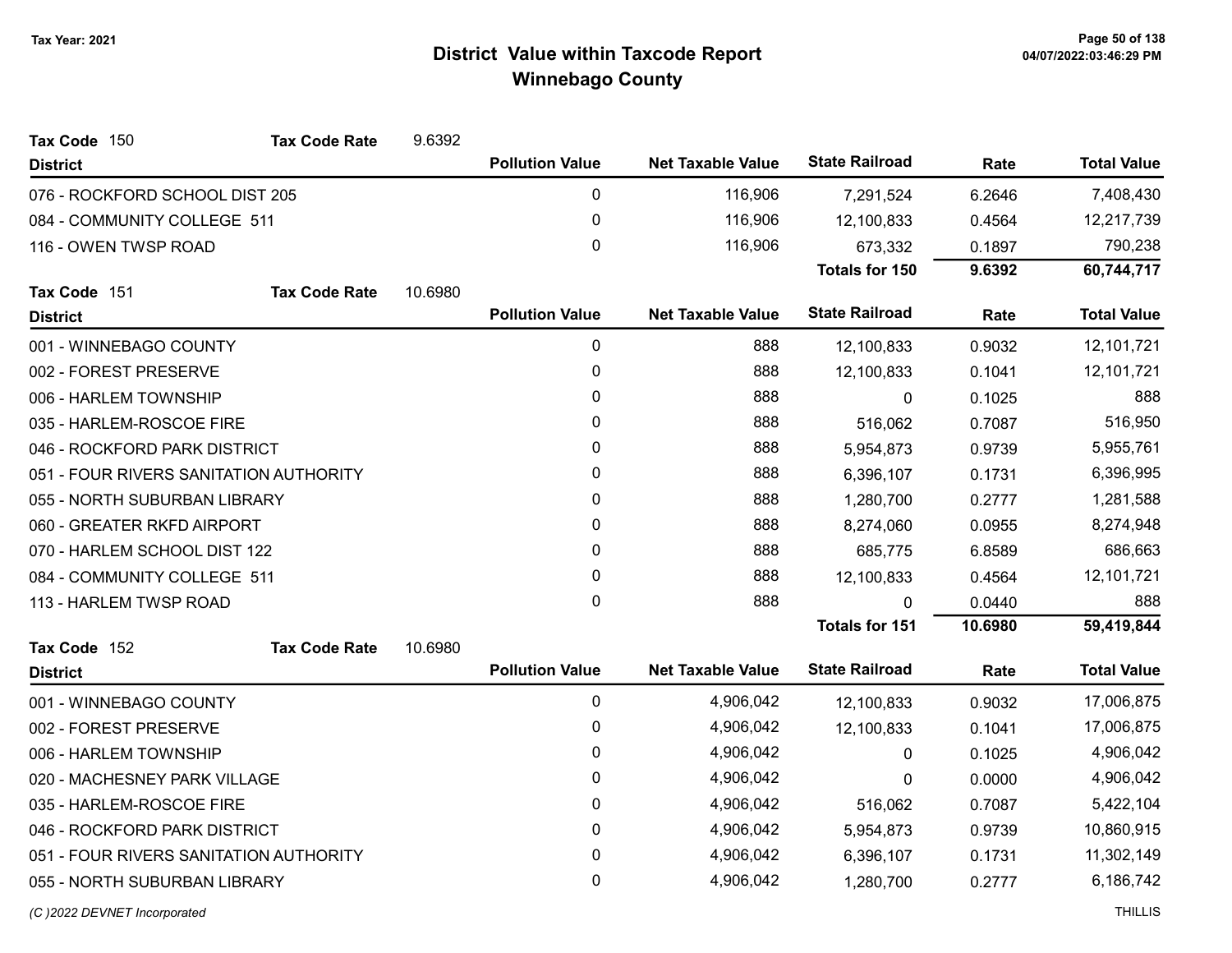| Tax Code 152                           | <b>Tax Code Rate</b> | 10.6980 |                        |                          |                       |         |                    |
|----------------------------------------|----------------------|---------|------------------------|--------------------------|-----------------------|---------|--------------------|
| <b>District</b>                        |                      |         | <b>Pollution Value</b> | <b>Net Taxable Value</b> | <b>State Railroad</b> | Rate    | <b>Total Value</b> |
| 060 - GREATER RKFD AIRPORT             |                      |         | 0                      | 4,906,042                | 8,274,060             | 0.0955  | 13,180,102         |
| 070 - HARLEM SCHOOL DIST 122           |                      |         | 0                      | 4,906,042                | 685,775               | 6.8589  | 5,591,817          |
| 084 - COMMUNITY COLLEGE 511            |                      |         | 0                      | 4,906,042                | 12,100,833            | 0.4564  | 17,006,875         |
| 113 - HARLEM TWSP ROAD                 |                      |         | $\mathbf{0}$           | 4,906,042                | 0                     | 0.0440  | 4,906,042          |
|                                        |                      |         |                        |                          | <b>Totals for 152</b> | 10.6980 | 118,282,580        |
| Tax Code 153                           | <b>Tax Code Rate</b> | 9.7241  |                        |                          |                       |         |                    |
| <b>District</b>                        |                      |         | <b>Pollution Value</b> | <b>Net Taxable Value</b> | <b>State Railroad</b> | Rate    | <b>Total Value</b> |
| 001 - WINNEBAGO COUNTY                 |                      |         | 0                      | 790,328                  | 12,100,833            | 0.9032  | 12,891,161         |
| 002 - FOREST PRESERVE                  |                      |         | 0                      | 790,328                  | 12,100,833            | 0.1041  | 12,891,161         |
| 006 - HARLEM TOWNSHIP                  |                      |         | 0                      | 790,328                  | 0                     | 0.1025  | 790,328            |
| 035 - HARLEM-ROSCOE FIRE               |                      |         | 0                      | 790,328                  | 516,062               | 0.7087  | 1,306,390          |
| 051 - FOUR RIVERS SANITATION AUTHORITY |                      |         | 0                      | 790,328                  | 6,396,107             | 0.1731  | 7,186,435          |
| 055 - NORTH SUBURBAN LIBRARY           |                      |         | 0                      | 790,328                  | 1,280,700             | 0.2777  | 2,071,028          |
| 060 - GREATER RKFD AIRPORT             |                      |         | 0                      | 790,328                  | 8,274,060             | 0.0955  | 9,064,388          |
| 070 - HARLEM SCHOOL DIST 122           |                      |         | 0                      | 790,328                  | 685,775               | 6.8589  | 1,476,103          |
| 084 - COMMUNITY COLLEGE 511            |                      |         | 0                      | 790,328                  | 12,100,833            | 0.4564  | 12,891,161         |
| 113 - HARLEM TWSP ROAD                 |                      |         | $\mathbf 0$            | 790,328                  | $\mathbf 0$           | 0.0440  | 790,328            |
|                                        |                      |         |                        |                          | <b>Totals for 153</b> | 9.7241  | 61,358,483         |
| Tax Code 154                           | <b>Tax Code Rate</b> | 12.1687 |                        |                          |                       |         |                    |
| <b>District</b>                        |                      |         | <b>Pollution Value</b> | <b>Net Taxable Value</b> | <b>State Railroad</b> | Rate    | <b>Total Value</b> |
| 001 - WINNEBAGO COUNTY                 |                      |         | 0                      | 121,018                  | 12,100,833            | 0.9032  | 12,221,851         |
| 002 - FOREST PRESERVE                  |                      |         | 0                      | 121,018                  | 12,100,833            | 0.1041  | 12,221,851         |
| 009 - OWEN TOWNSHIP                    |                      |         | 0                      | 121,018                  | 673,332               | 0.1349  | 794,350            |
| 023 - ROCKFORD CITY                    |                      |         | 0                      | 121,018                  | 4,767,785             | 2.6361  | 4,888,803          |
| 046 - ROCKFORD PARK DISTRICT           |                      |         | 0                      | 121,018                  | 5,954,873             | 0.9739  | 6,075,891          |
| 059 - ROCKFORD CITY LIBRARY            |                      |         | 0                      | 121,018                  | 4,781,701             | 0.4103  | 4,902,719          |
| 060 - GREATER RKFD AIRPORT             |                      |         | 0                      | 121,018                  | 8,274,060             | 0.0955  | 8,395,078          |
| 076 - ROCKFORD SCHOOL DIST 205         |                      |         | 0                      | 121,018                  | 7,291,524             | 6.2646  | 7,412,542          |
| (C) 2022 DEVNET Incorporated           |                      |         |                        |                          |                       |         | <b>THILLIS</b>     |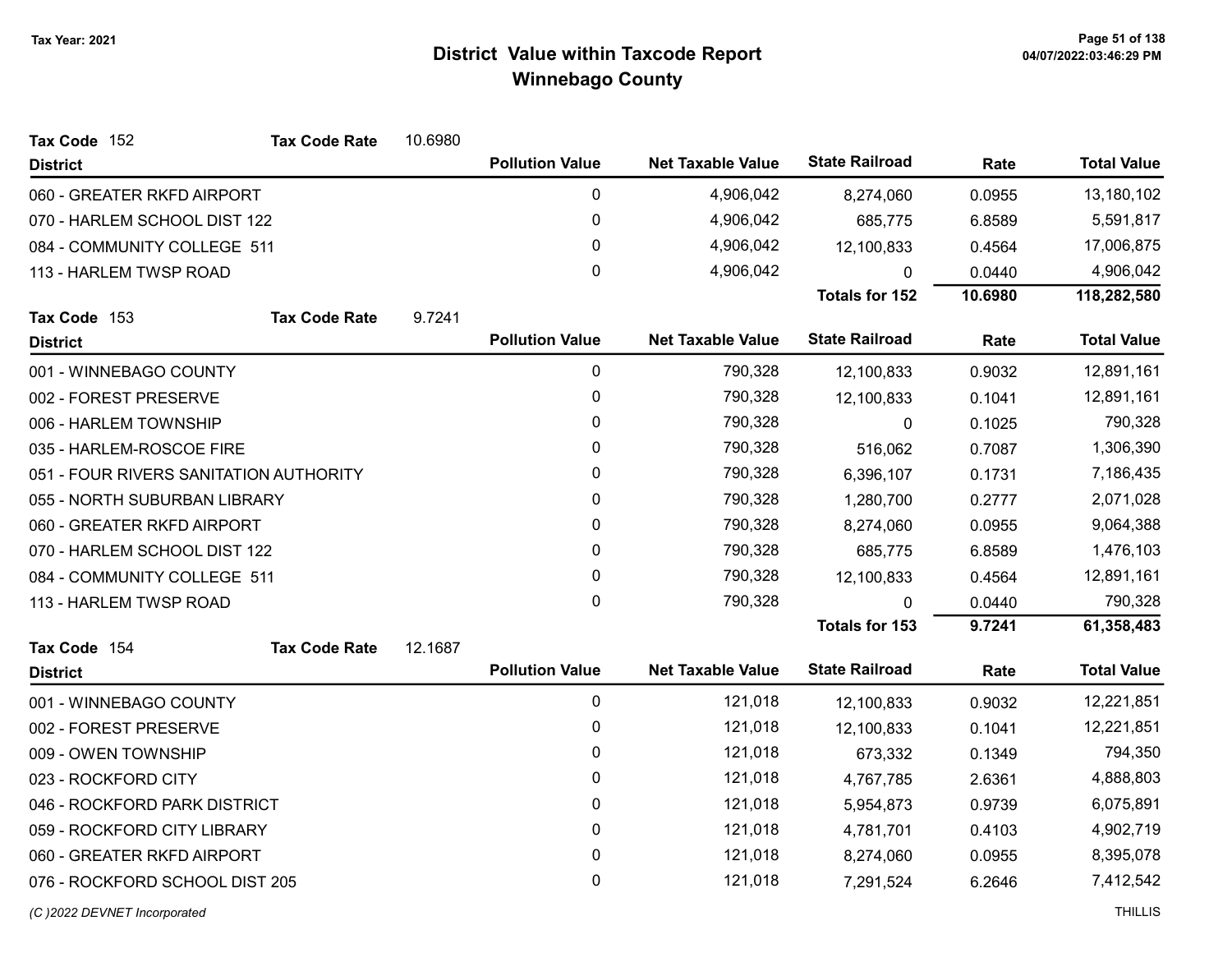| Tax Code 154                   | <b>Tax Code Rate</b> | 12.1687 |                        |                          |                       |         |                    |
|--------------------------------|----------------------|---------|------------------------|--------------------------|-----------------------|---------|--------------------|
| <b>District</b>                |                      |         | <b>Pollution Value</b> | <b>Net Taxable Value</b> | <b>State Railroad</b> | Rate    | <b>Total Value</b> |
| 084 - COMMUNITY COLLEGE 511    |                      |         | $\mathbf 0$            | 121,018                  | 12,100,833            | 0.4564  | 12,221,851         |
| 116 - OWEN TWSP ROAD           |                      |         | $\mathbf 0$            | 121,018                  | 673,332               | 0.1897  | 794,350            |
|                                |                      |         |                        |                          | <b>Totals for 154</b> | 12.1687 | 69,929,286         |
| Tax Code 155                   | <b>Tax Code Rate</b> | 8.8059  |                        |                          |                       |         |                    |
| <b>District</b>                |                      |         | <b>Pollution Value</b> | <b>Net Taxable Value</b> | <b>State Railroad</b> | Rate    | <b>Total Value</b> |
| 001 - WINNEBAGO COUNTY         |                      |         | 0                      | 8,763,244                | 12,100,833            | 0.9032  | 20,864,077         |
| 002 - FOREST PRESERVE          |                      |         | 0                      | 8,763,244                | 12,100,833            | 0.1041  | 20,864,077         |
| 009 - OWEN TOWNSHIP            |                      |         | 0                      | 8,763,244                | 673,332               | 0.1349  | 9,436,576          |
| 041 - ROCKTON FIRE             |                      |         | 0                      | 8,763,244                | 781,567               | 0.6575  | 9,544,811          |
| 060 - GREATER RKFD AIRPORT     |                      |         | 0                      | 8,763,244                | 8,274,060             | 0.0955  | 17,037,304         |
| 076 - ROCKFORD SCHOOL DIST 205 |                      |         | $\mathbf 0$            | 8,763,244                | 7,291,524             | 6.2646  | 16,054,768         |
| 084 - COMMUNITY COLLEGE 511    |                      |         | $\mathbf{0}$           | 8,763,244                | 12,100,833            | 0.4564  | 20,864,077         |
| 116 - OWEN TWSP ROAD           |                      |         | $\mathbf 0$            | 8,763,244                | 673,332               | 0.1897  | 9,436,576          |
|                                |                      |         |                        |                          | <b>Totals for 155</b> | 8.8059  | 124,102,266        |
| Tax Code 156                   | <b>Tax Code Rate</b> | 8.6653  |                        |                          |                       |         |                    |
| <b>District</b>                |                      |         | <b>Pollution Value</b> | <b>Net Taxable Value</b> | <b>State Railroad</b> | Rate    | <b>Total Value</b> |
| 001 - WINNEBAGO COUNTY         |                      |         | 0                      | 19,820,245               | 12,100,833            | 0.9032  | 31,921,078         |
| 002 - FOREST PRESERVE          |                      |         | 0                      | 19,820,245               | 12,100,833            | 0.1041  | 31,921,078         |
| 009 - OWEN TOWNSHIP            |                      |         | 0                      | 19,820,245               | 673,332               | 0.1349  | 20,493,577         |
| 038 - NORTHWEST FIRE           |                      |         | 0                      | 19,820,245               | 522,943               | 0.5169  | 20,343,188         |
| 060 - GREATER RKFD AIRPORT     |                      |         | 0                      | 19,820,245               | 8,274,060             | 0.0955  | 28,094,305         |
| 076 - ROCKFORD SCHOOL DIST 205 |                      |         | 0                      | 19,820,245               | 7,291,524             | 6.2646  | 27, 111, 769       |
| 084 - COMMUNITY COLLEGE 511    |                      |         | 0                      | 19,820,245               | 12,100,833            | 0.4564  | 31,921,078         |
| 116 - OWEN TWSP ROAD           |                      |         | $\mathbf 0$            | 19,820,245               | 673,332               | 0.1897  | 20,493,577         |
|                                |                      |         |                        |                          | <b>Totals for 156</b> | 8.6653  | 212,299,650        |
| Tax Code 157                   | <b>Tax Code Rate</b> | 11.1948 |                        |                          |                       |         |                    |
| <b>District</b>                |                      |         | <b>Pollution Value</b> | <b>Net Taxable Value</b> | <b>State Railroad</b> | Rate    | <b>Total Value</b> |
| 001 - WINNEBAGO COUNTY         |                      |         | $\mathbf 0$            | 91,655                   | 12,100,833            | 0.9032  | 12,192,488         |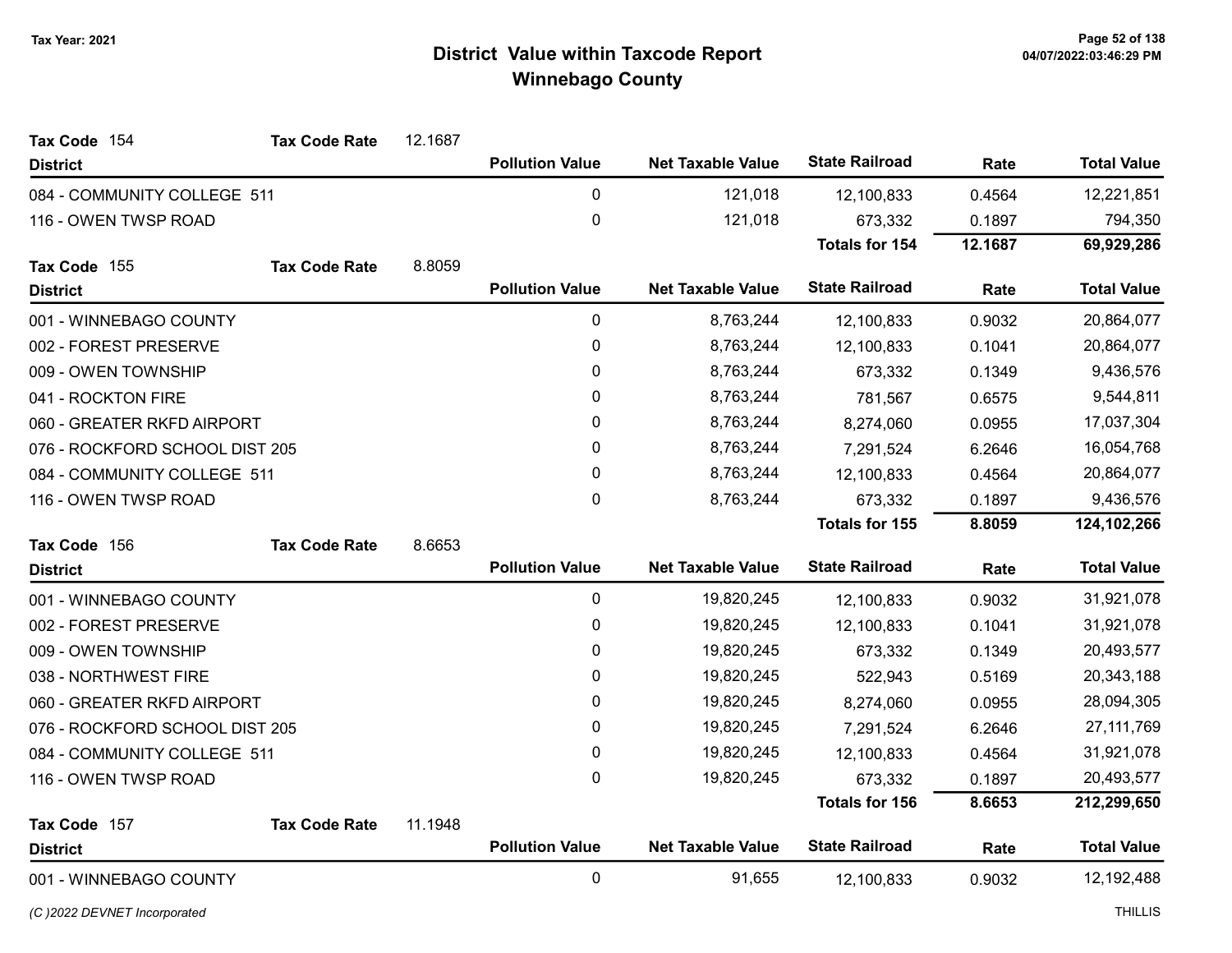| Tax Code 157                           | <b>Tax Code Rate</b> | 11.1948 |                        |                          |                       |         |                    |
|----------------------------------------|----------------------|---------|------------------------|--------------------------|-----------------------|---------|--------------------|
| <b>District</b>                        |                      |         | <b>Pollution Value</b> | <b>Net Taxable Value</b> | <b>State Railroad</b> | Rate    | <b>Total Value</b> |
| 002 - FOREST PRESERVE                  |                      |         | 0                      | 91,655                   | 12,100,833            | 0.1041  | 12,192,488         |
| 009 - OWEN TOWNSHIP                    |                      |         | 0                      | 91,655                   | 673,332               | 0.1349  | 764,987            |
| 023 - ROCKFORD CITY                    |                      |         | 0                      | 91,655                   | 4,767,785             | 2.6361  | 4,859,440          |
| 059 - ROCKFORD CITY LIBRARY            |                      |         | 0                      | 91,655                   | 4,781,701             | 0.4103  | 4,873,356          |
| 060 - GREATER RKFD AIRPORT             |                      |         | $\pmb{0}$              | 91,655                   | 8,274,060             | 0.0955  | 8,365,715          |
| 076 - ROCKFORD SCHOOL DIST 205         |                      |         | $\mathbf{0}$           | 91,655                   | 7,291,524             | 6.2646  | 7,383,179          |
| 084 - COMMUNITY COLLEGE 511            |                      |         | $\mathbf 0$            | 91,655                   | 12,100,833            | 0.4564  | 12,192,488         |
| 116 - OWEN TWSP ROAD                   |                      |         | 0                      | 91,655                   | 673,332               | 0.1897  | 764,987            |
|                                        |                      |         |                        |                          | <b>Totals for 157</b> | 11.1948 | 63,589,128         |
| Tax Code 158                           | <b>Tax Code Rate</b> | 10.4078 |                        |                          |                       |         |                    |
| <b>District</b>                        |                      |         | <b>Pollution Value</b> | <b>Net Taxable Value</b> | <b>State Railroad</b> | Rate    | <b>Total Value</b> |
| 001 - WINNEBAGO COUNTY                 |                      |         | 0                      | 6,814,716                | 12,100,833            | 0.9032  | 18,915,549         |
| 002 - FOREST PRESERVE                  |                      |         | 0                      | 6,814,716                | 12,100,833            | 0.1041  | 18,915,549         |
| 006 - HARLEM TOWNSHIP                  |                      |         | $\pmb{0}$              | 6,814,716                | 0                     | 0.1025  | 6,814,716          |
| 020 - MACHESNEY PARK VILLAGE           |                      |         | 0                      | 6,814,716                | 0                     | 0.0000  | 6,814,716          |
| 037 - NORTH PARK FIRE                  |                      |         | 0                      | 6,814,716                | 586,227               | 0.4185  | 7,400,943          |
| 046 - ROCKFORD PARK DISTRICT           |                      |         | 0                      | 6,814,716                | 5,954,873             | 0.9739  | 12,769,589         |
| 051 - FOUR RIVERS SANITATION AUTHORITY |                      |         | $\pmb{0}$              | 6,814,716                | 6,396,107             | 0.1731  | 13,210,823         |
| 055 - NORTH SUBURBAN LIBRARY           |                      |         | 0                      | 6,814,716                | 1,280,700             | 0.2777  | 8,095,416          |
| 060 - GREATER RKFD AIRPORT             |                      |         | 0                      | 6,814,716                | 8,274,060             | 0.0955  | 15,088,776         |
| 070 - HARLEM SCHOOL DIST 122           |                      |         | $\mathbf{0}$           | 6,814,716                | 685,775               | 6.8589  | 7,500,491          |
| 084 - COMMUNITY COLLEGE 511            |                      |         | $\mathbf 0$            | 6,814,716                | 12,100,833            | 0.4564  | 18,915,549         |
| 113 - HARLEM TWSP ROAD                 |                      |         | 0                      | 6,814,716                | 0                     | 0.0440  | 6,814,716          |
|                                        |                      |         |                        |                          | <b>Totals for 158</b> | 10.4078 | 141,256,833        |
| Tax Code 159                           | <b>Tax Code Rate</b> | 9.6404  |                        |                          |                       |         |                    |
| <b>District</b>                        |                      |         | <b>Pollution Value</b> | <b>Net Taxable Value</b> | <b>State Railroad</b> | Rate    | <b>Total Value</b> |
| 001 - WINNEBAGO COUNTY                 |                      |         | $\mathbf 0$            | 269,903                  | 12,100,833            | 0.9032  | 12,370,736         |
| 002 - FOREST PRESERVE                  |                      |         | $\mathbf 0$            | 269,903                  | 12,100,833            | 0.1041  | 12,370,736         |
|                                        |                      |         |                        |                          |                       |         |                    |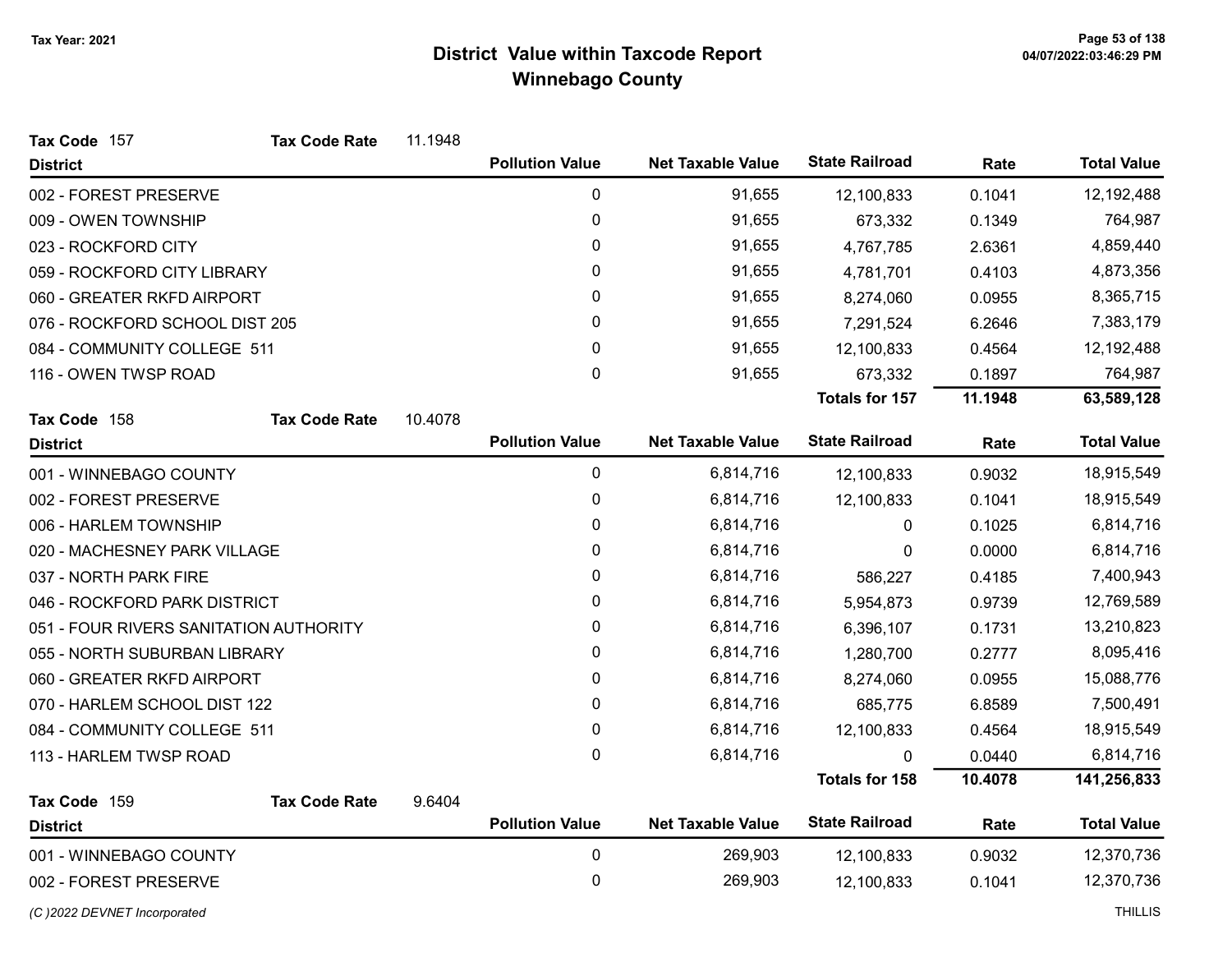| Tax Code 159                           | <b>Tax Code Rate</b> | 9.6404 |                        |                          |                       |        |                    |
|----------------------------------------|----------------------|--------|------------------------|--------------------------|-----------------------|--------|--------------------|
| <b>District</b>                        |                      |        | <b>Pollution Value</b> | <b>Net Taxable Value</b> | <b>State Railroad</b> | Rate   | <b>Total Value</b> |
| 006 - HARLEM TOWNSHIP                  |                      |        | 0                      | 269,903                  | 0                     | 0.1025 | 269,903            |
| 037 - NORTH PARK FIRE                  |                      |        | 0                      | 269,903                  | 586,227               | 0.4185 | 856,130            |
| 046 - ROCKFORD PARK DISTRICT           |                      |        | 0                      | 269,903                  | 5,954,873             | 0.9739 | 6,224,776          |
| 055 - NORTH SUBURBAN LIBRARY           |                      |        | 0                      | 269,903                  | 1,280,700             | 0.2777 | 1,550,603          |
| 060 - GREATER RKFD AIRPORT             |                      |        | 0                      | 269,903                  | 8,274,060             | 0.0955 | 8,543,963          |
| 076 - ROCKFORD SCHOOL DIST 205         |                      |        | 0                      | 269,903                  | 7,291,524             | 6.2646 | 7,561,427          |
| 084 - COMMUNITY COLLEGE 511            |                      |        | 0                      | 269,903                  | 12,100,833            | 0.4564 | 12,370,736         |
| 113 - HARLEM TWSP ROAD                 |                      |        | 0                      | 269,903                  | 0                     | 0.0440 | 269,903            |
|                                        |                      |        |                        |                          | <b>Totals for 159</b> | 9.6404 | 62,388,913         |
| Tax Code 160                           | <b>Tax Code Rate</b> | 9.4339 |                        |                          |                       |        |                    |
| <b>District</b>                        |                      |        | <b>Pollution Value</b> | <b>Net Taxable Value</b> | <b>State Railroad</b> | Rate   | <b>Total Value</b> |
| 001 - WINNEBAGO COUNTY                 |                      |        | $\pmb{0}$              | 536,480                  | 12,100,833            | 0.9032 | 12,637,313         |
| 002 - FOREST PRESERVE                  |                      |        | 0                      | 536,480                  | 12,100,833            | 0.1041 | 12,637,313         |
| 006 - HARLEM TOWNSHIP                  |                      |        | 0                      | 536,480                  | 0                     | 0.1025 | 536,480            |
| 037 - NORTH PARK FIRE                  |                      |        | 0                      | 536,480                  | 586,227               | 0.4185 | 1,122,707          |
| 051 - FOUR RIVERS SANITATION AUTHORITY |                      |        | 0                      | 536,480                  | 6,396,107             | 0.1731 | 6,932,587          |
| 055 - NORTH SUBURBAN LIBRARY           |                      |        | 0                      | 536,480                  | 1,280,700             | 0.2777 | 1,817,180          |
| 060 - GREATER RKFD AIRPORT             |                      |        | 0                      | 536,480                  | 8,274,060             | 0.0955 | 8,810,540          |
| 070 - HARLEM SCHOOL DIST 122           |                      |        | 0                      | 536,480                  | 685,775               | 6.8589 | 1,222,255          |
| 084 - COMMUNITY COLLEGE 511            |                      |        | 0                      | 536,480                  | 12,100,833            | 0.4564 | 12,637,313         |
| 113 - HARLEM TWSP ROAD                 |                      |        | 0                      | 536,480                  | 0                     | 0.0440 | 536,480            |
|                                        |                      |        |                        |                          | <b>Totals for 160</b> | 9.4339 | 58,890,168         |
| Tax Code 161                           | <b>Tax Code Rate</b> | 8.4396 |                        |                          |                       |        |                    |
| <b>District</b>                        |                      |        | <b>Pollution Value</b> | <b>Net Taxable Value</b> | <b>State Railroad</b> | Rate   | <b>Total Value</b> |
| 001 - WINNEBAGO COUNTY                 |                      |        | $\mathbf 0$            | 137,589                  | 12,100,833            | 0.9032 | 12,238,422         |
| 002 - FOREST PRESERVE                  |                      |        | 0                      | 137,589                  | 12,100,833            | 0.1041 | 12,238,422         |
| 009 - OWEN TOWNSHIP                    |                      |        | 0                      | 137,589                  | 673,332               | 0.1349 | 810,921            |
| 038 - NORTHWEST FIRE                   |                      |        | 0                      | 137,589                  | 522,943               | 0.5169 | 660,532            |
| (C) 2022 DEVNET Incorporated           |                      |        |                        |                          |                       |        | <b>THILLIS</b>     |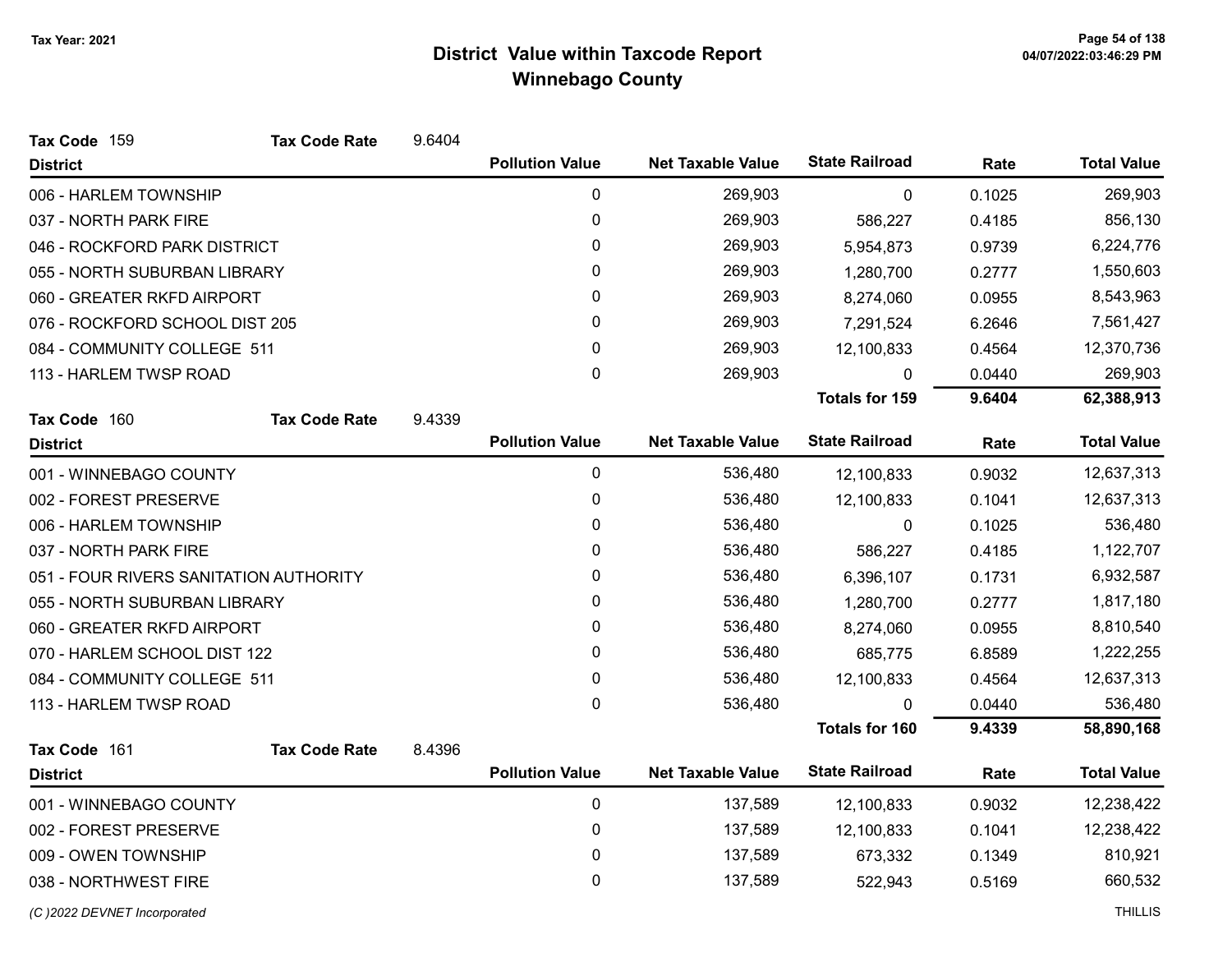| Tax Code 161                  | <b>Tax Code Rate</b> | 8.4396 |                        |                          |                       |        |                    |
|-------------------------------|----------------------|--------|------------------------|--------------------------|-----------------------|--------|--------------------|
| <b>District</b>               |                      |        | <b>Pollution Value</b> | <b>Net Taxable Value</b> | <b>State Railroad</b> | Rate   | <b>Total Value</b> |
| 060 - GREATER RKFD AIRPORT    |                      |        | $\pmb{0}$              | 137,589                  | 8,274,060             | 0.0955 | 8,411,649          |
| 074 - ROCKTON SCHOOL DIST 140 |                      |        | $\pmb{0}$              | 137,589                  | 726,880               | 3.4985 | 864,469            |
| 077 - HONONEGAH HIGH SD #207  |                      |        | 0                      | 137,589                  | 861,603               | 2.5404 | 999,192            |
| 084 - COMMUNITY COLLEGE 511   |                      |        | 0                      | 137,589                  | 12,100,833            | 0.4564 | 12,238,422         |
| 116 - OWEN TWSP ROAD          |                      |        | 0                      | 137,589                  | 673,332               | 0.1897 | 810,921            |
|                               |                      |        |                        |                          | <b>Totals for 161</b> | 8.4396 | 49,272,950         |
| Tax Code 162                  | <b>Tax Code Rate</b> | 8.9572 |                        |                          |                       |        |                    |
| <b>District</b>               |                      |        | <b>Pollution Value</b> | <b>Net Taxable Value</b> | <b>State Railroad</b> | Rate   | <b>Total Value</b> |
| 001 - WINNEBAGO COUNTY        |                      |        | 0                      | 571,072                  | 12,100,833            | 0.9032 | 12,671,905         |
| 002 - FOREST PRESERVE         |                      |        | 0                      | 571,072                  | 12,100,833            | 0.1041 | 12,671,905         |
| 009 - OWEN TOWNSHIP           |                      |        | 0                      | 571,072                  | 673,332               | 0.1349 | 1,244,404          |
| 038 - NORTHWEST FIRE          |                      |        | 0                      | 571,072                  | 522,943               | 0.5169 | 1,094,015          |
| 058 - WINNEBAGO LIBRARY       |                      |        | 0                      | 571,072                  | 0                     | 0.1950 | 571,072            |
| 060 - GREATER RKFD AIRPORT    |                      |        | 0                      | 571,072                  | 8,274,060             | 0.0955 | 8,845,132          |
| 082 - WINNEBAGO UNIT SD #323  |                      |        | 0                      | 571,072                  | 1,577,360             | 6.3615 | 2,148,432          |
| 084 - COMMUNITY COLLEGE 511   |                      |        | 0                      | 571,072                  | 12,100,833            | 0.4564 | 12,671,905         |
| 116 - OWEN TWSP ROAD          |                      |        | 0                      | 571,072                  | 673,332               | 0.1897 | 1,244,404          |
|                               |                      |        |                        |                          | <b>Totals for 162</b> | 8.9572 | 53, 163, 174       |
| Tax Code 163                  | <b>Tax Code Rate</b> | 9.5510 |                        |                          |                       |        |                    |
| <b>District</b>               |                      |        | <b>Pollution Value</b> | <b>Net Taxable Value</b> | <b>State Railroad</b> | Rate   | <b>Total Value</b> |
| 001 - WINNEBAGO COUNTY        |                      |        | $\pmb{0}$              | 2,012,783                | 12,100,833            | 0.9032 | 14,113,616         |
| 002 - FOREST PRESERVE         |                      |        | $\pmb{0}$              | 2,012,783                | 12,100,833            | 0.1041 | 14,113,616         |
| 006 - HARLEM TOWNSHIP         |                      |        | 0                      | 2,012,783                | 0                     | 0.1025 | 2,012,783          |
| 035 - HARLEM-ROSCOE FIRE      |                      |        | 0                      | 2,012,783                | 516,062               | 0.7087 | 2,528,845          |
| 055 - NORTH SUBURBAN LIBRARY  |                      |        | 0                      | 2,012,783                | 1,280,700             | 0.2777 | 3,293,483          |
| 060 - GREATER RKFD AIRPORT    |                      |        | 0                      | 2,012,783                | 8,274,060             | 0.0955 | 10,286,843         |
| 070 - HARLEM SCHOOL DIST 122  |                      |        | $\pmb{0}$              | 2,012,783                | 685,775               | 6.8589 | 2,698,558          |
| 084 - COMMUNITY COLLEGE 511   |                      |        | 0                      | 2,012,783                | 12,100,833            | 0.4564 | 14,113,616         |
| (C) 2022 DEVNET Incorporated  |                      |        |                        |                          |                       |        | <b>THILLIS</b>     |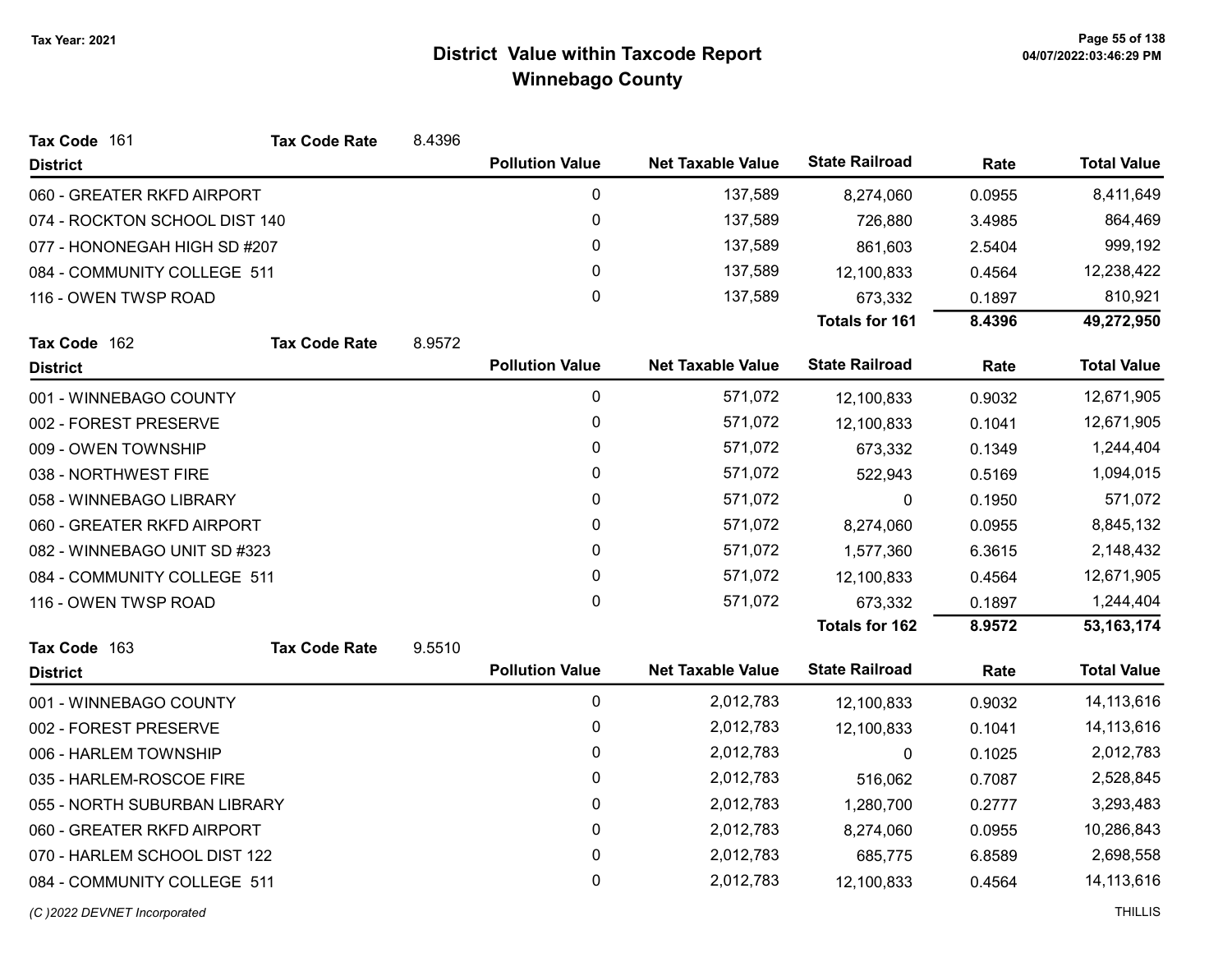| Tax Code 163                  | <b>Tax Code Rate</b> | 9.5510 |                        |                          |                       |        |                    |
|-------------------------------|----------------------|--------|------------------------|--------------------------|-----------------------|--------|--------------------|
| <b>District</b>               |                      |        | <b>Pollution Value</b> | <b>Net Taxable Value</b> | <b>State Railroad</b> | Rate   | <b>Total Value</b> |
| 113 - HARLEM TWSP ROAD        |                      |        | 0                      | 2,012,783                | 0                     | 0.0440 | 2,012,783          |
|                               |                      |        |                        |                          | <b>Totals for 163</b> | 9.5510 | 65,174,143         |
| Tax Code 164                  | <b>Tax Code Rate</b> | 9.2608 |                        |                          |                       |        |                    |
| <b>District</b>               |                      |        | <b>Pollution Value</b> | <b>Net Taxable Value</b> | <b>State Railroad</b> | Rate   | <b>Total Value</b> |
| 001 - WINNEBAGO COUNTY        |                      |        | 0                      | 98,049                   | 12,100,833            | 0.9032 | 12,198,882         |
| 002 - FOREST PRESERVE         |                      |        | 0                      | 98,049                   | 12,100,833            | 0.1041 | 12,198,882         |
| 006 - HARLEM TOWNSHIP         |                      |        | 0                      | 98,049                   | 0                     | 0.1025 | 98,049             |
| 037 - NORTH PARK FIRE         |                      |        | $\mathbf{0}$           | 98,049                   | 586,227               | 0.4185 | 684,276            |
| 055 - NORTH SUBURBAN LIBRARY  |                      |        | 0                      | 98,049                   | 1,280,700             | 0.2777 | 1,378,749          |
| 060 - GREATER RKFD AIRPORT    |                      |        | 0                      | 98,049                   | 8,274,060             | 0.0955 | 8,372,109          |
| 070 - HARLEM SCHOOL DIST 122  |                      |        | 0                      | 98,049                   | 685,775               | 6.8589 | 783,824            |
| 084 - COMMUNITY COLLEGE 511   |                      |        | 0                      | 98,049                   | 12,100,833            | 0.4564 | 12,198,882         |
| 113 - HARLEM TWSP ROAD        |                      |        | $\mathbf 0$            | 98,049                   | $\mathbf{0}$          | 0.0440 | 98,049             |
|                               |                      |        |                        |                          | <b>Totals for 164</b> | 9.2608 | 48,011,702         |
| Tax Code 165                  | <b>Tax Code Rate</b> | 8.5802 |                        |                          |                       |        |                    |
| <b>District</b>               |                      |        | <b>Pollution Value</b> | <b>Net Taxable Value</b> | <b>State Railroad</b> | Rate   | <b>Total Value</b> |
| 001 - WINNEBAGO COUNTY        |                      |        | 0                      | 16,283,767               | 12,100,833            | 0.9032 | 28,384,600         |
| 002 - FOREST PRESERVE         |                      |        | 0                      | 16,283,767               | 12,100,833            | 0.1041 | 28,384,600         |
| 009 - OWEN TOWNSHIP           |                      |        | 0                      | 16,283,767               | 673,332               | 0.1349 | 16,957,099         |
| 041 - ROCKTON FIRE            |                      |        | 0                      | 16,283,767               | 781,567               | 0.6575 | 17,065,334         |
| 060 - GREATER RKFD AIRPORT    |                      |        | 0                      | 16,283,767               | 8,274,060             | 0.0955 | 24,557,827         |
| 074 - ROCKTON SCHOOL DIST 140 |                      |        | 0                      | 16,283,767               | 726,880               | 3.4985 | 17,010,647         |
| 077 - HONONEGAH HIGH SD #207  |                      |        | 0                      | 16,283,767               | 861,603               | 2.5404 | 17,145,370         |
| 084 - COMMUNITY COLLEGE 511   |                      |        | 0                      | 16,283,767               | 12,100,833            | 0.4564 | 28,384,600         |
| 116 - OWEN TWSP ROAD          |                      |        | 0                      | 16,283,767               | 673,332               | 0.1897 | 16,957,099         |
|                               |                      |        |                        |                          | Totals for 165        | 8.5802 | 194,847,176        |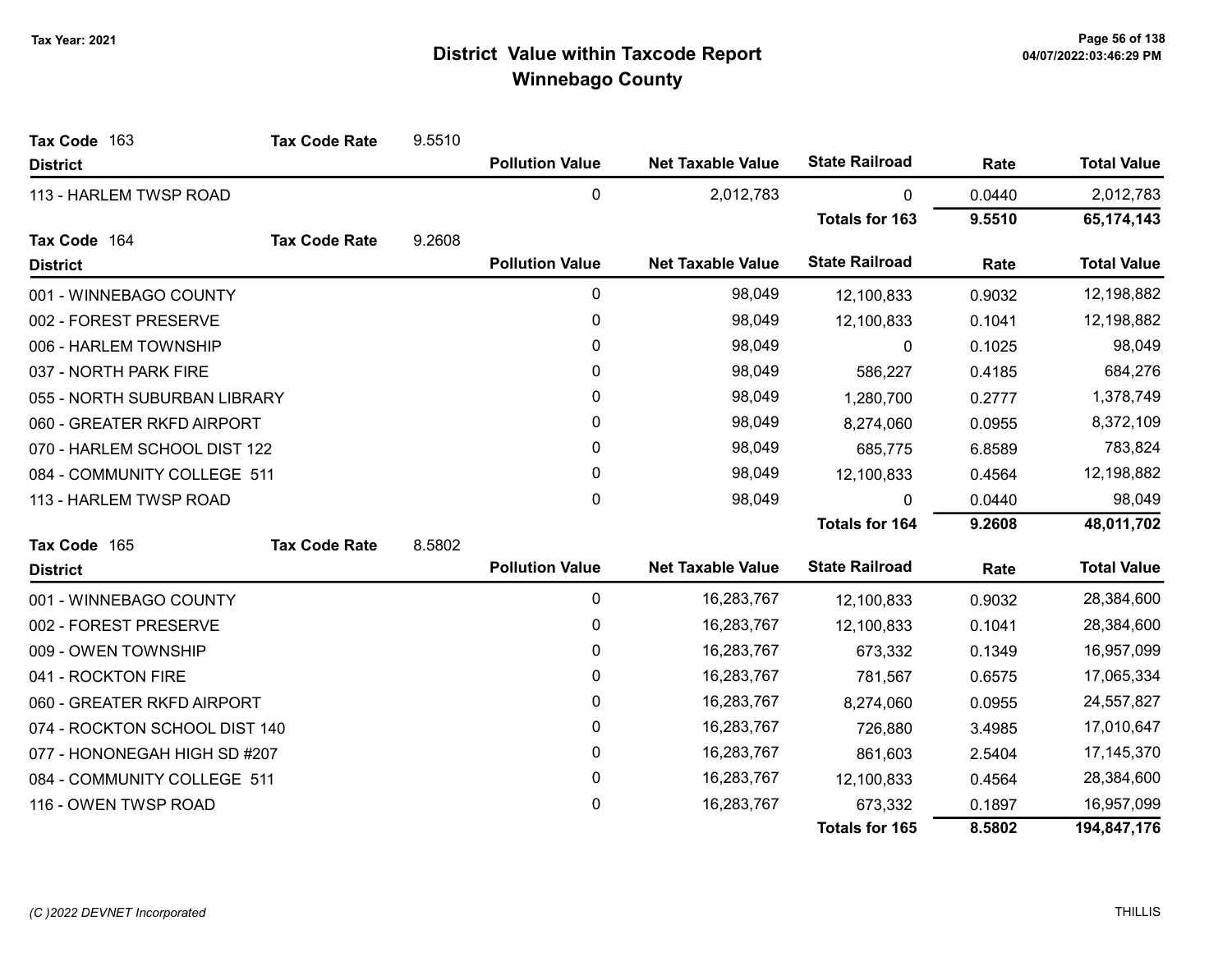| Tax Code 167                   | <b>Tax Code Rate</b> | 8.5698 |                        |                          |                       |        |                    |
|--------------------------------|----------------------|--------|------------------------|--------------------------|-----------------------|--------|--------------------|
| <b>District</b>                |                      |        | <b>Pollution Value</b> | <b>Net Taxable Value</b> | <b>State Railroad</b> | Rate   | <b>Total Value</b> |
| 001 - WINNEBAGO COUNTY         |                      |        | 0                      | 6,001,379                | 12,100,833            | 0.9032 | 18,102,212         |
| 002 - FOREST PRESERVE          |                      |        | 0                      | 6,001,379                | 12,100,833            | 0.1041 | 18,102,212         |
| 009 - OWEN TOWNSHIP            |                      |        | 0                      | 6,001,379                | 673,332               | 0.1349 | 6,674,711          |
| 038 - NORTHWEST FIRE           |                      |        | 0                      | 6,001,379                | 522,943               | 0.5169 | 6,524,322          |
| 076 - ROCKFORD SCHOOL DIST 205 |                      |        | 0                      | 6,001,379                | 7,291,524             | 6.2646 | 13,292,903         |
| 084 - COMMUNITY COLLEGE 511    |                      |        | 0                      | 6,001,379                | 12,100,833            | 0.4564 | 18,102,212         |
| 116 - OWEN TWSP ROAD           |                      |        | 0                      | 6,001,379                | 673,332               | 0.1897 | 6,674,711          |
|                                |                      |        |                        |                          | <b>Totals for 167</b> | 8.5698 | 87,473,283         |
| Tax Code 168                   | <b>Tax Code Rate</b> | 8.5802 |                        |                          |                       |        |                    |
| <b>District</b>                |                      |        | <b>Pollution Value</b> | <b>Net Taxable Value</b> | <b>State Railroad</b> | Rate   | <b>Total Value</b> |
| 001 - WINNEBAGO COUNTY         |                      |        | 0                      | 0                        | 12,100,833            | 0.9032 | 12,100,833         |
| 002 - FOREST PRESERVE          |                      |        | 0                      | 0                        | 12,100,833            | 0.1041 | 12,100,833         |
| 009 - OWEN TOWNSHIP            |                      |        | 0                      | 0                        | 673,332               | 0.1349 | 673,332            |
| 020 - MACHESNEY PARK VILLAGE   |                      |        | 0                      | 0                        | 0                     | 0.0000 | 0                  |
| 041 - ROCKTON FIRE             |                      |        | 0                      | 0                        | 781,567               | 0.6575 | 781,567            |
| 060 - GREATER RKFD AIRPORT     |                      |        | 0                      | 0                        | 8,274,060             | 0.0955 | 8,274,060          |
| 074 - ROCKTON SCHOOL DIST 140  |                      |        | 0                      | 0                        | 726,880               | 3.4985 | 726,880            |
| 077 - HONONEGAH HIGH SD #207   |                      |        | 0                      | 0                        | 861,603               | 2.5404 | 861,603            |
| 084 - COMMUNITY COLLEGE 511    |                      |        | 0                      | 0                        | 12,100,833            | 0.4564 | 12,100,833         |
| 116 - OWEN TWSP ROAD           |                      |        | 0                      | 0                        | 673,332               | 0.1897 | 673,332            |
|                                |                      |        |                        |                          | <b>Totals for 168</b> | 8.5802 | 48,293,273         |
| Tax Code 169                   | <b>Tax Code Rate</b> | 8.9430 |                        |                          |                       |        |                    |
| <b>District</b>                |                      |        | <b>Pollution Value</b> | <b>Net Taxable Value</b> | <b>State Railroad</b> | Rate   | <b>Total Value</b> |
| 001 - WINNEBAGO COUNTY         |                      |        | 0                      | 8,660,569                | 12,100,833            | 0.9032 | 20,761,402         |
| 002 - FOREST PRESERVE          |                      |        | 0                      | 8,660,569                | 12,100,833            | 0.1041 | 20,761,402         |
| 009 - OWEN TOWNSHIP            |                      |        | 0                      | 8,660,569                | 673,332               | 0.1349 | 9,333,901          |
| 038 - NORTHWEST FIRE           |                      |        | 0                      | 8,660,569                | 522,943               | 0.5169 | 9,183,512          |
| 055 - NORTH SUBURBAN LIBRARY   |                      |        | 0                      | 8,660,569                | 1,280,700             | 0.2777 | 9,941,269          |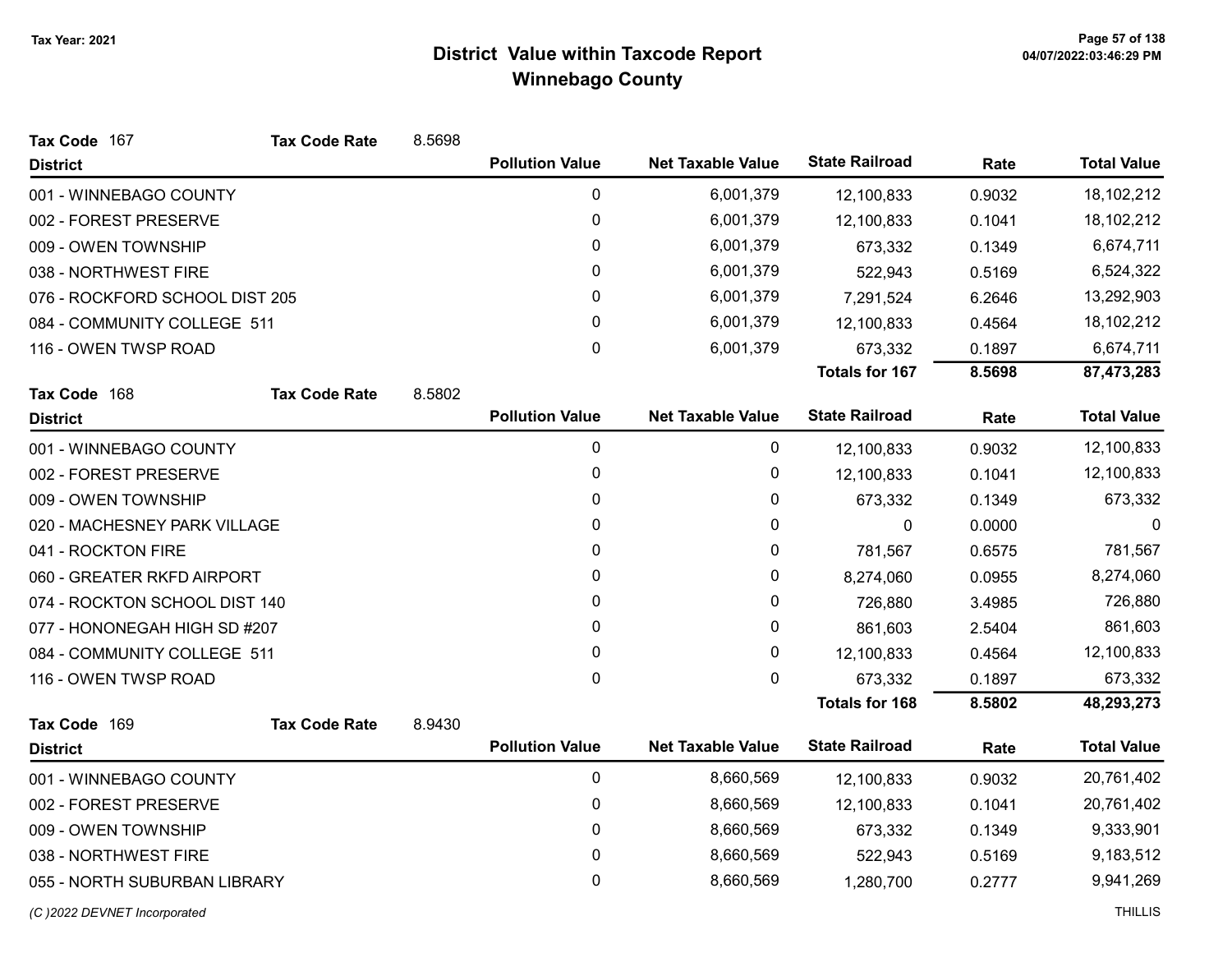| Tax Code 169                           | <b>Tax Code Rate</b> | 8.9430 |                        |                          |                       |        |                    |
|----------------------------------------|----------------------|--------|------------------------|--------------------------|-----------------------|--------|--------------------|
| <b>District</b>                        |                      |        | <b>Pollution Value</b> | <b>Net Taxable Value</b> | <b>State Railroad</b> | Rate   | <b>Total Value</b> |
| 060 - GREATER RKFD AIRPORT             |                      |        | 0                      | 8,660,569                | 8,274,060             | 0.0955 | 16,934,629         |
| 076 - ROCKFORD SCHOOL DIST 205         |                      |        | $\pmb{0}$              | 8,660,569                | 7,291,524             | 6.2646 | 15,952,093         |
| 084 - COMMUNITY COLLEGE 511            |                      |        | $\mathbf 0$            | 8,660,569                | 12,100,833            | 0.4564 | 20,761,402         |
| 116 - OWEN TWSP ROAD                   |                      |        | $\mathbf 0$            | 8,660,569                | 673,332               | 0.1897 | 9,333,901          |
|                                        |                      |        |                        |                          | <b>Totals for 169</b> | 8.9430 | 132,963,511        |
| Tax Code 170                           | <b>Tax Code Rate</b> | 8.8384 |                        |                          |                       |        |                    |
| <b>District</b>                        |                      |        | <b>Pollution Value</b> | <b>Net Taxable Value</b> | <b>State Railroad</b> | Rate   | <b>Total Value</b> |
| 001 - WINNEBAGO COUNTY                 |                      |        | $\pmb{0}$              | 120,912                  | 12,100,833            | 0.9032 | 12,221,745         |
| 002 - FOREST PRESERVE                  |                      |        | $\pmb{0}$              | 120,912                  | 12,100,833            | 0.1041 | 12,221,745         |
| 009 - OWEN TOWNSHIP                    |                      |        | 0                      | 120,912                  | 673,332               | 0.1349 | 794,244            |
| 038 - NORTHWEST FIRE                   |                      |        | 0                      | 120,912                  | 522,943               | 0.5169 | 643,855            |
| 051 - FOUR RIVERS SANITATION AUTHORITY |                      |        | 0                      | 120,912                  | 6,396,107             | 0.1731 | 6,517,019          |
| 060 - GREATER RKFD AIRPORT             |                      |        | $\mathbf 0$            | 120,912                  | 8,274,060             | 0.0955 | 8,394,972          |
| 076 - ROCKFORD SCHOOL DIST 205         |                      |        | $\mathbf 0$            | 120,912                  | 7,291,524             | 6.2646 | 7,412,436          |
| 084 - COMMUNITY COLLEGE 511            |                      |        | $\pmb{0}$              | 120,912                  | 12,100,833            | 0.4564 | 12,221,745         |
| 116 - OWEN TWSP ROAD                   |                      |        | $\mathbf 0$            | 120,912                  | 673,332               | 0.1897 | 794,244            |
|                                        |                      |        |                        |                          | <b>Totals for 170</b> | 8.8384 | 61,222,005         |
| Tax Code 171                           | <b>Tax Code Rate</b> | 9.8123 |                        |                          |                       |        |                    |
| <b>District</b>                        |                      |        | <b>Pollution Value</b> | <b>Net Taxable Value</b> | <b>State Railroad</b> | Rate   | <b>Total Value</b> |
| 001 - WINNEBAGO COUNTY                 |                      |        | $\mathbf 0$            | 153,924                  | 12,100,833            | 0.9032 | 12,254,757         |
| 002 - FOREST PRESERVE                  |                      |        | 0                      | 153,924                  | 12,100,833            | 0.1041 | 12,254,757         |
| 009 - OWEN TOWNSHIP                    |                      |        | $\pmb{0}$              | 153,924                  | 673,332               | 0.1349 | 827,256            |
| 038 - NORTHWEST FIRE                   |                      |        | 0                      | 153,924                  | 522,943               | 0.5169 | 676,867            |
| 046 - ROCKFORD PARK DISTRICT           |                      |        | $\mathbf 0$            | 153,924                  | 5,954,873             | 0.9739 | 6,108,797          |
| 051 - FOUR RIVERS SANITATION AUTHORITY |                      |        | 0                      | 153,924                  | 6,396,107             | 0.1731 | 6,550,031          |
| 060 - GREATER RKFD AIRPORT             |                      |        | $\pmb{0}$              | 153,924                  | 8,274,060             | 0.0955 | 8,427,984          |
| 076 - ROCKFORD SCHOOL DIST 205         |                      |        | $\pmb{0}$              | 153,924                  | 7,291,524             | 6.2646 | 7,445,448          |
| 084 - COMMUNITY COLLEGE 511            |                      |        | $\mathbf 0$            | 153,924                  | 12,100,833            | 0.4564 | 12,254,757         |
|                                        |                      |        |                        |                          |                       |        |                    |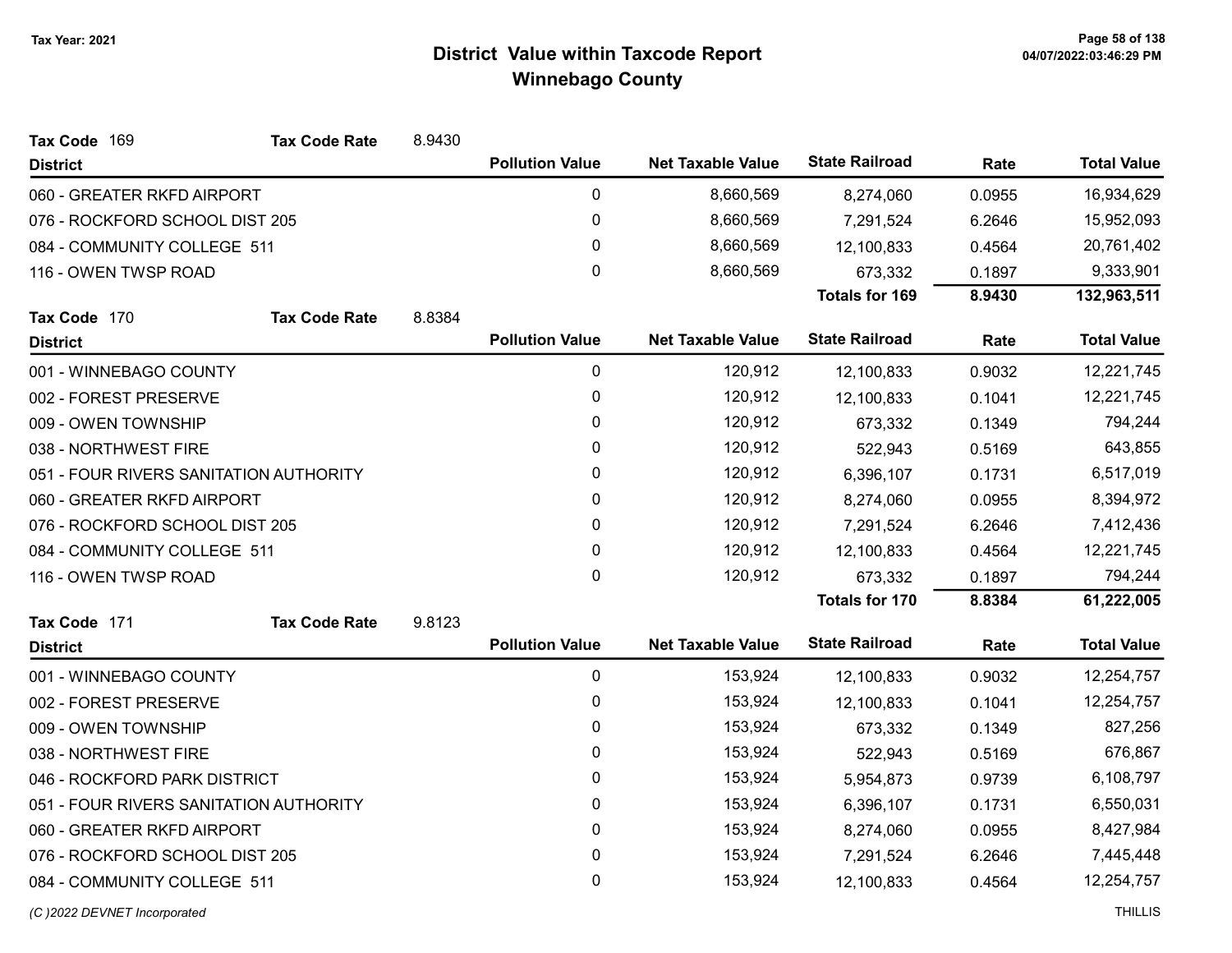| Tax Code 171                           | <b>Tax Code Rate</b> | 9.8123  |                        |                          |                       |         |                    |
|----------------------------------------|----------------------|---------|------------------------|--------------------------|-----------------------|---------|--------------------|
| <b>District</b>                        |                      |         | <b>Pollution Value</b> | <b>Net Taxable Value</b> | <b>State Railroad</b> | Rate    | <b>Total Value</b> |
| 116 - OWEN TWSP ROAD                   |                      |         | $\mathbf 0$            | 153,924                  | 673,332               | 0.1897  | 827,256            |
|                                        |                      |         |                        |                          | <b>Totals for 171</b> | 9.8123  | 67,627,910         |
| Tax Code 172                           | <b>Tax Code Rate</b> | 12.2463 |                        |                          |                       |         |                    |
| <b>District</b>                        |                      |         | <b>Pollution Value</b> | <b>Net Taxable Value</b> | <b>State Railroad</b> | Rate    | <b>Total Value</b> |
| 001 - WINNEBAGO COUNTY                 |                      |         | 0                      | 248,799                  | 12,100,833            | 0.9032  | 12,349,632         |
| 002 - FOREST PRESERVE                  |                      |         | 0                      | 248,799                  | 12,100,833            | 0.1041  | 12,349,632         |
| 009 - OWEN TOWNSHIP                    |                      |         | $\pmb{0}$              | 248,799                  | 673,332               | 0.1349  | 922,131            |
| 023 - ROCKFORD CITY                    |                      |         | $\mathbf{0}$           | 248,799                  | 4,767,785             | 2.6361  | 5,016,584          |
| 046 - ROCKFORD PARK DISTRICT           |                      |         | 0                      | 248,799                  | 5,954,873             | 0.9739  | 6,203,672          |
| 051 - FOUR RIVERS SANITATION AUTHORITY |                      |         | 0                      | 248,799                  | 6,396,107             | 0.1731  | 6,644,906          |
| 059 - ROCKFORD CITY LIBRARY            |                      |         | $\mathbf{0}$           | 248,799                  | 4,781,701             | 0.4103  | 5,030,500          |
| 076 - ROCKFORD SCHOOL DIST 205         |                      |         | 0                      | 248,799                  | 7,291,524             | 6.2646  | 7,540,323          |
| 084 - COMMUNITY COLLEGE 511            |                      |         | 0                      | 248,799                  | 12,100,833            | 0.4564  | 12,349,632         |
| 116 - OWEN TWSP ROAD                   |                      |         | $\mathbf 0$            | 248,799                  | 673,332               | 0.1897  | 922,131            |
|                                        |                      |         |                        |                          | <b>Totals for 172</b> | 12.2463 | 69,329,143         |
| Tax Code 175                           | <b>Tax Code Rate</b> | 9.4376  |                        |                          |                       |         |                    |
| <b>District</b>                        |                      |         | <b>Pollution Value</b> | <b>Net Taxable Value</b> | <b>State Railroad</b> | Rate    | <b>Total Value</b> |
| 001 - WINNEBAGO COUNTY                 |                      |         | 0                      | 46,977,470               | 12,100,833            | 0.9032  | 59,078,303         |
| 002 - FOREST PRESERVE                  |                      |         | 0                      | 46,977,470               | 12,100,833            | 0.1041  | 59,078,303         |
| 013 - ROSCOE TOWNSHIP                  |                      |         | 0                      | 46,977,470               | 926,834               | 0.1371  | 47,904,304         |
| 026 - SOUTH BELOIT CITY                |                      |         | 0                      | 46,977,470               | 1,492,716             | 1.0169  | 48,470,186         |
| 061 - SOUTH BELOIT CITY LIBRARY        |                      |         | 0                      | 46,977,470               | 1,492,716             | 0.1946  | 48,470,186         |
| 072 - PRAIRIE HILL SCHOOL DIST 133     |                      |         | 0                      | 46,977,470               | 0                     | 3.9287  | 46,977,470         |
| 077 - HONONEGAH HIGH SD #207           |                      |         | 0                      | 46,977,470               | 861,603               | 2.5404  | 47,839,073         |
| 084 - COMMUNITY COLLEGE 511            |                      |         | 0                      | 46,977,470               | 12,100,833            | 0.4564  | 59,078,303         |
| 120 - ROSCOE TWSP ROAD                 |                      |         | 0                      | 46,977,470               | 926,834               | 0.1562  | 47,904,304         |
|                                        |                      |         |                        |                          | <b>Totals for 175</b> | 9.4376  | 464,800,432        |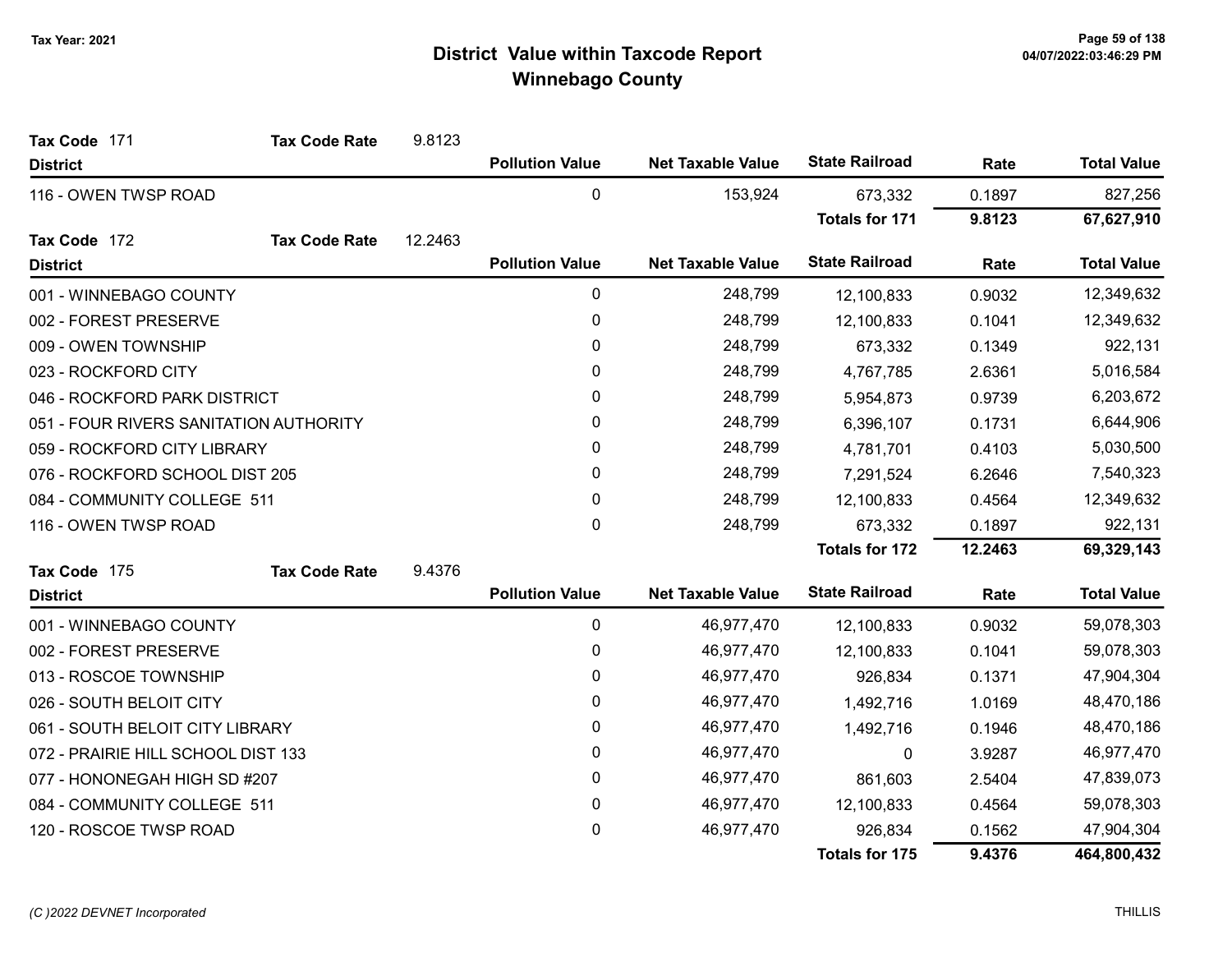| Tax Code 176                       | <b>Tax Code Rate</b> | 8.5038 |                        |                          |                       |        |                    |
|------------------------------------|----------------------|--------|------------------------|--------------------------|-----------------------|--------|--------------------|
| <b>District</b>                    |                      |        | <b>Pollution Value</b> | <b>Net Taxable Value</b> | <b>State Railroad</b> | Rate   | <b>Total Value</b> |
| 001 - WINNEBAGO COUNTY             |                      |        | 0                      | 0                        | 12,100,833            | 0.9032 | 12,100,833         |
| 002 - FOREST PRESERVE              |                      |        | 0                      | 0                        | 12,100,833            | 0.1041 | 12,100,833         |
| 013 - ROSCOE TOWNSHIP              |                      |        | 0                      | 0                        | 926,834               | 0.1371 | 926,834            |
| 055 - NORTH SUBURBAN LIBRARY       |                      |        | 0                      | 0                        | 1,280,700             | 0.2777 | 1,280,700          |
| 072 - PRAIRIE HILL SCHOOL DIST 133 |                      |        | 0                      | 0                        | 0                     | 3.9287 | 0                  |
| 077 - HONONEGAH HIGH SD #207       |                      |        | 0                      | 0                        | 861,603               | 2.5404 | 861,603            |
| 084 - COMMUNITY COLLEGE 511        |                      |        | 0                      | 0                        | 12,100,833            | 0.4564 | 12,100,833         |
| 120 - ROSCOE TWSP ROAD             |                      |        | 0                      | 0                        | 926,834               | 0.1562 | 926,834            |
|                                    |                      |        |                        |                          | <b>Totals for 176</b> | 8.5038 | 40,298,470         |
| Tax Code 177                       | <b>Tax Code Rate</b> | 8.8978 |                        |                          |                       |        |                    |
| <b>District</b>                    |                      |        | <b>Pollution Value</b> | <b>Net Taxable Value</b> | <b>State Railroad</b> | Rate   | <b>Total Value</b> |
| 001 - WINNEBAGO COUNTY             |                      |        | $\mathbf 0$            | 12,773,450               | 12,100,833            | 0.9032 | 24,874,283         |
| 002 - FOREST PRESERVE              |                      |        | 0                      | 12,773,450               | 12,100,833            | 0.1041 | 24,874,283         |
| 013 - ROSCOE TOWNSHIP              |                      |        | 0                      | 12,773,450               | 926,834               | 0.1371 | 13,700,284         |
| 026 - SOUTH BELOIT CITY            |                      |        | 0                      | 12,773,450               | 1,492,716             | 1.0169 | 14,266,166         |
| 061 - SOUTH BELOIT CITY LIBRARY    |                      |        | 0                      | 12,773,450               | 1,492,716             | 0.1946 | 14,266,166         |
| 079 - SOUTH BELOIT SD #320         |                      |        | 0                      | 12,773,450               | 1,631,895             | 5.9293 | 14,405,345         |
| 084 - COMMUNITY COLLEGE 511        |                      |        | 0                      | 12,773,450               | 12,100,833            | 0.4564 | 24,874,283         |
| 120 - ROSCOE TWSP ROAD             |                      |        | 0                      | 12,773,450               | 926,834               | 0.1562 | 13,700,284         |
|                                    |                      |        |                        |                          | <b>Totals for 177</b> | 8.8978 | 144,961,094        |
| Tax Code 178                       | <b>Tax Code Rate</b> | 7.9640 |                        |                          |                       |        |                    |
| <b>District</b>                    |                      |        | <b>Pollution Value</b> | <b>Net Taxable Value</b> | <b>State Railroad</b> | Rate   | <b>Total Value</b> |
| 001 - WINNEBAGO COUNTY             |                      |        | $\mathbf 0$            | 0                        | 12,100,833            | 0.9032 | 12,100,833         |
| 002 - FOREST PRESERVE              |                      |        | 0                      | 0                        | 12,100,833            | 0.1041 | 12,100,833         |
| 013 - ROSCOE TOWNSHIP              |                      |        | 0                      | 0                        | 926,834               | 0.1371 | 926,834            |
| 055 - NORTH SUBURBAN LIBRARY       |                      |        | 0                      | 0                        | 1,280,700             | 0.2777 | 1,280,700          |
| 079 - SOUTH BELOIT SD #320         |                      |        | 0                      | 0                        | 1,631,895             | 5.9293 | 1,631,895          |
| 084 - COMMUNITY COLLEGE 511        |                      |        | 0                      | 0                        | 12,100,833            | 0.4564 | 12,100,833         |
| (C) 2022 DEVNET Incorporated       |                      |        |                        |                          |                       |        | <b>THILLIS</b>     |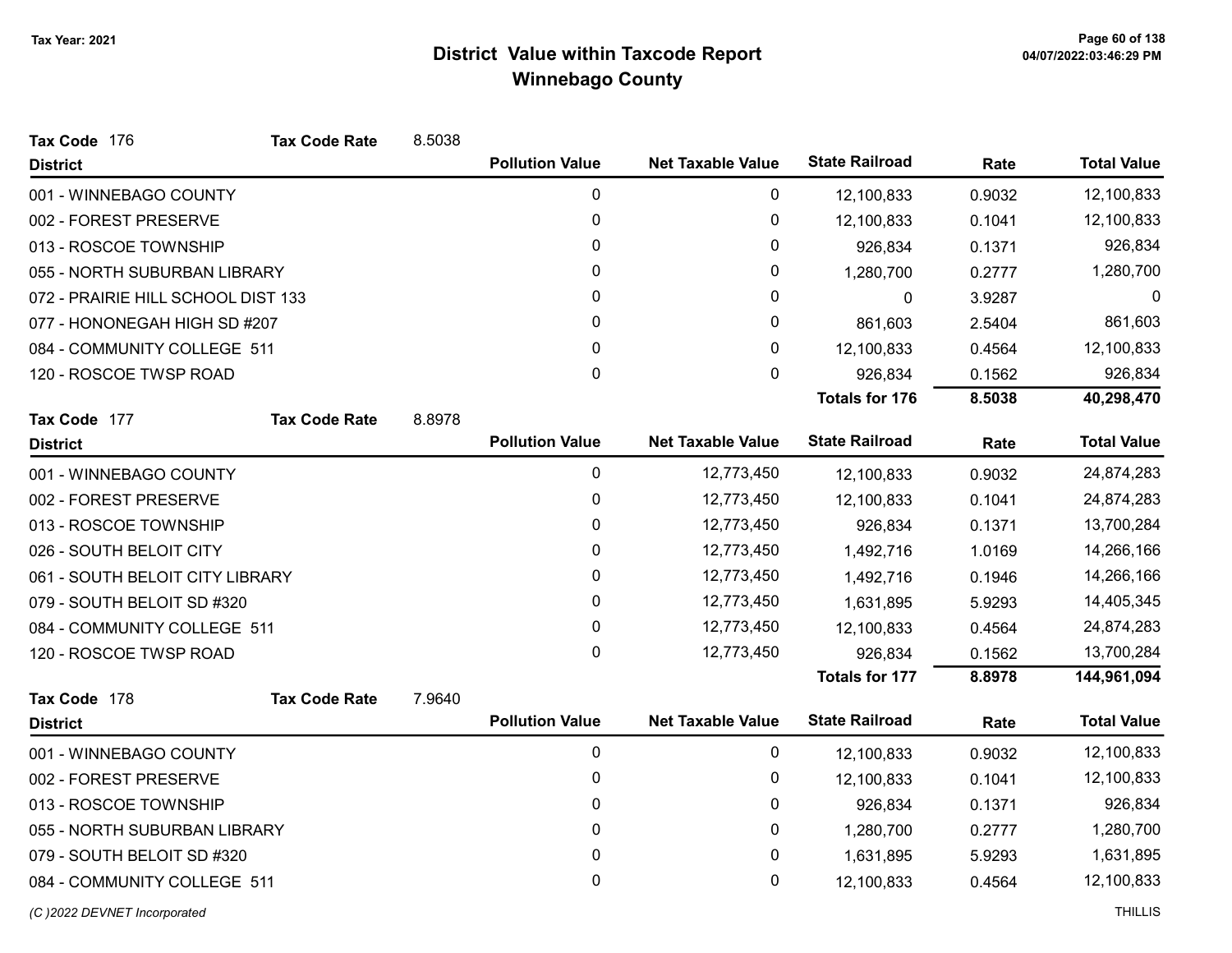| Tax Code 178                       | <b>Tax Code Rate</b> | 7.9640 |                        |                          |                       |        |                    |
|------------------------------------|----------------------|--------|------------------------|--------------------------|-----------------------|--------|--------------------|
| <b>District</b>                    |                      |        | <b>Pollution Value</b> | <b>Net Taxable Value</b> | <b>State Railroad</b> | Rate   | <b>Total Value</b> |
| 120 - ROSCOE TWSP ROAD             |                      |        | $\pmb{0}$              | 0                        | 926,834               | 0.1562 | 926,834            |
|                                    |                      |        |                        |                          | <b>Totals for 178</b> | 7.9640 | 41,068,762         |
| Tax Code 179                       | <b>Tax Code Rate</b> | 8.6727 |                        |                          |                       |        |                    |
| <b>District</b>                    |                      |        | <b>Pollution Value</b> | <b>Net Taxable Value</b> | <b>State Railroad</b> | Rate   | <b>Total Value</b> |
| 001 - WINNEBAGO COUNTY             |                      |        | $\pmb{0}$              | 10,056,637               | 12,100,833            | 0.9032 | 22, 157, 470       |
| 002 - FOREST PRESERVE              |                      |        | 0                      | 10,056,637               | 12,100,833            | 0.1041 | 22, 157, 470       |
| 013 - ROSCOE TOWNSHIP              |                      |        | 0                      | 10,056,637               | 926,834               | 0.1371 | 10,983,471         |
| 035 - HARLEM-ROSCOE FIRE           |                      |        | 0                      | 10,056,637               | 516,062               | 0.7087 | 10,572,699         |
| 055 - NORTH SUBURBAN LIBRARY       |                      |        | $\pmb{0}$              | 10,056,637               | 1,280,700             | 0.2777 | 11,337,337         |
| 079 - SOUTH BELOIT SD #320         |                      |        | $\mathbf{0}$           | 10,056,637               | 1,631,895             | 5.9293 | 11,688,532         |
| 084 - COMMUNITY COLLEGE 511        |                      |        | 0                      | 10,056,637               | 12,100,833            | 0.4564 | 22, 157, 470       |
| 120 - ROSCOE TWSP ROAD             |                      |        | $\mathbf 0$            | 10,056,637               | 926,834               | 0.1562 | 10,983,471         |
|                                    |                      |        |                        |                          | <b>Totals for 179</b> | 8.6727 | 122,037,920        |
| Tax Code 180                       | <b>Tax Code Rate</b> | 9.2125 |                        |                          |                       |        |                    |
| <b>District</b>                    |                      |        | <b>Pollution Value</b> | <b>Net Taxable Value</b> | <b>State Railroad</b> | Rate   | <b>Total Value</b> |
| 001 - WINNEBAGO COUNTY             |                      |        | $\pmb{0}$              | 77,503,855               | 12,100,833            | 0.9032 | 89,604,688         |
| 002 - FOREST PRESERVE              |                      |        | $\pmb{0}$              | 77,503,855               | 12,100,833            | 0.1041 | 89,604,688         |
| 013 - ROSCOE TOWNSHIP              |                      |        | 0                      | 77,503,855               | 926,834               | 0.1371 | 78,430,689         |
| 035 - HARLEM-ROSCOE FIRE           |                      |        | $\mathbf 0$            | 77,503,855               | 516,062               | 0.7087 | 78,019,917         |
| 055 - NORTH SUBURBAN LIBRARY       |                      |        | 0                      | 77,503,855               | 1,280,700             | 0.2777 | 78,784,555         |
| 072 - PRAIRIE HILL SCHOOL DIST 133 |                      |        | $\pmb{0}$              | 77,503,855               | 0                     | 3.9287 | 77,503,855         |
| 077 - HONONEGAH HIGH SD #207       |                      |        | $\mathbf{0}$           | 77,503,855               | 861,603               | 2.5404 | 78,365,458         |
| 084 - COMMUNITY COLLEGE 511        |                      |        | $\mathbf 0$            | 77,503,855               | 12,100,833            | 0.4564 | 89,604,688         |
| 120 - ROSCOE TWSP ROAD             |                      |        | $\mathbf 0$            | 77,503,855               | 926,834               | 0.1562 | 78,430,689         |
|                                    |                      |        |                        |                          | <b>Totals for 180</b> | 9.2125 | 738,349,227        |
| Tax Code 181                       | <b>Tax Code Rate</b> | 9.2171 |                        |                          |                       |        |                    |
| <b>District</b>                    |                      |        | <b>Pollution Value</b> | <b>Net Taxable Value</b> | <b>State Railroad</b> | Rate   | <b>Total Value</b> |
| 001 - WINNEBAGO COUNTY             |                      |        | $\pmb{0}$              | 152,061,092              | 12,100,833            | 0.9032 | 164, 161, 925      |

(C)2022 DEVNET Incorporated THILLIS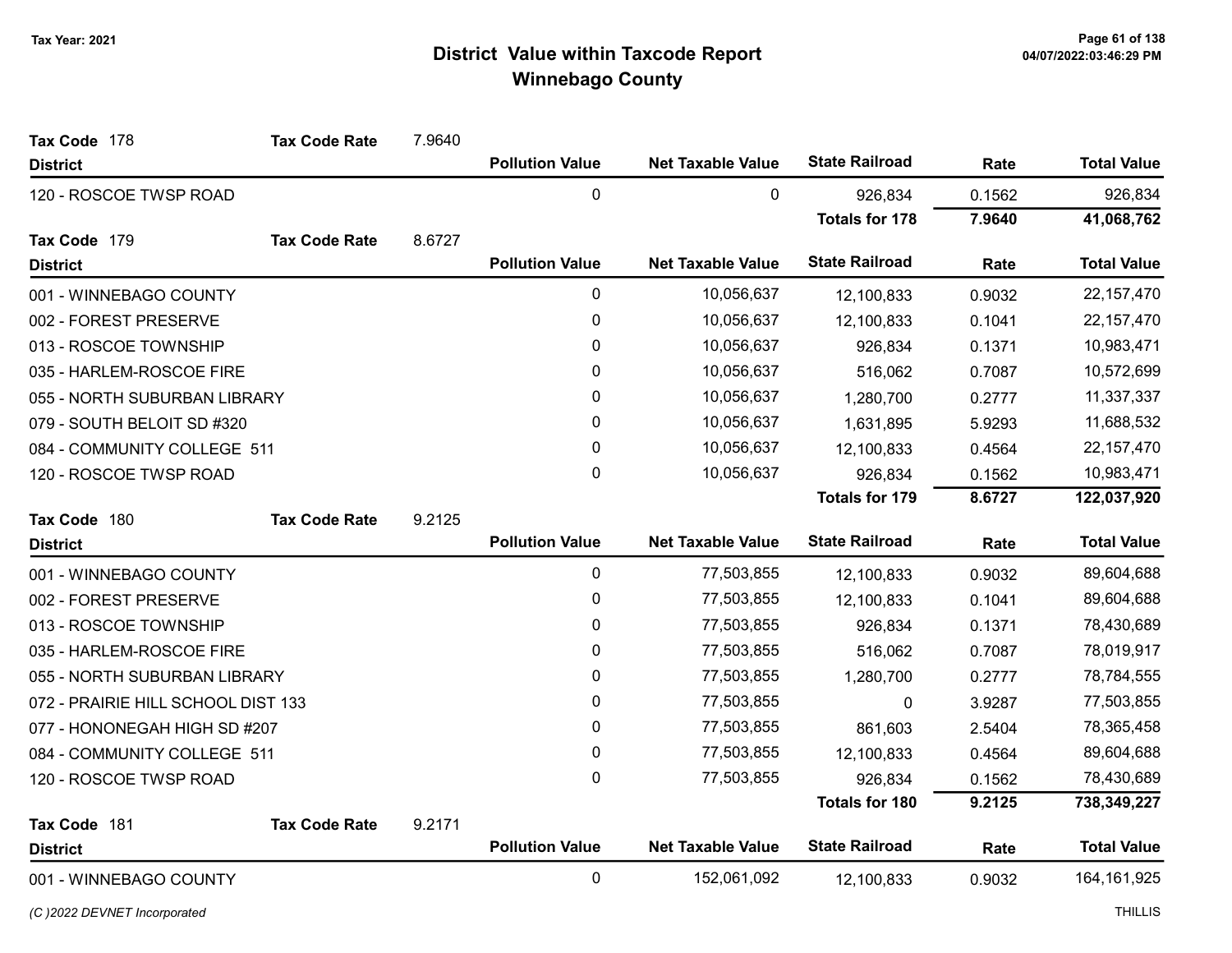| Tax Code 181                  | <b>Tax Code Rate</b> | 9.2171 |                        |                          |                       |        |                    |
|-------------------------------|----------------------|--------|------------------------|--------------------------|-----------------------|--------|--------------------|
| <b>District</b>               |                      |        | <b>Pollution Value</b> | <b>Net Taxable Value</b> | <b>State Railroad</b> | Rate   | <b>Total Value</b> |
| 002 - FOREST PRESERVE         |                      |        | 0                      | 152,061,092              | 12,100,833            | 0.1041 | 164, 161, 925      |
| 013 - ROSCOE TOWNSHIP         |                      |        | $\pmb{0}$              | 152,061,092              | 926,834               | 0.1371 | 152,987,926        |
| 035 - HARLEM-ROSCOE FIRE      |                      |        | 0                      | 152,061,092              | 516,062               | 0.7087 | 152,577,154        |
| 055 - NORTH SUBURBAN LIBRARY  |                      |        | 0                      | 152,061,092              | 1,280,700             | 0.2777 | 153,341,792        |
| 071 - KINNIKINNICK SD #131    |                      |        | 0                      | 152,061,092              | 134,723               | 3.9333 | 152,195,815        |
| 077 - HONONEGAH HIGH SD #207  |                      |        | 0                      | 152,061,092              | 861,603               | 2.5404 | 152,922,695        |
| 084 - COMMUNITY COLLEGE 511   |                      |        | 0                      | 152,061,092              | 12,100,833            | 0.4564 | 164, 161, 925      |
| 120 - ROSCOE TWSP ROAD        |                      |        | 0                      | 152,061,092              | 926,834               | 0.1562 | 152,987,926        |
|                               |                      |        |                        |                          | <b>Totals for 181</b> | 9.2171 | 1,409,499,083      |
| Tax Code 182                  | <b>Tax Code Rate</b> | 8.5046 |                        |                          |                       |        |                    |
| <b>District</b>               |                      |        | <b>Pollution Value</b> | <b>Net Taxable Value</b> | <b>State Railroad</b> | Rate   | <b>Total Value</b> |
| 001 - WINNEBAGO COUNTY        |                      |        | 0                      | 710,466                  | 12,100,833            | 0.9032 | 12,811,299         |
| 002 - FOREST PRESERVE         |                      |        | 0                      | 710,466                  | 12,100,833            | 0.1041 | 12,811,299         |
| 013 - ROSCOE TOWNSHIP         |                      |        | 0                      | 710,466                  | 926,834               | 0.1371 | 1,637,300          |
| 035 - HARLEM-ROSCOE FIRE      |                      |        | 0                      | 710,466                  | 516,062               | 0.7087 | 1,226,528          |
| 074 - ROCKTON SCHOOL DIST 140 |                      |        | 0                      | 710,466                  | 726,880               | 3.4985 | 1,437,346          |
| 077 - HONONEGAH HIGH SD #207  |                      |        | 0                      | 710,466                  | 861,603               | 2.5404 | 1,572,069          |
| 084 - COMMUNITY COLLEGE 511   |                      |        | 0                      | 710,466                  | 12,100,833            | 0.4564 | 12,811,299         |
| 120 - ROSCOE TWSP ROAD        |                      |        | 0                      | 710,466                  | 926,834               | 0.1562 | 1,637,300          |
|                               |                      |        |                        |                          | <b>Totals for 182</b> | 8.5046 | 45,944,440         |
| Tax Code 183                  | <b>Tax Code Rate</b> | 8.5046 |                        |                          |                       |        |                    |
| <b>District</b>               |                      |        | <b>Pollution Value</b> | <b>Net Taxable Value</b> | <b>State Railroad</b> | Rate   | <b>Total Value</b> |
| 001 - WINNEBAGO COUNTY        |                      |        | 0                      | 0                        | 12,100,833            | 0.9032 | 12,100,833         |
| 002 - FOREST PRESERVE         |                      |        | 0                      | 0                        | 12,100,833            | 0.1041 | 12,100,833         |
| 013 - ROSCOE TOWNSHIP         |                      |        | 0                      | 0                        | 926,834               | 0.1371 | 926,834            |
| 020 - MACHESNEY PARK VILLAGE  |                      |        | 0                      | 0                        | 0                     | 0.0000 | 0                  |
| 035 - HARLEM-ROSCOE FIRE      |                      |        | 0                      | 0                        | 516,062               | 0.7087 | 516,062            |
| 074 - ROCKTON SCHOOL DIST 140 |                      |        | $\mathbf 0$            | 0                        | 726,880               | 3.4985 | 726,880            |
| (C) 2022 DEVNET Incorporated  |                      |        |                        |                          |                       |        | <b>THILLIS</b>     |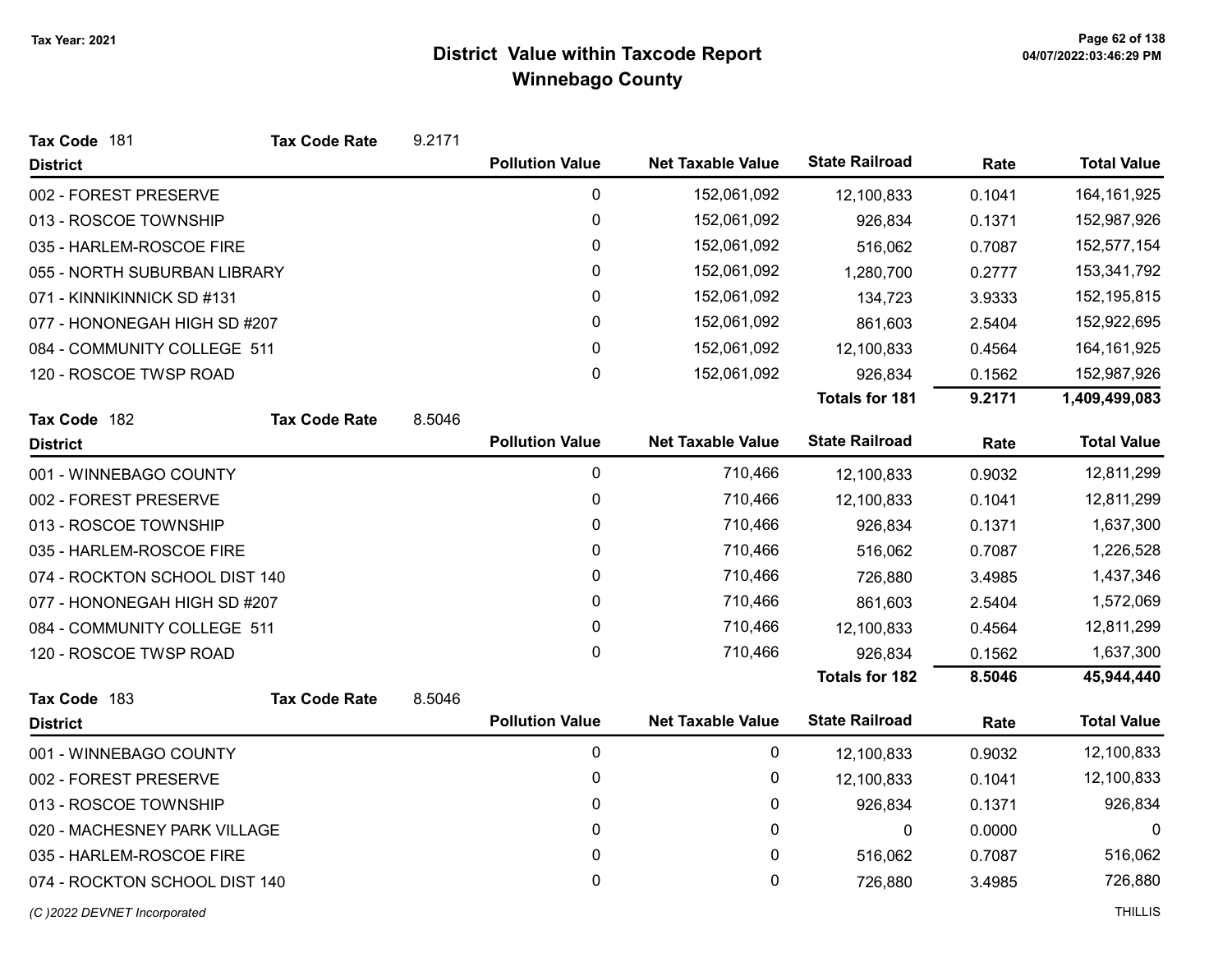| Tax Code 183                 | <b>Tax Code Rate</b> | 8.5046 |                        |                          |                       |        |                    |
|------------------------------|----------------------|--------|------------------------|--------------------------|-----------------------|--------|--------------------|
| <b>District</b>              |                      |        | <b>Pollution Value</b> | <b>Net Taxable Value</b> | <b>State Railroad</b> | Rate   | <b>Total Value</b> |
| 077 - HONONEGAH HIGH SD #207 |                      |        | 0                      | 0                        | 861,603               | 2.5404 | 861,603            |
| 084 - COMMUNITY COLLEGE 511  |                      |        | $\pmb{0}$              | $\pmb{0}$                | 12,100,833            | 0.4564 | 12,100,833         |
| 120 - ROSCOE TWSP ROAD       |                      |        | 0                      | $\mathbf 0$              | 926,834               | 0.1562 | 926,834            |
|                              |                      |        |                        |                          | <b>Totals for 183</b> | 8.5046 | 40,260,712         |
| Tax Code 184                 | <b>Tax Code Rate</b> | 9.4654 |                        |                          |                       |        |                    |
| <b>District</b>              |                      |        | <b>Pollution Value</b> | <b>Net Taxable Value</b> | <b>State Railroad</b> | Rate   | <b>Total Value</b> |
| 001 - WINNEBAGO COUNTY       |                      |        | $\pmb{0}$              | 1,209,062                | 12,100,833            | 0.9032 | 13,309,895         |
| 002 - FOREST PRESERVE        |                      |        | 0                      | 1,209,062                | 12,100,833            | 0.1041 | 13,309,895         |
| 013 - ROSCOE TOWNSHIP        |                      |        | 0                      | 1,209,062                | 926,834               | 0.1371 | 2,135,896          |
| 035 - HARLEM-ROSCOE FIRE     |                      |        | $\mathbf{0}$           | 1,209,062                | 516,062               | 0.7087 | 1,725,124          |
| 055 - NORTH SUBURBAN LIBRARY |                      |        | 0                      | 1,209,062                | 1,280,700             | 0.2777 | 2,489,762          |
| 075 - NORTH BOONE SD #200    |                      |        | 0                      | 1,209,062                | 0                     | 6.7220 | 1,209,062          |
| 084 - COMMUNITY COLLEGE 511  |                      |        | $\mathbf{0}$           | 1,209,062                | 12,100,833            | 0.4564 | 13,309,895         |
| 120 - ROSCOE TWSP ROAD       |                      |        | 0                      | 1,209,062                | 926,834               | 0.1562 | 2,135,896          |
|                              |                      |        |                        |                          | <b>Totals for 184</b> | 9.4654 | 49,625,425         |
| Tax Code 185                 | <b>Tax Code Rate</b> | 9.8324 |                        |                          |                       |        |                    |
| <b>District</b>              |                      |        | <b>Pollution Value</b> | <b>Net Taxable Value</b> | <b>State Railroad</b> | Rate   | <b>Total Value</b> |
| 001 - WINNEBAGO COUNTY       |                      |        | $\pmb{0}$              | 14,436,614               | 12,100,833            | 0.9032 | 26,537,447         |
| 002 - FOREST PRESERVE        |                      |        | $\pmb{0}$              | 14,436,614               | 12,100,833            | 0.1041 | 26,537,447         |
| 013 - ROSCOE TOWNSHIP        |                      |        | $\pmb{0}$              | 14,436,614               | 926,834               | 0.1371 | 15,363,448         |
| 025 - ROSCOE VILLAGE         |                      |        | 0                      | 14,436,614               | $\mathbf{0}$          | 0.6153 | 14,436,614         |
| 035 - HARLEM-ROSCOE FIRE     |                      |        | $\pmb{0}$              | 14,436,614               | 516,062               | 0.7087 | 14,952,676         |
| 055 - NORTH SUBURBAN LIBRARY |                      |        | 0                      | 14,436,614               | 1,280,700             | 0.2777 | 15,717,314         |
| 071 - KINNIKINNICK SD #131   |                      |        | $\pmb{0}$              | 14,436,614               | 134,723               | 3.9333 | 14,571,337         |
| 077 - HONONEGAH HIGH SD #207 |                      |        | 0                      | 14,436,614               | 861,603               | 2.5404 | 15,298,217         |
| 084 - COMMUNITY COLLEGE 511  |                      |        | $\pmb{0}$              | 14,436,614               | 12,100,833            | 0.4564 | 26,537,447         |
| 120 - ROSCOE TWSP ROAD       |                      |        | 0                      | 14,436,614               | 926,834               | 0.1562 | 15,363,448         |
|                              |                      |        |                        |                          | <b>Totals for 185</b> | 9.8324 | 185,315,395        |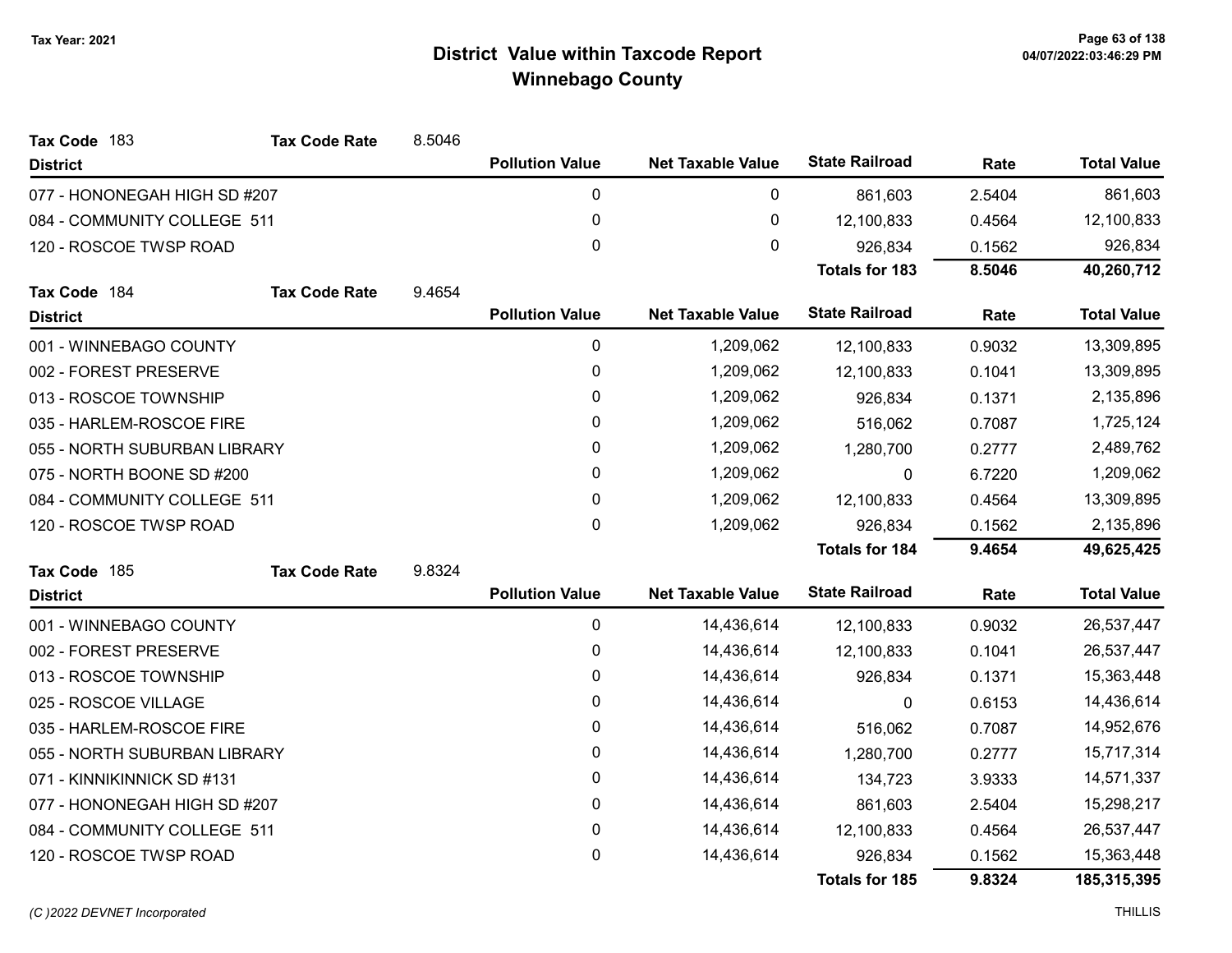| Tax Code 187                           | <b>Tax Code Rate</b> | 9.3902  |                        |                          |                       |        |                    |
|----------------------------------------|----------------------|---------|------------------------|--------------------------|-----------------------|--------|--------------------|
| <b>District</b>                        |                      |         | <b>Pollution Value</b> | <b>Net Taxable Value</b> | <b>State Railroad</b> | Rate   | <b>Total Value</b> |
| 001 - WINNEBAGO COUNTY                 |                      |         | 0                      | 2,926,326                | 12,100,833            | 0.9032 | 15,027,159         |
| 002 - FOREST PRESERVE                  |                      |         | 0                      | 2,926,326                | 12,100,833            | 0.1041 | 15,027,159         |
| 013 - ROSCOE TOWNSHIP                  |                      |         | 0                      | 2,926,326                | 926,834               | 0.1371 | 3,853,160          |
| 035 - HARLEM-ROSCOE FIRE               |                      |         | 0                      | 2,926,326                | 516,062               | 0.7087 | 3,442,388          |
| 051 - FOUR RIVERS SANITATION AUTHORITY |                      |         | 0                      | 2,926,326                | 6,396,107             | 0.1731 | 9,322,433          |
| 055 - NORTH SUBURBAN LIBRARY           |                      |         | 0                      | 2,926,326                | 1,280,700             | 0.2777 | 4,207,026          |
| 071 - KINNIKINNICK SD #131             |                      |         | 0                      | 2,926,326                | 134,723               | 3.9333 | 3,061,049          |
| 077 - HONONEGAH HIGH SD #207           |                      |         | $\mathbf{0}$           | 2,926,326                | 861,603               | 2.5404 | 3,787,929          |
| 084 - COMMUNITY COLLEGE 511            |                      |         | $\mathbf 0$            | 2,926,326                | 12,100,833            | 0.4564 | 15,027,159         |
| 120 - ROSCOE TWSP ROAD                 |                      |         | $\mathbf{0}$           | 2,926,326                | 926,834               | 0.1562 | 3,853,160          |
|                                        |                      |         |                        |                          | <b>Totals for 187</b> | 9.3902 | 76,608,622         |
| Tax Code 188                           | <b>Tax Code Rate</b> | 9.3856  |                        |                          |                       |        |                    |
| <b>District</b>                        |                      |         | <b>Pollution Value</b> | <b>Net Taxable Value</b> | <b>State Railroad</b> | Rate   | <b>Total Value</b> |
| 001 - WINNEBAGO COUNTY                 |                      |         | 0                      | 891,472                  | 12,100,833            | 0.9032 | 12,992,305         |
| 002 - FOREST PRESERVE                  |                      |         | 0                      | 891,472                  | 12,100,833            | 0.1041 | 12,992,305         |
| 013 - ROSCOE TOWNSHIP                  |                      |         | $\pmb{0}$              | 891,472                  | 926,834               | 0.1371 | 1,818,306          |
| 035 - HARLEM-ROSCOE FIRE               |                      |         | 0                      | 891,472                  | 516,062               | 0.7087 | 1,407,534          |
| 051 - FOUR RIVERS SANITATION AUTHORITY |                      |         | $\pmb{0}$              | 891,472                  | 6,396,107             | 0.1731 | 7,287,579          |
| 055 - NORTH SUBURBAN LIBRARY           |                      |         | $\mathbf{0}$           | 891,472                  | 1,280,700             | 0.2777 | 2,172,172          |
| 072 - PRAIRIE HILL SCHOOL DIST 133     |                      |         | 0                      | 891,472                  | 0                     | 3.9287 | 891,472            |
| 077 - HONONEGAH HIGH SD #207           |                      |         | $\mathbf{0}$           | 891,472                  | 861,603               | 2.5404 | 1,753,075          |
| 084 - COMMUNITY COLLEGE 511            |                      |         | $\mathbf 0$            | 891,472                  | 12,100,833            | 0.4564 | 12,992,305         |
| 120 - ROSCOE TWSP ROAD                 |                      |         | $\mathbf 0$            | 891,472                  | 926,834               | 0.1562 | 1,818,306          |
|                                        |                      |         |                        |                          | <b>Totals for 188</b> | 9.3856 | 56,125,359         |
| Tax Code 189                           | <b>Tax Code Rate</b> | 10.0055 |                        |                          |                       |        |                    |
| <b>District</b>                        |                      |         | <b>Pollution Value</b> | <b>Net Taxable Value</b> | <b>State Railroad</b> | Rate   | <b>Total Value</b> |
| 001 - WINNEBAGO COUNTY                 |                      |         | 0                      | 76,615,029               | 12,100,833            | 0.9032 | 88,715,862         |
| 002 - FOREST PRESERVE                  |                      |         | 0                      | 76,615,029               | 12,100,833            | 0.1041 | 88,715,862         |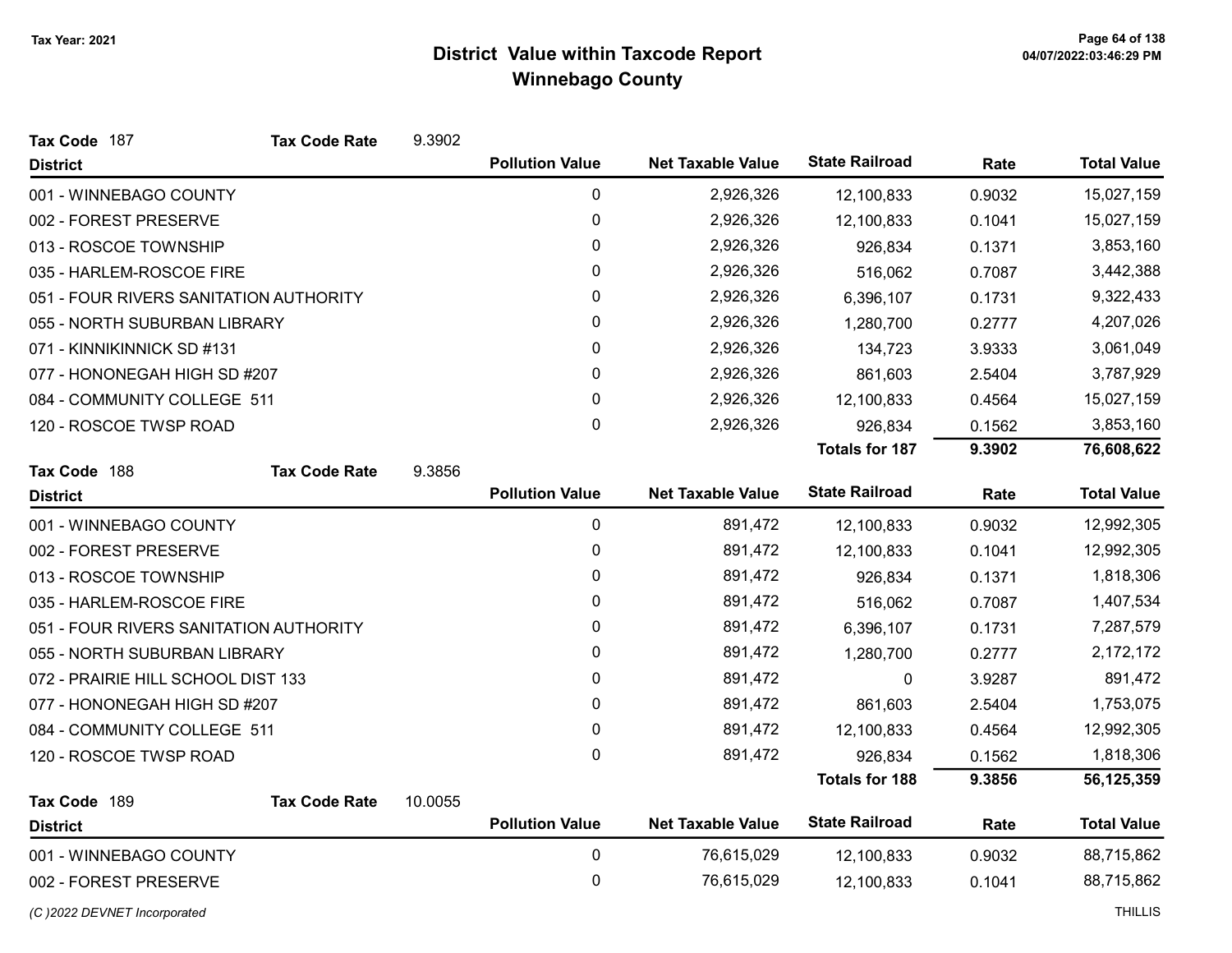| Tax Code 189<br><b>Tax Code Rate</b>   | 10.0055 |                        |                          |                       |         |                    |
|----------------------------------------|---------|------------------------|--------------------------|-----------------------|---------|--------------------|
| <b>District</b>                        |         | <b>Pollution Value</b> | <b>Net Taxable Value</b> | <b>State Railroad</b> | Rate    | <b>Total Value</b> |
| 013 - ROSCOE TOWNSHIP                  |         | $\mathbf 0$            | 76,615,029               | 926,834               | 0.1371  | 77,541,863         |
| 025 - ROSCOE VILLAGE                   |         | $\boldsymbol{0}$       | 76,615,029               | 0                     | 0.6153  | 76,615,029         |
| 035 - HARLEM-ROSCOE FIRE               |         | 0                      | 76,615,029               | 516,062               | 0.7087  | 77,131,091         |
| 051 - FOUR RIVERS SANITATION AUTHORITY |         | $\pmb{0}$              | 76,615,029               | 6,396,107             | 0.1731  | 83,011,136         |
| 055 - NORTH SUBURBAN LIBRARY           |         | 0                      | 76,615,029               | 1,280,700             | 0.2777  | 77,895,729         |
| 071 - KINNIKINNICK SD #131             |         | 0                      | 76,615,029               | 134,723               | 3.9333  | 76,749,752         |
| 077 - HONONEGAH HIGH SD #207           |         | 0                      | 76,615,029               | 861,603               | 2.5404  | 77,476,632         |
| 084 - COMMUNITY COLLEGE 511            |         | 0                      | 76,615,029               | 12,100,833            | 0.4564  | 88,715,862         |
| 120 - ROSCOE TWSP ROAD                 |         | $\mathbf 0$            | 76,615,029               | 926,834               | 0.1562  | 77,541,863         |
|                                        |         |                        |                          | <b>Totals for 189</b> | 10.0055 | 890,110,681        |
| Tax Code 190<br><b>Tax Code Rate</b>   | 8.9361  |                        |                          |                       |         |                    |
| <b>District</b>                        |         | <b>Pollution Value</b> | <b>Net Taxable Value</b> | <b>State Railroad</b> | Rate    | <b>Total Value</b> |
| 001 - WINNEBAGO COUNTY                 |         | $\mathbf 0$            | 42,729,310               | 12,100,833            | 0.9032  | 54,830,143         |
| 002 - FOREST PRESERVE                  |         | $\pmb{0}$              | 42,729,310               | 12,100,833            | 0.1041  | 54,830,143         |
| 012 - ROCKTON TOWNSHIP                 |         | 0                      | 42,729,310               | 1,493,749             | 0.1850  | 44,223,059         |
| 026 - SOUTH BELOIT CITY                |         | $\pmb{0}$              | 42,729,310               | 1,492,716             | 1.0169  | 44,222,026         |
| 061 - SOUTH BELOIT CITY LIBRARY        |         | $\pmb{0}$              | 42,729,310               | 1,492,716             | 0.1946  | 44,222,026         |
| 079 - SOUTH BELOIT SD #320             |         | 0                      | 42,729,310               | 1,631,895             | 5.9293  | 44,361,205         |
| 084 - COMMUNITY COLLEGE 511            |         | $\pmb{0}$              | 42,729,310               | 12,100,833            | 0.4564  | 54,830,143         |
| 119 - ROCKTON TWSP ROAD                |         | 0                      | 42,729,310               | 1,493,749             | 0.1466  | 44,223,059         |
|                                        |         |                        |                          | <b>Totals for 190</b> | 8.9361  | 385,741,804        |
| Tax Code 191<br><b>Tax Code Rate</b>   | 8.6613  |                        |                          |                       |         |                    |
| <b>District</b>                        |         | <b>Pollution Value</b> | <b>Net Taxable Value</b> | <b>State Railroad</b> | Rate    | <b>Total Value</b> |
| 001 - WINNEBAGO COUNTY                 |         | $\mathbf 0$            | 13,651,846               | 12,100,833            | 0.9032  | 25,752,679         |
| 002 - FOREST PRESERVE                  |         | $\pmb{0}$              | 13,651,846               | 12,100,833            | 0.1041  | 25,752,679         |
| 012 - ROCKTON TOWNSHIP                 |         | $\pmb{0}$              | 13,651,846               | 1,493,749             | 0.1850  | 15,145,595         |
| 041 - ROCKTON FIRE                     |         | 0                      | 13,651,846               | 781,567               | 0.6575  | 14,433,413         |
| 057 - TALCOTT FREE LIBRARY             |         | 0                      | 13,651,846               | 549,147               | 0.2792  | 14,200,993         |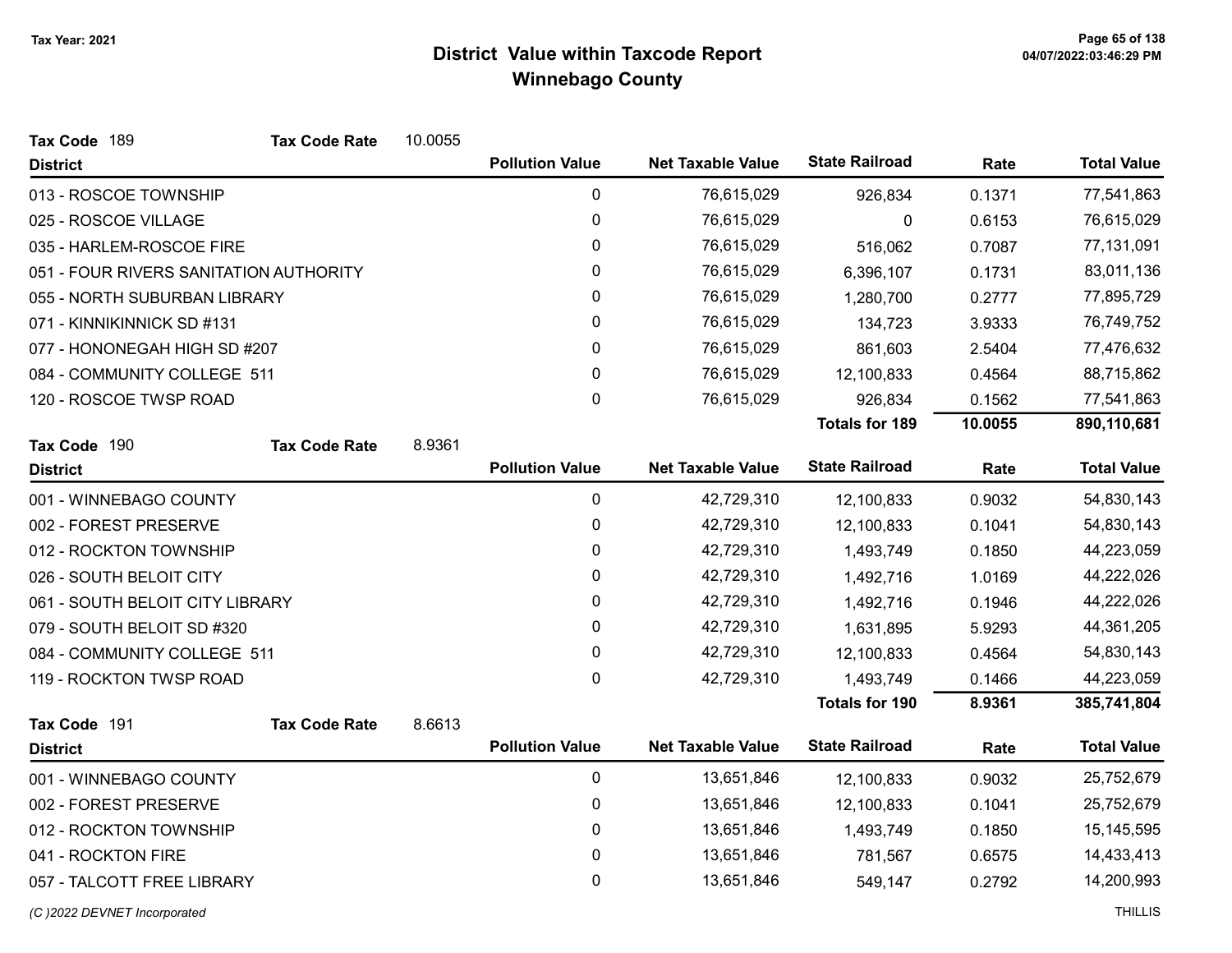| Tax Code 191                       | <b>Tax Code Rate</b> | 8.6613 |                        |                          |                       |        |                    |
|------------------------------------|----------------------|--------|------------------------|--------------------------|-----------------------|--------|--------------------|
| <b>District</b>                    |                      |        | <b>Pollution Value</b> | <b>Net Taxable Value</b> | <b>State Railroad</b> | Rate   | <b>Total Value</b> |
| 079 - SOUTH BELOIT SD #320         |                      |        | 0                      | 13,651,846               | 1,631,895             | 5.9293 | 15,283,741         |
| 084 - COMMUNITY COLLEGE 511        |                      |        | $\pmb{0}$              | 13,651,846               | 12,100,833            | 0.4564 | 25,752,679         |
| 119 - ROCKTON TWSP ROAD            |                      |        | 0                      | 13,651,846               | 1,493,749             | 0.1466 | 15,145,595         |
|                                    |                      |        |                        |                          | <b>Totals for 191</b> | 8.6613 | 151,467,374        |
| Tax Code 192                       | <b>Tax Code Rate</b> | 9.8278 |                        |                          |                       |        |                    |
| <b>District</b>                    |                      |        | <b>Pollution Value</b> | <b>Net Taxable Value</b> | <b>State Railroad</b> | Rate   | <b>Total Value</b> |
| 001 - WINNEBAGO COUNTY             |                      |        | 0                      | 18,503,709               | 12,100,833            | 0.9032 | 30,604,542         |
| 002 - FOREST PRESERVE              |                      |        | 0                      | 18,503,709               | 12,100,833            | 0.1041 | 30,604,542         |
| 013 - ROSCOE TOWNSHIP              |                      |        | 0                      | 18,503,709               | 926,834               | 0.1371 | 19,430,543         |
| 025 - ROSCOE VILLAGE               |                      |        | 0                      | 18,503,709               | 0                     | 0.6153 | 18,503,709         |
| 035 - HARLEM-ROSCOE FIRE           |                      |        | 0                      | 18,503,709               | 516,062               | 0.7087 | 19,019,771         |
| 055 - NORTH SUBURBAN LIBRARY       |                      |        | 0                      | 18,503,709               | 1,280,700             | 0.2777 | 19,784,409         |
| 072 - PRAIRIE HILL SCHOOL DIST 133 |                      |        | $\mathbf 0$            | 18,503,709               | 0                     | 3.9287 | 18,503,709         |
| 077 - HONONEGAH HIGH SD #207       |                      |        | 0                      | 18,503,709               | 861,603               | 2.5404 | 19,365,312         |
| 084 - COMMUNITY COLLEGE 511        |                      |        | 0                      | 18,503,709               | 12,100,833            | 0.4564 | 30,604,542         |
| 120 - ROSCOE TWSP ROAD             |                      |        | $\mathbf 0$            | 18,503,709               | 926,834               | 0.1562 | 19,430,543         |
|                                    |                      |        |                        |                          | <b>Totals for 192</b> | 9.8278 | 225,851,622        |
| Tax Code 193                       | <b>Tax Code Rate</b> | 8.9460 |                        |                          |                       |        |                    |
| <b>District</b>                    |                      |        | <b>Pollution Value</b> | <b>Net Taxable Value</b> | <b>State Railroad</b> | Rate   | <b>Total Value</b> |
| 001 - WINNEBAGO COUNTY             |                      |        | 0                      | 9,464,532                | 12,100,833            | 0.9032 | 21,565,365         |
| 002 - FOREST PRESERVE              |                      |        | 0                      | 9,464,532                | 12,100,833            | 0.1041 | 21,565,365         |
| 012 - ROCKTON TOWNSHIP             |                      |        | 0                      | 9,464,532                | 1,493,749             | 0.1850 | 10,958,281         |
| 041 - ROCKTON FIRE                 |                      |        | 0                      | 9,464,532                | 781,567               | 0.6575 | 10,246,099         |
| 057 - TALCOTT FREE LIBRARY         |                      |        | 0                      | 9,464,532                | 549,147               | 0.2792 | 10,013,679         |
| 073 - SHIRLAND SCHOOL DIST 134     |                      |        | 0                      | 9,464,532                | 0                     | 3.6736 | 9,464,532          |
| 077 - HONONEGAH HIGH SD #207       |                      |        | 0                      | 9,464,532                | 861,603               | 2.5404 | 10,326,135         |
| 084 - COMMUNITY COLLEGE 511        |                      |        | $\mathbf 0$            | 9,464,532                | 12,100,833            | 0.4564 | 21,565,365         |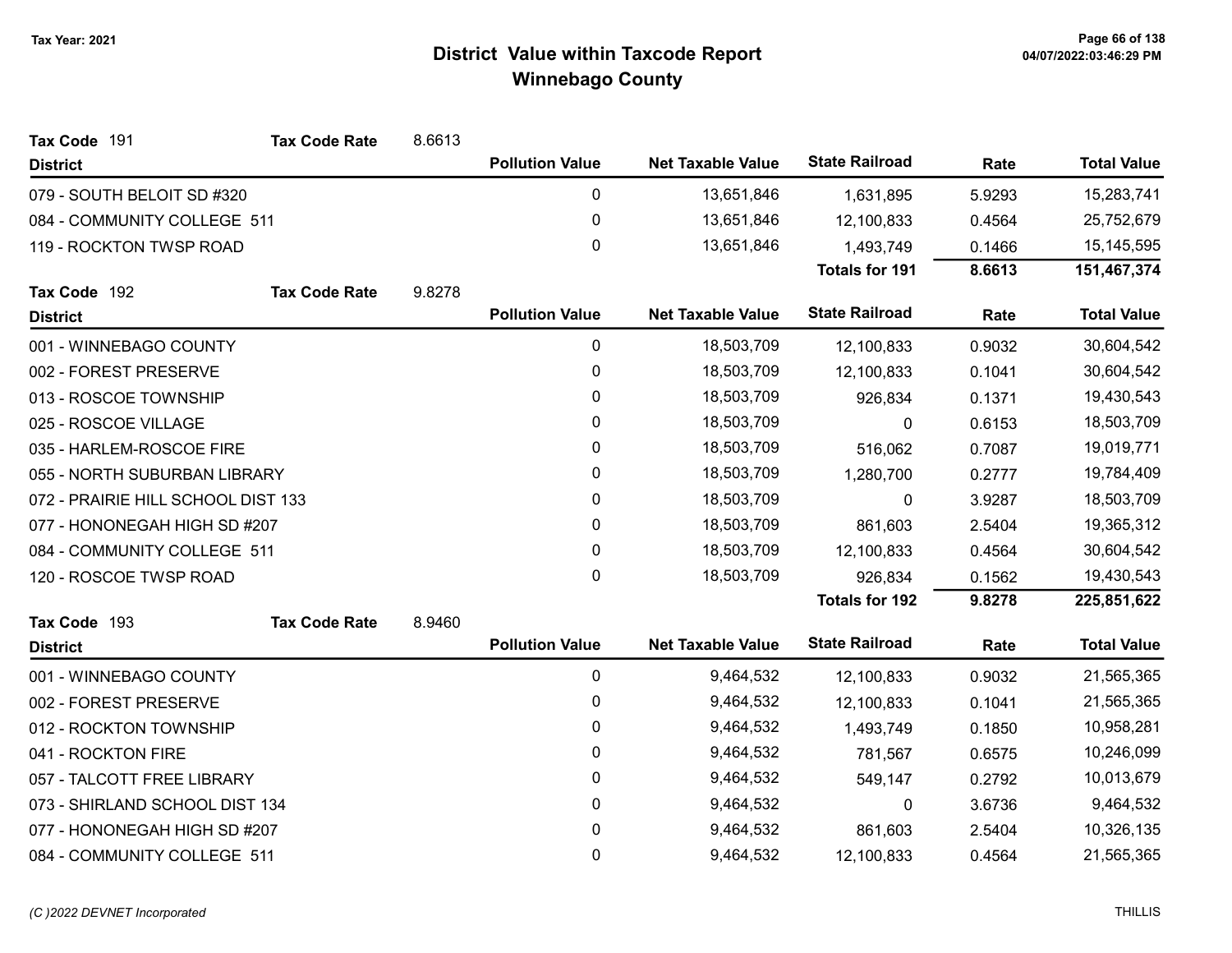| Tax Code 193                           | <b>Tax Code Rate</b> | 8.9460 |                        |                          |                       |        |                    |
|----------------------------------------|----------------------|--------|------------------------|--------------------------|-----------------------|--------|--------------------|
| <b>District</b>                        |                      |        | <b>Pollution Value</b> | <b>Net Taxable Value</b> | <b>State Railroad</b> | Rate   | <b>Total Value</b> |
| 119 - ROCKTON TWSP ROAD                |                      |        | 0                      | 9,464,532                | 1,493,749             | 0.1466 | 10,958,281         |
|                                        |                      |        |                        |                          | <b>Totals for 193</b> | 8.9460 | 126,663,102        |
| Tax Code 194                           | <b>Tax Code Rate</b> | 8.8396 |                        |                          |                       |        |                    |
| <b>District</b>                        |                      |        | <b>Pollution Value</b> | <b>Net Taxable Value</b> | <b>State Railroad</b> | Rate   | <b>Total Value</b> |
| 001 - WINNEBAGO COUNTY                 |                      |        | 0                      | 2,673,434                | 12,100,833            | 0.9032 | 14,774,267         |
| 002 - FOREST PRESERVE                  |                      |        | 0                      | 2,673,434                | 12,100,833            | 0.1041 | 14,774,267         |
| 006 - HARLEM TOWNSHIP                  |                      |        | $\pmb{0}$              | 2,673,434                | 0                     | 0.1025 | 2,673,434          |
| 037 - NORTH PARK FIRE                  |                      |        | 0                      | 2,673,434                | 586,227               | 0.4185 | 3,259,661          |
| 051 - FOUR RIVERS SANITATION AUTHORITY |                      |        | 0                      | 2,673,434                | 6,396,107             | 0.1731 | 9,069,541          |
| 055 - NORTH SUBURBAN LIBRARY           |                      |        | 0                      | 2,673,434                | 1,280,700             | 0.2777 | 3,954,134          |
| 060 - GREATER RKFD AIRPORT             |                      |        | 0                      | 2,673,434                | 8,274,060             | 0.0955 | 10,947,494         |
| 076 - ROCKFORD SCHOOL DIST 205         |                      |        | 0                      | 2,673,434                | 7,291,524             | 6.2646 | 9,964,958          |
| 084 - COMMUNITY COLLEGE 511            |                      |        | 0                      | 2,673,434                | 12,100,833            | 0.4564 | 14,774,267         |
| 113 - HARLEM TWSP ROAD                 |                      |        | $\pmb{0}$              | 2,673,434                | $\Omega$              | 0.0440 | 2,673,434          |
|                                        |                      |        |                        |                          | <b>Totals for 194</b> | 8.8396 | 86,865,457         |
| Tax Code 196                           | <b>Tax Code Rate</b> | 8.6777 |                        |                          |                       |        |                    |
| <b>District</b>                        |                      |        | <b>Pollution Value</b> | <b>Net Taxable Value</b> | <b>State Railroad</b> | Rate   | <b>Total Value</b> |
| 001 - WINNEBAGO COUNTY                 |                      |        | 0                      | 15,039                   | 12,100,833            | 0.9032 | 12,115,872         |
| 002 - FOREST PRESERVE                  |                      |        | 0                      | 15,039                   | 12,100,833            | 0.1041 | 12,115,872         |
| 013 - ROSCOE TOWNSHIP                  |                      |        | 0                      | 15,039                   | 926,834               | 0.1371 | 941,873            |
| 035 - HARLEM-ROSCOE FIRE               |                      |        | $\mathbf{0}$           | 15,039                   | 516,062               | 0.7087 | 531,101            |
| 051 - FOUR RIVERS SANITATION AUTHORITY |                      |        | $\mathbf{0}$           | 15,039                   | 6,396,107             | 0.1731 | 6,411,146          |
| 074 - ROCKTON SCHOOL DIST 140          |                      |        | $\mathbf{0}$           | 15,039                   | 726,880               | 3.4985 | 741,919            |
| 077 - HONONEGAH HIGH SD #207           |                      |        | 0                      | 15,039                   | 861,603               | 2.5404 | 876,642            |
| 084 - COMMUNITY COLLEGE 511            |                      |        | 0                      | 15,039                   | 12,100,833            | 0.4564 | 12,115,872         |
| 120 - ROSCOE TWSP ROAD                 |                      |        | 0                      | 15,039                   | 926,834               | 0.1562 | 941,873            |
|                                        |                      |        |                        |                          | <b>Totals for 196</b> | 8.6777 | 46,792,170         |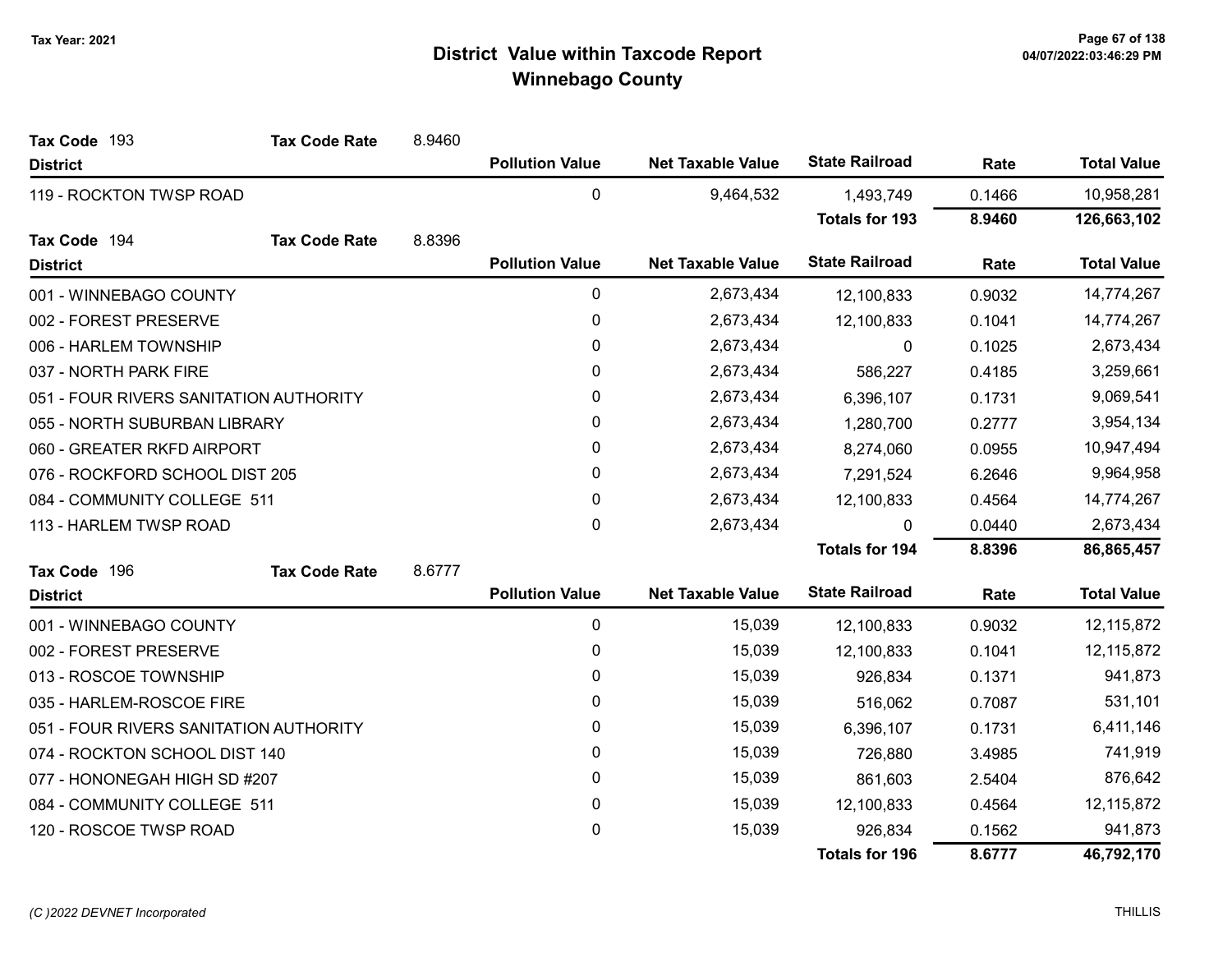| Tax Code 197                  | <b>Tax Code Rate</b> | 9.3917  |                        |                          |                       |        |                    |
|-------------------------------|----------------------|---------|------------------------|--------------------------|-----------------------|--------|--------------------|
| <b>District</b>               |                      |         | <b>Pollution Value</b> | <b>Net Taxable Value</b> | <b>State Railroad</b> | Rate   | <b>Total Value</b> |
| 001 - WINNEBAGO COUNTY        |                      |         | 0                      | 117,905,413              | 12,100,833            | 0.9032 | 130,006,246        |
| 002 - FOREST PRESERVE         |                      |         | 0                      | 117,905,413              | 12,100,833            | 0.1041 | 130,006,246        |
| 012 - ROCKTON TOWNSHIP        |                      |         | 0                      | 117,905,413              | 1,493,749             | 0.1850 | 119,399,162        |
| 024 - ROCKTON VILLAGE         |                      |         | 0                      | 117,905,413              | 192,543               | 0.6208 | 118,097,956        |
| 041 - ROCKTON FIRE            |                      |         | $\mathbf 0$            | 117,905,413              | 781,567               | 0.6575 | 118,686,980        |
| 057 - TALCOTT FREE LIBRARY    |                      |         | 0                      | 117,905,413              | 549,147               | 0.2792 | 118,454,560        |
| 074 - ROCKTON SCHOOL DIST 140 |                      |         | 0                      | 117,905,413              | 726,880               | 3.4985 | 118,632,293        |
| 077 - HONONEGAH HIGH SD #207  |                      |         | 0                      | 117,905,413              | 861,603               | 2.5404 | 118,767,016        |
| 084 - COMMUNITY COLLEGE 511   |                      |         | $\mathbf 0$            | 117,905,413              | 12,100,833            | 0.4564 | 130,006,246        |
| 119 - ROCKTON TWSP ROAD       |                      |         | $\mathbf{0}$           | 117,905,413              | 1,493,749             | 0.1466 | 119,399,162        |
|                               |                      |         |                        |                          | Totals for 197        | 9.3917 | 1,221,455,867      |
| Tax Code 198                  | <b>Tax Code Rate</b> | 9.8379  |                        |                          |                       |        |                    |
| <b>District</b>               |                      |         | <b>Pollution Value</b> | <b>Net Taxable Value</b> | <b>State Railroad</b> | Rate   | <b>Total Value</b> |
| 001 - WINNEBAGO COUNTY        |                      |         | 0                      | 4,892,772                | 12,100,833            | 0.9032 | 16,993,605         |
| 002 - FOREST PRESERVE         |                      |         | 0                      | 4,892,772                | 12,100,833            | 0.1041 | 16,993,605         |
| 013 - ROSCOE TOWNSHIP         |                      |         | $\pmb{0}$              | 4,892,772                | 926,834               | 0.1371 | 5,819,606          |
| 024 - ROCKTON VILLAGE         |                      |         | 0                      | 4,892,772                | 192,543               | 0.6208 | 5,085,315          |
| 035 - HARLEM-ROSCOE FIRE      |                      |         | $\mathbf 0$            | 4,892,772                | 516,062               | 0.7087 | 5,408,834          |
| 055 - NORTH SUBURBAN LIBRARY  |                      |         | 0                      | 4,892,772                | 1,280,700             | 0.2777 | 6,173,472          |
| 071 - KINNIKINNICK SD #131    |                      |         | 0                      | 4,892,772                | 134,723               | 3.9333 | 5,027,495          |
| 077 - HONONEGAH HIGH SD #207  |                      |         | 0                      | 4,892,772                | 861,603               | 2.5404 | 5,754,375          |
| 084 - COMMUNITY COLLEGE 511   |                      |         | $\mathbf 0$            | 4,892,772                | 12,100,833            | 0.4564 | 16,993,605         |
| 120 - ROSCOE TWSP ROAD        |                      |         | $\mathbf 0$            | 4,892,772                | 926,834               | 0.1562 | 5,819,606          |
|                               |                      |         |                        |                          | <b>Totals for 198</b> | 9.8379 | 90,069,518         |
| Tax Code 199                  | <b>Tax Code Rate</b> | 10.0110 | <b>Pollution Value</b> | <b>Net Taxable Value</b> | <b>State Railroad</b> | Rate   | <b>Total Value</b> |
| <b>District</b>               |                      |         |                        |                          |                       |        |                    |
| 001 - WINNEBAGO COUNTY        |                      |         | $\pmb{0}$              | 47,463,729               | 12,100,833            | 0.9032 | 59,564,562         |
| 002 - FOREST PRESERVE         |                      |         | $\mathbf 0$            | 47,463,729               | 12,100,833            | 0.1041 | 59,564,562         |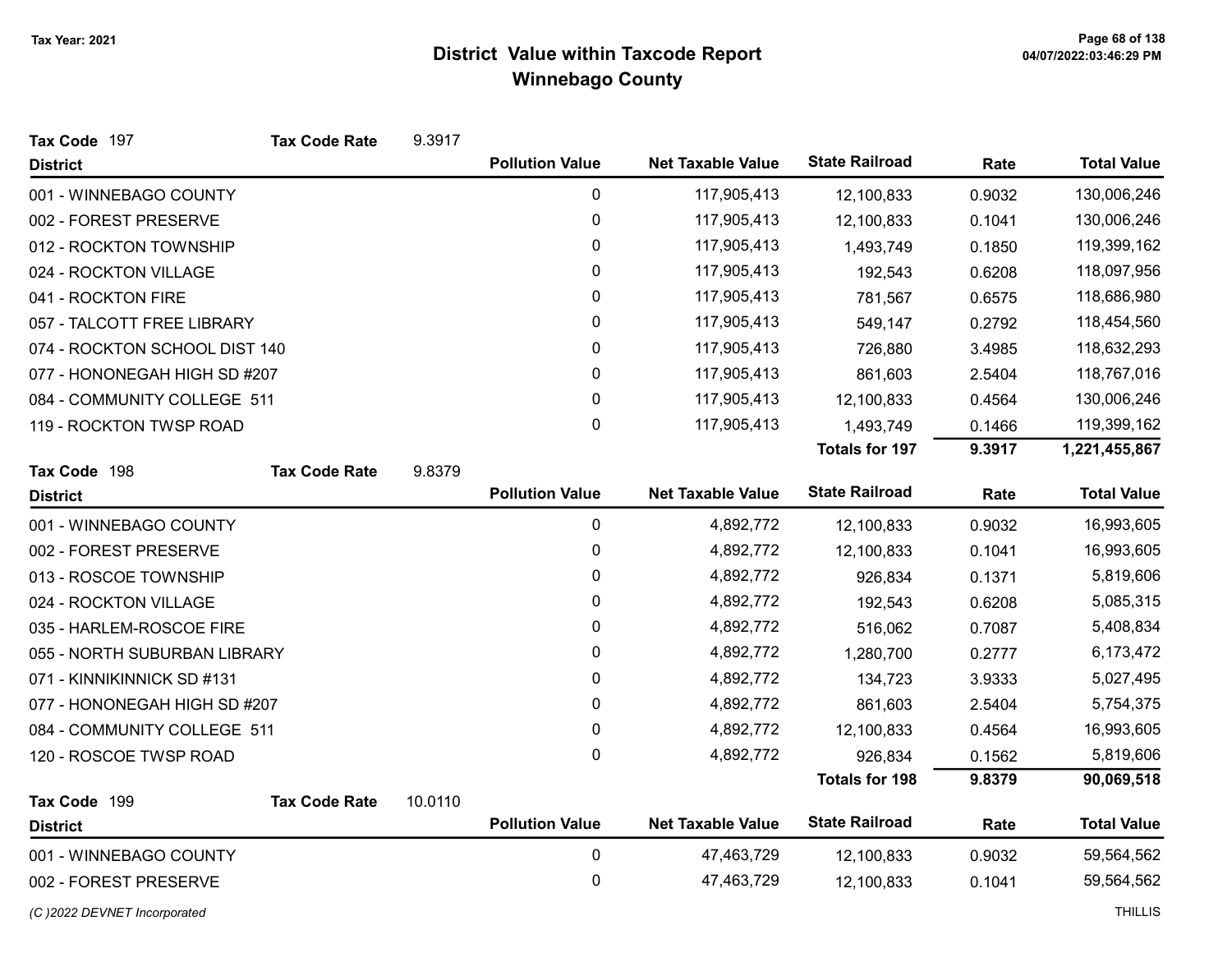| Tax Code 199                           | <b>Tax Code Rate</b> | 10.0110 |                        |                          |                       |         |                    |
|----------------------------------------|----------------------|---------|------------------------|--------------------------|-----------------------|---------|--------------------|
| <b>District</b>                        |                      |         | <b>Pollution Value</b> | <b>Net Taxable Value</b> | <b>State Railroad</b> | Rate    | <b>Total Value</b> |
| 013 - ROSCOE TOWNSHIP                  |                      |         | 0                      | 47,463,729               | 926,834               | 0.1371  | 48,390,563         |
| 024 - ROCKTON VILLAGE                  |                      |         | $\boldsymbol{0}$       | 47,463,729               | 192,543               | 0.6208  | 47,656,272         |
| 035 - HARLEM-ROSCOE FIRE               |                      |         | 0                      | 47,463,729               | 516,062               | 0.7087  | 47,979,791         |
| 051 - FOUR RIVERS SANITATION AUTHORITY |                      |         | 0                      | 47,463,729               | 6,396,107             | 0.1731  | 53,859,836         |
| 055 - NORTH SUBURBAN LIBRARY           |                      |         | 0                      | 47,463,729               | 1,280,700             | 0.2777  | 48,744,429         |
| 071 - KINNIKINNICK SD #131             |                      |         | 0                      | 47,463,729               | 134,723               | 3.9333  | 47,598,452         |
| 077 - HONONEGAH HIGH SD #207           |                      |         | 0                      | 47,463,729               | 861,603               | 2.5404  | 48,325,332         |
| 084 - COMMUNITY COLLEGE 511            |                      |         | 0                      | 47,463,729               | 12,100,833            | 0.4564  | 59,564,562         |
| 120 - ROSCOE TWSP ROAD                 |                      |         | 0                      | 47,463,729               | 926,834               | 0.1562  | 48,390,563         |
|                                        |                      |         |                        |                          | <b>Totals for 199</b> | 10.0110 | 569,638,924        |
| Tax Code 200                           | <b>Tax Code Rate</b> | 9.6463  |                        |                          |                       |         |                    |
| <b>District</b>                        |                      |         | <b>Pollution Value</b> | <b>Net Taxable Value</b> | <b>State Railroad</b> | Rate    | <b>Total Value</b> |
| 001 - WINNEBAGO COUNTY                 |                      |         | $\pmb{0}$              | 1,967,761                | 12,100,833            | 0.9032  | 14,068,594         |
| 002 - FOREST PRESERVE                  |                      |         | 0                      | 1,967,761                | 12,100,833            | 0.1041  | 14,068,594         |
| 009 - OWEN TOWNSHIP                    |                      |         | $\pmb{0}$              | 1,967,761                | 673,332               | 0.1349  | 2,641,093          |
| 025 - ROSCOE VILLAGE                   |                      |         | 0                      | 1,967,761                | 0                     | 0.6153  | 1,967,761          |
| 041 - ROCKTON FIRE                     |                      |         | 0                      | 1,967,761                | 781,567               | 0.6575  | 2,749,328          |
| 051 - FOUR RIVERS SANITATION AUTHORITY |                      |         | 0                      | 1,967,761                | 6,396,107             | 0.1731  | 8,363,868          |
| 055 - NORTH SUBURBAN LIBRARY           |                      |         | 0                      | 1,967,761                | 1,280,700             | 0.2777  | 3,248,461          |
| 060 - GREATER RKFD AIRPORT             |                      |         | 0                      | 1,967,761                | 8,274,060             | 0.0955  | 10,241,821         |
| 074 - ROCKTON SCHOOL DIST 140          |                      |         | 0                      | 1,967,761                | 726,880               | 3.4985  | 2,694,641          |
| 077 - HONONEGAH HIGH SD #207           |                      |         | $\pmb{0}$              | 1,967,761                | 861,603               | 2.5404  | 2,829,364          |
| 084 - COMMUNITY COLLEGE 511            |                      |         | $\pmb{0}$              | 1,967,761                | 12,100,833            | 0.4564  | 14,068,594         |
| 116 - OWEN TWSP ROAD                   |                      |         | 0                      | 1,967,761                | 673,332               | 0.1897  | 2,641,093          |
|                                        |                      |         |                        |                          | <b>Totals for 200</b> | 9.6463  | 79,583,212         |
| Tax Code 201                           | <b>Tax Code Rate</b> | 9.0457  |                        |                          |                       |         |                    |
| <b>District</b>                        |                      |         | <b>Pollution Value</b> | <b>Net Taxable Value</b> | <b>State Railroad</b> | Rate    | <b>Total Value</b> |
| 001 - WINNEBAGO COUNTY                 |                      |         | $\mathbf 0$            | 19,518,313               | 12,100,833            | 0.9032  | 31,619,146         |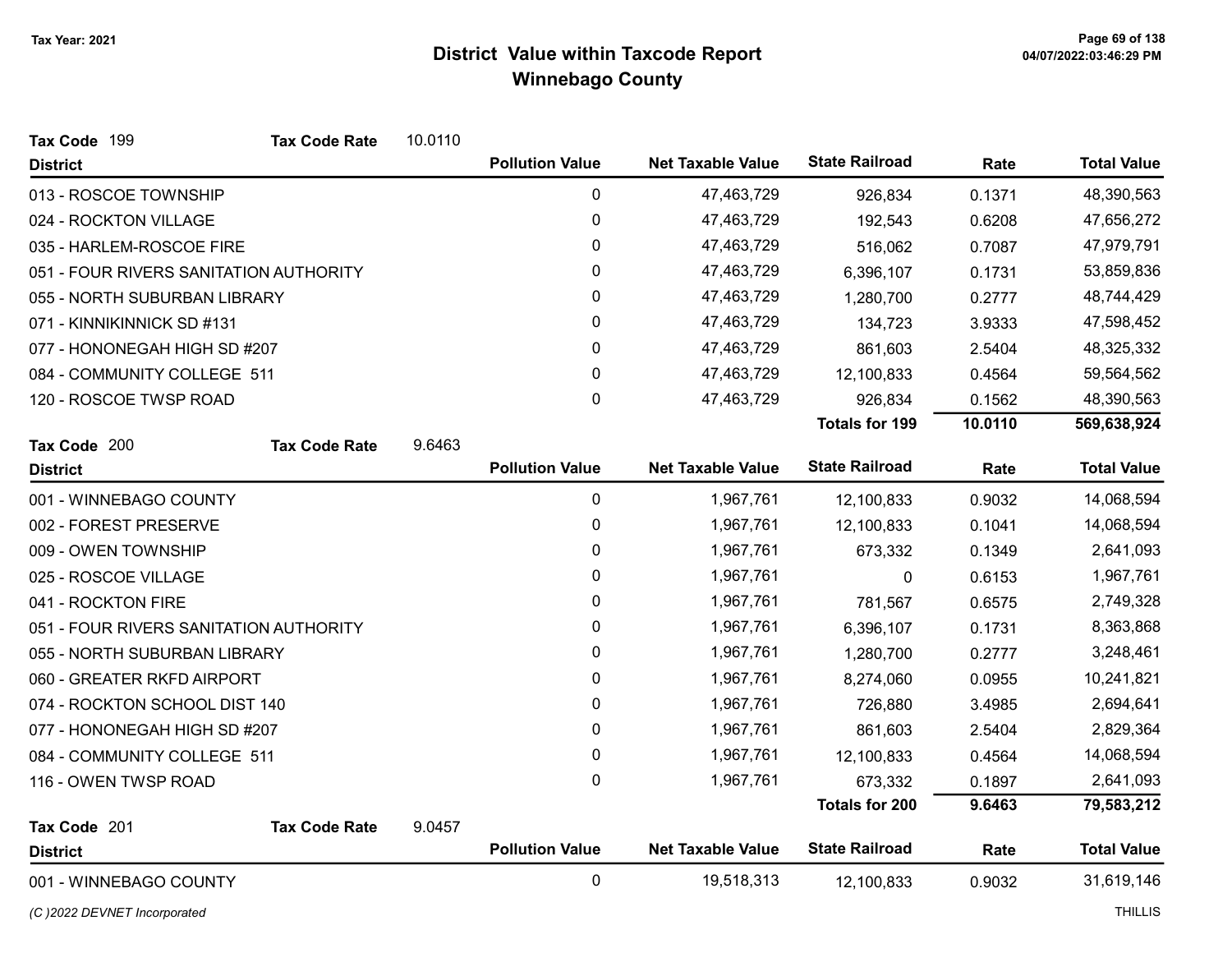| Tax Code 201                    | <b>Tax Code Rate</b> | 9.0457 |                        |                          |                       |        |                    |
|---------------------------------|----------------------|--------|------------------------|--------------------------|-----------------------|--------|--------------------|
| <b>District</b>                 |                      |        | <b>Pollution Value</b> | <b>Net Taxable Value</b> | <b>State Railroad</b> | Rate   | <b>Total Value</b> |
| 002 - FOREST PRESERVE           |                      |        | $\mathbf 0$            | 19,518,313               | 12,100,833            | 0.1041 | 31,619,146         |
| 012 - ROCKTON TOWNSHIP          |                      |        | 0                      | 19,518,313               | 1,493,749             | 0.1850 | 21,012,062         |
| 026 - SOUTH BELOIT CITY         |                      |        | 0                      | 19,518,313               | 1,492,716             | 1.0169 | 21,011,029         |
| 061 - SOUTH BELOIT CITY LIBRARY |                      |        | $\mathbf 0$            | 19,518,313               | 1,492,716             | 0.1946 | 21,011,029         |
| 074 - ROCKTON SCHOOL DIST 140   |                      |        | 0                      | 19,518,313               | 726,880               | 3.4985 | 20,245,193         |
| 077 - HONONEGAH HIGH SD #207    |                      |        | 0                      | 19,518,313               | 861,603               | 2.5404 | 20,379,916         |
| 084 - COMMUNITY COLLEGE 511     |                      |        | 0                      | 19,518,313               | 12,100,833            | 0.4564 | 31,619,146         |
| 119 - ROCKTON TWSP ROAD         |                      |        | $\mathbf 0$            | 19,518,313               | 1,493,749             | 0.1466 | 21,012,062         |
|                                 |                      |        |                        |                          | <b>Totals for 201</b> | 9.0457 | 219,528,729        |
| Tax Code 202                    | <b>Tax Code Rate</b> | 8.7709 |                        |                          |                       |        |                    |
| <b>District</b>                 |                      |        | <b>Pollution Value</b> | <b>Net Taxable Value</b> | <b>State Railroad</b> | Rate   | <b>Total Value</b> |
| 001 - WINNEBAGO COUNTY          |                      |        | $\mathbf 0$            | 49,354,491               | 12,100,833            | 0.9032 | 61,455,324         |
| 002 - FOREST PRESERVE           |                      |        | 0                      | 49,354,491               | 12,100,833            | 0.1041 | 61,455,324         |
| 012 - ROCKTON TOWNSHIP          |                      |        | $\mathbf 0$            | 49,354,491               | 1,493,749             | 0.1850 | 50,848,240         |
| 041 - ROCKTON FIRE              |                      |        | 0                      | 49,354,491               | 781,567               | 0.6575 | 50,136,058         |
| 057 - TALCOTT FREE LIBRARY      |                      |        | 0                      | 49,354,491               | 549,147               | 0.2792 | 49,903,638         |
| 074 - ROCKTON SCHOOL DIST 140   |                      |        | 0                      | 49,354,491               | 726,880               | 3.4985 | 50,081,371         |
| 077 - HONONEGAH HIGH SD #207    |                      |        | 0                      | 49,354,491               | 861,603               | 2.5404 | 50,216,094         |
| 084 - COMMUNITY COLLEGE 511     |                      |        | 0                      | 49,354,491               | 12,100,833            | 0.4564 | 61,455,324         |
| 119 - ROCKTON TWSP ROAD         |                      |        | 0                      | 49,354,491               | 1,493,749             | 0.1466 | 50,848,240         |
|                                 |                      |        |                        |                          | <b>Totals for 202</b> | 8.7709 | 486,399,613        |
| Tax Code 203                    | <b>Tax Code Rate</b> | 9.2057 |                        |                          |                       |        |                    |
| <b>District</b>                 |                      |        | <b>Pollution Value</b> | <b>Net Taxable Value</b> | <b>State Railroad</b> | Rate   | <b>Total Value</b> |
| 001 - WINNEBAGO COUNTY          |                      |        | $\mathbf 0$            | 5,255,366                | 12,100,833            | 0.9032 | 17,356,199         |
| 002 - FOREST PRESERVE           |                      |        | 0                      | 5,255,366                | 12,100,833            | 0.1041 | 17,356,199         |
| 012 - ROCKTON TOWNSHIP          |                      |        | $\pmb{0}$              | 5,255,366                | 1,493,749             | 0.1850 | 6,749,115          |
| 041 - ROCKTON FIRE              |                      |        | 0                      | 5,255,366                | 781,567               | 0.6575 | 6,036,933          |
| 057 - TALCOTT FREE LIBRARY      |                      |        | 0                      | 5,255,366                | 549,147               | 0.2792 | 5,804,513          |

(C)2022 DEVNET Incorporated THILLIS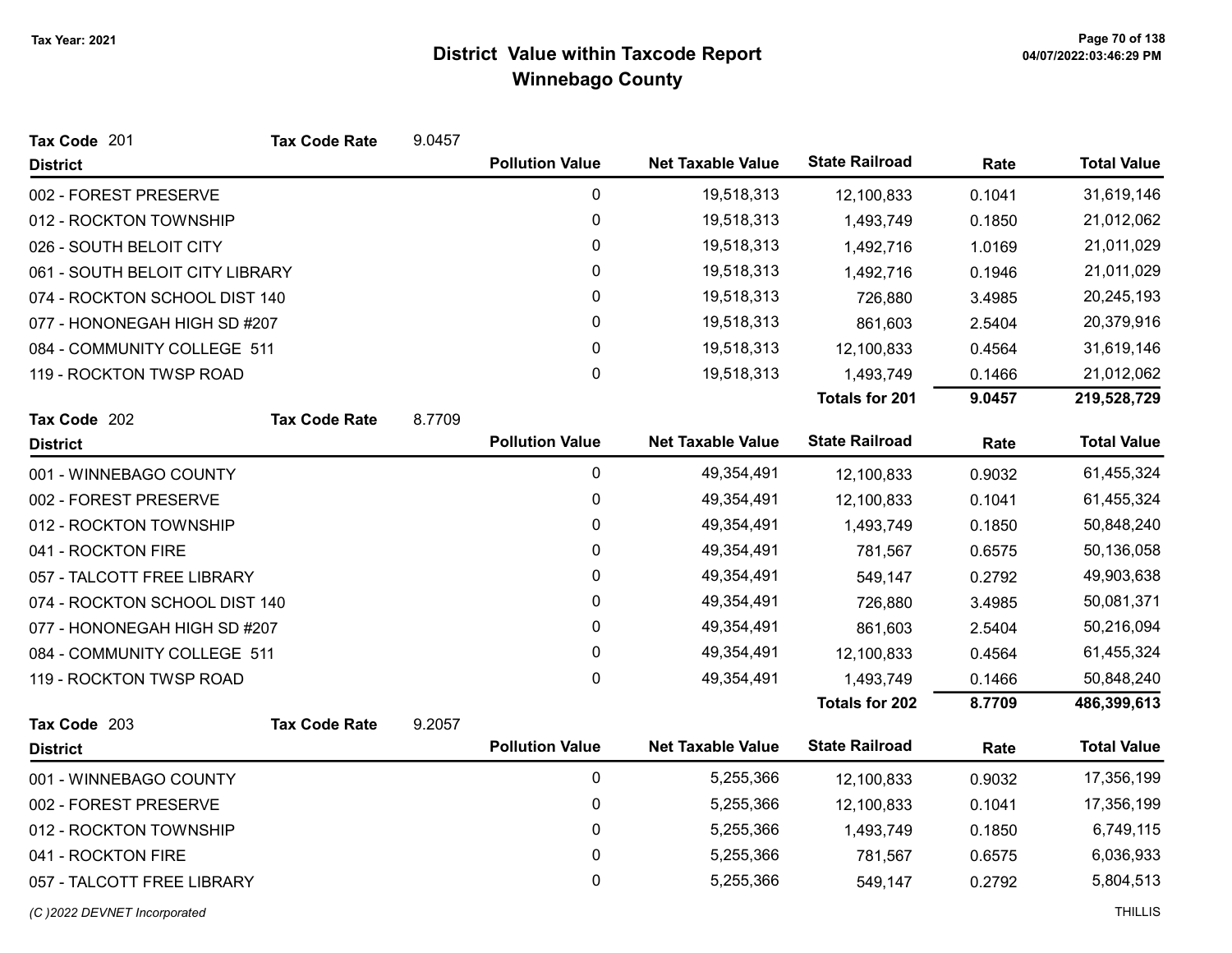| Tax Code 203                 | <b>Tax Code Rate</b> | 9.2057 |                        |                          |                       |        |                    |
|------------------------------|----------------------|--------|------------------------|--------------------------|-----------------------|--------|--------------------|
| <b>District</b>              |                      |        | <b>Pollution Value</b> | <b>Net Taxable Value</b> | <b>State Railroad</b> | Rate   | <b>Total Value</b> |
| 071 - KINNIKINNICK SD #131   |                      |        | 0                      | 5,255,366                | 134,723               | 3.9333 | 5,390,089          |
| 077 - HONONEGAH HIGH SD #207 |                      |        | 0                      | 5,255,366                | 861,603               | 2.5404 | 6,116,969          |
| 084 - COMMUNITY COLLEGE 511  |                      |        | 0                      | 5,255,366                | 12,100,833            | 0.4564 | 17,356,199         |
| 119 - ROCKTON TWSP ROAD      |                      |        | 0                      | 5,255,366                | 1,493,749             | 0.1466 | 6,749,115          |
|                              |                      |        |                        |                          | <b>Totals for 203</b> | 9.2057 | 88,915,331         |
| Tax Code 204                 | <b>Tax Code Rate</b> | 9.8265 |                        |                          |                       |        |                    |
| <b>District</b>              |                      |        | <b>Pollution Value</b> | <b>Net Taxable Value</b> | <b>State Railroad</b> | Rate   | <b>Total Value</b> |
| 001 - WINNEBAGO COUNTY       |                      |        | 0                      | 33,597                   | 12,100,833            | 0.9032 | 12,134,430         |
| 002 - FOREST PRESERVE        |                      |        | 0                      | 33,597                   | 12,100,833            | 0.1041 | 12,134,430         |
| 012 - ROCKTON TOWNSHIP       |                      |        | 0                      | 33,597                   | 1,493,749             | 0.1850 | 1,527,346          |
| 024 - ROCKTON VILLAGE        |                      |        | 0                      | 33,597                   | 192,543               | 0.6208 | 226,140            |
| 041 - ROCKTON FIRE           |                      |        | 0                      | 33,597                   | 781,567               | 0.6575 | 815,164            |
| 057 - TALCOTT FREE LIBRARY   |                      |        | 0                      | 33,597                   | 549,147               | 0.2792 | 582,744            |
| 071 - KINNIKINNICK SD #131   |                      |        | $\mathbf{0}$           | 33,597                   | 134,723               | 3.9333 | 168,320            |
| 077 - HONONEGAH HIGH SD #207 |                      |        | 0                      | 33,597                   | 861,603               | 2.5404 | 895,200            |
| 084 - COMMUNITY COLLEGE 511  |                      |        | 0                      | 33,597                   | 12,100,833            | 0.4564 | 12,134,430         |
| 119 - ROCKTON TWSP ROAD      |                      |        | $\mathbf{0}$           | 33,597                   | 1,493,749             | 0.1466 | 1,527,346          |
|                              |                      |        |                        |                          | <b>Totals for 204</b> | 9.8265 | 42,145,550         |
| Tax Code 205                 | <b>Tax Code Rate</b> | 9.8210 |                        |                          |                       |        |                    |
| <b>District</b>              |                      |        | <b>Pollution Value</b> | <b>Net Taxable Value</b> | <b>State Railroad</b> | Rate   | <b>Total Value</b> |
| 001 - WINNEBAGO COUNTY       |                      |        | 0                      | 238,671                  | 12,100,833            | 0.9032 | 12,339,504         |
| 002 - FOREST PRESERVE        |                      |        | 0                      | 238,671                  | 12,100,833            | 0.1041 | 12,339,504         |
| 012 - ROCKTON TOWNSHIP       |                      |        | 0                      | 238,671                  | 1,493,749             | 0.1850 | 1,732,420          |
| 025 - ROSCOE VILLAGE         |                      |        | 0                      | 238,671                  | 0                     | 0.6153 | 238,671            |
| 041 - ROCKTON FIRE           |                      |        | 0                      | 238,671                  | 781,567               | 0.6575 | 1,020,238          |
| 057 - TALCOTT FREE LIBRARY   |                      |        | 0                      | 238,671                  | 549,147               | 0.2792 | 787,818            |
| 071 - KINNIKINNICK SD #131   |                      |        | 0                      | 238,671                  | 134,723               | 3.9333 | 373,394            |
| 077 - HONONEGAH HIGH SD #207 |                      |        | 0                      | 238,671                  | 861,603               | 2.5404 | 1,100,274          |
| (C) 2022 DEVNET Incorporated |                      |        |                        |                          |                       |        | <b>THILLIS</b>     |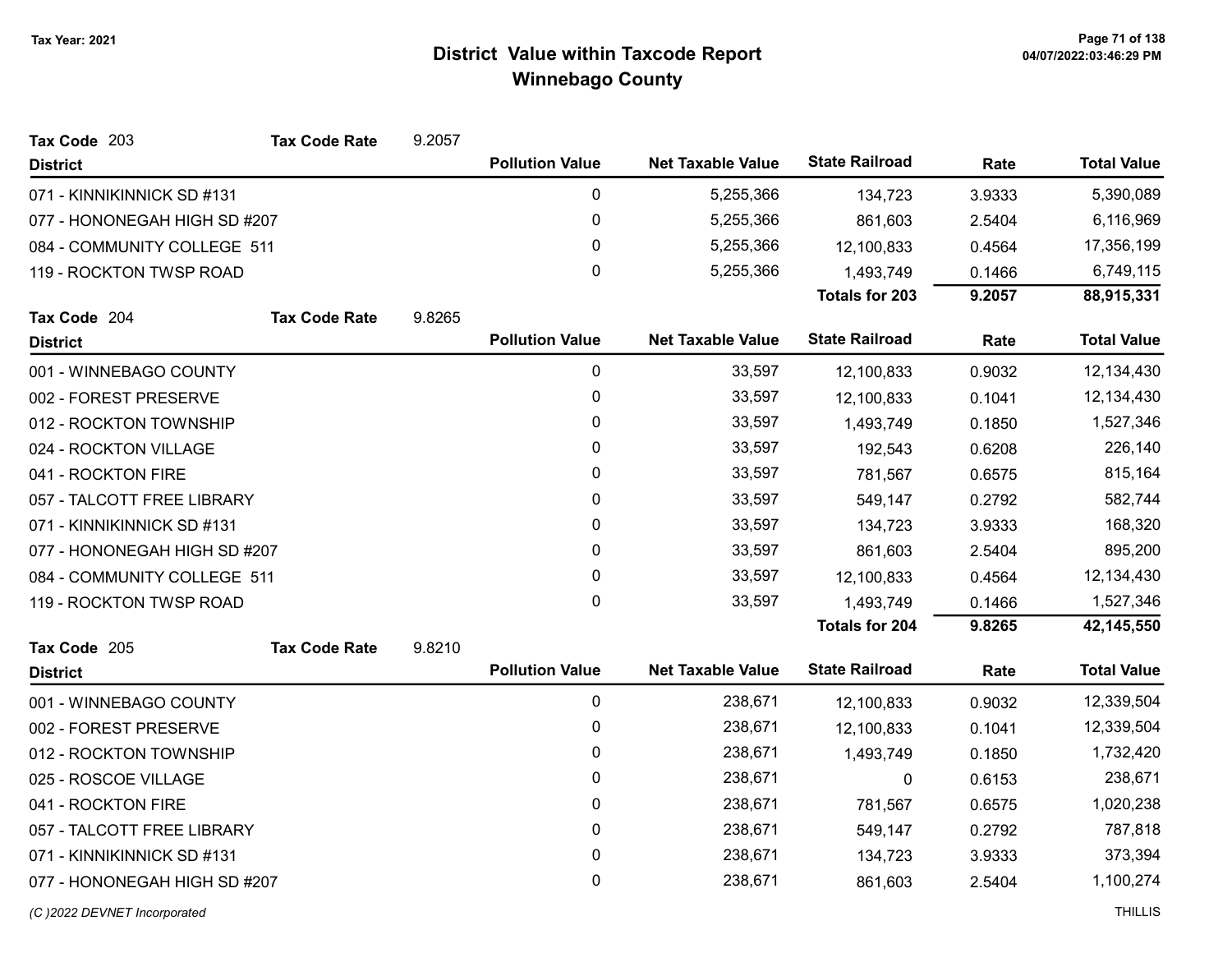| Tax Code 205                           | <b>Tax Code Rate</b> | 9.8210 |                        |                          |                       |        |                    |
|----------------------------------------|----------------------|--------|------------------------|--------------------------|-----------------------|--------|--------------------|
| <b>District</b>                        |                      |        | <b>Pollution Value</b> | <b>Net Taxable Value</b> | <b>State Railroad</b> | Rate   | <b>Total Value</b> |
| 084 - COMMUNITY COLLEGE 511            |                      |        | 0                      | 238,671                  | 12,100,833            | 0.4564 | 12,339,504         |
| 119 - ROCKTON TWSP ROAD                |                      |        | 0                      | 238,671                  | 1,493,749             | 0.1466 | 1,732,420          |
|                                        |                      |        |                        |                          | <b>Totals for 205</b> | 9.8210 | 44,003,747         |
| Tax Code 206                           | <b>Tax Code Rate</b> | 9.9941 |                        |                          |                       |        |                    |
| <b>District</b>                        |                      |        | <b>Pollution Value</b> | <b>Net Taxable Value</b> | <b>State Railroad</b> | Rate   | <b>Total Value</b> |
| 001 - WINNEBAGO COUNTY                 |                      |        | 0                      | 22,615,336               | 12,100,833            | 0.9032 | 34,716,169         |
| 002 - FOREST PRESERVE                  |                      |        | 0                      | 22,615,336               | 12,100,833            | 0.1041 | 34,716,169         |
| 012 - ROCKTON TOWNSHIP                 |                      |        | 0                      | 22,615,336               | 1,493,749             | 0.1850 | 24,109,085         |
| 025 - ROSCOE VILLAGE                   |                      |        | 0                      | 22,615,336               | $\Omega$              | 0.6153 | 22,615,336         |
| 041 - ROCKTON FIRE                     |                      |        | 0                      | 22,615,336               | 781,567               | 0.6575 | 23,396,903         |
| 051 - FOUR RIVERS SANITATION AUTHORITY |                      |        | 0                      | 22,615,336               | 6,396,107             | 0.1731 | 29,011,443         |
| 057 - TALCOTT FREE LIBRARY             |                      |        | 0                      | 22,615,336               | 549,147               | 0.2792 | 23, 164, 483       |
| 071 - KINNIKINNICK SD #131             |                      |        | 0                      | 22,615,336               | 134,723               | 3.9333 | 22,750,059         |
| 077 - HONONEGAH HIGH SD #207           |                      |        | 0                      | 22,615,336               | 861,603               | 2.5404 | 23,476,939         |
| 084 - COMMUNITY COLLEGE 511            |                      |        | 0                      | 22,615,336               | 12,100,833            | 0.4564 | 34,716,169         |
| 119 - ROCKTON TWSP ROAD                |                      |        | 0                      | 22,615,336               | 1,493,749             | 0.1466 | 24,109,085         |
|                                        |                      |        |                        |                          | <b>Totals for 206</b> | 9.9941 | 296,781,840        |
| Tax Code 207                           | <b>Tax Code Rate</b> | 9.2930 |                        |                          |                       |        |                    |
| <b>District</b>                        |                      |        | <b>Pollution Value</b> | <b>Net Taxable Value</b> | <b>State Railroad</b> | Rate   | <b>Total Value</b> |
| 001 - WINNEBAGO COUNTY                 |                      |        | 0                      | 0                        | 12,100,833            | 0.9032 | 12,100,833         |
| 002 - FOREST PRESERVE                  |                      |        | 0                      | 0                        | 12,100,833            | 0.1041 | 12,100,833         |
| 013 - ROSCOE TOWNSHIP                  |                      |        | 0                      | 0                        | 926,834               | 0.1371 | 926,834            |
| 025 - ROSCOE VILLAGE                   |                      |        | 0                      | 0                        | $\mathbf{0}$          | 0.6153 | $\Omega$           |
| 035 - HARLEM-ROSCOE FIRE               |                      |        | 0                      | 0                        | 516,062               | 0.7087 | 516,062            |
| 051 - FOUR RIVERS SANITATION AUTHORITY |                      |        | 0                      | 0                        | 6,396,107             | 0.1731 | 6,396,107          |
| 074 - ROCKTON SCHOOL DIST 140          |                      |        | 0                      | 0                        | 726,880               | 3.4985 | 726,880            |
| 077 - HONONEGAH HIGH SD #207           |                      |        | 0                      | 0                        | 861,603               | 2.5404 | 861,603            |
| 084 - COMMUNITY COLLEGE 511            |                      |        | 0                      | 0                        | 12,100,833            | 0.4564 | 12,100,833         |
| (C) 2022 DEVNET Incorporated           |                      |        |                        |                          |                       |        | <b>THILLIS</b>     |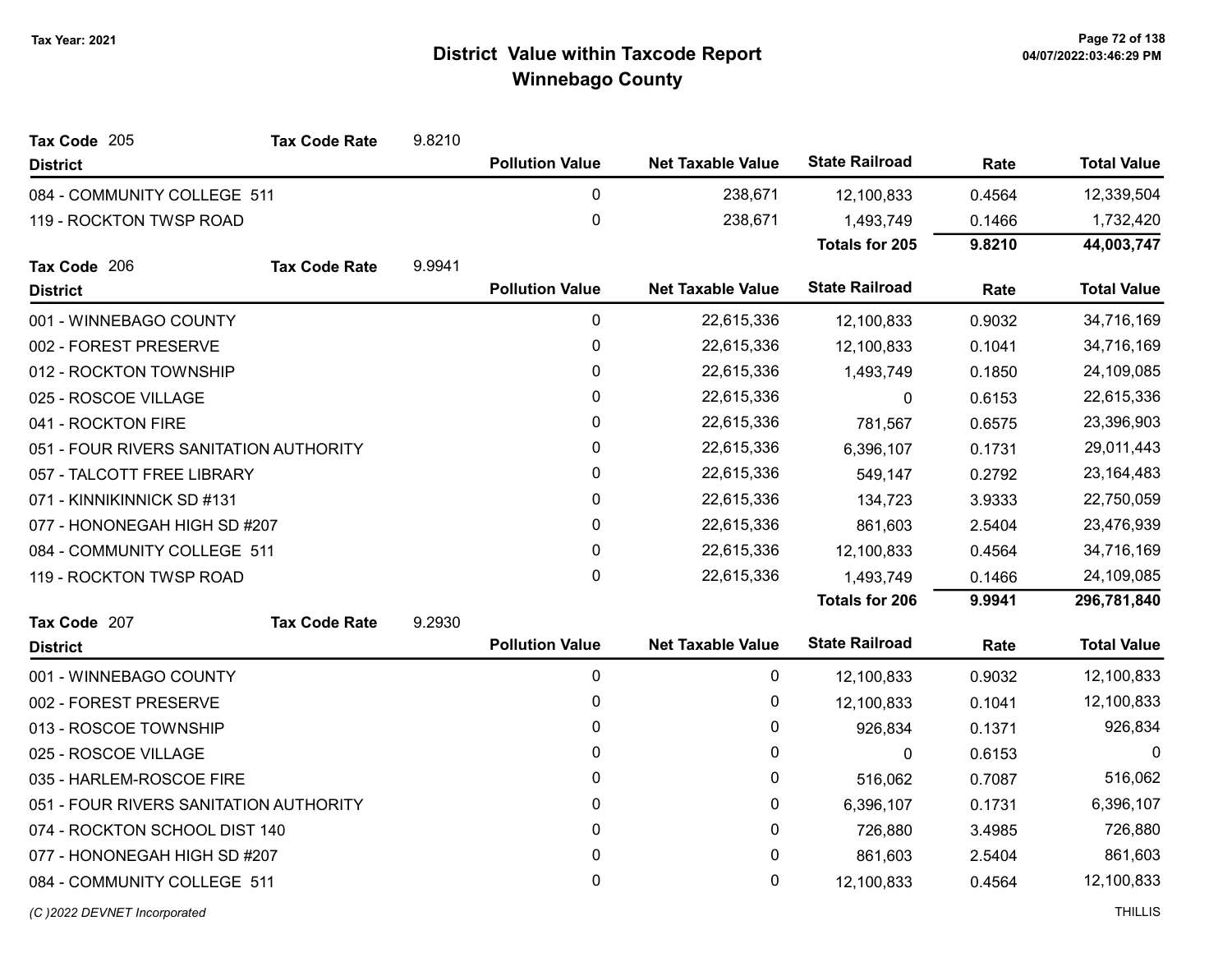| Tax Code 207                           | <b>Tax Code Rate</b> | 9.2930 |                        |                          |                       |        |                    |
|----------------------------------------|----------------------|--------|------------------------|--------------------------|-----------------------|--------|--------------------|
| <b>District</b>                        |                      |        | <b>Pollution Value</b> | <b>Net Taxable Value</b> | <b>State Railroad</b> | Rate   | <b>Total Value</b> |
| 120 - ROSCOE TWSP ROAD                 |                      |        | 0                      | 0                        | 926,834               | 0.1562 | 926,834            |
|                                        |                      |        |                        |                          | <b>Totals for 207</b> | 9.2930 | 46,656,819         |
| Tax Code 208                           | <b>Tax Code Rate</b> | 9.1298 |                        |                          |                       |        |                    |
| <b>District</b>                        |                      |        | <b>Pollution Value</b> | <b>Net Taxable Value</b> | <b>State Railroad</b> | Rate   | <b>Total Value</b> |
| 001 - WINNEBAGO COUNTY                 |                      |        | 0                      | 50,751                   | 12,100,833            | 0.9032 | 12, 151, 584       |
| 002 - FOREST PRESERVE                  |                      |        | 0                      | 50,751                   | 12,100,833            | 0.1041 | 12,151,584         |
| 006 - HARLEM TOWNSHIP                  |                      |        | 0                      | 50,751                   | 0                     | 0.1025 | 50,751             |
| 035 - HARLEM-ROSCOE FIRE               |                      |        | 0                      | 50,751                   | 516,062               | 0.7087 | 566,813            |
| 051 - FOUR RIVERS SANITATION AUTHORITY |                      |        | 0                      | 50,751                   | 6,396,107             | 0.1731 | 6,446,858          |
| 055 - NORTH SUBURBAN LIBRARY           |                      |        | $\mathbf{0}$           | 50,751                   | 1,280,700             | 0.2777 | 1,331,451          |
| 060 - GREATER RKFD AIRPORT             |                      |        | $\mathbf{0}$           | 50,751                   | 8,274,060             | 0.0955 | 8,324,811          |
| 076 - ROCKFORD SCHOOL DIST 205         |                      |        | 0                      | 50,751                   | 7,291,524             | 6.2646 | 7,342,275          |
| 084 - COMMUNITY COLLEGE 511            |                      |        | 0                      | 50,751                   | 12,100,833            | 0.4564 | 12, 151, 584       |
| 113 - HARLEM TWSP ROAD                 |                      |        | 0                      | 50,751                   | 0                     | 0.0440 | 50,751             |
|                                        |                      |        |                        |                          | <b>Totals for 208</b> | 9.1298 | 60,568,462         |
| Tax Code 209                           | <b>Tax Code Rate</b> | 9.5707 |                        |                          |                       |        |                    |
| <b>District</b>                        |                      |        | <b>Pollution Value</b> | <b>Net Taxable Value</b> | <b>State Railroad</b> | Rate   | <b>Total Value</b> |
| 001 - WINNEBAGO COUNTY                 |                      |        | $\mathbf 0$            | 46,359,872               | 12,100,833            | 0.9032 | 58,460,705         |
| 002 - FOREST PRESERVE                  |                      |        | 0                      | 46,359,872               | 12,100,833            | 0.1041 | 58,460,705         |
| 013 - ROSCOE TOWNSHIP                  |                      |        | $\mathbf 0$            | 46,359,872               | 926,834               | 0.1371 | 47,286,706         |
| 025 - ROSCOE VILLAGE                   |                      |        | 0                      | 46,359,872               | 0                     | 0.6153 | 46,359,872         |
| 035 - HARLEM-ROSCOE FIRE               |                      |        | 0                      | 46,359,872               | 516,062               | 0.7087 | 46,875,934         |
| 051 - FOUR RIVERS SANITATION AUTHORITY |                      |        | 0                      | 46,359,872               | 6,396,107             | 0.1731 | 52,755,979         |
| 055 - NORTH SUBURBAN LIBRARY           |                      |        | 0                      | 46,359,872               | 1,280,700             | 0.2777 | 47,640,572         |
| 074 - ROCKTON SCHOOL DIST 140          |                      |        | 0                      | 46,359,872               | 726,880               | 3.4985 | 47,086,752         |
| 077 - HONONEGAH HIGH SD #207           |                      |        | 0                      | 46,359,872               | 861,603               | 2.5404 | 47,221,475         |
| 084 - COMMUNITY COLLEGE 511            |                      |        | 0                      | 46,359,872               | 12,100,833            | 0.4564 | 58,460,705         |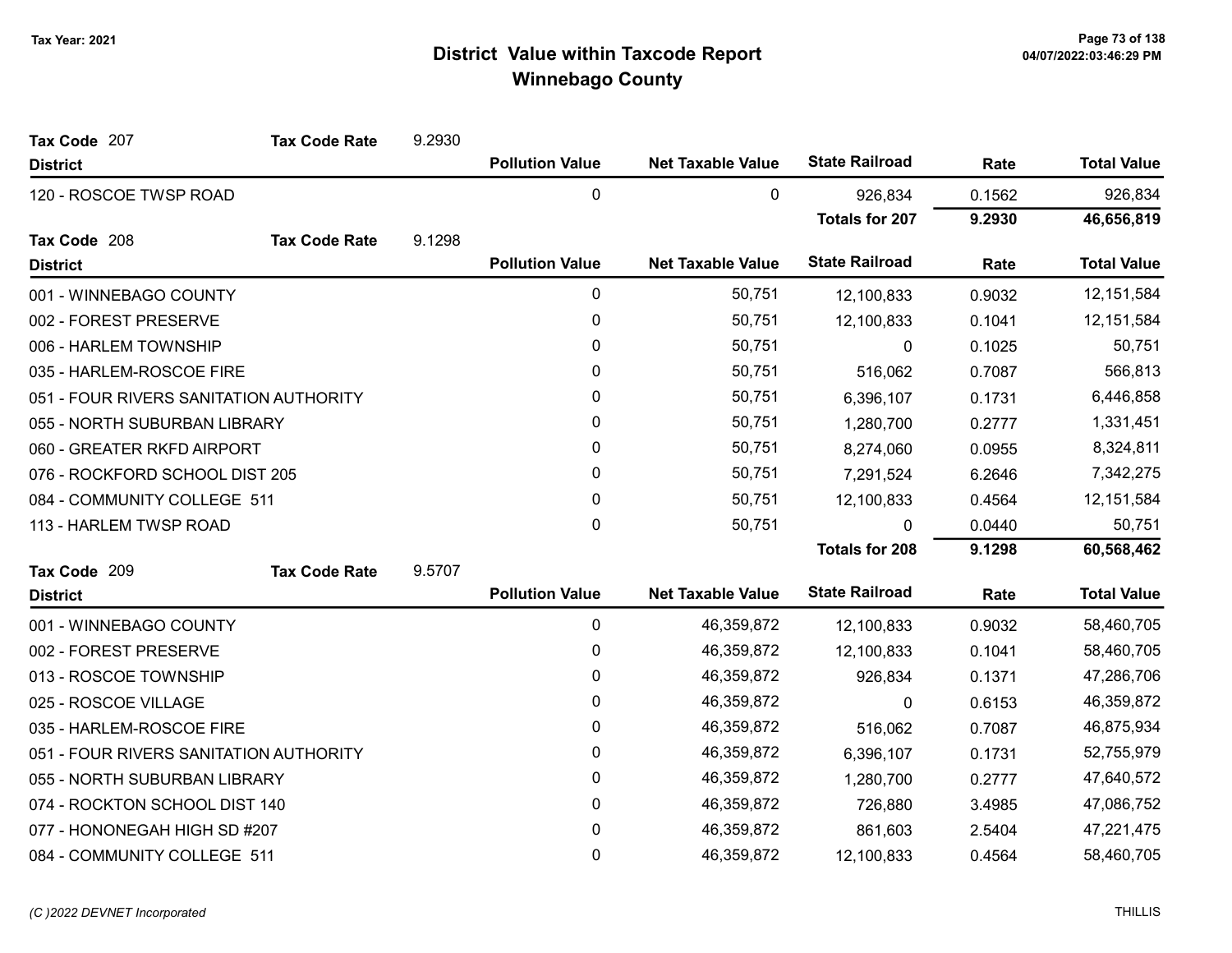| Tax Code 209                   | <b>Tax Code Rate</b> | 9.5707 |                        |                          |                       |        |                    |
|--------------------------------|----------------------|--------|------------------------|--------------------------|-----------------------|--------|--------------------|
| <b>District</b>                |                      |        | <b>Pollution Value</b> | <b>Net Taxable Value</b> | <b>State Railroad</b> | Rate   | <b>Total Value</b> |
| 120 - ROSCOE TWSP ROAD         |                      |        | 0                      | 46,359,872               | 926,834               | 0.1562 | 47,286,706         |
|                                |                      |        |                        |                          | <b>Totals for 209</b> | 9.5707 | 557,896,111        |
| Tax Code 210                   | <b>Tax Code Rate</b> | 8.6255 |                        |                          |                       |        |                    |
| <b>District</b>                |                      |        | <b>Pollution Value</b> | <b>Net Taxable Value</b> | <b>State Railroad</b> | Rate   | <b>Total Value</b> |
| 001 - WINNEBAGO COUNTY         |                      |        | 0                      | 0                        | 12,100,833            | 0.9032 | 12,100,833         |
| 002 - FOREST PRESERVE          |                      |        | 0                      | 0                        | 12,100,833            | 0.1041 | 12,100,833         |
| 015 - SHIRLAND TOWNSHIP        |                      |        | $\mathbf{0}$           | 0                        | 0                     | 0.1801 | $\Omega$           |
| 041 - ROCKTON FIRE             |                      |        | 0                      | 0                        | 781,567               | 0.6575 | 781,567            |
| 073 - SHIRLAND SCHOOL DIST 134 |                      |        | 0                      | 0                        | $\Omega$              | 3.6736 | 0                  |
| 077 - HONONEGAH HIGH SD #207   |                      |        | 0                      | 0                        | 861,603               | 2.5404 | 861,603            |
| 084 - COMMUNITY COLLEGE 511    |                      |        | 0                      | 0                        | 12,100,833            | 0.4564 | 12,100,833         |
| 122 - SHIRLAND TWSP ROAD       |                      |        | $\mathbf 0$            | 0                        | 0                     | 0.1102 | 0                  |
|                                |                      |        |                        |                          | <b>Totals for 210</b> | 8.6255 | 37,945,669         |
| Tax Code 211                   | <b>Tax Code Rate</b> | 8.6769 |                        |                          |                       |        |                    |
| <b>District</b>                |                      |        | <b>Pollution Value</b> | <b>Net Taxable Value</b> | <b>State Railroad</b> | Rate   | <b>Total Value</b> |
| 001 - WINNEBAGO COUNTY         |                      |        | 0                      | 0                        | 12,100,833            | 0.9032 | 12,100,833         |
| 002 - FOREST PRESERVE          |                      |        | 0                      | 0                        | 12,100,833            | 0.1041 | 12,100,833         |
| 015 - SHIRLAND TOWNSHIP        |                      |        | 0                      | 0                        | 0                     | 0.1801 | $\Omega$           |
| 033 - FIRE 1                   |                      |        | 0                      | 0                        | 0                     | 0.7089 | $\Omega$           |
| 073 - SHIRLAND SCHOOL DIST 134 |                      |        | 0                      | 0                        | 0                     | 3.6736 | $\Omega$           |
| 077 - HONONEGAH HIGH SD #207   |                      |        | $\mathbf{0}$           | 0                        | 861,603               | 2.5404 | 861,603            |
| 084 - COMMUNITY COLLEGE 511    |                      |        | $\mathbf{0}$           | 0                        | 12,100,833            | 0.4564 | 12,100,833         |
| 122 - SHIRLAND TWSP ROAD       |                      |        | 0                      | 0                        | 0                     | 0.1102 | $\Omega$           |
|                                |                      |        |                        |                          | <b>Totals for 211</b> | 8.6769 | 37, 164, 102       |
| Tax Code 212                   | <b>Tax Code Rate</b> | 8.6848 |                        |                          |                       |        |                    |
| <b>District</b>                |                      |        | <b>Pollution Value</b> | <b>Net Taxable Value</b> | <b>State Railroad</b> | Rate   | <b>Total Value</b> |
| 001 - WINNEBAGO COUNTY         |                      |        | 0                      | 151                      | 12,100,833            | 0.9032 | 12,100,984         |
| 002 - FOREST PRESERVE          |                      |        | 0                      | 151                      | 12,100,833            | 0.1041 | 12,100,984         |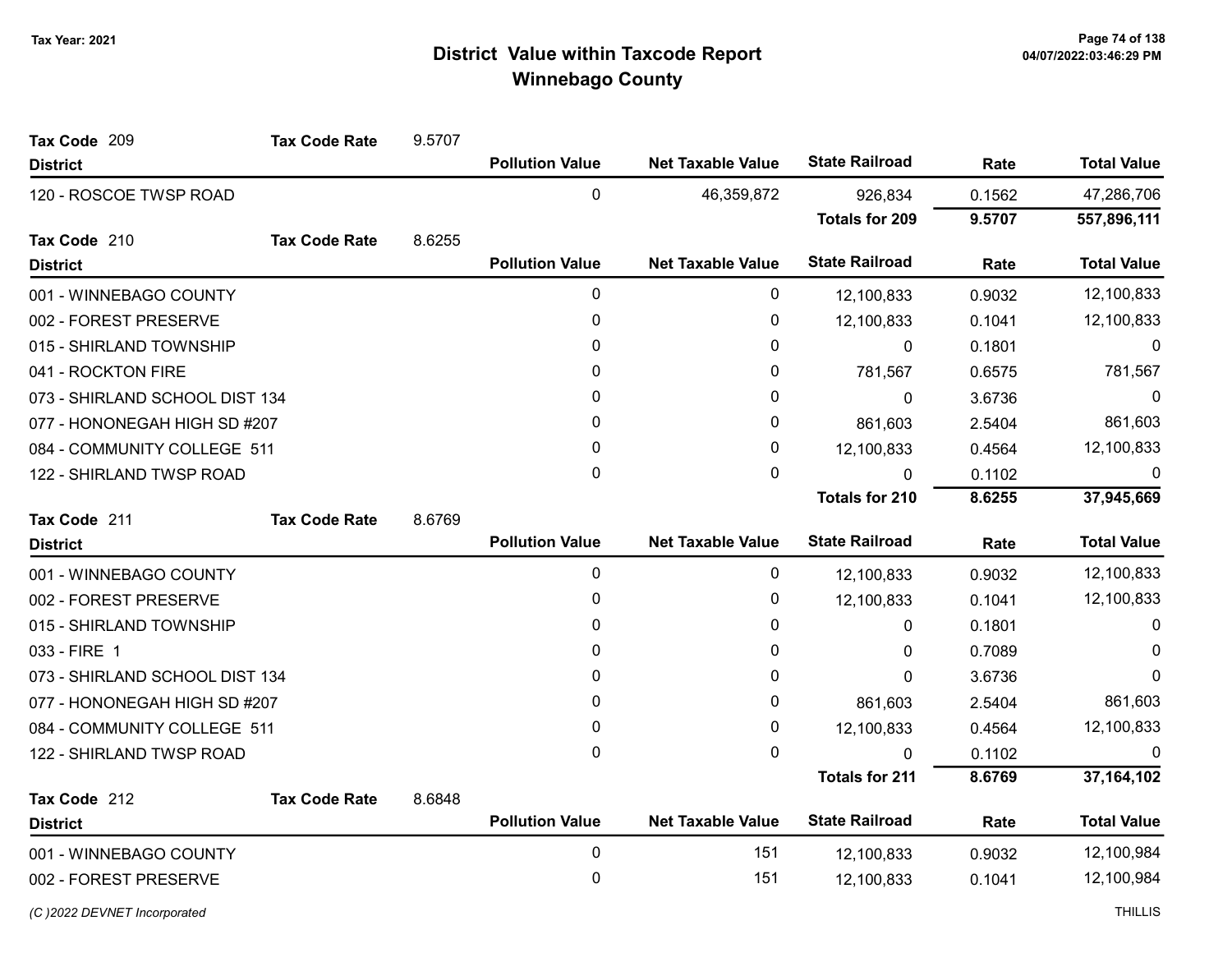| Tax Code 212                   | <b>Tax Code Rate</b> | 8.6848      |                        |                          |                       |            |                    |
|--------------------------------|----------------------|-------------|------------------------|--------------------------|-----------------------|------------|--------------------|
| <b>District</b>                |                      |             | <b>Pollution Value</b> | <b>Net Taxable Value</b> | <b>State Railroad</b> | Rate       | <b>Total Value</b> |
| 008 - LAONA TOWNSHIP           |                      |             | 0                      | 151                      | 0                     | 0.1147     | 151                |
| 033 - FIRE 1                   |                      |             | 0                      | 151                      | 0                     | 0.7089     | 151                |
| 073 - SHIRLAND SCHOOL DIST 134 |                      |             | 0                      | 151                      | 0                     | 3.6736     | 151                |
| 077 - HONONEGAH HIGH SD #207   |                      | 0           | 151                    | 861,603                  | 2.5404                | 861,754    |                    |
| 084 - COMMUNITY COLLEGE 511    |                      |             | 0                      | 151                      | 12,100,833            | 0.4564     | 12,100,984         |
| 115 - LAONA TWSP ROAD          |                      |             | $\mathbf 0$            | 151                      | 0                     | 0.1835     | 151                |
|                                |                      |             |                        |                          | <b>Totals for 212</b> | 8.6848     | 37, 165, 310       |
| Tax Code 213                   | <b>Tax Code Rate</b> | 8.6655      |                        |                          |                       |            |                    |
| <b>District</b>                |                      |             | <b>Pollution Value</b> | <b>Net Taxable Value</b> | <b>State Railroad</b> | Rate       | <b>Total Value</b> |
| 001 - WINNEBAGO COUNTY         |                      |             | 0                      | 7,805,127                | 12,100,833            | 0.9032     | 19,905,960         |
| 002 - FOREST PRESERVE          |                      |             | 0                      | 7,805,127                | 12,100,833            | 0.1041     | 19,905,960         |
| 015 - SHIRLAND TOWNSHIP        |                      |             | 0                      | 7,805,127                | 0                     | 0.1801     | 7,805,127          |
| 041 - ROCKTON FIRE             |                      |             | 0                      | 7,805,127                | 781,567               | 0.6575     | 8,586,694          |
| 073 - SHIRLAND SCHOOL DIST 134 |                      |             | 0                      | 7,805,127                | 0                     | 3.6736     | 7,805,127          |
| 077 - HONONEGAH HIGH SD #207   |                      |             | 0                      | 7,805,127                | 861,603               | 2.5404     | 8,666,730          |
| 084 - COMMUNITY COLLEGE 511    |                      |             | 0                      | 7,805,127                | 12,100,833            | 0.4564     | 19,905,960         |
| 101 - BU/HA/SH MULTI TOWNSHIP  |                      |             | 0                      | 7,805,127                | 0                     | 0.0400     | 7,805,127          |
| 122 - SHIRLAND TWSP ROAD       |                      |             | 0                      | 7,805,127                | $\Omega$              | 0.1102     | 7,805,127          |
|                                |                      |             |                        |                          | <b>Totals for 213</b> | 8.6655     | 108,191,812        |
| Tax Code 214                   | <b>Tax Code Rate</b> | 8.7169      |                        |                          |                       |            |                    |
| <b>District</b>                |                      |             | <b>Pollution Value</b> | <b>Net Taxable Value</b> | <b>State Railroad</b> | Rate       | <b>Total Value</b> |
| 001 - WINNEBAGO COUNTY         |                      |             | $\pmb{0}$              | 18,766,803               | 12,100,833            | 0.9032     | 30,867,636         |
| 002 - FOREST PRESERVE          |                      |             | 0                      | 18,766,803               | 12,100,833            | 0.1041     | 30,867,636         |
| 015 - SHIRLAND TOWNSHIP        |                      |             | 0                      | 18,766,803               | 0                     | 0.1801     | 18,766,803         |
| 033 - FIRE 1                   |                      |             | 0                      | 18,766,803               | 0                     | 0.7089     | 18,766,803         |
| 073 - SHIRLAND SCHOOL DIST 134 |                      | $\mathbf 0$ | 18,766,803             | 0                        | 3.6736                | 18,766,803 |                    |
| 077 - HONONEGAH HIGH SD #207   |                      |             | 0                      | 18,766,803               | 861,603               | 2.5404     | 19,628,406         |
| 084 - COMMUNITY COLLEGE 511    |                      |             | 0                      | 18,766,803               | 12,100,833            | 0.4564     | 30,867,636         |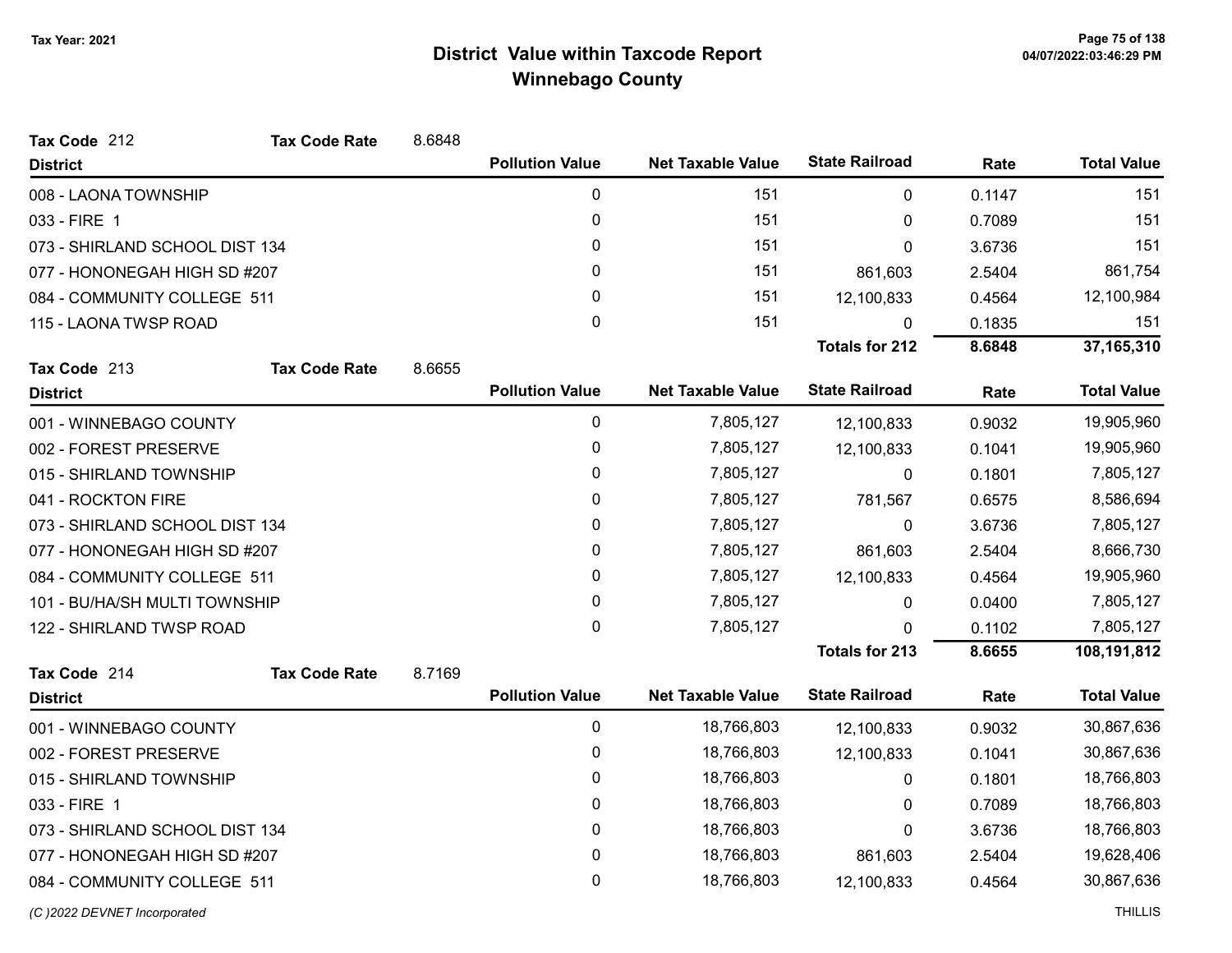| Tax Code 214                           | <b>Tax Code Rate</b> | 8.7169  |                        |                          |                       |        |                    |
|----------------------------------------|----------------------|---------|------------------------|--------------------------|-----------------------|--------|--------------------|
| <b>District</b>                        |                      |         | <b>Pollution Value</b> | <b>Net Taxable Value</b> | <b>State Railroad</b> | Rate   | <b>Total Value</b> |
| 101 - BU/HA/SH MULTI TOWNSHIP          |                      |         | 0                      | 18,766,803               | $\mathbf{0}$          | 0.0400 | 18,766,803         |
| 122 - SHIRLAND TWSP ROAD               |                      |         | 0                      | 18,766,803               | 0                     | 0.1102 | 18,766,803         |
|                                        |                      |         |                        |                          | <b>Totals for 214</b> | 8.7169 | 206,065,329        |
| Tax Code 220                           | <b>Tax Code Rate</b> | 9.1911  |                        |                          |                       |        |                    |
| <b>District</b>                        |                      |         | <b>Pollution Value</b> | <b>Net Taxable Value</b> | <b>State Railroad</b> | Rate   | <b>Total Value</b> |
| 001 - WINNEBAGO COUNTY                 |                      |         | 0                      | 38,668,397               | 12,100,833            | 0.9032 | 50,769,230         |
| 002 - FOREST PRESERVE                  |                      |         | 0                      | 38,668,397               | 12,100,833            | 0.1041 | 50,769,230         |
| 008 - LAONA TOWNSHIP                   |                      |         | 0                      | 38,668,397               | 0                     | 0.1147 | 38,668,397         |
| 033 - FIRE 1                           |                      |         | 0                      | 38,668,397               | $\Omega$              | 0.7089 | 38,668,397         |
| 081 - DURAND UNIT SD #322              |                      |         | 0                      | 38,668,397               | 0                     | 6.6817 | 38,668,397         |
| 084 - COMMUNITY COLLEGE 511            |                      |         | 0                      | 38,668,397               | 12,100,833            | 0.4564 | 50,769,230         |
| 102 - DU/LA MULTI TOWNSHIP             |                      |         | 0                      | 38,668,397               | 0                     | 0.0386 | 38,668,397         |
| 115 - LAONA TWSP ROAD                  |                      |         | 0                      | 38,668,397               | $\Omega$              | 0.1835 | 38,668,397         |
|                                        |                      |         |                        |                          | <b>Totals for 220</b> | 9.1911 | 345,649,675        |
| Tax Code 223                           | <b>Tax Code Rate</b> | 12.2563 |                        |                          |                       |        |                    |
| <b>District</b>                        |                      |         | <b>Pollution Value</b> | <b>Net Taxable Value</b> | <b>State Railroad</b> | Rate   | <b>Total Value</b> |
| 001 - WINNEBAGO COUNTY                 |                      |         | 0                      | 7,122,732                | 12,100,833            | 0.9032 | 19,223,565         |
| 002 - FOREST PRESERVE                  |                      |         | 0                      | 7,122,732                | 12,100,833            | 0.1041 | 19,223,565         |
| 011 - ROCKFORD TOWNSHIP                |                      |         | 0                      | 7,122,732                | 5,798,410             | 0.1173 | 12,921,142         |
| 023 - ROCKFORD CITY                    |                      |         | 0                      | 7,122,732                | 4,767,785             | 2.6361 | 11,890,517         |
| 046 - ROCKFORD PARK DISTRICT           |                      |         | 0                      | 7,122,732                | 5,954,873             | 0.9739 | 13,077,605         |
| 051 - FOUR RIVERS SANITATION AUTHORITY |                      |         | 0                      | 7,122,732                | 6,396,107             | 0.1731 | 13,518,839         |
| 059 - ROCKFORD CITY LIBRARY            |                      |         | 0                      | 7,122,732                | 4,781,701             | 0.4103 | 11,904,433         |
| 060 - GREATER RKFD AIRPORT             |                      |         | 0                      | 7,122,732                | 8,274,060             | 0.0955 | 15,396,792         |
| 076 - ROCKFORD SCHOOL DIST 205         |                      |         | 0                      | 7,122,732                | 7,291,524             | 6.2646 | 14,414,256         |
| 084 - COMMUNITY COLLEGE 511            |                      |         | 0                      | 7,122,732                | 12,100,833            | 0.4564 | 19,223,565         |
| 089 - JACKSON SCHOOL TIF               |                      |         | 0                      | 369,461                  | 0                     | 0.0000 | 369,461            |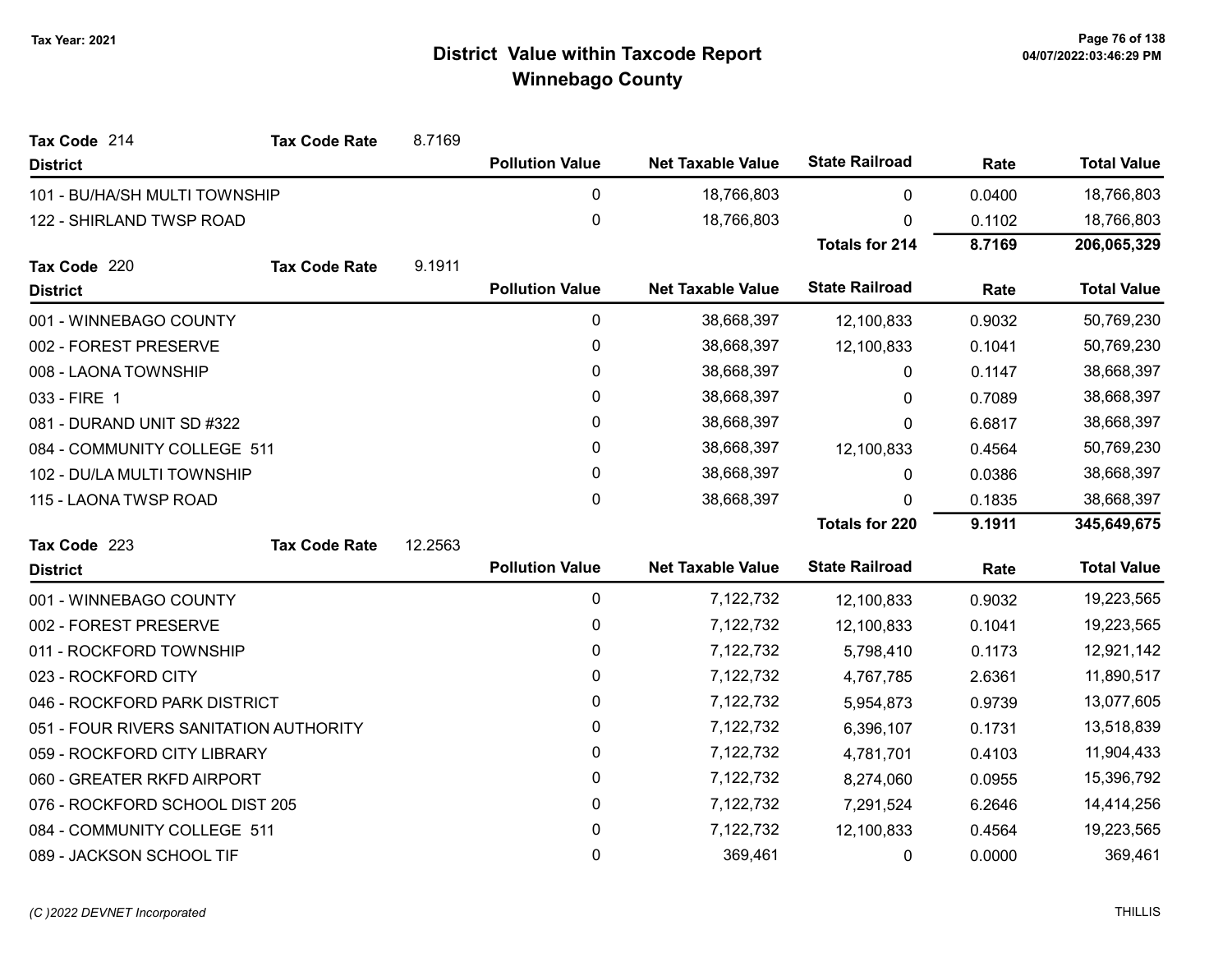| Tax Code 223                           | <b>Tax Code Rate</b> | 12.2563 |                        |                          |                       |         |                    |
|----------------------------------------|----------------------|---------|------------------------|--------------------------|-----------------------|---------|--------------------|
| <b>District</b>                        |                      |         | <b>Pollution Value</b> | <b>Net Taxable Value</b> | <b>State Railroad</b> | Rate    | <b>Total Value</b> |
| 118 - ROCKFORD TWSP ROAD               |                      |         | $\mathbf 0$            | 7,122,732                | 5,798,410             | 0.1218  | 12,921,142         |
|                                        |                      |         |                        |                          | <b>Totals for 223</b> | 12.2563 | 164,084,882        |
| Tax Code 226                           | <b>Tax Code Rate</b> | 12.2563 |                        |                          |                       |         |                    |
| <b>District</b>                        |                      |         | <b>Pollution Value</b> | <b>Net Taxable Value</b> | <b>State Railroad</b> | Rate    | <b>Total Value</b> |
| 001 - WINNEBAGO COUNTY                 |                      |         | 0                      | 768,475                  | 12,100,833            | 0.9032  | 12,869,308         |
| 002 - FOREST PRESERVE                  |                      |         | 0                      | 768,475                  | 12,100,833            | 0.1041  | 12,869,308         |
| 011 - ROCKFORD TOWNSHIP                |                      |         | 0                      | 768,475                  | 5,798,410             | 0.1173  | 6,566,885          |
| 023 - ROCKFORD CITY                    |                      |         | 0                      | 768,475                  | 4,767,785             | 2.6361  | 5,536,260          |
| 046 - ROCKFORD PARK DISTRICT           |                      |         | 0                      | 768,475                  | 5,954,873             | 0.9739  | 6,723,348          |
| 051 - FOUR RIVERS SANITATION AUTHORITY |                      |         | 0                      | 768,475                  | 6,396,107             | 0.1731  | 7,164,582          |
| 059 - ROCKFORD CITY LIBRARY            |                      |         | 0                      | 768,475                  | 4,781,701             | 0.4103  | 5,550,176          |
| 060 - GREATER RKFD AIRPORT             |                      |         | 0                      | 768,475                  | 8,274,060             | 0.0955  | 9,042,535          |
| 068 - WEST STATE & KILBURN TIF         |                      |         | 0                      | 369,616                  | 0                     | 0.0000  | 369,616            |
| 076 - ROCKFORD SCHOOL DIST 205         |                      |         | 0                      | 768,475                  | 7,291,524             | 6.2646  | 8,059,999          |
| 084 - COMMUNITY COLLEGE 511            |                      |         | 0                      | 768,475                  | 12,100,833            | 0.4564  | 12,869,308         |
| 118 - ROCKFORD TWSP ROAD               |                      |         | $\mathbf 0$            | 768,475                  | 5,798,410             | 0.1218  | 6,566,885          |
|                                        |                      |         |                        |                          | <b>Totals for 226</b> | 12.2563 | 94,188,210         |
| Tax Code 228                           | <b>Tax Code Rate</b> | 9.6493  |                        |                          |                       |         |                    |
| <b>District</b>                        |                      |         | <b>Pollution Value</b> | <b>Net Taxable Value</b> | <b>State Railroad</b> | Rate    | <b>Total Value</b> |
| 001 - WINNEBAGO COUNTY                 |                      |         | 0                      | 1,273,404                | 12,100,833            | 0.9032  | 13,374,237         |
| 002 - FOREST PRESERVE                  |                      |         | 0                      | 1,273,404                | 12,100,833            | 0.1041  | 13,374,237         |
| 005 - DURAND TOWNSHIP                  |                      |         | 0                      | 1,273,404                | 0                     | 0.1698  | 1,273,404          |
| 018 - DURAND VILLAGE                   |                      |         | 0                      | 1,273,404                | 0                     | 0.2757  | 1,273,404          |
| 033 - FIRE 1                           |                      |         | 0                      | 1,273,404                | 0                     | 0.7089  | 1,273,404          |
| 050 - DURAND SANITARY                  |                      |         | 0                      | 1,273,404                | 0                     | 0.0396  | 1,273,404          |
| 081 - DURAND UNIT SD #322              |                      |         | 0                      | 1,273,404                | 0                     | 6.6817  | 1,273,404          |
| 084 - COMMUNITY COLLEGE 511            |                      |         | 0                      | 1,273,404                | 12,100,833            | 0.4564  | 13,374,237         |
| 102 - DU/LA MULTI TOWNSHIP             |                      |         | 0                      | 1,273,404                | 0                     | 0.0386  | 1,273,404          |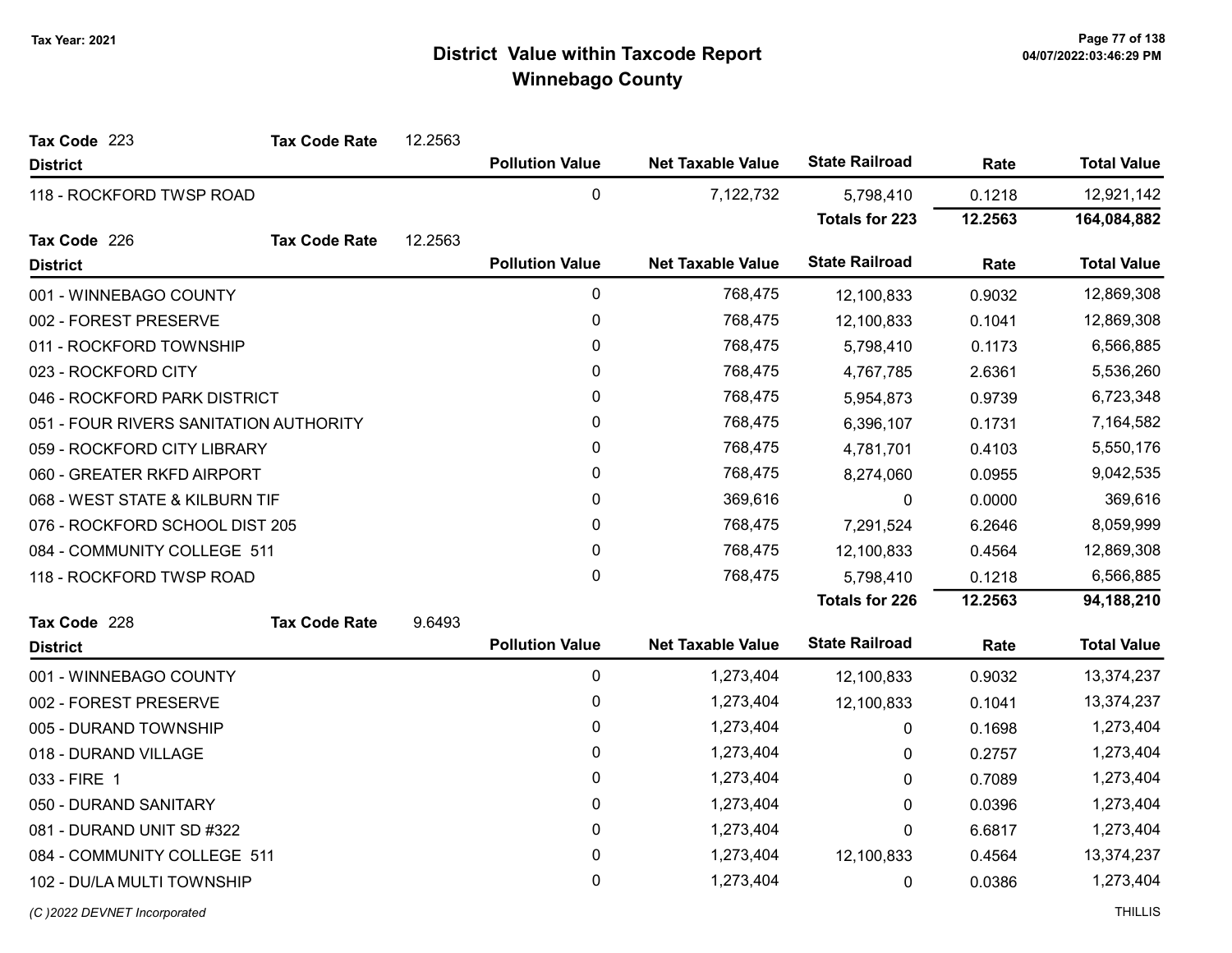| Tax Code 228                | <b>Tax Code Rate</b> | 9.6493 |                        |                          |                       |        |                    |
|-----------------------------|----------------------|--------|------------------------|--------------------------|-----------------------|--------|--------------------|
| <b>District</b>             |                      |        | <b>Pollution Value</b> | <b>Net Taxable Value</b> | <b>State Railroad</b> | Rate   | <b>Total Value</b> |
| 106 - DURAND VILLAGE TIF    |                      |        | $\pmb{0}$              | 462,331                  | 0                     | 0.0000 | 462,331            |
| 112 - DURAND TWSP ROAD      |                      |        | 0                      | 1,273,404                | 0                     | 0.2713 | 1,273,404          |
|                             |                      |        |                        |                          | <b>Totals for 228</b> | 9.6493 | 49,498,870         |
| Tax Code 229                | <b>Tax Code Rate</b> | 9.6097 |                        |                          |                       |        |                    |
| <b>District</b>             |                      |        | <b>Pollution Value</b> | <b>Net Taxable Value</b> | <b>State Railroad</b> | Rate   | <b>Total Value</b> |
| 001 - WINNEBAGO COUNTY      |                      |        | $\pmb{0}$              | 2,146,494                | 12,100,833            | 0.9032 | 14,247,327         |
| 002 - FOREST PRESERVE       |                      |        | 0                      | 2,146,494                | 12,100,833            | 0.1041 | 14,247,327         |
| 005 - DURAND TOWNSHIP       |                      |        | 0                      | 2,146,494                | 0                     | 0.1698 | 2,146,494          |
| 018 - DURAND VILLAGE        |                      |        | $\pmb{0}$              | 2,146,494                | 0                     | 0.2757 | 2,146,494          |
| 033 - FIRE 1                |                      |        | 0                      | 2,146,494                | 0                     | 0.7089 | 2,146,494          |
| 081 - DURAND UNIT SD #322   |                      |        | 0                      | 2,146,494                | 0                     | 6.6817 | 2,146,494          |
| 084 - COMMUNITY COLLEGE 511 |                      |        | 0                      | 2,146,494                | 12,100,833            | 0.4564 | 14,247,327         |
| 102 - DU/LA MULTI TOWNSHIP  |                      |        | $\pmb{0}$              | 2,146,494                | 0                     | 0.0386 | 2,146,494          |
| 112 - DURAND TWSP ROAD      |                      |        | 0                      | 2,146,494                | $\Omega$              | 0.2713 | 2,146,494          |
|                             |                      |        |                        |                          | <b>Totals for 229</b> | 9.6097 | 55,620,945         |
| Tax Code 230                | <b>Tax Code Rate</b> | 9.3340 |                        |                          |                       |        |                    |
| <b>District</b>             |                      |        | <b>Pollution Value</b> | <b>Net Taxable Value</b> | <b>State Railroad</b> | Rate   | <b>Total Value</b> |
| 001 - WINNEBAGO COUNTY      |                      |        | $\pmb{0}$              | 23,301,715               | 12,100,833            | 0.9032 | 35,402,548         |
| 002 - FOREST PRESERVE       |                      |        | 0                      | 23,301,715               | 12,100,833            | 0.1041 | 35,402,548         |
| 005 - DURAND TOWNSHIP       |                      |        | 0                      | 23,301,715               | 0                     | 0.1698 | 23,301,715         |
| 033 - FIRE 1                |                      |        | 0                      | 23,301,715               | 0                     | 0.7089 | 23,301,715         |
| 081 - DURAND UNIT SD #322   |                      |        | $\pmb{0}$              | 23,301,715               | 0                     | 6.6817 | 23,301,715         |
| 084 - COMMUNITY COLLEGE 511 |                      |        | 0                      | 23,301,715               | 12,100,833            | 0.4564 | 35,402,548         |
| 102 - DU/LA MULTI TOWNSHIP  |                      |        | $\pmb{0}$              | 23,301,715               | 0                     | 0.0386 | 23,301,715         |
| 112 - DURAND TWSP ROAD      |                      |        | $\pmb{0}$              | 23,301,715               | U                     | 0.2713 | 23,301,715         |
|                             |                      |        |                        |                          | <b>Totals for 230</b> | 9.3340 | 222,716,219        |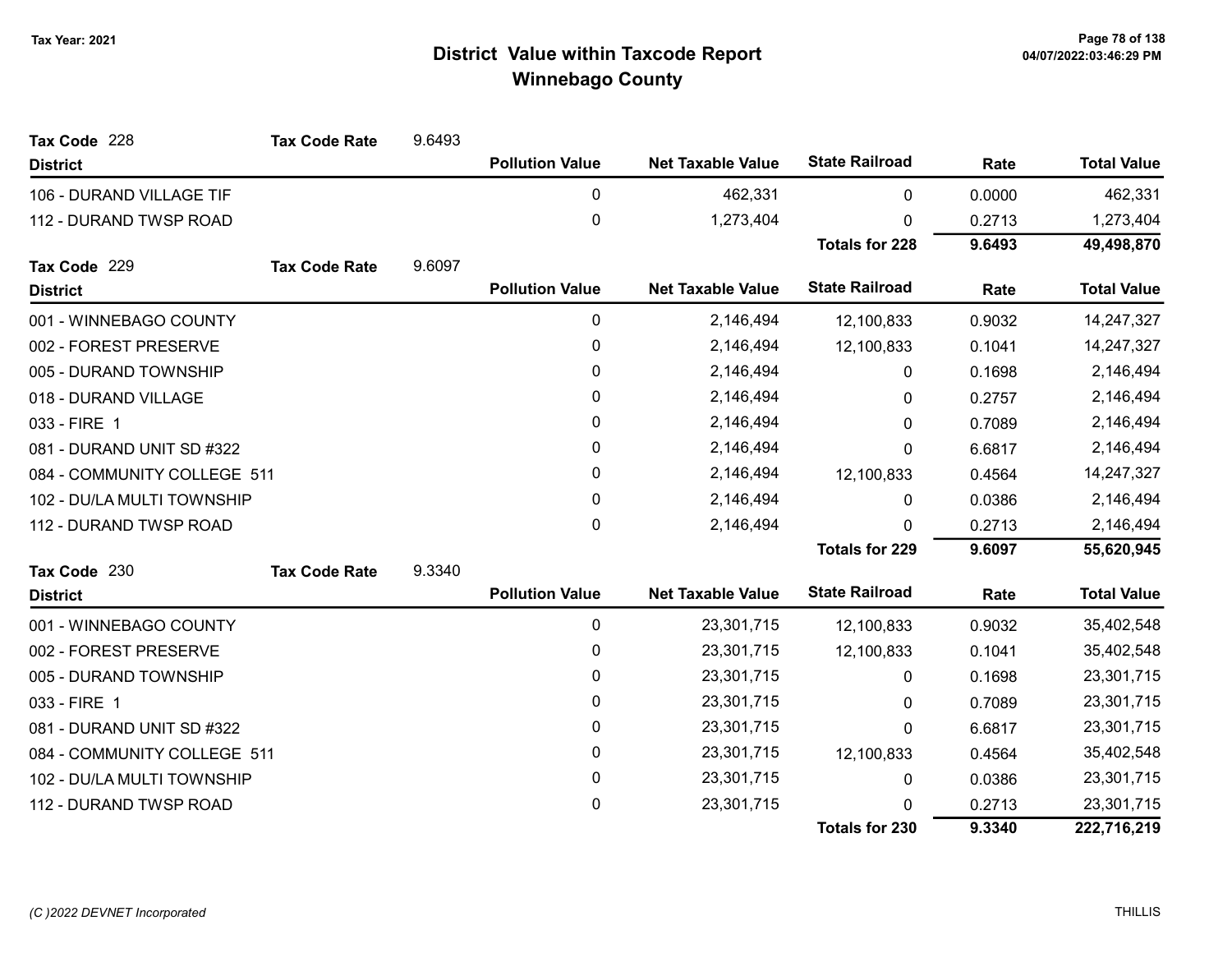| Tax Code 231                  | <b>Tax Code Rate</b> | 9.5157 |                        |                          |                       |        |                    |
|-------------------------------|----------------------|--------|------------------------|--------------------------|-----------------------|--------|--------------------|
| <b>District</b>               |                      |        | <b>Pollution Value</b> | <b>Net Taxable Value</b> | <b>State Railroad</b> | Rate   | <b>Total Value</b> |
| 001 - WINNEBAGO COUNTY        |                      |        | $\pmb{0}$              | 135,337                  | 12,100,833            | 0.9032 | 12,236,170         |
| 002 - FOREST PRESERVE         |                      |        | 0                      | 135,337                  | 12,100,833            | 0.1041 | 12,236,170         |
| 005 - DURAND TOWNSHIP         |                      |        | 0                      | 135,337                  | 0                     | 0.1698 | 135,337            |
| 033 - FIRE 1                  |                      |        | $\mathbf{0}$           | 135,337                  | 0                     | 0.7089 | 135,337            |
| 056 - PECATONICA LIBRARY      |                      |        | 0                      | 135,337                  | 0                     | 0.1817 | 135,337            |
| 081 - DURAND UNIT SD #322     |                      |        | 0                      | 135,337                  | 0                     | 6.6817 | 135,337            |
| 084 - COMMUNITY COLLEGE 511   |                      |        | 0                      | 135,337                  | 12,100,833            | 0.4564 | 12,236,170         |
| 102 - DU/LA MULTI TOWNSHIP    |                      |        | 0                      | 135,337                  | 0                     | 0.0386 | 135,337            |
| 112 - DURAND TWSP ROAD        |                      |        | $\mathbf{0}$           | 135,337                  | $\Omega$              | 0.2713 | 135,337            |
|                               |                      |        |                        |                          | <b>Totals for 231</b> | 9.5157 | 37,520,532         |
| Tax Code 232                  | <b>Tax Code Rate</b> | 8.4680 |                        |                          |                       |        |                    |
| <b>District</b>               |                      |        | <b>Pollution Value</b> | <b>Net Taxable Value</b> | <b>State Railroad</b> | Rate   | <b>Total Value</b> |
| 001 - WINNEBAGO COUNTY        |                      |        | 0                      | 1,027,020                | 12,100,833            | 0.9032 | 13, 127, 853       |
| 002 - FOREST PRESERVE         |                      |        | 0                      | 1,027,020                | 12,100,833            | 0.1041 | 13, 127, 853       |
| 005 - DURAND TOWNSHIP         |                      |        | $\mathbf 0$            | 1,027,020                | 0                     | 0.1698 | 1,027,020          |
| 033 - FIRE 1                  |                      |        | 0                      | 1,027,020                | 0                     | 0.7089 | 1,027,020          |
| 056 - PECATONICA LIBRARY      |                      |        | 0                      | 1,027,020                | 0                     | 0.1817 | 1,027,020          |
| 080 - PECATONICA UNIT SD #321 |                      |        | 0                      | 1,027,020                | 0                     | 5.6340 | 1,027,020          |
| 084 - COMMUNITY COLLEGE 511   |                      |        | 0                      | 1,027,020                | 12,100,833            | 0.4564 | 13, 127, 853       |
| 102 - DU/LA MULTI TOWNSHIP    |                      |        | $\pmb{0}$              | 1,027,020                | 0                     | 0.0386 | 1,027,020          |
| 112 - DURAND TWSP ROAD        |                      |        | $\mathbf 0$            | 1,027,020                | 0                     | 0.2713 | 1,027,020          |
|                               |                      |        |                        |                          | <b>Totals for 232</b> | 8.4680 | 45,545,679         |
| Tax Code 233                  | <b>Tax Code Rate</b> | 9.6493 |                        |                          |                       |        |                    |
| <b>District</b>               |                      |        | <b>Pollution Value</b> | <b>Net Taxable Value</b> | <b>State Railroad</b> | Rate   | <b>Total Value</b> |
| 001 - WINNEBAGO COUNTY        |                      |        | $\pmb{0}$              | 15,037,917               | 12,100,833            | 0.9032 | 27,138,750         |
| 002 - FOREST PRESERVE         |                      |        | 0                      | 15,037,917               | 12,100,833            | 0.1041 | 27,138,750         |
| 005 - DURAND TOWNSHIP         |                      |        | $\mathbf 0$            | 15,037,917               | 0                     | 0.1698 | 15,037,917         |
| 018 - DURAND VILLAGE          |                      |        | $\mathbf 0$            | 15,037,917               | 0                     | 0.2757 | 15,037,917         |
| (C) 2022 DEVNET Incorporated  |                      |        |                        |                          |                       |        | <b>THILLIS</b>     |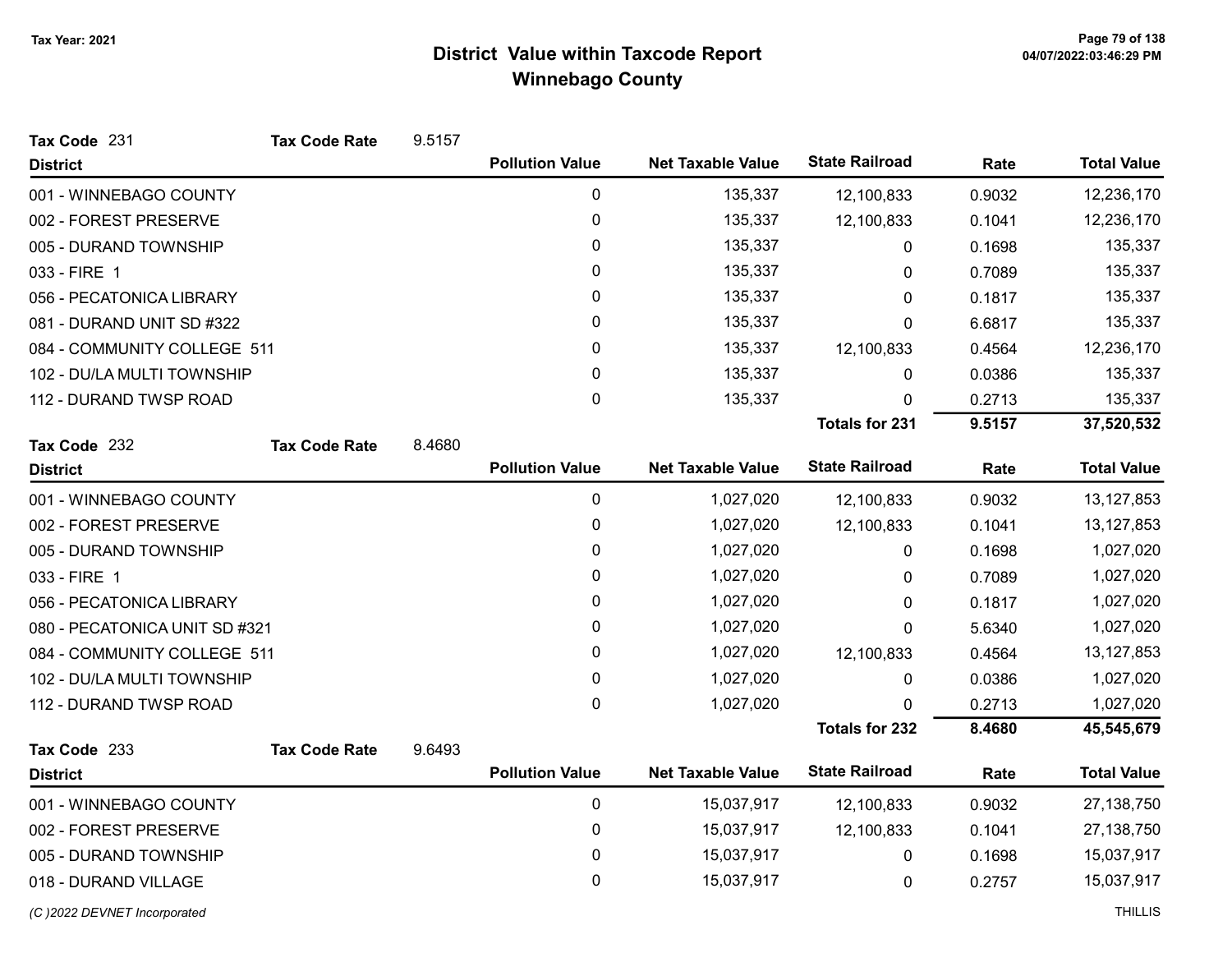| Tax Code 233                  | <b>Tax Code Rate</b> | 9.6493 |                        |                          |                       |        |                    |
|-------------------------------|----------------------|--------|------------------------|--------------------------|-----------------------|--------|--------------------|
| <b>District</b>               |                      |        | <b>Pollution Value</b> | <b>Net Taxable Value</b> | <b>State Railroad</b> | Rate   | <b>Total Value</b> |
| 033 - FIRE 1                  |                      |        | $\mathbf 0$            | 15,037,917               | 0                     | 0.7089 | 15,037,917         |
| 050 - DURAND SANITARY         |                      |        | $\mathbf 0$            | 15,037,917               | 0                     | 0.0396 | 15,037,917         |
| 081 - DURAND UNIT SD #322     |                      |        | 0                      | 15,037,917               | 0                     | 6.6817 | 15,037,917         |
| 084 - COMMUNITY COLLEGE 511   |                      |        | 0                      | 15,037,917               | 12,100,833            | 0.4564 | 27,138,750         |
| 102 - DU/LA MULTI TOWNSHIP    |                      |        | 0                      | 15,037,917               | 0                     | 0.0386 | 15,037,917         |
| 112 - DURAND TWSP ROAD        |                      |        | $\overline{0}$         | 15,037,917               | 0                     | 0.2713 | 15,037,917         |
|                               |                      |        |                        |                          | <b>Totals for 233</b> | 9.6493 | 186,681,669        |
| Tax Code 234                  | <b>Tax Code Rate</b> | 9.3736 |                        |                          |                       |        |                    |
| <b>District</b>               |                      |        | <b>Pollution Value</b> | <b>Net Taxable Value</b> | <b>State Railroad</b> | Rate   | <b>Total Value</b> |
| 001 - WINNEBAGO COUNTY        |                      |        | $\pmb{0}$              | 299,499                  | 12,100,833            | 0.9032 | 12,400,332         |
| 002 - FOREST PRESERVE         |                      |        | 0                      | 299,499                  | 12,100,833            | 0.1041 | 12,400,332         |
| 005 - DURAND TOWNSHIP         |                      |        | 0                      | 299,499                  | 0                     | 0.1698 | 299,499            |
| 033 - FIRE 1                  |                      |        | 0                      | 299,499                  | 0                     | 0.7089 | 299,499            |
| 050 - DURAND SANITARY         |                      |        | 0                      | 299,499                  | 0                     | 0.0396 | 299,499            |
| 081 - DURAND UNIT SD #322     |                      |        | 0                      | 299,499                  | 0                     | 6.6817 | 299,499            |
| 084 - COMMUNITY COLLEGE 511   |                      |        | 0                      | 299,499                  | 12,100,833            | 0.4564 | 12,400,332         |
| 102 - DU/LA MULTI TOWNSHIP    |                      |        | 0                      | 299,499                  | 0                     | 0.0386 | 299,499            |
| 112 - DURAND TWSP ROAD        |                      |        | $\mathbf 0$            | 299,499                  | $\Omega$              | 0.2713 | 299,499            |
|                               |                      |        |                        |                          | <b>Totals for 234</b> | 9.3736 | 38,997,990         |
| Tax Code 246                  | <b>Tax Code Rate</b> | 9.2008 |                        |                          |                       |        |                    |
| <b>District</b>               |                      |        | <b>Pollution Value</b> | <b>Net Taxable Value</b> | <b>State Railroad</b> | Rate   | <b>Total Value</b> |
| 001 - WINNEBAGO COUNTY        |                      |        | $\pmb{0}$              | 9,698,246                | 12,100,833            | 0.9032 | 21,799,079         |
| 002 - FOREST PRESERVE         |                      |        | $\pmb{0}$              | 9,698,246                | 12,100,833            | 0.1041 | 21,799,079         |
| 007 - HARRISON TOWNSHIP       |                      |        | 0                      | 9,698,246                | 0                     | 0.1158 | 9,698,246          |
| 033 - FIRE 1                  |                      |        | $\mathbf{0}$           | 9,698,246                | 0                     | 0.7089 | 9,698,246          |
| 081 - DURAND UNIT SD #322     |                      |        | $\pmb{0}$              | 9,698,246                | 0                     | 6.6817 | 9,698,246          |
| 084 - COMMUNITY COLLEGE 511   |                      |        | 0                      | 9,698,246                | 12,100,833            | 0.4564 | 21,799,079         |
| 101 - BU/HA/SH MULTI TOWNSHIP |                      |        | 0                      | 9,698,246                | 0                     | 0.0400 | 9,698,246          |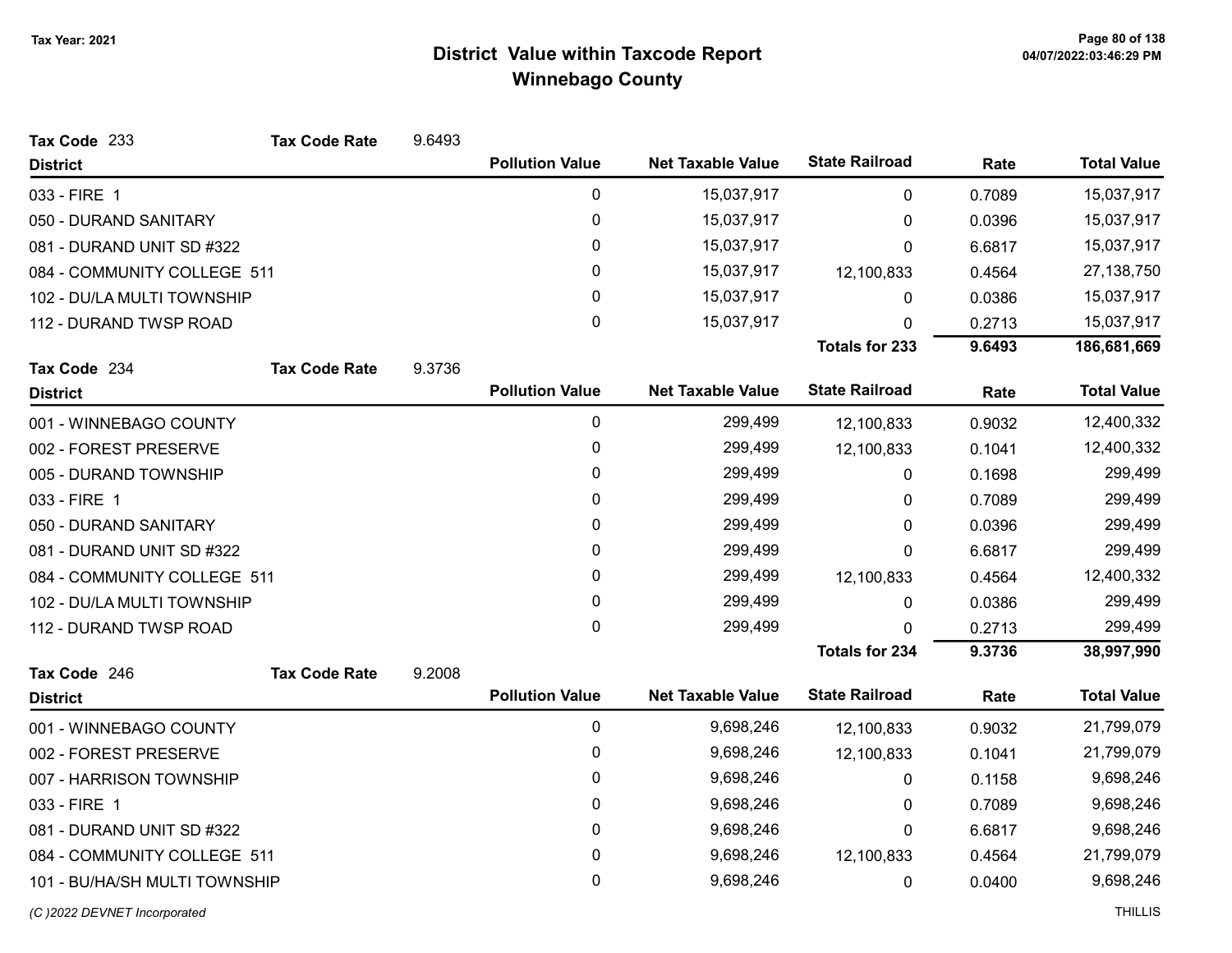| Tax Code 246                  | <b>Tax Code Rate</b> | 9.2008 |                        |                          |                       |        |                    |
|-------------------------------|----------------------|--------|------------------------|--------------------------|-----------------------|--------|--------------------|
| <b>District</b>               |                      |        | <b>Pollution Value</b> | <b>Net Taxable Value</b> | <b>State Railroad</b> | Rate   | <b>Total Value</b> |
| 114 - HARRISON TWSP ROAD      |                      |        | 0                      | 9,698,246                | $\mathbf{0}$          | 0.1907 | 9,698,246          |
|                               |                      |        |                        |                          | <b>Totals for 246</b> | 9.2008 | 113,888,467        |
| Tax Code 247                  | <b>Tax Code Rate</b> | 8.5580 |                        |                          |                       |        |                    |
| <b>District</b>               |                      |        | <b>Pollution Value</b> | <b>Net Taxable Value</b> | <b>State Railroad</b> | Rate   | <b>Total Value</b> |
| 001 - WINNEBAGO COUNTY        |                      |        | 0                      | 7,614,717                | 12,100,833            | 0.9032 | 19,715,550         |
| 002 - FOREST PRESERVE         |                      |        | 0                      | 7,614,717                | 12,100,833            | 0.1041 | 19,715,550         |
| 007 - HARRISON TOWNSHIP       |                      |        | 0                      | 7,614,717                | $\mathbf{0}$          | 0.1158 | 7,614,717          |
| 033 - FIRE 1                  |                      |        | 0                      | 7,614,717                | 0                     | 0.7089 | 7,614,717          |
| 074 - ROCKTON SCHOOL DIST 140 |                      |        | 0                      | 7,614,717                | 726,880               | 3.4985 | 8,341,597          |
| 077 - HONONEGAH HIGH SD #207  |                      |        | 0                      | 7,614,717                | 861,603               | 2.5404 | 8,476,320          |
| 084 - COMMUNITY COLLEGE 511   |                      |        | 0                      | 7,614,717                | 12,100,833            | 0.4564 | 19,715,550         |
| 101 - BU/HA/SH MULTI TOWNSHIP |                      |        | 0                      | 7,614,717                | 0                     | 0.0400 | 7,614,717          |
| 114 - HARRISON TWSP ROAD      |                      |        | 0                      | 7,614,717                | 0                     | 0.1907 | 7,614,717          |
|                               |                      |        |                        |                          | <b>Totals for 247</b> | 8.5580 | 106,423,435        |
| Tax Code 248                  | <b>Tax Code Rate</b> | 9.0756 |                        |                          |                       |        |                    |
| <b>District</b>               |                      |        | <b>Pollution Value</b> | <b>Net Taxable Value</b> | <b>State Railroad</b> | Rate   | <b>Total Value</b> |
| 001 - WINNEBAGO COUNTY        |                      |        | 0                      | 78,917                   | 12,100,833            | 0.9032 | 12,179,750         |
| 002 - FOREST PRESERVE         |                      |        | 0                      | 78,917                   | 12,100,833            | 0.1041 | 12,179,750         |
| 007 - HARRISON TOWNSHIP       |                      |        | 0                      | 78,917                   | $\mathbf{0}$          | 0.1158 | 78,917             |
| 033 - FIRE 1                  |                      |        | 0                      | 78,917                   | 0                     | 0.7089 | 78,917             |
| 058 - WINNEBAGO LIBRARY       |                      |        | 0                      | 78,917                   | 0                     | 0.1950 | 78,917             |
| 082 - WINNEBAGO UNIT SD #323  |                      |        | 0                      | 78,917                   | 1,577,360             | 6.3615 | 1,656,277          |
| 084 - COMMUNITY COLLEGE 511   |                      |        | 0                      | 78,917                   | 12,100,833            | 0.4564 | 12,179,750         |
| 101 - BU/HA/SH MULTI TOWNSHIP |                      |        | 0                      | 78,917                   | 0                     | 0.0400 | 78,917             |
| 114 - HARRISON TWSP ROAD      |                      |        | 0                      | 78,917                   | 0                     | 0.1907 | 78,917             |
|                               |                      |        |                        |                          | <b>Totals for 248</b> | 9.0756 | 38,590,112         |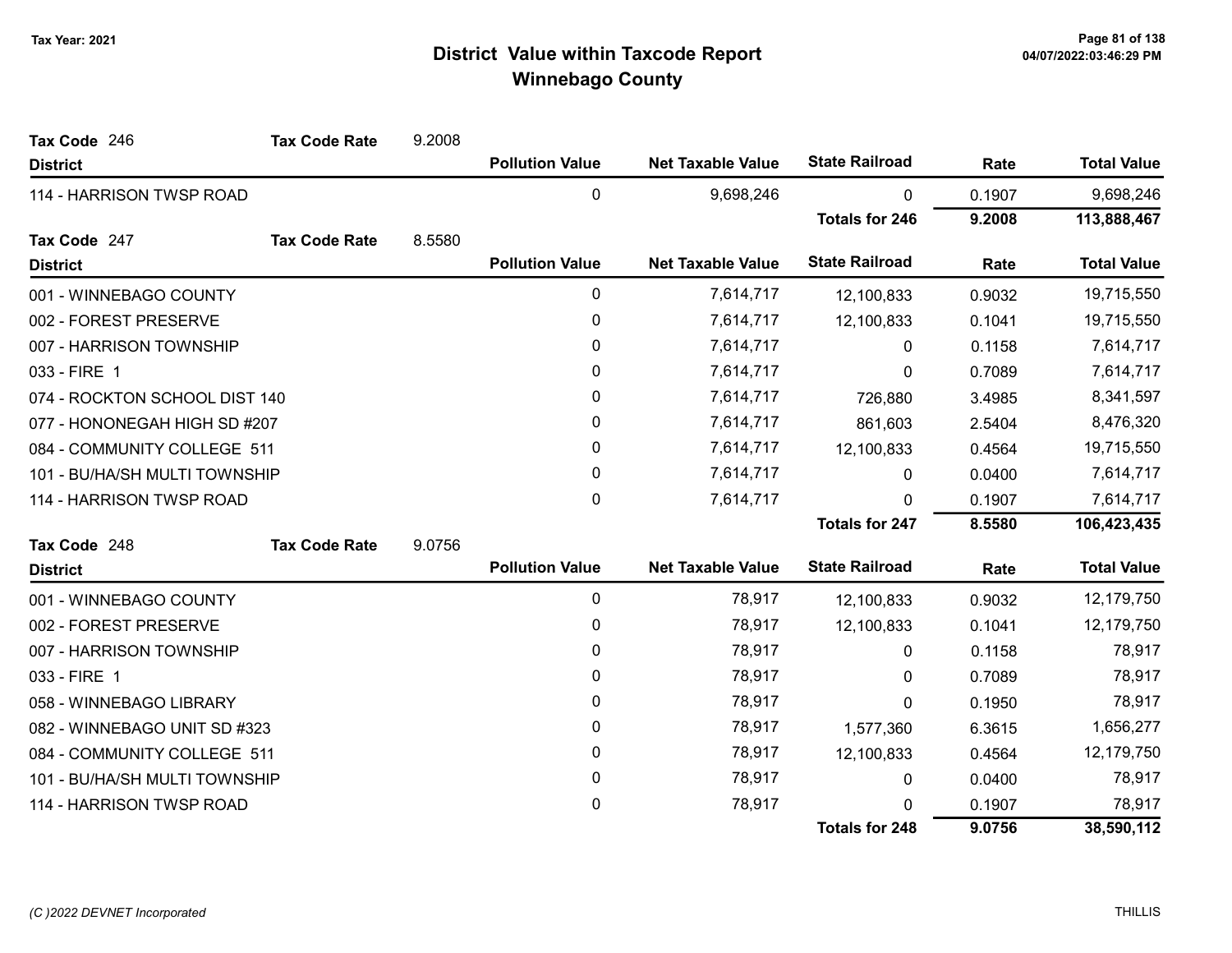| Tax Code 254                  | <b>Tax Code Rate</b> | 9.2519  |                        |                          |                       |         |                    |
|-------------------------------|----------------------|---------|------------------------|--------------------------|-----------------------|---------|--------------------|
| <b>District</b>               |                      |         | <b>Pollution Value</b> | <b>Net Taxable Value</b> | <b>State Railroad</b> | Rate    | <b>Total Value</b> |
| 001 - WINNEBAGO COUNTY        |                      |         | 0                      | 275,389                  | 12,100,833            | 0.9032  | 12,376,222         |
| 002 - FOREST PRESERVE         |                      |         | 0                      | 275,389                  | 12,100,833            | 0.1041  | 12,376,222         |
| 003 - BURRITT TOWNSHIP        |                      |         | 0                      | 275,389                  | $\Omega$              | 0.1628  | 275,389            |
| 044 - W B S FIRE              |                      |         | 0                      | 275,389                  | 754,113               | 0.8059  | 1,029,502          |
| 058 - WINNEBAGO LIBRARY       |                      |         | 0                      | 275,389                  | 0                     | 0.1950  | 275,389            |
| 062 - RKFD - WINN DRAINAGE    |                      |         | 0                      | 275,389                  | 0                     | 0.0371  | 275,389            |
| 082 - WINNEBAGO UNIT SD #323  |                      |         | 0                      | 275,389                  | 1,577,360             | 6.3615  | 1,852,749          |
| 084 - COMMUNITY COLLEGE 511   |                      |         | 0                      | 275,389                  | 12,100,833            | 0.4564  | 12,376,222         |
| 101 - BU/HA/SH MULTI TOWNSHIP |                      |         | 0                      | 275,389                  | 0                     | 0.0400  | 275,389            |
| 110 - BURRITT TWSP ROAD       |                      |         | 0                      | 275,389                  | 0                     | 0.1859  | 275,389            |
|                               |                      |         |                        |                          | <b>Totals for 254</b> | 9.2519  | 41,387,862         |
| Tax Code 258                  | <b>Tax Code Rate</b> | 11.2603 |                        |                          |                       |         |                    |
| <b>District</b>               |                      |         | <b>Pollution Value</b> | <b>Net Taxable Value</b> | <b>State Railroad</b> | Rate    | <b>Total Value</b> |
| 001 - WINNEBAGO COUNTY        |                      |         | $\mathbf 0$            | $\mathbf 0$              | 12,100,833            | 0.9032  | 12,100,833         |
| 002 - FOREST PRESERVE         |                      |         | 0                      | 0                        | 12,100,833            | 0.1041  | 12,100,833         |
| 003 - BURRITT TOWNSHIP        |                      |         | 0                      | 0                        | 0                     | 0.1628  | 0                  |
| 023 - ROCKFORD CITY           |                      |         | 0                      | 0                        | 4,767,785             | 2.6361  | 4,767,785          |
| 059 - ROCKFORD CITY LIBRARY   |                      |         | 0                      | 0                        | 4,781,701             | 0.4103  | 4,781,701          |
| 082 - WINNEBAGO UNIT SD #323  |                      |         | 0                      | 0                        | 1,577,360             | 6.3615  | 1,577,360          |
| 084 - COMMUNITY COLLEGE 511   |                      |         | 0                      | 0                        | 12,100,833            | 0.4564  | 12,100,833         |
| 101 - BU/HA/SH MULTI TOWNSHIP |                      |         | 0                      | 0                        | 0                     | 0.0400  | 0                  |
| 110 - BURRITT TWSP ROAD       |                      |         | $\Omega$               | 0                        | 0                     | 0.1859  | $\Omega$           |
|                               |                      |         |                        |                          | <b>Totals for 258</b> | 11.2603 | 47,429,345         |
| Tax Code 259                  | <b>Tax Code Rate</b> | 10.5328 |                        |                          |                       |         |                    |
| <b>District</b>               |                      |         | <b>Pollution Value</b> | <b>Net Taxable Value</b> | <b>State Railroad</b> | Rate    | <b>Total Value</b> |
| 001 - WINNEBAGO COUNTY        |                      |         | 0                      | 0                        | 12,100,833            | 0.9032  | 12,100,833         |
| 002 - FOREST PRESERVE         |                      |         | 0                      | 0                        | 12,100,833            | 0.1041  | 12,100,833         |
| 003 - BURRITT TOWNSHIP        |                      |         | 0                      | 0                        | 0                     | 0.1628  | 0                  |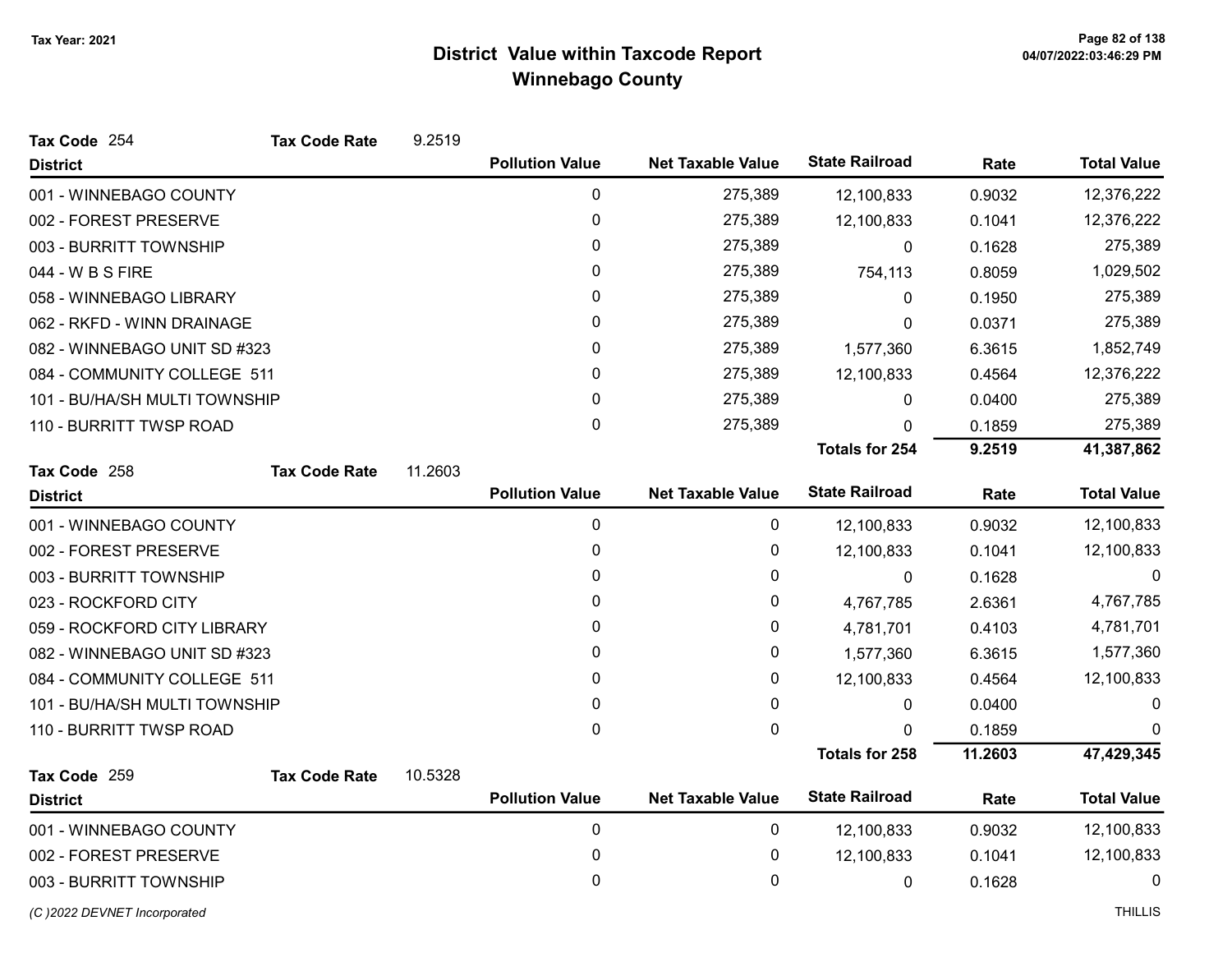| Tax Code 259                  | <b>Tax Code Rate</b> | 10.5328 |                        |                          |                       |         |                    |
|-------------------------------|----------------------|---------|------------------------|--------------------------|-----------------------|---------|--------------------|
| <b>District</b>               |                      |         | <b>Pollution Value</b> | <b>Net Taxable Value</b> | <b>State Railroad</b> | Rate    | <b>Total Value</b> |
| 023 - ROCKFORD CITY           |                      |         | 0                      | 0                        | 4,767,785             | 2.6361  | 4,767,785          |
| 059 - ROCKFORD CITY LIBRARY   |                      |         | 0                      | 0                        | 4,781,701             | 0.4103  | 4,781,701          |
| 080 - PECATONICA UNIT SD #321 |                      |         | 0                      | 0                        | $\mathbf{0}$          | 5.6340  | 0                  |
| 084 - COMMUNITY COLLEGE 511   |                      |         | 0                      | 0                        | 12,100,833            | 0.4564  | 12,100,833         |
| 101 - BU/HA/SH MULTI TOWNSHIP |                      |         | 0                      | 0                        | 0                     | 0.0400  | 0                  |
| 110 - BURRITT TWSP ROAD       |                      |         | 0                      | $\mathbf 0$              | $\mathbf{0}$          | 0.1859  | $\mathbf 0$        |
|                               |                      |         |                        |                          | <b>Totals for 259</b> | 10.5328 | 45,851,985         |
| Tax Code 260                  | <b>Tax Code Rate</b> | 9.2148  |                        |                          |                       |         |                    |
| <b>District</b>               |                      |         | <b>Pollution Value</b> | <b>Net Taxable Value</b> | <b>State Railroad</b> | Rate    | <b>Total Value</b> |
| 001 - WINNEBAGO COUNTY        |                      |         | 0                      | 16,387,562               | 12,100,833            | 0.9032  | 28,488,395         |
| 002 - FOREST PRESERVE         |                      |         | 0                      | 16,387,562               | 12,100,833            | 0.1041  | 28,488,395         |
| 003 - BURRITT TOWNSHIP        |                      |         | 0                      | 16,387,562               | $\Omega$              | 0.1628  | 16,387,562         |
| 044 - W B S FIRE              |                      |         | 0                      | 16,387,562               | 754,113               | 0.8059  | 17, 141, 675       |
| 058 - WINNEBAGO LIBRARY       |                      |         | 0                      | 16,387,562               | 0                     | 0.1950  | 16,387,562         |
| 082 - WINNEBAGO UNIT SD #323  |                      |         | 0                      | 16,387,562               | 1,577,360             | 6.3615  | 17,964,922         |
| 084 - COMMUNITY COLLEGE 511   |                      |         | 0                      | 16,387,562               | 12,100,833            | 0.4564  | 28,488,395         |
| 101 - BU/HA/SH MULTI TOWNSHIP |                      |         | 0                      | 16,387,562               | 0                     | 0.0400  | 16,387,562         |
| 110 - BURRITT TWSP ROAD       |                      |         | 0                      | 16,387,562               | 0                     | 0.1859  | 16,387,562         |
|                               |                      |         |                        |                          | <b>Totals for 260</b> | 9.2148  | 186,122,030        |
| Tax Code 262                  | <b>Tax Code Rate</b> | 9.0198  |                        |                          |                       |         |                    |
| <b>District</b>               |                      |         | <b>Pollution Value</b> | <b>Net Taxable Value</b> | <b>State Railroad</b> | Rate    | <b>Total Value</b> |
| 001 - WINNEBAGO COUNTY        |                      |         | 0                      | 183,945                  | 12,100,833            | 0.9032  | 12,284,778         |
| 002 - FOREST PRESERVE         |                      |         | 0                      | 183,945                  | 12,100,833            | 0.1041  | 12,284,778         |
| 003 - BURRITT TOWNSHIP        |                      |         | 0                      | 183,945                  | 0                     | 0.1628  | 183,945            |
| 044 - W B S FIRE              |                      |         | 0                      | 183,945                  | 754,113               | 0.8059  | 938,058            |
| 082 - WINNEBAGO UNIT SD #323  |                      |         | 0                      | 183,945                  | 1,577,360             | 6.3615  | 1,761,305          |
| 084 - COMMUNITY COLLEGE 511   |                      |         | 0                      | 183,945                  | 12,100,833            | 0.4564  | 12,284,778         |
| 101 - BU/HA/SH MULTI TOWNSHIP |                      |         | 0                      | 183,945                  | $\pmb{0}$             | 0.0400  | 183,945            |

(C)2022 DEVNET Incorporated THILLIS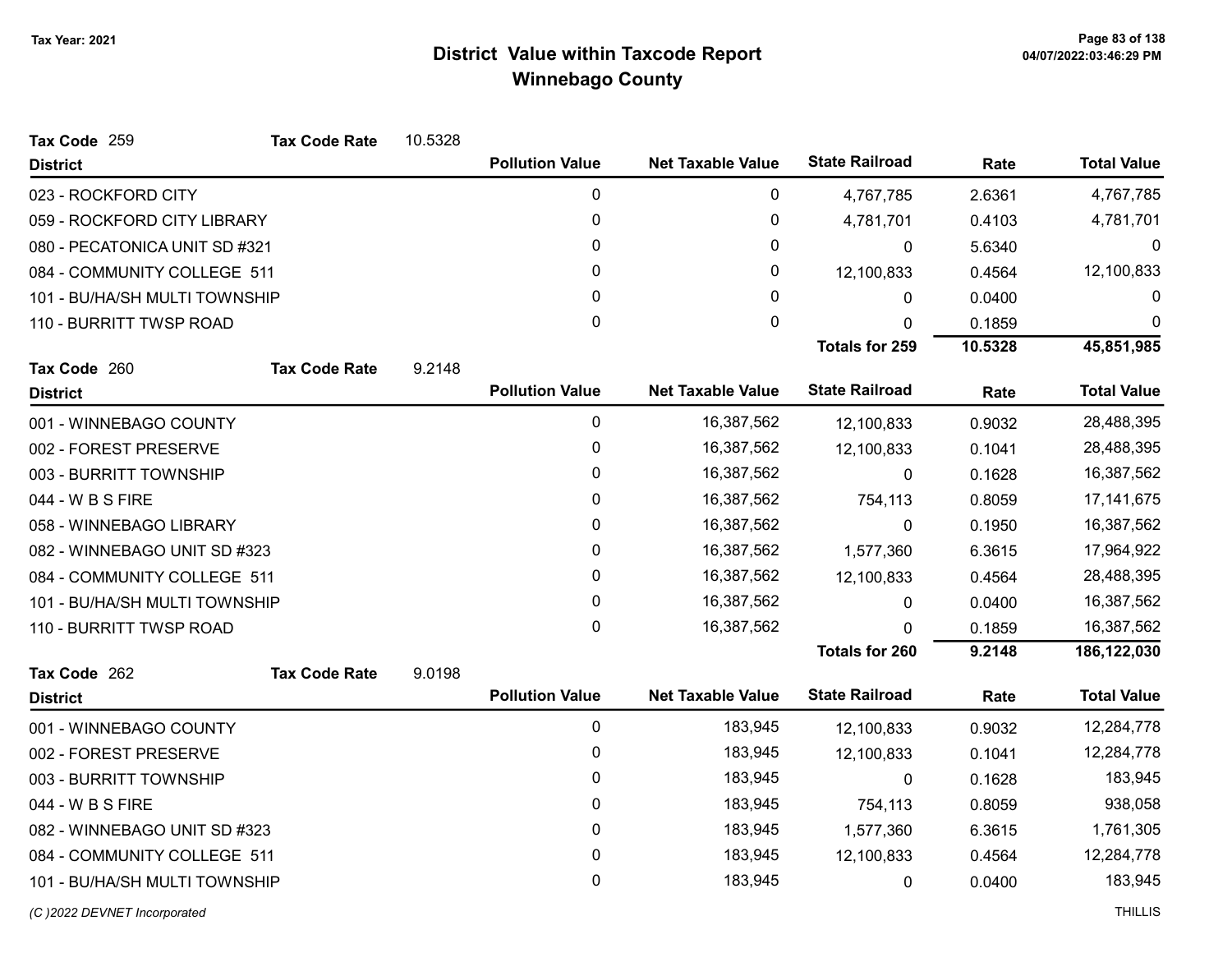| Tax Code 262                  | <b>Tax Code Rate</b> | 9.0198 |                        |                          |                       |        |                    |
|-------------------------------|----------------------|--------|------------------------|--------------------------|-----------------------|--------|--------------------|
| <b>District</b>               |                      |        | <b>Pollution Value</b> | <b>Net Taxable Value</b> | <b>State Railroad</b> | Rate   | <b>Total Value</b> |
| 110 - BURRITT TWSP ROAD       |                      |        | 0                      | 183,945                  | 0                     | 0.1859 | 183,945            |
|                               |                      |        |                        |                          | <b>Totals for 262</b> | 9.0198 | 40,105,532         |
| Tax Code 263                  | <b>Tax Code Rate</b> | 8.7695 |                        |                          |                       |        |                    |
| <b>District</b>               |                      |        | <b>Pollution Value</b> | <b>Net Taxable Value</b> | <b>State Railroad</b> | Rate   | <b>Total Value</b> |
| 001 - WINNEBAGO COUNTY        |                      |        | 0                      | 211,990                  | 12,100,833            | 0.9032 | 12,312,823         |
| 002 - FOREST PRESERVE         |                      |        | 0                      | 211,990                  | 12,100,833            | 0.1041 | 12,312,823         |
| 003 - BURRITT TOWNSHIP        |                      |        | 0                      | 211,990                  | 0                     | 0.1628 | 211,990            |
| 039 - PECATONICA FIRE         |                      |        | 0                      | 211,990                  | 652,077               | 0.3606 | 864,067            |
| 058 - WINNEBAGO LIBRARY       |                      |        | 0                      | 211,990                  | 0                     | 0.1950 | 211,990            |
| 082 - WINNEBAGO UNIT SD #323  |                      |        | 0                      | 211,990                  | 1,577,360             | 6.3615 | 1,789,350          |
| 084 - COMMUNITY COLLEGE 511   |                      |        | 0                      | 211,990                  | 12,100,833            | 0.4564 | 12,312,823         |
| 101 - BU/HA/SH MULTI TOWNSHIP |                      |        | 0                      | 211,990                  | 0                     | 0.0400 | 211,990            |
| 110 - BURRITT TWSP ROAD       |                      |        | 0                      | 211,990                  | $\Omega$              | 0.1859 | 211,990            |
|                               |                      |        |                        |                          | <b>Totals for 263</b> | 8.7695 | 40,439,846         |
| Tax Code 265                  | <b>Tax Code Rate</b> | 9.2015 |                        |                          |                       |        |                    |
| <b>District</b>               |                      |        | <b>Pollution Value</b> | <b>Net Taxable Value</b> | <b>State Railroad</b> | Rate   | <b>Total Value</b> |
| 001 - WINNEBAGO COUNTY        |                      |        | 0                      | 1,085,951                | 12,100,833            | 0.9032 | 13,186,784         |
| 002 - FOREST PRESERVE         |                      |        | 0                      | 1,085,951                | 12,100,833            | 0.1041 | 13,186,784         |
| 003 - BURRITT TOWNSHIP        |                      |        | 0                      | 1,085,951                | 0                     | 0.1628 | 1,085,951          |
| 044 - W B S FIRE              |                      |        | 0                      | 1,085,951                | 754,113               | 0.8059 | 1,840,064          |
| 056 - PECATONICA LIBRARY      |                      |        | 0                      | 1,085,951                | $\mathbf{0}$          | 0.1817 | 1,085,951          |
| 082 - WINNEBAGO UNIT SD #323  |                      |        | 0                      | 1,085,951                | 1,577,360             | 6.3615 | 2,663,311          |
| 084 - COMMUNITY COLLEGE 511   |                      |        | 0                      | 1,085,951                | 12,100,833            | 0.4564 | 13,186,784         |
| 101 - BU/HA/SH MULTI TOWNSHIP |                      |        | 0                      | 1,085,951                | 0                     | 0.0400 | 1,085,951          |
| 110 - BURRITT TWSP ROAD       |                      |        | 0                      | 1,085,951                | 0                     | 0.1859 | 1,085,951          |
|                               |                      |        |                        |                          | <b>Totals for 265</b> | 9.2015 | 48,407,531         |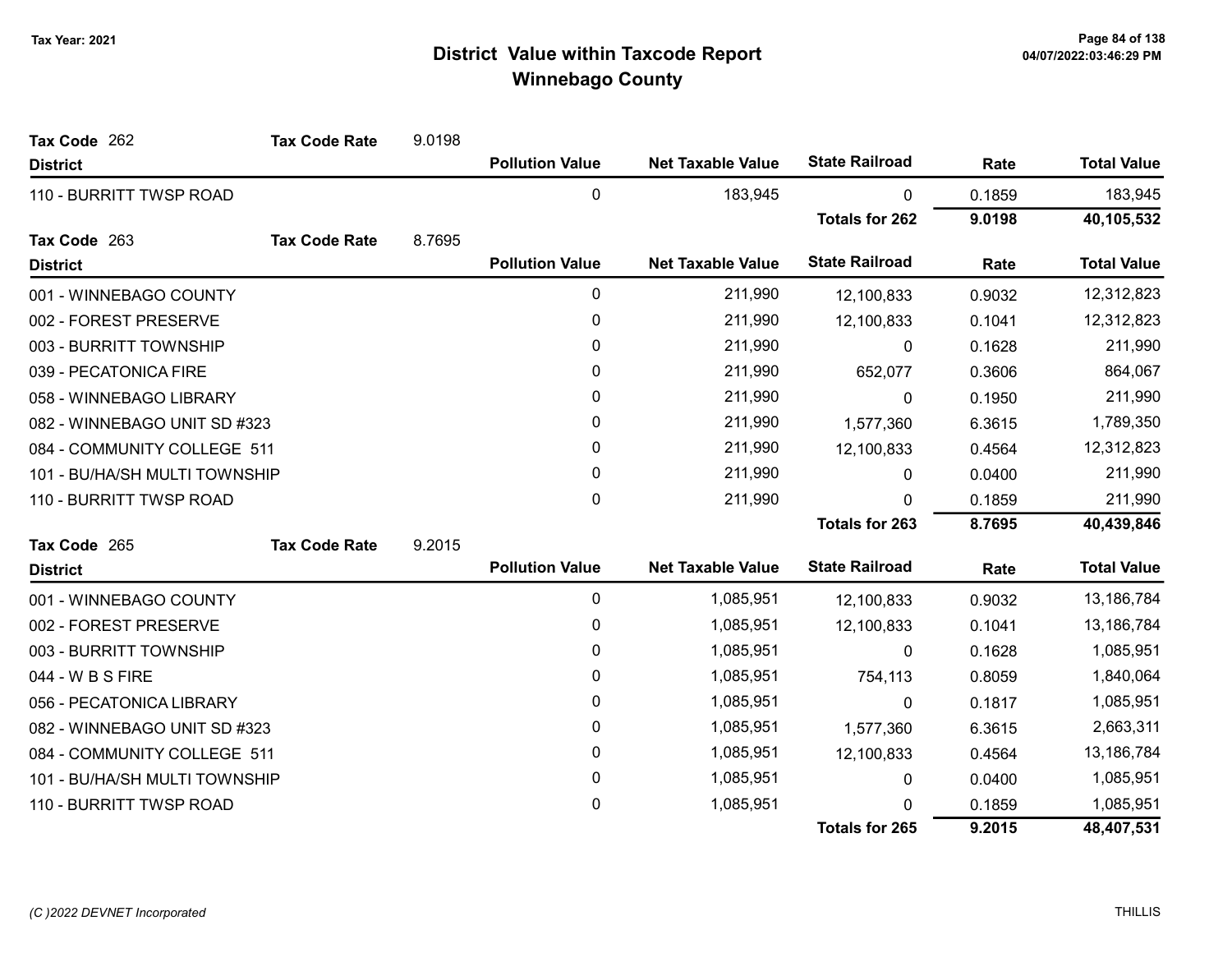| Tax Code 266                  | <b>Tax Code Rate</b> | 8.4740 |                        |                          |                       |        |                    |
|-------------------------------|----------------------|--------|------------------------|--------------------------|-----------------------|--------|--------------------|
| <b>District</b>               |                      |        | <b>Pollution Value</b> | <b>Net Taxable Value</b> | <b>State Railroad</b> | Rate   | <b>Total Value</b> |
| 001 - WINNEBAGO COUNTY        |                      |        | $\pmb{0}$              | 6,966,161                | 12,100,833            | 0.9032 | 19,066,994         |
| 002 - FOREST PRESERVE         |                      |        | $\pmb{0}$              | 6,966,161                | 12,100,833            | 0.1041 | 19,066,994         |
| 003 - BURRITT TOWNSHIP        |                      |        | 0                      | 6,966,161                | 0                     | 0.1628 | 6,966,161          |
| 044 - W B S FIRE              |                      |        | 0                      | 6,966,161                | 754,113               | 0.8059 | 7,720,274          |
| 056 - PECATONICA LIBRARY      |                      |        | 0                      | 6,966,161                | 0                     | 0.1817 | 6,966,161          |
| 080 - PECATONICA UNIT SD #321 |                      |        | 0                      | 6,966,161                | 0                     | 5.6340 | 6,966,161          |
| 084 - COMMUNITY COLLEGE 511   |                      |        | 0                      | 6,966,161                | 12,100,833            | 0.4564 | 19,066,994         |
| 101 - BU/HA/SH MULTI TOWNSHIP |                      |        | 0                      | 6,966,161                | $\mathbf{0}$          | 0.0400 | 6,966,161          |
| 110 - BURRITT TWSP ROAD       |                      |        | 0                      | 6,966,161                | 0                     | 0.1859 | 6,966,161          |
|                               |                      |        |                        |                          | <b>Totals for 266</b> | 8.4740 | 99,752,061         |
| Tax Code 267                  | <b>Tax Code Rate</b> | 8.7562 |                        |                          |                       |        |                    |
| <b>District</b>               |                      |        | <b>Pollution Value</b> | <b>Net Taxable Value</b> | <b>State Railroad</b> | Rate   | <b>Total Value</b> |
| 001 - WINNEBAGO COUNTY        |                      |        | 0                      | 1,608,102                | 12,100,833            | 0.9032 | 13,708,935         |
| 002 - FOREST PRESERVE         |                      |        | $\pmb{0}$              | 1,608,102                | 12,100,833            | 0.1041 | 13,708,935         |
| 003 - BURRITT TOWNSHIP        |                      |        | 0                      | 1,608,102                | 0                     | 0.1628 | 1,608,102          |
| 039 - PECATONICA FIRE         |                      |        | 0                      | 1,608,102                | 652,077               | 0.3606 | 2,260,179          |
| 056 - PECATONICA LIBRARY      |                      |        | 0                      | 1,608,102                | 0                     | 0.1817 | 1,608,102          |
| 082 - WINNEBAGO UNIT SD #323  |                      |        | 0                      | 1,608,102                | 1,577,360             | 6.3615 | 3,185,462          |
| 084 - COMMUNITY COLLEGE 511   |                      |        | 0                      | 1,608,102                | 12,100,833            | 0.4564 | 13,708,935         |
| 101 - BU/HA/SH MULTI TOWNSHIP |                      |        | 0                      | 1,608,102                | 0                     | 0.0400 | 1,608,102          |
| 110 - BURRITT TWSP ROAD       |                      |        | 0                      | 1,608,102                | 0                     | 0.1859 | 1,608,102          |
|                               |                      |        |                        |                          | <b>Totals for 267</b> | 8.7562 | 53,004,854         |
| Tax Code 268                  | <b>Tax Code Rate</b> | 8.0287 |                        |                          |                       |        |                    |
| <b>District</b>               |                      |        | <b>Pollution Value</b> | <b>Net Taxable Value</b> | <b>State Railroad</b> | Rate   | <b>Total Value</b> |
| 001 - WINNEBAGO COUNTY        |                      |        | $\pmb{0}$              | 4,069,388                | 12,100,833            | 0.9032 | 16,170,221         |
| 002 - FOREST PRESERVE         |                      |        | 0                      | 4,069,388                | 12,100,833            | 0.1041 | 16,170,221         |
| 003 - BURRITT TOWNSHIP        |                      |        | 0                      | 4,069,388                | 0                     | 0.1628 | 4,069,388          |
| 039 - PECATONICA FIRE         |                      |        | 0                      | 4,069,388                | 652,077               | 0.3606 | 4,721,465          |
| (C) 2022 DEVNET Incorporated  |                      |        |                        |                          |                       |        | <b>THILLIS</b>     |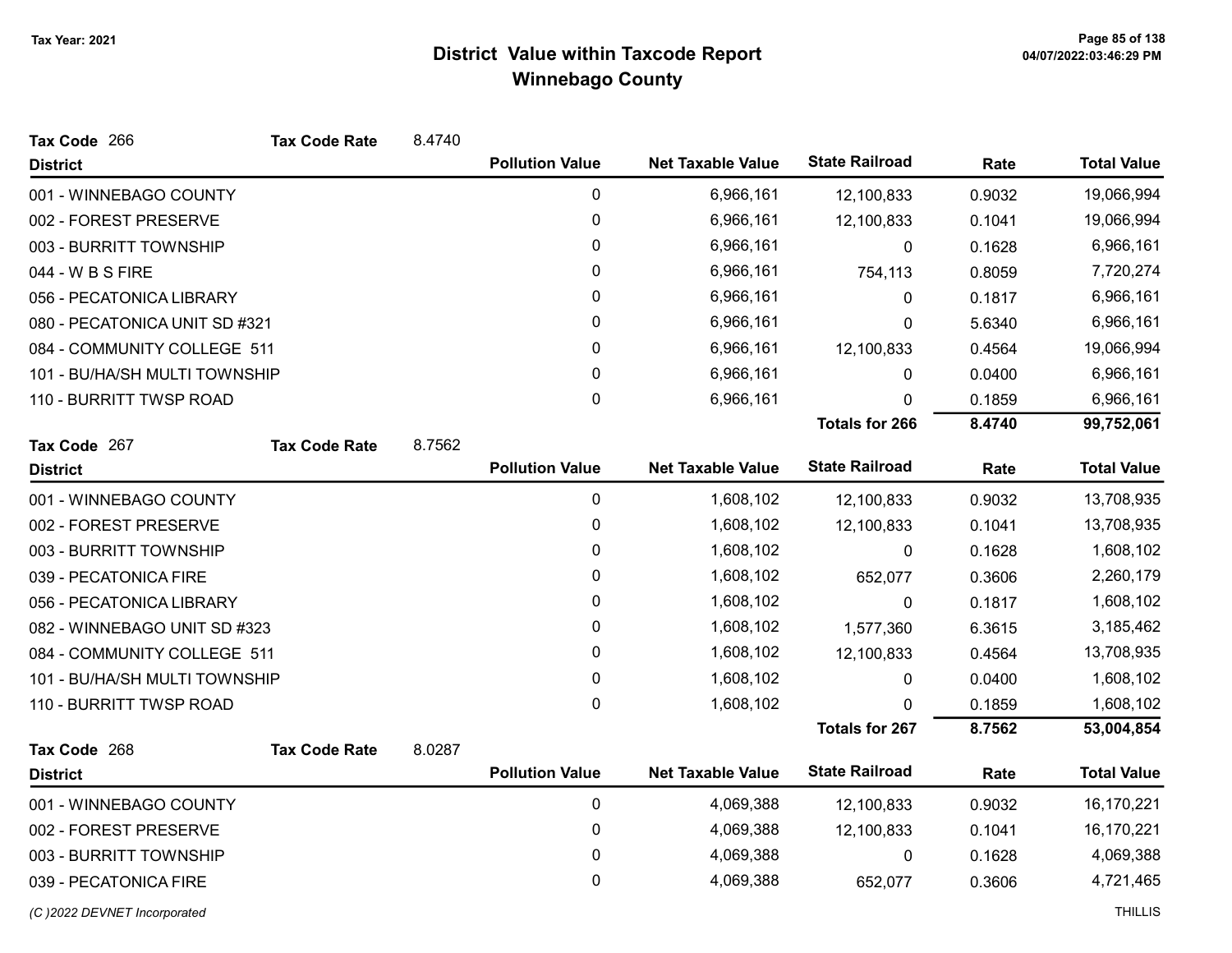| Tax Code 268                  | <b>Tax Code Rate</b>        | 8.0287 |                        |                          |                       |        |                    |
|-------------------------------|-----------------------------|--------|------------------------|--------------------------|-----------------------|--------|--------------------|
| <b>District</b>               |                             |        | <b>Pollution Value</b> | <b>Net Taxable Value</b> | <b>State Railroad</b> | Rate   | <b>Total Value</b> |
| 056 - PECATONICA LIBRARY      |                             |        | 0                      | 4,069,388                | $\Omega$              | 0.1817 | 4,069,388          |
| 080 - PECATONICA UNIT SD #321 |                             |        | 0                      | 4,069,388                | 0                     | 5.6340 | 4,069,388          |
|                               | 084 - COMMUNITY COLLEGE 511 |        | 0                      | 4,069,388                | 12,100,833            | 0.4564 | 16,170,221         |
| 101 - BU/HA/SH MULTI TOWNSHIP |                             |        | 0                      | 4,069,388                | 0                     | 0.0400 | 4,069,388          |
| 110 - BURRITT TWSP ROAD       |                             |        | 0                      | 4,069,388                | 0                     | 0.1859 | 4,069,388          |
|                               |                             |        |                        |                          | <b>Totals for 268</b> | 8.0287 | 73,579,068         |
| Tax Code 281                  | <b>Tax Code Rate</b>        | 8.1758 |                        |                          |                       |        |                    |
| <b>District</b>               |                             |        | <b>Pollution Value</b> | <b>Net Taxable Value</b> | <b>State Railroad</b> | Rate   | <b>Total Value</b> |
| 001 - WINNEBAGO COUNTY        |                             |        | $\mathbf 0$            | 48,769,310               | 12,100,833            | 0.9032 | 60,870,143         |
| 002 - FOREST PRESERVE         |                             |        | 0                      | 48,769,310               | 12,100,833            | 0.1041 | 60,870,143         |
| 010 - PECATONICA TOWNSHIP     |                             |        | 0                      | 48,769,310               | 0                     | 0.1725 | 48,769,310         |
| 039 - PECATONICA FIRE         |                             |        | 0                      | 48,769,310               | 652,077               | 0.3606 | 49,421,387         |
| 047 - SUMNER PARK             |                             |        | 0                      | 48,769,310               | 0                     | 0.1360 | 48,769,310         |
| 056 - PECATONICA LIBRARY      |                             |        | 0                      | 48,769,310               | 0                     | 0.1817 | 48,769,310         |
| 080 - PECATONICA UNIT SD #321 |                             |        | 0                      | 48,769,310               | 0                     | 5.6340 | 48,769,310         |
| 084 - COMMUNITY COLLEGE 511   |                             |        | 0                      | 48,769,310               | 12,100,833            | 0.4564 | 60,870,143         |
| 117 - PECATONICA TWSP ROAD    |                             |        | 0                      | 48,769,310               | 0                     | 0.1766 | 48,769,310         |
| 124 - PE/SE MULTI TOWNSHIP    |                             |        | 0                      | 48,769,310               | $\Omega$              | 0.0507 | 48,769,310         |
|                               |                             |        |                        |                          | <b>Totals for 281</b> | 8.1758 | 524,647,676        |
| Tax Code 282                  | <b>Tax Code Rate</b>        | 8.9033 |                        |                          |                       |        |                    |
| <b>District</b>               |                             |        | <b>Pollution Value</b> | <b>Net Taxable Value</b> | <b>State Railroad</b> | Rate   | <b>Total Value</b> |
| 001 - WINNEBAGO COUNTY        |                             |        | $\mathbf 0$            | 207,085                  | 12,100,833            | 0.9032 | 12,307,918         |
| 002 - FOREST PRESERVE         |                             |        | 0                      | 207,085                  | 12,100,833            | 0.1041 | 12,307,918         |
| 010 - PECATONICA TOWNSHIP     |                             |        | 0                      | 207,085                  | 0                     | 0.1725 | 207,085            |
| 039 - PECATONICA FIRE         |                             |        | 0                      | 207,085                  | 652,077               | 0.3606 | 859,162            |
| 047 - SUMNER PARK             |                             |        | 0                      | 207,085                  | 0                     | 0.1360 | 207,085            |
| 056 - PECATONICA LIBRARY      |                             |        | 0                      | 207,085                  | 0                     | 0.1817 | 207,085            |
| 082 - WINNEBAGO UNIT SD #323  |                             |        | 0                      | 207,085                  | 1,577,360             | 6.3615 | 1,784,445          |
|                               |                             |        |                        |                          |                       |        |                    |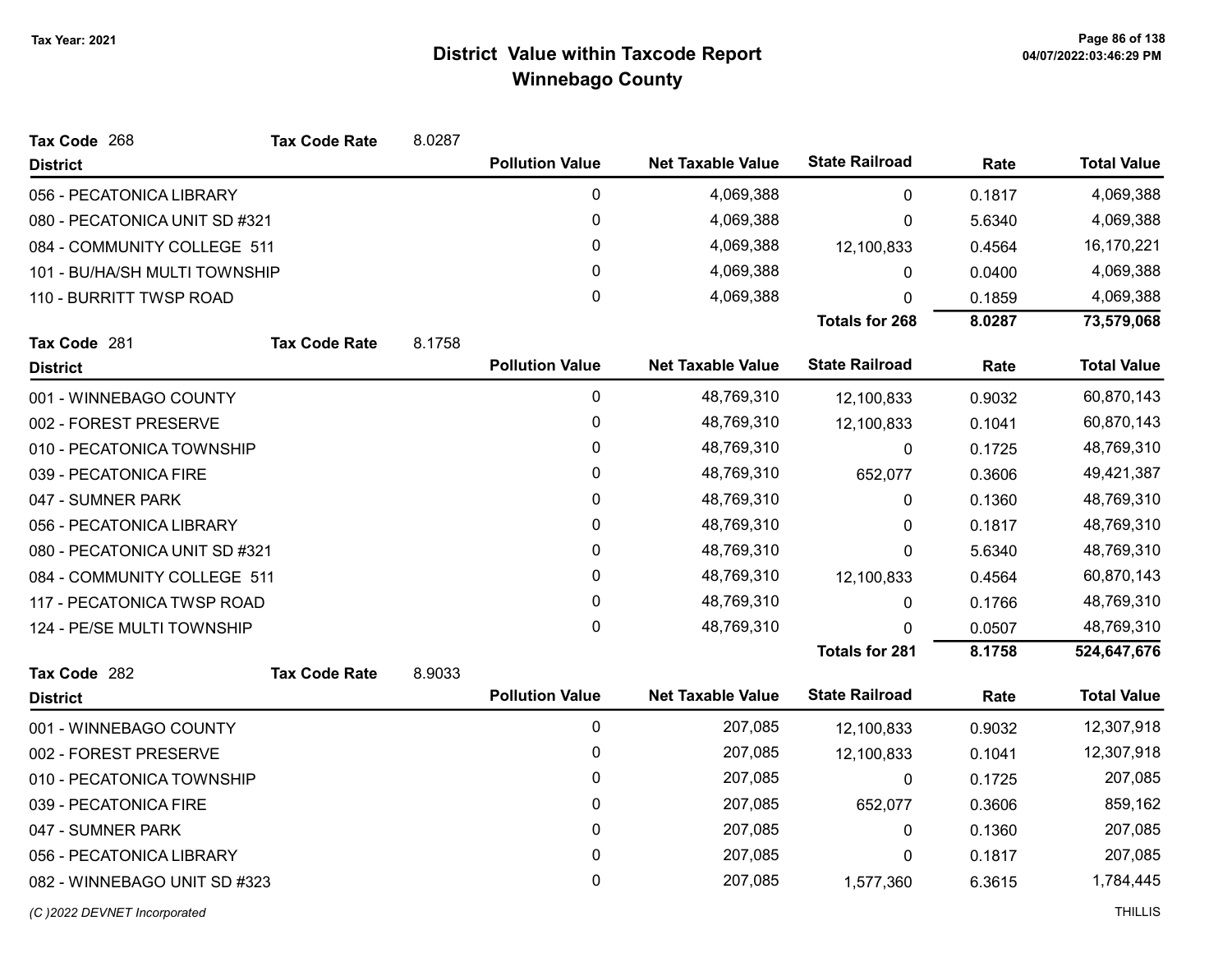| Tax Code 282                  | <b>Tax Code Rate</b> | 8.9033 |                        |                          |                       |        |                    |
|-------------------------------|----------------------|--------|------------------------|--------------------------|-----------------------|--------|--------------------|
| <b>District</b>               |                      |        | <b>Pollution Value</b> | <b>Net Taxable Value</b> | <b>State Railroad</b> | Rate   | <b>Total Value</b> |
| 084 - COMMUNITY COLLEGE 511   |                      |        | 0                      | 207,085                  | 12,100,833            | 0.4564 | 12,307,918         |
| 117 - PECATONICA TWSP ROAD    |                      |        | $\pmb{0}$              | 207,085                  | 0                     | 0.1766 | 207,085            |
| 124 - PE/SE MULTI TOWNSHIP    |                      |        | $\mathbf 0$            | 207,085                  | $\Omega$              | 0.0507 | 207,085            |
|                               |                      |        |                        |                          | <b>Totals for 282</b> | 8.9033 | 40,602,786         |
| Tax Code 283                  | <b>Tax Code Rate</b> | 9.3486 |                        |                          |                       |        |                    |
| <b>District</b>               |                      |        | <b>Pollution Value</b> | <b>Net Taxable Value</b> | <b>State Railroad</b> | Rate   | <b>Total Value</b> |
| 001 - WINNEBAGO COUNTY        |                      |        | $\pmb{0}$              | 168,792                  | 12,100,833            | 0.9032 | 12,269,625         |
| 002 - FOREST PRESERVE         |                      |        | $\pmb{0}$              | 168,792                  | 12,100,833            | 0.1041 | 12,269,625         |
| 010 - PECATONICA TOWNSHIP     |                      |        | $\pmb{0}$              | 168,792                  | 0                     | 0.1725 | 168,792            |
| 044 - W B S FIRE              |                      |        | 0                      | 168,792                  | 754,113               | 0.8059 | 922,905            |
| 047 - SUMNER PARK             |                      |        | $\pmb{0}$              | 168,792                  | 0                     | 0.1360 | 168,792            |
| 056 - PECATONICA LIBRARY      |                      |        | 0                      | 168,792                  | 0                     | 0.1817 | 168,792            |
| 082 - WINNEBAGO UNIT SD #323  |                      |        | $\pmb{0}$              | 168,792                  | 1,577,360             | 6.3615 | 1,746,152          |
| 084 - COMMUNITY COLLEGE 511   |                      |        | 0                      | 168,792                  | 12,100,833            | 0.4564 | 12,269,625         |
| 117 - PECATONICA TWSP ROAD    |                      |        | $\pmb{0}$              | 168,792                  | 0                     | 0.1766 | 168,792            |
| 124 - PE/SE MULTI TOWNSHIP    |                      |        | $\mathbf 0$            | 168,792                  | 0                     | 0.0507 | 168,792            |
|                               |                      |        |                        |                          | <b>Totals for 283</b> | 9.3486 | 40,321,892         |
| Tax Code 284                  | <b>Tax Code Rate</b> | 8.6211 |                        |                          |                       |        |                    |
| <b>District</b>               |                      |        | <b>Pollution Value</b> | <b>Net Taxable Value</b> | <b>State Railroad</b> | Rate   | <b>Total Value</b> |
| 001 - WINNEBAGO COUNTY        |                      |        | $\pmb{0}$              | 38,991                   | 12,100,833            | 0.9032 | 12,139,824         |
| 002 - FOREST PRESERVE         |                      |        | $\pmb{0}$              | 38,991                   | 12,100,833            | 0.1041 | 12,139,824         |
| 010 - PECATONICA TOWNSHIP     |                      |        | $\pmb{0}$              | 38,991                   | 0                     | 0.1725 | 38,991             |
| 044 - W B S FIRE              |                      |        | 0                      | 38,991                   | 754,113               | 0.8059 | 793,104            |
| 047 - SUMNER PARK             |                      |        | $\pmb{0}$              | 38,991                   | 0                     | 0.1360 | 38,991             |
| 056 - PECATONICA LIBRARY      |                      |        | 0                      | 38,991                   | 0                     | 0.1817 | 38,991             |
| 080 - PECATONICA UNIT SD #321 |                      |        | $\mathbf 0$            | 38,991                   | $\Omega$              | 5.6340 | 38,991             |
| 084 - COMMUNITY COLLEGE 511   |                      |        | 0                      | 38,991                   | 12,100,833            | 0.4564 | 12,139,824         |
| 117 - PECATONICA TWSP ROAD    |                      |        | $\mathbf{0}$           | 38,991                   | 0                     | 0.1766 | 38,991             |
|                               |                      |        |                        |                          |                       |        |                    |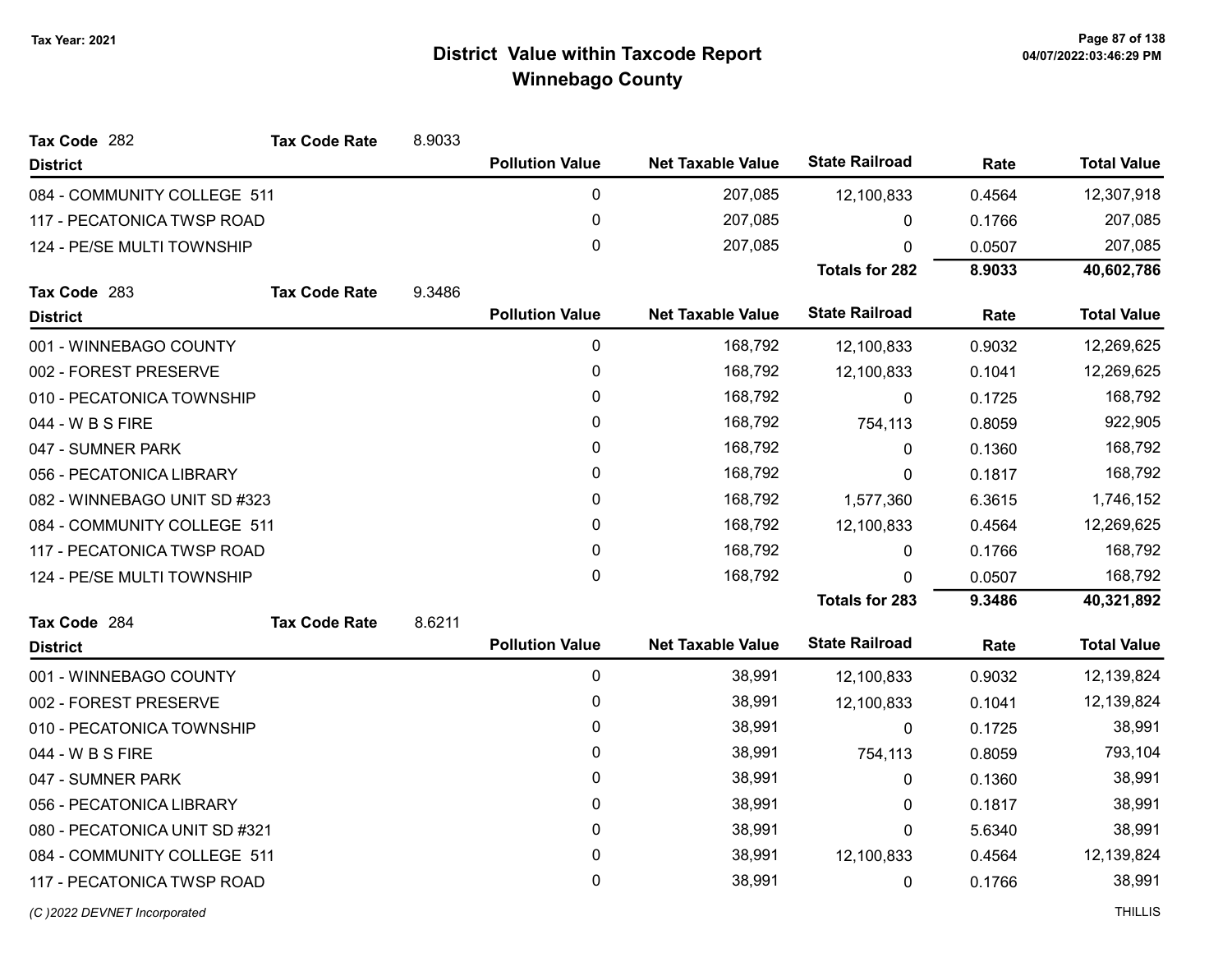| Tax Code 284                    | <b>Tax Code Rate</b> | 8.6211 |                        |                          |                       |        |                    |
|---------------------------------|----------------------|--------|------------------------|--------------------------|-----------------------|--------|--------------------|
| <b>District</b>                 |                      |        | <b>Pollution Value</b> | <b>Net Taxable Value</b> | <b>State Railroad</b> | Rate   | <b>Total Value</b> |
| 124 - PE/SE MULTI TOWNSHIP      |                      |        | $\mathbf 0$            | 38,991                   | $\mathbf{0}$          | 0.0507 | 38,991             |
|                                 |                      |        |                        |                          | <b>Totals for 284</b> | 8.6211 | 37,446,522         |
| Tax Code 286                    | <b>Tax Code Rate</b> | 8.9320 |                        |                          |                       |        |                    |
| <b>District</b>                 |                      |        | <b>Pollution Value</b> | <b>Net Taxable Value</b> | <b>State Railroad</b> | Rate   | <b>Total Value</b> |
| 001 - WINNEBAGO COUNTY          |                      |        | $\mathbf 0$            | 30,558,238               | 12,100,833            | 0.9032 | 42,659,071         |
| 002 - FOREST PRESERVE           |                      |        | 0                      | 30,558,238               | 12,100,833            | 0.1041 | 42,659,071         |
| 010 - PECATONICA TOWNSHIP       |                      |        | $\pmb{0}$              | 30,558,238               | 0                     | 0.1725 | 30,558,238         |
| 022 - PECATONICA VILLAGE        |                      |        | $\mathbf{0}$           | 30,558,238               | 0                     | 0.7562 | 30,558,238         |
| 039 - PECATONICA FIRE           |                      |        | 0                      | 30,558,238               | 652,077               | 0.3606 | 31,210,315         |
| 047 - SUMNER PARK               |                      |        | $\pmb{0}$              | 30,558,238               | 0                     | 0.1360 | 30,558,238         |
| 056 - PECATONICA LIBRARY        |                      |        | 0                      | 30,558,238               | 0                     | 0.1817 | 30,558,238         |
| 080 - PECATONICA UNIT SD #321   |                      |        | 0                      | 30,558,238               | 0                     | 5.6340 | 30,558,238         |
| 084 - COMMUNITY COLLEGE 511     |                      |        | $\pmb{0}$              | 30,558,238               | 12,100,833            | 0.4564 | 42,659,071         |
| 117 - PECATONICA TWSP ROAD      |                      |        | 0                      | 30,558,238               | 0                     | 0.1766 | 30,558,238         |
| 124 - PE/SE MULTI TOWNSHIP      |                      |        | 0                      | 30,558,238               | 0                     | 0.0507 | 30,558,238         |
|                                 |                      |        |                        |                          | <b>Totals for 286</b> | 8.9320 | 373,095,194        |
| Tax Code 290                    | <b>Tax Code Rate</b> | 8.9361 |                        |                          |                       |        |                    |
| <b>District</b>                 |                      |        | <b>Pollution Value</b> | <b>Net Taxable Value</b> | <b>State Railroad</b> | Rate   | <b>Total Value</b> |
| 001 - WINNEBAGO COUNTY          |                      |        | 0                      | 0                        | 12,100,833            | 0.9032 | 12,100,833         |
| 002 - FOREST PRESERVE           |                      |        | 0                      | 0                        | 12,100,833            | 0.1041 | 12,100,833         |
| 012 - ROCKTON TOWNSHIP          |                      |        | 0                      | 0                        | 1,493,749             | 0.1850 | 1,493,749          |
| 026 - SOUTH BELOIT CITY         |                      |        | 0                      | 0                        | 1,492,716             | 1.0169 | 1,492,716          |
| 061 - SOUTH BELOIT CITY LIBRARY |                      |        | 0                      | 0                        | 1,492,716             | 0.1946 | 1,492,716          |
| 079 - SOUTH BELOIT SD #320      |                      |        | 0                      | 0                        | 1,631,895             | 5.9293 | 1,631,895          |
| 084 - COMMUNITY COLLEGE 511     |                      |        | 0                      | 0                        | 12,100,833            | 0.4564 | 12,100,833         |
| 119 - ROCKTON TWSP ROAD         |                      |        | 0                      | 0                        | 1,493,749             | 0.1466 | 1,493,749          |
|                                 |                      |        |                        |                          | <b>Totals for 290</b> | 8.9361 | 43,907,324         |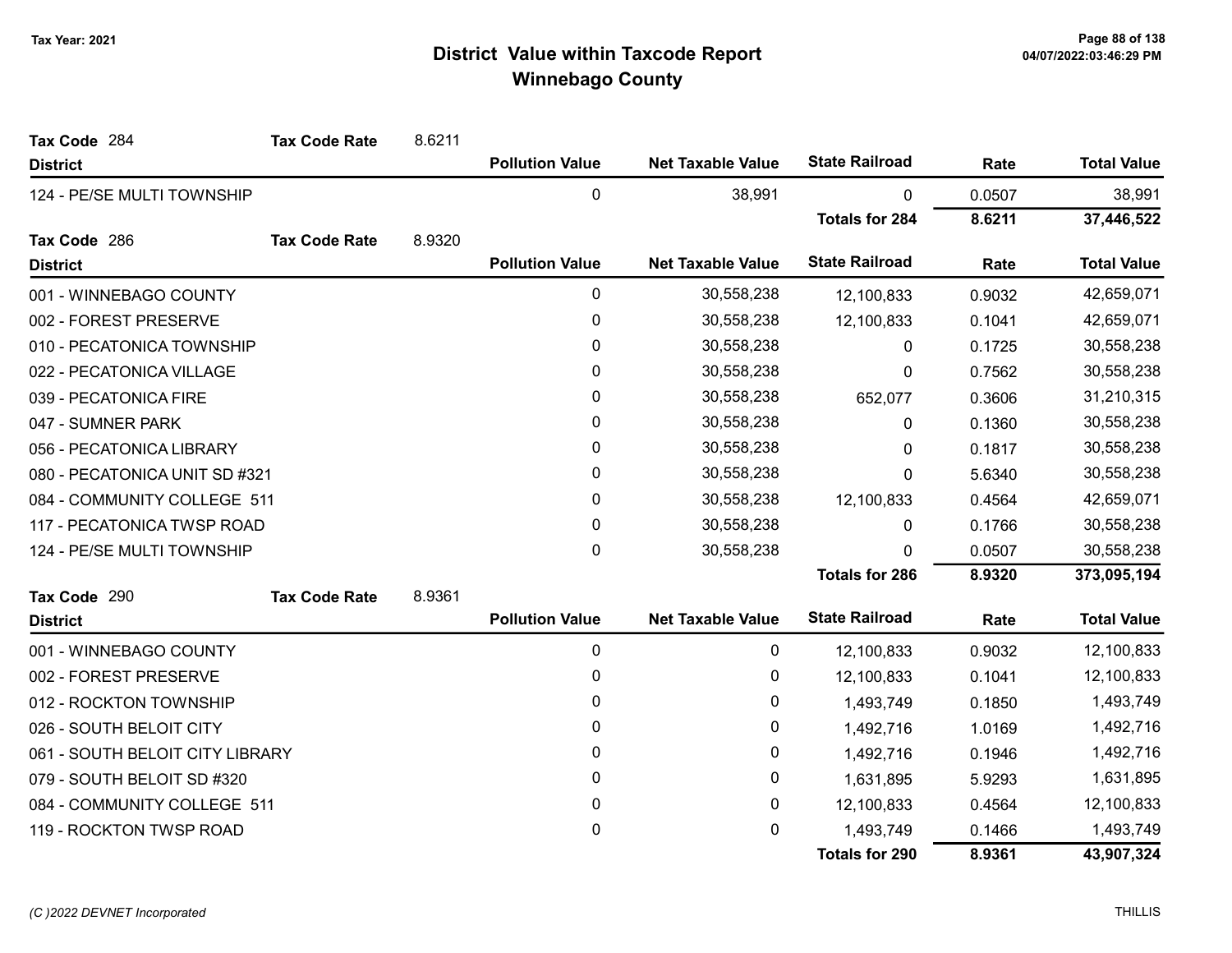| Tax Code 305                    | <b>Tax Code Rate</b> | 8.6027 |                        |                          |                       |        |                    |
|---------------------------------|----------------------|--------|------------------------|--------------------------|-----------------------|--------|--------------------|
| <b>District</b>                 |                      |        | <b>Pollution Value</b> | <b>Net Taxable Value</b> | <b>State Railroad</b> | Rate   | <b>Total Value</b> |
| 001 - WINNEBAGO COUNTY          |                      |        | 0                      | 310,822                  | 12,100,833            | 0.9032 | 12,411,655         |
| 002 - FOREST PRESERVE           |                      |        | 0                      | 310,822                  | 12,100,833            | 0.1041 | 12,411,655         |
| 014 - SEWARD TOWNSHIP           |                      |        | $\pmb{0}$              | 310,822                  | 756,151               | 0.3803 | 1,066,973          |
| 039 - PECATONICA FIRE           |                      |        | 0                      | 310,822                  | 652,077               | 0.3606 | 962,899            |
| 049 - SEWARD PARK DISTRICT      |                      |        | $\pmb{0}$              | 310,822                  | 756,151               | 0.1362 | 1,066,973          |
| 056 - PECATONICA LIBRARY        |                      |        | $\mathbf{0}$           | 310,822                  | $\mathbf{0}$          | 0.1817 | 310,822            |
| 080 - PECATONICA UNIT SD #321   |                      |        | 0                      | 310,822                  | 0                     | 5.6340 | 310,822            |
| 084 - COMMUNITY COLLEGE 511     |                      |        | 0                      | 310,822                  | 12,100,833            | 0.4564 | 12,411,655         |
| 121 - SEWARD TWSP ROAD          |                      |        | 0                      | 310,822                  | 756,151               | 0.3955 | 1,066,973          |
| 124 - PE/SE MULTI TOWNSHIP      |                      |        | $\mathbf 0$            | 310,822                  | $\mathbf{0}$          | 0.0507 | 310,822            |
|                                 |                      |        |                        |                          | <b>Totals for 305</b> | 8.6027 | 42,331,249         |
| Tax Code 306                    | <b>Tax Code Rate</b> | 9.7886 |                        |                          |                       |        |                    |
| <b>District</b>                 |                      |        | <b>Pollution Value</b> | <b>Net Taxable Value</b> | <b>State Railroad</b> | Rate   | <b>Total Value</b> |
| 001 - WINNEBAGO COUNTY          |                      |        | $\pmb{0}$              | 443,393                  | 12,100,833            | 0.9032 | 12,544,226         |
| 002 - FOREST PRESERVE           |                      |        | 0                      | 443,393                  | 12,100,833            | 0.1041 | 12,544,226         |
| 014 - SEWARD TOWNSHIP           |                      |        | $\mathbf 0$            | 443,393                  | 756,151               | 0.3803 | 1,199,544          |
| 044 - W B S FIRE                |                      |        | $\mathbf{0}$           | 443,393                  | 754,113               | 0.8059 | 1,197,506          |
| 047 - SUMNER PARK               |                      |        | $\pmb{0}$              | 443,393                  | 0                     | 0.1360 | 443,393            |
| 058 - WINNEBAGO LIBRARY         |                      |        | 0                      | 443,393                  | 0                     | 0.1950 | 443,393            |
| 082 - WINNEBAGO UNIT SD #323    |                      |        | 0                      | 443,393                  | 1,577,360             | 6.3615 | 2,020,753          |
| 084 - COMMUNITY COLLEGE 511     |                      |        | $\mathbf{0}$           | 443,393                  | 12,100,833            | 0.4564 | 12,544,226         |
| 121 - SEWARD TWSP ROAD          |                      |        | $\mathbf 0$            | 443,393                  | 756,151               | 0.3955 | 1,199,544          |
| 124 - PE/SE MULTI TOWNSHIP      |                      |        | $\mathbf{0}$           | 443,393                  | $\Omega$              | 0.0507 | 443,393            |
|                                 |                      |        |                        |                          | <b>Totals for 306</b> | 9.7886 | 44,580,204         |
| Tax Code 308<br><b>District</b> | <b>Tax Code Rate</b> | 9.3433 | <b>Pollution Value</b> | <b>Net Taxable Value</b> | <b>State Railroad</b> | Rate   | <b>Total Value</b> |
| 001 - WINNEBAGO COUNTY          |                      |        | $\mathbf 0$            | 821,486                  |                       | 0.9032 | 12,922,319         |
|                                 |                      |        | $\mathbf 0$            | 821,486                  | 12,100,833            |        | 12,922,319         |
| 002 - FOREST PRESERVE           |                      |        |                        |                          | 12,100,833            | 0.1041 |                    |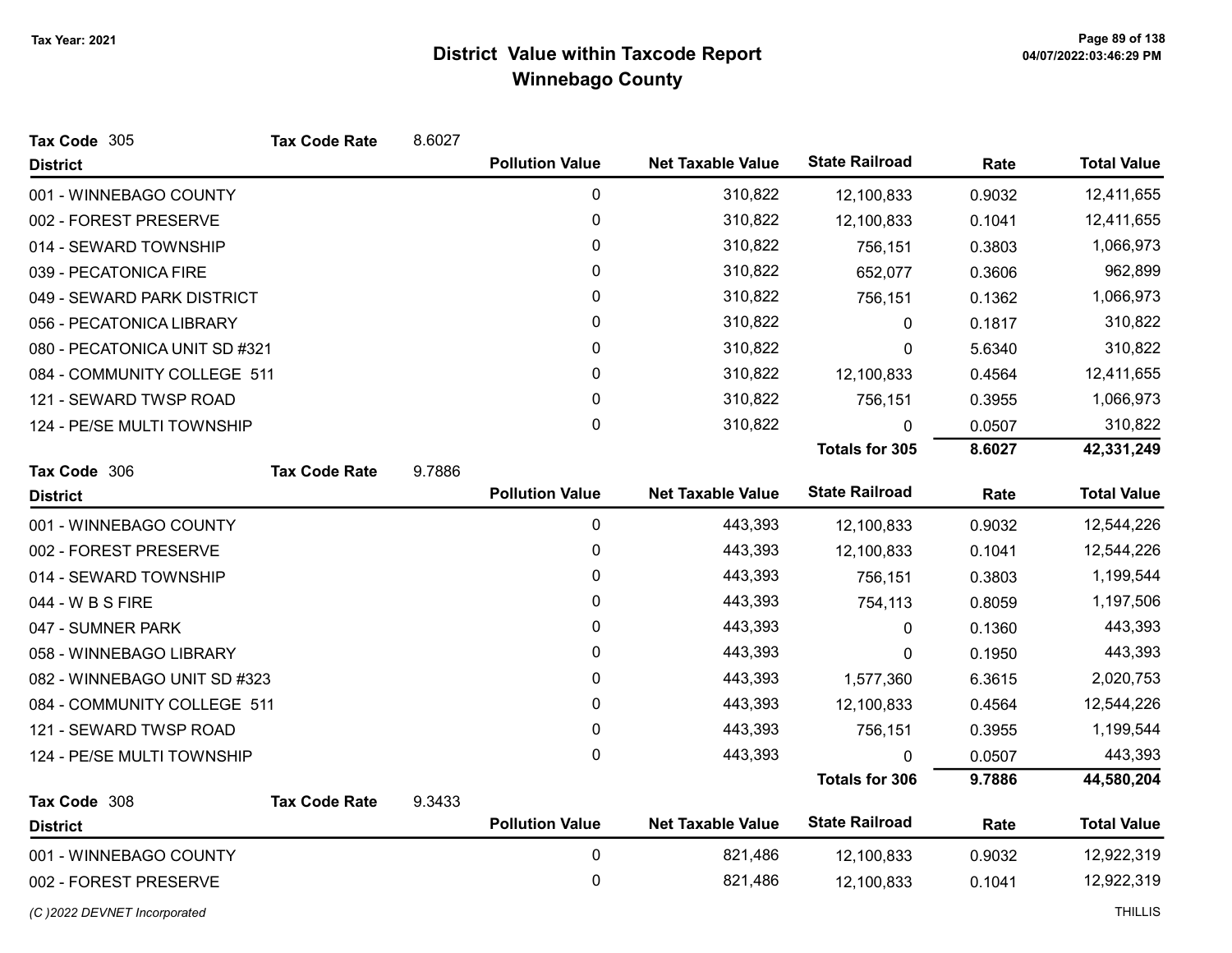| Tax Code 308                  | <b>Tax Code Rate</b> | 9.3433 |                        |                          |                       |        |                    |
|-------------------------------|----------------------|--------|------------------------|--------------------------|-----------------------|--------|--------------------|
| <b>District</b>               |                      |        | <b>Pollution Value</b> | <b>Net Taxable Value</b> | <b>State Railroad</b> | Rate   | <b>Total Value</b> |
| 014 - SEWARD TOWNSHIP         |                      |        | $\pmb{0}$              | 821,486                  | 756,151               | 0.3803 | 1,577,637          |
| 039 - PECATONICA FIRE         |                      |        | $\pmb{0}$              | 821,486                  | 652,077               | 0.3606 | 1,473,563          |
| 047 - SUMNER PARK             |                      |        | 0                      | 821,486                  | 0                     | 0.1360 | 821,486            |
| 058 - WINNEBAGO LIBRARY       |                      |        | 0                      | 821,486                  | 0                     | 0.1950 | 821,486            |
| 082 - WINNEBAGO UNIT SD #323  |                      |        | 0                      | 821,486                  | 1,577,360             | 6.3615 | 2,398,846          |
| 084 - COMMUNITY COLLEGE 511   |                      |        | 0                      | 821,486                  | 12,100,833            | 0.4564 | 12,922,319         |
| 121 - SEWARD TWSP ROAD        |                      |        | 0                      | 821,486                  | 756,151               | 0.3955 | 1,577,637          |
| 124 - PE/SE MULTI TOWNSHIP    |                      |        | 0                      | 821,486                  | 0                     | 0.0507 | 821,486            |
|                               |                      |        |                        |                          | <b>Totals for 308</b> | 9.3433 | 48,259,098         |
| Tax Code 309                  | <b>Tax Code Rate</b> | 8.6025 |                        |                          |                       |        |                    |
| <b>District</b>               |                      |        | <b>Pollution Value</b> | <b>Net Taxable Value</b> | <b>State Railroad</b> | Rate   | <b>Total Value</b> |
| 001 - WINNEBAGO COUNTY        |                      |        | $\pmb{0}$              | 6,008,496                | 12,100,833            | 0.9032 | 18,109,329         |
| 002 - FOREST PRESERVE         |                      |        | 0                      | 6,008,496                | 12,100,833            | 0.1041 | 18,109,329         |
| 014 - SEWARD TOWNSHIP         |                      |        | 0                      | 6,008,496                | 756,151               | 0.3803 | 6,764,647          |
| 039 - PECATONICA FIRE         |                      |        | 0                      | 6,008,496                | 652,077               | 0.3606 | 6,660,573          |
| 047 - SUMNER PARK             |                      |        | 0                      | 6,008,496                | 0                     | 0.1360 | 6,008,496          |
| 056 - PECATONICA LIBRARY      |                      |        | 0                      | 6,008,496                | $\mathbf{0}$          | 0.1817 | 6,008,496          |
| 080 - PECATONICA UNIT SD #321 |                      |        | 0                      | 6,008,496                | $\mathbf{0}$          | 5.6340 | 6,008,496          |
| 084 - COMMUNITY COLLEGE 511   |                      |        | 0                      | 6,008,496                | 12,100,833            | 0.4564 | 18,109,329         |
| 121 - SEWARD TWSP ROAD        |                      |        | 0                      | 6,008,496                | 756,151               | 0.3955 | 6,764,647          |
| 124 - PE/SE MULTI TOWNSHIP    |                      |        | 0                      | 6,008,496                | 0                     | 0.0507 | 6,008,496          |
|                               |                      |        |                        |                          | <b>Totals for 309</b> | 8.6025 | 98,551,838         |
| Tax Code 310                  | <b>Tax Code Rate</b> | 9.3435 |                        |                          |                       |        |                    |
| <b>District</b>               |                      |        | <b>Pollution Value</b> | <b>Net Taxable Value</b> | <b>State Railroad</b> | Rate   | <b>Total Value</b> |
| 001 - WINNEBAGO COUNTY        |                      |        | $\mathbf 0$            | 8,525,972                | 12,100,833            | 0.9032 | 20,626,805         |
| 002 - FOREST PRESERVE         |                      |        | 0                      | 8,525,972                | 12,100,833            | 0.1041 | 20,626,805         |
| 014 - SEWARD TOWNSHIP         |                      |        | 0                      | 8,525,972                | 756,151               | 0.3803 | 9,282,123          |
| 039 - PECATONICA FIRE         |                      |        | 0                      | 8,525,972                | 652,077               | 0.3606 | 9,178,049          |
| (C) 2022 DEVNET Incorporated  |                      |        |                        |                          |                       |        | <b>THILLIS</b>     |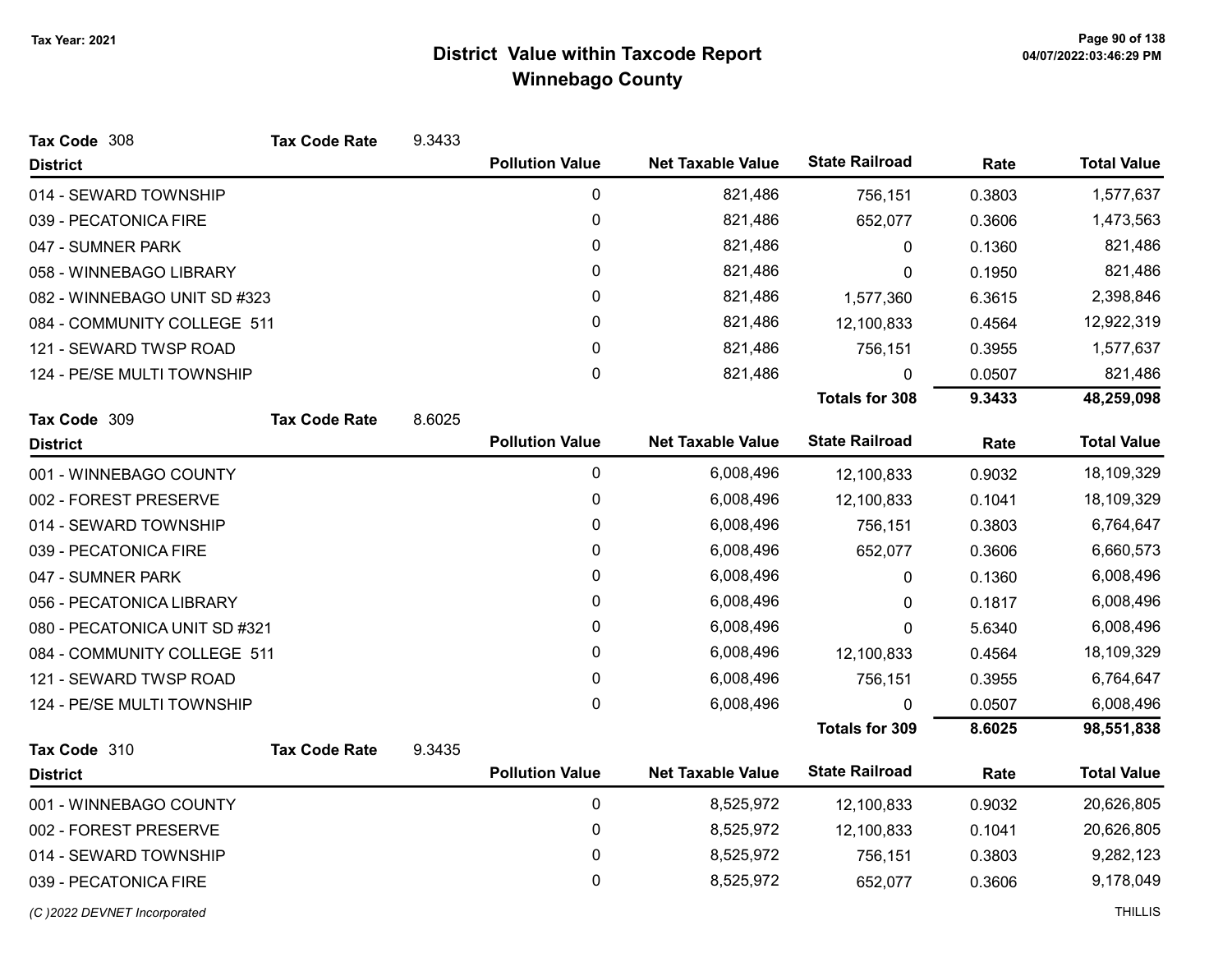| Tax Code 310                 | <b>Tax Code Rate</b> | 9.3435 |                        |                          |                       |        |                    |
|------------------------------|----------------------|--------|------------------------|--------------------------|-----------------------|--------|--------------------|
| <b>District</b>              |                      |        | <b>Pollution Value</b> | <b>Net Taxable Value</b> | <b>State Railroad</b> | Rate   | <b>Total Value</b> |
| 049 - SEWARD PARK DISTRICT   |                      |        | 0                      | 8,525,972                | 756,151               | 0.1362 | 9,282,123          |
| 058 - WINNEBAGO LIBRARY      |                      |        | 0                      | 8,525,972                | 0                     | 0.1950 | 8,525,972          |
| 082 - WINNEBAGO UNIT SD #323 |                      |        | 0                      | 8,525,972                | 1,577,360             | 6.3615 | 10,103,332         |
| 084 - COMMUNITY COLLEGE 511  |                      |        | 0                      | 8,525,972                | 12,100,833            | 0.4564 | 20,626,805         |
| 121 - SEWARD TWSP ROAD       |                      |        | 0                      | 8,525,972                | 756,151               | 0.3955 | 9,282,123          |
| 124 - PE/SE MULTI TOWNSHIP   |                      |        | 0                      | 8,525,972                | $\mathbf{0}$          | 0.0507 | 8,525,972          |
|                              |                      |        |                        |                          | <b>Totals for 310</b> | 9.3435 | 126,060,109        |
| Tax Code 311                 | <b>Tax Code Rate</b> | 9.7888 | <b>Pollution Value</b> | <b>Net Taxable Value</b> | <b>State Railroad</b> | Rate   | <b>Total Value</b> |
| <b>District</b>              |                      |        |                        |                          |                       |        |                    |
| 001 - WINNEBAGO COUNTY       |                      |        | 0                      | 4,416,579                | 12,100,833            | 0.9032 | 16,517,412         |
| 002 - FOREST PRESERVE        |                      |        | 0                      | 4,416,579                | 12,100,833            | 0.1041 | 16,517,412         |
| 014 - SEWARD TOWNSHIP        |                      |        | 0                      | 4,416,579                | 756,151               | 0.3803 | 5,172,730          |
| 044 - W B S FIRE             |                      |        | 0                      | 4,416,579                | 754,113               | 0.8059 | 5,170,692          |
| 049 - SEWARD PARK DISTRICT   |                      |        | 0                      | 4,416,579                | 756,151               | 0.1362 | 5,172,730          |
| 058 - WINNEBAGO LIBRARY      |                      |        | 0                      | 4,416,579                | 0                     | 0.1950 | 4,416,579          |
| 082 - WINNEBAGO UNIT SD #323 |                      |        | 0                      | 4,416,579                | 1,577,360             | 6.3615 | 5,993,939          |
| 084 - COMMUNITY COLLEGE 511  |                      |        | 0                      | 4,416,579                | 12,100,833            | 0.4564 | 16,517,412         |
| 121 - SEWARD TWSP ROAD       |                      |        | 0                      | 4,416,579                | 756,151               | 0.3955 | 5,172,730          |
| 124 - PE/SE MULTI TOWNSHIP   |                      |        | 0                      | 4,416,579                | 0                     | 0.0507 | 4,416,579          |
|                              |                      |        |                        |                          | <b>Totals for 311</b> | 9.7888 | 85,068,215         |
| Tax Code 312                 | <b>Tax Code Rate</b> | 9.3300 |                        |                          |                       |        |                    |
| <b>District</b>              |                      |        | <b>Pollution Value</b> | <b>Net Taxable Value</b> | <b>State Railroad</b> | Rate   | <b>Total Value</b> |
| 001 - WINNEBAGO COUNTY       |                      |        | 0                      | 1,705,529                | 12,100,833            | 0.9032 | 13,806,362         |
| 002 - FOREST PRESERVE        |                      |        | 0                      | 1,705,529                | 12,100,833            | 0.1041 | 13,806,362         |
| 014 - SEWARD TOWNSHIP        |                      |        | 0                      | 1,705,529                | 756,151               | 0.3803 | 2,461,680          |
| 039 - PECATONICA FIRE        |                      |        | 0                      | 1,705,529                | 652,077               | 0.3606 | 2,357,606          |
| 047 - SUMNER PARK            |                      |        | 0                      | 1,705,529                | 0                     | 0.1360 | 1,705,529          |
| 056 - PECATONICA LIBRARY     |                      |        | 0                      | 1,705,529                | 0                     | 0.1817 | 1,705,529          |
|                              |                      |        |                        |                          |                       |        |                    |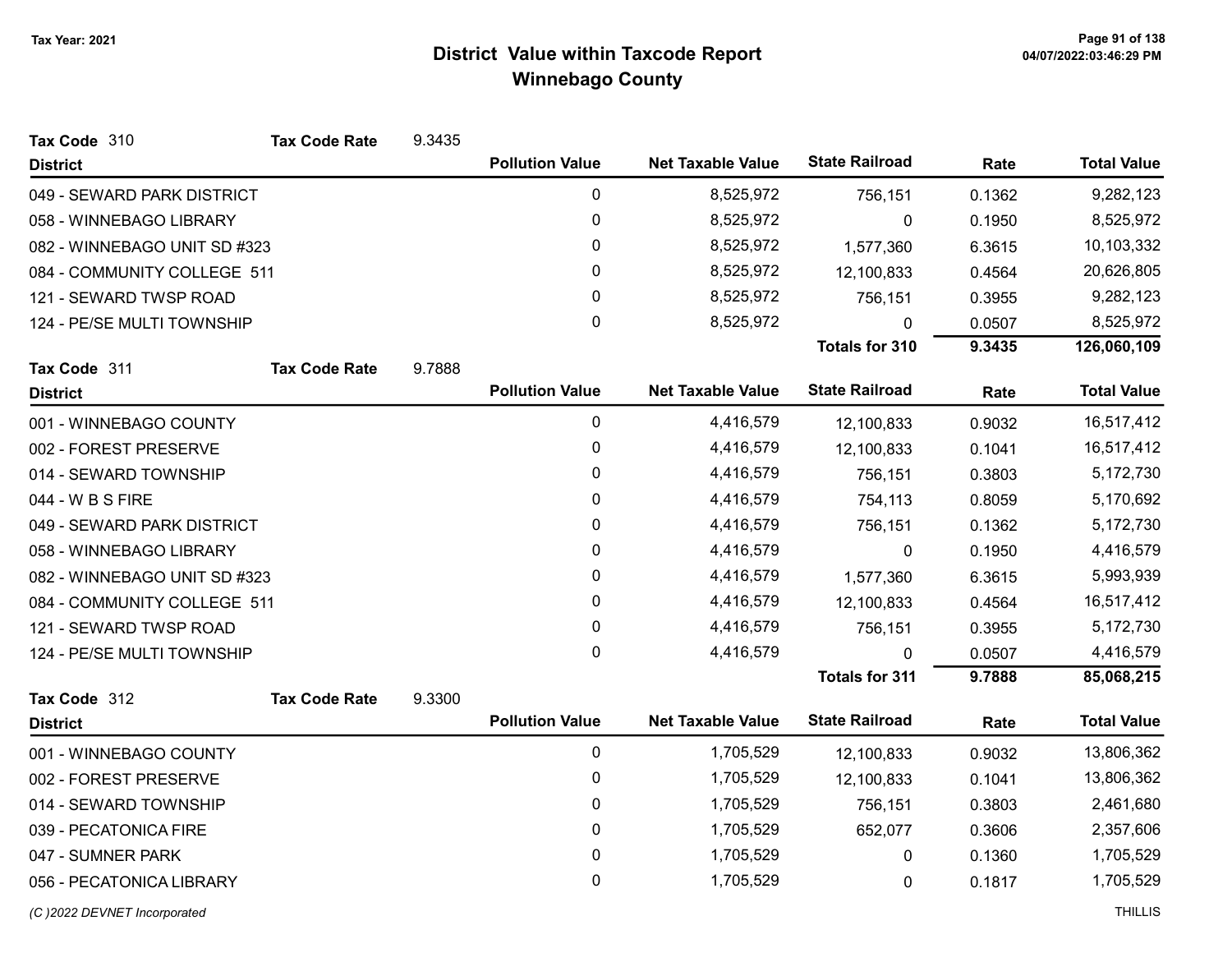| Tax Code 312                 | <b>Tax Code Rate</b> | 9.3300 |                        |                          |                       |           |                    |
|------------------------------|----------------------|--------|------------------------|--------------------------|-----------------------|-----------|--------------------|
| <b>District</b>              |                      |        | <b>Pollution Value</b> | <b>Net Taxable Value</b> | <b>State Railroad</b> | Rate      | <b>Total Value</b> |
| 082 - WINNEBAGO UNIT SD #323 |                      |        | 0                      | 1,705,529                | 1,577,360             | 6.3615    | 3,282,889          |
| 084 - COMMUNITY COLLEGE 511  |                      |        | 0                      | 1,705,529                | 12,100,833            | 0.4564    | 13,806,362         |
| 121 - SEWARD TWSP ROAD       |                      |        | 0                      | 1,705,529                | 756,151               | 0.3955    | 2,461,680          |
| 124 - PE/SE MULTI TOWNSHIP   |                      |        | 0                      | 1,705,529                | $\Omega$              | 0.0507    | 1,705,529          |
|                              |                      |        |                        |                          | <b>Totals for 312</b> | 9.3300    | 57,099,528         |
| Tax Code 313                 | <b>Tax Code Rate</b> | 9.7209 |                        |                          |                       |           |                    |
| <b>District</b>              |                      |        | <b>Pollution Value</b> | <b>Net Taxable Value</b> | <b>State Railroad</b> | Rate      | <b>Total Value</b> |
| 001 - WINNEBAGO COUNTY       |                      |        | 0                      | 1,970,681                | 12,100,833            | 0.9032    | 14,071,514         |
| 002 - FOREST PRESERVE        |                      |        | 0                      | 1,970,681                | 12,100,833            | 0.1041    | 14,071,514         |
| 014 - SEWARD TOWNSHIP        |                      |        | 0                      | 1,970,681                | 756,151               | 0.3803    | 2,726,832          |
| 034 - GERMAN VALLEY FIRE     |                      |        | 0                      | 1,970,681                | 0                     | 0.7380    | 1,970,681          |
| 049 - SEWARD PARK DISTRICT   |                      |        | 0                      | 1,970,681                | 756,151               | 0.1362    | 2,726,832          |
| 058 - WINNEBAGO LIBRARY      |                      | 0      | 1,970,681              | 0                        | 0.1950                | 1,970,681 |                    |
| 082 - WINNEBAGO UNIT SD #323 |                      |        | $\mathbf{0}$           | 1,970,681                | 1,577,360             | 6.3615    | 3,548,041          |
| 084 - COMMUNITY COLLEGE 511  |                      |        | 0                      | 1,970,681                | 12,100,833            | 0.4564    | 14,071,514         |
| 121 - SEWARD TWSP ROAD       |                      |        | 0                      | 1,970,681                | 756,151               | 0.3955    | 2,726,832          |
| 124 - PE/SE MULTI TOWNSHIP   |                      |        | $\mathbf{0}$           | 1,970,681                | $\mathbf{0}$          | 0.0507    | 1,970,681          |
|                              |                      |        |                        |                          | <b>Totals for 313</b> | 9.7209    | 59,855,122         |
| Tax Code 314                 | <b>Tax Code Rate</b> | 9.4237 |                        |                          |                       |           |                    |
| <b>District</b>              |                      |        | <b>Pollution Value</b> | <b>Net Taxable Value</b> | <b>State Railroad</b> | Rate      | <b>Total Value</b> |
| 001 - WINNEBAGO COUNTY       |                      |        | 0                      | 4,836,773                | 12,100,833            | 0.9032    | 16,937,606         |
| 002 - FOREST PRESERVE        |                      |        | 0                      | 4,836,773                | 12,100,833            | 0.1041    | 16,937,606         |
| 014 - SEWARD TOWNSHIP        |                      |        | 0                      | 4,836,773                | 756,151               | 0.3803    | 5,592,924          |
| 039 - PECATONICA FIRE        |                      |        | 0                      | 4,836,773                | 652,077               | 0.3606    | 5,488,850          |
| 049 - SEWARD PARK DISTRICT   |                      |        | 0                      | 4,836,773                | 756,151               | 0.1362    | 5,592,924          |
| 053 - SEWARD SANITARY        |                      |        | 0                      | 4,836,773                | 67,245                | 0.0802    | 4,904,018          |
| 058 - WINNEBAGO LIBRARY      |                      |        | 0                      | 4,836,773                | 0                     | 0.1950    | 4,836,773          |
| 082 - WINNEBAGO UNIT SD #323 |                      |        | 0                      | 4,836,773                | 1,577,360             | 6.3615    | 6,414,133          |
| (C) 2022 DEVNET Incorporated |                      |        |                        |                          |                       |           | <b>THILLIS</b>     |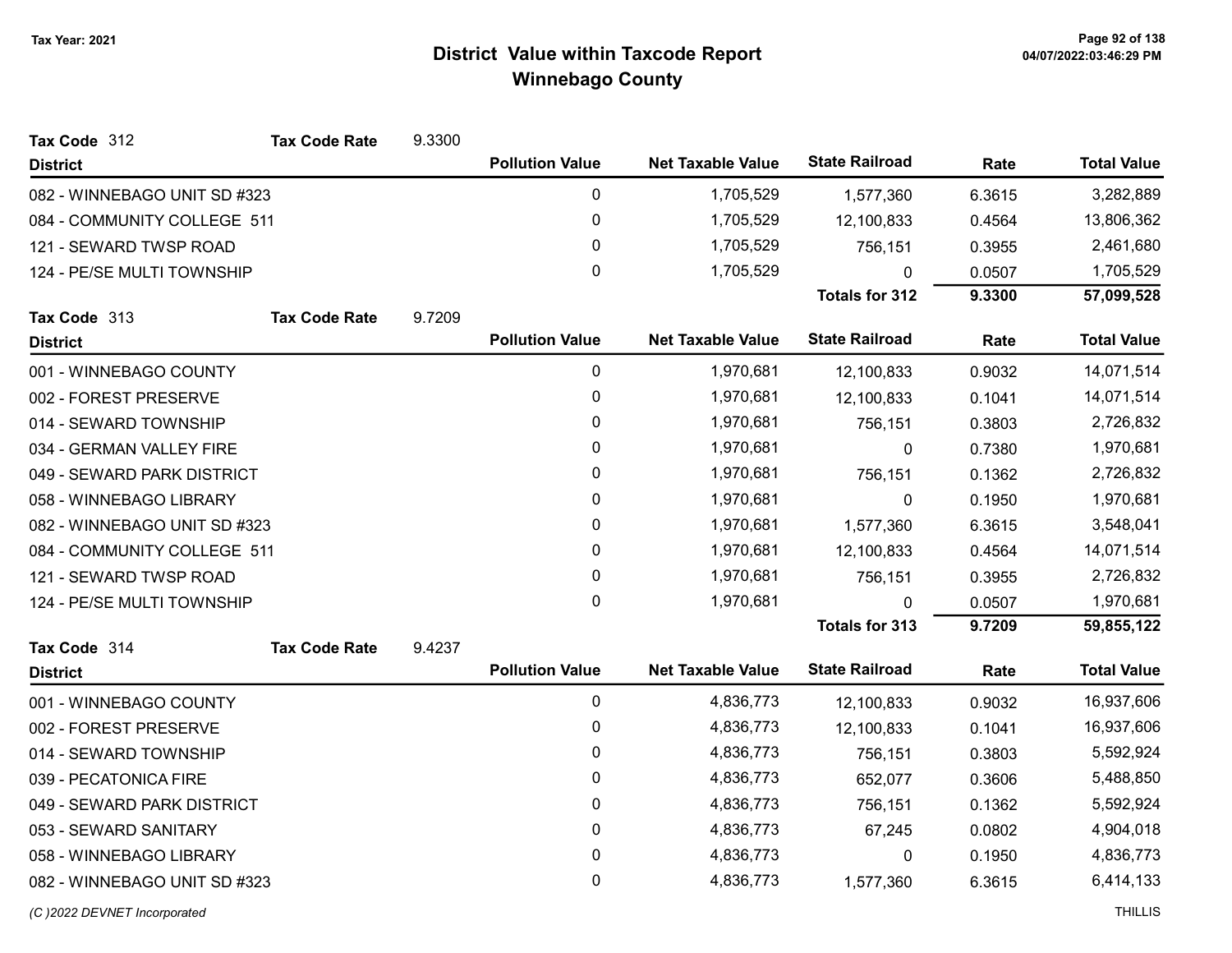| Tax Code 314<br><b>Tax Code Rate</b> | 9.4237  |                        |                          |                       |         |                    |
|--------------------------------------|---------|------------------------|--------------------------|-----------------------|---------|--------------------|
| <b>District</b>                      |         | <b>Pollution Value</b> | <b>Net Taxable Value</b> | <b>State Railroad</b> | Rate    | <b>Total Value</b> |
| 084 - COMMUNITY COLLEGE 511          |         | 0                      | 4,836,773                | 12,100,833            | 0.4564  | 16,937,606         |
| 121 - SEWARD TWSP ROAD               |         | $\pmb{0}$              | 4,836,773                | 756,151               | 0.3955  | 5,592,924          |
| 124 - PE/SE MULTI TOWNSHIP           |         | 0                      | 4,836,773                | $\Omega$              | 0.0507  | 4,836,773          |
|                                      |         |                        |                          | Totals for 314        | 9.4237  | 94,072,137         |
| Tax Code 315<br><b>Tax Code Rate</b> | 11.3641 |                        |                          |                       |         |                    |
| <b>District</b>                      |         | <b>Pollution Value</b> | <b>Net Taxable Value</b> | <b>State Railroad</b> | Rate    | <b>Total Value</b> |
| 001 - WINNEBAGO COUNTY               |         | 0                      | 77,478                   | 12,100,833            | 0.9032  | 12,178,311         |
| 002 - FOREST PRESERVE                |         | $\pmb{0}$              | 77,478                   | 12,100,833            | 0.1041  | 12,178,311         |
| 016 - WINNEBAGO TOWNSHIP             |         | $\pmb{0}$              | 77,478                   | 650,039               | 0.1545  | 727,517            |
| 023 - ROCKFORD CITY                  |         | 0                      | 77,478                   | 4,767,785             | 2.6361  | 4,845,263          |
| 048 - WINNEBAGO PARK DISTRICT        |         | $\pmb{0}$              | 77,478                   | 650,039               | 0.1200  | 727,517            |
| 059 - ROCKFORD CITY LIBRARY          |         | 0                      | 77,478                   | 4,781,701             | 0.4103  | 4,859,179          |
| 062 - RKFD - WINN DRAINAGE           |         | $\pmb{0}$              | 77,478                   | 0                     | 0.0371  | 77,478             |
| 082 - WINNEBAGO UNIT SD #323         |         | 0                      | 77,478                   | 1,577,360             | 6.3615  | 1,654,838          |
| 084 - COMMUNITY COLLEGE 511          |         | $\mathbf 0$            | 77,478                   | 12,100,833            | 0.4564  | 12,178,311         |
| 123 - WINNEBAGO TWSP ROAD            |         | $\mathbf{0}$           | 77,478                   | 650,039               | 0.1809  | 727,517            |
|                                      |         |                        |                          | Totals for 315        | 11.3641 | 50,154,242         |
| Tax Code 324<br><b>Tax Code Rate</b> | 9.3186  |                        |                          |                       |         |                    |
| <b>District</b>                      |         | <b>Pollution Value</b> | <b>Net Taxable Value</b> | <b>State Railroad</b> | Rate    | <b>Total Value</b> |
| 001 - WINNEBAGO COUNTY               |         | 0                      | 2,019,530                | 12,100,833            | 0.9032  | 14,120,363         |
| 002 - FOREST PRESERVE                |         | $\pmb{0}$              | 2,019,530                | 12,100,833            | 0.1041  | 14,120,363         |
| 016 - WINNEBAGO TOWNSHIP             |         | $\pmb{0}$              | 2,019,530                | 650,039               | 0.1545  | 2,669,569          |
| 044 - W B S FIRE                     |         | 0                      | 2,019,530                | 754,113               | 0.8059  | 2,773,643          |
| 048 - WINNEBAGO PARK DISTRICT        |         | 0                      | 2,019,530                | 650,039               | 0.1200  | 2,669,569          |
| 058 - WINNEBAGO LIBRARY              |         | $\pmb{0}$              | 2,019,530                | 0                     | 0.1950  | 2,019,530          |
| 062 - RKFD - WINN DRAINAGE           |         | $\pmb{0}$              | 2,019,530                | 0                     | 0.0371  | 2,019,530          |
| 082 - WINNEBAGO UNIT SD #323         |         | $\pmb{0}$              | 2,019,530                | 1,577,360             | 6.3615  | 3,596,890          |
| 084 - COMMUNITY COLLEGE 511          |         | $\mathbf 0$            | 2,019,530                | 12,100,833            | 0.4564  | 14,120,363         |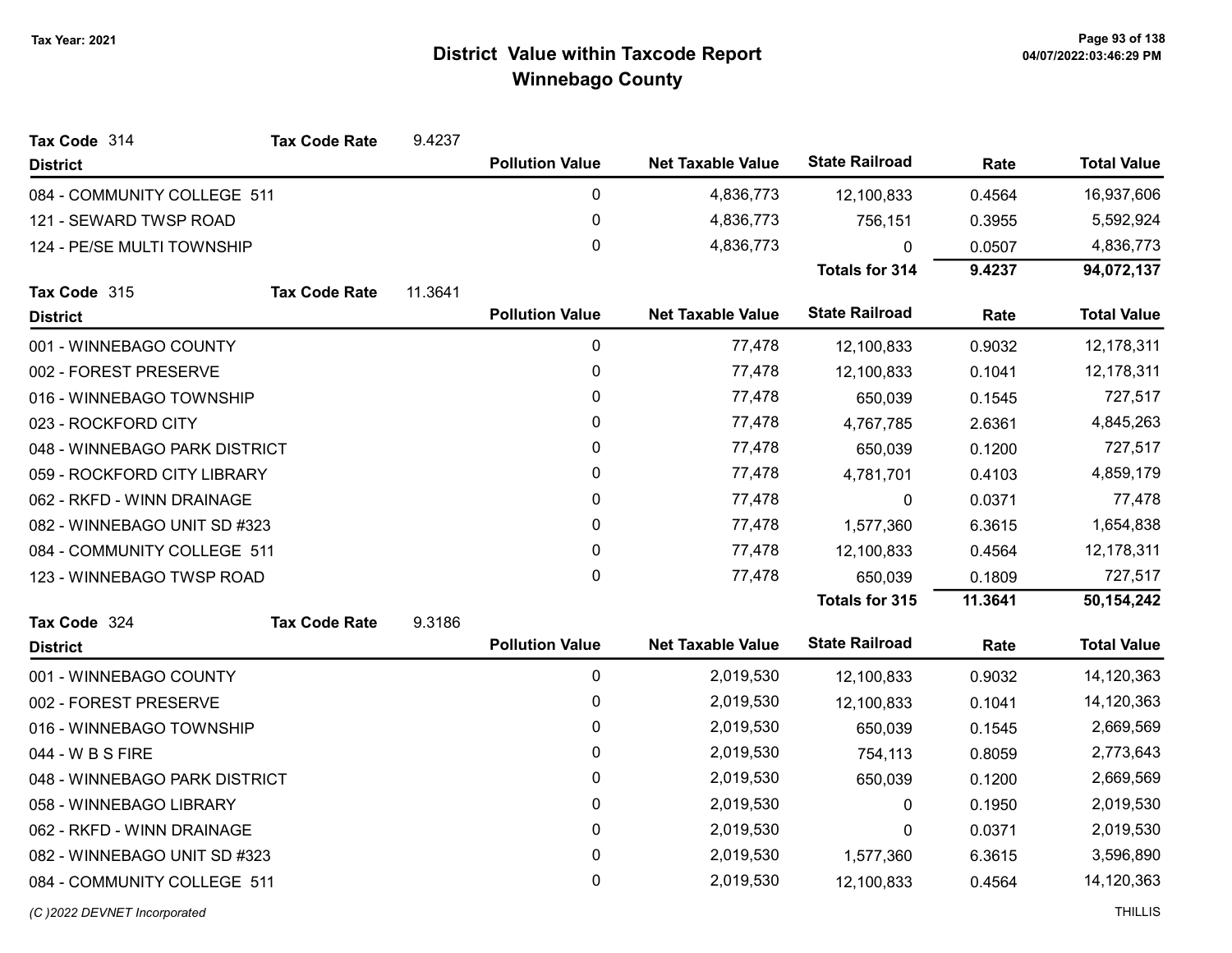| Tax Code 324                  | <b>Tax Code Rate</b> | 9.3186  |                        |                          |                       |           |                    |
|-------------------------------|----------------------|---------|------------------------|--------------------------|-----------------------|-----------|--------------------|
| <b>District</b>               |                      |         | <b>Pollution Value</b> | <b>Net Taxable Value</b> | <b>State Railroad</b> | Rate      | <b>Total Value</b> |
| 123 - WINNEBAGO TWSP ROAD     |                      |         | 0                      | 2,019,530                | 650,039               | 0.1809    | 2,669,569          |
|                               |                      |         |                        |                          | <b>Totals for 324</b> | 9.3186    | 60,779,389         |
| Tax Code 325                  | <b>Tax Code Rate</b> | 10.1206 |                        |                          |                       |           |                    |
| <b>District</b>               |                      |         | <b>Pollution Value</b> | <b>Net Taxable Value</b> | <b>State Railroad</b> | Rate      | <b>Total Value</b> |
| 001 - WINNEBAGO COUNTY        |                      |         | 0                      | 336,086                  | 12,100,833            | 0.9032    | 12,436,919         |
| 002 - FOREST PRESERVE         |                      |         | 0                      | 336,086                  | 12,100,833            | 0.1041    | 12,436,919         |
| 016 - WINNEBAGO TOWNSHIP      |                      |         | 0                      | 336,086                  | 650,039               | 0.1545    | 986,125            |
| 027 - WINNEBAGO VILLAGE       |                      |         | 0                      | 336,086                  | 0                     | 0.8391    | 336,086            |
| 044 - W B S FIRE              |                      |         | 0                      | 336,086                  | 754,113               | 0.8059    | 1,090,199          |
| 048 - WINNEBAGO PARK DISTRICT |                      |         | 0                      | 336,086                  | 650,039               | 0.1200    | 986,125            |
| 058 - WINNEBAGO LIBRARY       |                      |         | 0                      | 336,086                  | 0                     | 0.1950    | 336,086            |
| 082 - WINNEBAGO UNIT SD #323  |                      | 0       | 336,086                | 1,577,360                | 6.3615                | 1,913,446 |                    |
| 084 - COMMUNITY COLLEGE 511   |                      |         | 0                      | 336,086                  | 12,100,833            | 0.4564    | 12,436,919         |
| 123 - WINNEBAGO TWSP ROAD     |                      |         | 0                      | 336,086                  | 650,039               | 0.1809    | 986,125            |
|                               |                      |         |                        |                          | <b>Totals for 325</b> | 10.1206   | 43,944,949         |
| Tax Code 326                  | <b>Tax Code Rate</b> | 9.2815  |                        |                          |                       |           |                    |
| <b>District</b>               |                      |         | <b>Pollution Value</b> | <b>Net Taxable Value</b> | <b>State Railroad</b> | Rate      | <b>Total Value</b> |
| 001 - WINNEBAGO COUNTY        |                      |         | 0                      | 51,759,645               | 12,100,833            | 0.9032    | 63,860,478         |
| 002 - FOREST PRESERVE         |                      |         | 0                      | 51,759,645               | 12,100,833            | 0.1041    | 63,860,478         |
| 016 - WINNEBAGO TOWNSHIP      |                      |         | 0                      | 51,759,645               | 650,039               | 0.1545    | 52,409,684         |
| 044 - W B S FIRE              |                      |         | 0                      | 51,759,645               | 754,113               | 0.8059    | 52,513,758         |
| 048 - WINNEBAGO PARK DISTRICT |                      |         | 0                      | 51,759,645               | 650,039               | 0.1200    | 52,409,684         |
| 058 - WINNEBAGO LIBRARY       |                      |         | 0                      | 51,759,645               | 0                     | 0.1950    | 51,759,645         |
| 082 - WINNEBAGO UNIT SD #323  |                      |         | 0                      | 51,759,645               | 1,577,360             | 6.3615    | 53,337,005         |
| 084 - COMMUNITY COLLEGE 511   |                      |         | 0                      | 51,759,645               | 12,100,833            | 0.4564    | 63,860,478         |
| 123 - WINNEBAGO TWSP ROAD     |                      |         | 0                      | 51,759,645               | 650,039               | 0.1809    | 52,409,684         |
|                               |                      |         |                        |                          | <b>Totals for 326</b> | 9.2815    | 506,420,894        |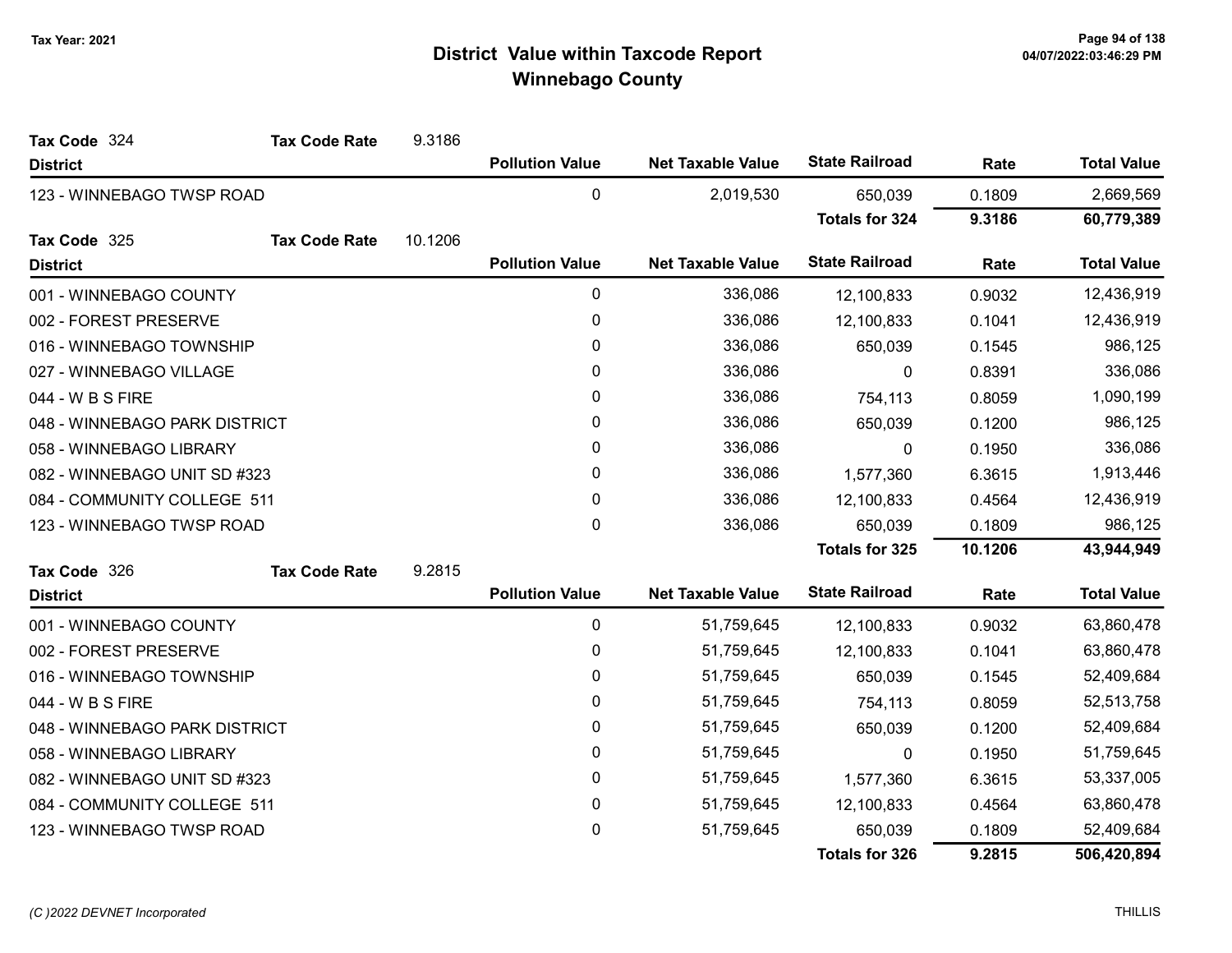| Tax Code 327                           | <b>Tax Code Rate</b> | 11.3270 |                        |                          |                       |         |                    |
|----------------------------------------|----------------------|---------|------------------------|--------------------------|-----------------------|---------|--------------------|
| <b>District</b>                        |                      |         | <b>Pollution Value</b> | <b>Net Taxable Value</b> | <b>State Railroad</b> | Rate    | <b>Total Value</b> |
| 001 - WINNEBAGO COUNTY                 |                      |         | 0                      | 54,711                   | 12,100,833            | 0.9032  | 12, 155, 544       |
| 002 - FOREST PRESERVE                  |                      |         | 0                      | 54,711                   | 12,100,833            | 0.1041  | 12, 155, 544       |
| 016 - WINNEBAGO TOWNSHIP               |                      |         | 0                      | 54,711                   | 650,039               | 0.1545  | 704,750            |
| 023 - ROCKFORD CITY                    |                      |         | $\mathbf{0}$           | 54,711                   | 4,767,785             | 2.6361  | 4,822,496          |
| 048 - WINNEBAGO PARK DISTRICT          |                      |         | 0                      | 54,711                   | 650,039               | 0.1200  | 704,750            |
| 059 - ROCKFORD CITY LIBRARY            |                      |         | 0                      | 54,711                   | 4,781,701             | 0.4103  | 4,836,412          |
| 082 - WINNEBAGO UNIT SD #323           |                      |         | 0                      | 54,711                   | 1,577,360             | 6.3615  | 1,632,071          |
| 084 - COMMUNITY COLLEGE 511            |                      |         | 0                      | 54,711                   | 12,100,833            | 0.4564  | 12, 155, 544       |
| 123 - WINNEBAGO TWSP ROAD              |                      |         | 0                      | 54,711                   | 650,039               | 0.1809  | 704,750            |
|                                        |                      |         |                        |                          | <b>Totals for 327</b> | 11.3270 | 49,871,861         |
| Tax Code 328                           | <b>Tax Code Rate</b> | 10.2937 |                        |                          |                       |         |                    |
| <b>District</b>                        |                      |         | <b>Pollution Value</b> | <b>Net Taxable Value</b> | <b>State Railroad</b> | Rate    | <b>Total Value</b> |
| 001 - WINNEBAGO COUNTY                 |                      |         | 0                      | 54,627,451               | 12,100,833            | 0.9032  | 66,728,284         |
| 002 - FOREST PRESERVE                  |                      |         | 0                      | 54,627,451               | 12,100,833            | 0.1041  | 66,728,284         |
| 016 - WINNEBAGO TOWNSHIP               |                      |         | 0                      | 54,627,451               | 650,039               | 0.1545  | 55,277,490         |
| 027 - WINNEBAGO VILLAGE                |                      |         | 0                      | 54,627,451               | 0                     | 0.8391  | 54,627,451         |
| 044 - W B S FIRE                       |                      |         | 0                      | 54,627,451               | 754,113               | 0.8059  | 55,381,564         |
| 048 - WINNEBAGO PARK DISTRICT          |                      |         | 0                      | 54,627,451               | 650,039               | 0.1200  | 55,277,490         |
| 051 - FOUR RIVERS SANITATION AUTHORITY |                      |         | 0                      | 54,627,451               | 6,396,107             | 0.1731  | 61,023,558         |
| 058 - WINNEBAGO LIBRARY                |                      |         | 0                      | 54,627,451               | 0                     | 0.1950  | 54,627,451         |
| 082 - WINNEBAGO UNIT SD #323           |                      |         | 0                      | 54,627,451               | 1,577,360             | 6.3615  | 56,204,811         |
| 084 - COMMUNITY COLLEGE 511            |                      |         | 0                      | 54,627,451               | 12,100,833            | 0.4564  | 66,728,284         |
| 123 - WINNEBAGO TWSP ROAD              |                      |         | 0                      | 54,627,451               | 650,039               | 0.1809  | 55,277,490         |
|                                        |                      |         |                        |                          | <b>Totals for 328</b> | 10.2937 | 647,882,157        |
| Tax Code 329                           | <b>Tax Code Rate</b> | 9.4546  |                        |                          |                       |         |                    |
| <b>District</b>                        |                      |         | <b>Pollution Value</b> | <b>Net Taxable Value</b> | <b>State Railroad</b> | Rate    | <b>Total Value</b> |
| 001 - WINNEBAGO COUNTY                 |                      |         | 0                      | 1,959,641                | 12,100,833            | 0.9032  | 14,060,474         |
| 002 - FOREST PRESERVE                  |                      |         | 0                      | 1,959,641                | 12,100,833            | 0.1041  | 14,060,474         |
| (C) 2022 DEVNET Incorporated           |                      |         |                        |                          |                       |         | <b>THILLIS</b>     |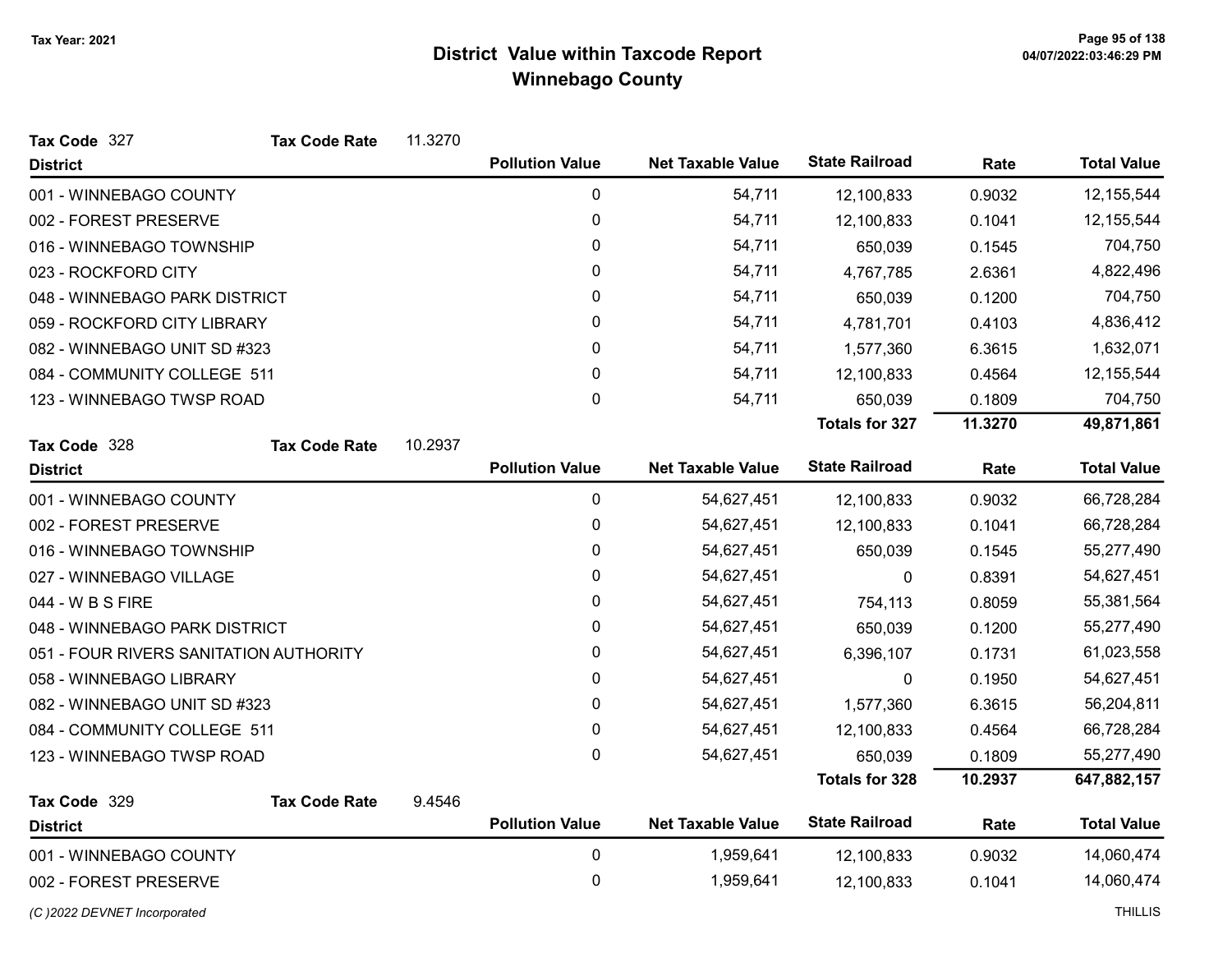| Tax Code 329                           | <b>Tax Code Rate</b> | 9.4546  |                        |                          |                       |         |                    |
|----------------------------------------|----------------------|---------|------------------------|--------------------------|-----------------------|---------|--------------------|
| <b>District</b>                        |                      |         | <b>Pollution Value</b> | <b>Net Taxable Value</b> | <b>State Railroad</b> | Rate    | <b>Total Value</b> |
| 016 - WINNEBAGO TOWNSHIP               |                      |         | 0                      | 1,959,641                | 650,039               | 0.1545  | 2,609,680          |
| 044 - W B S FIRE                       |                      |         | 0                      | 1,959,641                | 754,113               | 0.8059  | 2,713,754          |
| 048 - WINNEBAGO PARK DISTRICT          |                      |         | 0                      | 1,959,641                | 650,039               | 0.1200  | 2,609,680          |
| 051 - FOUR RIVERS SANITATION AUTHORITY |                      |         | 0                      | 1,959,641                | 6,396,107             | 0.1731  | 8,355,748          |
| 058 - WINNEBAGO LIBRARY                |                      |         | 0                      | 1,959,641                | 0                     | 0.1950  | 1,959,641          |
| 082 - WINNEBAGO UNIT SD #323           |                      |         | 0                      | 1,959,641                | 1,577,360             | 6.3615  | 3,537,001          |
| 084 - COMMUNITY COLLEGE 511            |                      |         | 0                      | 1,959,641                | 12,100,833            | 0.4564  | 14,060,474         |
| 123 - WINNEBAGO TWSP ROAD              |                      |         | 0                      | 1,959,641                | 650,039               | 0.1809  | 2,609,680          |
|                                        |                      |         |                        |                          | <b>Totals for 329</b> | 9.4546  | 66,576,606         |
| Tax Code 343                           | <b>Tax Code Rate</b> | 10.3280 |                        |                          |                       |         |                    |
| <b>District</b>                        |                      |         | <b>Pollution Value</b> | <b>Net Taxable Value</b> | <b>State Railroad</b> | Rate    | <b>Total Value</b> |
| 001 - WINNEBAGO COUNTY                 |                      |         | 0                      | 605,224                  | 12,100,833            | 0.9032  | 12,706,057         |
| 002 - FOREST PRESERVE                  |                      |         | 0                      | 605,224                  | 12,100,833            | 0.1041  | 12,706,057         |
| 004 - CHERRY VALLEY TOWNSHIP           |                      |         | 0                      | 605,224                  | 1,802,318             | 0.1248  | 2,407,542          |
| 031 - CHERRY VALLEY FIRE               |                      |         | 0                      | 605,224                  | 899,012               | 0.9885  | 1,504,236          |
| 046 - ROCKFORD PARK DISTRICT           |                      |         | 0                      | 605,224                  | 5,954,873             | 0.9739  | 6,560,097          |
| 051 - FOUR RIVERS SANITATION AUTHORITY |                      |         | 0                      | 605,224                  | 6,396,107             | 0.1731  | 7,001,331          |
| 060 - GREATER RKFD AIRPORT             |                      |         | 0                      | 605,224                  | 8,274,060             | 0.0955  | 8,879,284          |
| 076 - ROCKFORD SCHOOL DIST 205         |                      |         | 0                      | 605,224                  | 7,291,524             | 6.2646  | 7,896,748          |
| 084 - COMMUNITY COLLEGE 511            |                      |         | 0                      | 605,224                  | 12,100,833            | 0.4564  | 12,706,057         |
| 111 - CHERRY VALLEY TWSP ROAD          |                      |         | 0                      | 605,224                  | 1,802,318             | 0.2439  | 2,407,542          |
|                                        |                      |         |                        |                          | <b>Totals for 343</b> | 10.3280 | 74,774,951         |
| Tax Code 347                           | <b>Tax Code Rate</b> | 8.8978  |                        |                          |                       |         |                    |
| <b>District</b>                        |                      |         | <b>Pollution Value</b> | <b>Net Taxable Value</b> | <b>State Railroad</b> | Rate    | <b>Total Value</b> |
| 001 - WINNEBAGO COUNTY                 |                      |         | 0                      | 304,604                  | 12,100,833            | 0.9032  | 12,405,437         |
| 002 - FOREST PRESERVE                  |                      |         | $\mathbf 0$            | 304,604                  | 12,100,833            | 0.1041  | 12,405,437         |
| 013 - ROSCOE TOWNSHIP                  |                      |         | 0                      | 304,604                  | 926,834               | 0.1371  | 1,231,438          |
| 026 - SOUTH BELOIT CITY                |                      |         | 0                      | 304,604                  | 1,492,716             | 1.0169  | 1,797,320          |
|                                        |                      |         |                        |                          |                       |         |                    |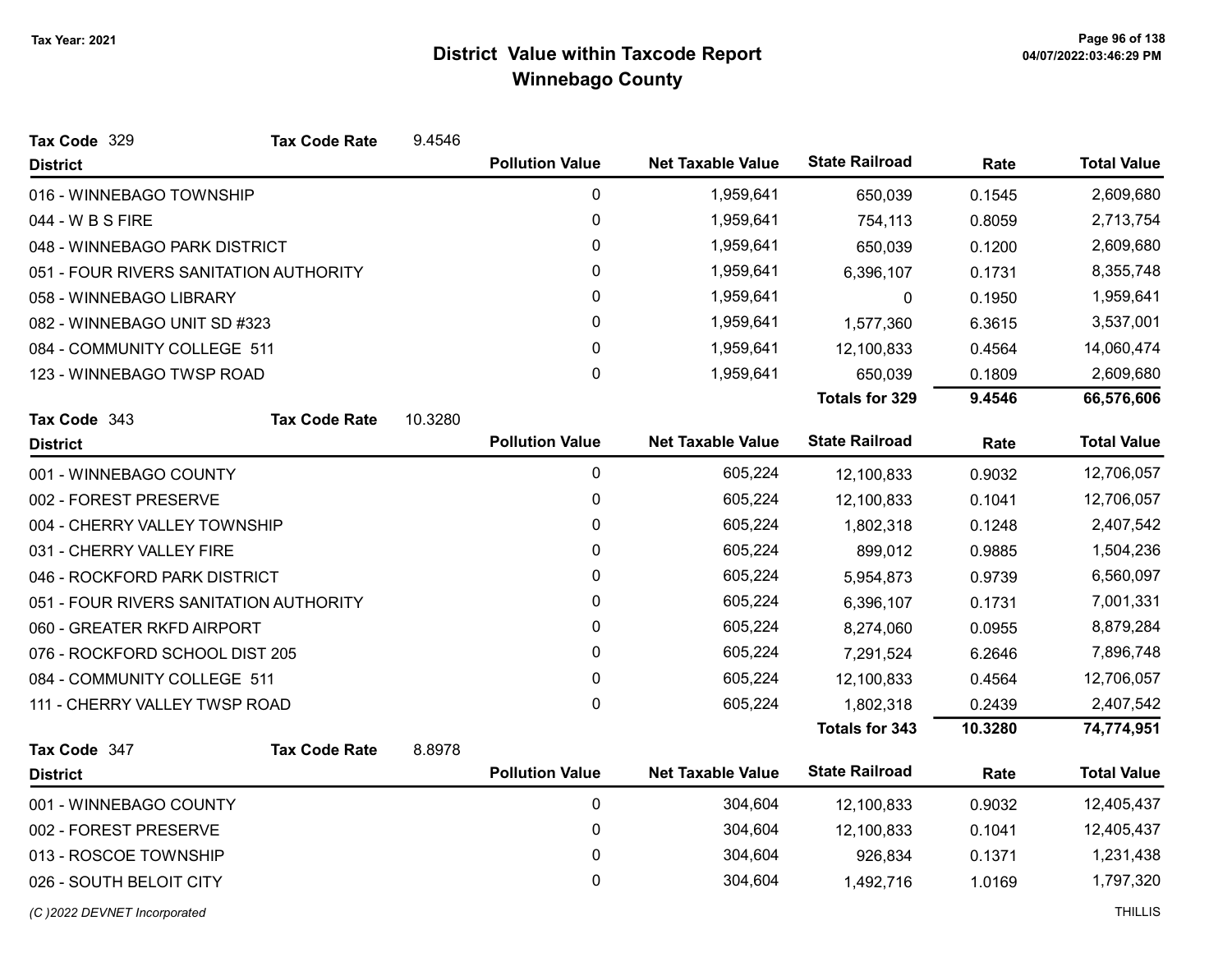| Tax Code 347                    | <b>Tax Code Rate</b> | 8.8978 |                        |                          |                       |        |                    |
|---------------------------------|----------------------|--------|------------------------|--------------------------|-----------------------|--------|--------------------|
| <b>District</b>                 |                      |        | <b>Pollution Value</b> | <b>Net Taxable Value</b> | <b>State Railroad</b> | Rate   | <b>Total Value</b> |
| 061 - SOUTH BELOIT CITY LIBRARY |                      |        | $\mathbf 0$            | 304,604                  | 1,492,716             | 0.1946 | 1,797,320          |
| 079 - SOUTH BELOIT SD #320      |                      |        | $\mathbf 0$            | 304,604                  | 1,631,895             | 5.9293 | 1,936,499          |
| 084 - COMMUNITY COLLEGE 511     |                      |        | 0                      | 304,604                  | 12,100,833            | 0.4564 | 12,405,437         |
| 120 - ROSCOE TWSP ROAD          |                      |        | $\mathbf{0}$           | 304,604                  | 926,834               | 0.1562 | 1,231,438          |
| 166 - GARDNER / BLACKHAWK TIF   |                      |        | 0                      | 187,213                  | 0                     | 0.0000 | 187,213            |
| 174 - SOUTH BELOIT SSA 10       |                      |        | $\mathbf 0$            | 304,604                  | 0                     | 0.0000 | 304,604            |
|                                 |                      |        |                        |                          | Totals for 347        | 8.8978 | 45,702,143         |
| Tax Code 348                    | <b>Tax Code Rate</b> | 8.9361 |                        |                          |                       |        |                    |
| <b>District</b>                 |                      |        | <b>Pollution Value</b> | <b>Net Taxable Value</b> | <b>State Railroad</b> | Rate   | <b>Total Value</b> |
| 001 - WINNEBAGO COUNTY          |                      |        | 0                      | 60,862                   | 12,100,833            | 0.9032 | 12,161,695         |
| 002 - FOREST PRESERVE           |                      |        | $\mathbf 0$            | 60,862                   | 12,100,833            | 0.1041 | 12,161,695         |
| 012 - ROCKTON TOWNSHIP          |                      |        | 0                      | 60,862                   | 1,493,749             | 0.1850 | 1,554,611          |
| 026 - SOUTH BELOIT CITY         |                      |        | 0                      | 60,862                   | 1,492,716             | 1.0169 | 1,553,578          |
| 061 - SOUTH BELOIT CITY LIBRARY |                      |        | 0                      | 60,862                   | 1,492,716             | 0.1946 | 1,553,578          |
| 079 - SOUTH BELOIT SD #320      |                      |        | 0                      | 60,862                   | 1,631,895             | 5.9293 | 1,692,757          |
| 084 - COMMUNITY COLLEGE 511     |                      |        | 0                      | 60,862                   | 12,100,833            | 0.4564 | 12,161,695         |
| 119 - ROCKTON TWSP ROAD         |                      |        | 0                      | 60,862                   | 1,493,749             | 0.1466 | 1,554,611          |
| 166 - GARDNER / BLACKHAWK TIF   |                      |        | 0                      | 165,150                  | 0                     | 0.0000 | 165,150            |
| 169 - SOUTH BELOIT SSA 5        |                      |        | $\mathbf{0}$           | 60,862                   | 0                     | 0.0000 | 60,862             |
|                                 |                      |        |                        |                          | <b>Totals for 348</b> | 8.9361 | 44,620,232         |
| Tax Code 351                    | <b>Tax Code Rate</b> | 8.4611 |                        |                          |                       |        |                    |
| <b>District</b>                 |                      |        | <b>Pollution Value</b> | <b>Net Taxable Value</b> | <b>State Railroad</b> | Rate   | <b>Total Value</b> |
| 001 - WINNEBAGO COUNTY          |                      |        | $\mathbf 0$            | 828,760                  | 12,100,833            | 0.9032 | 12,929,593         |
| 002 - FOREST PRESERVE           |                      |        | 0                      | 828,760                  | 12,100,833            | 0.1041 | 12,929,593         |
| 011 - ROCKFORD TOWNSHIP         |                      |        | 0                      | 828,760                  | 5,798,410             | 0.1173 | 6,627,170          |
| 036 - NEW MILFORD FIRE          |                      |        | 0                      | 828,760                  | 194,764               | 0.9204 | 1,023,524          |
| 060 - GREATER RKFD AIRPORT      |                      |        | 0                      | 828,760                  | 8,274,060             | 0.0955 | 9,102,820          |
| 078 - MERIDIAN SCHOOL DIST 223  |                      |        | 0                      | 828,760                  | 52,676                | 5.7424 | 881,436            |
|                                 |                      |        |                        |                          |                       |        |                    |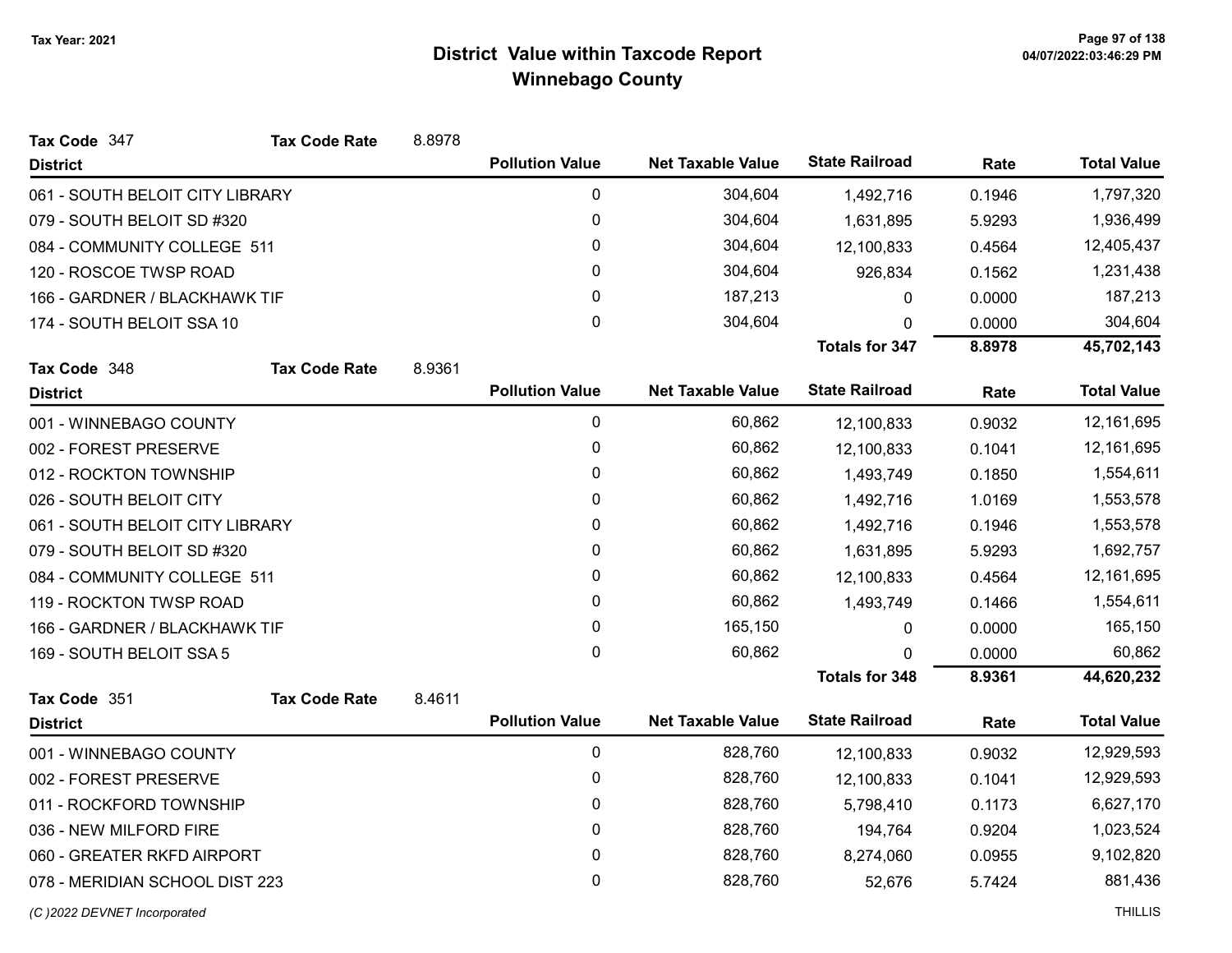| <b>State Railroad</b><br><b>Pollution Value</b><br><b>Net Taxable Value</b><br><b>Total Value</b><br>Rate<br><b>District</b><br>$\mathbf 0$<br>828,760<br>12,929,593<br>084 - COMMUNITY COLLEGE 511<br>0.4564<br>12,100,833<br>0<br>828,760<br>6,627,170<br>118 - ROCKFORD TWSP ROAD<br>0.1218<br>5,798,410<br><b>Totals for 351</b><br>8.4611<br>63,050,899<br><b>Tax Code Rate</b><br>8.9430<br>Tax Code 358<br><b>State Railroad</b><br><b>Pollution Value</b><br><b>Total Value</b><br><b>Net Taxable Value</b><br>Rate<br><b>District</b><br>0<br>12,100,833<br>0<br>001 - WINNEBAGO COUNTY<br>12,100,833<br>0.9032<br>0<br>0<br>12,100,833<br>0.1041<br>002 - FOREST PRESERVE<br>12,100,833<br>0<br>673,332<br>0<br>009 - OWEN TOWNSHIP<br>673,332<br>0.1349<br>0<br>0<br>0<br>020 - MACHESNEY PARK VILLAGE<br>$\boldsymbol{0}$<br>0.0000<br>0<br>522,943<br>0<br>038 - NORTHWEST FIRE<br>522,943<br>0.5169<br>0<br>055 - NORTH SUBURBAN LIBRARY<br>0<br>1,280,700<br>1,280,700<br>0.2777<br>0<br>060 - GREATER RKFD AIRPORT<br>0<br>0.0955<br>8,274,060<br>8,274,060<br>0<br>0<br>7,291,524<br>076 - ROCKFORD SCHOOL DIST 205<br>6.2646<br>7,291,524<br>0<br>0<br>12,100,833<br>084 - COMMUNITY COLLEGE 511<br>12,100,833<br>0.4564<br>0<br>0<br>673,332<br>116 - OWEN TWSP ROAD<br>673,332<br>0.1897<br>0<br>0<br>156 - OLDE RIVER RIDGE PLAT 6 SSA<br>0<br>0.0000<br>0<br>55,018,390<br><b>Totals for 358</b><br>8.9430<br>Tax Code 359<br>8.9430<br><b>Tax Code Rate</b><br><b>State Railroad</b><br><b>Pollution Value</b><br><b>Net Taxable Value</b><br><b>Total Value</b><br>Rate<br><b>District</b><br>0<br>4,055<br>12,104,888<br>001 - WINNEBAGO COUNTY<br>0.9032<br>12,100,833<br>0<br>4,055<br>12,104,888<br>002 - FOREST PRESERVE<br>12,100,833<br>0.1041<br>0<br>4,055<br>677,387<br>009 - OWEN TOWNSHIP<br>673,332<br>0.1349<br>0<br>4,055<br>4,055<br>020 - MACHESNEY PARK VILLAGE<br>0.0000<br>$\mathbf{0}$<br>038 - NORTHWEST FIRE<br>0<br>4,055<br>526,998<br>0.5169<br>522,943<br>0<br>4,055<br>055 - NORTH SUBURBAN LIBRARY<br>1,280,700<br>0.2777<br>1,284,755<br>0<br>4,055<br>8,278,115<br>060 - GREATER RKFD AIRPORT<br>8,274,060<br>0.0955<br>0<br>4,055<br>076 - ROCKFORD SCHOOL DIST 205<br>7,295,579<br>7,291,524<br>6.2646<br>0<br>4,055<br>12,104,888<br>084 - COMMUNITY COLLEGE 511<br>0.4564<br>12,100,833 | Tax Code 351 | <b>Tax Code Rate</b> | 8.4611 |  |  |  |
|----------------------------------------------------------------------------------------------------------------------------------------------------------------------------------------------------------------------------------------------------------------------------------------------------------------------------------------------------------------------------------------------------------------------------------------------------------------------------------------------------------------------------------------------------------------------------------------------------------------------------------------------------------------------------------------------------------------------------------------------------------------------------------------------------------------------------------------------------------------------------------------------------------------------------------------------------------------------------------------------------------------------------------------------------------------------------------------------------------------------------------------------------------------------------------------------------------------------------------------------------------------------------------------------------------------------------------------------------------------------------------------------------------------------------------------------------------------------------------------------------------------------------------------------------------------------------------------------------------------------------------------------------------------------------------------------------------------------------------------------------------------------------------------------------------------------------------------------------------------------------------------------------------------------------------------------------------------------------------------------------------------------------------------------------------------------------------------------------------------------------------------------------------------------------------------------------------------------------------------------------------------------------------------------------------------------------------------------------|--------------|----------------------|--------|--|--|--|
|                                                                                                                                                                                                                                                                                                                                                                                                                                                                                                                                                                                                                                                                                                                                                                                                                                                                                                                                                                                                                                                                                                                                                                                                                                                                                                                                                                                                                                                                                                                                                                                                                                                                                                                                                                                                                                                                                                                                                                                                                                                                                                                                                                                                                                                                                                                                                    |              |                      |        |  |  |  |
|                                                                                                                                                                                                                                                                                                                                                                                                                                                                                                                                                                                                                                                                                                                                                                                                                                                                                                                                                                                                                                                                                                                                                                                                                                                                                                                                                                                                                                                                                                                                                                                                                                                                                                                                                                                                                                                                                                                                                                                                                                                                                                                                                                                                                                                                                                                                                    |              |                      |        |  |  |  |
|                                                                                                                                                                                                                                                                                                                                                                                                                                                                                                                                                                                                                                                                                                                                                                                                                                                                                                                                                                                                                                                                                                                                                                                                                                                                                                                                                                                                                                                                                                                                                                                                                                                                                                                                                                                                                                                                                                                                                                                                                                                                                                                                                                                                                                                                                                                                                    |              |                      |        |  |  |  |
|                                                                                                                                                                                                                                                                                                                                                                                                                                                                                                                                                                                                                                                                                                                                                                                                                                                                                                                                                                                                                                                                                                                                                                                                                                                                                                                                                                                                                                                                                                                                                                                                                                                                                                                                                                                                                                                                                                                                                                                                                                                                                                                                                                                                                                                                                                                                                    |              |                      |        |  |  |  |
|                                                                                                                                                                                                                                                                                                                                                                                                                                                                                                                                                                                                                                                                                                                                                                                                                                                                                                                                                                                                                                                                                                                                                                                                                                                                                                                                                                                                                                                                                                                                                                                                                                                                                                                                                                                                                                                                                                                                                                                                                                                                                                                                                                                                                                                                                                                                                    |              |                      |        |  |  |  |
|                                                                                                                                                                                                                                                                                                                                                                                                                                                                                                                                                                                                                                                                                                                                                                                                                                                                                                                                                                                                                                                                                                                                                                                                                                                                                                                                                                                                                                                                                                                                                                                                                                                                                                                                                                                                                                                                                                                                                                                                                                                                                                                                                                                                                                                                                                                                                    |              |                      |        |  |  |  |
|                                                                                                                                                                                                                                                                                                                                                                                                                                                                                                                                                                                                                                                                                                                                                                                                                                                                                                                                                                                                                                                                                                                                                                                                                                                                                                                                                                                                                                                                                                                                                                                                                                                                                                                                                                                                                                                                                                                                                                                                                                                                                                                                                                                                                                                                                                                                                    |              |                      |        |  |  |  |
|                                                                                                                                                                                                                                                                                                                                                                                                                                                                                                                                                                                                                                                                                                                                                                                                                                                                                                                                                                                                                                                                                                                                                                                                                                                                                                                                                                                                                                                                                                                                                                                                                                                                                                                                                                                                                                                                                                                                                                                                                                                                                                                                                                                                                                                                                                                                                    |              |                      |        |  |  |  |
|                                                                                                                                                                                                                                                                                                                                                                                                                                                                                                                                                                                                                                                                                                                                                                                                                                                                                                                                                                                                                                                                                                                                                                                                                                                                                                                                                                                                                                                                                                                                                                                                                                                                                                                                                                                                                                                                                                                                                                                                                                                                                                                                                                                                                                                                                                                                                    |              |                      |        |  |  |  |
|                                                                                                                                                                                                                                                                                                                                                                                                                                                                                                                                                                                                                                                                                                                                                                                                                                                                                                                                                                                                                                                                                                                                                                                                                                                                                                                                                                                                                                                                                                                                                                                                                                                                                                                                                                                                                                                                                                                                                                                                                                                                                                                                                                                                                                                                                                                                                    |              |                      |        |  |  |  |
|                                                                                                                                                                                                                                                                                                                                                                                                                                                                                                                                                                                                                                                                                                                                                                                                                                                                                                                                                                                                                                                                                                                                                                                                                                                                                                                                                                                                                                                                                                                                                                                                                                                                                                                                                                                                                                                                                                                                                                                                                                                                                                                                                                                                                                                                                                                                                    |              |                      |        |  |  |  |
|                                                                                                                                                                                                                                                                                                                                                                                                                                                                                                                                                                                                                                                                                                                                                                                                                                                                                                                                                                                                                                                                                                                                                                                                                                                                                                                                                                                                                                                                                                                                                                                                                                                                                                                                                                                                                                                                                                                                                                                                                                                                                                                                                                                                                                                                                                                                                    |              |                      |        |  |  |  |
|                                                                                                                                                                                                                                                                                                                                                                                                                                                                                                                                                                                                                                                                                                                                                                                                                                                                                                                                                                                                                                                                                                                                                                                                                                                                                                                                                                                                                                                                                                                                                                                                                                                                                                                                                                                                                                                                                                                                                                                                                                                                                                                                                                                                                                                                                                                                                    |              |                      |        |  |  |  |
|                                                                                                                                                                                                                                                                                                                                                                                                                                                                                                                                                                                                                                                                                                                                                                                                                                                                                                                                                                                                                                                                                                                                                                                                                                                                                                                                                                                                                                                                                                                                                                                                                                                                                                                                                                                                                                                                                                                                                                                                                                                                                                                                                                                                                                                                                                                                                    |              |                      |        |  |  |  |
|                                                                                                                                                                                                                                                                                                                                                                                                                                                                                                                                                                                                                                                                                                                                                                                                                                                                                                                                                                                                                                                                                                                                                                                                                                                                                                                                                                                                                                                                                                                                                                                                                                                                                                                                                                                                                                                                                                                                                                                                                                                                                                                                                                                                                                                                                                                                                    |              |                      |        |  |  |  |
|                                                                                                                                                                                                                                                                                                                                                                                                                                                                                                                                                                                                                                                                                                                                                                                                                                                                                                                                                                                                                                                                                                                                                                                                                                                                                                                                                                                                                                                                                                                                                                                                                                                                                                                                                                                                                                                                                                                                                                                                                                                                                                                                                                                                                                                                                                                                                    |              |                      |        |  |  |  |
|                                                                                                                                                                                                                                                                                                                                                                                                                                                                                                                                                                                                                                                                                                                                                                                                                                                                                                                                                                                                                                                                                                                                                                                                                                                                                                                                                                                                                                                                                                                                                                                                                                                                                                                                                                                                                                                                                                                                                                                                                                                                                                                                                                                                                                                                                                                                                    |              |                      |        |  |  |  |
|                                                                                                                                                                                                                                                                                                                                                                                                                                                                                                                                                                                                                                                                                                                                                                                                                                                                                                                                                                                                                                                                                                                                                                                                                                                                                                                                                                                                                                                                                                                                                                                                                                                                                                                                                                                                                                                                                                                                                                                                                                                                                                                                                                                                                                                                                                                                                    |              |                      |        |  |  |  |
|                                                                                                                                                                                                                                                                                                                                                                                                                                                                                                                                                                                                                                                                                                                                                                                                                                                                                                                                                                                                                                                                                                                                                                                                                                                                                                                                                                                                                                                                                                                                                                                                                                                                                                                                                                                                                                                                                                                                                                                                                                                                                                                                                                                                                                                                                                                                                    |              |                      |        |  |  |  |
|                                                                                                                                                                                                                                                                                                                                                                                                                                                                                                                                                                                                                                                                                                                                                                                                                                                                                                                                                                                                                                                                                                                                                                                                                                                                                                                                                                                                                                                                                                                                                                                                                                                                                                                                                                                                                                                                                                                                                                                                                                                                                                                                                                                                                                                                                                                                                    |              |                      |        |  |  |  |
|                                                                                                                                                                                                                                                                                                                                                                                                                                                                                                                                                                                                                                                                                                                                                                                                                                                                                                                                                                                                                                                                                                                                                                                                                                                                                                                                                                                                                                                                                                                                                                                                                                                                                                                                                                                                                                                                                                                                                                                                                                                                                                                                                                                                                                                                                                                                                    |              |                      |        |  |  |  |
|                                                                                                                                                                                                                                                                                                                                                                                                                                                                                                                                                                                                                                                                                                                                                                                                                                                                                                                                                                                                                                                                                                                                                                                                                                                                                                                                                                                                                                                                                                                                                                                                                                                                                                                                                                                                                                                                                                                                                                                                                                                                                                                                                                                                                                                                                                                                                    |              |                      |        |  |  |  |
|                                                                                                                                                                                                                                                                                                                                                                                                                                                                                                                                                                                                                                                                                                                                                                                                                                                                                                                                                                                                                                                                                                                                                                                                                                                                                                                                                                                                                                                                                                                                                                                                                                                                                                                                                                                                                                                                                                                                                                                                                                                                                                                                                                                                                                                                                                                                                    |              |                      |        |  |  |  |
|                                                                                                                                                                                                                                                                                                                                                                                                                                                                                                                                                                                                                                                                                                                                                                                                                                                                                                                                                                                                                                                                                                                                                                                                                                                                                                                                                                                                                                                                                                                                                                                                                                                                                                                                                                                                                                                                                                                                                                                                                                                                                                                                                                                                                                                                                                                                                    |              |                      |        |  |  |  |
|                                                                                                                                                                                                                                                                                                                                                                                                                                                                                                                                                                                                                                                                                                                                                                                                                                                                                                                                                                                                                                                                                                                                                                                                                                                                                                                                                                                                                                                                                                                                                                                                                                                                                                                                                                                                                                                                                                                                                                                                                                                                                                                                                                                                                                                                                                                                                    |              |                      |        |  |  |  |
|                                                                                                                                                                                                                                                                                                                                                                                                                                                                                                                                                                                                                                                                                                                                                                                                                                                                                                                                                                                                                                                                                                                                                                                                                                                                                                                                                                                                                                                                                                                                                                                                                                                                                                                                                                                                                                                                                                                                                                                                                                                                                                                                                                                                                                                                                                                                                    |              |                      |        |  |  |  |
|                                                                                                                                                                                                                                                                                                                                                                                                                                                                                                                                                                                                                                                                                                                                                                                                                                                                                                                                                                                                                                                                                                                                                                                                                                                                                                                                                                                                                                                                                                                                                                                                                                                                                                                                                                                                                                                                                                                                                                                                                                                                                                                                                                                                                                                                                                                                                    |              |                      |        |  |  |  |
|                                                                                                                                                                                                                                                                                                                                                                                                                                                                                                                                                                                                                                                                                                                                                                                                                                                                                                                                                                                                                                                                                                                                                                                                                                                                                                                                                                                                                                                                                                                                                                                                                                                                                                                                                                                                                                                                                                                                                                                                                                                                                                                                                                                                                                                                                                                                                    |              |                      |        |  |  |  |
|                                                                                                                                                                                                                                                                                                                                                                                                                                                                                                                                                                                                                                                                                                                                                                                                                                                                                                                                                                                                                                                                                                                                                                                                                                                                                                                                                                                                                                                                                                                                                                                                                                                                                                                                                                                                                                                                                                                                                                                                                                                                                                                                                                                                                                                                                                                                                    |              |                      |        |  |  |  |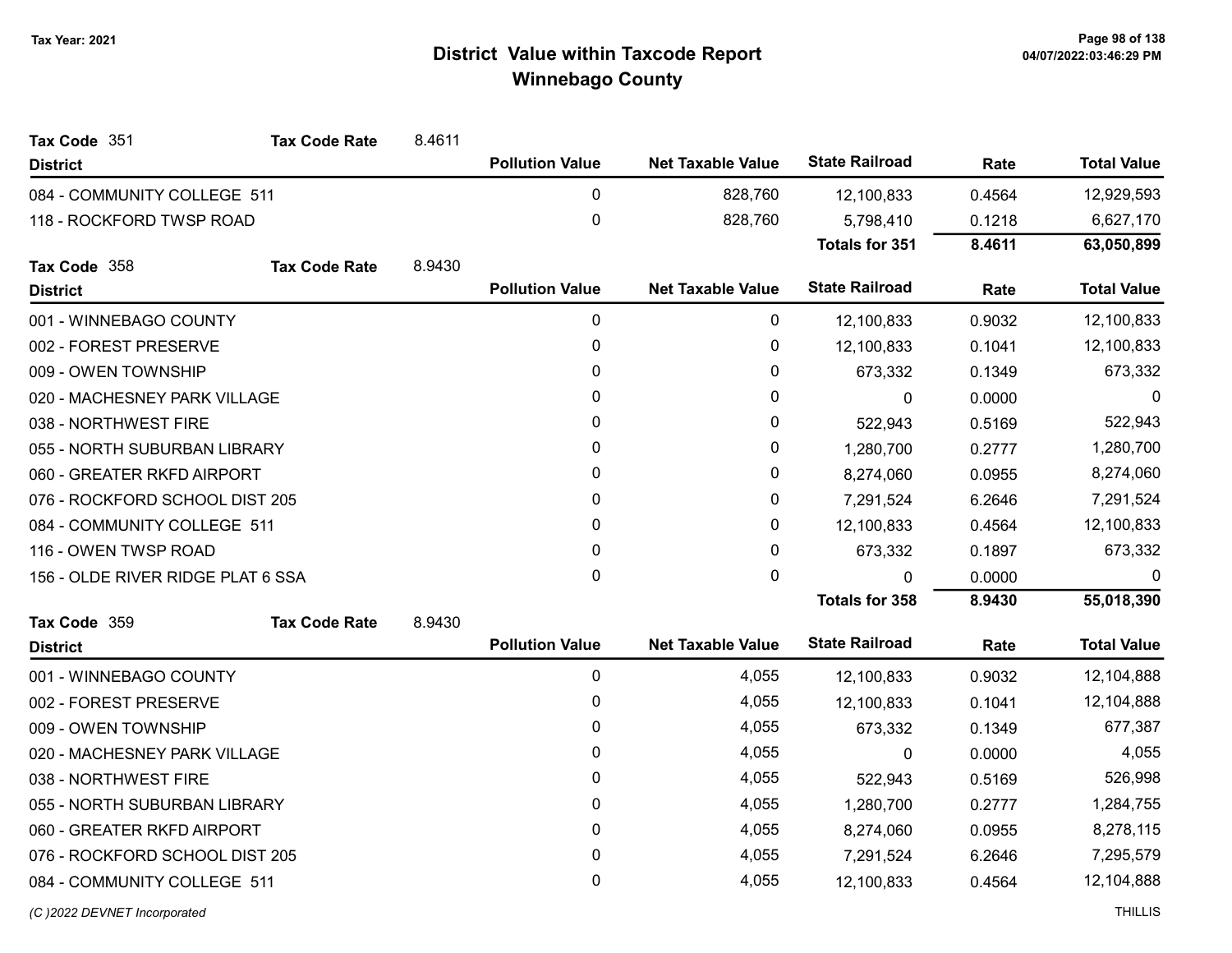| Tax Code 359                           | <b>Tax Code Rate</b> | 8.9430  |                        |                          |                       |         |                    |
|----------------------------------------|----------------------|---------|------------------------|--------------------------|-----------------------|---------|--------------------|
| <b>District</b>                        |                      |         | <b>Pollution Value</b> | <b>Net Taxable Value</b> | <b>State Railroad</b> | Rate    | <b>Total Value</b> |
| 116 - OWEN TWSP ROAD                   |                      |         | $\Omega$               | 4,055                    | 673,332               | 0.1897  | 677,387            |
| 156 - OLDE RIVER RIDGE PLAT 6 SSA      |                      |         | 0                      | 4,055                    | ŋ                     | 0.0000  | 4,055              |
|                                        |                      |         |                        |                          | <b>Totals for 359</b> | 8.9430  | 55,062,995         |
| Tax Code 360                           | <b>Tax Code Rate</b> | 8.5698  |                        |                          |                       |         |                    |
| <b>District</b>                        |                      |         | <b>Pollution Value</b> | <b>Net Taxable Value</b> | <b>State Railroad</b> | Rate    | <b>Total Value</b> |
| 001 - WINNEBAGO COUNTY                 |                      |         | 0                      | 0                        | 12,100,833            | 0.9032  | 12,100,833         |
| 002 - FOREST PRESERVE                  |                      |         | 0                      | 0                        | 12,100,833            | 0.1041  | 12,100,833         |
| 009 - OWEN TOWNSHIP                    |                      |         | 0                      | 0                        | 673,332               | 0.1349  | 673,332            |
| 038 - NORTHWEST FIRE                   |                      |         | 0                      | 0                        | 522,943               | 0.5169  | 522,943            |
| 076 - ROCKFORD SCHOOL DIST 205         |                      |         | 0                      | 0                        | 7,291,524             | 6.2646  | 7,291,524          |
| 084 - COMMUNITY COLLEGE 511            |                      |         | 0                      | 0                        | 12,100,833            | 0.4564  | 12,100,833         |
| 116 - OWEN TWSP ROAD                   |                      |         | 0                      | 0                        | 673,332               | 0.1897  | 673,332            |
|                                        |                      |         |                        |                          | <b>Totals for 360</b> | 8.5698  | 45,463,630         |
| Tax Code 361                           | <b>Tax Code Rate</b> | 11.3679 |                        |                          |                       |         |                    |
| <b>District</b>                        |                      |         | <b>Pollution Value</b> | <b>Net Taxable Value</b> | <b>State Railroad</b> | Rate    | <b>Total Value</b> |
| 001 - WINNEBAGO COUNTY                 |                      |         | 0                      | 4,504                    | 12,100,833            | 0.9032  | 12,105,337         |
| 002 - FOREST PRESERVE                  |                      |         | 0                      | 4,504                    | 12,100,833            | 0.1041  | 12,105,337         |
| 009 - OWEN TOWNSHIP                    |                      |         | 0                      | 4,504                    | 673,332               | 0.1349  | 677,836            |
| 023 - ROCKFORD CITY                    |                      |         | 0                      | 4,504                    | 4,767,785             | 2.6361  | 4,772,289          |
| 051 - FOUR RIVERS SANITATION AUTHORITY |                      |         | 0                      | 4,504                    | 6,396,107             | 0.1731  | 6,400,611          |
| 059 - ROCKFORD CITY LIBRARY            |                      |         | 0                      | 4,504                    | 4,781,701             | 0.4103  | 4,786,205          |
| 060 - GREATER RKFD AIRPORT             |                      |         | 0                      | 4,504                    | 8,274,060             | 0.0955  | 8,278,564          |
| 076 - ROCKFORD SCHOOL DIST 205         |                      |         | $\mathbf{0}$           | 4,504                    | 7,291,524             | 6.2646  | 7,296,028          |
| 084 - COMMUNITY COLLEGE 511            |                      |         | 0                      | 4,504                    | 12,100,833            | 0.4564  | 12,105,337         |
| 116 - OWEN TWSP ROAD                   |                      |         | $\mathbf{0}$           | 4,504                    | 673,332               | 0.1897  | 677,836            |
|                                        |                      |         |                        |                          | <b>Totals for 361</b> | 11.3679 | 69,205,380         |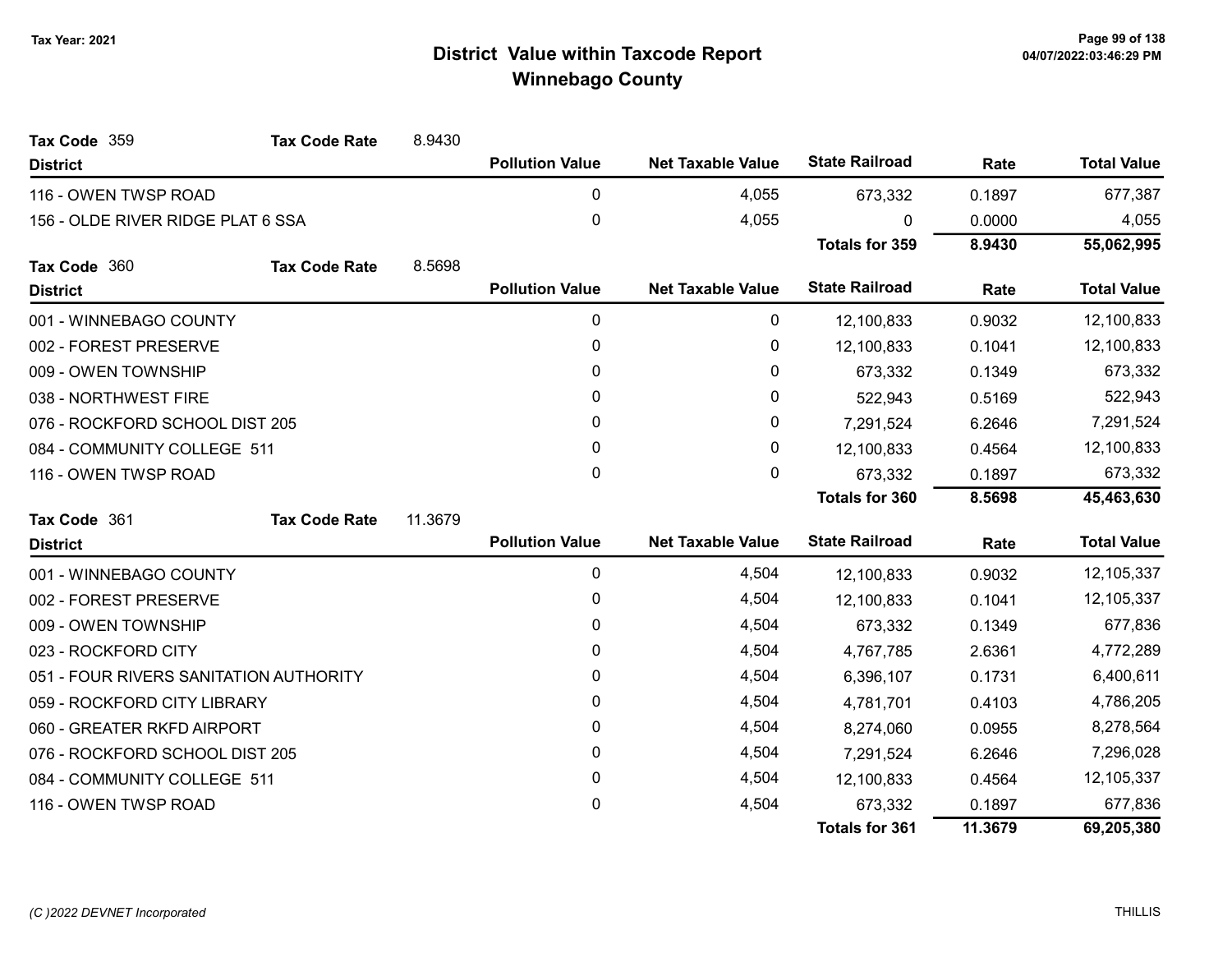| Tax Code 362                  | <b>Tax Code Rate</b> | 8.3441 |                        |                          |                       |        |                    |
|-------------------------------|----------------------|--------|------------------------|--------------------------|-----------------------|--------|--------------------|
| <b>District</b>               |                      |        | <b>Pollution Value</b> | <b>Net Taxable Value</b> | <b>State Railroad</b> | Rate   | <b>Total Value</b> |
| 001 - WINNEBAGO COUNTY        |                      |        | $\pmb{0}$              | 1,138,298                | 12,100,833            | 0.9032 | 13,239,131         |
| 002 - FOREST PRESERVE         |                      |        | $\pmb{0}$              | 1,138,298                | 12,100,833            | 0.1041 | 13,239,131         |
| 009 - OWEN TOWNSHIP           |                      |        | 0                      | 1,138,298                | 673,332               | 0.1349 | 1,811,630          |
| 038 - NORTHWEST FIRE          |                      |        | 0                      | 1,138,298                | 522,943               | 0.5169 | 1,661,241          |
| 074 - ROCKTON SCHOOL DIST 140 |                      |        | 0                      | 1,138,298                | 726,880               | 3.4985 | 1,865,178          |
| 077 - HONONEGAH HIGH SD #207  |                      |        | 0                      | 1,138,298                | 861,603               | 2.5404 | 1,999,901          |
| 084 - COMMUNITY COLLEGE 511   |                      |        | 0                      | 1,138,298                | 12,100,833            | 0.4564 | 13,239,131         |
| 116 - OWEN TWSP ROAD          |                      |        | 0                      | 1,138,298                | 673,332               | 0.1897 | 1,811,630          |
|                               |                      |        |                        |                          | <b>Totals for 362</b> | 8.3441 | 48,866,973         |
| Tax Code 363                  | <b>Tax Code Rate</b> | 8.8617 |                        |                          |                       |        |                    |
| <b>District</b>               |                      |        | <b>Pollution Value</b> | <b>Net Taxable Value</b> | <b>State Railroad</b> | Rate   | <b>Total Value</b> |
| 001 - WINNEBAGO COUNTY        |                      |        | 0                      | 57,442                   | 12,100,833            | 0.9032 | 12, 158, 275       |
| 002 - FOREST PRESERVE         |                      |        | 0                      | 57,442                   | 12,100,833            | 0.1041 | 12, 158, 275       |
| 009 - OWEN TOWNSHIP           |                      |        | 0                      | 57,442                   | 673,332               | 0.1349 | 730,774            |
| 038 - NORTHWEST FIRE          |                      |        | 0                      | 57,442                   | 522,943               | 0.5169 | 580,385            |
| 058 - WINNEBAGO LIBRARY       |                      |        | 0                      | 57,442                   | 0                     | 0.1950 | 57,442             |
| 082 - WINNEBAGO UNIT SD #323  |                      |        | 0                      | 57,442                   | 1,577,360             | 6.3615 | 1,634,802          |
| 084 - COMMUNITY COLLEGE 511   |                      |        | 0                      | 57,442                   | 12,100,833            | 0.4564 | 12, 158, 275       |
| 116 - OWEN TWSP ROAD          |                      |        | 0                      | 57,442                   | 673,332               | 0.1897 | 730,774            |
|                               |                      |        |                        |                          | <b>Totals for 363</b> | 8.8617 | 40,209,002         |
| Tax Code 364                  | <b>Tax Code Rate</b> | 8.4847 |                        |                          |                       |        |                    |
| <b>District</b>               |                      |        | <b>Pollution Value</b> | <b>Net Taxable Value</b> | <b>State Railroad</b> | Rate   | <b>Total Value</b> |
| 001 - WINNEBAGO COUNTY        |                      |        | $\pmb{0}$              | 281,811                  | 12,100,833            | 0.9032 | 12,382,644         |
| 002 - FOREST PRESERVE         |                      |        | 0                      | 281,811                  | 12,100,833            | 0.1041 | 12,382,644         |
| 009 - OWEN TOWNSHIP           |                      |        | 0                      | 281,811                  | 673,332               | 0.1349 | 955,143            |
| 041 - ROCKTON FIRE            |                      |        | 0                      | 281,811                  | 781,567               | 0.6575 | 1,063,378          |
| 074 - ROCKTON SCHOOL DIST 140 |                      |        | 0                      | 281,811                  | 726,880               | 3.4985 | 1,008,691          |
| 077 - HONONEGAH HIGH SD #207  |                      |        | 0                      | 281,811                  | 861,603               | 2.5404 | 1,143,414          |
| (C) 2022 DEVNET Incorporated  |                      |        |                        |                          |                       |        | <b>THILLIS</b>     |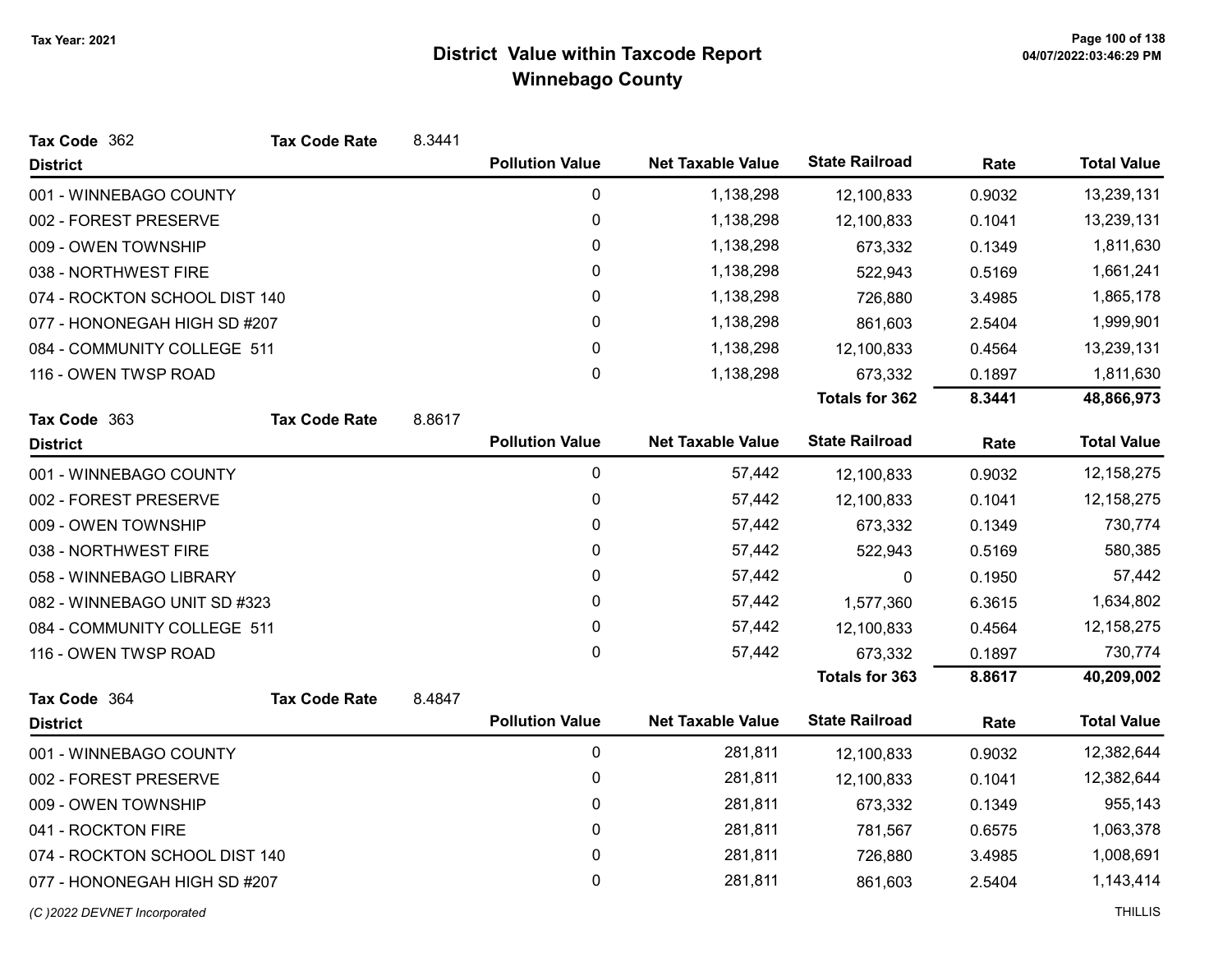| Tax Code 364                           | <b>Tax Code Rate</b> | 8.4847 |                        |                          |                       |        |                    |
|----------------------------------------|----------------------|--------|------------------------|--------------------------|-----------------------|--------|--------------------|
| <b>District</b>                        |                      |        | <b>Pollution Value</b> | <b>Net Taxable Value</b> | <b>State Railroad</b> | Rate   | <b>Total Value</b> |
| 084 - COMMUNITY COLLEGE 511            |                      |        | $\pmb{0}$              | 281,811                  | 12,100,833            | 0.4564 | 12,382,644         |
| 116 - OWEN TWSP ROAD                   |                      |        | $\pmb{0}$              | 281,811                  | 673,332               | 0.1897 | 955,143            |
|                                        |                      |        |                        |                          | <b>Totals for 364</b> | 8.4847 | 42,273,701         |
| Tax Code 365                           | <b>Tax Code Rate</b> | 9.1161 |                        |                          |                       |        |                    |
| <b>District</b>                        |                      |        | <b>Pollution Value</b> | <b>Net Taxable Value</b> | <b>State Railroad</b> | Rate   | <b>Total Value</b> |
| 001 - WINNEBAGO COUNTY                 |                      |        | 0                      | 12, 197, 158             | 12,100,833            | 0.9032 | 24,297,991         |
| 002 - FOREST PRESERVE                  |                      |        | $\pmb{0}$              | 12, 197, 158             | 12,100,833            | 0.1041 | 24,297,991         |
| 009 - OWEN TOWNSHIP                    |                      |        | $\pmb{0}$              | 12, 197, 158             | 673,332               | 0.1349 | 12,870,490         |
| 020 - MACHESNEY PARK VILLAGE           |                      |        | 0                      | 12, 197, 158             | $\mathbf{0}$          | 0.0000 | 12, 197, 158       |
| 038 - NORTHWEST FIRE                   |                      |        | 0                      | 12, 197, 158             | 522,943               | 0.5169 | 12,720,101         |
| 051 - FOUR RIVERS SANITATION AUTHORITY |                      |        | 0                      | 12, 197, 158             | 6,396,107             | 0.1731 | 18,593,265         |
| 055 - NORTH SUBURBAN LIBRARY           |                      |        | $\pmb{0}$              | 12, 197, 158             | 1,280,700             | 0.2777 | 13,477,858         |
| 060 - GREATER RKFD AIRPORT             |                      |        | 0                      | 12, 197, 158             | 8,274,060             | 0.0955 | 20,471,218         |
| 076 - ROCKFORD SCHOOL DIST 205         |                      |        | 0                      | 12, 197, 158             | 7,291,524             | 6.2646 | 19,488,682         |
| 084 - COMMUNITY COLLEGE 511            |                      |        | 0                      | 12, 197, 158             | 12,100,833            | 0.4564 | 24,297,991         |
| 116 - OWEN TWSP ROAD                   |                      |        | $\pmb{0}$              | 12, 197, 158             | 673,332               | 0.1897 | 12,870,490         |
|                                        |                      |        |                        |                          | <b>Totals for 365</b> | 9.1161 | 195,583,235        |
| Tax Code 366                           | <b>Tax Code Rate</b> | 9.4350 |                        |                          |                       |        |                    |
| <b>District</b>                        |                      |        | <b>Pollution Value</b> | <b>Net Taxable Value</b> | <b>State Railroad</b> | Rate   | <b>Total Value</b> |
| 001 - WINNEBAGO COUNTY                 |                      |        | $\pmb{0}$              | 848,215                  | 12,100,833            | 0.9032 | 12,949,048         |
| 002 - FOREST PRESERVE                  |                      |        | 0                      | 848,215                  | 12,100,833            | 0.1041 | 12,949,048         |
| 004 - CHERRY VALLEY TOWNSHIP           |                      |        | $\pmb{0}$              | 848,215                  | 1,802,318             | 0.1248 | 2,650,533          |
| 031 - CHERRY VALLEY FIRE               |                      |        | 0                      | 848,215                  | 899,012               | 0.9885 | 1,747,227          |
| 054 - CHERRY VALLEY LIBRARY            |                      |        | $\pmb{0}$              | 848,215                  | 1,137,475             | 0.3495 | 1,985,690          |
| 076 - ROCKFORD SCHOOL DIST 205         |                      |        | 0                      | 848,215                  | 7,291,524             | 6.2646 | 8,139,739          |
| 084 - COMMUNITY COLLEGE 511            |                      |        | $\pmb{0}$              | 848,215                  | 12,100,833            | 0.4564 | 12,949,048         |
| 111 - CHERRY VALLEY TWSP ROAD          |                      |        | $\pmb{0}$              | 848,215                  | 1,802,318             | 0.2439 | 2,650,533          |
|                                        |                      |        |                        |                          | <b>Totals for 366</b> | 9.4350 | 56,020,866         |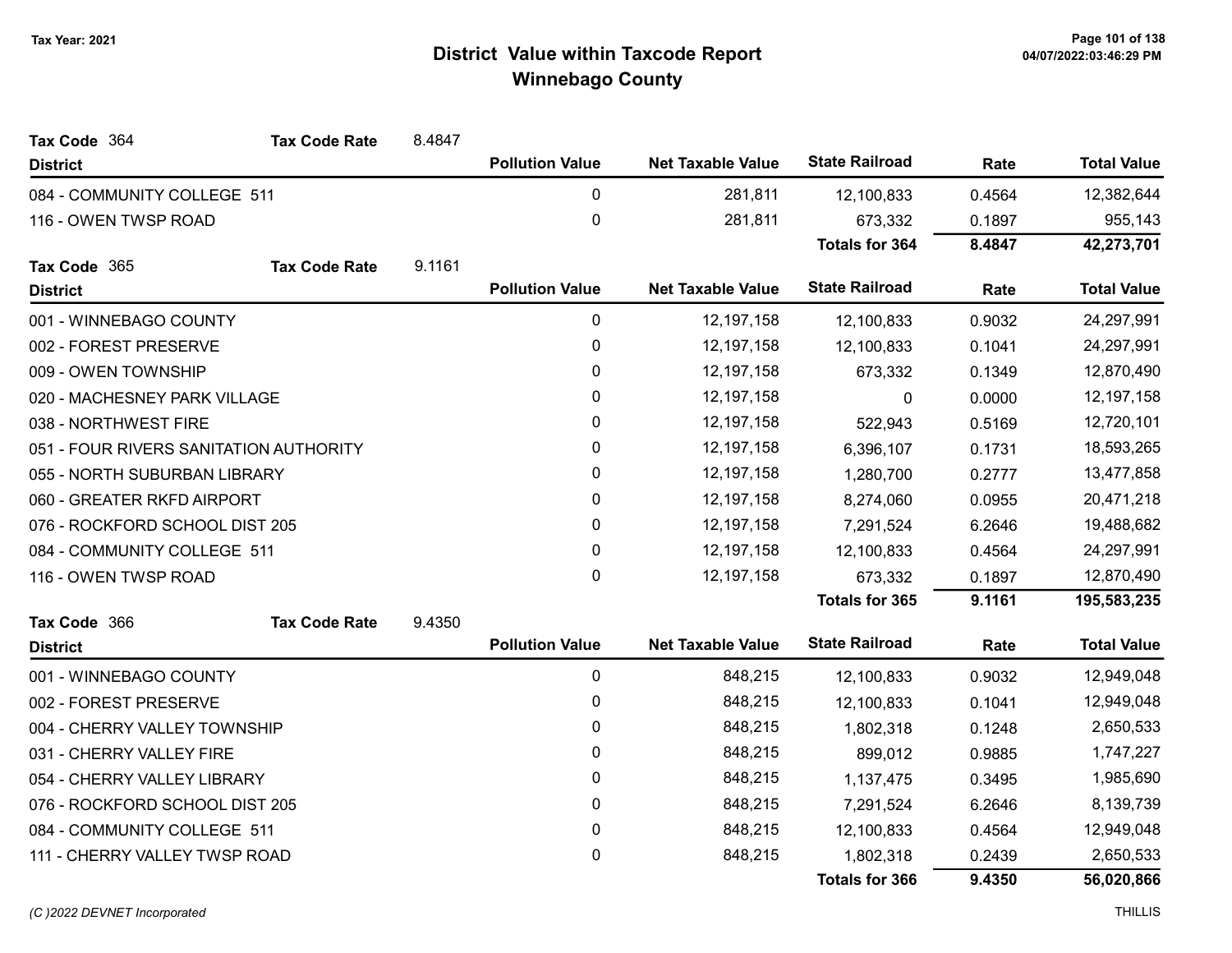| Tax Code 367                   | <b>Tax Code Rate</b> | 9.4167 |                        |                          |                       |        |                    |
|--------------------------------|----------------------|--------|------------------------|--------------------------|-----------------------|--------|--------------------|
| <b>District</b>                |                      |        | <b>Pollution Value</b> | <b>Net Taxable Value</b> | <b>State Railroad</b> | Rate   | <b>Total Value</b> |
| 001 - WINNEBAGO COUNTY         |                      |        | 0                      | 126,516                  | 12,100,833            | 0.9032 | 12,227,349         |
| 002 - FOREST PRESERVE          |                      |        | 0                      | 126,516                  | 12,100,833            | 0.1041 | 12,227,349         |
| 004 - CHERRY VALLEY TOWNSHIP   |                      |        | 0                      | 126,516                  | 1,802,318             | 0.1248 | 1,928,834          |
| 031 - CHERRY VALLEY FIRE       |                      |        | 0                      | 126,516                  | 899,012               | 0.9885 | 1,025,528          |
| 054 - CHERRY VALLEY LIBRARY    |                      |        | 0                      | 126,516                  | 1,137,475             | 0.3495 | 1,263,991          |
| 083 - HIAWATHA SCHOOL DIST 426 |                      |        | 0                      | 126,516                  | 0                     | 6.0616 | 126,516            |
| 085 - COMMUNITY COLLEGE 523    |                      |        | $\mathbf{0}$           | 126,516                  | 0                     | 0.6411 | 126,516            |
| 111 - CHERRY VALLEY TWSP ROAD  |                      |        | $\pmb{0}$              | 126,516                  | 1,802,318             | 0.2439 | 1,928,834          |
|                                |                      |        |                        |                          | Totals for 367        | 9.4167 | 30,854,917         |
| Tax Code 368                   | <b>Tax Code Rate</b> | 8.9430 |                        |                          |                       |        |                    |
| <b>District</b>                |                      |        | <b>Pollution Value</b> | <b>Net Taxable Value</b> | <b>State Railroad</b> | Rate   | <b>Total Value</b> |
| 001 - WINNEBAGO COUNTY         |                      |        | 0                      | 0                        | 12,100,833            | 0.9032 | 12,100,833         |
| 002 - FOREST PRESERVE          |                      |        | $\pmb{0}$              | 0                        | 12,100,833            | 0.1041 | 12,100,833         |
| 009 - OWEN TOWNSHIP            |                      |        | 0                      | 0                        | 673,332               | 0.1349 | 673,332            |
| 020 - MACHESNEY PARK VILLAGE   |                      |        | 0                      | 0                        | $\boldsymbol{0}$      | 0.0000 | 0                  |
| 038 - NORTHWEST FIRE           |                      |        | 0                      | 0                        | 522,943               | 0.5169 | 522,943            |
| 055 - NORTH SUBURBAN LIBRARY   |                      |        | 0                      | 0                        | 1,280,700             | 0.2777 | 1,280,700          |
| 060 - GREATER RKFD AIRPORT     |                      |        | 0                      | 0                        | 8,274,060             | 0.0955 | 8,274,060          |
| 076 - ROCKFORD SCHOOL DIST 205 |                      |        | 0                      | 0                        | 7,291,524             | 6.2646 | 7,291,524          |
| 084 - COMMUNITY COLLEGE 511    |                      |        | $\mathbf 0$            | 0                        | 12,100,833            | 0.4564 | 12,100,833         |
| 116 - OWEN TWSP ROAD           |                      |        | $\mathbf{0}$           | 0                        | 673,332               | 0.1897 | 673,332            |
|                                |                      |        |                        |                          | <b>Totals for 368</b> | 8.9430 | 55,018,390         |
| Tax Code 369                   | <b>Tax Code Rate</b> | 9.1161 |                        |                          |                       |        |                    |
| <b>District</b>                |                      |        | <b>Pollution Value</b> | <b>Net Taxable Value</b> | <b>State Railroad</b> | Rate   | <b>Total Value</b> |
| 001 - WINNEBAGO COUNTY         |                      |        | 0                      | 123,018                  | 12,100,833            | 0.9032 | 12,223,851         |
| 002 - FOREST PRESERVE          |                      |        | 0                      | 123,018                  | 12,100,833            | 0.1041 | 12,223,851         |
| 009 - OWEN TOWNSHIP            |                      |        | 0                      | 123,018                  | 673,332               | 0.1349 | 796,350            |
| 038 - NORTHWEST FIRE           |                      |        | 0                      | 123,018                  | 522,943               | 0.5169 | 645,961            |
| (C) 2022 DEVNET Incorporated   |                      |        |                        |                          |                       |        | <b>THILLIS</b>     |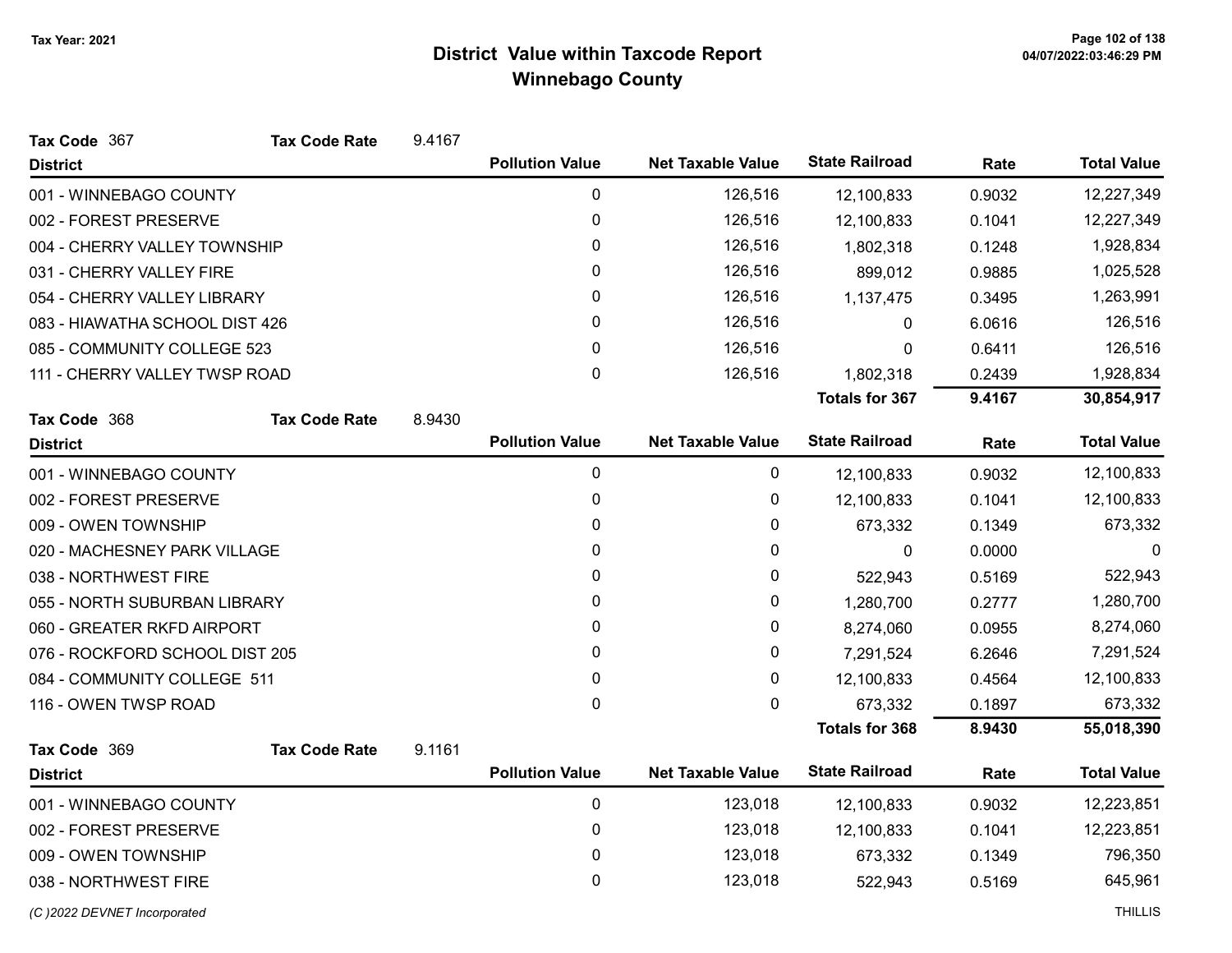| Tax Code 369                           | <b>Tax Code Rate</b> | 9.1161  |                        |                          |                       |         |                    |
|----------------------------------------|----------------------|---------|------------------------|--------------------------|-----------------------|---------|--------------------|
| <b>District</b>                        |                      |         | <b>Pollution Value</b> | <b>Net Taxable Value</b> | <b>State Railroad</b> | Rate    | <b>Total Value</b> |
| 051 - FOUR RIVERS SANITATION AUTHORITY |                      |         | 0                      | 123,018                  | 6,396,107             | 0.1731  | 6,519,125          |
| 055 - NORTH SUBURBAN LIBRARY           |                      |         | 0                      | 123,018                  | 1,280,700             | 0.2777  | 1,403,718          |
| 060 - GREATER RKFD AIRPORT             |                      |         | 0                      | 123,018                  | 8,274,060             | 0.0955  | 8,397,078          |
| 076 - ROCKFORD SCHOOL DIST 205         |                      |         | 0                      | 123,018                  | 7,291,524             | 6.2646  | 7,414,542          |
| 084 - COMMUNITY COLLEGE 511            |                      |         | 0                      | 123,018                  | 12,100,833            | 0.4564  | 12,223,851         |
| 116 - OWEN TWSP ROAD                   |                      |         | 0                      | 123,018                  | 673,332               | 0.1897  | 796,350            |
|                                        |                      |         |                        |                          | <b>Totals for 369</b> | 9.1161  | 62,644,677         |
| Tax Code 370                           | <b>Tax Code Rate</b> | 10.3067 |                        |                          |                       |         |                    |
| <b>District</b>                        |                      |         | <b>Pollution Value</b> | <b>Net Taxable Value</b> | <b>State Railroad</b> | Rate    | <b>Total Value</b> |
| 001 - WINNEBAGO COUNTY                 |                      |         | 0                      | 0                        | 12,100,833            | 0.9032  | 12,100,833         |
| 002 - FOREST PRESERVE                  |                      |         | $\pmb{0}$              | 0                        | 12,100,833            | 0.1041  | 12,100,833         |
| 011 - ROCKFORD TOWNSHIP                |                      |         | 0                      | 0                        | 5,798,410             | 0.1173  | 5,798,410          |
| 021 - NEW MILFORD VILLAGE              |                      |         | 0                      | 0                        | $\mathbf 0$           | 0.0000  | $\Omega$           |
| 036 - NEW MILFORD FIRE                 |                      |         | 0                      | 0                        | 194,764               | 0.9204  | 194,764            |
| 046 - ROCKFORD PARK DISTRICT           |                      |         | 0                      | 0                        | 5,954,873             | 0.9739  | 5,954,873          |
| 054 - CHERRY VALLEY LIBRARY            |                      |         | 0                      | 0                        | 1,137,475             | 0.3495  | 1,137,475          |
| 060 - GREATER RKFD AIRPORT             |                      |         | 0                      | 0                        | 8,274,060             | 0.0955  | 8,274,060          |
| 076 - ROCKFORD SCHOOL DIST 205         |                      |         | 0                      | 0                        | 7,291,524             | 6.2646  | 7,291,524          |
| 084 - COMMUNITY COLLEGE 511            |                      |         | 0                      | 0                        | 12,100,833            | 0.4564  | 12,100,833         |
| 118 - ROCKFORD TWSP ROAD               |                      |         | $\pmb{0}$              | 0                        | 5,798,410             | 0.1218  | 5,798,410          |
|                                        |                      |         |                        |                          | <b>Totals for 370</b> | 10.3067 | 70,752,015         |
| Tax Code 372                           | <b>Tax Code Rate</b> | 10.4798 |                        |                          |                       |         |                    |
| <b>District</b>                        |                      |         | <b>Pollution Value</b> | <b>Net Taxable Value</b> | <b>State Railroad</b> | Rate    | <b>Total Value</b> |
| 001 - WINNEBAGO COUNTY                 |                      |         | 0                      | 4,375,523                | 12,100,833            | 0.9032  | 16,476,356         |
| 002 - FOREST PRESERVE                  |                      |         | 0                      | 4,375,523                | 12,100,833            | 0.1041  | 16,476,356         |
| 011 - ROCKFORD TOWNSHIP                |                      |         | 0                      | 4,375,523                | 5,798,410             | 0.1173  | 10,173,933         |
| 021 - NEW MILFORD VILLAGE              |                      |         | 0                      | 4,375,523                | $\mathbf{0}$          | 0.0000  | 4,375,523          |
| 036 - NEW MILFORD FIRE                 |                      |         | 0                      | 4,375,523                | 194,764               | 0.9204  | 4,570,287          |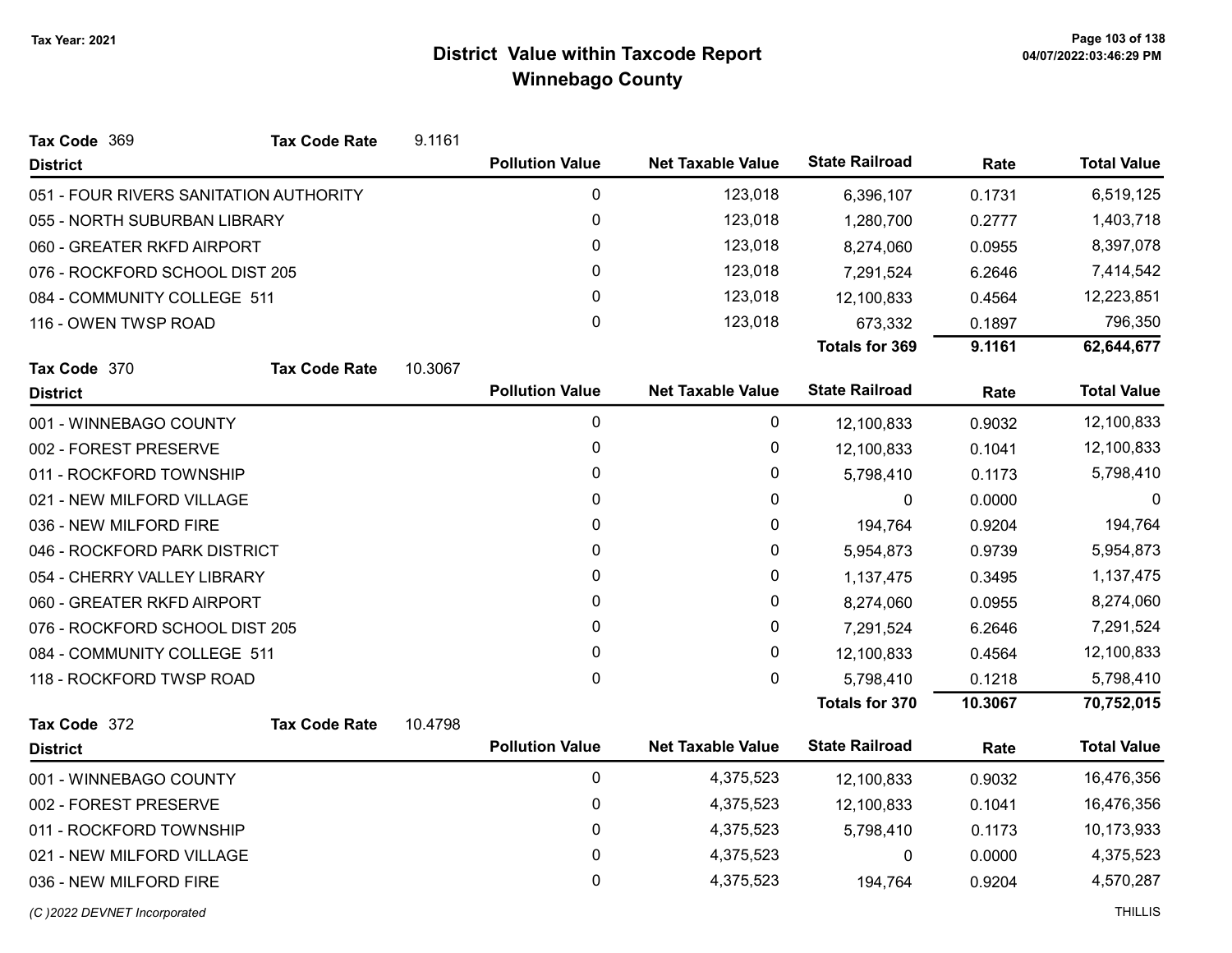| Tax Code 372                           | <b>Tax Code Rate</b> | 10.4798 |                        |                          |                       |         |                    |
|----------------------------------------|----------------------|---------|------------------------|--------------------------|-----------------------|---------|--------------------|
| <b>District</b>                        |                      |         | <b>Pollution Value</b> | <b>Net Taxable Value</b> | <b>State Railroad</b> | Rate    | <b>Total Value</b> |
| 046 - ROCKFORD PARK DISTRICT           |                      |         | 0                      | 4,375,523                | 5,954,873             | 0.9739  | 10,330,396         |
| 051 - FOUR RIVERS SANITATION AUTHORITY |                      |         | 0                      | 4,375,523                | 6,396,107             | 0.1731  | 10,771,630         |
| 054 - CHERRY VALLEY LIBRARY            |                      |         | 0                      | 4,375,523                | 1,137,475             | 0.3495  | 5,512,998          |
| 060 - GREATER RKFD AIRPORT             |                      |         | 0                      | 4,375,523                | 8,274,060             | 0.0955  | 12,649,583         |
| 076 - ROCKFORD SCHOOL DIST 205         |                      |         | $\pmb{0}$              | 4,375,523                | 7,291,524             | 6.2646  | 11,667,047         |
| 084 - COMMUNITY COLLEGE 511            |                      |         | 0                      | 4,375,523                | 12,100,833            | 0.4564  | 16,476,356         |
| 118 - ROCKFORD TWSP ROAD               |                      |         | $\mathbf 0$            | 4,375,523                | 5,798,410             | 0.1218  | 10,173,933         |
|                                        |                      |         |                        |                          | <b>Totals for 372</b> | 10.4798 | 129,654,398        |
| Tax Code 373                           | <b>Tax Code Rate</b> | 9.1564  |                        |                          |                       |         |                    |
| <b>District</b>                        |                      |         | <b>Pollution Value</b> | <b>Net Taxable Value</b> | <b>State Railroad</b> | Rate    | <b>Total Value</b> |
| 001 - WINNEBAGO COUNTY                 |                      |         | $\mathbf 0$            | 2,163,891                | 12,100,833            | 0.9032  | 14,264,724         |
| 002 - FOREST PRESERVE                  |                      |         | 0                      | 2,163,891                | 12,100,833            | 0.1041  | 14,264,724         |
| 011 - ROCKFORD TOWNSHIP                |                      |         | $\pmb{0}$              | 2,163,891                | 5,798,410             | 0.1173  | 7,962,301          |
| 021 - NEW MILFORD VILLAGE              |                      |         | 0                      | 2,163,891                | 0                     | 0.0000  | 2,163,891          |
| 036 - NEW MILFORD FIRE                 |                      |         | $\pmb{0}$              | 2,163,891                | 194,764               | 0.9204  | 2,358,655          |
| 051 - FOUR RIVERS SANITATION AUTHORITY |                      |         | 0                      | 2,163,891                | 6,396,107             | 0.1731  | 8,559,998          |
| 060 - GREATER RKFD AIRPORT             |                      |         | $\pmb{0}$              | 2,163,891                | 8,274,060             | 0.0955  | 10,437,951         |
| 076 - ROCKFORD SCHOOL DIST 205         |                      |         | $\pmb{0}$              | 2,163,891                | 7,291,524             | 6.2646  | 9,455,415          |
| 084 - COMMUNITY COLLEGE 511            |                      |         | $\pmb{0}$              | 2,163,891                | 12,100,833            | 0.4564  | 14,264,724         |
| 118 - ROCKFORD TWSP ROAD               |                      |         | $\mathbf{0}$           | 2,163,891                | 5,798,410             | 0.1218  | 7,962,301          |
|                                        |                      |         |                        |                          | <b>Totals for 373</b> | 9.1564  | 91,694,684         |
| Tax Code 374                           | <b>Tax Code Rate</b> | 10.3748 |                        |                          |                       |         |                    |
| <b>District</b>                        |                      |         | <b>Pollution Value</b> | <b>Net Taxable Value</b> | <b>State Railroad</b> | Rate    | <b>Total Value</b> |
| 001 - WINNEBAGO COUNTY                 |                      |         | 0                      | 1,684,891                | 12,100,833            | 0.9032  | 13,785,724         |
| 002 - FOREST PRESERVE                  |                      |         | $\pmb{0}$              | 1,684,891                | 12,100,833            | 0.1041  | 13,785,724         |
| 011 - ROCKFORD TOWNSHIP                |                      |         | $\pmb{0}$              | 1,684,891                | 5,798,410             | 0.1173  | 7,483,301          |
| 017 - CHERRY VALLEY VILLAGE            |                      |         | 0                      | 1,684,891                | 222,482               | 0.0000  | 1,907,373          |
| 031 - CHERRY VALLEY FIRE               |                      |         | $\pmb{0}$              | 1,684,891                | 899,012               | 0.9885  | 2,583,903          |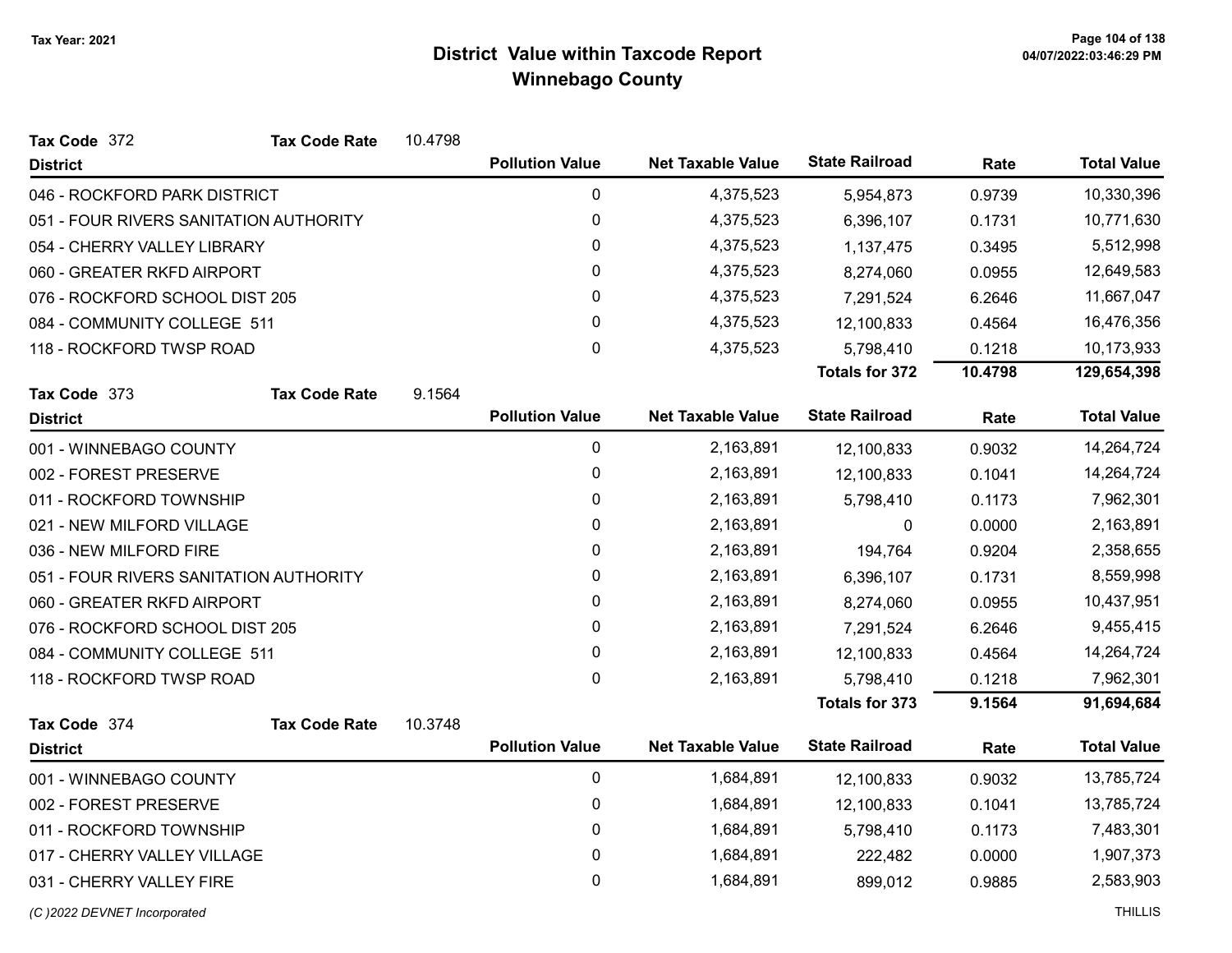| Tax Code 374                           | <b>Tax Code Rate</b> | 10.3748 |                        |                          |                       |         |                    |
|----------------------------------------|----------------------|---------|------------------------|--------------------------|-----------------------|---------|--------------------|
| <b>District</b>                        |                      |         | <b>Pollution Value</b> | <b>Net Taxable Value</b> | <b>State Railroad</b> | Rate    | <b>Total Value</b> |
| 046 - ROCKFORD PARK DISTRICT           |                      |         | 0                      | 1,684,891                | 5,954,873             | 0.9739  | 7,639,764          |
| 054 - CHERRY VALLEY LIBRARY            |                      |         | $\pmb{0}$              | 1,684,891                | 1,137,475             | 0.3495  | 2,822,366          |
| 060 - GREATER RKFD AIRPORT             |                      |         | 0                      | 1,684,891                | 8,274,060             | 0.0955  | 9,958,951          |
| 076 - ROCKFORD SCHOOL DIST 205         |                      |         | $\pmb{0}$              | 1,684,891                | 7,291,524             | 6.2646  | 8,976,415          |
| 084 - COMMUNITY COLLEGE 511            |                      |         | 0                      | 1,684,891                | 12,100,833            | 0.4564  | 13,785,724         |
| 118 - ROCKFORD TWSP ROAD               |                      |         | 0                      | 1,684,891                | 5,798,410             | 0.1218  | 7,483,301          |
|                                        |                      |         |                        |                          | <b>Totals for 374</b> | 10.3748 | 90,212,546         |
| Tax Code 378                           | <b>Tax Code Rate</b> | 10.5479 |                        |                          |                       |         |                    |
| <b>District</b>                        |                      |         | <b>Pollution Value</b> | <b>Net Taxable Value</b> | <b>State Railroad</b> | Rate    | <b>Total Value</b> |
| 001 - WINNEBAGO COUNTY                 |                      |         | $\pmb{0}$              | 52,587,197               | 12,100,833            | 0.9032  | 64,688,030         |
| 002 - FOREST PRESERVE                  |                      |         | 0                      | 52,587,197               | 12,100,833            | 0.1041  | 64,688,030         |
| 011 - ROCKFORD TOWNSHIP                |                      |         | $\mathbf 0$            | 52,587,197               | 5,798,410             | 0.1173  | 58,385,607         |
| 017 - CHERRY VALLEY VILLAGE            |                      |         | 0                      | 52,587,197               | 222,482               | 0.0000  | 52,809,679         |
| 031 - CHERRY VALLEY FIRE               |                      |         | 0                      | 52,587,197               | 899,012               | 0.9885  | 53,486,209         |
| 046 - ROCKFORD PARK DISTRICT           |                      |         | 0                      | 52,587,197               | 5,954,873             | 0.9739  | 58,542,070         |
| 051 - FOUR RIVERS SANITATION AUTHORITY |                      |         | $\pmb{0}$              | 52,587,197               | 6,396,107             | 0.1731  | 58,983,304         |
| 054 - CHERRY VALLEY LIBRARY            |                      |         | 0                      | 52,587,197               | 1,137,475             | 0.3495  | 53,724,672         |
| 060 - GREATER RKFD AIRPORT             |                      |         | 0                      | 52,587,197               | 8,274,060             | 0.0955  | 60,861,257         |
| 076 - ROCKFORD SCHOOL DIST 205         |                      |         | 0                      | 52,587,197               | 7,291,524             | 6.2646  | 59,878,721         |
| 084 - COMMUNITY COLLEGE 511            |                      |         | $\pmb{0}$              | 52,587,197               | 12,100,833            | 0.4564  | 64,688,030         |
| 118 - ROCKFORD TWSP ROAD               |                      |         | 0                      | 52,587,197               | 5,798,410             | 0.1218  | 58,385,607         |
|                                        |                      |         |                        |                          | <b>Totals for 378</b> | 10.5479 | 709,121,216        |
| Tax Code 379                           | <b>Tax Code Rate</b> | 8.9833  |                        |                          |                       |         |                    |
| <b>District</b>                        |                      |         | <b>Pollution Value</b> | <b>Net Taxable Value</b> | <b>State Railroad</b> | Rate    | <b>Total Value</b> |
| 001 - WINNEBAGO COUNTY                 |                      |         | $\pmb{0}$              | 993,249                  | 12,100,833            | 0.9032  | 13,094,082         |
| 002 - FOREST PRESERVE                  |                      |         | 0                      | 993,249                  | 12,100,833            | 0.1041  | 13,094,082         |
| 011 - ROCKFORD TOWNSHIP                |                      |         | $\pmb{0}$              | 993,249                  | 5,798,410             | 0.1173  | 6,791,659          |
| 021 - NEW MILFORD VILLAGE              |                      |         | 0                      | 993,249                  | 0                     | 0.0000  | 993,249            |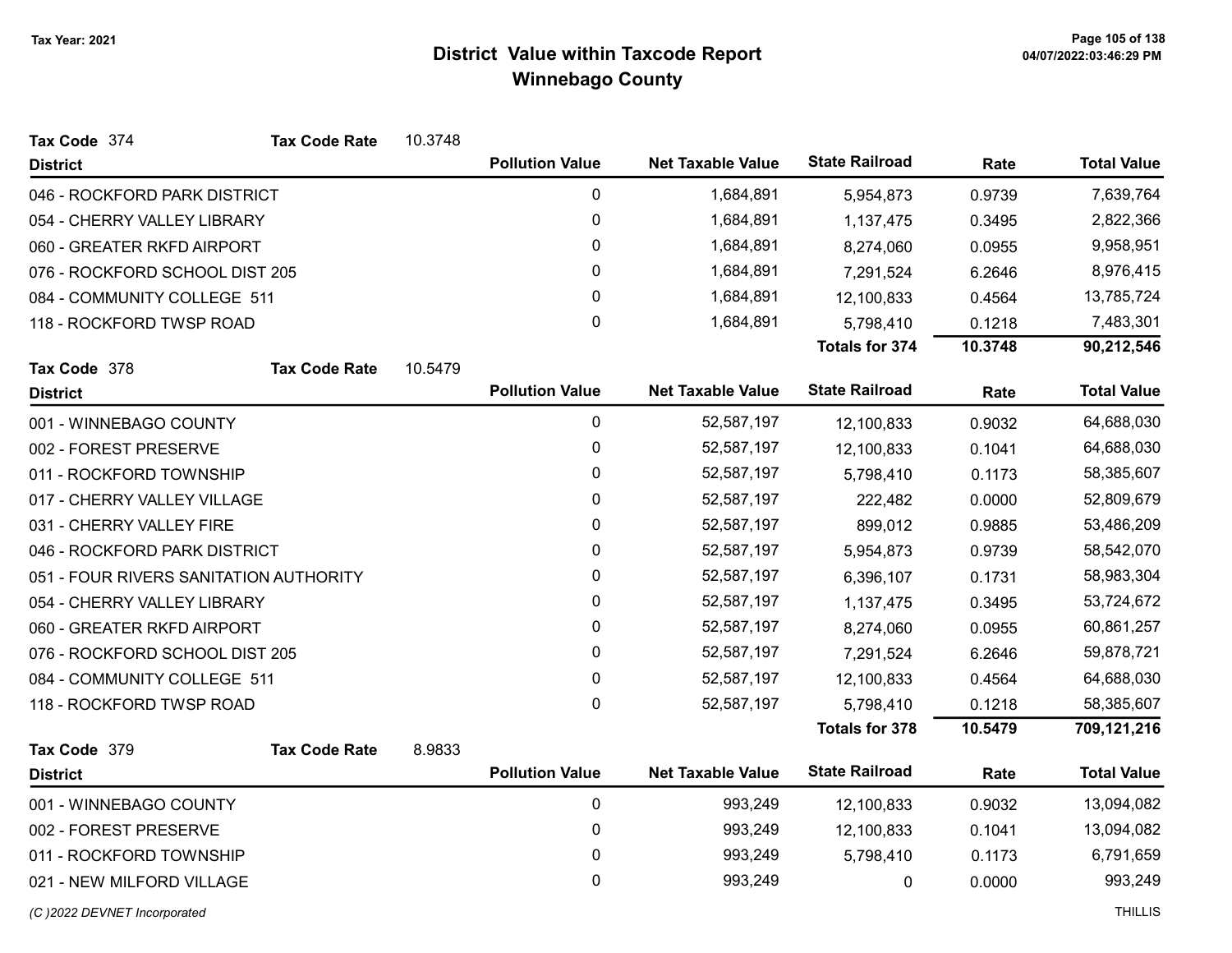| Tax Code 379                           | <b>Tax Code Rate</b> | 8.9833  |                        |                          |                       |            |                    |
|----------------------------------------|----------------------|---------|------------------------|--------------------------|-----------------------|------------|--------------------|
| <b>District</b>                        |                      |         | <b>Pollution Value</b> | <b>Net Taxable Value</b> | <b>State Railroad</b> | Rate       | <b>Total Value</b> |
| 036 - NEW MILFORD FIRE                 |                      |         | $\pmb{0}$              | 993,249                  | 194,764               | 0.9204     | 1,188,013          |
| 060 - GREATER RKFD AIRPORT             |                      |         | 0                      | 993,249                  | 8,274,060             | 0.0955     | 9,267,309          |
| 076 - ROCKFORD SCHOOL DIST 205         |                      |         | 0                      | 993,249                  | 7,291,524             | 6.2646     | 8,284,773          |
| 084 - COMMUNITY COLLEGE 511            |                      |         | 0                      | 993,249                  | 12,100,833            | 0.4564     | 13,094,082         |
| 118 - ROCKFORD TWSP ROAD               |                      |         | 0                      | 993,249                  | 5,798,410             | 0.1218     | 6,791,659          |
|                                        |                      |         |                        |                          | <b>Totals for 379</b> | 8.9833     | 72,598,908         |
| Tax Code 380                           | <b>Tax Code Rate</b> | 9.9572  |                        |                          |                       |            |                    |
| <b>District</b>                        |                      |         | <b>Pollution Value</b> | <b>Net Taxable Value</b> | <b>State Railroad</b> | Rate       | <b>Total Value</b> |
| 001 - WINNEBAGO COUNTY                 |                      |         | $\pmb{0}$              | 1,019,910                | 12,100,833            | 0.9032     | 13,120,743         |
| 002 - FOREST PRESERVE                  |                      |         | 0                      | 1,019,910                | 12,100,833            | 0.1041     | 13,120,743         |
| 011 - ROCKFORD TOWNSHIP                |                      |         | 0                      | 1,019,910                | 5,798,410             | 0.1173     | 6,818,320          |
| 021 - NEW MILFORD VILLAGE              |                      |         | $\mathbf{0}$           | 1,019,910                | $\mathbf{0}$          | 0.0000     | 1,019,910          |
| 036 - NEW MILFORD FIRE                 |                      |         | $\mathbf 0$            | 1,019,910                | 194,764               | 0.9204     | 1,214,674          |
| 046 - ROCKFORD PARK DISTRICT           |                      |         | 0                      | 1,019,910                | 5,954,873             | 0.9739     | 6,974,783          |
| 060 - GREATER RKFD AIRPORT             |                      |         | 0                      | 1,019,910                | 8,274,060             | 0.0955     | 9,293,970          |
| 076 - ROCKFORD SCHOOL DIST 205         |                      |         | 0                      | 1,019,910                | 7,291,524             | 6.2646     | 8,311,434          |
| 084 - COMMUNITY COLLEGE 511            |                      |         | 0                      | 1,019,910                | 12,100,833            | 0.4564     | 13,120,743         |
| 118 - ROCKFORD TWSP ROAD               |                      |         | 0                      | 1,019,910                | 5,798,410             | 0.1218     | 6,818,320          |
|                                        |                      |         |                        |                          | Totals for 380        | 9.9572     | 79,813,640         |
| Tax Code 381                           | <b>Tax Code Rate</b> | 12.3532 |                        |                          |                       |            |                    |
| <b>District</b>                        |                      |         | <b>Pollution Value</b> | <b>Net Taxable Value</b> | <b>State Railroad</b> | Rate       | <b>Total Value</b> |
| 001 - WINNEBAGO COUNTY                 |                      |         | $\pmb{0}$              | 7,928,818                | 12,100,833            | 0.9032     | 20,029,651         |
| 002 - FOREST PRESERVE                  |                      |         | $\pmb{0}$              | 7,928,818                | 12,100,833            | 0.1041     | 20,029,651         |
| 011 - ROCKFORD TOWNSHIP                |                      |         | 0                      | 7,928,818                | 5,798,410             | 0.1173     | 13,727,228         |
| 023 - ROCKFORD CITY                    |                      | 0       | 7,928,818              | 4,767,785                | 2.6361                | 12,696,603 |                    |
| 046 - ROCKFORD PARK DISTRICT           |                      | 0       | 7,928,818              | 5,954,873                | 0.9739                | 13,883,691 |                    |
| 051 - FOUR RIVERS SANITATION AUTHORITY |                      |         | 0                      | 7,928,818                | 6,396,107             | 0.1731     | 14,324,925         |
| 059 - ROCKFORD CITY LIBRARY            |                      |         | 0                      | 7,928,818                | 4,781,701             | 0.4103     | 12,710,519         |
|                                        |                      |         |                        |                          |                       |            |                    |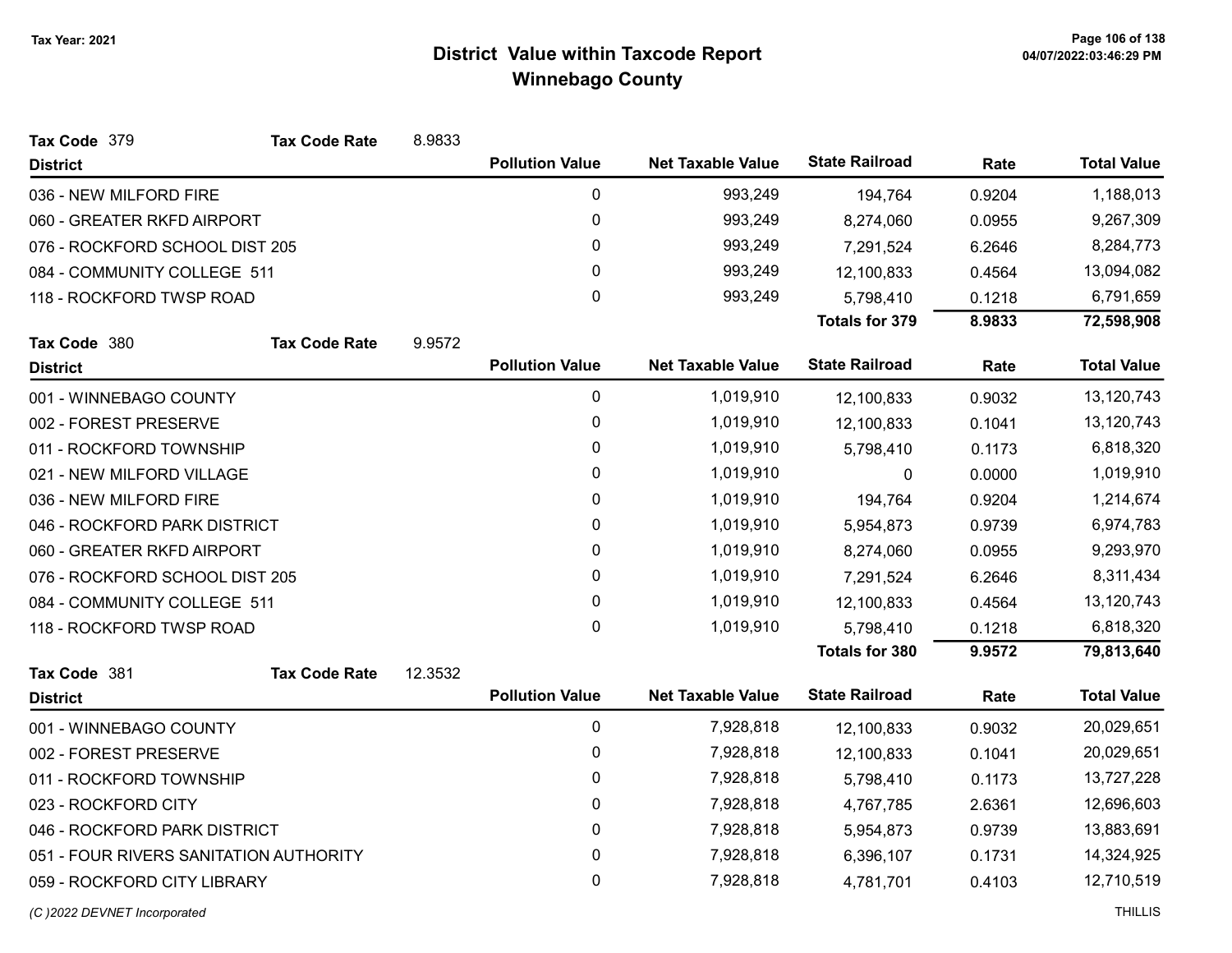| Tax Code 381                   | <b>Tax Code Rate</b> | 12.3532 |                        |                          |                       |         |                    |
|--------------------------------|----------------------|---------|------------------------|--------------------------|-----------------------|---------|--------------------|
| <b>District</b>                |                      |         | <b>Pollution Value</b> | <b>Net Taxable Value</b> | <b>State Railroad</b> | Rate    | <b>Total Value</b> |
| 060 - GREATER RKFD AIRPORT     |                      |         | $\pmb{0}$              | 7,928,818                | 8,274,060             | 0.0955  | 16,202,878         |
| 082 - WINNEBAGO UNIT SD #323   |                      |         | 0                      | 7,928,818                | 1,577,360             | 6.3615  | 9,506,178          |
| 084 - COMMUNITY COLLEGE 511    |                      |         | $\pmb{0}$              | 7,928,818                | 12,100,833            | 0.4564  | 20,029,651         |
| 118 - ROCKFORD TWSP ROAD       |                      |         | $\mathbf 0$            | 7,928,818                | 5,798,410             | 0.1218  | 13,727,228         |
|                                |                      |         |                        |                          | <b>Totals for 381</b> | 12.3532 | 166,868,203        |
| Tax Code 382                   | <b>Tax Code Rate</b> | 12.1801 |                        |                          |                       |         |                    |
| <b>District</b>                |                      |         | <b>Pollution Value</b> | <b>Net Taxable Value</b> | <b>State Railroad</b> | Rate    | <b>Total Value</b> |
| 001 - WINNEBAGO COUNTY         |                      |         | $\pmb{0}$              | 183,084                  | 12,100,833            | 0.9032  | 12,283,917         |
| 002 - FOREST PRESERVE          |                      |         | $\pmb{0}$              | 183,084                  | 12,100,833            | 0.1041  | 12,283,917         |
| 011 - ROCKFORD TOWNSHIP        |                      |         | 0                      | 183,084                  | 5,798,410             | 0.1173  | 5,981,494          |
| 023 - ROCKFORD CITY            |                      |         | $\pmb{0}$              | 183,084                  | 4,767,785             | 2.6361  | 4,950,869          |
| 046 - ROCKFORD PARK DISTRICT   |                      |         | 0                      | 183,084                  | 5,954,873             | 0.9739  | 6,137,957          |
| 059 - ROCKFORD CITY LIBRARY    |                      |         | $\pmb{0}$              | 183,084                  | 4,781,701             | 0.4103  | 4,964,785          |
| 060 - GREATER RKFD AIRPORT     |                      |         | $\mathbf{0}$           | 183,084                  | 8,274,060             | 0.0955  | 8,457,144          |
| 082 - WINNEBAGO UNIT SD #323   |                      |         | 0                      | 183,084                  | 1,577,360             | 6.3615  | 1,760,444          |
| 084 - COMMUNITY COLLEGE 511    |                      |         | 0                      | 183,084                  | 12,100,833            | 0.4564  | 12,283,917         |
| 118 - ROCKFORD TWSP ROAD       |                      |         | $\mathbf{0}$           | 183,084                  | 5,798,410             | 0.1218  | 5,981,494          |
|                                |                      |         |                        |                          | <b>Totals for 382</b> | 12.1801 | 75,085,938         |
| Tax Code 383                   | <b>Tax Code Rate</b> | 12.2128 |                        |                          |                       |         |                    |
| <b>District</b>                |                      |         | <b>Pollution Value</b> | <b>Net Taxable Value</b> | <b>State Railroad</b> | Rate    | <b>Total Value</b> |
| 001 - WINNEBAGO COUNTY         |                      |         | $\pmb{0}$              | 1,540,747                | 12,100,833            | 0.9032  | 13,641,580         |
| 002 - FOREST PRESERVE          |                      |         | $\pmb{0}$              | 1,540,747                | 12,100,833            | 0.1041  | 13,641,580         |
| 004 - CHERRY VALLEY TOWNSHIP   |                      |         | $\mathbf 0$            | 1,540,747                | 1,802,318             | 0.1248  | 3,343,065          |
| 023 - ROCKFORD CITY            |                      |         | 0                      | 1,540,747                | 4,767,785             | 2.6361  | 6,308,532          |
| 046 - ROCKFORD PARK DISTRICT   |                      |         | $\mathbf 0$            | 1,540,747                | 5,954,873             | 0.9739  | 7,495,620          |
| 059 - ROCKFORD CITY LIBRARY    |                      |         | 0                      | 1,540,747                | 4,781,701             | 0.4103  | 6,322,448          |
| 060 - GREATER RKFD AIRPORT     |                      |         | $\pmb{0}$              | 1,540,747                | 8,274,060             | 0.0955  | 9,814,807          |
| 076 - ROCKFORD SCHOOL DIST 205 |                      |         | 0                      | 1,540,747                | 7,291,524             | 6.2646  | 8,832,271          |
| (C) 2022 DEVNET Incorporated   |                      |         |                        |                          |                       |         | <b>THILLIS</b>     |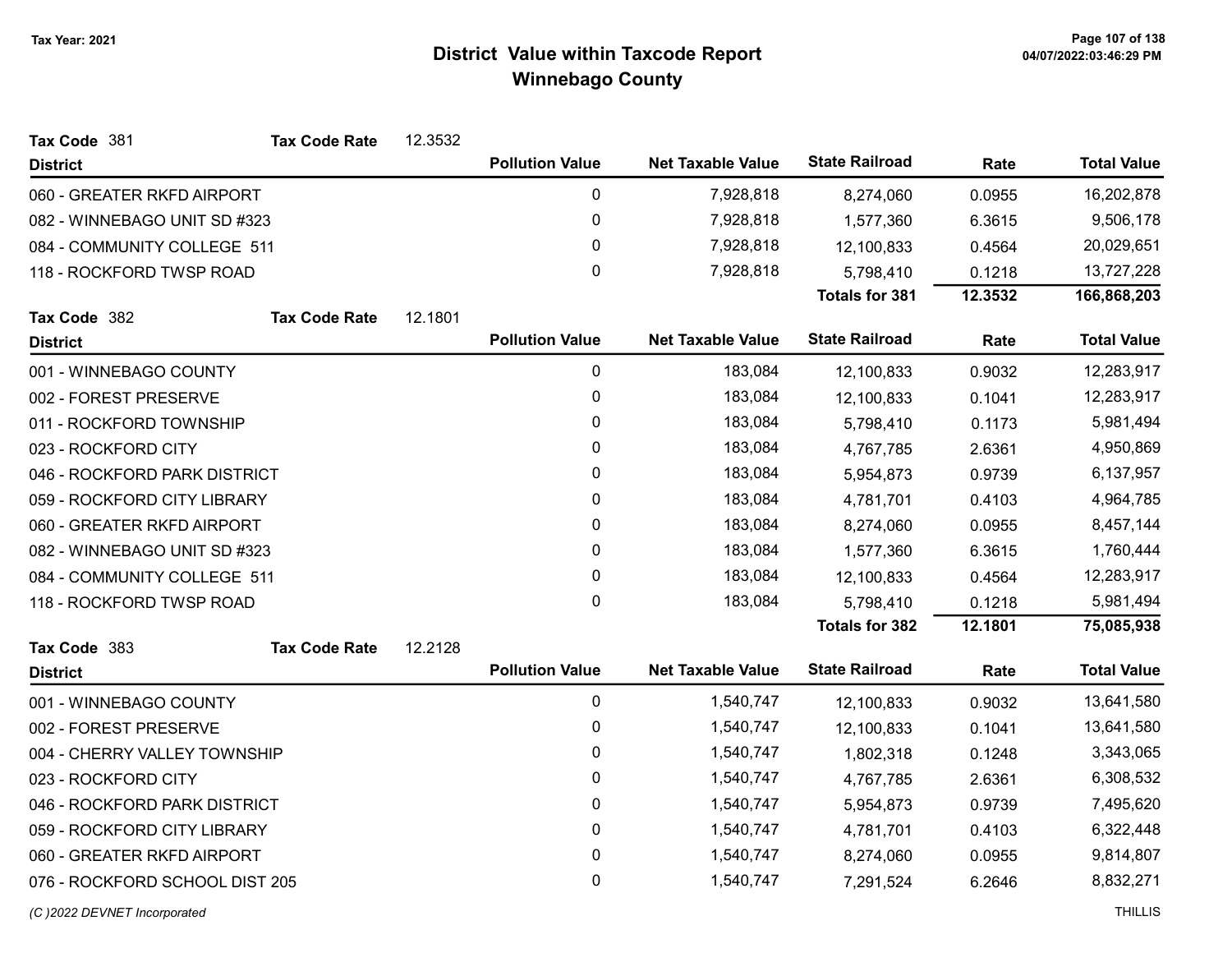| Tax Code 383                           | <b>Tax Code Rate</b> | 12.2128 |                        |                          |                       |         |                    |
|----------------------------------------|----------------------|---------|------------------------|--------------------------|-----------------------|---------|--------------------|
| <b>District</b>                        |                      |         | <b>Pollution Value</b> | <b>Net Taxable Value</b> | <b>State Railroad</b> | Rate    | <b>Total Value</b> |
| 084 - COMMUNITY COLLEGE 511            |                      |         | 0                      | 1,540,747                | 12,100,833            | 0.4564  | 13,641,580         |
| 111 - CHERRY VALLEY TWSP ROAD          |                      |         | $\mathbf 0$            | 1,540,747                | 1,802,318             | 0.2439  | 3,343,065          |
|                                        |                      |         |                        |                          | <b>Totals for 383</b> | 12.2128 | 86,384,548         |
| Tax Code 385                           | <b>Tax Code Rate</b> | 10.1303 |                        |                          |                       |         |                    |
| <b>District</b>                        |                      |         | <b>Pollution Value</b> | <b>Net Taxable Value</b> | <b>State Railroad</b> | Rate    | <b>Total Value</b> |
| 001 - WINNEBAGO COUNTY                 |                      |         | 0                      | 1,010,142                | 12,100,833            | 0.9032  | 13,110,975         |
| 002 - FOREST PRESERVE                  |                      |         | 0                      | 1,010,142                | 12,100,833            | 0.1041  | 13,110,975         |
| 011 - ROCKFORD TOWNSHIP                |                      |         | 0                      | 1,010,142                | 5,798,410             | 0.1173  | 6,808,552          |
| 021 - NEW MILFORD VILLAGE              |                      |         | 0                      | 1,010,142                | $\mathbf{0}$          | 0.0000  | 1,010,142          |
| 036 - NEW MILFORD FIRE                 |                      |         | 0                      | 1,010,142                | 194,764               | 0.9204  | 1,204,906          |
| 046 - ROCKFORD PARK DISTRICT           |                      |         | 0                      | 1,010,142                | 5,954,873             | 0.9739  | 6,965,015          |
| 051 - FOUR RIVERS SANITATION AUTHORITY |                      |         | 0                      | 1,010,142                | 6,396,107             | 0.1731  | 7,406,249          |
| 060 - GREATER RKFD AIRPORT             |                      |         | 0                      | 1,010,142                | 8,274,060             | 0.0955  | 9,284,202          |
| 076 - ROCKFORD SCHOOL DIST 205         |                      |         | 0                      | 1,010,142                | 7,291,524             | 6.2646  | 8,301,666          |
| 084 - COMMUNITY COLLEGE 511            |                      |         | 0                      | 1,010,142                | 12,100,833            | 0.4564  | 13,110,975         |
| 118 - ROCKFORD TWSP ROAD               |                      |         | 0                      | 1,010,142                | 5,798,410             | 0.1218  | 6,808,552          |
|                                        |                      |         |                        |                          | <b>Totals for 385</b> | 10.1303 | 87,122,209         |
| Tax Code 386                           | <b>Tax Code Rate</b> | 10.5044 |                        |                          |                       |         |                    |
| <b>District</b>                        |                      |         | <b>Pollution Value</b> | <b>Net Taxable Value</b> | <b>State Railroad</b> | Rate    | <b>Total Value</b> |
| 001 - WINNEBAGO COUNTY                 |                      |         | 0                      | 0                        | 12,100,833            | 0.9032  | 12,100,833         |
| 002 - FOREST PRESERVE                  |                      |         | 0                      | 0                        | 12,100,833            | 0.1041  | 12,100,833         |
| 004 - CHERRY VALLEY TOWNSHIP           |                      |         | 0                      | 0                        | 1,802,318             | 0.1248  | 1,802,318          |
| 021 - NEW MILFORD VILLAGE              |                      |         | 0                      | 0                        | $\mathbf 0$           | 0.0000  | 0                  |
| 031 - CHERRY VALLEY FIRE               |                      |         | 0                      | 0                        | 899,012               | 0.9885  | 899,012            |
| 046 - ROCKFORD PARK DISTRICT           |                      |         | 0                      | 0                        | 5,954,873             | 0.9739  | 5,954,873          |
| 054 - CHERRY VALLEY LIBRARY            |                      |         | 0                      | 0                        | 1,137,475             | 0.3495  | 1,137,475          |
| 060 - GREATER RKFD AIRPORT             |                      |         | 0                      | 0                        | 8,274,060             | 0.0955  | 8,274,060          |
| 076 - ROCKFORD SCHOOL DIST 205         |                      |         | 0                      | 0                        | 7,291,524             | 6.2646  | 7,291,524          |
| (C) 2022 DEVNET Incorporated           |                      |         |                        |                          |                       |         | <b>THILLIS</b>     |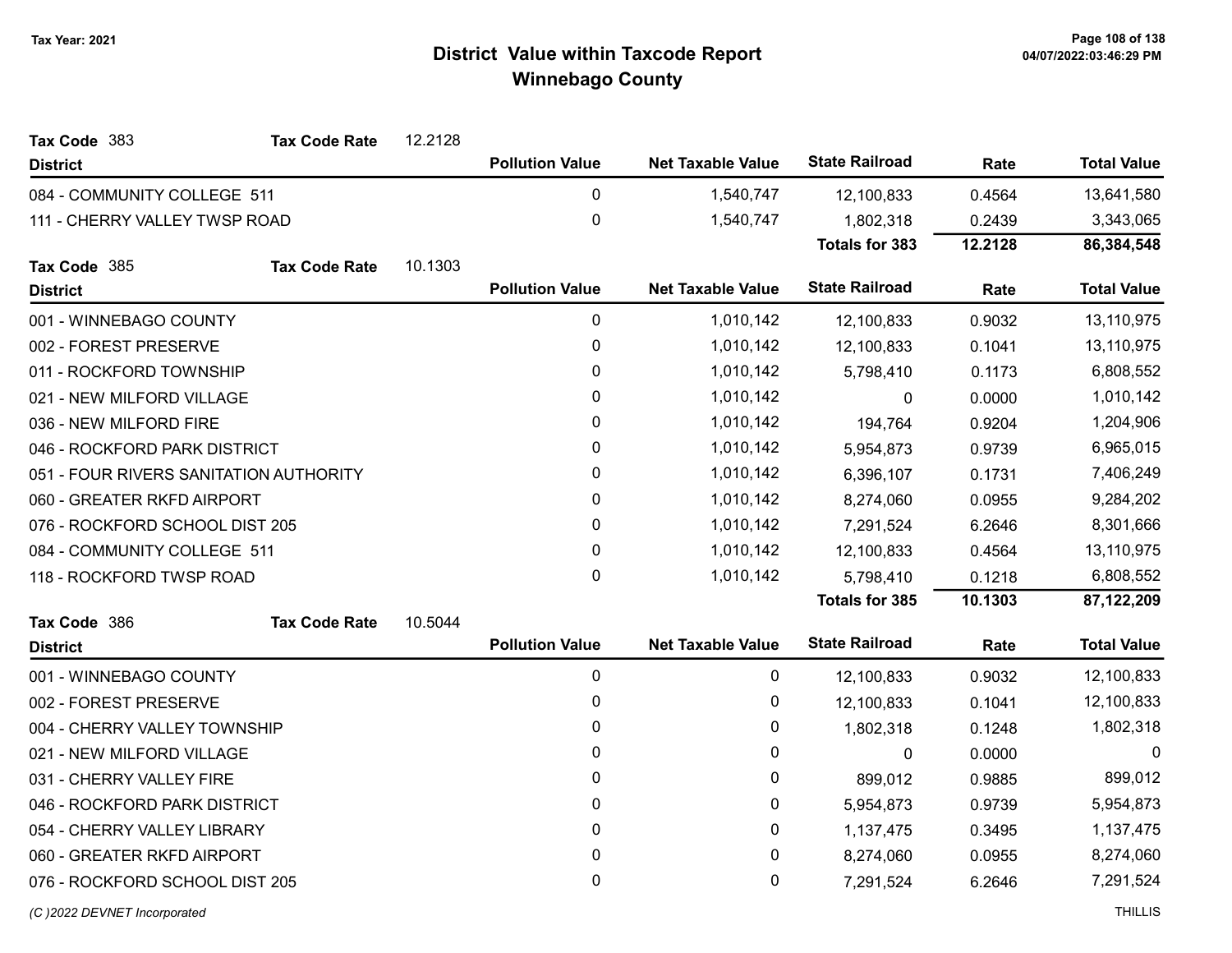| Tax Code 386                           | <b>Tax Code Rate</b> | 10.5044 |                        |                          |                       |         |                    |
|----------------------------------------|----------------------|---------|------------------------|--------------------------|-----------------------|---------|--------------------|
| <b>District</b>                        |                      |         | <b>Pollution Value</b> | <b>Net Taxable Value</b> | <b>State Railroad</b> | Rate    | <b>Total Value</b> |
| 084 - COMMUNITY COLLEGE 511            |                      |         | 0                      | 0                        | 12,100,833            | 0.4564  | 12,100,833         |
| 111 - CHERRY VALLEY TWSP ROAD          |                      |         | $\mathbf 0$            | 0                        | 1,802,318             | 0.2439  | 1,802,318          |
|                                        |                      |         |                        |                          | <b>Totals for 386</b> | 10.5044 | 63,464,079         |
| Tax Code 391                           | <b>Tax Code Rate</b> | 12.2563 |                        |                          |                       |         |                    |
| <b>District</b>                        |                      |         | <b>Pollution Value</b> | <b>Net Taxable Value</b> | <b>State Railroad</b> | Rate    | <b>Total Value</b> |
| 001 - WINNEBAGO COUNTY                 |                      |         | $\pmb{0}$              | 914,701                  | 12,100,833            | 0.9032  | 13,015,534         |
| 002 - FOREST PRESERVE                  |                      |         | $\pmb{0}$              | 914,701                  | 12,100,833            | 0.1041  | 13,015,534         |
| 011 - ROCKFORD TOWNSHIP                |                      |         | 0                      | 914,701                  | 5,798,410             | 0.1173  | 6,713,111          |
| 023 - ROCKFORD CITY                    |                      |         | $\pmb{0}$              | 914,701                  | 4,767,785             | 2.6361  | 5,682,486          |
| 046 - ROCKFORD PARK DISTRICT           |                      |         | 0                      | 914,701                  | 5,954,873             | 0.9739  | 6,869,574          |
| 051 - FOUR RIVERS SANITATION AUTHORITY |                      |         | $\pmb{0}$              | 914,701                  | 6,396,107             | 0.1731  | 7,310,808          |
| 059 - ROCKFORD CITY LIBRARY            |                      |         | 0                      | 914,701                  | 4,781,701             | 0.4103  | 5,696,402          |
| 060 - GREATER RKFD AIRPORT             |                      |         | $\pmb{0}$              | 914,701                  | 8,274,060             | 0.0955  | 9,188,761          |
| 076 - ROCKFORD SCHOOL DIST 205         |                      |         | 0                      | 914,701                  | 7,291,524             | 6.2646  | 8,206,225          |
| 084 - COMMUNITY COLLEGE 511            |                      |         | 0                      | 914,701                  | 12,100,833            | 0.4564  | 13,015,534         |
| 093 - NORTH MAIN TIF                   |                      |         | 0                      | 503,161                  | 0                     | 0.0000  | 503,161            |
| 118 - ROCKFORD TWSP ROAD               |                      |         | $\pmb{0}$              | 914,701                  | 5,798,410             | 0.1218  | 6,713,111          |
|                                        |                      |         |                        |                          | <b>Totals for 391</b> | 12.2563 | 95,930,241         |
| Tax Code 392                           | <b>Tax Code Rate</b> | 12.2563 |                        |                          |                       |         |                    |
| <b>District</b>                        |                      |         | <b>Pollution Value</b> | <b>Net Taxable Value</b> | <b>State Railroad</b> | Rate    | <b>Total Value</b> |
| 001 - WINNEBAGO COUNTY                 |                      |         | $\pmb{0}$              | 23,616,381               | 12,100,833            | 0.9032  | 35,717,214         |
| 002 - FOREST PRESERVE                  |                      |         | $\pmb{0}$              | 23,616,381               | 12,100,833            | 0.1041  | 35,717,214         |
| 011 - ROCKFORD TOWNSHIP                |                      |         | 0                      | 23,616,381               | 5,798,410             | 0.1173  | 29,414,791         |
| 023 - ROCKFORD CITY                    |                      |         | $\mathbf 0$            | 23,616,381               | 4,767,785             | 2.6361  | 28,384,166         |
| 046 - ROCKFORD PARK DISTRICT           |                      |         | 0                      | 23,616,381               | 5,954,873             | 0.9739  | 29,571,254         |
| 051 - FOUR RIVERS SANITATION AUTHORITY |                      |         | $\pmb{0}$              | 23,616,381               | 6,396,107             | 0.1731  | 30,012,488         |
| 059 - ROCKFORD CITY LIBRARY            |                      |         | $\pmb{0}$              | 23,616,381               | 4,781,701             | 0.4103  | 28,398,082         |
| 060 - GREATER RKFD AIRPORT             |                      |         | $\mathbf 0$            | 23,616,381               | 8,274,060             | 0.0955  | 31,890,441         |
|                                        |                      |         |                        |                          |                       |         |                    |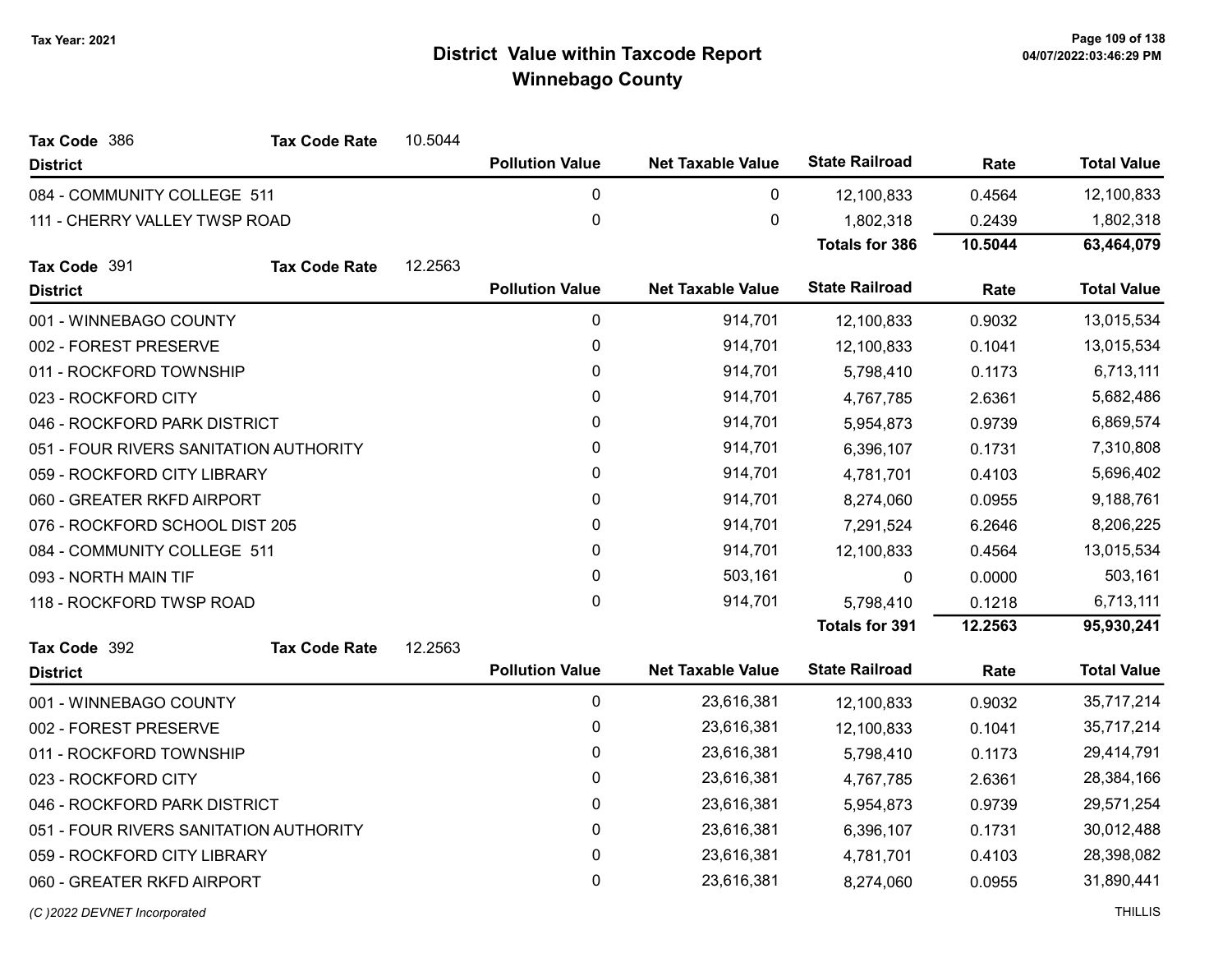| Tax Code 392                   | <b>Tax Code Rate</b> | 12.2563 |                        |                          |                       |           |                    |
|--------------------------------|----------------------|---------|------------------------|--------------------------|-----------------------|-----------|--------------------|
| <b>District</b>                |                      |         | <b>Pollution Value</b> | <b>Net Taxable Value</b> | <b>State Railroad</b> | Rate      | <b>Total Value</b> |
| 076 - ROCKFORD SCHOOL DIST 205 |                      |         | 0                      | 23,616,381               | 7,291,524             | 6.2646    | 30,907,905         |
| 084 - COMMUNITY COLLEGE 511    |                      |         | 0                      | 23,616,381               | 12,100,833            | 0.4564    | 35,717,214         |
| 094 - GLOBAL TRADE TIF #1      |                      |         | 0                      | 12,090,796               | 0                     | 0.0000    | 12,090,796         |
| 118 - ROCKFORD TWSP ROAD       |                      |         | $\mathbf{0}$           | 23,616,381               | 5,798,410             | 0.1218    | 29,414,791         |
|                                |                      |         |                        |                          | <b>Totals for 392</b> | 12.2563   | 357,236,356        |
| Tax Code 393                   | <b>Tax Code Rate</b> | 9.3328  |                        |                          |                       |           |                    |
| <b>District</b>                |                      |         | <b>Pollution Value</b> | <b>Net Taxable Value</b> | <b>State Railroad</b> | Rate      | <b>Total Value</b> |
| 001 - WINNEBAGO COUNTY         |                      |         | 0                      | 459,482                  | 12,100,833            | 0.9032    | 12,560,315         |
| 002 - FOREST PRESERVE          |                      |         | 0                      | 459,482                  | 12,100,833            | 0.1041    | 12,560,315         |
| 011 - ROCKFORD TOWNSHIP        |                      |         | 0                      | 459,482                  | 5,798,410             | 0.1173    | 6,257,892          |
| 021 - NEW MILFORD VILLAGE      |                      |         | 0                      | 459,482                  | 0                     | 0.0000    | 459,482            |
| 036 - NEW MILFORD FIRE         |                      | 0       | 459,482                | 194,764                  | 0.9204                | 654,246   |                    |
| 054 - CHERRY VALLEY LIBRARY    |                      | 0       | 459,482                | 1,137,475                | 0.3495                | 1,596,957 |                    |
| 060 - GREATER RKFD AIRPORT     |                      | 0       | 459,482                | 8,274,060                | 0.0955                | 8,733,542 |                    |
| 076 - ROCKFORD SCHOOL DIST 205 |                      |         | 0                      | 459,482                  | 7,291,524             | 6.2646    | 7,751,006          |
| 084 - COMMUNITY COLLEGE 511    |                      |         | 0                      | 459,482                  | 12,100,833            | 0.4564    | 12,560,315         |
| 118 - ROCKFORD TWSP ROAD       |                      |         | 0                      | 459,482                  | 5,798,410             | 0.1218    | 6,257,892          |
|                                |                      |         |                        |                          | <b>Totals for 393</b> | 9.3328    | 69,391,962         |
| Tax Code 394                   | <b>Tax Code Rate</b> | 9.3328  |                        |                          |                       |           |                    |
| <b>District</b>                |                      |         | <b>Pollution Value</b> | <b>Net Taxable Value</b> | <b>State Railroad</b> | Rate      | <b>Total Value</b> |
| 001 - WINNEBAGO COUNTY         |                      |         | 0                      | 0                        | 12,100,833            | 0.9032    | 12,100,833         |
| 002 - FOREST PRESERVE          |                      |         | 0                      | 0                        | 12,100,833            | 0.1041    | 12,100,833         |
| 011 - ROCKFORD TOWNSHIP        |                      |         | 0                      | 0                        | 5,798,410             | 0.1173    | 5,798,410          |
| 017 - CHERRY VALLEY VILLAGE    |                      |         | 0                      | 0                        | 222,482               | 0.0000    | 222,482            |
| 036 - NEW MILFORD FIRE         |                      |         | 0                      | 0                        | 194,764               | 0.9204    | 194,764            |
| 054 - CHERRY VALLEY LIBRARY    |                      |         | 0                      | 0                        | 1,137,475             | 0.3495    | 1,137,475          |
| 060 - GREATER RKFD AIRPORT     |                      |         | 0                      | 0                        | 8,274,060             | 0.0955    | 8,274,060          |
| 076 - ROCKFORD SCHOOL DIST 205 |                      |         | 0                      | 0                        | 7,291,524             | 6.2646    | 7,291,524          |
| (C) 2022 DEVNET Incorporated   |                      |         |                        |                          |                       |           | <b>THILLIS</b>     |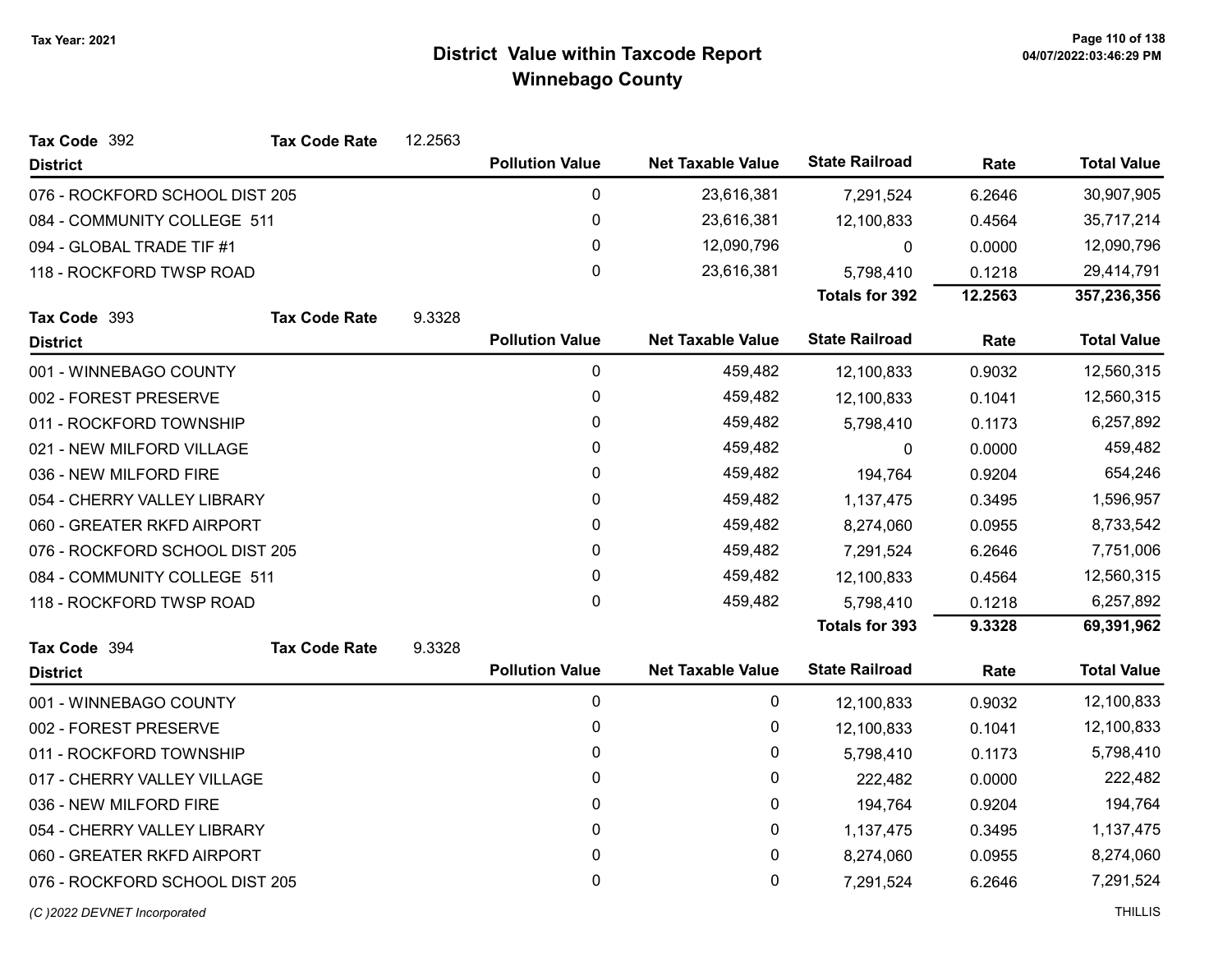| Tax Code 394                   | <b>Tax Code Rate</b> | 9.3328 |                        |                          |                       |           |                    |
|--------------------------------|----------------------|--------|------------------------|--------------------------|-----------------------|-----------|--------------------|
| <b>District</b>                |                      |        | <b>Pollution Value</b> | <b>Net Taxable Value</b> | <b>State Railroad</b> | Rate      | <b>Total Value</b> |
| 084 - COMMUNITY COLLEGE 511    |                      |        | $\mathbf{0}$           | 0                        | 12,100,833            | 0.4564    | 12,100,833         |
| 118 - ROCKFORD TWSP ROAD       |                      |        | $\mathbf 0$            | 0                        | 5,798,410             | 0.1218    | 5,798,410          |
|                                |                      |        |                        |                          | <b>Totals for 394</b> | 9.3328    | 65,019,624         |
| Tax Code 396                   | <b>Tax Code Rate</b> | 9.4350 |                        |                          |                       |           |                    |
| <b>District</b>                |                      |        | <b>Pollution Value</b> | <b>Net Taxable Value</b> | <b>State Railroad</b> | Rate      | <b>Total Value</b> |
| 001 - WINNEBAGO COUNTY         |                      |        | $\mathbf 0$            | 0                        | 12,100,833            | 0.9032    | 12,100,833         |
| 002 - FOREST PRESERVE          |                      |        | $\mathbf{0}$           | 0                        | 12,100,833            | 0.1041    | 12,100,833         |
| 004 - CHERRY VALLEY TOWNSHIP   |                      |        | $\mathbf{0}$           | 0                        | 1,802,318             | 0.1248    | 1,802,318          |
| 017 - CHERRY VALLEY VILLAGE    |                      |        | 0                      | 0                        | 222,482               | 0.0000    | 222,482            |
| 031 - CHERRY VALLEY FIRE       |                      |        | $\mathbf{0}$           | 0                        | 899,012               | 0.9885    | 899,012            |
| 054 - CHERRY VALLEY LIBRARY    |                      | 0      | 0                      | 1,137,475                | 0.3495                | 1,137,475 |                    |
| 076 - ROCKFORD SCHOOL DIST 205 |                      | 0      | 0                      | 7,291,524                | 6.2646                | 7,291,524 |                    |
| 084 - COMMUNITY COLLEGE 511    |                      |        | $\Omega$               | 0                        | 12,100,833            | 0.4564    | 12,100,833         |
| 111 - CHERRY VALLEY TWSP ROAD  |                      |        | $\mathbf 0$            | 0                        | 1,802,318             | 0.2439    | 1,802,318          |
|                                |                      |        |                        |                          | <b>Totals for 396</b> | 9.4350    | 49,457,628         |
| Tax Code 397                   | <b>Tax Code Rate</b> | 9.0514 |                        |                          |                       |           |                    |
| <b>District</b>                |                      |        | <b>Pollution Value</b> | <b>Net Taxable Value</b> | <b>State Railroad</b> | Rate      | <b>Total Value</b> |
| 001 - WINNEBAGO COUNTY         |                      |        | $\mathbf 0$            | 0                        | 12,100,833            | 0.9032    | 12,100,833         |
| 002 - FOREST PRESERVE          |                      |        | 0                      | 0                        | 12,100,833            | 0.1041    | 12,100,833         |
| 011 - ROCKFORD TOWNSHIP        |                      |        | $\mathbf{0}$           | 0                        | 5,798,410             | 0.1173    | 5,798,410          |
| 017 - CHERRY VALLEY VILLAGE    |                      |        | $\mathbf{0}$           | 0                        | 222,482               | 0.0000    | 222,482            |
| 031 - CHERRY VALLEY FIRE       |                      |        | $\mathbf{0}$           | 0                        | 899,012               | 0.9885    | 899,012            |
| 060 - GREATER RKFD AIRPORT     |                      |        | 0                      | 0                        | 8,274,060             | 0.0955    | 8,274,060          |
| 076 - ROCKFORD SCHOOL DIST 205 |                      |        | 0                      | 0                        | 7,291,524             | 6.2646    | 7,291,524          |
| 084 - COMMUNITY COLLEGE 511    |                      |        | 0                      | 0                        | 12,100,833            | 0.4564    | 12,100,833         |
| 118 - ROCKFORD TWSP ROAD       |                      |        | 0                      | 0                        | 5,798,410             | 0.1218    | 5,798,410          |
|                                |                      |        |                        |                          | <b>Totals for 397</b> | 9.0514    | 64,586,397         |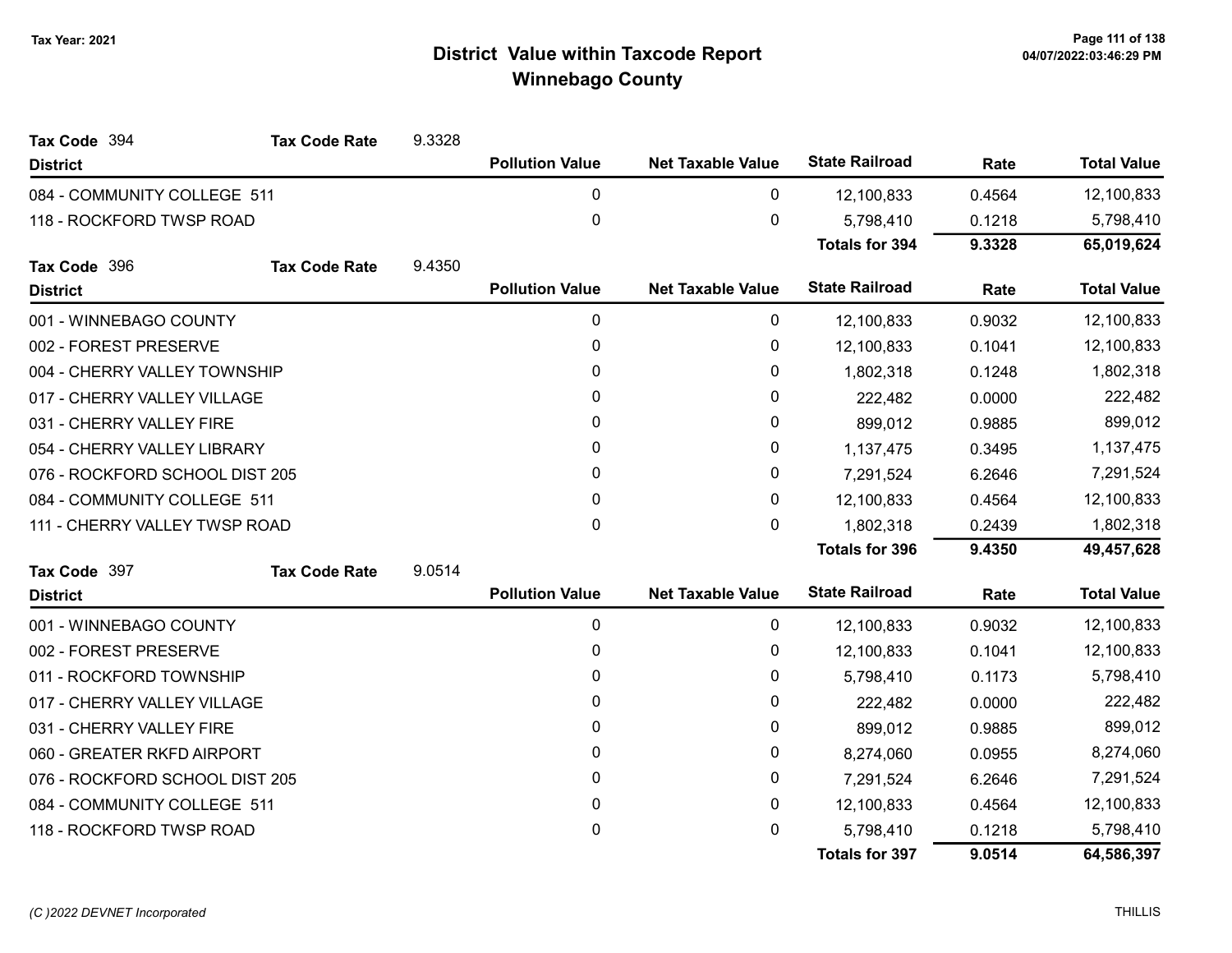| Tax Code 400                           | <b>Tax Code Rate</b> | 12.2563 |                        |                          |                       |         |                    |
|----------------------------------------|----------------------|---------|------------------------|--------------------------|-----------------------|---------|--------------------|
| <b>District</b>                        |                      |         | <b>Pollution Value</b> | <b>Net Taxable Value</b> | <b>State Railroad</b> | Rate    | <b>Total Value</b> |
| 001 - WINNEBAGO COUNTY                 |                      |         | 0                      | 2,200                    | 12,100,833            | 0.9032  | 12,103,033         |
| 002 - FOREST PRESERVE                  |                      |         | 0                      | 2,200                    | 12,100,833            | 0.1041  | 12,103,033         |
| 011 - ROCKFORD TOWNSHIP                |                      |         | 0                      | 2,200                    | 5,798,410             | 0.1173  | 5,800,610          |
| 023 - ROCKFORD CITY                    |                      |         | 0                      | 2,200                    | 4,767,785             | 2.6361  | 4,769,985          |
| 046 - ROCKFORD PARK DISTRICT           |                      |         | 0                      | 2,200                    | 5,954,873             | 0.9739  | 5,957,073          |
| 051 - FOUR RIVERS SANITATION AUTHORITY |                      |         | 0                      | 2,200                    | 6,396,107             | 0.1731  | 6,398,307          |
| 059 - ROCKFORD CITY LIBRARY            |                      |         | 0                      | 2,200                    | 4,781,701             | 0.4103  | 4,783,901          |
| 060 - GREATER RKFD AIRPORT             |                      |         | 0                      | 2,200                    | 8,274,060             | 0.0955  | 8,276,260          |
| 076 - ROCKFORD SCHOOL DIST 205         |                      |         | 0                      | 2,200                    | 7,291,524             | 6.2646  | 7,293,724          |
| 084 - COMMUNITY COLLEGE 511            |                      |         | 0                      | 2,200                    | 12,100,833            | 0.4564  | 12,103,033         |
| 118 - ROCKFORD TWSP ROAD               |                      |         | 0                      | 2,200                    | 5,798,410             | 0.1218  | 5,800,610          |
|                                        |                      |         |                        |                          | <b>Totals for 400</b> | 12.2563 | 85,389,569         |
| Tax Code 401                           | <b>Tax Code Rate</b> | 9.3917  |                        |                          |                       |         |                    |
| <b>District</b>                        |                      |         | <b>Pollution Value</b> | <b>Net Taxable Value</b> | <b>State Railroad</b> | Rate    | <b>Total Value</b> |
| 001 - WINNEBAGO COUNTY                 |                      |         | 0                      | 4,009,467                | 12,100,833            | 0.9032  | 16,110,300         |
| 002 - FOREST PRESERVE                  |                      |         | 0                      | 4,009,467                | 12,100,833            | 0.1041  | 16,110,300         |
| 012 - ROCKTON TOWNSHIP                 |                      |         | 0                      | 4,009,467                | 1,493,749             | 0.1850  | 5,503,216          |
| 024 - ROCKTON VILLAGE                  |                      |         | 0                      | 4,009,467                | 192,543               | 0.6208  | 4,202,010          |
| 041 - ROCKTON FIRE                     |                      |         | 0                      | 4,009,467                | 781,567               | 0.6575  | 4,791,034          |
| 057 - TALCOTT FREE LIBRARY             |                      |         | 0                      | 4,009,467                | 549,147               | 0.2792  | 4,558,614          |
| 074 - ROCKTON SCHOOL DIST 140          |                      |         | 0                      | 4,009,467                | 726,880               | 3.4985  | 4,736,347          |
| 077 - HONONEGAH HIGH SD #207           |                      |         | 0                      | 4,009,467                | 861,603               | 2.5404  | 4,871,070          |
| 084 - COMMUNITY COLLEGE 511            |                      |         | 0                      | 4,009,467                | 12,100,833            | 0.4564  | 16,110,300         |
| 119 - ROCKTON TWSP ROAD                |                      |         | 0                      | 4,009,467                | 1,493,749             | 0.1466  | 5,503,216          |
| 167 - VILLAGE OF ROCKTON DOWNTOWN TIF  |                      |         | 0                      | 844,950                  | 0                     | 0.0000  | 844,950            |
|                                        |                      |         |                        |                          | <b>Totals for 401</b> | 9.3917  | 83,341,357         |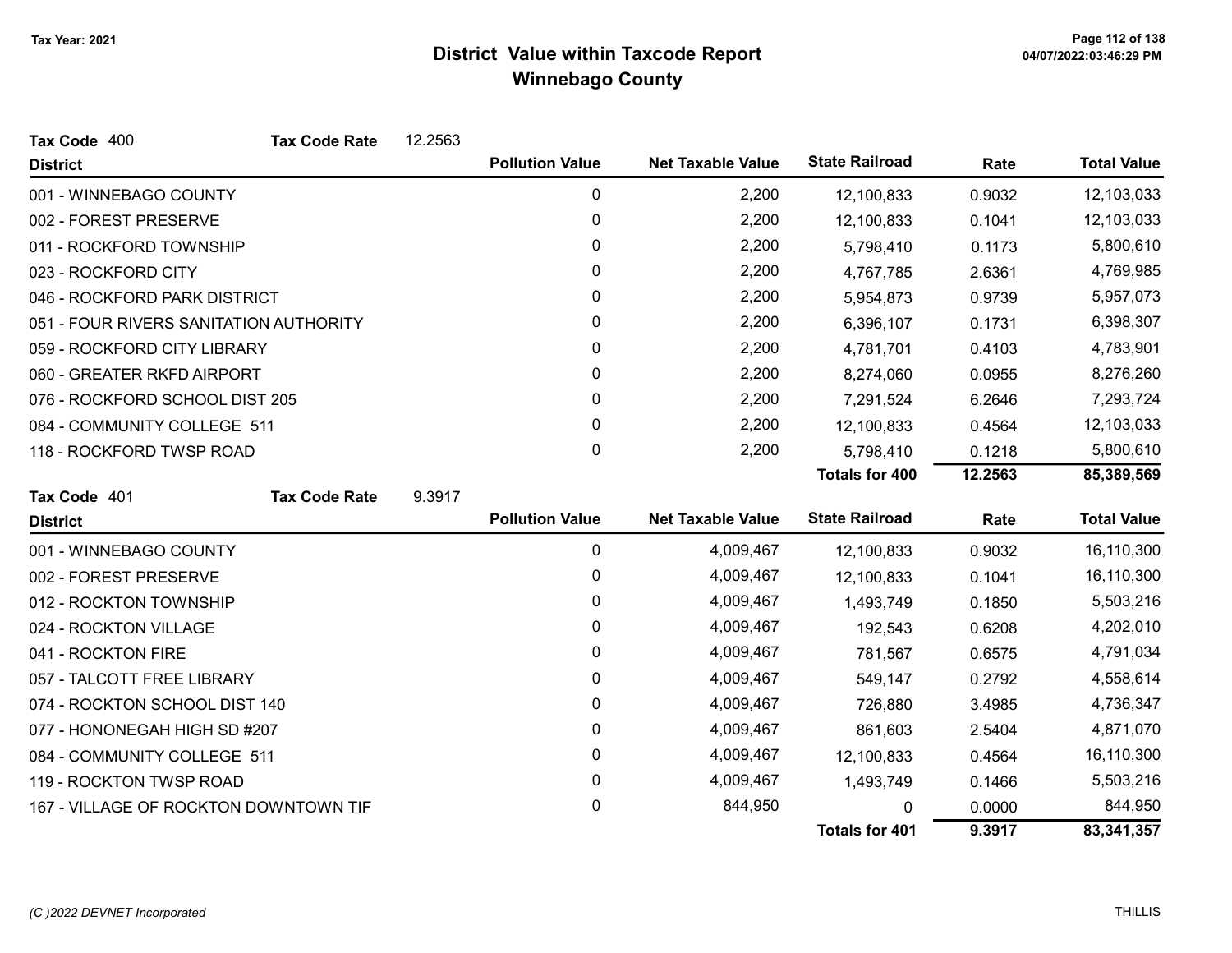| Tax Code 402                           | <b>Tax Code Rate</b> | 9.3917  |                        |                          |                       |         |                    |
|----------------------------------------|----------------------|---------|------------------------|--------------------------|-----------------------|---------|--------------------|
| <b>District</b>                        |                      |         | <b>Pollution Value</b> | <b>Net Taxable Value</b> | <b>State Railroad</b> | Rate    | <b>Total Value</b> |
| 001 - WINNEBAGO COUNTY                 |                      |         | 0                      | 535,055                  | 12,100,833            | 0.9032  | 12,635,888         |
| 002 - FOREST PRESERVE                  |                      |         | $\mathbf 0$            | 535,055                  | 12,100,833            | 0.1041  | 12,635,888         |
| 012 - ROCKTON TOWNSHIP                 |                      |         | 0                      | 535,055                  | 1,493,749             | 0.1850  | 2,028,804          |
| 024 - ROCKTON VILLAGE                  |                      |         | 0                      | 535,055                  | 192,543               | 0.6208  | 727,598            |
| 041 - ROCKTON FIRE                     |                      |         | 0                      | 535,055                  | 781,567               | 0.6575  | 1,316,622          |
| 057 - TALCOTT FREE LIBRARY             |                      |         | 0                      | 535,055                  | 549,147               | 0.2792  | 1,084,202          |
| 074 - ROCKTON SCHOOL DIST 140          |                      |         | 0                      | 535,055                  | 726,880               | 3.4985  | 1,261,935          |
| 077 - HONONEGAH HIGH SD #207           |                      |         | $\mathbf{0}$           | 535,055                  | 861,603               | 2.5404  | 1,396,658          |
| 084 - COMMUNITY COLLEGE 511            |                      |         | 0                      | 535,055                  | 12,100,833            | 0.4564  | 12,635,888         |
| 119 - ROCKTON TWSP ROAD                |                      |         | $\mathbf 0$            | 535,055                  | 1,493,749             | 0.1466  | 2,028,804          |
| 125 - WAGON WHEEL TIF                  |                      |         | 0                      | 1,190,146                | $\mathbf{0}$          | 0.0000  | 1,190,146          |
|                                        |                      |         |                        |                          | <b>Totals for 402</b> | 9.3917  | 48,942,433         |
| Tax Code 403                           | <b>Tax Code Rate</b> | 12.2563 |                        |                          |                       |         |                    |
| <b>District</b>                        |                      |         | <b>Pollution Value</b> | <b>Net Taxable Value</b> | <b>State Railroad</b> | Rate    | <b>Total Value</b> |
| 001 - WINNEBAGO COUNTY                 |                      |         | $\mathbf 0$            | 70,087                   | 12,100,833            | 0.9032  | 12,170,920         |
| 002 - FOREST PRESERVE                  |                      |         | 0                      | 70,087                   | 12,100,833            | 0.1041  | 12,170,920         |
| 011 - ROCKFORD TOWNSHIP                |                      |         | $\mathbf 0$            | 70,087                   | 5,798,410             | 0.1173  | 5,868,497          |
| 023 - ROCKFORD CITY                    |                      |         | 0                      | 70,087                   | 4,767,785             | 2.6361  | 4,837,872          |
| 046 - ROCKFORD PARK DISTRICT           |                      |         | 0                      | 70,087                   | 5,954,873             | 0.9739  | 6,024,960          |
| 051 - FOUR RIVERS SANITATION AUTHORITY |                      |         | 0                      | 70,087                   | 6,396,107             | 0.1731  | 6,466,194          |
| 059 - ROCKFORD CITY LIBRARY            |                      |         | $\mathbf{0}$           | 70,087                   | 4,781,701             | 0.4103  | 4,851,788          |
| 060 - GREATER RKFD AIRPORT             |                      |         | 0                      | 70,087                   | 8,274,060             | 0.0955  | 8,344,147          |
| 076 - ROCKFORD SCHOOL DIST 205         |                      |         | 0                      | 70,087                   | 7,291,524             | 6.2646  | 7,361,611          |
| 084 - COMMUNITY COLLEGE 511            |                      |         | 0                      | 70,087                   | 12,100,833            | 0.4564  | 12,170,920         |
| 118 - ROCKFORD TWSP ROAD               |                      |         | 0                      | 70,087                   | 5,798,410             | 0.1218  | 5,868,497          |
| 126 - RIVER OAKS TIF                   |                      |         | 0                      | 232,400                  | 0                     | 0.0000  | 232,400            |
|                                        |                      |         |                        |                          | <b>Totals for 403</b> | 12.2563 | 86,368,726         |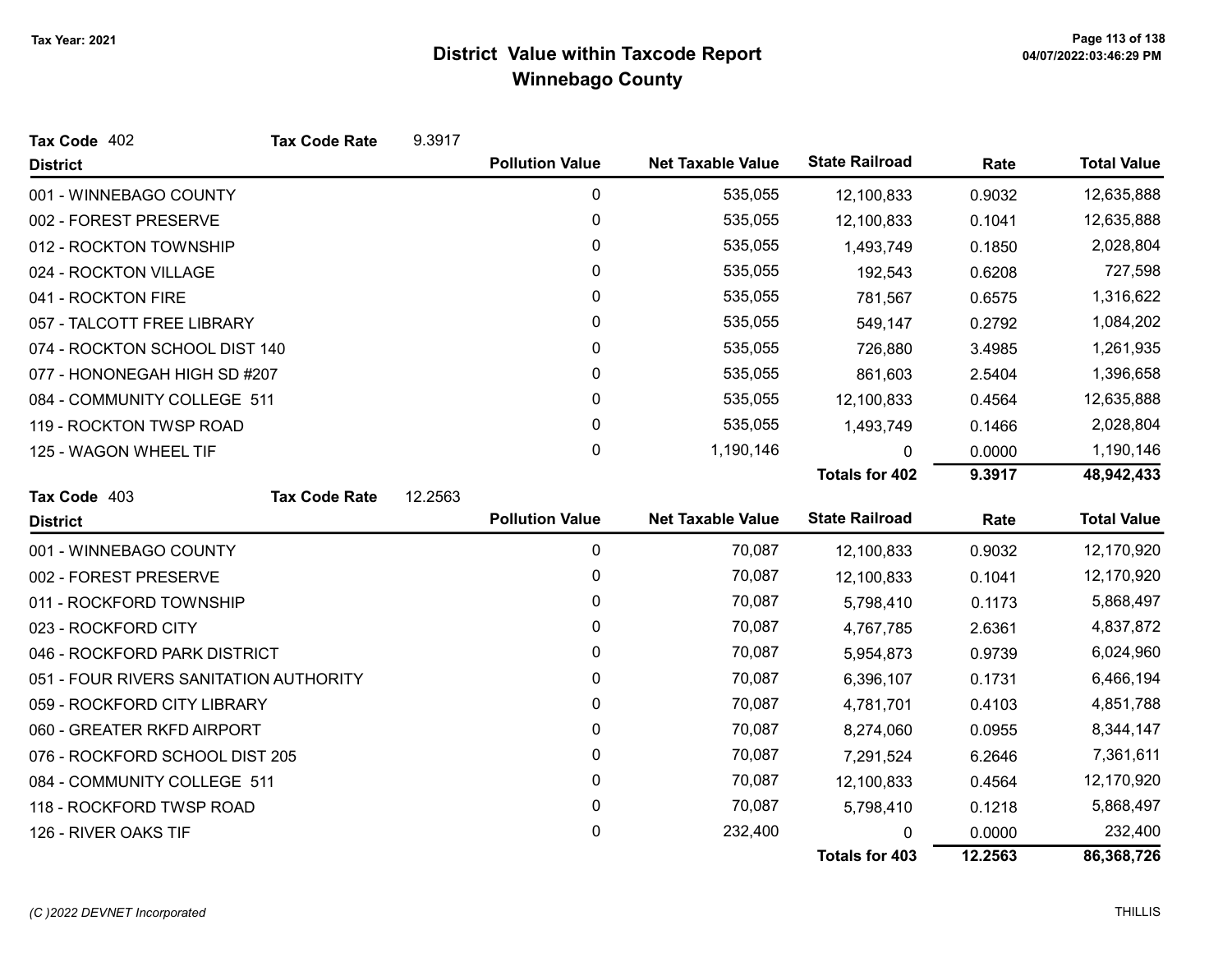| Tax Code 404                           | <b>Tax Code Rate</b> | 12.2563 |                        |                          |                       |         |                    |
|----------------------------------------|----------------------|---------|------------------------|--------------------------|-----------------------|---------|--------------------|
| <b>District</b>                        |                      |         | <b>Pollution Value</b> | <b>Net Taxable Value</b> | <b>State Railroad</b> | Rate    | <b>Total Value</b> |
| 001 - WINNEBAGO COUNTY                 |                      |         | 0                      | 1,158,343                | 12,100,833            | 0.9032  | 13,259,176         |
| 002 - FOREST PRESERVE                  |                      |         | $\pmb{0}$              | 1,158,343                | 12,100,833            | 0.1041  | 13,259,176         |
| 011 - ROCKFORD TOWNSHIP                |                      |         | 0                      | 1,158,343                | 5,798,410             | 0.1173  | 6,956,753          |
| 023 - ROCKFORD CITY                    |                      |         | 0                      | 1,158,343                | 4,767,785             | 2.6361  | 5,926,128          |
| 046 - ROCKFORD PARK DISTRICT           |                      |         | 0                      | 1,158,343                | 5,954,873             | 0.9739  | 7,113,216          |
| 051 - FOUR RIVERS SANITATION AUTHORITY |                      |         | 0                      | 1,158,343                | 6,396,107             | 0.1731  | 7,554,450          |
| 059 - ROCKFORD CITY LIBRARY            |                      |         | 0                      | 1,158,343                | 4,781,701             | 0.4103  | 5,940,044          |
| 060 - GREATER RKFD AIRPORT             |                      |         | 0                      | 1,158,343                | 8,274,060             | 0.0955  | 9,432,403          |
| 076 - ROCKFORD SCHOOL DIST 205         |                      |         | 0                      | 1,158,343                | 7,291,524             | 6.2646  | 8,449,867          |
| 084 - COMMUNITY COLLEGE 511            |                      |         | 0                      | 1,158,343                | 12,100,833            | 0.4564  | 13,259,176         |
| 118 - ROCKFORD TWSP ROAD               |                      |         | 0                      | 1,158,343                | 5,798,410             | 0.1218  | 6,956,753          |
| 127 - GARRISON SCHOOL TIF              |                      |         | 0                      | 1,036,093                | 0                     | 0.0000  | 1,036,093          |
|                                        |                      |         |                        |                          | <b>Totals for 404</b> | 12.2563 | 99, 143, 235       |
| Tax Code 405                           | <b>Tax Code Rate</b> | 12.2563 |                        |                          |                       |         |                    |
| <b>District</b>                        |                      |         | <b>Pollution Value</b> | <b>Net Taxable Value</b> | <b>State Railroad</b> | Rate    | <b>Total Value</b> |
| 001 - WINNEBAGO COUNTY                 |                      |         | $\pmb{0}$              | 1,586,543                | 12,100,833            | 0.9032  | 13,687,376         |
| 002 - FOREST PRESERVE                  |                      |         | 0                      | 1,586,543                | 12,100,833            | 0.1041  | 13,687,376         |
| 011 - ROCKFORD TOWNSHIP                |                      |         | 0                      | 1,586,543                | 5,798,410             | 0.1173  | 7,384,953          |
| 023 - ROCKFORD CITY                    |                      |         | 0                      | 1,586,543                | 4,767,785             | 2.6361  | 6,354,328          |
| 046 - ROCKFORD PARK DISTRICT           |                      |         | 0                      | 1,586,543                | 5,954,873             | 0.9739  | 7,541,416          |
| 051 - FOUR RIVERS SANITATION AUTHORITY |                      |         | 0                      | 1,586,543                | 6,396,107             | 0.1731  | 7,982,650          |
| 059 - ROCKFORD CITY LIBRARY            |                      |         | 0                      | 1,586,543                | 4,781,701             | 0.4103  | 6,368,244          |
| 060 - GREATER RKFD AIRPORT             |                      |         | 0                      | 1,586,543                | 8,274,060             | 0.0955  | 9,860,603          |
| 076 - ROCKFORD SCHOOL DIST 205         |                      |         | 0                      | 1,586,543                | 7,291,524             | 6.2646  | 8,878,067          |
| 084 - COMMUNITY COLLEGE 511            |                      |         | 0                      | 1,586,543                | 12,100,833            | 0.4564  | 13,687,376         |
| 118 - ROCKFORD TWSP ROAD               |                      |         | 0                      | 1,586,543                | 5,798,410             | 0.1218  | 7,384,953          |
| 128 - KISHWAUKEE & HARRISON TIF        |                      |         | 0                      | 484,962                  | 0                     | 0.0000  | 484,962            |
|                                        |                      |         |                        |                          | Totals for 405        | 12.2563 | 103,302,304        |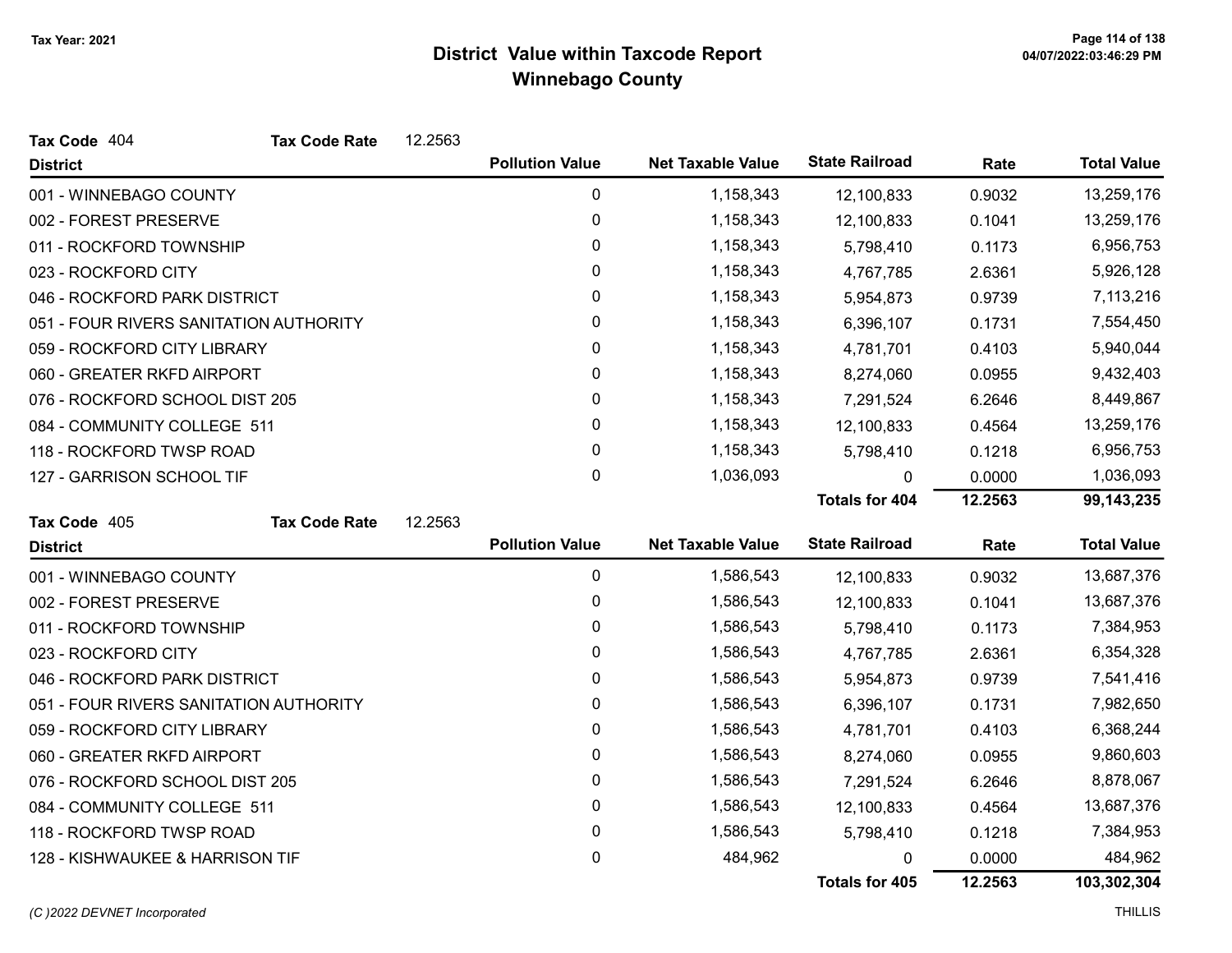| Tax Code 406                           | <b>Tax Code Rate</b> | 12.2563 |                        |                          |                       |         |                    |
|----------------------------------------|----------------------|---------|------------------------|--------------------------|-----------------------|---------|--------------------|
| <b>District</b>                        |                      |         | <b>Pollution Value</b> | <b>Net Taxable Value</b> | <b>State Railroad</b> | Rate    | <b>Total Value</b> |
| 001 - WINNEBAGO COUNTY                 |                      |         | 0                      | 10,548                   | 12,100,833            | 0.9032  | 12,111,381         |
| 002 - FOREST PRESERVE                  |                      |         | 0                      | 10,548                   | 12,100,833            | 0.1041  | 12,111,381         |
| 011 - ROCKFORD TOWNSHIP                |                      |         | 0                      | 10,548                   | 5,798,410             | 0.1173  | 5,808,958          |
| 023 - ROCKFORD CITY                    |                      |         | 0                      | 10,548                   | 4,767,785             | 2.6361  | 4,778,333          |
| 046 - ROCKFORD PARK DISTRICT           |                      |         | $\mathbf{0}$           | 10,548                   | 5,954,873             | 0.9739  | 5,965,421          |
| 051 - FOUR RIVERS SANITATION AUTHORITY |                      |         | 0                      | 10,548                   | 6,396,107             | 0.1731  | 6,406,655          |
| 059 - ROCKFORD CITY LIBRARY            |                      |         | $\mathbf{0}$           | 10,548                   | 4,781,701             | 0.4103  | 4,792,249          |
| 060 - GREATER RKFD AIRPORT             |                      |         | 0                      | 10,548                   | 8,274,060             | 0.0955  | 8,284,608          |
| 076 - ROCKFORD SCHOOL DIST 205         |                      |         | $\mathbf{0}$           | 10,548                   | 7,291,524             | 6.2646  | 7,302,072          |
| 084 - COMMUNITY COLLEGE 511            |                      |         | 0                      | 10,548                   | 12,100,833            | 0.4564  | 12,111,381         |
| 118 - ROCKFORD TWSP ROAD               |                      |         | $\mathbf{0}$           | 10,548                   | 5,798,410             | 0.1218  | 5,808,958          |
| 129 - LINCOLNWOOD TIF #2               |                      |         | $\mathbf 0$            | 344,811                  | 0                     | 0.0000  | 344,811            |
|                                        |                      |         |                        |                          | <b>Totals for 406</b> | 12.2563 | 85,826,208         |
| Tax Code 407                           | <b>Tax Code Rate</b> | 12.2563 |                        |                          |                       |         |                    |
| <b>District</b>                        |                      |         | <b>Pollution Value</b> | <b>Net Taxable Value</b> | <b>State Railroad</b> | Rate    | <b>Total Value</b> |
| 001 - WINNEBAGO COUNTY                 |                      |         | 0                      | 703,984                  | 12,100,833            | 0.9032  | 12,804,817         |
| 002 - FOREST PRESERVE                  |                      |         | 0                      | 703,984                  | 12,100,833            | 0.1041  | 12,804,817         |
| 011 - ROCKFORD TOWNSHIP                |                      |         | 0                      | 703,984                  | 5,798,410             | 0.1173  | 6,502,394          |
| 023 - ROCKFORD CITY                    |                      |         | $\mathbf{0}$           | 703,984                  | 4,767,785             | 2.6361  | 5,471,769          |
| 046 - ROCKFORD PARK DISTRICT           |                      |         | 0                      | 703,984                  | 5,954,873             | 0.9739  | 6,658,857          |
| 051 - FOUR RIVERS SANITATION AUTHORITY |                      |         | $\mathbf{0}$           | 703,984                  | 6,396,107             | 0.1731  | 7,100,091          |
| 059 - ROCKFORD CITY LIBRARY            |                      |         | 0                      | 703,984                  | 4,781,701             | 0.4103  | 5,485,685          |
| 060 - GREATER RKFD AIRPORT             |                      |         | 0                      | 703,984                  | 8,274,060             | 0.0955  | 8,978,044          |
| 076 - ROCKFORD SCHOOL DIST 205         |                      |         | 0                      | 703,984                  | 7,291,524             | 6.2646  | 7,995,508          |
| 084 - COMMUNITY COLLEGE 511            |                      |         | $\mathbf{0}$           | 703,984                  | 12,100,833            | 0.4564  | 12,804,817         |
| 118 - ROCKFORD TWSP ROAD               |                      |         | $\pmb{0}$              | 703,984                  | 5,798,410             | 0.1218  | 6,502,394          |
| 130 - HOPE VI TIF                      |                      |         | 0                      | 1,153,604                |                       | 0.0000  | 1,153,604          |
|                                        |                      |         |                        |                          | <b>Totals for 407</b> | 12.2563 | 94,262,797         |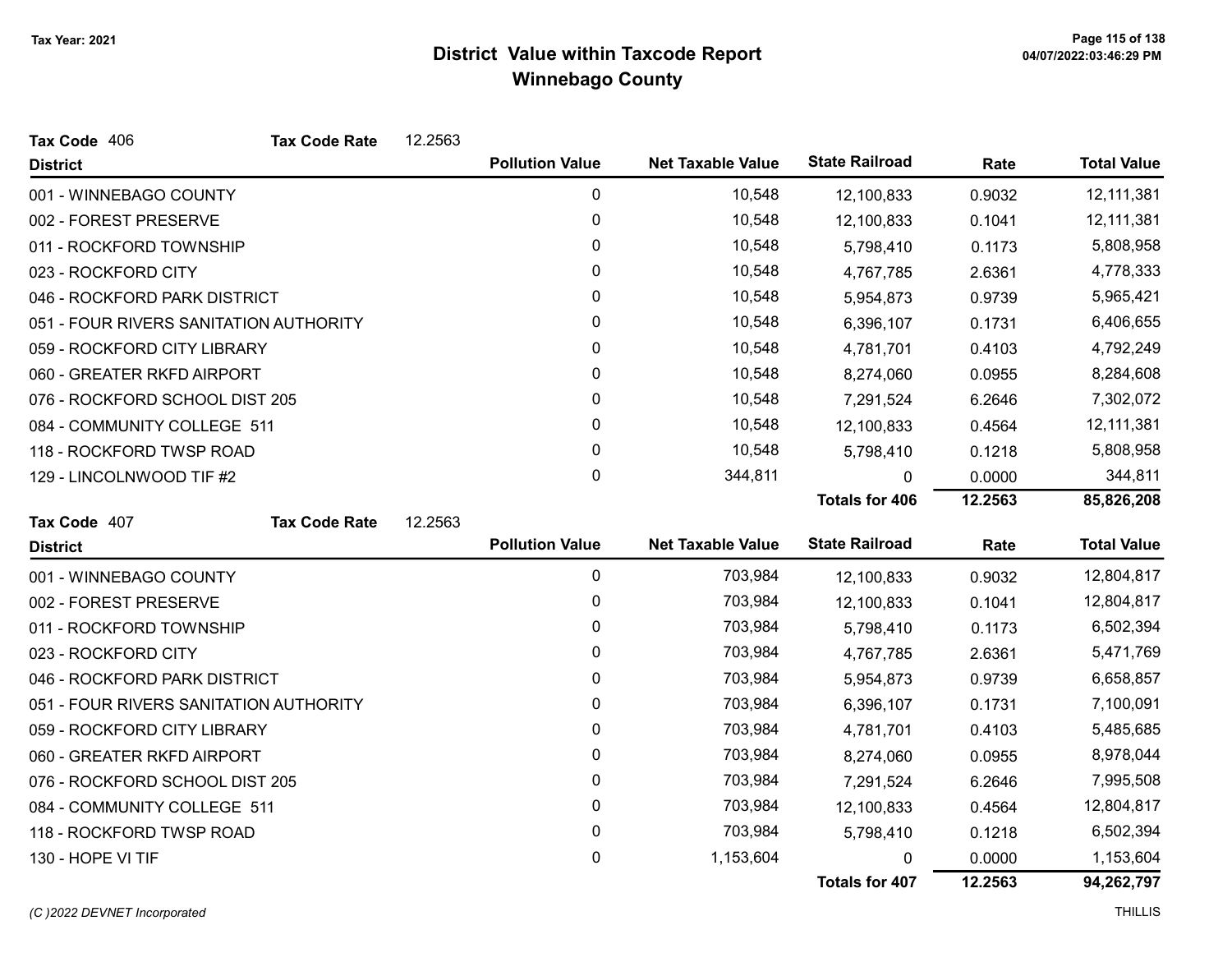| Tax Code 408                           | <b>Tax Code Rate</b> | 12.2563 |                        |                          |                       |         |                    |
|----------------------------------------|----------------------|---------|------------------------|--------------------------|-----------------------|---------|--------------------|
| <b>District</b>                        |                      |         | <b>Pollution Value</b> | <b>Net Taxable Value</b> | <b>State Railroad</b> | Rate    | <b>Total Value</b> |
| 001 - WINNEBAGO COUNTY                 |                      |         | 0                      | 281,186                  | 12,100,833            | 0.9032  | 12,382,019         |
| 002 - FOREST PRESERVE                  |                      |         | 0                      | 281,186                  | 12,100,833            | 0.1041  | 12,382,019         |
| 011 - ROCKFORD TOWNSHIP                |                      |         | 0                      | 281,186                  | 5,798,410             | 0.1173  | 6,079,596          |
| 023 - ROCKFORD CITY                    |                      |         | 0                      | 281,186                  | 4,767,785             | 2.6361  | 5,048,971          |
| 046 - ROCKFORD PARK DISTRICT           |                      |         | 0                      | 281,186                  | 5,954,873             | 0.9739  | 6,236,059          |
| 051 - FOUR RIVERS SANITATION AUTHORITY |                      |         | 0                      | 281,186                  | 6,396,107             | 0.1731  | 6,677,293          |
| 059 - ROCKFORD CITY LIBRARY            |                      |         | 0                      | 281,186                  | 4,781,701             | 0.4103  | 5,062,887          |
| 060 - GREATER RKFD AIRPORT             |                      |         | 0                      | 281,186                  | 8,274,060             | 0.0955  | 8,555,246          |
| 076 - ROCKFORD SCHOOL DIST 205         |                      |         | 0                      | 281,186                  | 7,291,524             | 6.2646  | 7,572,710          |
| 084 - COMMUNITY COLLEGE 511            |                      |         | 0                      | 281,186                  | 12,100,833            | 0.4564  | 12,382,019         |
| 118 - ROCKFORD TWSP ROAD               |                      |         | 0                      | 281,186                  | 5,798,410             | 0.1218  | 6,079,596          |
| 177 - SOUTH MAIN-ROCK ST TIF           |                      |         | 0                      | 95,614                   | 0                     | 0.0000  | 95,614             |
|                                        |                      |         |                        |                          | <b>Totals for 408</b> | 12.2563 | 88,554,029         |
| Tax Code 409                           | <b>Tax Code Rate</b> | 10.0819 |                        |                          |                       |         |                    |
| <b>District</b>                        |                      |         | <b>Pollution Value</b> | <b>Net Taxable Value</b> | <b>State Railroad</b> | Rate    | <b>Total Value</b> |
| 001 - WINNEBAGO COUNTY                 |                      |         | $\pmb{0}$              | 11,680,922               | 12,100,833            | 0.9032  | 23,781,755         |
| 002 - FOREST PRESERVE                  |                      |         | 0                      | 11,680,922               | 12,100,833            | 0.1041  | 23,781,755         |
| 011 - ROCKFORD TOWNSHIP                |                      |         | 0                      | 11,680,922               | 5,798,410             | 0.1173  | 17,479,332         |
| 019 - LOVES PARK CITY                  |                      |         | 0                      | 11,680,922               | 0                     | 0.0000  | 11,680,922         |
| 046 - ROCKFORD PARK DISTRICT           |                      |         | 0                      | 11,680,922               | 5,954,873             | 0.9739  | 17,635,795         |
| 051 - FOUR RIVERS SANITATION AUTHORITY |                      |         | 0                      | 11,680,922               | 6,396,107             | 0.1731  | 18,077,029         |
| 055 - NORTH SUBURBAN LIBRARY           |                      |         | 0                      | 11,680,922               | 1,280,700             | 0.2777  | 12,961,622         |
| 060 - GREATER RKFD AIRPORT             |                      |         | 0                      | 11,680,922               | 8,274,060             | 0.0955  | 19,954,982         |
| 070 - HARLEM SCHOOL DIST 122           |                      |         | 0                      | 11,680,922               | 685,775               | 6.8589  | 12,366,697         |
| 084 - COMMUNITY COLLEGE 511            |                      |         | 0                      | 11,680,922               | 12,100,833            | 0.4564  | 23,781,755         |
| 118 - ROCKFORD TWSP ROAD               |                      |         | 0                      | 11,680,922               | 5,798,410             | 0.1218  | 17,479,332         |
| 132 - NORTH 2ND TIF LOVES PARK         |                      |         | 0                      | 1,922,497                | 0                     | 0.0000  | 1,922,497          |
|                                        |                      |         |                        |                          | Totals for 409        | 10.0819 | 200,903,473        |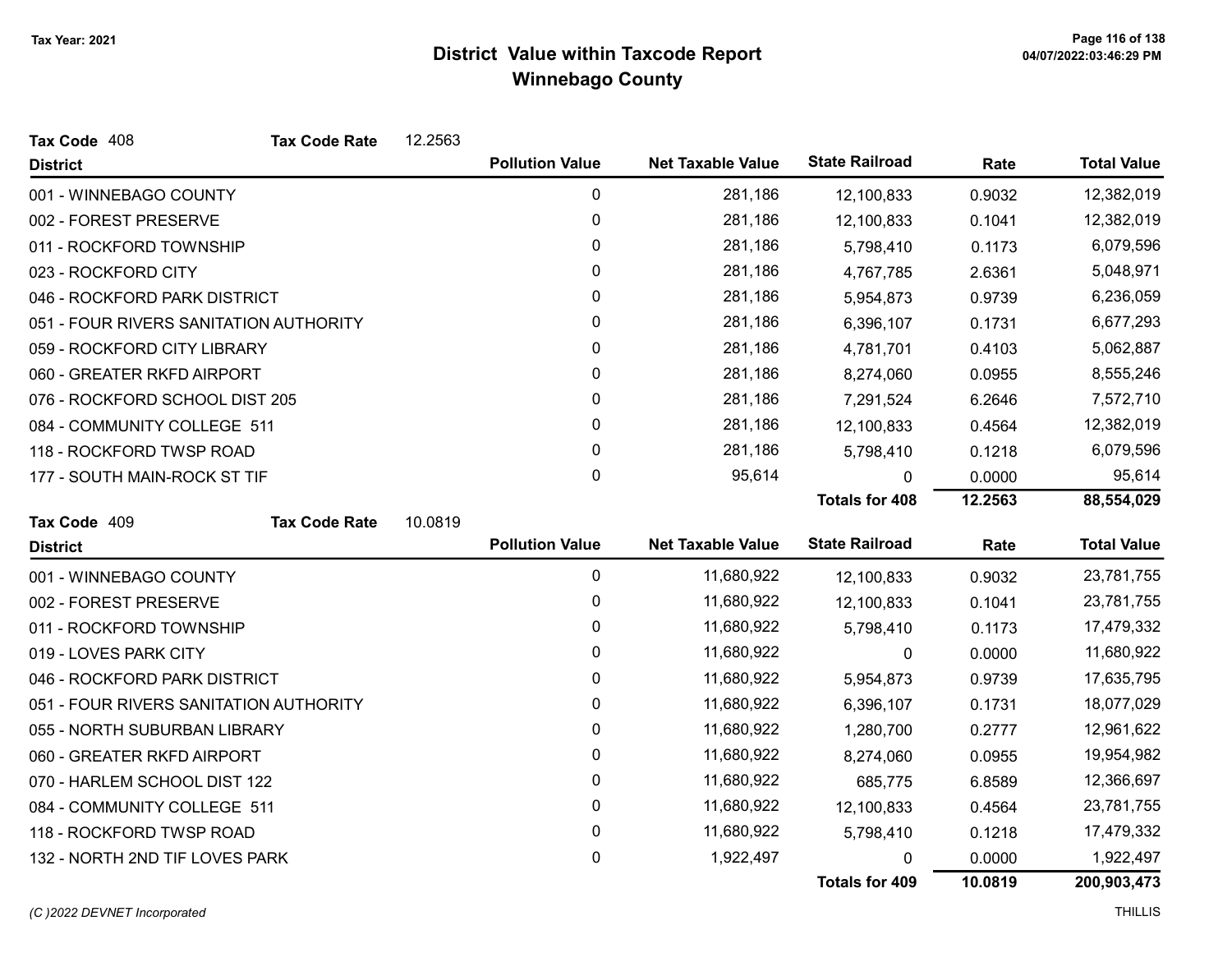| Tax Code 410                           | <b>Tax Code Rate</b> | 12.2563 |                        |                          |                       |         |                    |
|----------------------------------------|----------------------|---------|------------------------|--------------------------|-----------------------|---------|--------------------|
| <b>District</b>                        |                      |         | <b>Pollution Value</b> | <b>Net Taxable Value</b> | <b>State Railroad</b> | Rate    | <b>Total Value</b> |
| 001 - WINNEBAGO COUNTY                 |                      |         | 0                      | 7,930,819                | 12,100,833            | 0.9032  | 20,031,652         |
| 002 - FOREST PRESERVE                  |                      |         | 0                      | 7,930,819                | 12,100,833            | 0.1041  | 20,031,652         |
| 011 - ROCKFORD TOWNSHIP                |                      |         | 0                      | 7,930,819                | 5,798,410             | 0.1173  | 13,729,229         |
| 023 - ROCKFORD CITY                    |                      |         | 0                      | 7,930,819                | 4,767,785             | 2.6361  | 12,698,604         |
| 046 - ROCKFORD PARK DISTRICT           |                      |         | 0                      | 7,930,819                | 5,954,873             | 0.9739  | 13,885,692         |
| 051 - FOUR RIVERS SANITATION AUTHORITY |                      |         | 0                      | 7,930,819                | 6,396,107             | 0.1731  | 14,326,926         |
| 059 - ROCKFORD CITY LIBRARY            |                      |         | 0                      | 7,930,819                | 4,781,701             | 0.4103  | 12,712,520         |
| 060 - GREATER RKFD AIRPORT             |                      |         | 0                      | 7,930,819                | 8,274,060             | 0.0955  | 16,204,879         |
| 076 - ROCKFORD SCHOOL DIST 205         |                      |         | 0                      | 7,930,819                | 7,291,524             | 6.2646  | 15,222,343         |
| 084 - COMMUNITY COLLEGE 511            |                      |         | 0                      | 7,930,819                | 12,100,833            | 0.4564  | 20,031,652         |
| 118 - ROCKFORD TWSP ROAD               |                      |         | 0                      | 7,930,819                | 5,798,410             | 0.1218  | 13,729,229         |
| 133 - GLOBAL TRADE TIF #2              |                      |         | 0                      | 3,384,702                | $\Omega$              | 0.0000  | 3,384,702          |
|                                        |                      |         |                        |                          | <b>Totals for 410</b> | 12.2563 | 175,989,080        |
| Tax Code 411                           | <b>Tax Code Rate</b> | 12.0832 |                        |                          |                       |         |                    |
| <b>District</b>                        |                      |         | <b>Pollution Value</b> | <b>Net Taxable Value</b> | <b>State Railroad</b> | Rate    | <b>Total Value</b> |
| 001 - WINNEBAGO COUNTY                 |                      |         | 0                      | 507                      | 12,100,833            | 0.9032  | 12,101,340         |
| 002 - FOREST PRESERVE                  |                      |         | 0                      | 507                      | 12,100,833            | 0.1041  | 12,101,340         |
| 011 - ROCKFORD TOWNSHIP                |                      |         | 0                      | 507                      | 5,798,410             | 0.1173  | 5,798,917          |
| 023 - ROCKFORD CITY                    |                      |         | 0                      | 507                      | 4,767,785             | 2.6361  | 4,768,292          |
| 046 - ROCKFORD PARK DISTRICT           |                      |         | 0                      | 507                      | 5,954,873             | 0.9739  | 5,955,380          |
| 059 - ROCKFORD CITY LIBRARY            |                      |         | 0                      | 507                      | 4,781,701             | 0.4103  | 4,782,208          |
| 060 - GREATER RKFD AIRPORT             |                      |         | 0                      | 507                      | 8,274,060             | 0.0955  | 8,274,567          |
| 076 - ROCKFORD SCHOOL DIST 205         |                      |         | 0                      | 507                      | 7,291,524             | 6.2646  | 7,292,031          |
| 084 - COMMUNITY COLLEGE 511            |                      |         | 0                      | 507                      | 12,100,833            | 0.4564  | 12,101,340         |
| 118 - ROCKFORD TWSP ROAD               |                      |         | 0                      | 507                      | 5,798,410             | 0.1218  | 5,798,917          |
| 133 - GLOBAL TRADE TIF #2              |                      |         | 0                      | 0                        | 0                     | 0.0000  | 0                  |
|                                        |                      |         |                        |                          | <b>Totals for 411</b> | 12.0832 | 78,974,332         |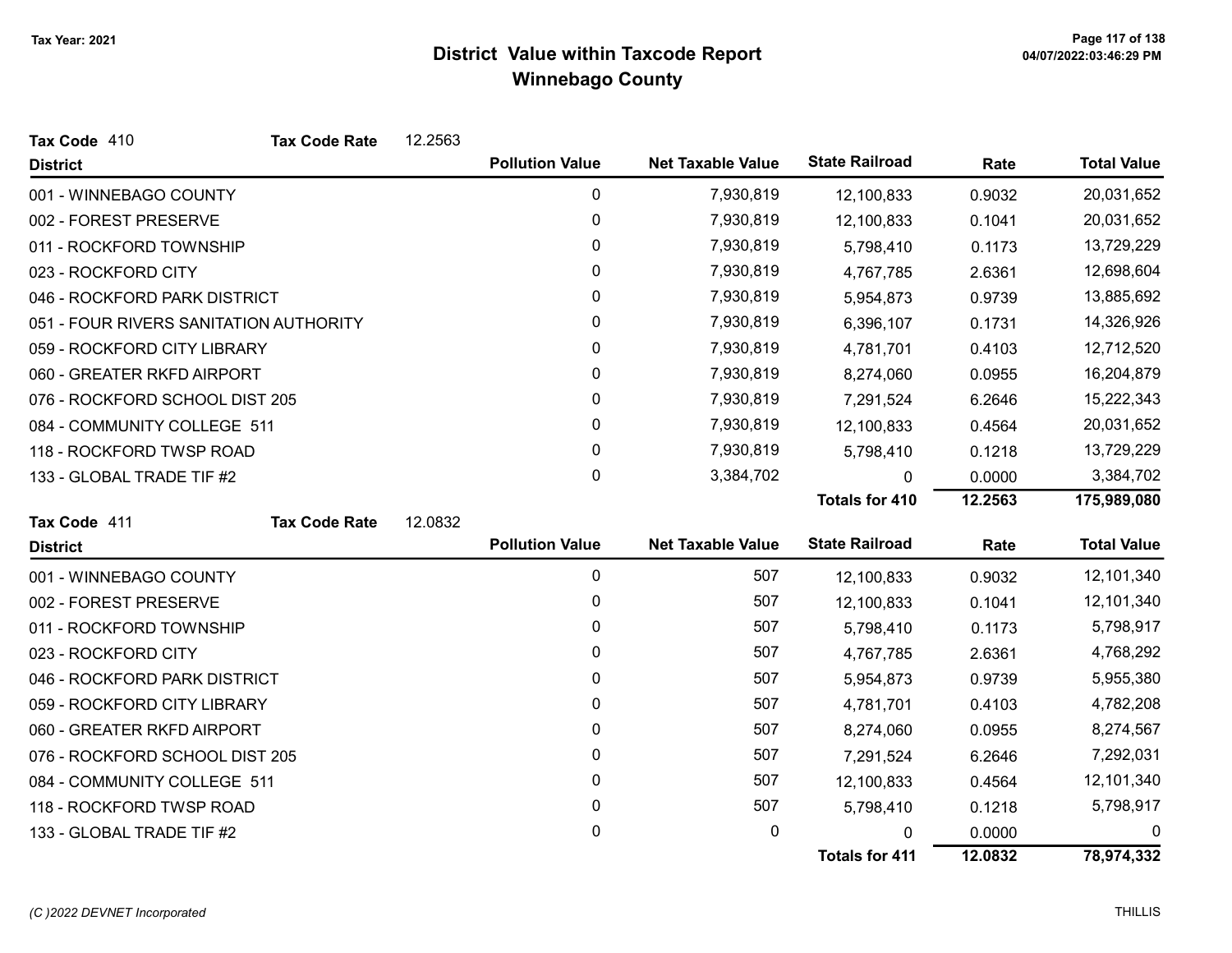| Tax Code 412                             | <b>Tax Code Rate</b> | 12.2563 |                        |                          |                       |         |                    |
|------------------------------------------|----------------------|---------|------------------------|--------------------------|-----------------------|---------|--------------------|
| <b>District</b>                          |                      |         | <b>Pollution Value</b> | <b>Net Taxable Value</b> | <b>State Railroad</b> | Rate    | <b>Total Value</b> |
| 001 - WINNEBAGO COUNTY                   |                      |         | 0                      | 101,985                  | 12,100,833            | 0.9032  | 12,202,818         |
| 002 - FOREST PRESERVE                    |                      |         | $\mathbf 0$            | 101,985                  | 12,100,833            | 0.1041  | 12,202,818         |
| 011 - ROCKFORD TOWNSHIP                  |                      |         | $\mathbf{0}$           | 101,985                  | 5,798,410             | 0.1173  | 5,900,395          |
| 023 - ROCKFORD CITY                      |                      |         | 0                      | 101,985                  | 4,767,785             | 2.6361  | 4,869,770          |
| 046 - ROCKFORD PARK DISTRICT             |                      |         | 0                      | 101,985                  | 5,954,873             | 0.9739  | 6,056,858          |
| 051 - FOUR RIVERS SANITATION AUTHORITY   |                      |         | 0                      | 101,985                  | 6,396,107             | 0.1731  | 6,498,092          |
| 059 - ROCKFORD CITY LIBRARY              |                      |         | 0                      | 101,985                  | 4,781,701             | 0.4103  | 4,883,686          |
| 060 - GREATER RKFD AIRPORT               |                      |         | 0                      | 101,985                  | 8,274,060             | 0.0955  | 8,376,045          |
| 076 - ROCKFORD SCHOOL DIST 205           |                      |         | $\mathbf{0}$           | 101,985                  | 7,291,524             | 6.2646  | 7,393,509          |
| 084 - COMMUNITY COLLEGE 511              |                      |         | 0                      | 101,985                  | 12,100,833            | 0.4564  | 12,202,818         |
| 118 - ROCKFORD TWSP ROAD                 |                      |         | 0                      | 101,985                  | 5,798,410             | 0.1218  | 5,900,395          |
| 134 - ASSISTED LIVING/ RIVER HOUSING TIF |                      |         | 0                      | 500                      | U                     | 0.0000  | 500                |
|                                          |                      |         |                        |                          | <b>Totals for 412</b> | 12.2563 | 86,487,704         |
| Tax Code 413                             | <b>Tax Code Rate</b> | 9.5510  |                        |                          |                       |         |                    |
| <b>District</b>                          |                      |         | <b>Pollution Value</b> | <b>Net Taxable Value</b> | <b>State Railroad</b> | Rate    | <b>Total Value</b> |
| 001 - WINNEBAGO COUNTY                   |                      |         | 0                      | 515,299                  | 12,100,833            | 0.9032  | 12,616,132         |
| 002 - FOREST PRESERVE                    |                      |         | 0                      | 515,299                  | 12,100,833            | 0.1041  | 12,616,132         |
| 006 - HARLEM TOWNSHIP                    |                      |         | 0                      | 515,299                  | $\mathbf{0}$          | 0.1025  | 515,299            |
| 020 - MACHESNEY PARK VILLAGE             |                      |         | 0                      | 515,299                  | 0                     | 0.0000  | 515,299            |
| 035 - HARLEM-ROSCOE FIRE                 |                      |         | 0                      | 515,299                  | 516,062               | 0.7087  | 1,031,361          |
| 055 - NORTH SUBURBAN LIBRARY             |                      |         | 0                      | 515,299                  | 1,280,700             | 0.2777  | 1,795,999          |
| 060 - GREATER RKFD AIRPORT               |                      |         | 0                      | 515,299                  | 8,274,060             | 0.0955  | 8,789,359          |
| 070 - HARLEM SCHOOL DIST 122             |                      |         | 0                      | 515,299                  | 685,775               | 6.8589  | 1,201,074          |
| 084 - COMMUNITY COLLEGE 511              |                      |         | 0                      | 515,299                  | 12,100,833            | 0.4564  | 12,616,132         |
| 113 - HARLEM TWSP ROAD                   |                      |         | 0                      | 515,299                  | 0                     | 0.0440  | 515,299            |
| 135 - NORTH 2ND TIF MACHESNEY PARK       |                      |         | 0                      | 239,284                  | 0                     | 0.0000  | 239,284            |
|                                          |                      |         |                        |                          | <b>Totals for 413</b> | 9.5510  | 52,451,370         |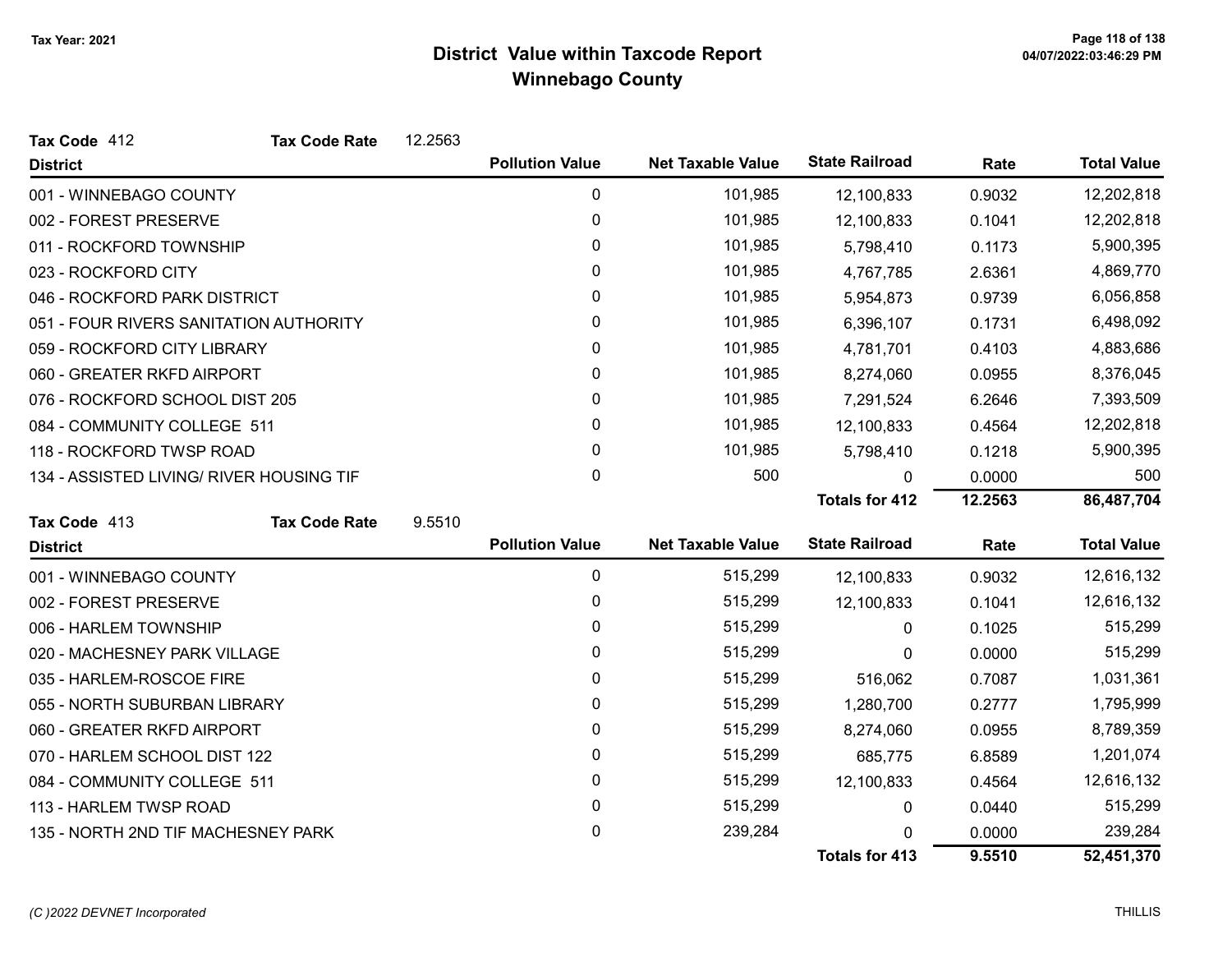| Tax Code 414                           | <b>Tax Code Rate</b> | 9.7241 |                        |                          |                       |        |                    |
|----------------------------------------|----------------------|--------|------------------------|--------------------------|-----------------------|--------|--------------------|
| <b>District</b>                        |                      |        | <b>Pollution Value</b> | <b>Net Taxable Value</b> | <b>State Railroad</b> | Rate   | <b>Total Value</b> |
| 001 - WINNEBAGO COUNTY                 |                      |        | 0                      | 1,126,975                | 12,100,833            | 0.9032 | 13,227,808         |
| 002 - FOREST PRESERVE                  |                      |        | $\mathbf 0$            | 1,126,975                | 12,100,833            | 0.1041 | 13,227,808         |
| 006 - HARLEM TOWNSHIP                  |                      |        | $\mathbf{0}$           | 1,126,975                | 0                     | 0.1025 | 1,126,975          |
| 020 - MACHESNEY PARK VILLAGE           |                      |        | 0                      | 1,126,975                | 0                     | 0.0000 | 1,126,975          |
| 035 - HARLEM-ROSCOE FIRE               |                      |        | 0                      | 1,126,975                | 516,062               | 0.7087 | 1,643,037          |
| 051 - FOUR RIVERS SANITATION AUTHORITY |                      |        | 0                      | 1,126,975                | 6,396,107             | 0.1731 | 7,523,082          |
| 055 - NORTH SUBURBAN LIBRARY           |                      |        | 0                      | 1,126,975                | 1,280,700             | 0.2777 | 2,407,675          |
| 060 - GREATER RKFD AIRPORT             |                      |        | 0                      | 1,126,975                | 8,274,060             | 0.0955 | 9,401,035          |
| 070 - HARLEM SCHOOL DIST 122           |                      |        | 0                      | 1,126,975                | 685,775               | 6.8589 | 1,812,750          |
| 084 - COMMUNITY COLLEGE 511            |                      |        | 0                      | 1,126,975                | 12,100,833            | 0.4564 | 13,227,808         |
| 113 - HARLEM TWSP ROAD                 |                      |        | 0                      | 1,126,975                | 0                     | 0.0440 | 1,126,975          |
| 135 - NORTH 2ND TIF MACHESNEY PARK     |                      |        | 0                      | 182,157                  | 0                     | 0.0000 | 182,157            |
|                                        |                      |        |                        |                          | <b>Totals for 414</b> | 9.7241 | 66,034,085         |
| Tax Code 415                           | <b>Tax Code Rate</b> | 8.8978 |                        |                          |                       |        |                    |
| <b>District</b>                        |                      |        | <b>Pollution Value</b> | <b>Net Taxable Value</b> | <b>State Railroad</b> | Rate   | <b>Total Value</b> |
| 001 - WINNEBAGO COUNTY                 |                      |        | 0                      | 1,208,379                | 12,100,833            | 0.9032 | 13,309,212         |
| 002 - FOREST PRESERVE                  |                      |        | 0                      | 1,208,379                | 12,100,833            | 0.1041 | 13,309,212         |
| 013 - ROSCOE TOWNSHIP                  |                      |        | 0                      | 1,208,379                | 926,834               | 0.1371 | 2,135,213          |
| 026 - SOUTH BELOIT CITY                |                      |        | 0                      | 1,208,379                | 1,492,716             | 1.0169 | 2,701,095          |
| 061 - SOUTH BELOIT CITY LIBRARY        |                      |        | 0                      | 1,208,379                | 1,492,716             | 0.1946 | 2,701,095          |
| 079 - SOUTH BELOIT SD #320             |                      |        | 0                      | 1,208,379                | 1,631,895             | 5.9293 | 2,840,274          |
| 084 - COMMUNITY COLLEGE 511            |                      |        | 0                      | 1,208,379                | 12,100,833            | 0.4564 | 13,309,212         |
| 120 - ROSCOE TWSP ROAD                 |                      |        | 0                      | 1,208,379                | 926,834               | 0.1562 | 2,135,213          |
| 179 - GARDNER-PARK TIF                 |                      |        | 0                      | 383,912                  | 0                     | 0.0000 | 383,912            |
|                                        |                      |        |                        |                          | <b>Totals for 415</b> | 8.8978 | 52,824,438         |
| Tax Code 416                           | <b>Tax Code Rate</b> | 9.4339 |                        |                          |                       |        |                    |
| <b>District</b>                        |                      |        | <b>Pollution Value</b> | <b>Net Taxable Value</b> | <b>State Railroad</b> | Rate   | <b>Total Value</b> |
| 001 - WINNEBAGO COUNTY                 |                      |        | $\mathbf 0$            | 6,280,937                | 12,100,833            | 0.9032 | 18,381,770         |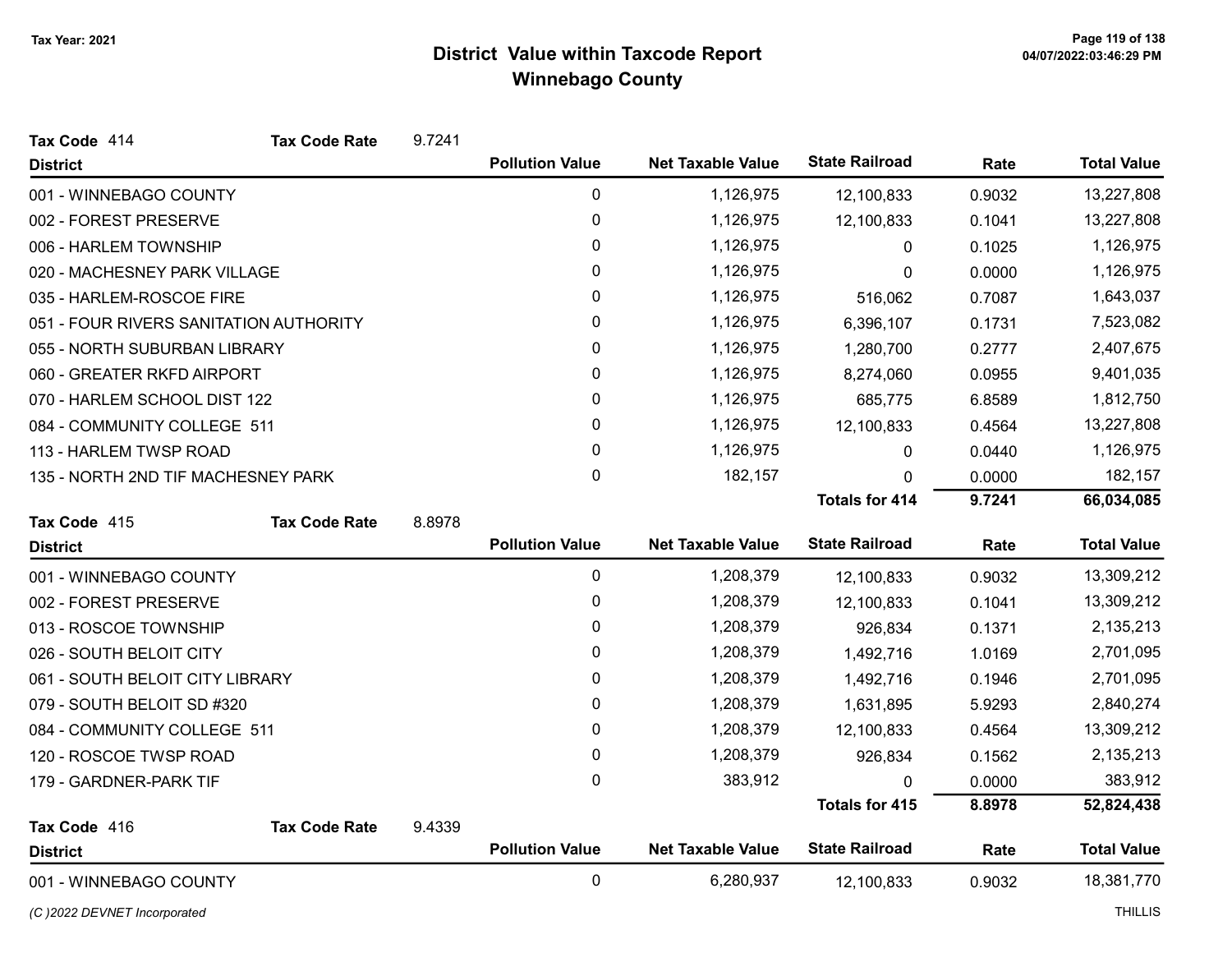| Tax Code 416                           | <b>Tax Code Rate</b> | 9.4339  |                        |                          |                       |         |                    |
|----------------------------------------|----------------------|---------|------------------------|--------------------------|-----------------------|---------|--------------------|
| <b>District</b>                        |                      |         | <b>Pollution Value</b> | <b>Net Taxable Value</b> | <b>State Railroad</b> | Rate    | <b>Total Value</b> |
| 002 - FOREST PRESERVE                  |                      |         | 0                      | 6,280,937                | 12,100,833            | 0.1041  | 18,381,770         |
| 006 - HARLEM TOWNSHIP                  |                      |         | $\pmb{0}$              | 6,280,937                | $\Omega$              | 0.1025  | 6,280,937          |
| 020 - MACHESNEY PARK VILLAGE           |                      |         | $\mathbf{0}$           | 6,280,937                | 0                     | 0.0000  | 6,280,937          |
| 037 - NORTH PARK FIRE                  |                      |         | $\mathbf{0}$           | 6,280,937                | 586,227               | 0.4185  | 6,867,164          |
| 051 - FOUR RIVERS SANITATION AUTHORITY |                      |         | 0                      | 6,280,937                | 6,396,107             | 0.1731  | 12,677,044         |
| 055 - NORTH SUBURBAN LIBRARY           |                      |         | 0                      | 6,280,937                | 1,280,700             | 0.2777  | 7,561,637          |
| 060 - GREATER RKFD AIRPORT             |                      |         | $\pmb{0}$              | 6,280,937                | 8,274,060             | 0.0955  | 14,554,997         |
| 070 - HARLEM SCHOOL DIST 122           |                      |         | 0                      | 6,280,937                | 685,775               | 6.8589  | 6,966,712          |
| 084 - COMMUNITY COLLEGE 511            |                      |         | 0                      | 6,280,937                | 12,100,833            | 0.4564  | 18,381,770         |
| 113 - HARLEM TWSP ROAD                 |                      |         | 0                      | 6,280,937                | 0                     | 0.0440  | 6,280,937          |
| 135 - NORTH 2ND TIF MACHESNEY PARK     |                      |         | $\mathbf{0}$           | 7,108,155                | 0                     | 0.0000  | 7,108,155          |
|                                        |                      |         |                        |                          | <b>Totals for 416</b> | 9.4339  | 129,723,830        |
| Tax Code 417                           | <b>Tax Code Rate</b> | 12.2563 |                        |                          |                       |         |                    |
| <b>District</b>                        |                      |         | <b>Pollution Value</b> | <b>Net Taxable Value</b> | <b>State Railroad</b> | Rate    | <b>Total Value</b> |
| 001 - WINNEBAGO COUNTY                 |                      |         | 0                      | 861,229                  | 12,100,833            | 0.9032  | 12,962,062         |
| 002 - FOREST PRESERVE                  |                      |         | 0                      | 861,229                  | 12,100,833            | 0.1041  | 12,962,062         |
| 011 - ROCKFORD TOWNSHIP                |                      |         | $\mathbf 0$            | 861,229                  | 5,798,410             | 0.1173  | 6,659,639          |
| 023 - ROCKFORD CITY                    |                      |         | $\mathbf{0}$           | 861,229                  | 4,767,785             | 2.6361  | 5,629,014          |
| 046 - ROCKFORD PARK DISTRICT           |                      |         | 0                      | 861,229                  | 5,954,873             | 0.9739  | 6,816,102          |
| 051 - FOUR RIVERS SANITATION AUTHORITY |                      |         | $\pmb{0}$              | 861,229                  | 6,396,107             | 0.1731  | 7,257,336          |
| 059 - ROCKFORD CITY LIBRARY            |                      |         | 0                      | 861,229                  | 4,781,701             | 0.4103  | 5,642,930          |
| 060 - GREATER RKFD AIRPORT             |                      |         | 0                      | 861,229                  | 8,274,060             | 0.0955  | 9,135,289          |
| 076 - ROCKFORD SCHOOL DIST 205         |                      |         | 0                      | 861,229                  | 7,291,524             | 6.2646  | 8,152,753          |
| 084 - COMMUNITY COLLEGE 511            |                      |         | 0                      | 861,229                  | 12,100,833            | 0.4564  | 12,962,062         |
| 118 - ROCKFORD TWSP ROAD               |                      |         | 0                      | 861,229                  | 5,798,410             | 0.1218  | 6,659,639          |
| 137 - MAIN & WHITMAN TIF               |                      |         | 0                      | 1,184,512                | O                     | 0.0000  | 1,184,512          |
|                                        |                      |         |                        |                          | <b>Totals for 417</b> | 12.2563 | 96,023,400         |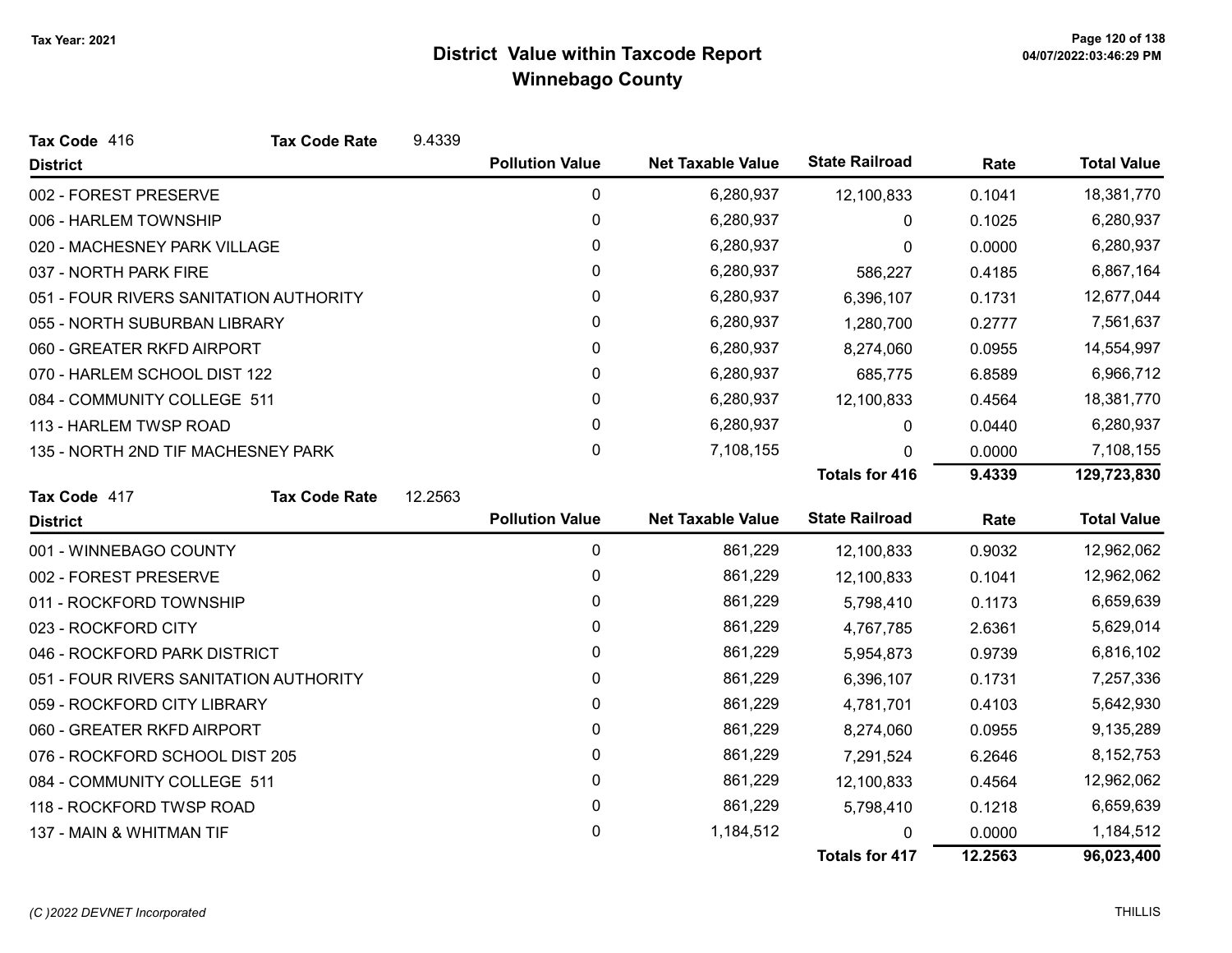| Tax Code 418                           | <b>Tax Code Rate</b> | 12.2563 |                        |                          |                       |         |                    |
|----------------------------------------|----------------------|---------|------------------------|--------------------------|-----------------------|---------|--------------------|
| <b>District</b>                        |                      |         | <b>Pollution Value</b> | <b>Net Taxable Value</b> | <b>State Railroad</b> | Rate    | <b>Total Value</b> |
| 001 - WINNEBAGO COUNTY                 |                      |         | 0                      | 5,949,394                | 12,100,833            | 0.9032  | 18,050,227         |
| 002 - FOREST PRESERVE                  |                      |         | 0                      | 5,949,394                | 12,100,833            | 0.1041  | 18,050,227         |
| 011 - ROCKFORD TOWNSHIP                |                      |         | 0                      | 5,949,394                | 5,798,410             | 0.1173  | 11,747,804         |
| 023 - ROCKFORD CITY                    |                      |         | 0                      | 5,949,394                | 4,767,785             | 2.6361  | 10,717,179         |
| 046 - ROCKFORD PARK DISTRICT           |                      |         | 0                      | 5,949,394                | 5,954,873             | 0.9739  | 11,904,267         |
| 051 - FOUR RIVERS SANITATION AUTHORITY |                      |         | 0                      | 5,949,394                | 6,396,107             | 0.1731  | 12,345,501         |
| 059 - ROCKFORD CITY LIBRARY            |                      |         | 0                      | 5,949,394                | 4,781,701             | 0.4103  | 10,731,095         |
| 060 - GREATER RKFD AIRPORT             |                      |         | 0                      | 5,949,394                | 8,274,060             | 0.0955  | 14,223,454         |
| 076 - ROCKFORD SCHOOL DIST 205         |                      |         | $\mathbf{0}$           | 5,949,394                | 7,291,524             | 6.2646  | 13,240,918         |
| 084 - COMMUNITY COLLEGE 511            |                      |         | 0                      | 5,949,394                | 12,100,833            | 0.4564  | 18,050,227         |
| 118 - ROCKFORD TWSP ROAD               |                      |         | $\mathbf{0}$           | 5,949,394                | 5,798,410             | 0.1218  | 11,747,804         |
| 138 - MIDTOWN TIF                      |                      |         | 0                      | 599,148                  | 0                     | 0.0000  | 599,148            |
|                                        |                      |         |                        |                          | <b>Totals for 418</b> | 12.2563 | 151,407,851        |
| Tax Code 419                           | <b>Tax Code Rate</b> | 12.2563 |                        |                          |                       |         |                    |
| <b>District</b>                        |                      |         | <b>Pollution Value</b> | <b>Net Taxable Value</b> | <b>State Railroad</b> | Rate    | <b>Total Value</b> |
| 001 - WINNEBAGO COUNTY                 |                      |         | $\pmb{0}$              | 482,327                  | 12,100,833            | 0.9032  | 12,583,160         |
| 002 - FOREST PRESERVE                  |                      |         | 0                      | 482,327                  | 12,100,833            | 0.1041  | 12,583,160         |
| 011 - ROCKFORD TOWNSHIP                |                      |         | 0                      | 482,327                  | 5,798,410             | 0.1173  | 6,280,737          |
| 023 - ROCKFORD CITY                    |                      |         | 0                      | 482,327                  | 4,767,785             | 2.6361  | 5,250,112          |
| 046 - ROCKFORD PARK DISTRICT           |                      |         | 0                      | 482,327                  | 5,954,873             | 0.9739  | 6,437,200          |
| 051 - FOUR RIVERS SANITATION AUTHORITY |                      |         | 0                      | 482,327                  | 6,396,107             | 0.1731  | 6,878,434          |
| 059 - ROCKFORD CITY LIBRARY            |                      |         | 0                      | 482,327                  | 4,781,701             | 0.4103  | 5,264,028          |
| 060 - GREATER RKFD AIRPORT             |                      |         | 0                      | 482,327                  | 8,274,060             | 0.0955  | 8,756,387          |
| 076 - ROCKFORD SCHOOL DIST 205         |                      |         | 0                      | 482,327                  | 7,291,524             | 6.2646  | 7,773,851          |
| 084 - COMMUNITY COLLEGE 511            |                      |         | 0                      | 482,327                  | 12,100,833            | 0.4564  | 12,583,160         |
| 118 - ROCKFORD TWSP ROAD               |                      |         | 0                      | 482,327                  | 5,798,410             | 0.1218  | 6,280,737          |
| 139 - KISHWAUKEE & HARRISON TIF #2     |                      |         | 0                      | 2,002                    | 0                     | 0.0000  | 2,002              |
|                                        |                      |         |                        |                          | Totals for 419        | 12.2563 | 90,672,968         |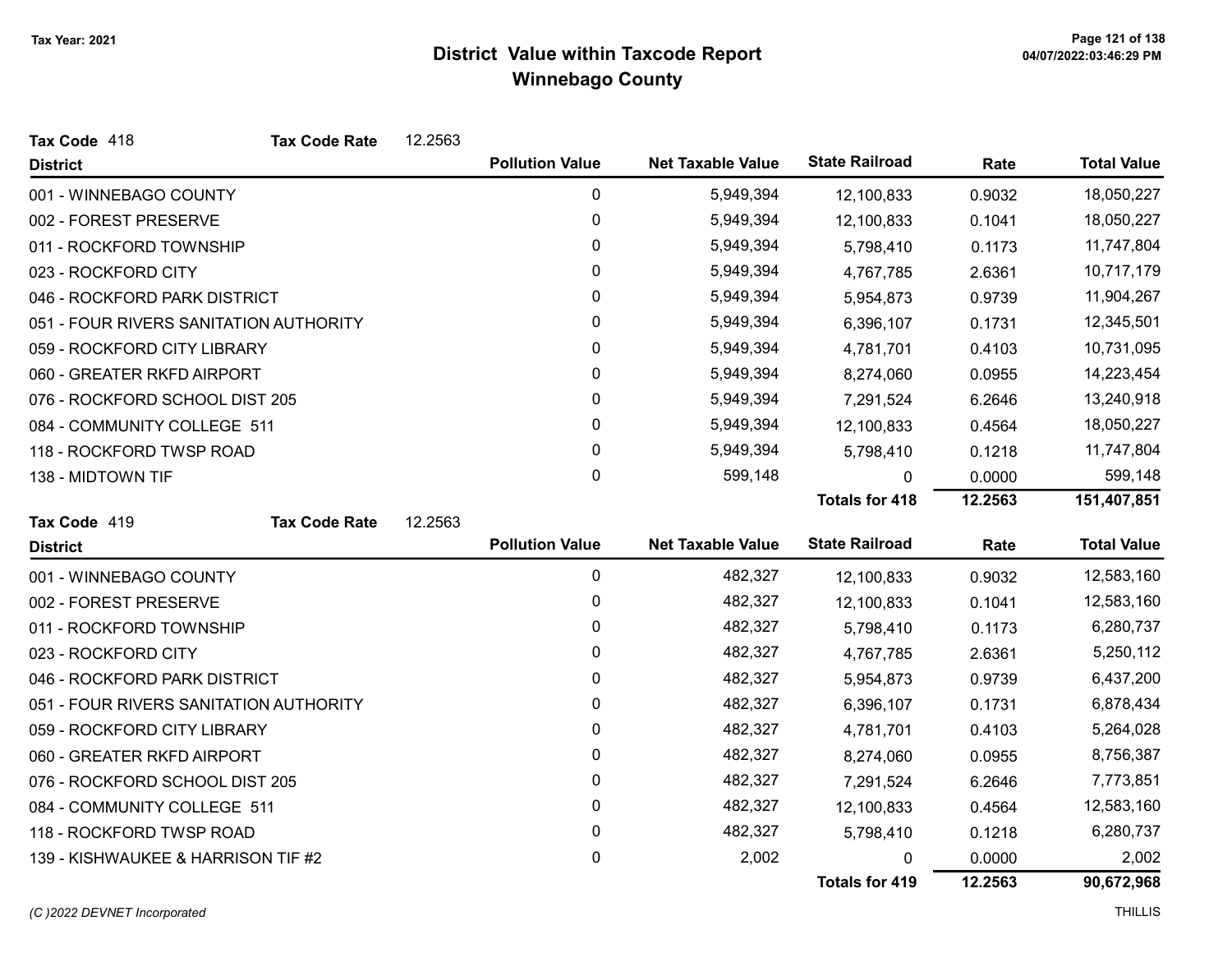| Tax Code 420                           | <b>Tax Code Rate</b> | 9.3917  |                        |                          |                       |        |                    |
|----------------------------------------|----------------------|---------|------------------------|--------------------------|-----------------------|--------|--------------------|
| <b>District</b>                        |                      |         | <b>Pollution Value</b> | <b>Net Taxable Value</b> | <b>State Railroad</b> | Rate   | <b>Total Value</b> |
| 001 - WINNEBAGO COUNTY                 |                      |         | 0                      | 1,726,858                | 12,100,833            | 0.9032 | 13,827,691         |
| 002 - FOREST PRESERVE                  |                      |         | 0                      | 1,726,858                | 12,100,833            | 0.1041 | 13,827,691         |
| 012 - ROCKTON TOWNSHIP                 |                      |         | 0                      | 1,726,858                | 1,493,749             | 0.1850 | 3,220,607          |
| 024 - ROCKTON VILLAGE                  |                      |         | 0                      | 1,726,858                | 192,543               | 0.6208 | 1,919,401          |
| 041 - ROCKTON FIRE                     |                      |         | 0                      | 1,726,858                | 781,567               | 0.6575 | 2,508,425          |
| 057 - TALCOTT FREE LIBRARY             |                      |         | 0                      | 1,726,858                | 549,147               | 0.2792 | 2,276,005          |
| 074 - ROCKTON SCHOOL DIST 140          |                      |         | 0                      | 1,726,858                | 726,880               | 3.4985 | 2,453,738          |
| 077 - HONONEGAH HIGH SD #207           |                      |         | 0                      | 1,726,858                | 861,603               | 2.5404 | 2,588,461          |
| 084 - COMMUNITY COLLEGE 511            |                      |         | 0                      | 1,726,858                | 12,100,833            | 0.4564 | 13,827,691         |
| 119 - ROCKTON TWSP ROAD                |                      |         | 0                      | 1,726,858                | 1,493,749             | 0.1466 | 3,220,607          |
| 140 - FORMER BELOIT CORP TIF           |                      |         | 0                      | 1,306,138                | 0                     | 0.0000 | 1,306,138          |
|                                        |                      |         |                        |                          | <b>Totals for 420</b> | 9.3917 | 60,976,455         |
| Tax Code 421                           | <b>Tax Code Rate</b> | 12.2563 |                        |                          |                       |        |                    |
| <b>District</b>                        |                      |         | <b>Pollution Value</b> | <b>Net Taxable Value</b> | <b>State Railroad</b> | Rate   | <b>Total Value</b> |
| 001 - WINNEBAGO COUNTY                 |                      |         | 0                      | 15,092,219               | 12,100,833            | 0.9032 | 27,193,052         |
| 002 - FOREST PRESERVE                  |                      |         | 0                      | 15,092,219               | 12,100,833            | 0.1041 | 27,193,052         |
| 011 - ROCKFORD TOWNSHIP                |                      |         | 0                      | 15,092,219               | 5,798,410             | 0.1173 | 20,890,629         |
| 023 - ROCKFORD CITY                    |                      |         | 0                      | 15,092,219               | 4,767,785             | 2.6361 | 19,860,004         |
| 046 - ROCKFORD PARK DISTRICT           |                      |         | 0                      | 15,092,219               | 5,954,873             | 0.9739 | 21,047,092         |
| 051 - FOUR RIVERS SANITATION AUTHORITY |                      |         | 0                      | 15,092,219               | 6,396,107             | 0.1731 | 21,488,326         |
| 059 - ROCKFORD CITY LIBRARY            |                      |         |                        |                          |                       |        | 19,873,920         |
|                                        |                      |         | 0                      | 15,092,219               | 4,781,701             | 0.4103 |                    |
| 060 - GREATER RKFD AIRPORT             |                      |         | 0                      | 15,092,219               | 8,274,060             | 0.0955 | 23,366,279         |
| 076 - ROCKFORD SCHOOL DIST 205         |                      |         | 0                      | 15,092,219               | 7,291,524             | 6.2646 | 22,383,743         |
| 084 - COMMUNITY COLLEGE 511            |                      |         | 0                      | 15,092,219               | 12,100,833            | 0.4564 | 27,193,052         |
| 118 - ROCKFORD TWSP ROAD               |                      |         | 0                      | 15,092,219               | 5,798,410             | 0.1218 | 20,890,629         |
| 141 - GLOBAL TRADE TIF #3              |                      |         | 0                      | 1,025,432                | 0                     | 0.0000 | 1,025,432          |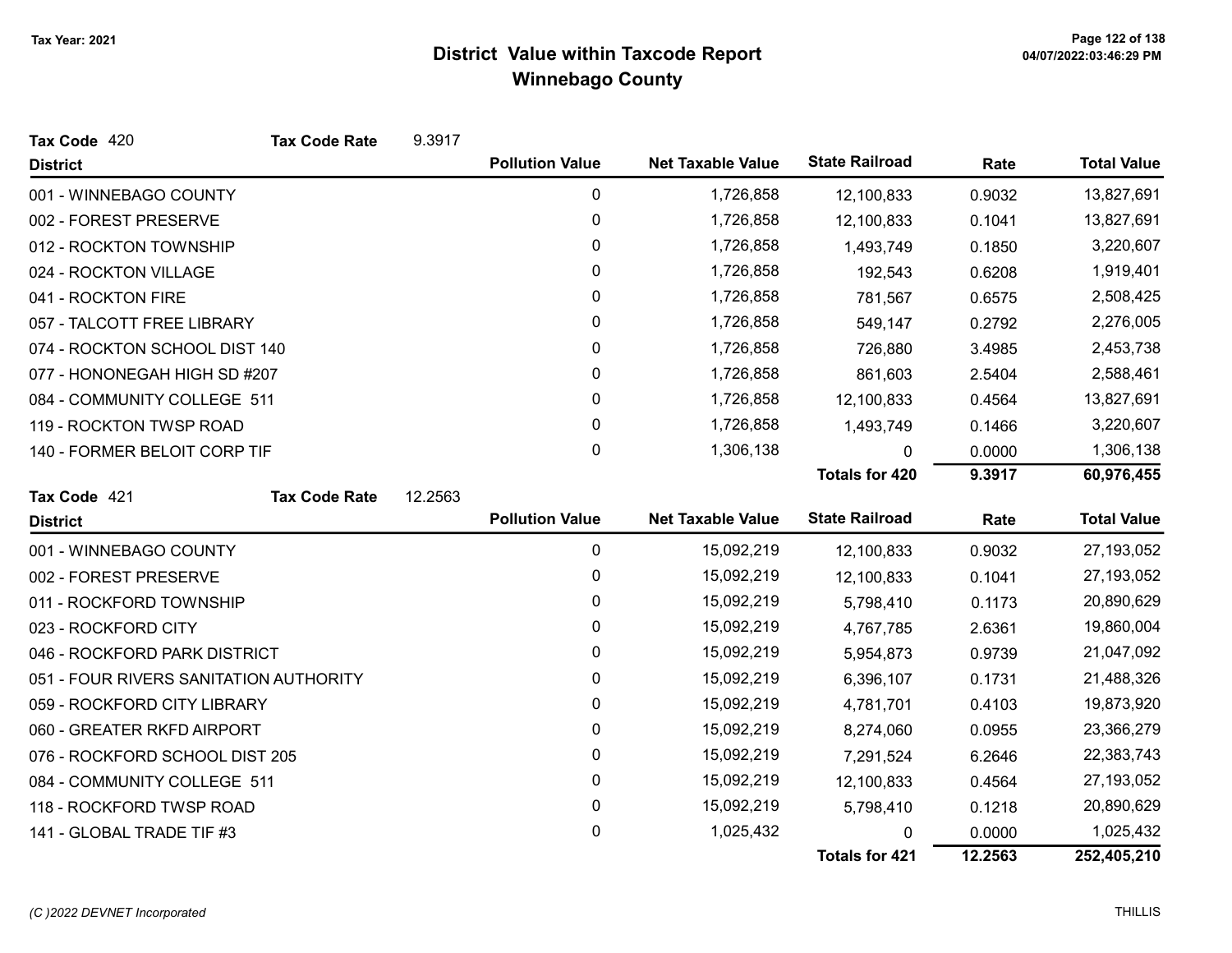| Tax Code 422                           | <b>Tax Code Rate</b> | 12.2563 |                        |                          |                       |         |                    |
|----------------------------------------|----------------------|---------|------------------------|--------------------------|-----------------------|---------|--------------------|
| <b>District</b>                        |                      |         | <b>Pollution Value</b> | <b>Net Taxable Value</b> | <b>State Railroad</b> | Rate    | <b>Total Value</b> |
| 001 - WINNEBAGO COUNTY                 |                      |         | 0                      | 9,682,440                | 12,100,833            | 0.9032  | 21,783,273         |
| 002 - FOREST PRESERVE                  |                      |         | 0                      | 9,682,440                | 12,100,833            | 0.1041  | 21,783,273         |
| 011 - ROCKFORD TOWNSHIP                |                      |         | 0                      | 9,682,440                | 5,798,410             | 0.1173  | 15,480,850         |
| 023 - ROCKFORD CITY                    |                      |         | 0                      | 9,682,440                | 4,767,785             | 2.6361  | 14,450,225         |
| 046 - ROCKFORD PARK DISTRICT           |                      |         | 0                      | 9,682,440                | 5,954,873             | 0.9739  | 15,637,313         |
| 051 - FOUR RIVERS SANITATION AUTHORITY |                      |         | 0                      | 9,682,440                | 6,396,107             | 0.1731  | 16,078,547         |
| 059 - ROCKFORD CITY LIBRARY            |                      |         | 0                      | 9,682,440                | 4,781,701             | 0.4103  | 14,464,141         |
| 060 - GREATER RKFD AIRPORT             |                      |         | 0                      | 9,682,440                | 8,274,060             | 0.0955  | 17,956,500         |
| 076 - ROCKFORD SCHOOL DIST 205         |                      |         | 0                      | 9,682,440                | 7,291,524             | 6.2646  | 16,973,964         |
| 084 - COMMUNITY COLLEGE 511            |                      |         | 0                      | 9,682,440                | 12,100,833            | 0.4564  | 21,783,273         |
| 118 - ROCKFORD TWSP ROAD               |                      |         | 0                      | 9,682,440                | 5,798,410             | 0.1218  | 15,480,850         |
| 142 - RIVER DISTRICT NORTH TIF         |                      |         | 0                      | 4,844,639                | 0                     | 0.0000  | 4,844,639          |
|                                        |                      |         |                        |                          | <b>Totals for 422</b> | 12.2563 | 196,716,848        |
| Tax Code 423                           | <b>Tax Code Rate</b> | 12.2563 |                        |                          |                       |         |                    |
| <b>District</b>                        |                      |         | <b>Pollution Value</b> | <b>Net Taxable Value</b> | <b>State Railroad</b> | Rate    | <b>Total Value</b> |
| 001 - WINNEBAGO COUNTY                 |                      |         | 0                      | 12,739,182               | 12,100,833            | 0.9032  | 24,840,015         |
| 002 - FOREST PRESERVE                  |                      |         | 0                      | 12,739,182               | 12,100,833            | 0.1041  | 24,840,015         |
| 011 - ROCKFORD TOWNSHIP                |                      |         | 0                      | 12,739,182               | 5,798,410             | 0.1173  | 18,537,592         |
| 023 - ROCKFORD CITY                    |                      |         | 0                      | 12,739,182               | 4,767,785             | 2.6361  | 17,506,967         |
| 046 - ROCKFORD PARK DISTRICT           |                      |         | 0                      | 12,739,182               | 5,954,873             | 0.9739  | 18,694,055         |
| 051 - FOUR RIVERS SANITATION AUTHORITY |                      |         | 0                      | 12,739,182               | 6,396,107             | 0.1731  | 19,135,289         |
| 059 - ROCKFORD CITY LIBRARY            |                      |         | 0                      | 12,739,182               | 4,781,701             | 0.4103  | 17,520,883         |
| 060 - GREATER RKFD AIRPORT             |                      |         | 0                      | 12,739,182               | 8,274,060             | 0.0955  | 21,013,242         |
| 076 - ROCKFORD SCHOOL DIST 205         |                      |         | 0                      | 12,739,182               | 7,291,524             | 6.2646  | 20,030,706         |
| 084 - COMMUNITY COLLEGE 511            |                      |         | 0                      | 12,739,182               | 12,100,833            | 0.4564  | 24,840,015         |
| 118 - ROCKFORD TWSP ROAD               |                      |         | 0                      | 12,739,182               | 5,798,410             | 0.1218  | 18,537,592         |
| 143 - BROADWAY TIF                     |                      |         | 0                      | 763,133                  | 0                     | 0.0000  | 763,133            |
|                                        |                      |         |                        |                          | <b>Totals for 423</b> | 12.2563 | 226,259,504        |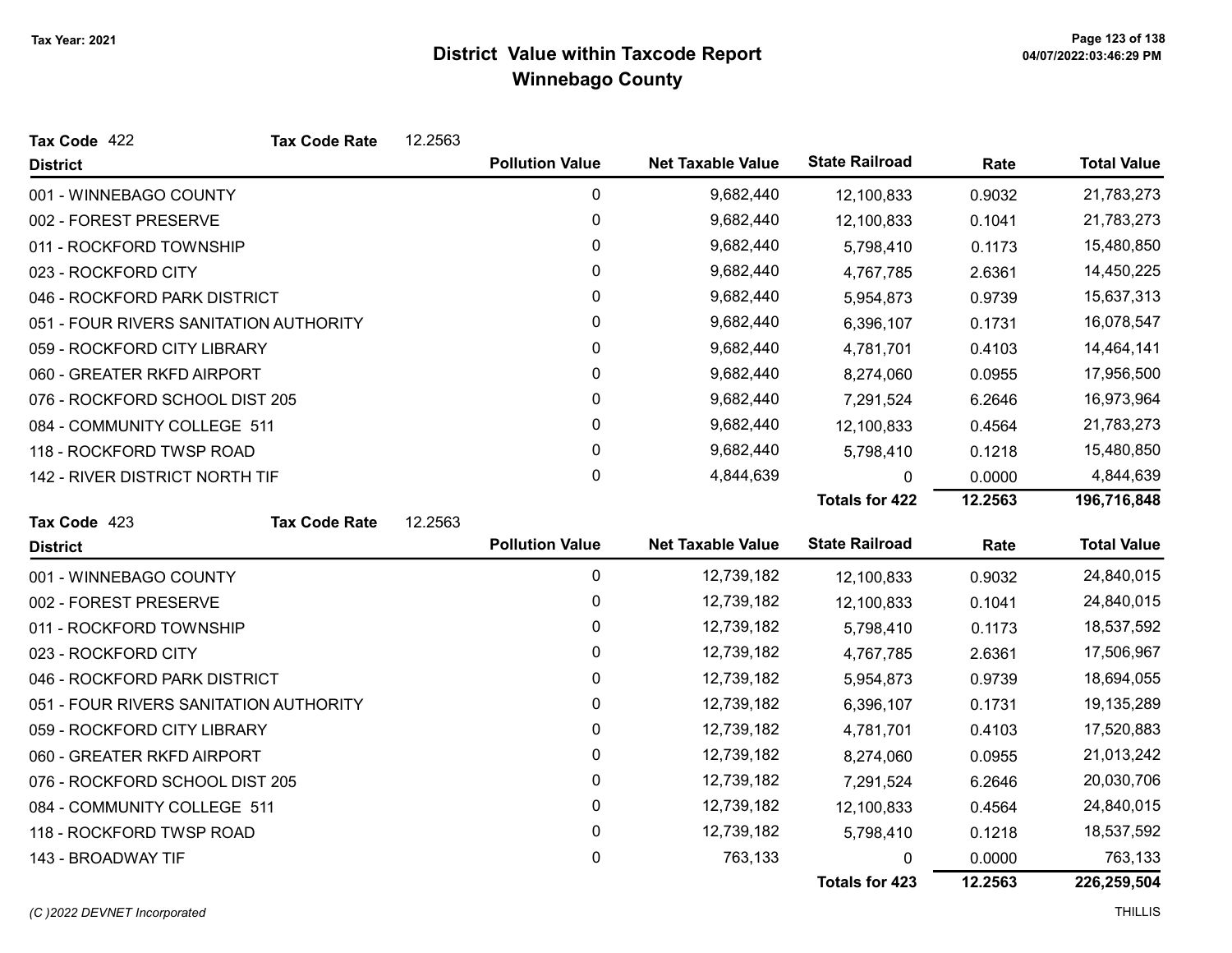| Tax Code 424                           | <b>Tax Code Rate</b> | 12.2563 |                        |                          |                       |         |                    |
|----------------------------------------|----------------------|---------|------------------------|--------------------------|-----------------------|---------|--------------------|
| <b>District</b>                        |                      |         | <b>Pollution Value</b> | <b>Net Taxable Value</b> | <b>State Railroad</b> | Rate    | <b>Total Value</b> |
| 001 - WINNEBAGO COUNTY                 |                      |         | 0                      | 8,929,189                | 12,100,833            | 0.9032  | 21,030,022         |
| 002 - FOREST PRESERVE                  |                      |         | 0                      | 8,929,189                | 12,100,833            | 0.1041  | 21,030,022         |
| 011 - ROCKFORD TOWNSHIP                |                      |         | 0                      | 8,929,189                | 5,798,410             | 0.1173  | 14,727,599         |
| 023 - ROCKFORD CITY                    |                      |         | 0                      | 8,929,189                | 4,767,785             | 2.6361  | 13,696,974         |
| 046 - ROCKFORD PARK DISTRICT           |                      |         | 0                      | 8,929,189                | 5,954,873             | 0.9739  | 14,884,062         |
| 051 - FOUR RIVERS SANITATION AUTHORITY |                      |         | 0                      | 8,929,189                | 6,396,107             | 0.1731  | 15,325,296         |
| 059 - ROCKFORD CITY LIBRARY            |                      |         | 0                      | 8,929,189                | 4,781,701             | 0.4103  | 13,710,890         |
| 060 - GREATER RKFD AIRPORT             |                      |         | 0                      | 8,929,189                | 8,274,060             | 0.0955  | 17,203,249         |
| 076 - ROCKFORD SCHOOL DIST 205         |                      |         | $\mathbf{0}$           | 8,929,189                | 7,291,524             | 6.2646  | 16,220,713         |
| 084 - COMMUNITY COLLEGE 511            |                      |         | 0                      | 8,929,189                | 12,100,833            | 0.4564  | 21,030,022         |
| 118 - ROCKFORD TWSP ROAD               |                      |         | 0                      | 8,929,189                | 5,798,410             | 0.1218  | 14,727,599         |
| 144 - EAST RIVER TIF                   |                      |         | 0                      | 3,920,237                | 0                     | 0.0000  | 3,920,237          |
|                                        |                      |         |                        |                          | <b>Totals for 424</b> | 12.2563 | 187,506,685        |
| Tax Code 425                           | <b>Tax Code Rate</b> | 8.9320  |                        |                          |                       |         |                    |
| <b>District</b>                        |                      |         | <b>Pollution Value</b> | <b>Net Taxable Value</b> | <b>State Railroad</b> | Rate    | <b>Total Value</b> |
| 001 - WINNEBAGO COUNTY                 |                      |         | 0                      | 67,034                   | 12,100,833            | 0.9032  | 12, 167, 867       |
| 002 - FOREST PRESERVE                  |                      |         | 0                      | 67,034                   | 12,100,833            | 0.1041  | 12, 167, 867       |
| 010 - PECATONICA TOWNSHIP              |                      |         | 0                      | 67,034                   | 0                     | 0.1725  | 67,034             |
| 022 - PECATONICA VILLAGE               |                      |         | $\mathbf{0}$           | 67,034                   | 0                     | 0.7562  | 67,034             |
| 039 - PECATONICA FIRE                  |                      |         | 0                      | 67,034                   | 652,077               | 0.3606  | 719,111            |
| 047 - SUMNER PARK                      |                      |         | $\mathbf{0}$           | 67,034                   | 0                     | 0.1360  | 67,034             |
| 056 - PECATONICA LIBRARY               |                      |         | 0                      | 67,034                   | 0                     | 0.1817  | 67,034             |
| 080 - PECATONICA UNIT SD #321          |                      |         | 0                      | 67,034                   | $\mathbf{0}$          | 5.6340  | 67,034             |
| 084 - COMMUNITY COLLEGE 511            |                      |         | 0                      | 67,034                   | 12,100,833            | 0.4564  | 12, 167, 867       |
| 117 - PECATONICA TWSP ROAD             |                      |         | 0                      | 67,034                   | 0                     | 0.1766  | 67,034             |
| 124 - PE/SE MULTI TOWNSHIP             |                      |         |                        |                          | 0                     |         | 67,034             |
|                                        |                      |         | 0                      | 67,034                   |                       | 0.0507  |                    |
| 145 - SUMNER ROAD / GROVE ST TIF       |                      |         | 0                      | 0                        | 0                     | 0.0000  | 0                  |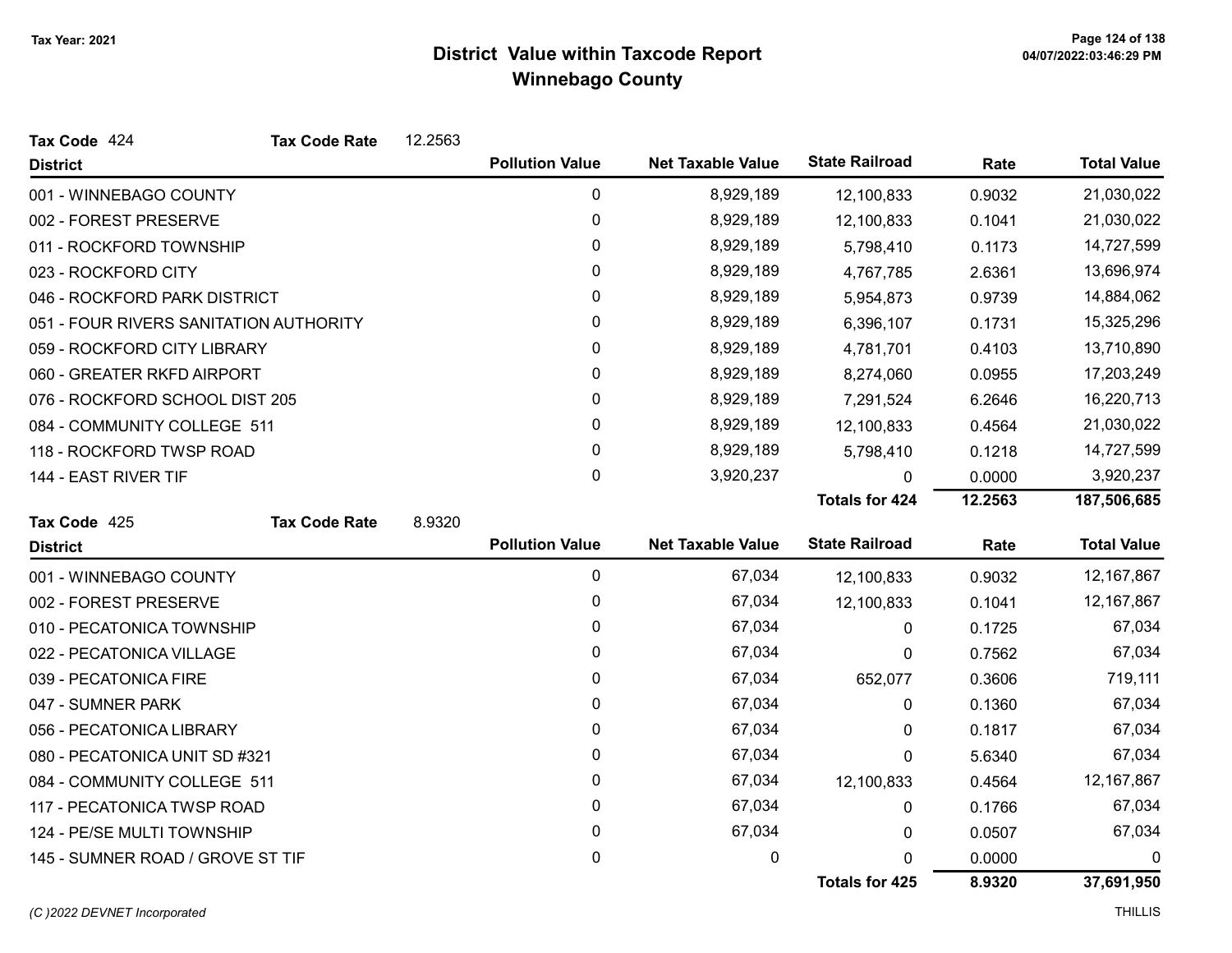| Tax Code 426                           | <b>Tax Code Rate</b> | 9.4876 |                        |                          |                       |        |                    |
|----------------------------------------|----------------------|--------|------------------------|--------------------------|-----------------------|--------|--------------------|
| <b>District</b>                        |                      |        | <b>Pollution Value</b> | <b>Net Taxable Value</b> | <b>State Railroad</b> | Rate   | <b>Total Value</b> |
| 001 - WINNEBAGO COUNTY                 |                      |        | 0                      | 2,368,152                | 12,100,833            | 0.9032 | 14,468,985         |
| 002 - FOREST PRESERVE                  |                      |        | 0                      | 2,368,152                | 12,100,833            | 0.1041 | 14,468,985         |
| 011 - ROCKFORD TOWNSHIP                |                      |        | 0                      | 2,368,152                | 5,798,410             | 0.1173 | 8,166,562          |
| 019 - LOVES PARK CITY                  |                      |        | 0                      | 2,368,152                | 0                     | 0.0000 | 2,368,152          |
| 046 - ROCKFORD PARK DISTRICT           |                      |        | 0                      | 2,368,152                | 5,954,873             | 0.9739 | 8,323,025          |
| 051 - FOUR RIVERS SANITATION AUTHORITY |                      |        | 0                      | 2,368,152                | 6,396,107             | 0.1731 | 8,764,259          |
| 055 - NORTH SUBURBAN LIBRARY           |                      |        | 0                      | 2,368,152                | 1,280,700             | 0.2777 | 3,648,852          |
| 060 - GREATER RKFD AIRPORT             |                      |        | $\mathbf 0$            | 2,368,152                | 8,274,060             | 0.0955 | 10,642,212         |
| 076 - ROCKFORD SCHOOL DIST 205         |                      |        | 0                      | 2,368,152                | 7,291,524             | 6.2646 | 9,659,676          |
| 084 - COMMUNITY COLLEGE 511            |                      |        | $\mathbf 0$            | 2,368,152                | 12,100,833            | 0.4564 | 14,468,985         |
| 118 - ROCKFORD TWSP ROAD               |                      |        | $\mathbf 0$            | 2,368,152                | 5,798,410             | 0.1218 | 8,166,562          |
| 146 - LOVES PARK CORP CENTER TIF       |                      |        | $\mathbf 0$            | 2,268,176                | U                     | 0.0000 | 2,268,176          |
|                                        |                      |        |                        |                          | <b>Totals for 426</b> | 9.4876 | 105,414,431        |
| Tax Code 427                           | <b>Tax Code Rate</b> | 9.2219 |                        |                          |                       |        |                    |
| <b>District</b>                        |                      |        | <b>Pollution Value</b> | <b>Net Taxable Value</b> | <b>State Railroad</b> | Rate   | <b>Total Value</b> |
| 001 - WINNEBAGO COUNTY                 |                      |        | 0                      | 10,969                   | 12,100,833            | 0.9032 | 12,111,802         |
| 002 - FOREST PRESERVE                  |                      |        | 0                      | 10,969                   | 12,100,833            | 0.1041 | 12,111,802         |
| 006 - HARLEM TOWNSHIP                  |                      |        | 0                      | 10,969                   | $\mathbf{0}$          | 0.1025 | 10,969             |
| 019 - LOVES PARK CITY                  |                      |        | 0                      | 10,969                   | 0                     | 0.0000 | 10,969             |
| 046 - ROCKFORD PARK DISTRICT           |                      |        | 0                      | 10,969                   | 5,954,873             | 0.9739 | 5,965,842          |
| 055 - NORTH SUBURBAN LIBRARY           |                      |        | 0                      | 10,969                   | 1,280,700             | 0.2777 | 1,291,669          |
| 060 - GREATER RKFD AIRPORT             |                      |        | 0                      | 10,969                   | 8,274,060             | 0.0955 | 8,285,029          |
| 076 - ROCKFORD SCHOOL DIST 205         |                      |        | 0                      | 10,969                   | 7,291,524             | 6.2646 | 7,302,493          |
| 084 - COMMUNITY COLLEGE 511            |                      |        | $\mathbf 0$            | 10,969                   | 12,100,833            | 0.4564 | 12,111,802         |
| 113 - HARLEM TWSP ROAD                 |                      |        | 0                      | 10,969                   | $\mathbf{0}$          | 0.0440 | 10,969             |
| 146 - LOVES PARK CORP CENTER TIF       |                      |        | 0                      | 7,131                    | O                     | 0.0000 | 7,131              |
|                                        |                      |        |                        |                          | <b>Totals for 427</b> | 9.2219 | 59,220,477         |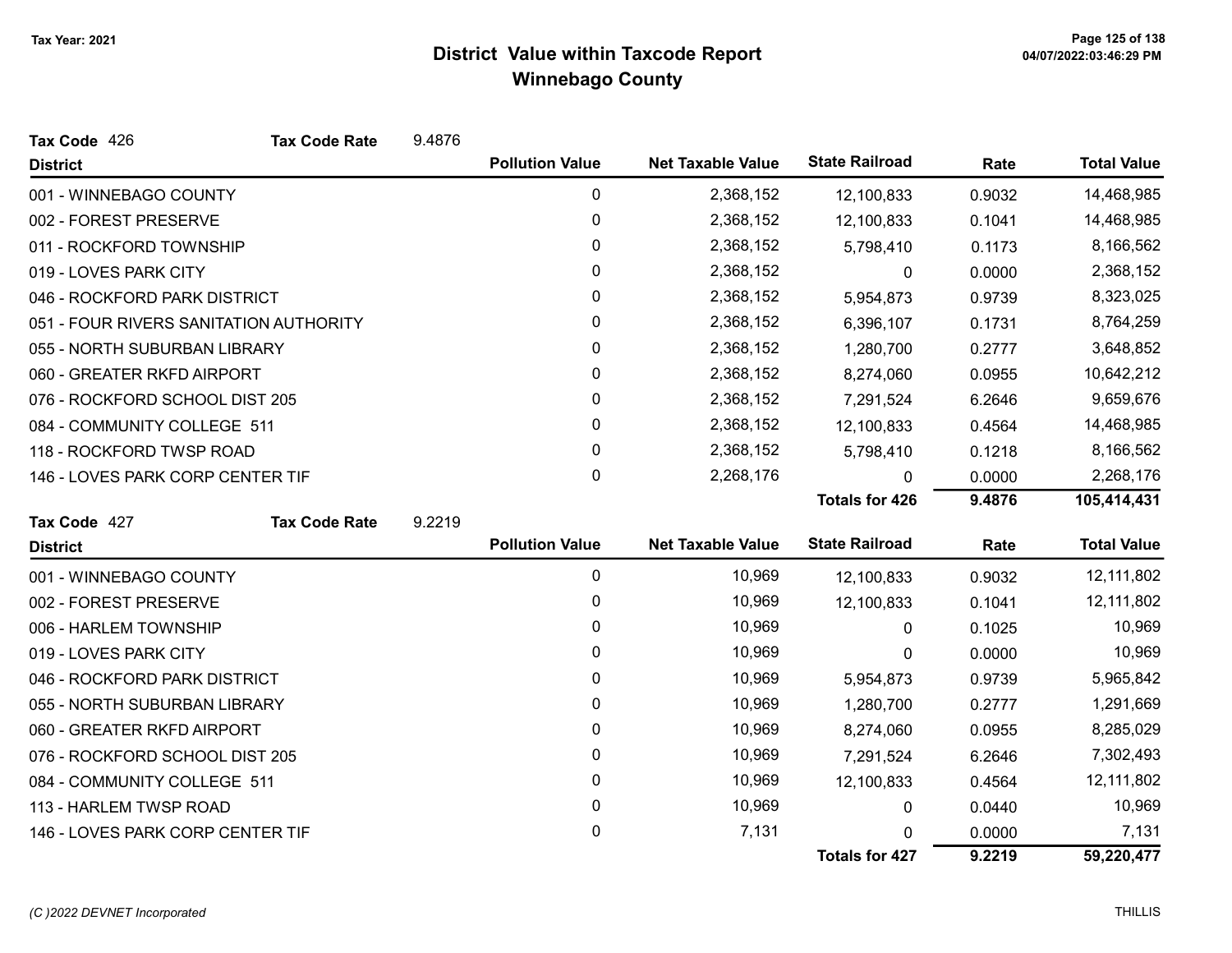| Tax Code 428                           | <b>Tax Code Rate</b> | 9.3950 |                        |                          |                       |        |                    |
|----------------------------------------|----------------------|--------|------------------------|--------------------------|-----------------------|--------|--------------------|
| <b>District</b>                        |                      |        | <b>Pollution Value</b> | <b>Net Taxable Value</b> | <b>State Railroad</b> | Rate   | <b>Total Value</b> |
| 001 - WINNEBAGO COUNTY                 |                      |        | 0                      | 1,889,927                | 12,100,833            | 0.9032 | 13,990,760         |
| 002 - FOREST PRESERVE                  |                      |        | $\pmb{0}$              | 1,889,927                | 12,100,833            | 0.1041 | 13,990,760         |
| 006 - HARLEM TOWNSHIP                  |                      |        | 0                      | 1,889,927                | 0                     | 0.1025 | 1,889,927          |
| 019 - LOVES PARK CITY                  |                      |        | 0                      | 1,889,927                | 0                     | 0.0000 | 1,889,927          |
| 046 - ROCKFORD PARK DISTRICT           |                      |        | 0                      | 1,889,927                | 5,954,873             | 0.9739 | 7,844,800          |
| 051 - FOUR RIVERS SANITATION AUTHORITY |                      |        | 0                      | 1,889,927                | 6,396,107             | 0.1731 | 8,286,034          |
| 055 - NORTH SUBURBAN LIBRARY           |                      |        | 0                      | 1,889,927                | 1,280,700             | 0.2777 | 3,170,627          |
| 060 - GREATER RKFD AIRPORT             |                      |        | $\mathbf{0}$           | 1,889,927                | 8,274,060             | 0.0955 | 10,163,987         |
| 076 - ROCKFORD SCHOOL DIST 205         |                      |        | 0                      | 1,889,927                | 7,291,524             | 6.2646 | 9,181,451          |
| 084 - COMMUNITY COLLEGE 511            |                      |        | $\pmb{0}$              | 1,889,927                | 12,100,833            | 0.4564 | 13,990,760         |
| 113 - HARLEM TWSP ROAD                 |                      |        | 0                      | 1,889,927                | 0                     | 0.0440 | 1,889,927          |
| 146 - LOVES PARK CORP CENTER TIF       |                      |        | 0                      | 4,212,994                | <sup>0</sup>          | 0.0000 | 4,212,994          |
|                                        |                      |        |                        |                          | <b>Totals for 428</b> | 9.3950 | 90,501,954         |
| Tax Code 429                           | <b>Tax Code Rate</b> | 8.9567 |                        |                          |                       |        |                    |
| <b>District</b>                        |                      |        | <b>Pollution Value</b> | <b>Net Taxable Value</b> | <b>State Railroad</b> | Rate   | <b>Total Value</b> |
| 001 - WINNEBAGO COUNTY                 |                      |        | 0                      | 4,613                    | 12,100,833            | 0.9032 | 12,105,446         |
| 002 - FOREST PRESERVE                  |                      |        | $\pmb{0}$              | 4,613                    | 12,100,833            | 0.1041 | 12,105,446         |
| 006 - HARLEM TOWNSHIP                  |                      |        | 0                      | 4,613                    | 0                     | 0.1025 | 4,613              |
| 020 - MACHESNEY PARK VILLAGE           |                      |        | 0                      | 4,613                    | 0                     | 0.0000 | 4,613              |
| 035 - HARLEM-ROSCOE FIRE               |                      |        | 0                      | 4,613                    | 516,062               | 0.7087 | 520,675            |
| 055 - NORTH SUBURBAN LIBRARY           |                      |        | $\mathbf{0}$           | 4,613                    | 1,280,700             | 0.2777 | 1,285,313          |
| 060 - GREATER RKFD AIRPORT             |                      |        | 0                      | 4,613                    | 8,274,060             | 0.0955 | 8,278,673          |
| 076 - ROCKFORD SCHOOL DIST 205         |                      |        | 0                      | 4,613                    | 7,291,524             | 6.2646 | 7,296,137          |
| 084 - COMMUNITY COLLEGE 511            |                      |        | 0                      | 4,613                    | 12,100,833            | 0.4564 | 12,105,446         |
| 113 - HARLEM TWSP ROAD                 |                      |        | 0                      | 4,613                    | 0                     | 0.0440 | 4,613              |
| 147 - WESTSTONE TIF                    |                      |        | 0                      | 20,412                   | n                     | 0.0000 | 20,412             |
|                                        |                      |        |                        |                          | <b>Totals for 429</b> | 8.9567 | 53,731,387         |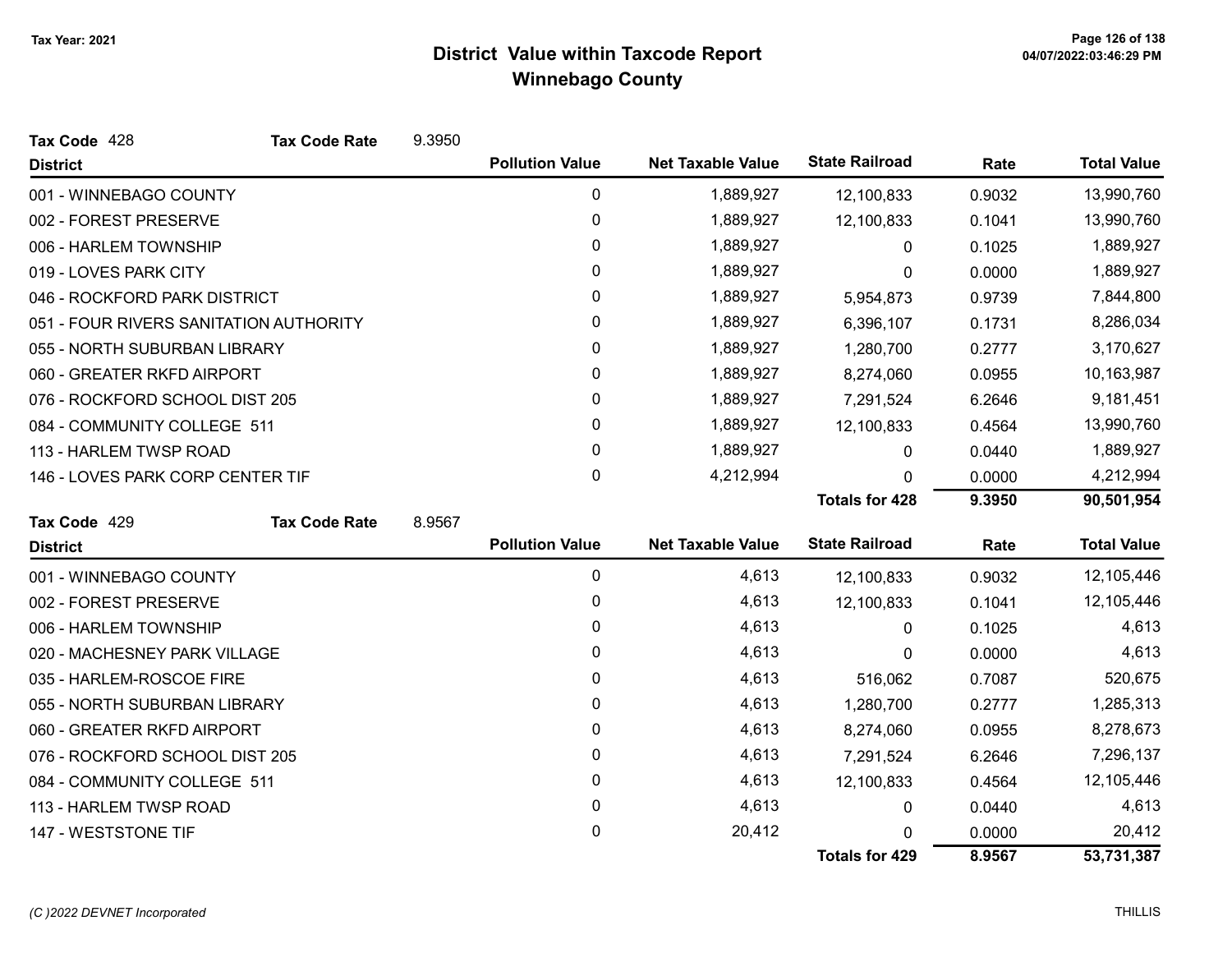| Tax Code 430                           | <b>Tax Code Rate</b> | 9.1298 |                        |                          |                       |        |                    |
|----------------------------------------|----------------------|--------|------------------------|--------------------------|-----------------------|--------|--------------------|
| <b>District</b>                        |                      |        | <b>Pollution Value</b> | <b>Net Taxable Value</b> | <b>State Railroad</b> | Rate   | <b>Total Value</b> |
| 001 - WINNEBAGO COUNTY                 |                      |        | 0                      | 148,776                  | 12,100,833            | 0.9032 | 12,249,609         |
| 002 - FOREST PRESERVE                  |                      |        | $\mathbf 0$            | 148,776                  | 12,100,833            | 0.1041 | 12,249,609         |
| 006 - HARLEM TOWNSHIP                  |                      |        | 0                      | 148,776                  | 0                     | 0.1025 | 148,776            |
| 020 - MACHESNEY PARK VILLAGE           |                      |        | 0                      | 148,776                  | 0                     | 0.0000 | 148,776            |
| 035 - HARLEM-ROSCOE FIRE               |                      |        | 0                      | 148,776                  | 516,062               | 0.7087 | 664,838            |
| 051 - FOUR RIVERS SANITATION AUTHORITY |                      |        | 0                      | 148,776                  | 6,396,107             | 0.1731 | 6,544,883          |
| 055 - NORTH SUBURBAN LIBRARY           |                      |        | 0                      | 148,776                  | 1,280,700             | 0.2777 | 1,429,476          |
| 060 - GREATER RKFD AIRPORT             |                      |        | 0                      | 148,776                  | 8,274,060             | 0.0955 | 8,422,836          |
| 076 - ROCKFORD SCHOOL DIST 205         |                      |        | 0                      | 148,776                  | 7,291,524             | 6.2646 | 7,440,300          |
| 084 - COMMUNITY COLLEGE 511            |                      |        | 0                      | 148,776                  | 12,100,833            | 0.4564 | 12,249,609         |
| 113 - HARLEM TWSP ROAD                 |                      |        | 0                      | 148,776                  | 0                     | 0.0440 | 148,776            |
| 147 - WESTSTONE TIF                    |                      |        | $\mathbf 0$            | 6,697,362                | 0                     | 0.0000 | 6,697,362          |
|                                        |                      |        |                        |                          | <b>Totals for 430</b> | 9.1298 | 68,394,850         |
| Tax Code 433                           | <b>Tax Code Rate</b> | 9.7241 |                        |                          |                       |        |                    |
| <b>District</b>                        |                      |        | <b>Pollution Value</b> | <b>Net Taxable Value</b> | <b>State Railroad</b> | Rate   | <b>Total Value</b> |
| 001 - WINNEBAGO COUNTY                 |                      |        | 0                      | 1,486,648                | 12,100,833            | 0.9032 | 13,587,481         |
| 002 - FOREST PRESERVE                  |                      |        | 0                      | 1,486,648                | 12,100,833            | 0.1041 | 13,587,481         |
| 006 - HARLEM TOWNSHIP                  |                      |        | 0                      | 1,486,648                | 0                     | 0.1025 | 1,486,648          |
| 020 - MACHESNEY PARK VILLAGE           |                      |        | 0                      | 1,486,648                | 0                     | 0.0000 | 1,486,648          |
| 035 - HARLEM-ROSCOE FIRE               |                      |        | 0                      | 1,486,648                | 516,062               | 0.7087 | 2,002,710          |
| 051 - FOUR RIVERS SANITATION AUTHORITY |                      |        | 0                      | 1,486,648                | 6,396,107             | 0.1731 | 7,882,755          |
| 055 - NORTH SUBURBAN LIBRARY           |                      |        | 0                      | 1,486,648                | 1,280,700             | 0.2777 | 2,767,348          |
| 060 - GREATER RKFD AIRPORT             |                      |        | 0                      | 1,486,648                | 8,274,060             | 0.0955 | 9,760,708          |
| 070 - HARLEM SCHOOL DIST 122           |                      |        | 0                      | 1,486,648                | 685,775               | 6.8589 | 2,172,423          |
| 084 - COMMUNITY COLLEGE 511            |                      |        | 0                      | 1,486,648                | 12,100,833            | 0.4564 | 13,587,481         |
| 113 - HARLEM TWSP ROAD                 |                      |        | 0                      | 1,486,648                | 0                     | 0.0440 | 1,486,648          |
| 148 - NORTH WILLOW CREEK TIF           |                      |        | 0                      | 240,993                  | 0                     | 0.0000 | 240,993            |
|                                        |                      |        |                        |                          | <b>Totals for 433</b> | 9.7241 | 70,049,324         |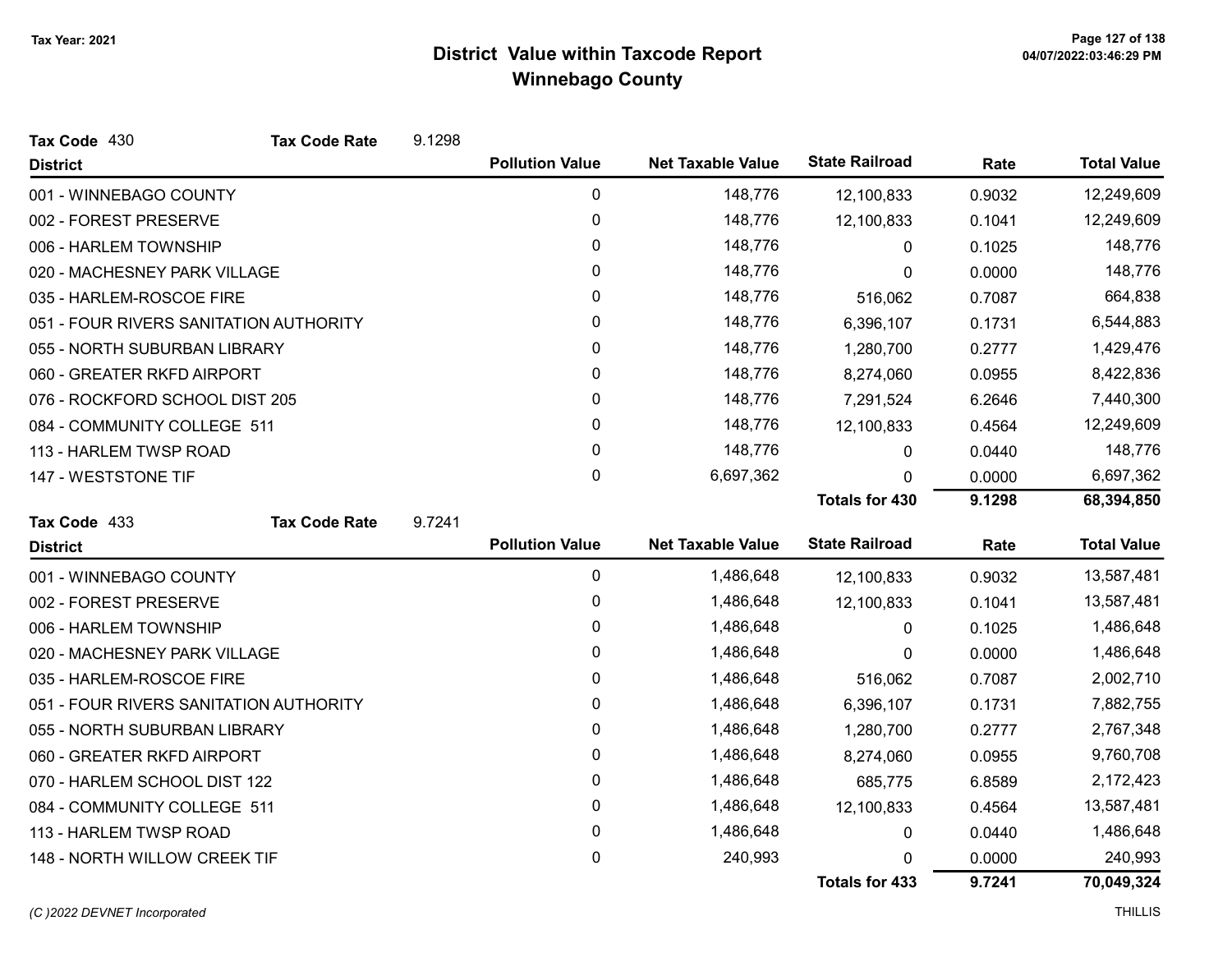| Tax Code 434                           | <b>Tax Code Rate</b> | 9.7241 |                        |                          |                       |        |                    |
|----------------------------------------|----------------------|--------|------------------------|--------------------------|-----------------------|--------|--------------------|
| <b>District</b>                        |                      |        | <b>Pollution Value</b> | <b>Net Taxable Value</b> | <b>State Railroad</b> | Rate   | <b>Total Value</b> |
| 001 - WINNEBAGO COUNTY                 |                      |        | 0                      | 225,630                  | 12,100,833            | 0.9032 | 12,326,463         |
| 002 - FOREST PRESERVE                  |                      |        | $\pmb{0}$              | 225,630                  | 12,100,833            | 0.1041 | 12,326,463         |
| 006 - HARLEM TOWNSHIP                  |                      |        | 0                      | 225,630                  | 0                     | 0.1025 | 225,630            |
| 035 - HARLEM-ROSCOE FIRE               |                      |        | $\mathbf{0}$           | 225,630                  | 516,062               | 0.7087 | 741,692            |
| 051 - FOUR RIVERS SANITATION AUTHORITY |                      |        | 0                      | 225,630                  | 6,396,107             | 0.1731 | 6,621,737          |
| 055 - NORTH SUBURBAN LIBRARY           |                      |        | 0                      | 225,630                  | 1,280,700             | 0.2777 | 1,506,330          |
| 060 - GREATER RKFD AIRPORT             |                      |        | $\pmb{0}$              | 225,630                  | 8,274,060             | 0.0955 | 8,499,690          |
| 070 - HARLEM SCHOOL DIST 122           |                      |        | 0                      | 225,630                  | 685,775               | 6.8589 | 911,405            |
| 084 - COMMUNITY COLLEGE 511            |                      |        | $\mathbf{0}$           | 225,630                  | 12,100,833            | 0.4564 | 12,326,463         |
| 113 - HARLEM TWSP ROAD                 |                      |        | 0                      | 225,630                  | 0                     | 0.0440 | 225,630            |
| 149 - SOUTH WILLOW CREEK TIF           |                      |        | $\mathbf 0$            | 919                      | 0                     | 0.0000 | 919                |
|                                        |                      |        |                        |                          | <b>Totals for 434</b> | 9.7241 | 55,712,422         |
| Tax Code 435                           | <b>Tax Code Rate</b> | 9.7241 |                        |                          |                       |        |                    |
| <b>District</b>                        |                      |        | <b>Pollution Value</b> | <b>Net Taxable Value</b> | <b>State Railroad</b> | Rate   | <b>Total Value</b> |
| 001 - WINNEBAGO COUNTY                 |                      |        | 0                      | 6,534,832                | 12,100,833            | 0.9032 | 18,635,665         |
| 002 - FOREST PRESERVE                  |                      |        | 0                      | 6,534,832                | 12,100,833            | 0.1041 | 18,635,665         |
| 006 - HARLEM TOWNSHIP                  |                      |        | $\pmb{0}$              | 6,534,832                | 0                     | 0.1025 | 6,534,832          |
| 020 - MACHESNEY PARK VILLAGE           |                      |        | 0                      | 6,534,832                | 0                     | 0.0000 | 6,534,832          |
| 035 - HARLEM-ROSCOE FIRE               |                      |        | 0                      | 6,534,832                | 516,062               | 0.7087 | 7,050,894          |
| 051 - FOUR RIVERS SANITATION AUTHORITY |                      |        | 0                      | 6,534,832                | 6,396,107             | 0.1731 | 12,930,939         |
| 055 - NORTH SUBURBAN LIBRARY           |                      |        | 0                      | 6,534,832                | 1,280,700             | 0.2777 | 7,815,532          |
| 060 - GREATER RKFD AIRPORT             |                      |        | 0                      | 6,534,832                | 8,274,060             | 0.0955 | 14,808,892         |
| 070 - HARLEM SCHOOL DIST 122           |                      |        | $\mathbf{0}$           | 6,534,832                | 685,775               | 6.8589 | 7,220,607          |
| 084 - COMMUNITY COLLEGE 511            |                      |        | 0                      | 6,534,832                | 12,100,833            | 0.4564 | 18,635,665         |
| 113 - HARLEM TWSP ROAD                 |                      |        | $\pmb{0}$              | 6,534,832                | 0                     | 0.0440 | 6,534,832          |
| 149 - SOUTH WILLOW CREEK TIF           |                      |        | 0                      | 7,263,166                |                       | 0.0000 | 7,263,166          |
|                                        |                      |        |                        |                          | <b>Totals for 435</b> | 9.7241 | 132,601,521        |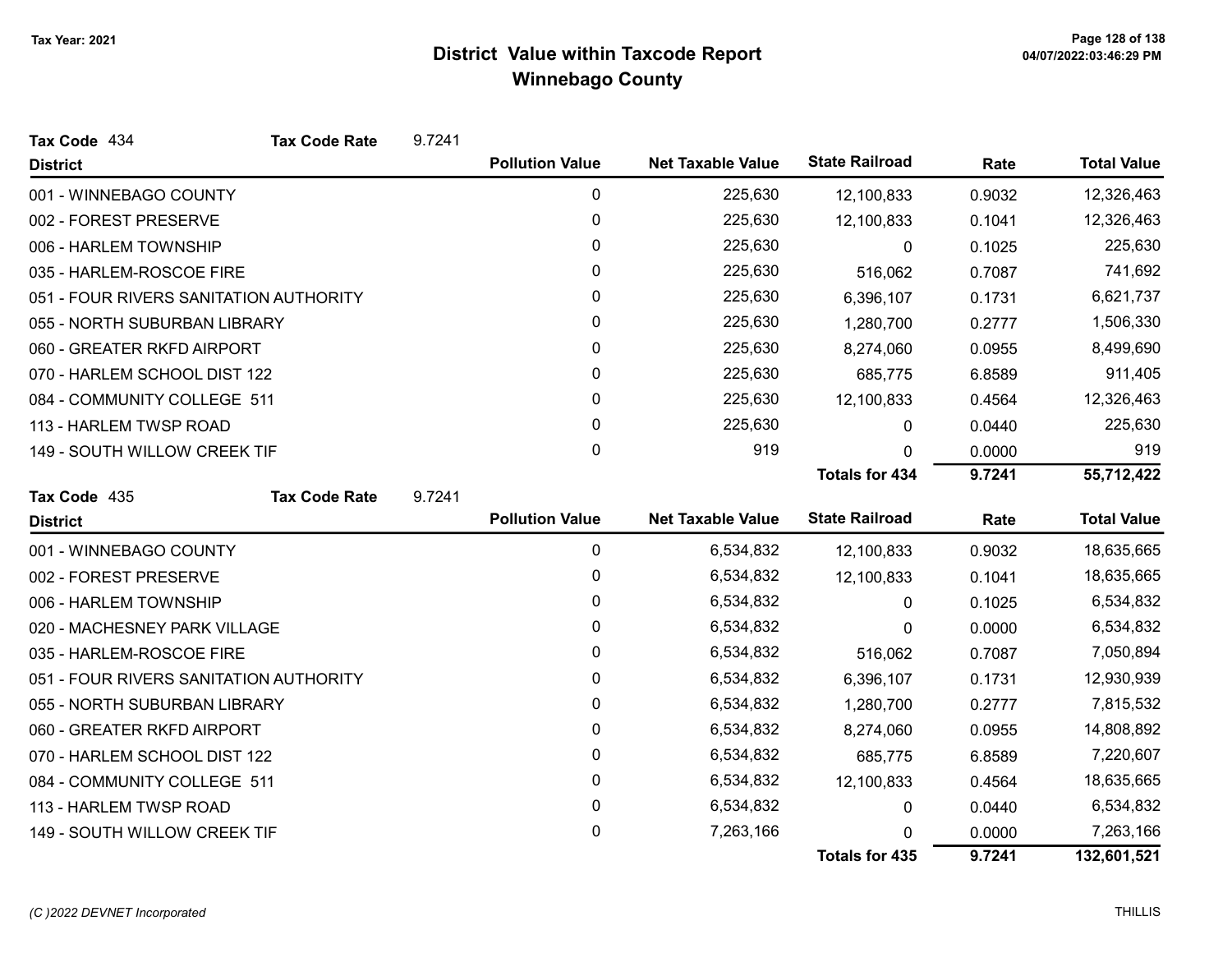| Tax Code 436                           | <b>Tax Code Rate</b> | 12.2563 |                        |                          |                       |         |                    |
|----------------------------------------|----------------------|---------|------------------------|--------------------------|-----------------------|---------|--------------------|
| <b>District</b>                        |                      |         | <b>Pollution Value</b> | <b>Net Taxable Value</b> | <b>State Railroad</b> | Rate    | <b>Total Value</b> |
| 001 - WINNEBAGO COUNTY                 |                      |         | 0                      | 238,617                  | 12,100,833            | 0.9032  | 12,339,450         |
| 002 - FOREST PRESERVE                  |                      |         | 0                      | 238,617                  | 12,100,833            | 0.1041  | 12,339,450         |
| 011 - ROCKFORD TOWNSHIP                |                      |         | 0                      | 238,617                  | 5,798,410             | 0.1173  | 6,037,027          |
| 023 - ROCKFORD CITY                    |                      |         | 0                      | 238,617                  | 4,767,785             | 2.6361  | 5,006,402          |
| 046 - ROCKFORD PARK DISTRICT           |                      |         | 0                      | 238,617                  | 5,954,873             | 0.9739  | 6,193,490          |
| 051 - FOUR RIVERS SANITATION AUTHORITY |                      |         | 0                      | 238,617                  | 6,396,107             | 0.1731  | 6,634,724          |
| 059 - ROCKFORD CITY LIBRARY            |                      |         | 0                      | 238,617                  | 4,781,701             | 0.4103  | 5,020,318          |
| 060 - GREATER RKFD AIRPORT             |                      |         | 0                      | 238,617                  | 8,274,060             | 0.0955  | 8,512,677          |
| 076 - ROCKFORD SCHOOL DIST 205         |                      |         | 0                      | 238,617                  | 7,291,524             | 6.2646  | 7,530,141          |
| 084 - COMMUNITY COLLEGE 511            |                      |         | 0                      | 238,617                  | 12,100,833            | 0.4564  | 12,339,450         |
| 118 - ROCKFORD TWSP ROAD               |                      |         | 0                      | 238,617                  | 5,798,410             | 0.1218  | 6,037,027          |
| 178 - KISHWAUKEE HARRISON TIF          |                      |         | 0                      | 13,791                   | 0                     | 0.0000  | 13,791             |
|                                        |                      |         |                        |                          | <b>Totals for 436</b> | 12.2563 | 88,003,947         |
| Tax Code 438                           | <b>Tax Code Rate</b> | 9.3328  |                        |                          |                       |         |                    |
| <b>District</b>                        |                      |         | <b>Pollution Value</b> | <b>Net Taxable Value</b> | <b>State Railroad</b> | Rate    | <b>Total Value</b> |
| 001 - WINNEBAGO COUNTY                 |                      |         | $\mathbf 0$            | 586,532                  | 12,100,833            | 0.9032  | 12,687,365         |
| 002 - FOREST PRESERVE                  |                      |         | 0                      | 586,532                  | 12,100,833            | 0.1041  | 12,687,365         |
| 011 - ROCKFORD TOWNSHIP                |                      |         | 0                      | 586,532                  | 5,798,410             | 0.1173  | 6,384,942          |
| 036 - NEW MILFORD FIRE                 |                      |         | 0                      | 586,532                  | 194,764               | 0.9204  | 781,296            |
| 054 - CHERRY VALLEY LIBRARY            |                      |         | 0                      | 586,532                  | 1,137,475             | 0.3495  | 1,724,007          |
| 060 - GREATER RKFD AIRPORT             |                      |         | 0                      | 586,532                  | 8,274,060             | 0.0955  | 8,860,592          |
| 076 - ROCKFORD SCHOOL DIST 205         |                      |         | 0                      | 586,532                  | 7,291,524             | 6.2646  | 7,878,056          |
| 084 - COMMUNITY COLLEGE 511            |                      |         | 0                      | 586,532                  | 12,100,833            | 0.4564  | 12,687,365         |
| 118 - ROCKFORD TWSP ROAD               |                      |         | 0                      | 586,532                  | 5,798,410             | 0.1218  | 6,384,942          |
| 151 - I-39 / BAXTER ROAD TIF           |                      |         | 0                      | 109,688                  |                       | 0.0000  | 109,688            |
|                                        |                      |         |                        |                          | <b>Totals for 438</b> | 9.3328  | 70,185,618         |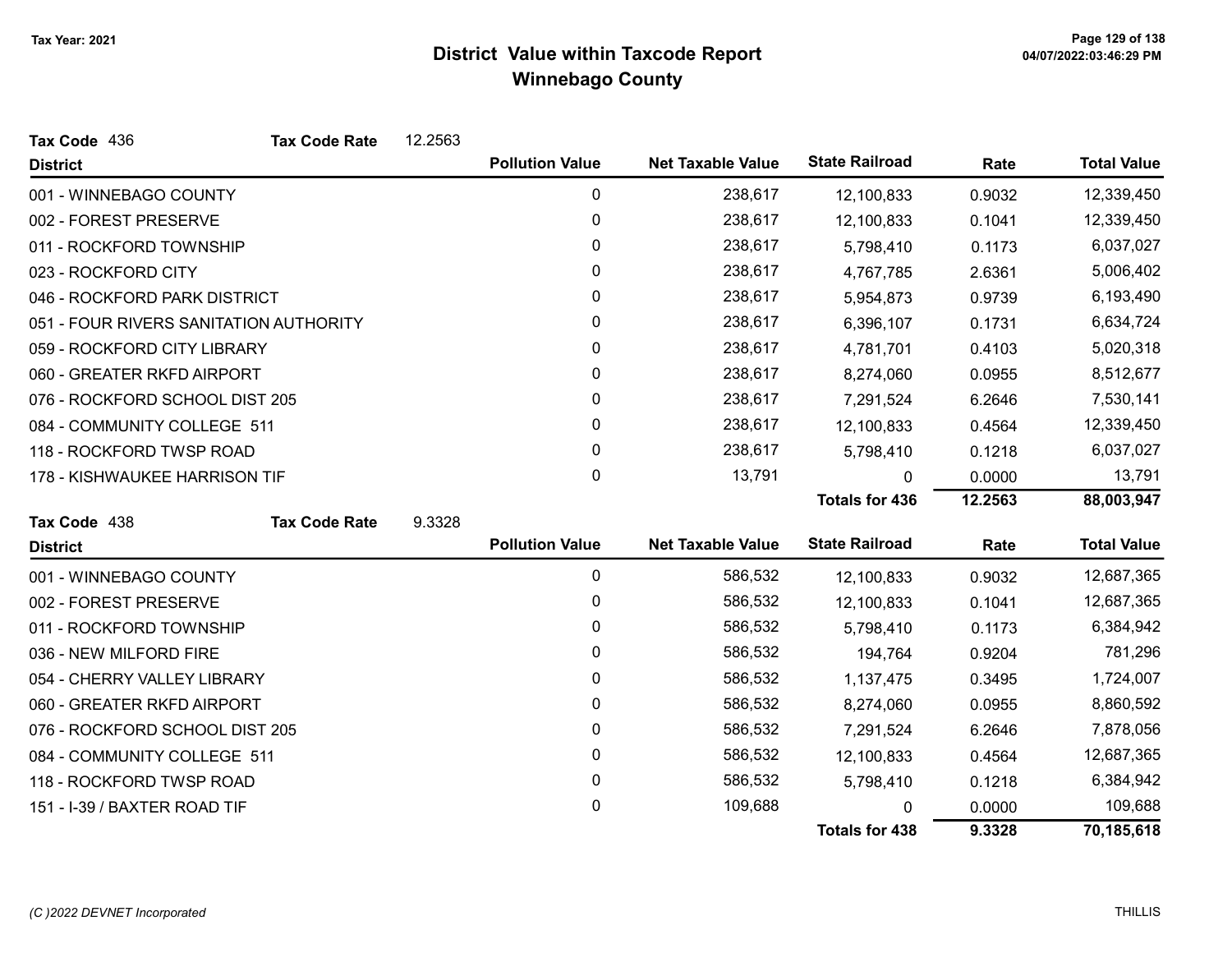| Tax Code 439                   | <b>Tax Code Rate</b> | 9.4009 |                        |                          |                       |        |                    |
|--------------------------------|----------------------|--------|------------------------|--------------------------|-----------------------|--------|--------------------|
| <b>District</b>                |                      |        | <b>Pollution Value</b> | <b>Net Taxable Value</b> | <b>State Railroad</b> | Rate   | <b>Total Value</b> |
| 001 - WINNEBAGO COUNTY         |                      |        | 0                      | 485,239                  | 12,100,833            | 0.9032 | 12,586,072         |
| 002 - FOREST PRESERVE          |                      |        | 0                      | 485,239                  | 12,100,833            | 0.1041 | 12,586,072         |
| 011 - ROCKFORD TOWNSHIP        |                      |        | 0                      | 485,239                  | 5,798,410             | 0.1173 | 6,283,649          |
| 017 - CHERRY VALLEY VILLAGE    |                      |        | 0                      | 485,239                  | 222,482               | 0.0000 | 707,721            |
| 031 - CHERRY VALLEY FIRE       |                      |        | 0                      | 485,239                  | 899,012               | 0.9885 | 1,384,251          |
| 054 - CHERRY VALLEY LIBRARY    |                      |        | 0                      | 485,239                  | 1,137,475             | 0.3495 | 1,622,714          |
| 060 - GREATER RKFD AIRPORT     |                      |        | 0                      | 485,239                  | 8,274,060             | 0.0955 | 8,759,299          |
| 076 - ROCKFORD SCHOOL DIST 205 |                      |        | 0                      | 485,239                  | 7,291,524             | 6.2646 | 7,776,763          |
| 084 - COMMUNITY COLLEGE 511    |                      |        | 0                      | 485,239                  | 12,100,833            | 0.4564 | 12,586,072         |
| 118 - ROCKFORD TWSP ROAD       |                      |        | 0                      | 485,239                  | 5,798,410             | 0.1218 | 6,283,649          |
| 151 - I-39 / BAXTER ROAD TIF   |                      |        | 0                      | 81,259                   | 0                     | 0.0000 | 81,259             |
|                                |                      |        |                        |                          | <b>Totals for 439</b> | 9.4009 | 70,657,521         |
| Tax Code 440                   | <b>Tax Code Rate</b> | 9.5305 |                        |                          |                       |        |                    |
| <b>District</b>                |                      |        | <b>Pollution Value</b> | <b>Net Taxable Value</b> | <b>State Railroad</b> | Rate   | <b>Total Value</b> |
| 001 - WINNEBAGO COUNTY         |                      |        | 0                      | 26,485                   | 12,100,833            | 0.9032 | 12,127,318         |
| 002 - FOREST PRESERVE          |                      |        | 0                      | 26,485                   | 12,100,833            | 0.1041 | 12,127,318         |
| 004 - CHERRY VALLEY TOWNSHIP   |                      |        | 0                      | 26,485                   | 1,802,318             | 0.1248 | 1,828,803          |
| 017 - CHERRY VALLEY VILLAGE    |                      |        | 0                      | 26,485                   | 222,482               | 0.0000 | 248,967            |
| 031 - CHERRY VALLEY FIRE       |                      |        | 0                      | 26,485                   | 899,012               | 0.9885 | 925,497            |
| 054 - CHERRY VALLEY LIBRARY    |                      |        | 0                      | 26,485                   | 1,137,475             | 0.3495 | 1,163,960          |
| 060 - GREATER RKFD AIRPORT     |                      |        | 0                      | 26,485                   | 8,274,060             | 0.0955 | 8,300,545          |
| 076 - ROCKFORD SCHOOL DIST 205 |                      |        | 0                      | 26,485                   | 7,291,524             | 6.2646 | 7,318,009          |
| 084 - COMMUNITY COLLEGE 511    |                      |        | 0                      | 26,485                   | 12,100,833            | 0.4564 | 12, 127, 318       |
| 111 - CHERRY VALLEY TWSP ROAD  |                      |        | 0                      | 26,485                   | 1,802,318             | 0.2439 | 1,828,803          |
| 151 - I-39 / BAXTER ROAD TIF   |                      |        | 0                      | 11,850,294               |                       | 0.0000 | 11,850,294         |
|                                |                      |        |                        |                          | <b>Totals for 440</b> | 9.5305 | 69,846,832         |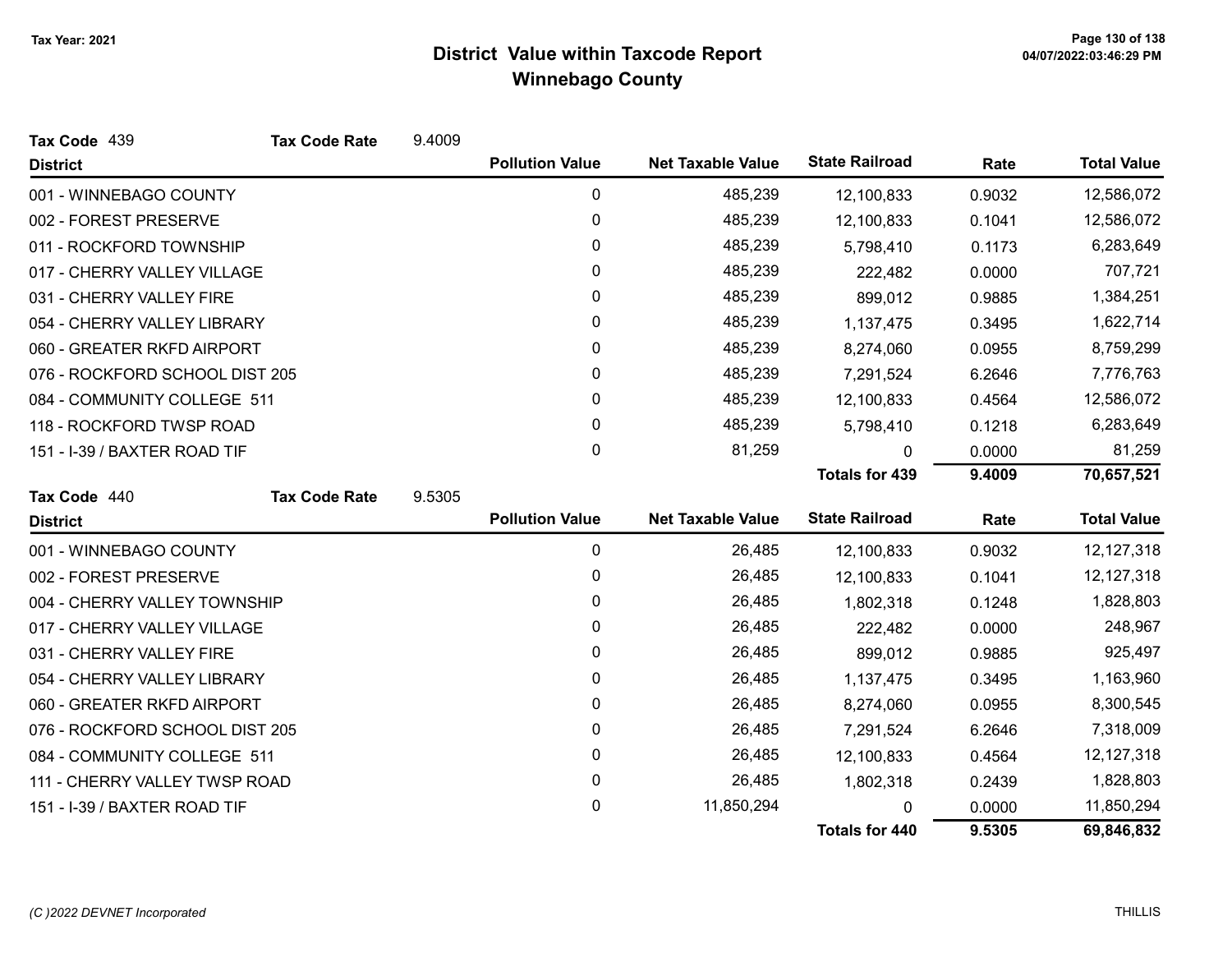| Tax Code 441                           | <b>Tax Code Rate</b> | 9.3328 |                        |                          |                       |        |                    |
|----------------------------------------|----------------------|--------|------------------------|--------------------------|-----------------------|--------|--------------------|
| <b>District</b>                        |                      |        | <b>Pollution Value</b> | <b>Net Taxable Value</b> | <b>State Railroad</b> | Rate   | <b>Total Value</b> |
| 001 - WINNEBAGO COUNTY                 |                      |        | 0                      | 465,025                  | 12,100,833            | 0.9032 | 12,565,858         |
| 002 - FOREST PRESERVE                  |                      |        | 0                      | 465,025                  | 12,100,833            | 0.1041 | 12,565,858         |
| 011 - ROCKFORD TOWNSHIP                |                      |        | 0                      | 465,025                  | 5,798,410             | 0.1173 | 6,263,435          |
| 021 - NEW MILFORD VILLAGE              |                      |        | 0                      | 465,025                  | 0                     | 0.0000 | 465,025            |
| 036 - NEW MILFORD FIRE                 |                      |        | 0                      | 465,025                  | 194,764               | 0.9204 | 659,789            |
| 054 - CHERRY VALLEY LIBRARY            |                      |        | 0                      | 465,025                  | 1,137,475             | 0.3495 | 1,602,500          |
| 060 - GREATER RKFD AIRPORT             |                      |        | 0                      | 465,025                  | 8,274,060             | 0.0955 | 8,739,085          |
| 076 - ROCKFORD SCHOOL DIST 205         |                      |        | 0                      | 465,025                  | 7,291,524             | 6.2646 | 7,756,549          |
| 084 - COMMUNITY COLLEGE 511            |                      |        | 0                      | 465,025                  | 12,100,833            | 0.4564 | 12,565,858         |
| 118 - ROCKFORD TWSP ROAD               |                      |        | 0                      | 465,025                  | 5,798,410             | 0.1218 | 6,263,435          |
| 151 - I-39 / BAXTER ROAD TIF           |                      |        | 0                      | 88,916                   | $\mathbf{0}$          | 0.0000 | 88,916             |
|                                        |                      |        |                        |                          | <b>Totals for 441</b> | 9.3328 | 69,536,308         |
| Tax Code 442                           | <b>Tax Code Rate</b> | 9.9893 |                        |                          |                       |        |                    |
| <b>District</b>                        |                      |        | <b>Pollution Value</b> | <b>Net Taxable Value</b> | <b>State Railroad</b> | Rate   | <b>Total Value</b> |
| 001 - WINNEBAGO COUNTY                 |                      |        | 0                      | 1,036,911                | 12,100,833            | 0.9032 | 13, 137, 744       |
| 002 - FOREST PRESERVE                  |                      |        | 0                      | 1,036,911                | 12,100,833            | 0.1041 | 13, 137, 744       |
| 006 - HARLEM TOWNSHIP                  |                      |        | 0                      | 1,036,911                | 0                     | 0.1025 | 1,036,911          |
| 019 - LOVES PARK CITY                  |                      |        | 0                      | 1,036,911                | 0                     | 0.0000 | 1,036,911          |
| 046 - ROCKFORD PARK DISTRICT           |                      |        | 0                      | 1,036,911                | 5,954,873             | 0.9739 | 6,991,784          |
| 051 - FOUR RIVERS SANITATION AUTHORITY |                      |        | 0                      | 1,036,911                | 6,396,107             | 0.1731 | 7,433,018          |
| 055 - NORTH SUBURBAN LIBRARY           |                      |        | 0                      | 1,036,911                | 1,280,700             | 0.2777 | 2,317,611          |
| 060 - GREATER RKFD AIRPORT             |                      |        | 0                      | 1,036,911                | 8,274,060             | 0.0955 | 9,310,971          |
| 070 - HARLEM SCHOOL DIST 122           |                      |        | 0                      | 1,036,911                | 685,775               | 6.8589 | 1,722,686          |
| 084 - COMMUNITY COLLEGE 511            |                      |        |                        |                          |                       |        |                    |
|                                        |                      |        | 0                      | 1,036,911                | 12,100,833            | 0.4564 | 13, 137, 744       |
| 113 - HARLEM TWSP ROAD                 |                      |        | 0                      | 1,036,911                | 0                     | 0.0440 | 1,036,911          |
| 152 - ZENITH CUTTER TIF                |                      |        | 0                      | 11,567,707               | 0                     | 0.0000 | 11,567,707         |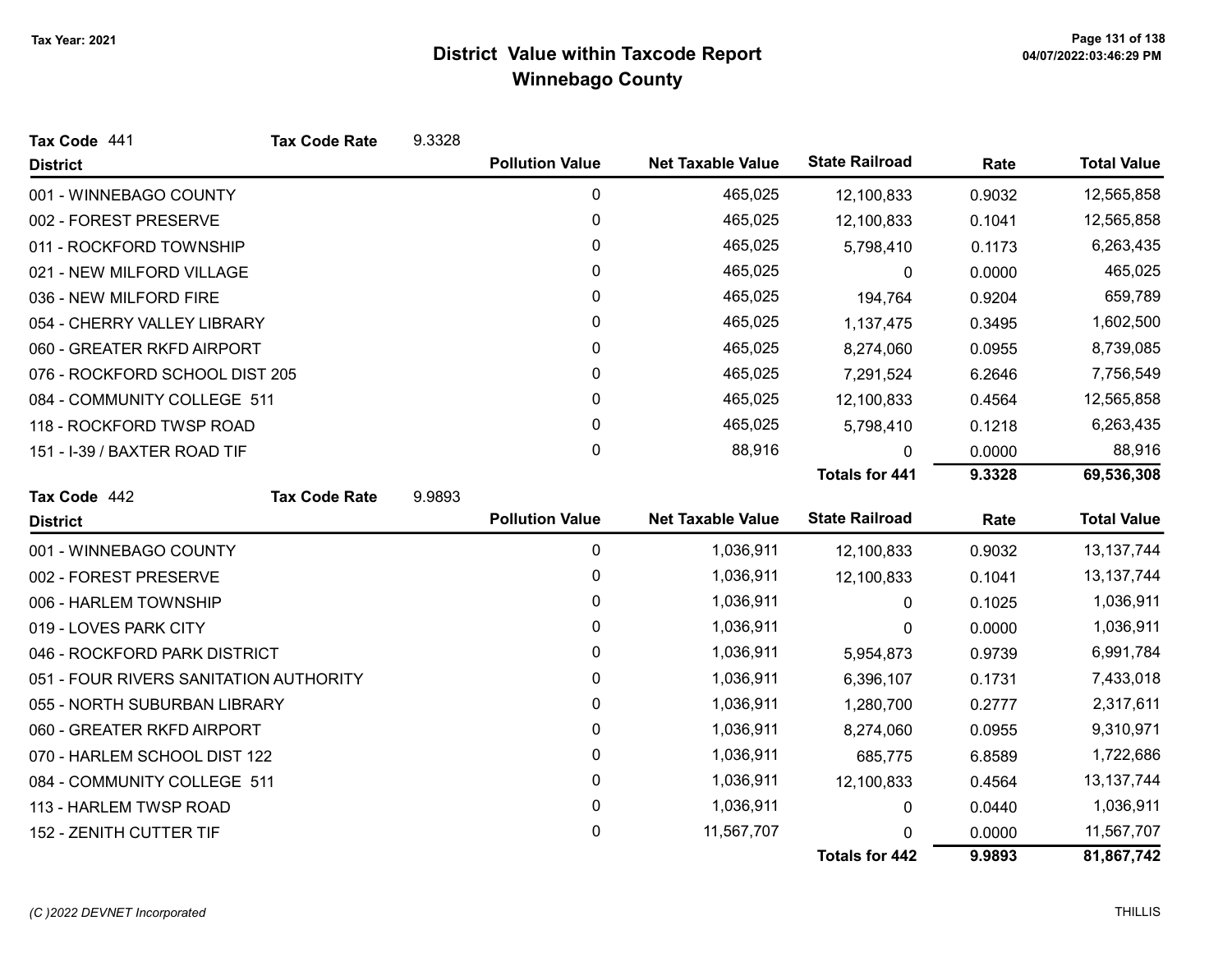| Tax Code 443                           | <b>Tax Code Rate</b> | 8.2480 |                        |                          |                       |        |                    |
|----------------------------------------|----------------------|--------|------------------------|--------------------------|-----------------------|--------|--------------------|
| <b>District</b>                        |                      |        | <b>Pollution Value</b> | <b>Net Taxable Value</b> | <b>State Railroad</b> | Rate   | <b>Total Value</b> |
| 001 - WINNEBAGO COUNTY                 |                      |        | 0                      | 53,848                   | 12,100,833            | 0.9032 | 12,154,681         |
| 002 - FOREST PRESERVE                  |                      |        | $\mathbf 0$            | 53,848                   | 12,100,833            | 0.1041 | 12,154,681         |
| 006 - HARLEM TOWNSHIP                  |                      |        | 0                      | 53,848                   | $\mathbf{0}$          | 0.1025 | 53,848             |
| 019 - LOVES PARK CITY                  |                      |        | $\mathbf{0}$           | 53,848                   | 0                     | 0.0000 | 53,848             |
| 055 - NORTH SUBURBAN LIBRARY           |                      |        | 0                      | 53,848                   | 1,280,700             | 0.2777 | 1,334,548          |
| 060 - GREATER RKFD AIRPORT             |                      |        | 0                      | 53,848                   | 8,274,060             | 0.0955 | 8,327,908          |
| 076 - ROCKFORD SCHOOL DIST 205         |                      |        | 0                      | 53,848                   | 7,291,524             | 6.2646 | 7,345,372          |
| 084 - COMMUNITY COLLEGE 511            |                      |        | $\mathbf{0}$           | 53,848                   | 12,100,833            | 0.4564 | 12,154,681         |
| 113 - HARLEM TWSP ROAD                 |                      |        | 0                      | 53,848                   | 0                     | 0.0440 | 53,848             |
| 153 - SPRING CREEK LAKES TIF           |                      |        | $\mathbf 0$            | 69,053                   | 0                     | 0.0000 | 69,053             |
|                                        |                      |        |                        |                          | <b>Totals for 443</b> | 8.2480 | 53,702,468         |
| Tax Code 444                           | <b>Tax Code Rate</b> | 9.3950 |                        |                          |                       |        |                    |
| <b>District</b>                        |                      |        | <b>Pollution Value</b> | <b>Net Taxable Value</b> | <b>State Railroad</b> | Rate   | <b>Total Value</b> |
| 001 - WINNEBAGO COUNTY                 |                      |        | 0                      | 14,351                   | 12,100,833            | 0.9032 | 12, 115, 184       |
| 002 - FOREST PRESERVE                  |                      |        | 0                      | 14,351                   | 12,100,833            | 0.1041 | 12, 115, 184       |
| 006 - HARLEM TOWNSHIP                  |                      |        | 0                      | 14,351                   | $\mathbf{0}$          | 0.1025 | 14,351             |
| 019 - LOVES PARK CITY                  |                      |        | 0                      | 14,351                   | 0                     | 0.0000 | 14,351             |
| 046 - ROCKFORD PARK DISTRICT           |                      |        | 0                      | 14,351                   | 5,954,873             | 0.9739 | 5,969,224          |
| 051 - FOUR RIVERS SANITATION AUTHORITY |                      |        | 0                      | 14,351                   | 6,396,107             | 0.1731 | 6,410,458          |
| 055 - NORTH SUBURBAN LIBRARY           |                      |        | 0                      | 14,351                   | 1,280,700             | 0.2777 | 1,295,051          |
| 060 - GREATER RKFD AIRPORT             |                      |        | $\mathbf{0}$           | 14,351                   | 8,274,060             | 0.0955 | 8,288,411          |
| 076 - ROCKFORD SCHOOL DIST 205         |                      |        | 0                      | 14,351                   | 7,291,524             | 6.2646 | 7,305,875          |
| 084 - COMMUNITY COLLEGE 511            |                      |        | $\pmb{0}$              | 14,351                   | 12,100,833            | 0.4564 | 12, 115, 184       |
| 113 - HARLEM TWSP ROAD                 |                      |        | 0                      | 14,351                   | 0                     | 0.0440 | 14,351             |
| 153 - SPRING CREEK LAKES TIF           |                      |        | 0                      | 2,348,606                |                       | 0.0000 | 2,348,606          |
|                                        |                      |        |                        |                          | <b>Totals for 444</b> | 9.3950 | 68,006,230         |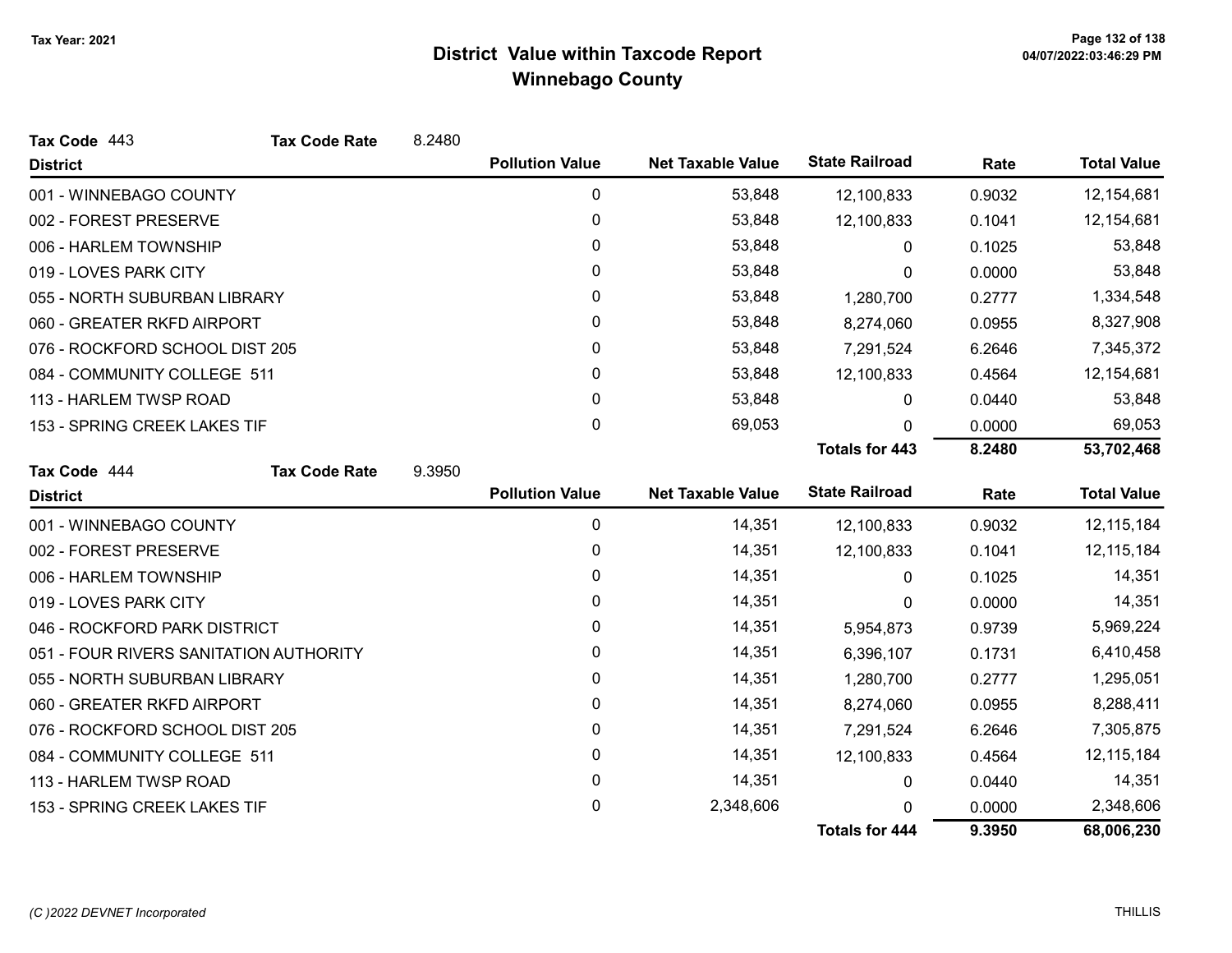| Tax Code 447                           | <b>Tax Code Rate</b> | 9.8324 |                        |                          |                       |            |                    |
|----------------------------------------|----------------------|--------|------------------------|--------------------------|-----------------------|------------|--------------------|
| <b>District</b>                        |                      |        | <b>Pollution Value</b> | <b>Net Taxable Value</b> | <b>State Railroad</b> | Rate       | <b>Total Value</b> |
| 001 - WINNEBAGO COUNTY                 |                      |        | 0                      | 390,181                  | 12,100,833            | 0.9032     | 12,491,014         |
| 002 - FOREST PRESERVE                  |                      |        | 0                      | 390,181                  | 12,100,833            | 0.1041     | 12,491,014         |
| 013 - ROSCOE TOWNSHIP                  |                      |        | 0                      | 390,181                  | 926,834               | 0.1371     | 1,317,015          |
| 025 - ROSCOE VILLAGE                   |                      |        | 0                      | 390,181                  | 0                     | 0.6153     | 390,181            |
| 035 - HARLEM-ROSCOE FIRE               |                      |        | 0                      | 390,181                  | 516,062               | 0.7087     | 906,243            |
| 055 - NORTH SUBURBAN LIBRARY           |                      |        | 0                      | 390,181                  | 1,280,700             | 0.2777     | 1,670,881          |
| 071 - KINNIKINNICK SD #131             |                      |        | 0                      | 390,181                  | 134,723               | 3.9333     | 524,904            |
| 077 - HONONEGAH HIGH SD #207           |                      |        | 0                      | 390,181                  | 861,603               | 2.5404     | 1,251,784          |
| 084 - COMMUNITY COLLEGE 511            |                      |        | 0                      | 390,181                  | 12,100,833            | 0.4564     | 12,491,014         |
| 120 - ROSCOE TWSP ROAD                 |                      |        | 0                      | 390,181                  | 926,834               | 0.1562     | 1,317,015          |
| 154 - FORMER WARNER ELECTRIC TIF       |                      |        | 0                      | 158,222                  | 0                     | 0.0000     | 158,222            |
|                                        |                      |        |                        |                          | <b>Totals for 447</b> | 9.8324     | 45,009,287         |
| Tax Code 448                           | <b>Tax Code Rate</b> | 9.4876 |                        |                          |                       |            |                    |
| <b>District</b>                        |                      |        | <b>Pollution Value</b> | <b>Net Taxable Value</b> | <b>State Railroad</b> | Rate       | <b>Total Value</b> |
| 001 - WINNEBAGO COUNTY                 |                      |        | 0                      | 11,686                   | 12,100,833            | 0.9032     | 12,112,519         |
| 002 - FOREST PRESERVE                  |                      |        | 0                      | 11,686                   | 12,100,833            | 0.1041     | 12,112,519         |
| 011 - ROCKFORD TOWNSHIP                |                      |        | 0                      | 11,686                   | 5,798,410             | 0.1173     | 5,810,096          |
| 019 - LOVES PARK CITY                  |                      |        | 0                      | 11,686                   | 0                     | 0.0000     | 11,686             |
| 046 - ROCKFORD PARK DISTRICT           |                      |        | 0                      | 11,686                   | 5,954,873             | 0.9739     | 5,966,559          |
| 051 - FOUR RIVERS SANITATION AUTHORITY |                      |        | 0                      | 11,686                   | 6,396,107             | 0.1731     | 6,407,793          |
| 055 - NORTH SUBURBAN LIBRARY           |                      |        | 0                      | 11,686                   | 1,280,700             | 0.2777     | 1,292,386          |
| 060 - GREATER RKFD AIRPORT             |                      | 0      | 11,686                 | 8,274,060                | 0.0955                | 8,285,746  |                    |
| 076 - ROCKFORD SCHOOL DIST 205         |                      | 0      | 11,686                 | 7,291,524                | 6.2646                | 7,303,210  |                    |
| 084 - COMMUNITY COLLEGE 511            |                      | 0      | 11,686                 | 12,100,833               | 0.4564                | 12,112,519 |                    |
| 118 - ROCKFORD TWSP ROAD               |                      |        |                        |                          |                       |            |                    |
|                                        |                      |        | 0                      | 11,686                   | 5,798,410             | 0.1218     | 5,810,096          |
| 153 - SPRING CREEK LAKES TIF           |                      |        | 0                      | 173,743                  |                       | 0.0000     | 173,743            |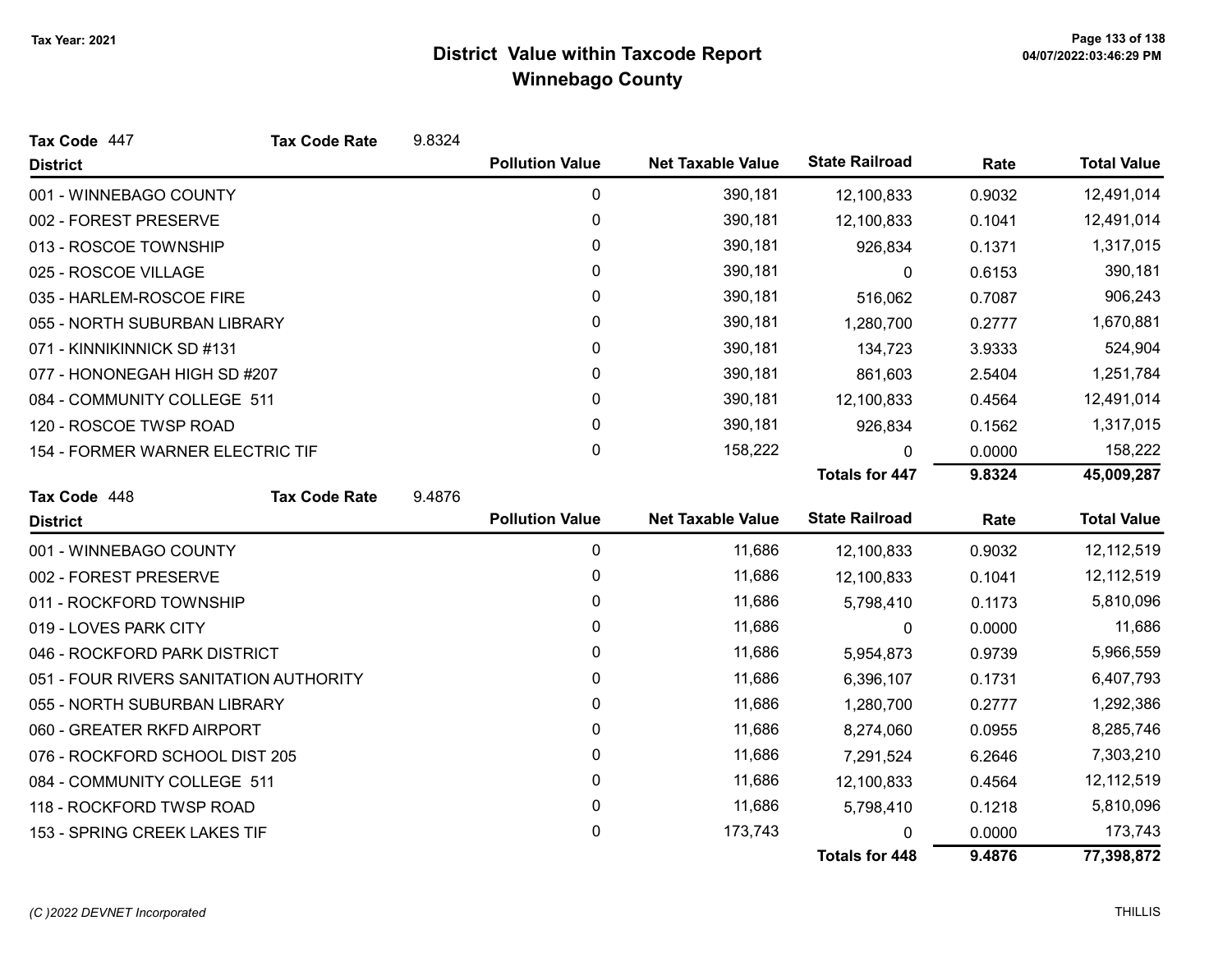| Tax Code 450                           | <b>Tax Code Rate</b>           | 12.2563 |                        |                          |                       |                      |                    |
|----------------------------------------|--------------------------------|---------|------------------------|--------------------------|-----------------------|----------------------|--------------------|
| <b>District</b>                        |                                |         | <b>Pollution Value</b> | <b>Net Taxable Value</b> | <b>State Railroad</b> | Rate                 | <b>Total Value</b> |
| 001 - WINNEBAGO COUNTY                 |                                |         | 0                      | 219,194                  | 12,100,833            | 0.9032               | 12,320,027         |
| 002 - FOREST PRESERVE                  |                                |         | 0                      | 219,194                  | 12,100,833            | 0.1041               | 12,320,027         |
| 011 - ROCKFORD TOWNSHIP                |                                |         | 0                      | 219,194                  | 5,798,410             | 0.1173               | 6,017,604          |
| 023 - ROCKFORD CITY                    |                                |         | 0                      | 219,194                  | 4,767,785             | 2.6361               | 4,986,979          |
| 046 - ROCKFORD PARK DISTRICT           |                                |         | 0                      | 219,194                  | 5,954,873             | 0.9739               | 6,174,067          |
| 051 - FOUR RIVERS SANITATION AUTHORITY |                                |         | 0                      | 219,194                  | 6,396,107             | 0.1731               | 6,615,301          |
| 059 - ROCKFORD CITY LIBRARY            |                                |         | 0                      | 219,194                  | 4,781,701             | 0.4103               | 5,000,895          |
| 060 - GREATER RKFD AIRPORT             |                                |         | 0                      | 219,194                  | 8,274,060             | 0.0955               | 8,493,254          |
| 076 - ROCKFORD SCHOOL DIST 205         |                                |         | $\mathbf{0}$           | 219,194                  | 7,291,524             | 6.2646               | 7,510,718          |
| 084 - COMMUNITY COLLEGE 511            |                                |         | $\mathbf 0$            | 219,194                  | 12,100,833            | 0.4564               | 12,320,027         |
| 118 - ROCKFORD TWSP ROAD               |                                |         | $\mathbf{0}$           | 219,194                  | 5,798,410             | 0.1218               | 6,017,604          |
| 157 - JEFFERSON / NORTH 3RD ST TIF     |                                |         | $\pmb{0}$              | 504,447                  | 0                     | 0.0000               | 504,447            |
|                                        |                                |         |                        |                          | <b>Totals for 450</b> | 12.2563              | 88,280,950         |
| Tax Code 451                           | <b>Tax Code Rate</b>           | 12.2563 |                        |                          |                       |                      |                    |
| <b>District</b>                        |                                |         | <b>Pollution Value</b> | <b>Net Taxable Value</b> | <b>State Railroad</b> | Rate                 | <b>Total Value</b> |
| 001 - WINNEBAGO COUNTY                 |                                |         | 0                      | 43,025,487               | 12,100,833            | 0.9032               | 55,126,320         |
| 002 - FOREST PRESERVE                  |                                |         | 0                      | 43,025,487               | 12,100,833            | 0.1041               | 55,126,320         |
| 011 - ROCKFORD TOWNSHIP                |                                |         | 0                      | 43,025,487               | 5,798,410             | 0.1173               | 48,823,897         |
| 023 - ROCKFORD CITY                    |                                |         | $\mathbf{0}$           | 43,025,487               | 4,767,785             | 2.6361               | 47,793,272         |
| 046 - ROCKFORD PARK DISTRICT           |                                |         | $\pmb{0}$              | 43,025,487               | 5,954,873             | 0.9739               | 48,980,360         |
| 051 - FOUR RIVERS SANITATION AUTHORITY |                                |         | 0                      | 43,025,487               | 6,396,107             | 0.1731               | 49,421,594         |
| 059 - ROCKFORD CITY LIBRARY            |                                |         | 0                      | 43,025,487               | 4,781,701             | 0.4103               | 47,807,188         |
| 060 - GREATER RKFD AIRPORT             |                                | 0       | 43,025,487             | 8,274,060                | 0.0955                | 51,299,547           |                    |
|                                        | 076 - ROCKFORD SCHOOL DIST 205 |         | $\pmb{0}$              | 43,025,487               | 7,291,524             | 6.2646               | 50,317,011         |
| 084 - COMMUNITY COLLEGE 511            |                                |         | 0                      | 43,025,487               | 12,100,833            | 55,126,320<br>0.4564 |                    |
| 118 - ROCKFORD TWSP ROAD               |                                |         | 0                      | 43,025,487               | 5,798,410             | 0.1218               | 48,823,897         |
| 159 - MULFORD & EAST STATE STREET TIF  |                                |         | 0                      | 6,458,502                | 0                     | 0.0000               | 6,458,502          |
|                                        |                                |         |                        |                          | Totals for 451        | 12.2563              | 565,104,228        |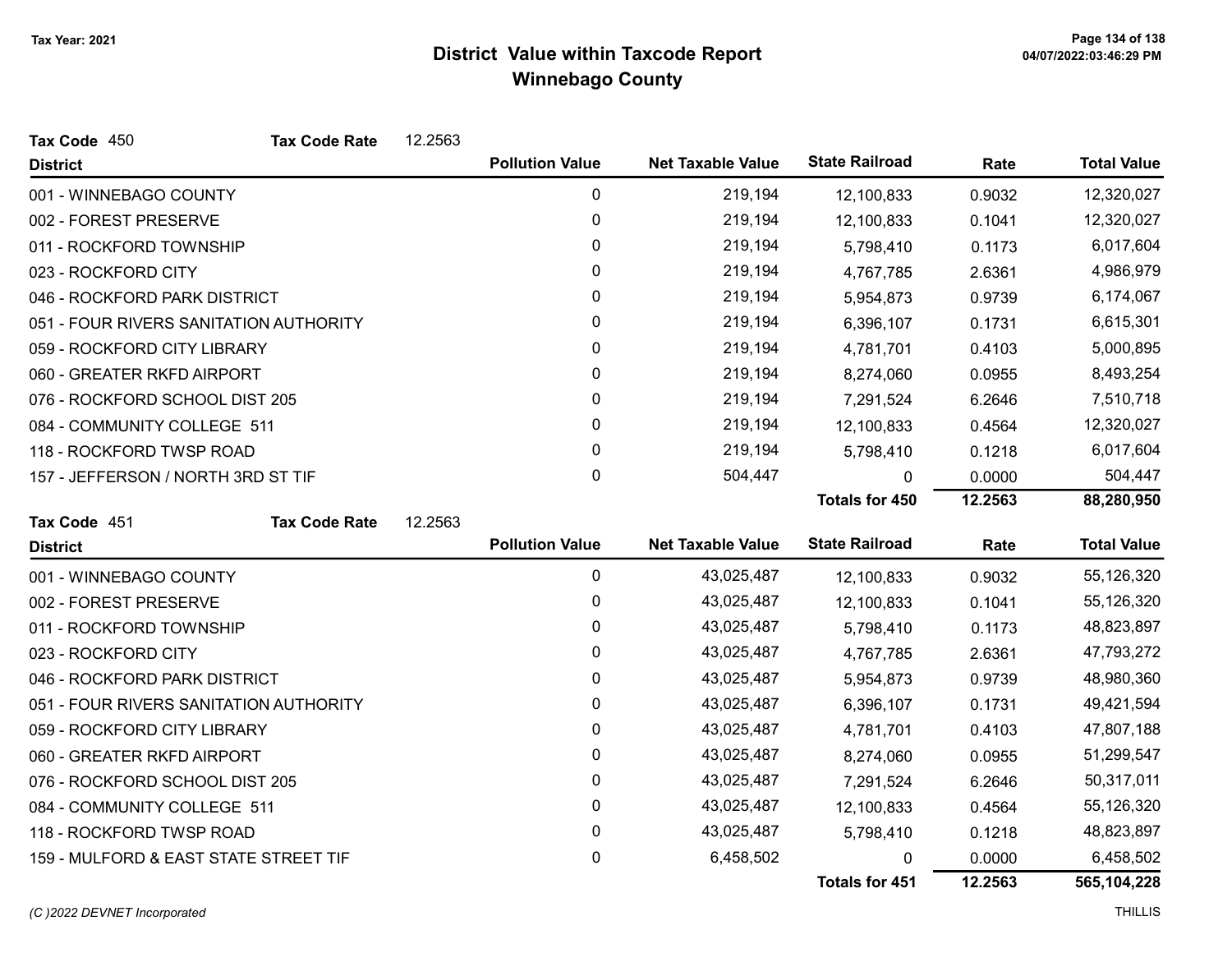| Tax Code 452                     | <b>Tax Code Rate</b> | 9.3328    |                        |                          |                       |            |                    |
|----------------------------------|----------------------|-----------|------------------------|--------------------------|-----------------------|------------|--------------------|
| <b>District</b>                  |                      |           | <b>Pollution Value</b> | <b>Net Taxable Value</b> | <b>State Railroad</b> | Rate       | <b>Total Value</b> |
| 001 - WINNEBAGO COUNTY           |                      |           | 0                      | 30,668                   | 12,100,833            | 0.9032     | 12,131,501         |
| 002 - FOREST PRESERVE            |                      |           | 0                      | 30,668                   | 12,100,833            | 0.1041     | 12,131,501         |
| 011 - ROCKFORD TOWNSHIP          |                      |           | 0                      | 30,668                   | 5,798,410             | 0.1173     | 5,829,078          |
| 017 - CHERRY VALLEY VILLAGE      |                      |           | 0                      | 30,668                   | 222,482               | 0.0000     | 253,150            |
| 036 - NEW MILFORD FIRE           |                      |           | 0                      | 30,668                   | 194,764               | 0.9204     | 225,432            |
| 054 - CHERRY VALLEY LIBRARY      |                      |           | 0                      | 30,668                   | 1,137,475             | 0.3495     | 1,168,143          |
| 060 - GREATER RKFD AIRPORT       |                      |           | 0                      | 30,668                   | 8,274,060             | 0.0955     | 8,304,728          |
| 076 - ROCKFORD SCHOOL DIST 205   |                      |           | 0                      | 30,668                   | 7,291,524             | 6.2646     | 7,322,192          |
| 084 - COMMUNITY COLLEGE 511      |                      |           | 0                      | 30,668                   | 12,100,833            | 0.4564     | 12,131,501         |
| 118 - ROCKFORD TWSP ROAD         |                      |           | 0                      | 30,668                   | 5,798,410             | 0.1218     | 5,829,078          |
| 151 - I-39 / BAXTER ROAD TIF     |                      |           | 0                      | 11,540                   | 0                     | 0.0000     | 11,540             |
|                                  |                      |           |                        |                          | <b>Totals for 452</b> | 9.3328     | 65,337,844         |
| Tax Code 453                     | <b>Tax Code Rate</b> | 11.5610   |                        |                          |                       |            |                    |
| <b>District</b>                  |                      |           | <b>Pollution Value</b> | <b>Net Taxable Value</b> | <b>State Railroad</b> | Rate       | <b>Total Value</b> |
| 001 - WINNEBAGO COUNTY           |                      |           | 0                      | 176,597                  | 12,100,833            | 0.9032     | 12,277,430         |
| 002 - FOREST PRESERVE            |                      |           | 0                      | 176,597                  | 12,100,833            | 0.1041     | 12,277,430         |
| 011 - ROCKFORD TOWNSHIP          |                      |           | 0                      | 176,597                  | 5,798,410             | 0.1173     | 5,975,007          |
| 023 - ROCKFORD CITY              |                      |           | 0                      | 176,597                  | 4,767,785             | 2.6361     | 4,944,382          |
| 046 - ROCKFORD PARK DISTRICT     |                      |           | 0                      | 176,597                  | 5,954,873             | 0.9739     | 6,131,470          |
| 059 - ROCKFORD CITY LIBRARY      |                      |           | 0                      | 176,597                  | 4,781,701             | 0.4103     | 4,958,298          |
| 060 - GREATER RKFD AIRPORT       |                      | 0         | 176,597                | 8,274,060                | 0.0955                | 8,450,657  |                    |
| 078 - MERIDIAN SCHOOL DIST 223   |                      | 0         | 176,597                | 52,676                   | 5.7424                | 229,273    |                    |
| 084 - COMMUNITY COLLEGE 511      |                      | $\pmb{0}$ | 176,597                | 12,100,833               | 0.4564                | 12,277,430 |                    |
| 118 - ROCKFORD TWSP ROAD         |                      |           | 0                      | 176,597                  | 5,798,410             | 0.1218     | 5,975,007          |
| 150 - GLOBAL TRADEPARK SOUTH TIF |                      |           | 0                      | 292,274                  |                       | 0.0000     | 292,274            |
|                                  |                      |           |                        |                          | <b>Totals for 453</b> | 11.5610    | 73,788,658         |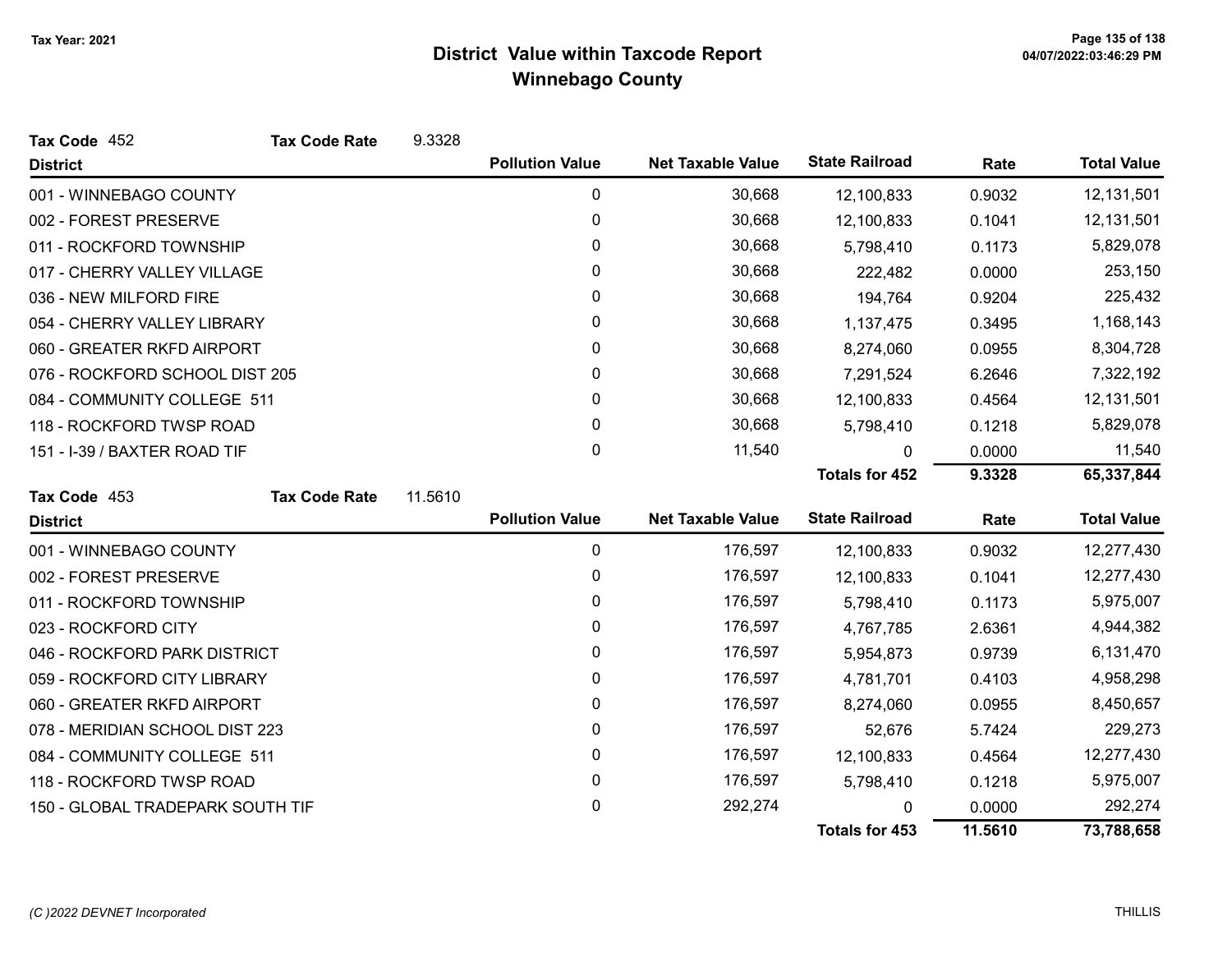| Tax Code 454                           | <b>Tax Code Rate</b> | 9.2219  |                        |                          |                       |            |                    |  |
|----------------------------------------|----------------------|---------|------------------------|--------------------------|-----------------------|------------|--------------------|--|
| <b>District</b>                        |                      |         | <b>Pollution Value</b> | <b>Net Taxable Value</b> | <b>State Railroad</b> | Rate       | <b>Total Value</b> |  |
| 001 - WINNEBAGO COUNTY                 |                      |         | $\mathbf 0$            | 30,306                   | 12,100,833            | 0.9032     | 12, 131, 139       |  |
| 002 - FOREST PRESERVE                  |                      |         | 0                      | 30,306                   | 12,100,833            | 0.1041     | 12, 131, 139       |  |
| 006 - HARLEM TOWNSHIP                  |                      |         | 0                      | 30,306                   | 0                     | 0.1025     | 30,306             |  |
| 019 - LOVES PARK CITY                  |                      |         | 0                      | 30,306                   | 0                     | 0.0000     | 30,306             |  |
| 046 - ROCKFORD PARK DISTRICT           |                      |         | 0                      | 30,306                   | 5,954,873             | 0.9739     | 5,985,179          |  |
| 055 - NORTH SUBURBAN LIBRARY           |                      |         | 0                      | 30,306                   | 1,280,700             | 0.2777     | 1,311,006          |  |
| 060 - GREATER RKFD AIRPORT             |                      |         | 0                      | 30,306                   | 8,274,060             | 0.0955     | 8,304,366          |  |
| 076 - ROCKFORD SCHOOL DIST 205         |                      |         | 0                      | 30,306                   | 7,291,524             | 6.2646     | 7,321,830          |  |
| 084 - COMMUNITY COLLEGE 511            |                      |         | 0                      | 30,306                   | 12,100,833            | 0.4564     | 12, 131, 139       |  |
| 113 - HARLEM TWSP ROAD                 |                      |         | 0                      | 30,306                   | 0                     | 0.0440     | 30,306             |  |
| 153 - SPRING CREEK LAKES TIF           |                      |         | 0                      | 9,022,896                | 0                     | 0.0000     | 9,022,896          |  |
|                                        |                      |         |                        |                          | <b>Totals for 454</b> | 9.2219     | 68,429,612         |  |
| Tax Code 455                           | <b>Tax Code Rate</b> | 12.2563 |                        |                          |                       |            |                    |  |
| <b>District</b>                        |                      |         | <b>Pollution Value</b> | <b>Net Taxable Value</b> | <b>State Railroad</b> | Rate       | <b>Total Value</b> |  |
| 001 - WINNEBAGO COUNTY                 |                      |         | $\mathbf 0$            | 6,527,617                | 12,100,833            | 0.9032     | 18,628,450         |  |
| 002 - FOREST PRESERVE                  |                      |         | 0                      | 6,527,617                | 12,100,833            | 0.1041     | 18,628,450         |  |
| 011 - ROCKFORD TOWNSHIP                |                      |         | 0                      | 6,527,617                | 5,798,410             | 0.1173     | 12,326,027         |  |
| 023 - ROCKFORD CITY                    |                      |         | 0                      | 6,527,617                | 4,767,785             | 2.6361     | 11,295,402         |  |
| 046 - ROCKFORD PARK DISTRICT           |                      |         | 0                      | 6,527,617                | 5,954,873             | 0.9739     | 12,482,490         |  |
| 051 - FOUR RIVERS SANITATION AUTHORITY |                      |         | 0                      | 6,527,617                | 6,396,107             | 0.1731     | 12,923,724         |  |
| 059 - ROCKFORD CITY LIBRARY            |                      |         | $\mathbf{0}$           | 6,527,617                | 4,781,701             | 0.4103     | 11,309,318         |  |
| 060 - GREATER RKFD AIRPORT             |                      | 0       | 6,527,617              | 8,274,060                | 0.0955                | 14,801,677 |                    |  |
| 076 - ROCKFORD SCHOOL DIST 205         |                      | 0       | 6,527,617              | 7,291,524                | 6.2646                | 13,819,141 |                    |  |
| 084 - COMMUNITY COLLEGE 511            |                      | 0       | 6,527,617              | 12,100,833               | 0.4564                | 18,628,450 |                    |  |
| 118 - ROCKFORD TWSP ROAD               |                      |         | 0                      | 6,527,617                | 5,798,410             | 0.1218     | 12,326,027         |  |
| 164 - AUBURN STREET TIF                |                      |         | 0                      | 1,571,484                |                       | 0.0000     | 1,571,484          |  |
|                                        |                      |         |                        |                          | <b>Totals for 455</b> | 12.2563    | 158,740,640        |  |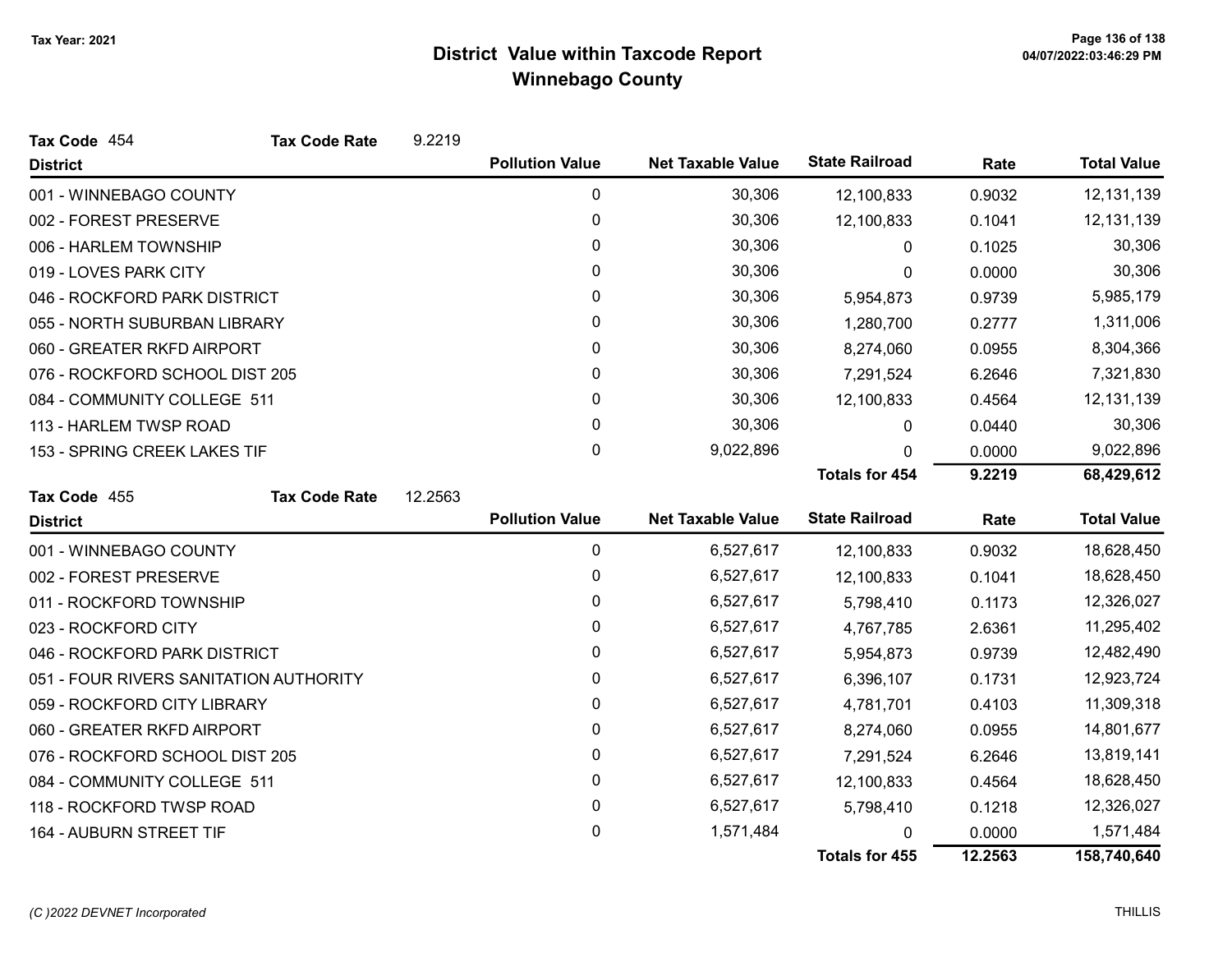| Tax Code 456                           | <b>Tax Code Rate</b> | 10.0819 |                        |                          |                       |         |                    |
|----------------------------------------|----------------------|---------|------------------------|--------------------------|-----------------------|---------|--------------------|
| <b>District</b>                        |                      |         | <b>Pollution Value</b> | <b>Net Taxable Value</b> | <b>State Railroad</b> | Rate    | <b>Total Value</b> |
| 001 - WINNEBAGO COUNTY                 |                      |         | $\mathbf 0$            | 4,263,480                | 12,100,833            | 0.9032  | 16,364,313         |
| 002 - FOREST PRESERVE                  |                      |         | 0                      | 4,263,480                | 12,100,833            | 0.1041  | 16,364,313         |
| 011 - ROCKFORD TOWNSHIP                |                      |         | 0                      | 4,263,480                | 5,798,410             | 0.1173  | 10,061,890         |
| 019 - LOVES PARK CITY                  |                      |         | 0                      | 4,263,480                | 0                     | 0.0000  | 4,263,480          |
| 046 - ROCKFORD PARK DISTRICT           |                      |         | 0                      | 4,263,480                | 5,954,873             | 0.9739  | 10,218,353         |
| 051 - FOUR RIVERS SANITATION AUTHORITY |                      |         | 0                      | 4,263,480                | 6,396,107             | 0.1731  | 10,659,587         |
| 055 - NORTH SUBURBAN LIBRARY           |                      |         | 0                      | 4,263,480                | 1,280,700             | 0.2777  | 5,544,180          |
| 060 - GREATER RKFD AIRPORT             |                      |         | 0                      | 4,263,480                | 8,274,060             | 0.0955  | 12,537,540         |
| 070 - HARLEM SCHOOL DIST 122           |                      |         | 0                      | 4,263,480                | 685,775               | 6.8589  | 4,949,255          |
| 084 - COMMUNITY COLLEGE 511            |                      |         | 0                      | 4,263,480                | 12,100,833            | 0.4564  | 16,364,313         |
| 118 - ROCKFORD TWSP ROAD               |                      |         | 0                      | 4,263,480                | 5,798,410             | 0.1218  | 10,061,890         |
| 165 - FOREST HILLS ROAD TIF            |                      |         | 0                      | 2,230,494                | 0                     | 0.0000  | 2,230,494          |
|                                        |                      |         |                        |                          | <b>Totals for 456</b> | 10.0819 | 119,619,608        |
| Tax Code 457                           | <b>Tax Code Rate</b> | 8.8978  |                        |                          |                       |         |                    |
| <b>District</b>                        |                      |         | <b>Pollution Value</b> | <b>Net Taxable Value</b> | <b>State Railroad</b> | Rate    | <b>Total Value</b> |
| 001 - WINNEBAGO COUNTY                 |                      |         | 0                      | 1,645,701                | 12,100,833            | 0.9032  | 13,746,534         |
| 002 - FOREST PRESERVE                  |                      |         | 0                      | 1,645,701                | 12,100,833            | 0.1041  | 13,746,534         |
| 013 - ROSCOE TOWNSHIP                  |                      |         | 0                      | 1,645,701                | 926,834               | 0.1371  | 2,572,535          |
| 026 - SOUTH BELOIT CITY                |                      |         | 0                      | 1,645,701                | 1,492,716             | 1.0169  | 3,138,417          |
| 061 - SOUTH BELOIT CITY LIBRARY        |                      |         | 0                      | 1,645,701                | 1,492,716             | 0.1946  | 3,138,417          |
| 079 - SOUTH BELOIT SD #320             |                      |         | 0                      | 1,645,701                | 1,631,895             | 5.9293  | 3,277,596          |
| 084 - COMMUNITY COLLEGE 511            |                      |         | 0                      | 1,645,701                | 12,100,833            | 0.4564  | 13,746,534         |
| 120 - ROSCOE TWSP ROAD                 |                      |         | 0                      | 1,645,701                | 926,834               | 0.1562  | 2,572,535          |
| 166 - GARDNER / BLACKHAWK TIF          |                      | 0       | 368,837                | 0                        | 0.0000                | 368,837 |                    |
|                                        |                      |         |                        |                          | <b>Totals for 457</b> | 8.8978  | 56,307,939         |
| Tax Code 458                           | <b>Tax Code Rate</b> | 8.9361  |                        |                          |                       |         |                    |
| <b>District</b>                        |                      |         | <b>Pollution Value</b> | <b>Net Taxable Value</b> | <b>State Railroad</b> | Rate    | <b>Total Value</b> |
| 001 - WINNEBAGO COUNTY                 |                      |         | $\mathbf 0$            | 5,016,413                | 12,100,833            | 0.9032  | 17, 117, 246       |

(C)2022 DEVNET Incorporated THILLIS